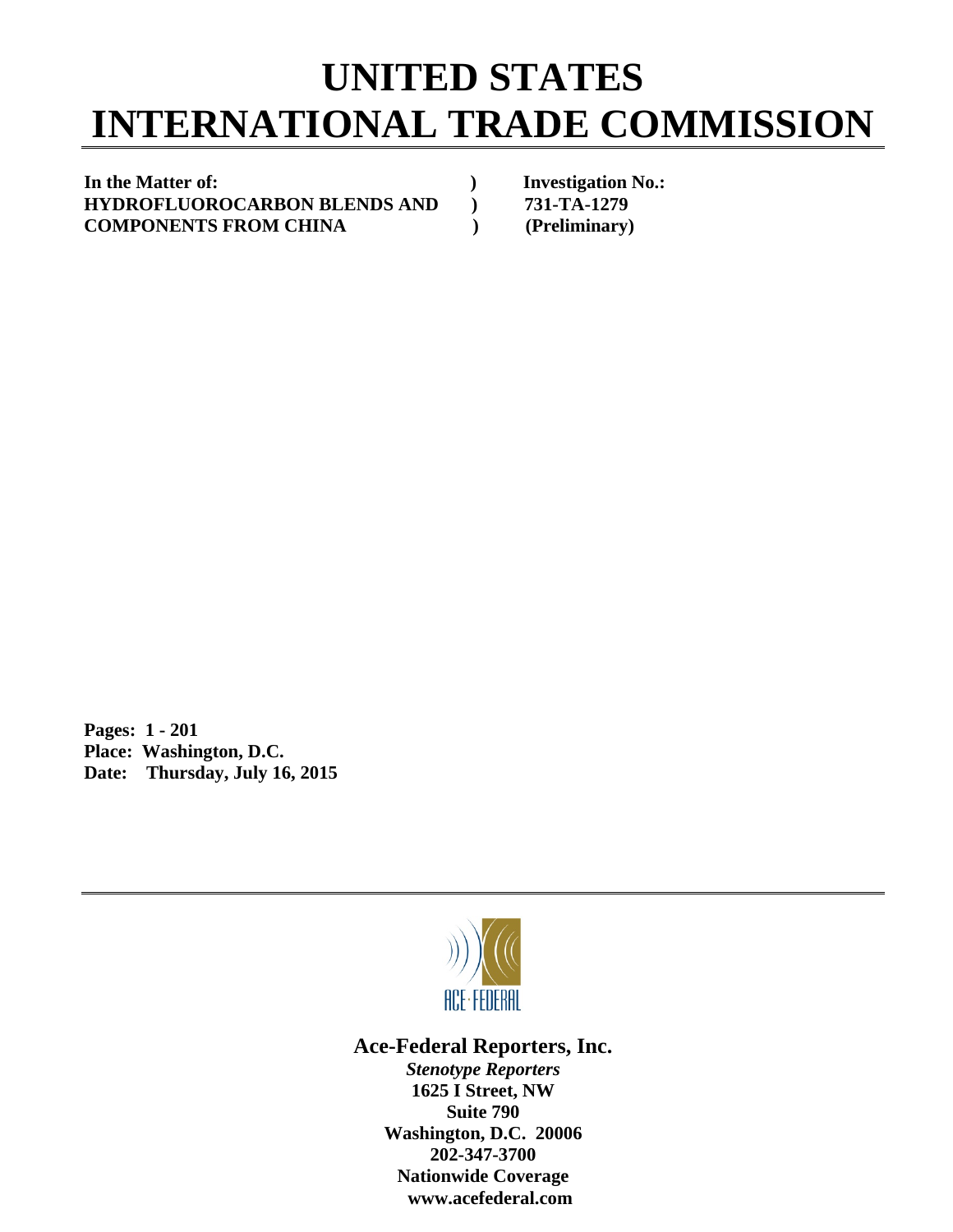| $\mathbf 1$    | THE UNITED STATES                                          |
|----------------|------------------------------------------------------------|
| $\overline{c}$ | INTERNATIONAL TRADE COMMISSION                             |
| 3              |                                                            |
| $\overline{4}$ | ) Investigation No.:<br>IN THE MATTER OF:                  |
| 5              | HYDROFLUOROCARBON BLENDS AND ) 731-TA-1279 (PRELIMINARY)   |
| 6              | COMPONENTS FROM CHINA<br>$\big)$                           |
| 7              |                                                            |
| 8              |                                                            |
| 9              |                                                            |
| 10             |                                                            |
| 11             |                                                            |
| 12             | Main Hearing Room (Room 101)                               |
| 13             | U.S. International Trade                                   |
| 14             | Commission                                                 |
| 15             | 500 E Street, SW                                           |
| 16             | Washington, DC                                             |
| 17             | Thursday, July 16, 2015                                    |
| 18             |                                                            |
| 19             | The meeting commenced pursuant to notice at 9:30           |
| 20             | a.m., before the Investigative Staff of the United States  |
| 21             | International Trade Commission, James McClure, Supervisory |
| 22             | Investigator, presiding.                                   |
| 23             |                                                            |
| 24             |                                                            |
| 25             |                                                            |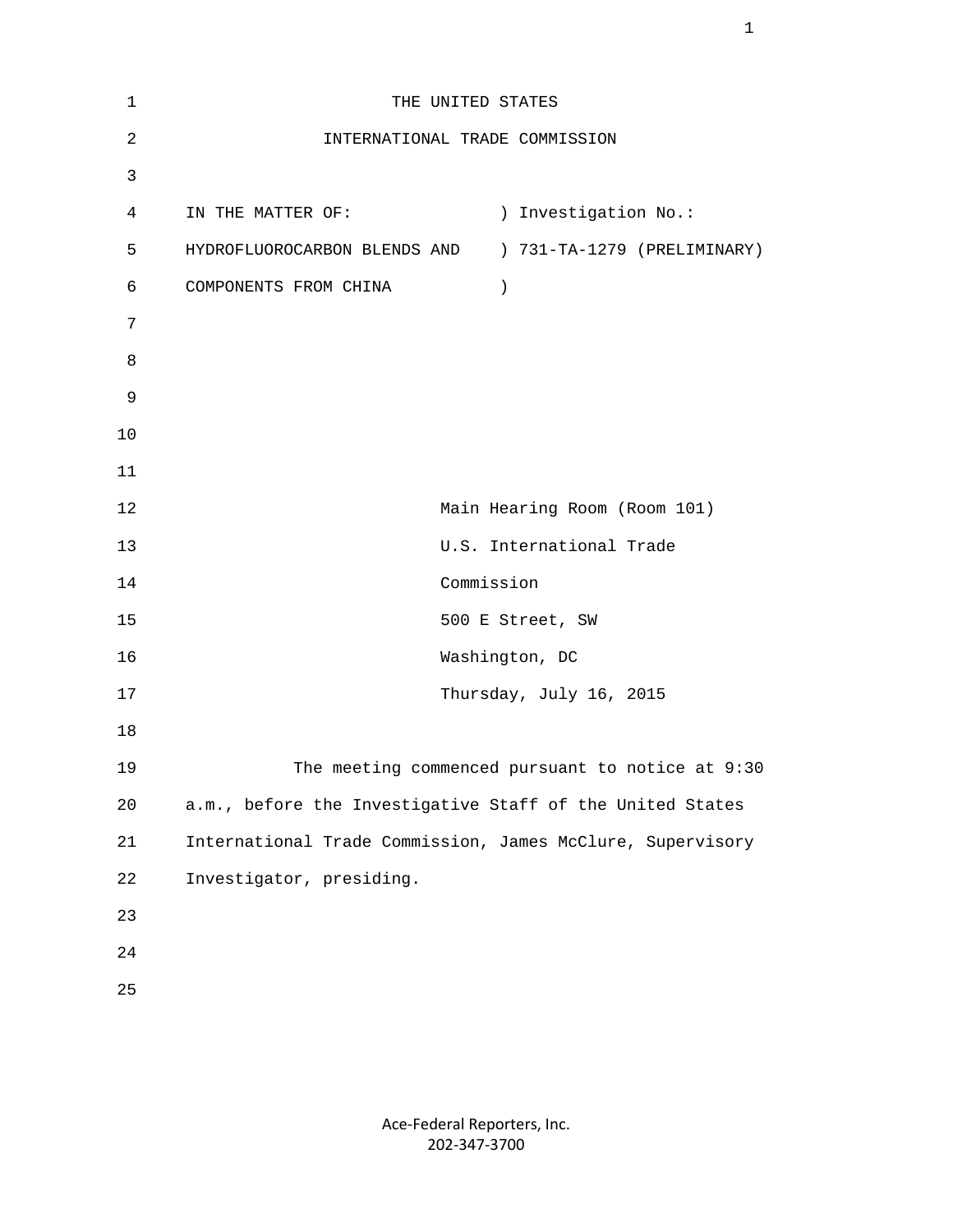1 APPEARANCES:

 2 Staff: 3 Bill Bishop, Supervisory Hearings and Information 4 Officer 5 Sharon Bellamy, Program Support Specialist 6 Sonia Parveen, Intern 7 8 Joanna Lo, Investigator 9 Jeffrey Clark, International Trade Analyst 10 Michele Breaux, Economist 11 David Boyland, Accountant/Auditor 12 Karl von Schriltz, Attorney/Advisor 13 Russell Duncan, Statistician 14 15 16 Opening Remarks 17 Petitioner (James R. Cannon, Jr, Cassidy Levy Kent (USA) 18 LLP) 19 Respondents (Ned H. Marshak, Grunfeld Desiderio Lebowitz 20 Silverman & Klestadt LLP and Jarrod M. Goldfeder, Trade 21 Pacific PLLC) 22 23 24 25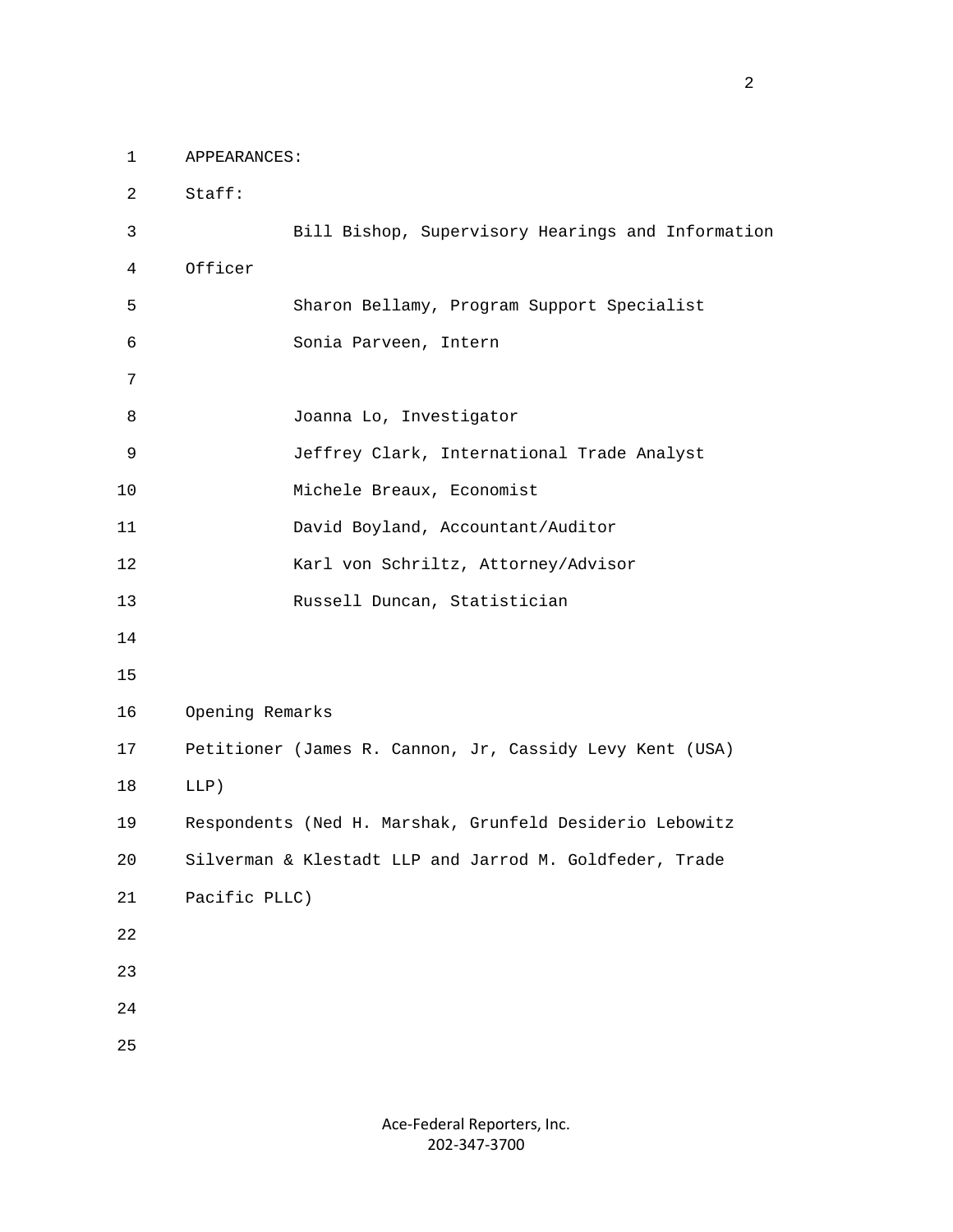1 In Support of the Imposition of Antidumping Duty Order:

 2 Cassidy Levy Kent (USA) LLP 3 Washington, DC on behalf of 4 American HFC Coalition 5 Alison Clark, Global Business Director, Arkema Inc. 6 Glen Haun, Director of Sales, Arkema Inc. 7 Richard Hudock, Assistant General Counsel, Arkema Inc. 8 Elizabeth Mary Sassano, Global Business and Market 9 Manager, Refrigerants, The Chemours Company, LLC 10 Magen L. Buterbaugh, Global Business Manager, 11 Fluorochemicals, The Chemours Company, LLC 12 Pedro de la Torre, Global Compliance Officer and 13 International Trade Counsel, The Chemours Company, LLC 14 Omar Irani, Director, Global Products Management, 15 Fluorine Products, Honeywell International Inc. 16 Lauren Dagostino, Manager, Fluorine Products, Honeywell 17 International Inc. 18 Richard Winick, Global Sales Director, Fluorine 19 Products, Honeywell International Inc. 20 Michael E. Ferrans, General Counsel, Fluorine Products, 21 Honeywell International Inc. 22 Deirdre Maloney, Senior Trade Advisor, Cassidy Levy 23 Kent (USA) LLP 24 John D. Greenwald and James R. Cannon, Jr. - Of Counsel 25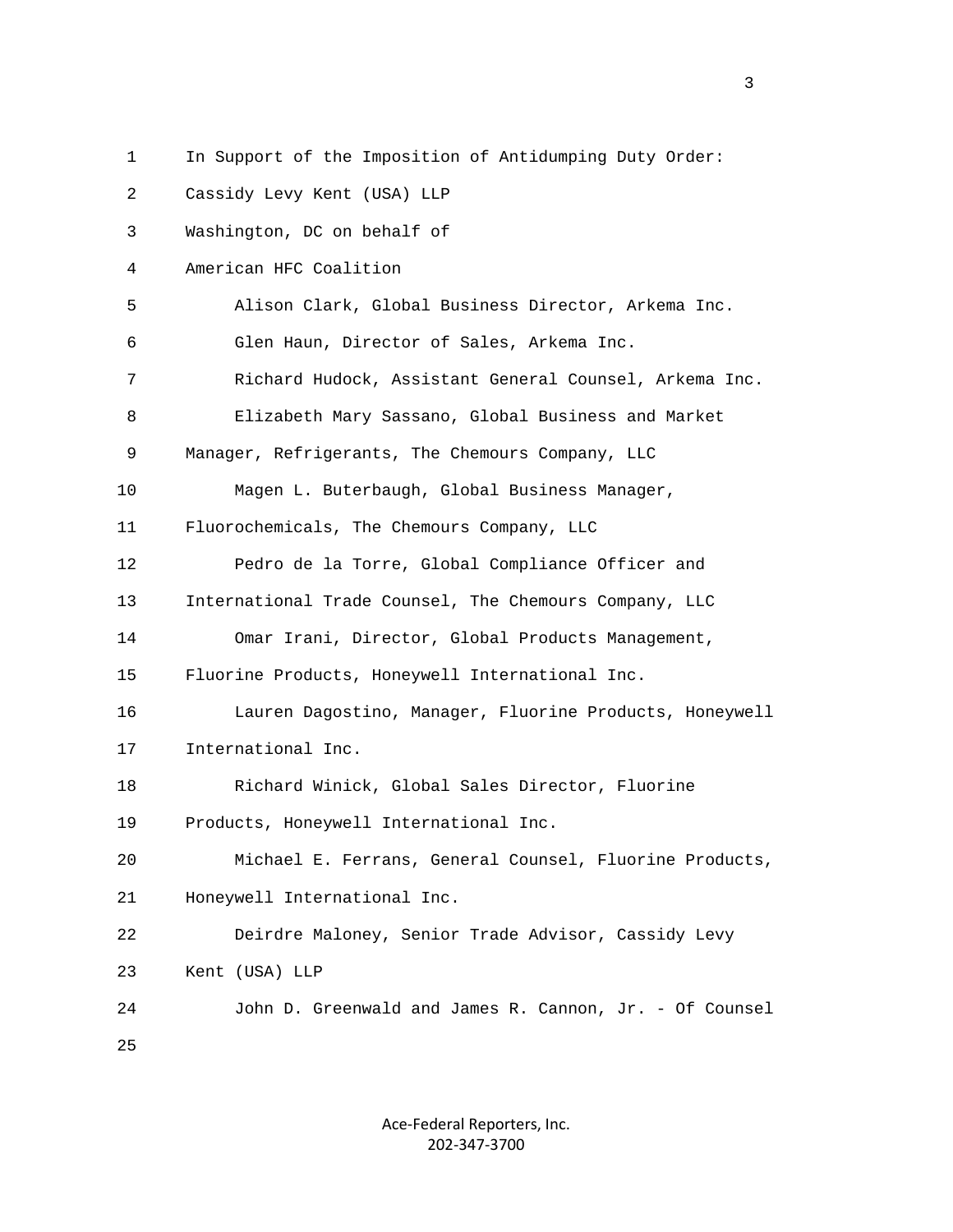| $\mathbf{1}$ | In Opposition to the Imposition of Antidumping Duty Order: |
|--------------|------------------------------------------------------------|
| 2            | Grunfeld Desiderio Lebowitz Silverman & Klestadt LLP       |
| 3            | Washington, DC on behalf of                                |
| 4            | Chinese Respondents                                        |
| 5            | James P. Dougan, Vice President, Economic Consulting       |
| 6            | Services LLC                                               |
| 7            | Ned H. Marshak and Kavita Mohan - Of Counsel               |
| 8            |                                                            |
| 9            | Trade Pacific PLLC                                         |
| 10           | Washington, DC on behalf of                                |
| 11           | National Refrigerants, Inc.                                |
| 12           | Maureen Beatty, Vice President of Operations, National     |
| 13           | Refrigerants, Inc.                                         |
| 14           | Jarrod M. Goldfeder and Jonathan M. Freed - Of Counsel     |
| 15           |                                                            |
| 16           | Interested Party                                           |
| 17           | The New ERA Group                                          |
| 18           | Kenneth M. Ponder, President, Choice Refrigerants          |
| 19           |                                                            |
| 20           | Closing Remarks:                                           |
| 21           | Petitioner (John D. Greenwald, Cassidy Levy Kent (USA) LLP |
| 22           | Respondents (Jonathan M. Freed, Trade Pacific PLLC)        |
| 23           |                                                            |
| 24           |                                                            |
| 25           |                                                            |
|              |                                                            |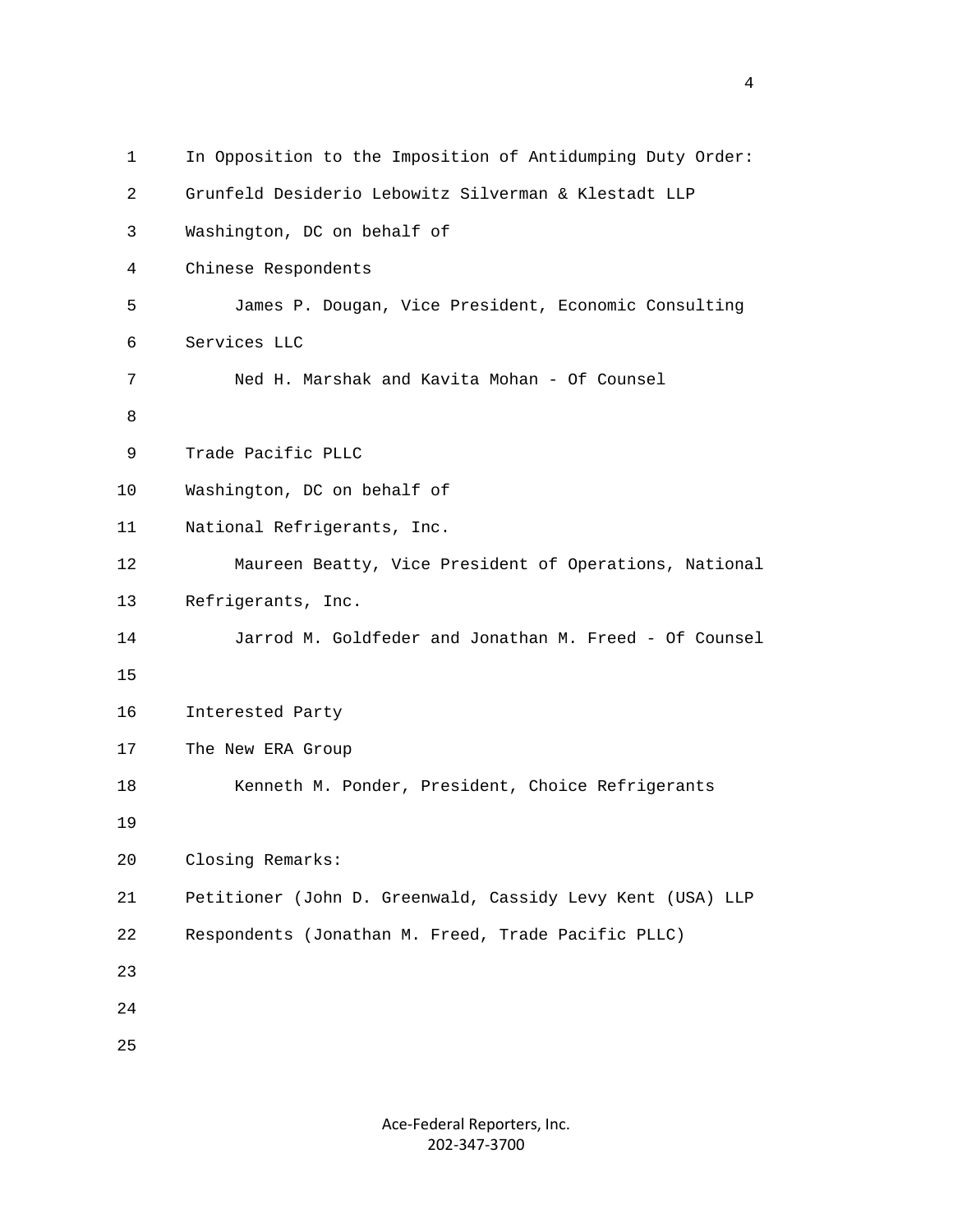1 I N D E X 2 **Page 12** Page 2 **Page 2** Page 2 Page 2 Page 2 Page 2 Page 2 Page 2 Page 2 Page 2 Page 2 Page 2 Page 2 Page 2 Page 2 Page 2 Page 2 Page 2 Page 2 Page 2 Page 2 Page 2 Page 2 Page 2 Page 2 Page 2 Page 2 Page 2 Page 2 Page 3 Opening Remarks 4 Petitioner (James R. Cannon, Jr, Cassidy Levy Kent (USA)  $5$  LLP) 8 6 Respondents (Ned H. Marshak, Grunfeld Desiderio Lebowitz 7 Silverman & Klestadt LLP 12 8 Jarrod M. Goldfeder, Trade Pacific PLLC 13 9 10 James R. Cannon, Jr, Cassidy Levy Kent (USA) LLP 16 11 12 Elizabeth Mary Sassano, Global Business and Market Manager, 13 Refrigerants, The Chemours Company, LLC 26 14 15 Omar Irani, Director, Global Products Management, Fluorine 16 Products, Honeywell International Inc. 37 17 18 Alison Clark, Global Business Director, Arkema Inc. 41 19 20 Ned H. Marshak, Grunfeld Desiderio Lebowitz Silverman & 21 Klestadt LLP 122 22 23 Maureen Beatty, Vice President of Operations, National 24 Refrigerants, Inc. 128 25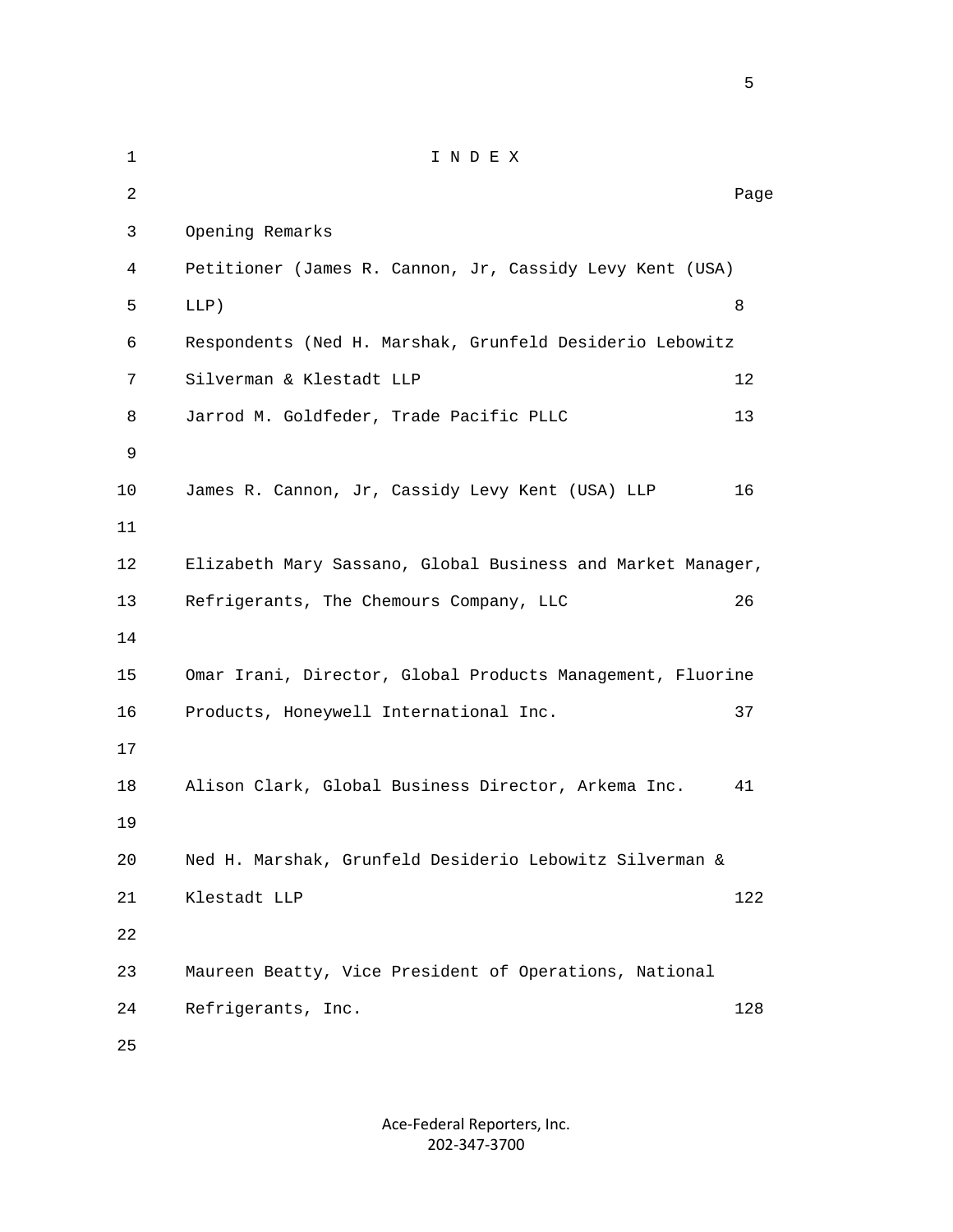1 I N D E X 2 **Page 12** Page 2 **Page 2** Page 2 Page 2 Page 2 Page 2 Page 2 Page 2 Page 2 Page 2 Page 2 Page 2 Page 2 Page 2 Page 2 Page 2 Page 2 Page 2 Page 2 Page 2 Page 2 Page 2 Page 2 Page 2 Page 2 Page 2 Page 2 Page 2 Page 2 Page 3 Jarrod M. Goldfeder, Trade Pacific PLLC 133 4 5 Kenneth M. Ponder, President, Choice Refrigerants 144 6 7 Closing Remarks 8 Petitioner (John D. Greenwald, Cassidy Levy Kent 9 (USA) LLP 191 10 James R. Cannon, Jr, Cassidy Levy Kent (USA) LLP 194 11 12 Respondents (Ned H. Marshak, Grunfeld Desiderio Lebowitz 13 Silverman & Klestadt LLP 195 14 Jonathan M. Freed, Trade Pacific PLLC 196 15 16 17 18 19 20 21 22 23 24 25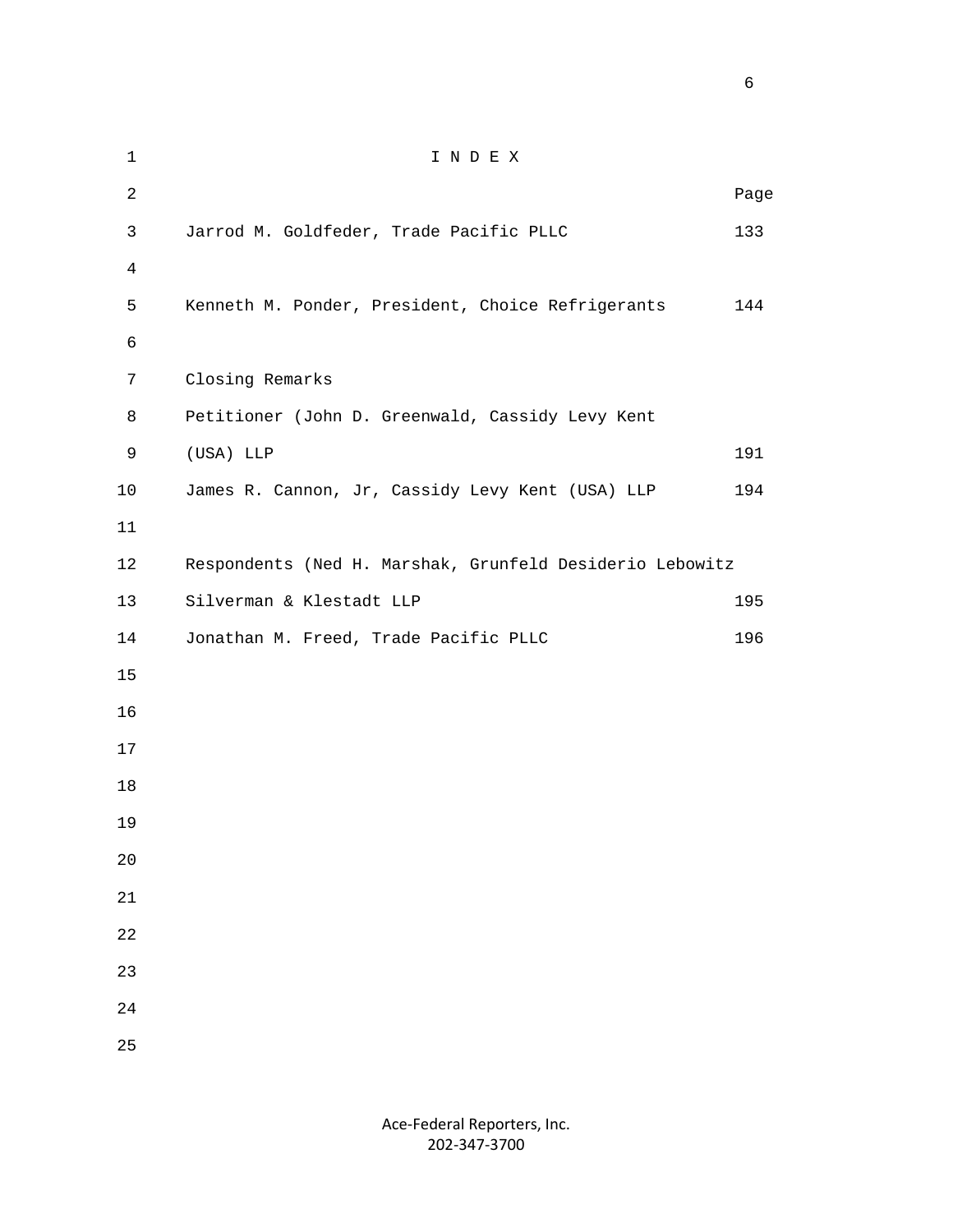1 P R O C E E D I N G S 2 (9:30 a.m.) 3 MR. BISHOP: Will the room please come to order? 4 MR. McCLURE: Good morning and welcome to the 5 United States International Trade Commissions' conferencing 6 connection with the preliminary phase of antidumping 7 investigation 731-TA-1279 concerning hydrofluorocarbon 8 blends and components from China. 9 My name is Jim McClure, contrary to what the 10 script says. I am the supervisor investigator and I will 11 preside at this conference. Among those present from the 12 commissions' staff are, from my far right, Russell Duncan. 13 Russ will be handling the statistics in this. He's from the 14 office of analysis and research services. Joanna Lo, who is 15 our investigator. To my left, Karl von Schriltz, our 16 attorney/advisor. Michele Breaux, our economist. David 17 Boyland, our accountant, and Jeffrey Clark, our commodity 18 industry analyst. 19 I understand the parties are aware of the time 20 allocations. I would remind speakers not to refer in your 21 remarks to business proprietary information, and to speak 22 directly into the microphones. 23 When you do speak in response to a question or 24 as you start your testimony, for the sake of our court

25 reporter, who has a hard time seeing over us, please state

Ace‐Federal Reporters, Inc. 202‐347‐3700

<u>2003: The contract of the contract of the contract of the contract of the contract of the contract of the con</u>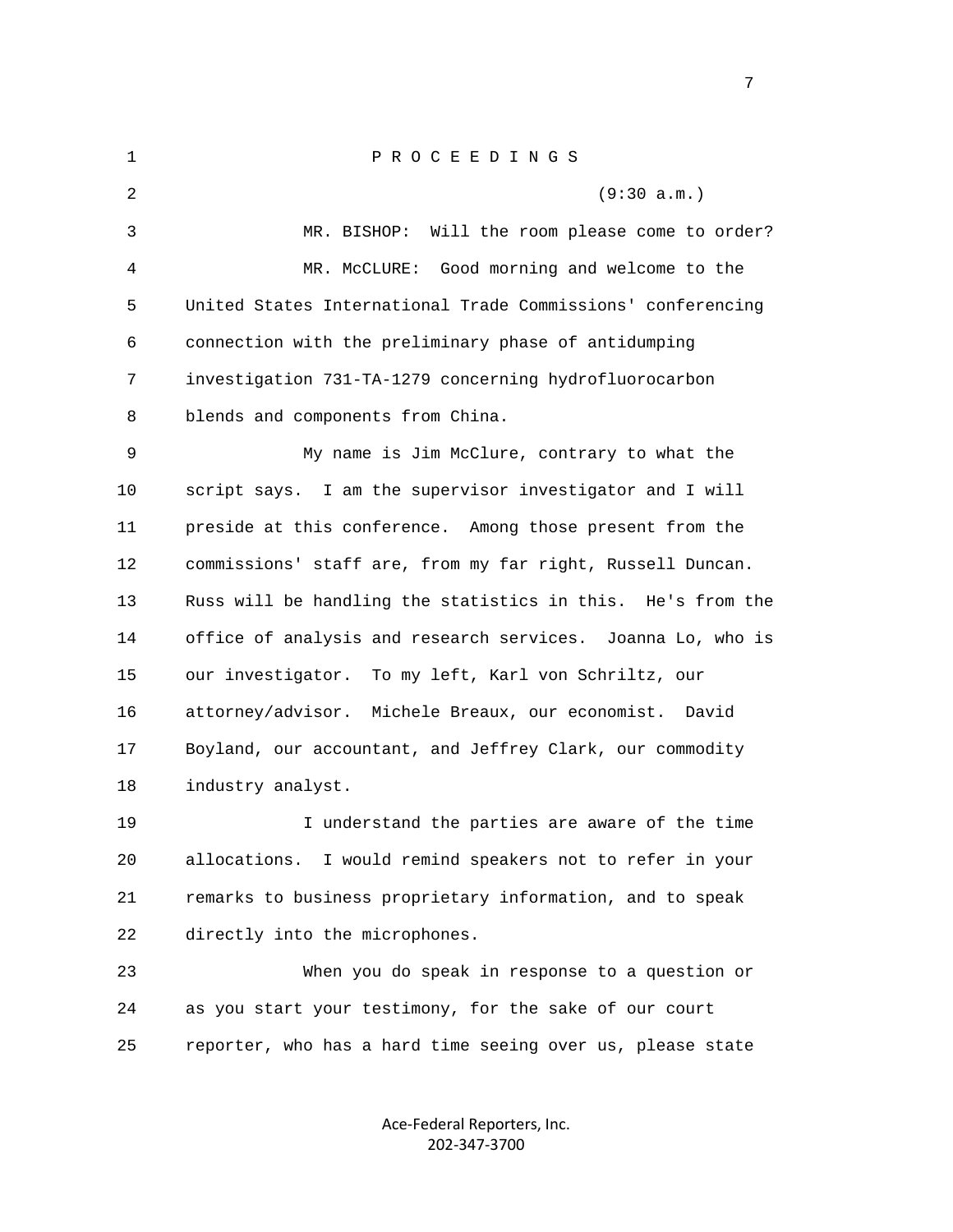1 your name and your affiliation.

 2 All witnesses must be sworn in before presenting 3 testimony. I understand parties are aware -- . 4 Any questions regarding the time allocations 5 should be addressed with the secretary. Are there any 6 questions? 7 Mr. Secretary, are there any preliminary 8 matters? 9 MR. BISHOP: Yes, Mr. Chairman. With your 10 permission, we will add the New Era Group, Mr. Kenneth M. 11 Ponder, President of Choice Refrigerants, as an interested 12 party at the end of the respondents' panel. 13 MR. McCLURE: Thank you, Mr. Secretary. Let's 14 proceed with the opening statements. 15 MR. BISHOP: Opening remarks on behalf of 16 Petitioner will be by James R. Cannon, Jr., Cassidy Levy 17 Kent. 18 OPENING REMARKS BY PETITIONER 19 MR. CANNON: Good morning. I'm Jim Cannon of 20 Cassidy Levy Kent. I'm here on behalf of the American HSC 21 Coalition and its' individual members. 22 This morning we hope to dive into a rather 23 complex, but interesting, industry. They make a nice, 24 interesting family of products. You will learn a little 25 history about the refrigerant business. There is a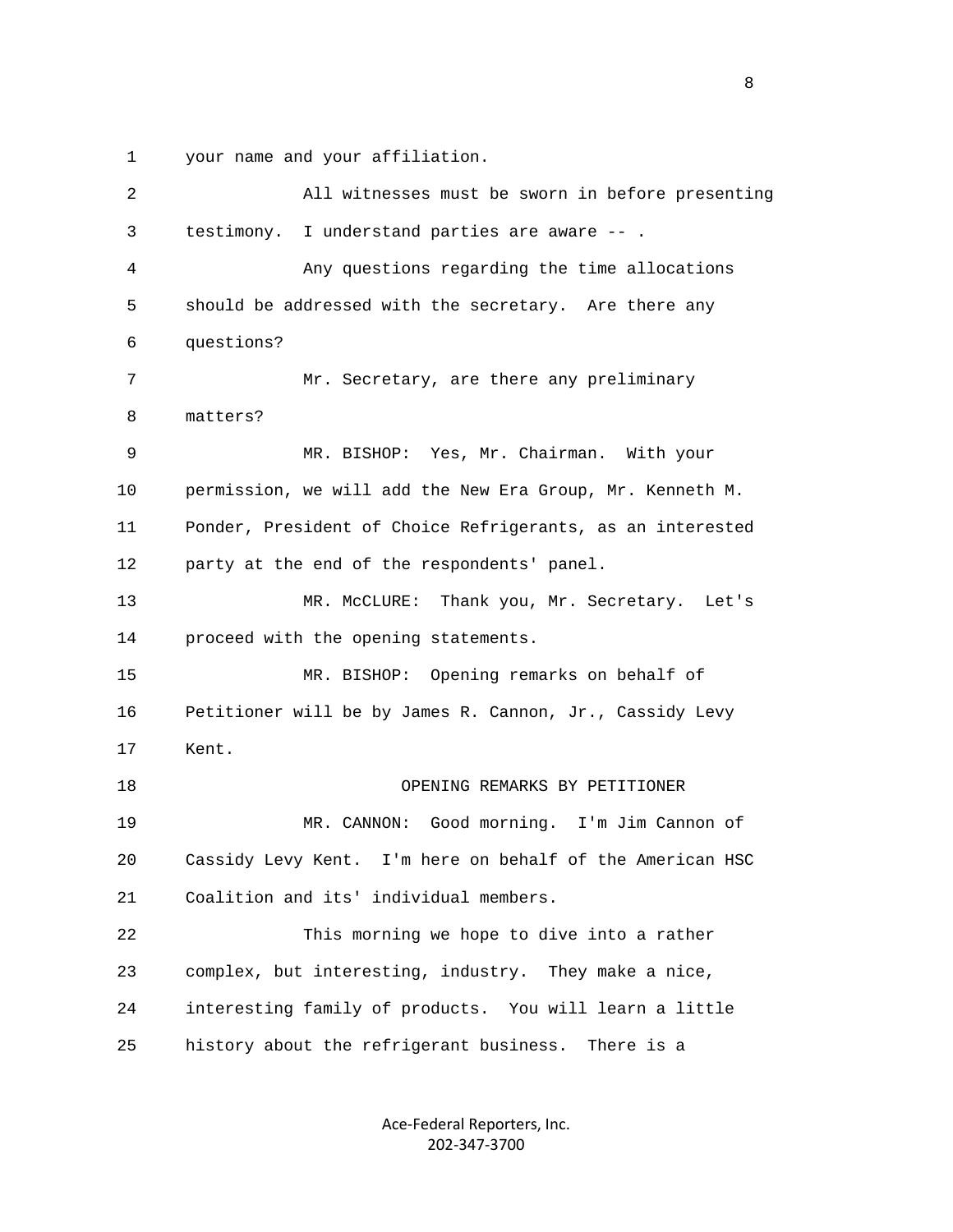1 refrigerant that for decades was the major refrigerant used 2 in residential air conditioning, commercial air conditioning 3 and other applications, called R-22. That refrigerant 4 damages the ozone layer and has been phased out.

 5 So, to address all of those applications, this 6 industry developed a family of blends. All of these blends 7 used the same component refrigerants. In fact, every one of 8 the blends has a common component, R-125.

 9 The blends were developed to be used in the same 10 applications as R-22, and those applications are to span a 11 continuum of uses. Indeed, there are no clear dividing 12 lines between these products, and, interestingly, the 13 industry that makes them is immigrated to a degree that you 14 don't often see. These producers each have to invest such 15 an enormous amount of money to make a single component, that 16 what they've elected to do is, each of the producers will 17 make one or two of the components. But none of them make 18 all the components.

 19 And yet, the only application for the components 20 of any significance, the only reason even to invest, is to 21 make the blends. So you have an industry where none of the 22 companies make all of the components that they need because 23 the investment is so large. They have to rely on each 24 other.

25 And so, somewhat uniquely for the commission,

Ace‐Federal Reporters, Inc. 202‐347‐3700

en de la provincia de la provincia de la provincia de la provincia de la provincia de la provincia de la provi<br>1900 : la provincia de la provincia de la provincia de la provincia de la provincia de la provincia de la prov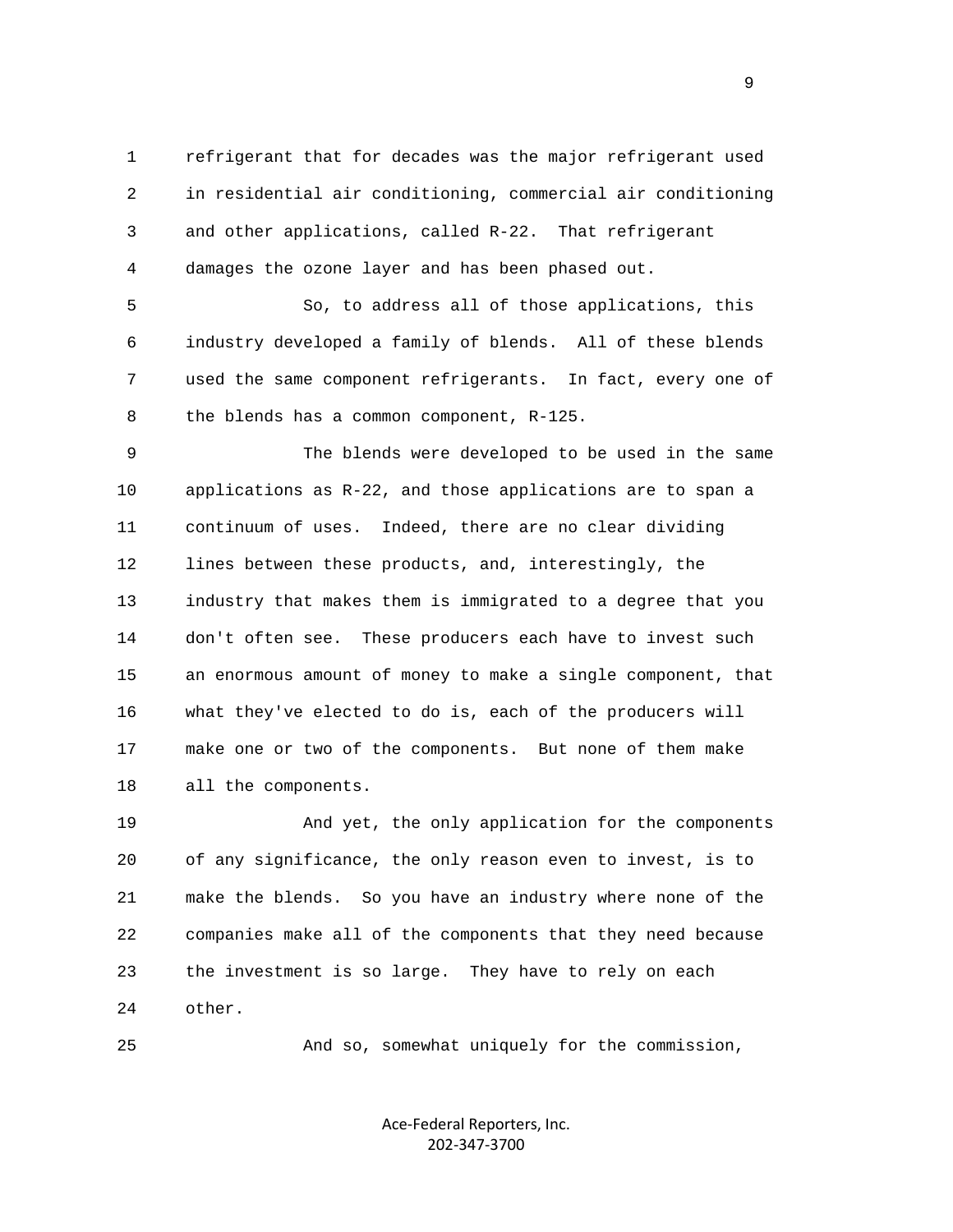1 you only can see the condition of the industry by 2 aggregating all the companies together. This industry which 3 formed -- organized to make blends to replace R-22, despite 4 the substantial investment of these companies, and despite 5 producing in the most efficient manner possible, in a manner 6 in which each one focuses to get high capacity utilization, 7 as high as possible, efficient production -- they have been 8 suffering material injury throughout the period of 9 investigation.

 10 By reason of Chinese imports that are being 11 dumped. The volume of imports is significant, both in terms 12 of apparent consumption and production. We haven't seen all 13 the data yet, but what we've seen so far indicates that, in 14 our view, what you will find on the record here will very 15 much mirror what is in the petition, in terms of expectation 16 about the increase in the volume of blends.

 17 Now, although demand for blends is increasing, 18 imports are increasing at a far higher rate. And capturing 19 not only the increase in demand, but taking market share 20 from the U.S. producers.

 21 Interestingly, in a time when demand is rising, 22 prices are falling. In ordinary economics, you might expect 23 the reverse, but what is happening here is that imports are 24 underselling domestic producers virtually at every count, 25 pervasively. When you look at the pricing data, you will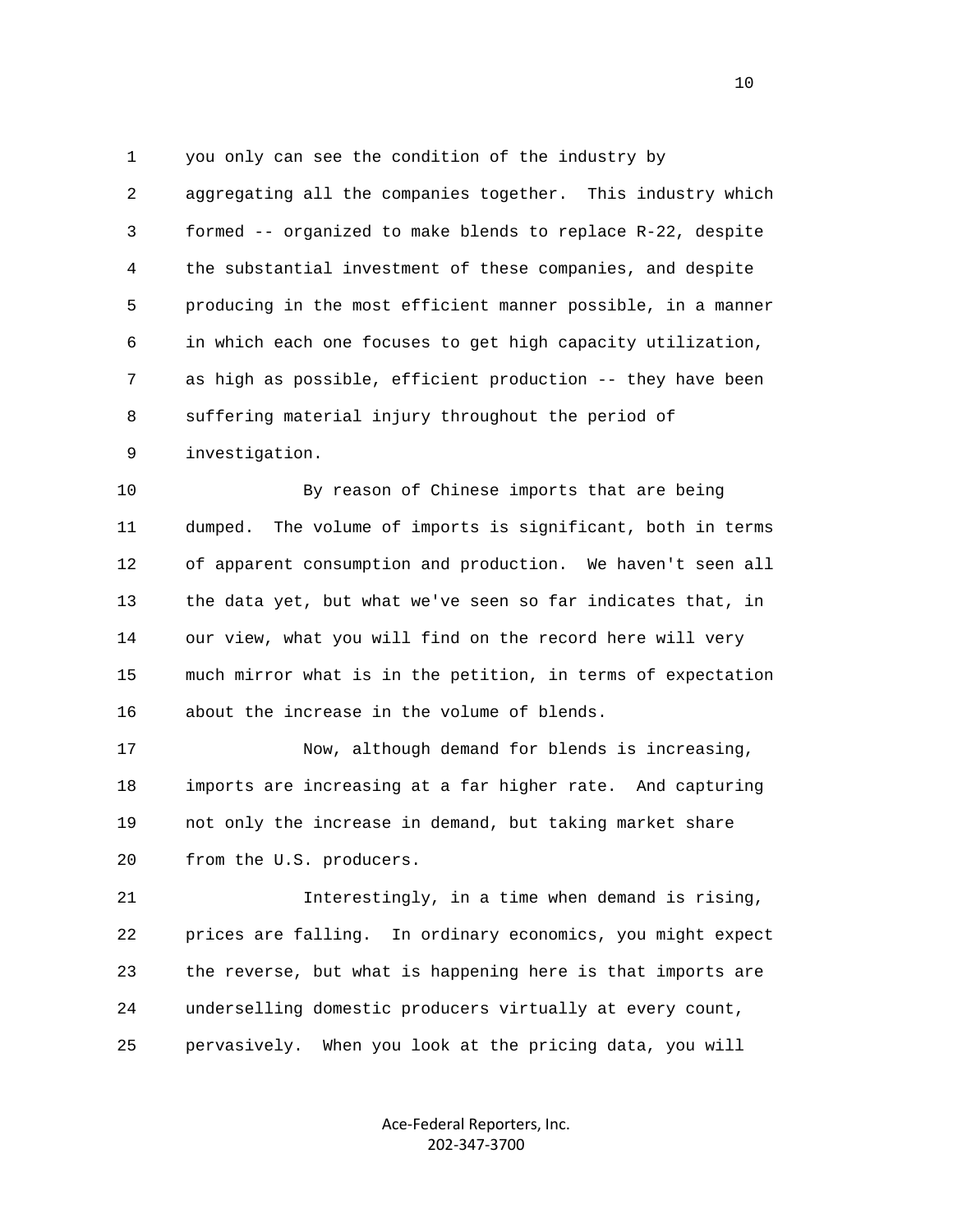1 see underselling across all products.

| 2  | Moreover, domestic producers' prices in                      |
|----|--------------------------------------------------------------|
| 3  | essentially a three-year period have fallen by roughly       |
| 4  | twenty percent. Price levels where demand is rising are      |
| 5  | falling twenty percent. At the same time, raw material       |
| 6  | costs are rising.                                            |
| 7  | And so, the impact of the imports is really on               |
| 8  | the topline revenue. The revenue of this industry is         |
| 9  | falling, and as their costs rise, year by year, through the  |
| 10 | period, what you see is the bottom line looks worse every    |
| 11 | year.                                                        |
| 12 | We go from a position of profitability at the                |
| 13 | beginning of the period to losses at the end of the period.  |
| 14 | The lost sales and the lost revenues that we've documented   |
| 15 | affect us in every channel -- all customer channels, OEM     |
| 16 | customers, the replacement market, the aftermarket, in every |
| 17 | segment of the business.                                     |
| 18 | On top of the lost sales data and the evidence               |
| 19 | that you will find in your underselling tables, you will     |
| 20 | also see there is a very impressive amount of evidence in    |
| 21 | this case, some thirty-five pages of individual price        |
| 22 | sheets, an impressive amount of evidence that offers are     |
| 23 | circulating throughout the U.S. market every week, every     |
| 24 | month, at every customer account, there are an increasing    |
| 25 | number of traders in the market who are simply offering the  |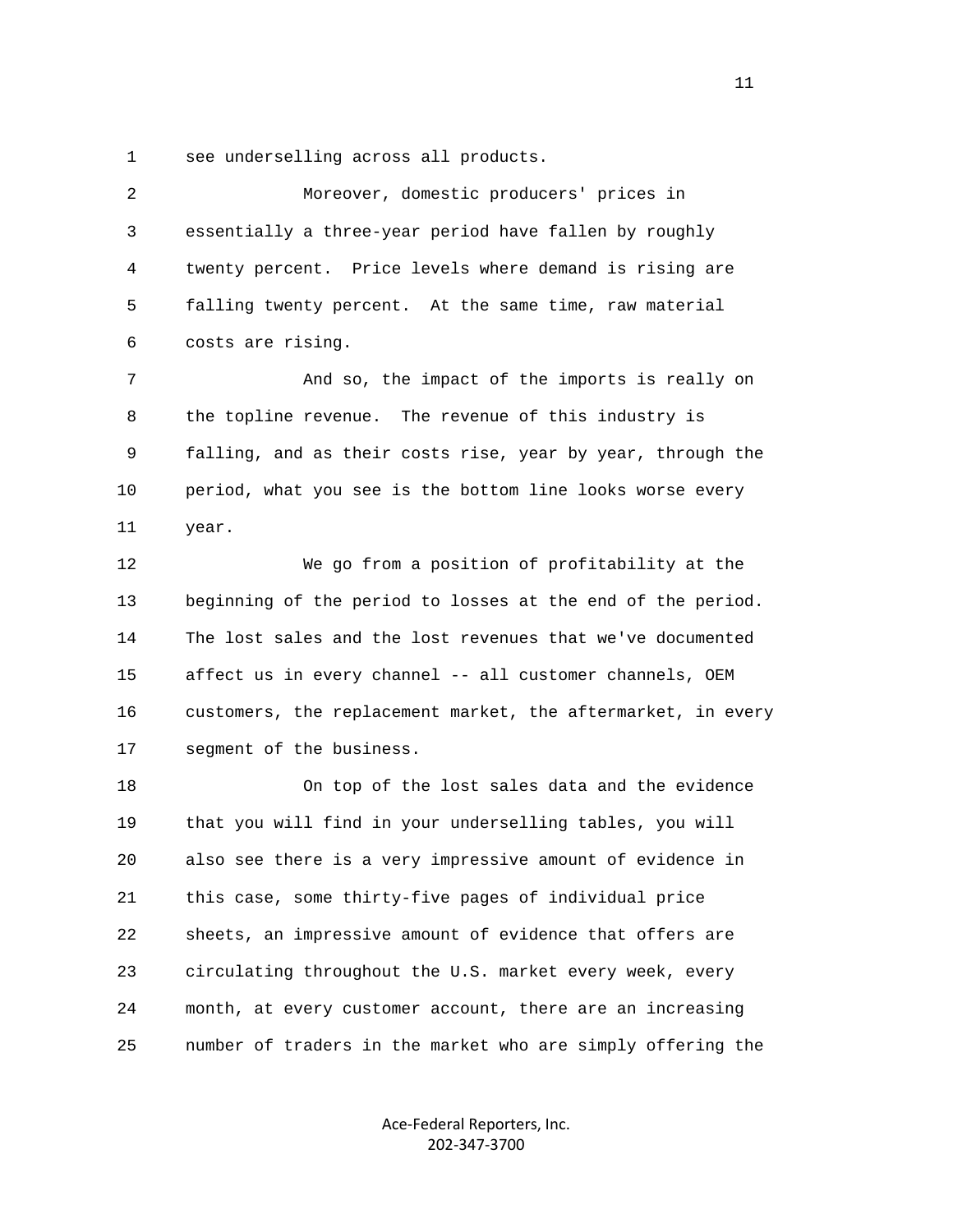1 product.

| 2  | And on the offer sheets, they offer the whole                |
|----|--------------------------------------------------------------|
| 3  | family of blends, not just one of another. They look at the  |
| 4  | blends also as a group.                                      |
| 5  | Now on these offers, they are setting the market             |
| 6  | price level. At these low prices, the industry simply can't  |
| 7  | afford to reinvest. The economics, the return on             |
| 8  | investment, is inadequate. And so, when it comes time for    |
| 9  | this generation of refrigerants to be replaced by a new      |
| 10 | generation, the problem industry faces is, the return on     |
| 11 | investment they're earning now is simply too little to meet  |
| 12 | that challenge for the future.                               |
| 13 | So for these reasons, industry believes the                  |
| 14 | commission should find the industry is materially injured by |
| 15 | imports. And we ask you to make an affirmative               |
| 16 | determination.<br>Thank you.                                 |
| 17 | Opening remarks on behalf of<br>MR. BISHOP:                  |
| 18 | Respondents will be by Ned H. Marshak, Grunfeld Desiderio,   |
| 19 | and Jarrod M. Goldfeder, Trade Pacific.                      |
| 20 | OPENING REMARKS BY RESPONDENTS                               |
| 21 | MR. MARSHAK: Good morning.<br>I'm Ned Marshak of             |
| 22 | Grunfeld Desiderio. We agree this case is not simple.        |
| 23 | Petitioners have raised a lot of issues for, at this point,  |
| 24 | we really don't have answers. What's the class or kind, the  |
| 25 | components separate, blends separate? Do we have one, two    |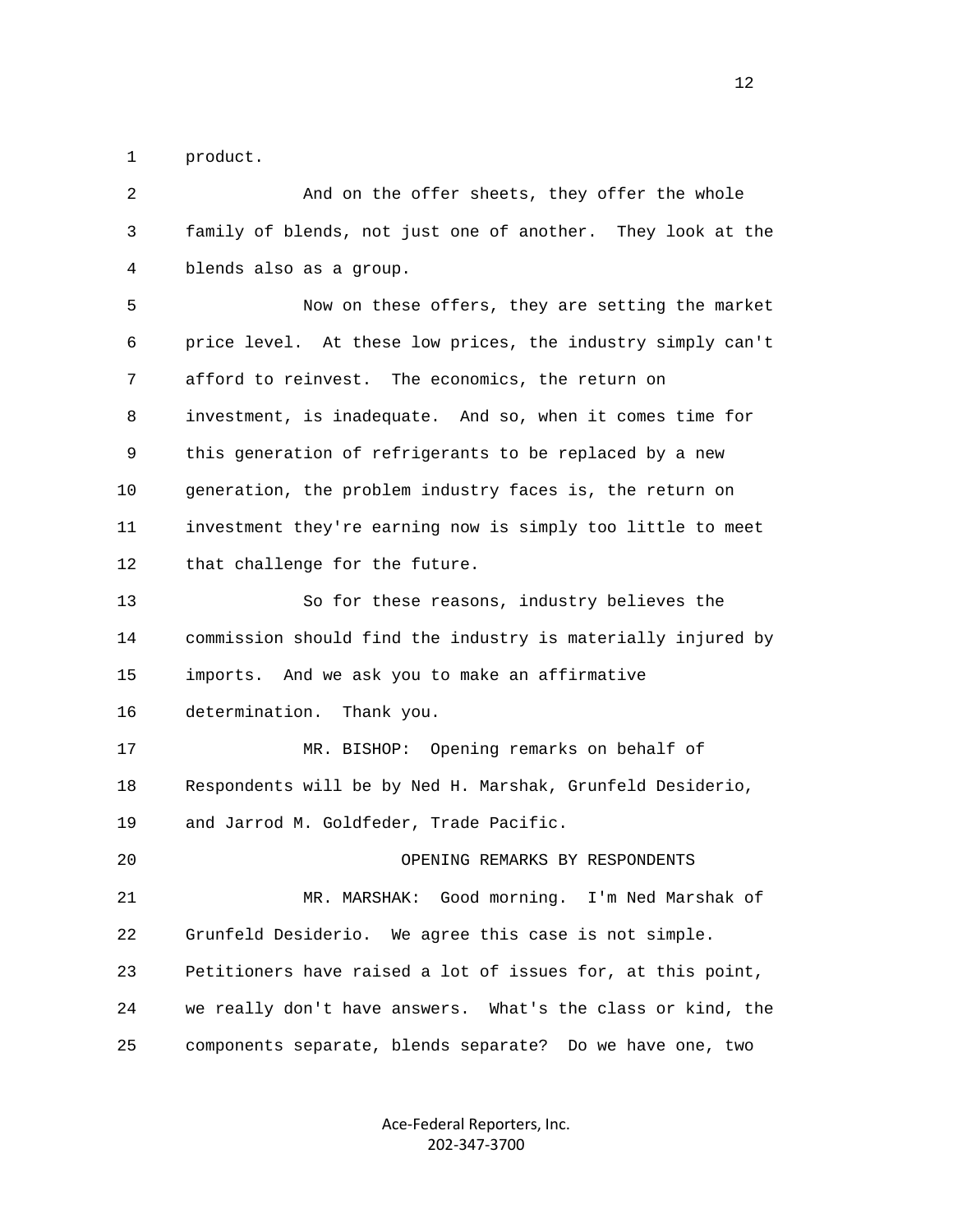1 or eight? Domestic light product should be co-extensive 2 with the class or kind. Why not R-134as? Is it really that 3 different? Why not HFC still under patent? Are they really 4 that different?

 5 The domestic industry and interested parties are 6 all members of the coalition interested parties. Mexichem, 7 Hudson, Amtrol, Worthington today have obsceded in this 8 case. What is import penetration? There's no census data 9 in this case.

 10 Domestic producers also import. Do they import 11 in significant quantities? Why? Were there shortages of 12 components in the U.S. in the matter? There were shortages 13 in the R-134a case. What is the significance of the fact 14 that the products are coming off patent protection? That 15 wasn't mentioned in the petition. That may be very 16 important in this case.

 17 What are the reasons in the increase of Chinese 18 capacity production? Capacity increased and production 19 increased. But the reasons, we believe that the reasons are 20 because of whole market and third country demand and not 21 because of a desire to export increased quantities into the 22 United States. Thank you.

 23 OPENING REMARKS RESPONDENTS 24 MR. GOLDFEDER: Good morning. My name is Jarrod 25 Goldfeder of the law firm Trade Pacific, and I am here today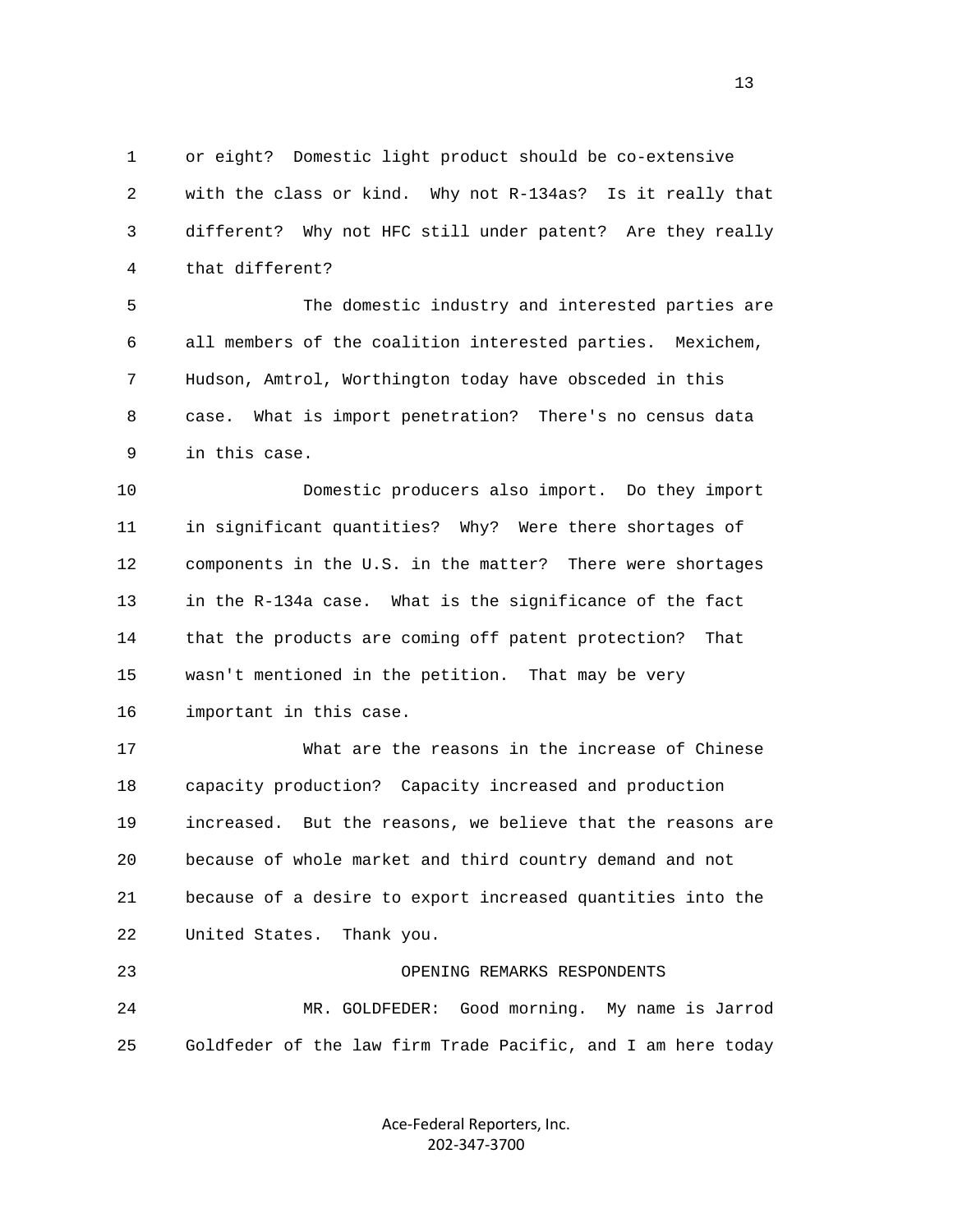1 with my colleague Jonathan Freed. We appreciate the 2 opportunity to speak to you on behalf of our client, 3 National Refrigerants, which is both a U.S. producer and 4 packager of HFC blends, as well as a U.S. importer of HFC 5 components. National's executive vice president, Maureen 6 Beatty, will share with you her extensive experience on the 7 U.S. HFC market.

 8 National's focus in this preliminary phase 9 investigation is solely on the allegation that imports of 10 HFC components from China are injuring the domestic 11 industry. The Petitioners urge the Commission to find here 12 a single like product that consists of five specific HFC 13 blends and three specific single-component HFCs.

 14 These component HFCs are R-32, R-125 and R-143a. 15 Their petition refers to a fourth component, R-134a, but 16 they have excluded this particular component from their 17 domestic like product definition.

 18 What you will hear from us today is that 19 contrary to the petitioner's claim, HFC components and HFC 20 blends constitute separate like products, and there is a 21 clear dividing line in between them.

 22 This is true under both the Commission 23 semi-finished like product analysis and its traditional like 24 product analysis. And similar to the Commission's recently 25 concluded investigation against our 134a imports from China,

> Ace‐Federal Reporters, Inc. 202‐347‐3700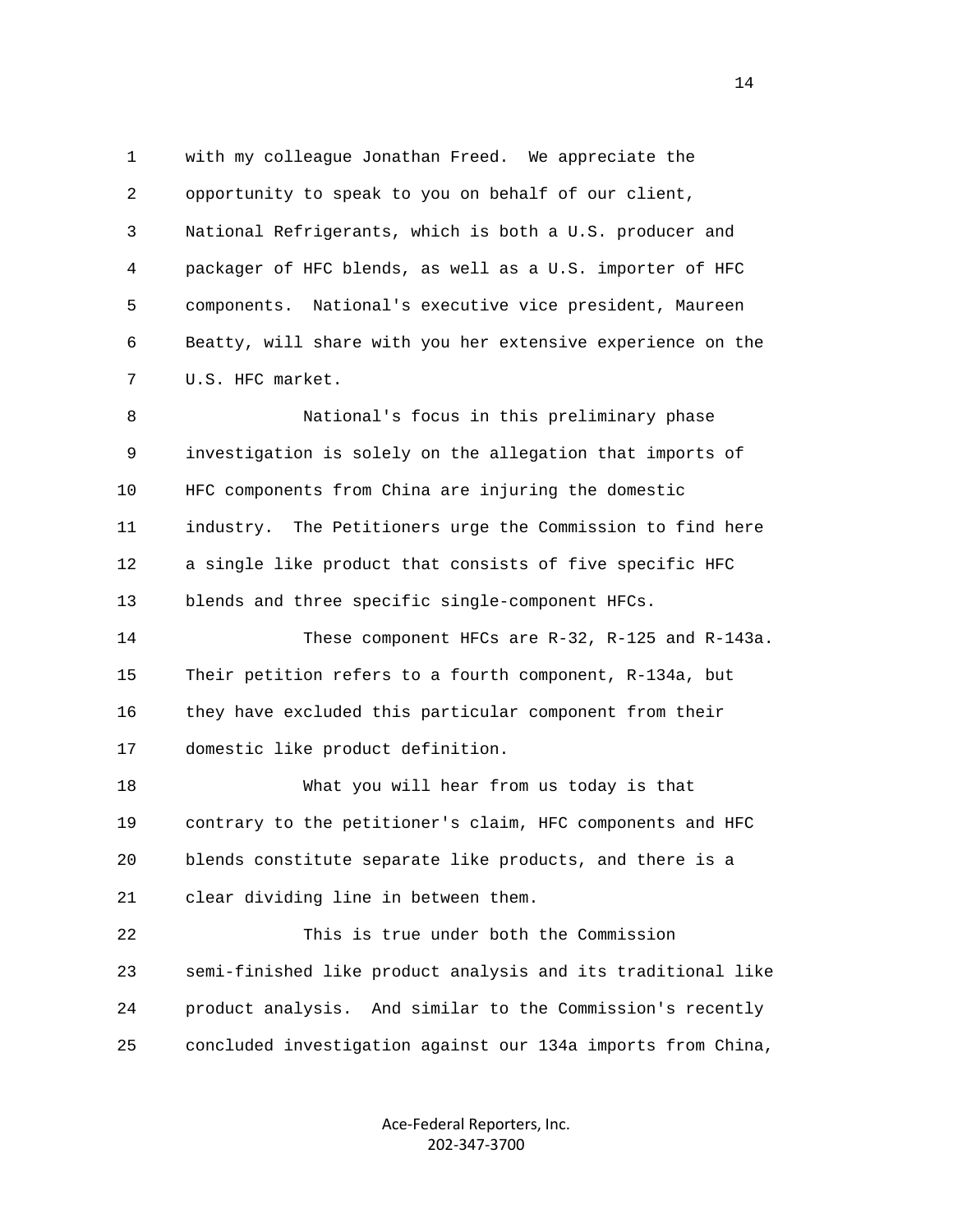1 these three HFC components have neither caused nor are a 2 threat of material injury to the domestic producers that 3 brought this petition.

 4 How could they be when the domestic producers of 5 HFC components have historically refused or have been unable 6 to offer their components for sale to blenders such as 7 National? Instead, either internally consuming components 8 in their own blending operations, or swapping or selling 9 components amongst themselves.

 10 To have experienced injury, there must be a 11 meaningful open market with head-to-head competition and 12 that simply does not exist here for HFC components with a 13 domestic industry that controls, but will rarely sell their 14 supply of domestically produced components outside their 15 little club of three.

 16 Component imports are not taking sales or market 17 share away from domestic producers, but rather are creating 18 their own markets that blenders like National can have the 19 material they need to sustain their U.S. operations.

 20 The well-known prevalence of swap arrangements 21 for HFC components amongst domestic producers means that 22 they are more or less insulated from price competition for 23 components. And without head-to-head competition, subject 24 imports could not possibly have adversely impacted the 25 domestic producers' trade and financial performance for HFC

> Ace‐Federal Reporters, Inc. 202‐347‐3700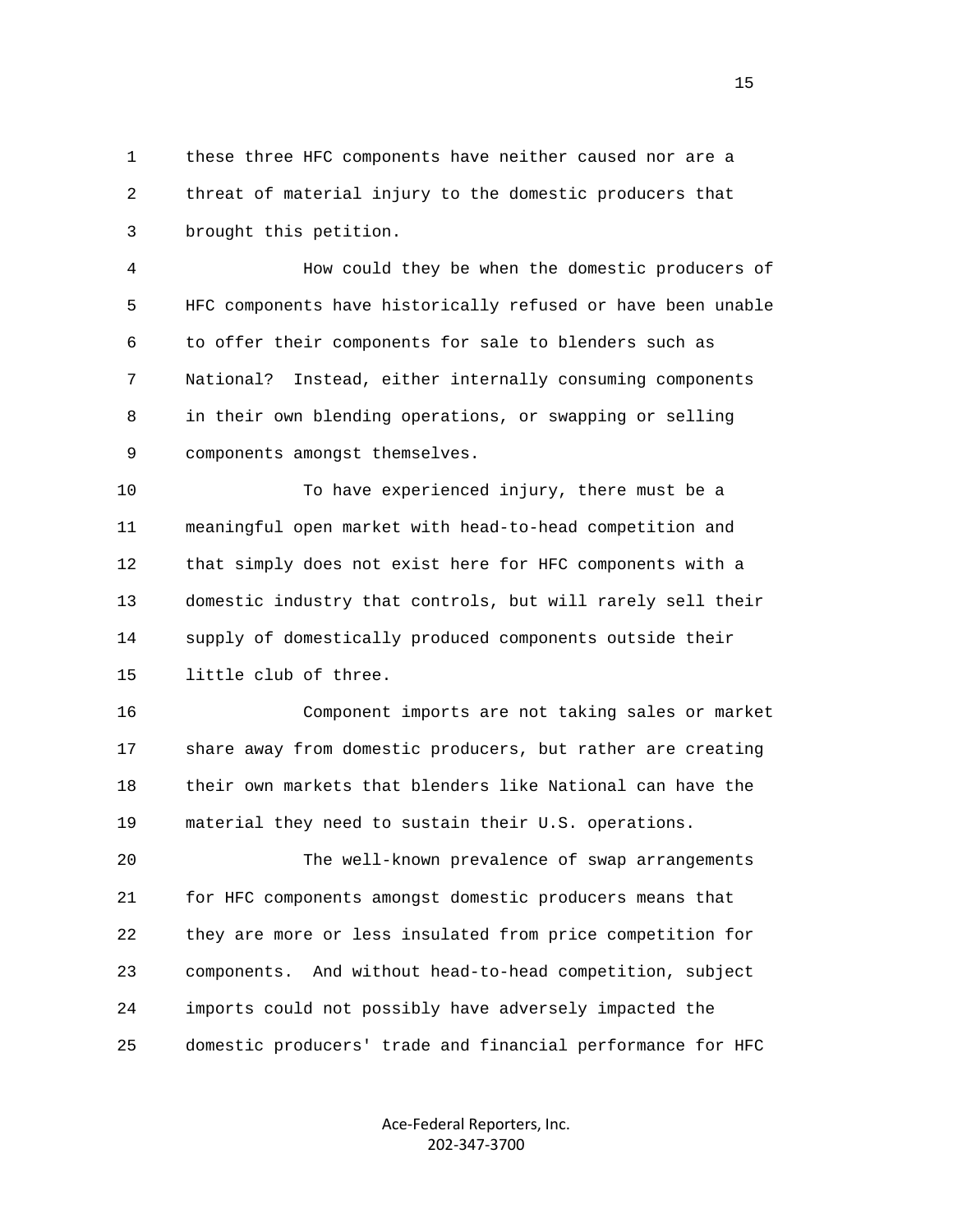1 components.

| 2  | In short, this petition does not support the                 |
|----|--------------------------------------------------------------|
| 3  | existence of a reasonable indication of injury as to subject |
| 4  | imports of HFC components from China. We look forward to     |
| 5  | discussing these issues with the staff and addressing your   |
| 6  | questions. Thank you very much.                              |
| 7  | Would the first panel, those in<br>MR. BISHOP:               |
| 8  | support of the imposition of the antidumping duty order      |
| 9  | please come forward and be seated. Mr. Chairman, I would     |
| 10 | note that all witnesses for today's conference have been     |
| 11 | sworn in.                                                    |
| 12 | MR. McCLURE: Okay. I'm going to step out for a               |
| 13 | minute. I forgot my inhaler and you aren't gonna want to     |
| 14 | hear me wheezing into the microphone, so I will be back      |
| 15 | momentarily, but go ahead.                                   |
| 16 | STATEMENT OF JAMES R. CANNON, JR.                            |
| 17 | MR. CANNON:<br>Thank you. It's Jim Cannon again              |
| 18 | on behalf of the petitioners, the American HFC Coalition.    |
| 19 | Good morning.                                                |
| 20 | I realize you need to get straight to the                    |
| 21 | witnesses and hear, sort of, from the "mouth" of the         |
| 22 | industry about the case. And I'm gonna indulge myself or     |
| 23 | test your patience a little by making a few remarks at the   |
| 24 | outset about like product, sort of talk about the issue and  |
| 25 | maybe put a little framework here.                           |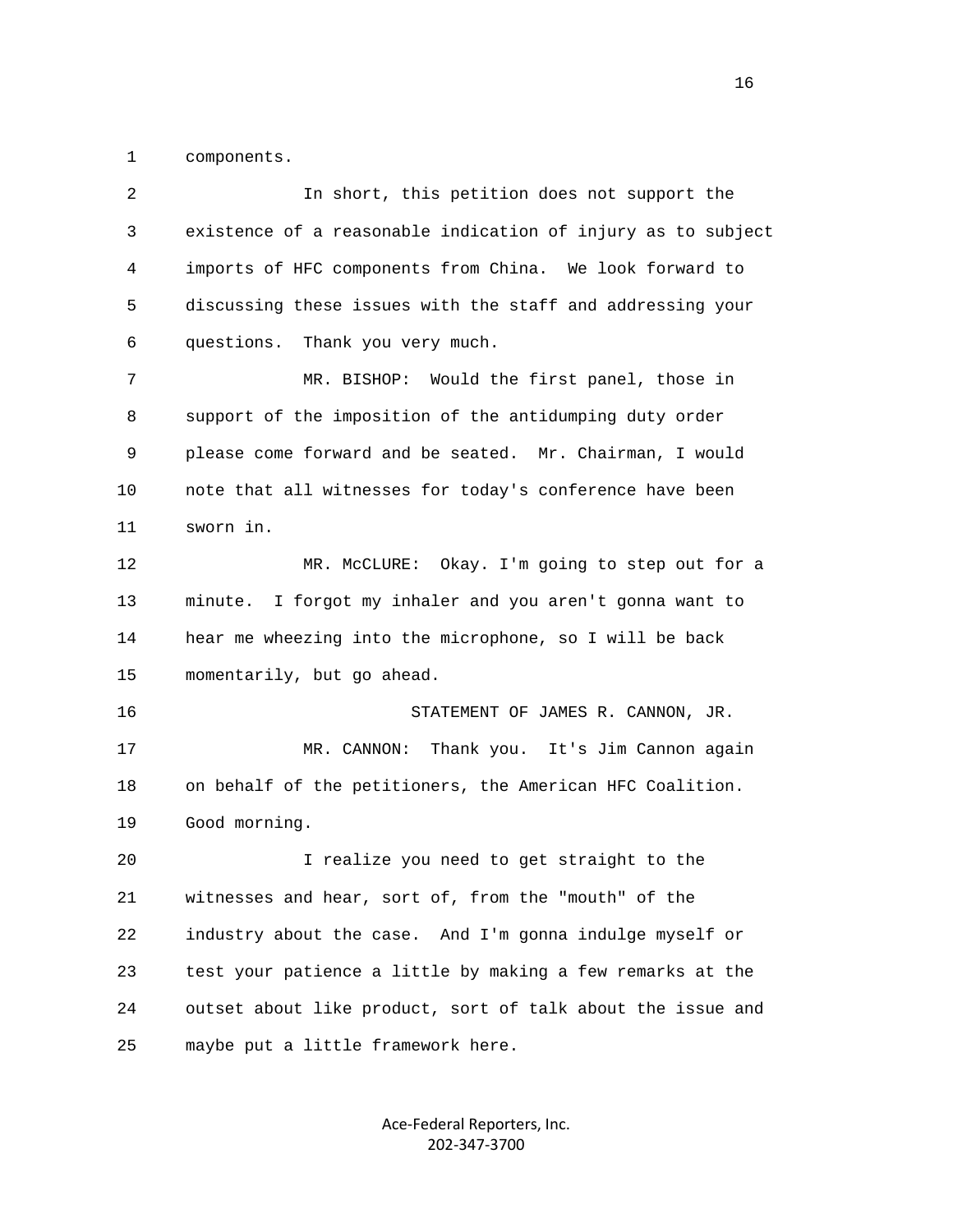1 We think the real issue here in regards to the 2 like product is whether there are clear dividing lines 3 between the blended products. After all, the case is about 4 blends. We should understand that components are in the 5 case because, and should be included by the Commission 6 because, if there's an antidumping duty order on components 7 -- I mean, I'm sorry -- on blends. And components are not 8 covered. It is so simple to blend that the order would be 9 meaningless.

 10 Within a year after the ink is dry, there will 11 just be imports of components instead of blends. And these 12 components are only used to make the blends. So under your 13 downstream product test we believe -- and we'll talk about 14 that in some detail -- we believe the components are clearly 15 a like product, but only looking through the lens of the 16 starting point here -- blends.

 17 Now, as to whether blends are a like product, 18 whether there are clear dividing lines between them, the 19 traditional test looks at physical characteristics first. 20 As I've stated at the outset, all the blends use the same 21 components, and every blend uses 125. They are all low- or 22 medium-temperature refrigerants. None of them deplete the 23 ozone layer.

 24 These aspects and others are the common physical 25 characteristics. Those physical characteristics suit the

> Ace‐Federal Reporters, Inc. 202‐347‐3700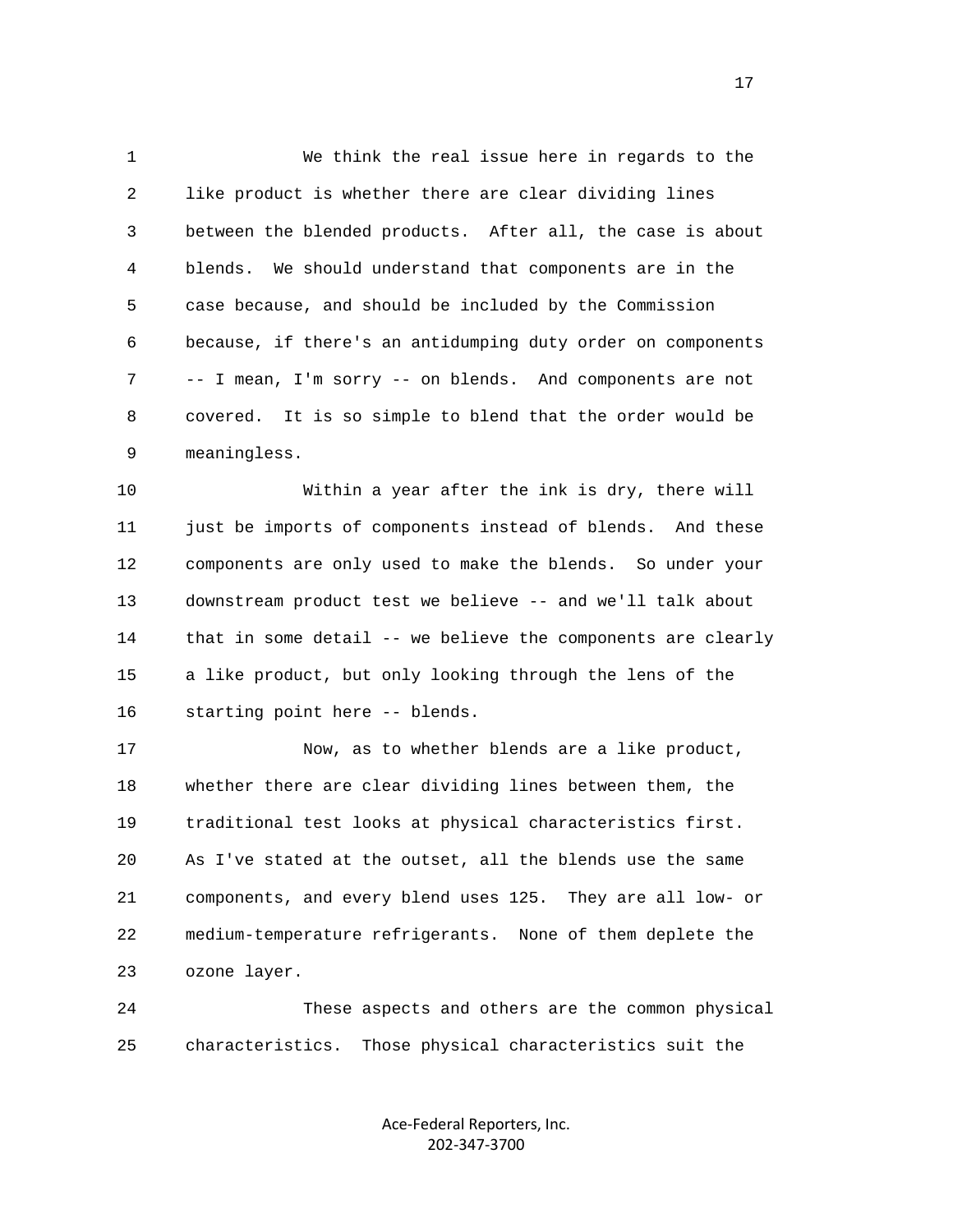1 blends for particular uses. And those uses, or

 2 applications, are all the applications formerly addressed by 3 R-22 -- air-conditioning, residential and commercial 4 refrigeration, commercial process gas, transport 5 refrigeration.

 6 Within each of those different applications, 7 there is overlap between the blends. So, for a 407A and 8 407C will and do replace R404A in commercial refrigeration. 9 407C will compete with R-410A in residential A/C in 10 different system, but in the same application. All of the 11 blends, all five, can be used in process gas applications.

 13 The blending itself takes place in the same facilities. The 14 components, however, cannot be made in the same plants. 15 They are not made on the same equipment. Each component, 16 each separate chemical component is a somewhat different 17 process. You don't use the same equipment.

12 Next, let's look at manufacturing facilities.

 18 However, you need multiple components to make 19 even a single blend. So you need more than one plant to 20 make the product here which is a blend. In this regard, 21 there is no clear dividing line. To the contrary, it's 22 really sort of a unifying principle about the industry. 23 They need each other. They need to be able to swap their 24 components in order to produce blends.

25 Next, the Commission looks at channels of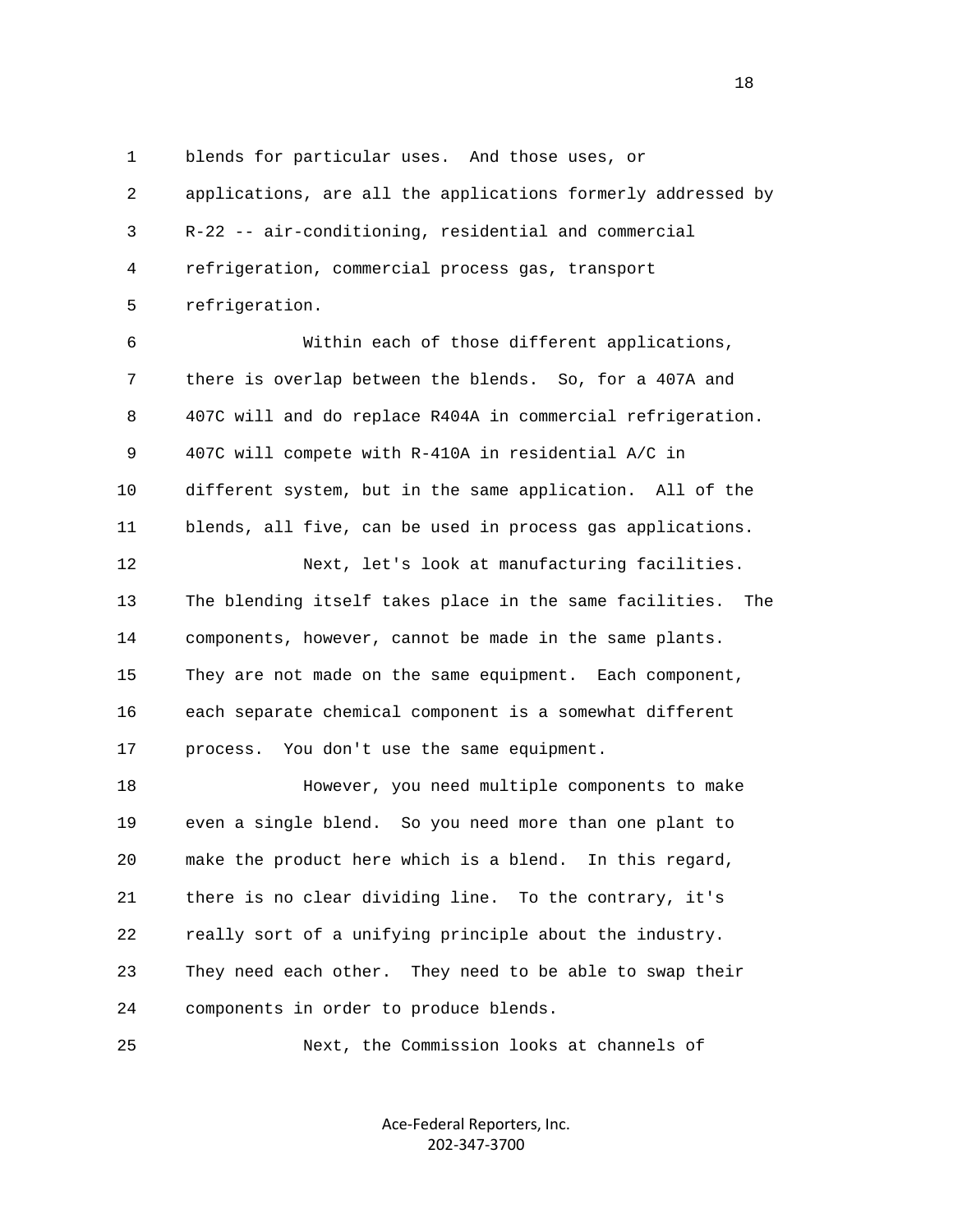1 distribution. The channels are the same for all of the 2 blends. Moreover, the channels are unique to, or largely 3 unique to HFC blends, as opposed to other types of 4 refrigerants. Other types of refrigerants, you heard 5 reference in the opening remarks to R-134a, are sold in 6 different channels for different end uses.

 7 Now, they're sold in the same channels and the 8 next factor the Commission looks at is customer 9 expectations. What do the customers expect? Well, the 10 physical characteristics dictate customer expectations. One 11 goes from the other. There are low- or medium-temperature. 12 Therefore, they're used in residential/commercial A/C and 13 commercial refrigeration.

 14 They're not ozone-depleting. Therefore, they've 15 taken the place of the earlier generation. But the 16 customers importantly, in this case, expect producers to 17 supply a full range. When the customer comes to buy, they 18 want all the blends. The customer approaches their 19 customers and downstream in the replacement market when a 20 distributor sells, on the price list you will see they list 21 all the blends. They sell them as a family.

 22 So next the Commission looks at the price. The 23 prices for the blends are basically within a range of about 24 forty cents a pound. Now the price is a function of market 25 conditions -- what the market will pay. But the producers

> Ace‐Federal Reporters, Inc. 202‐347‐3700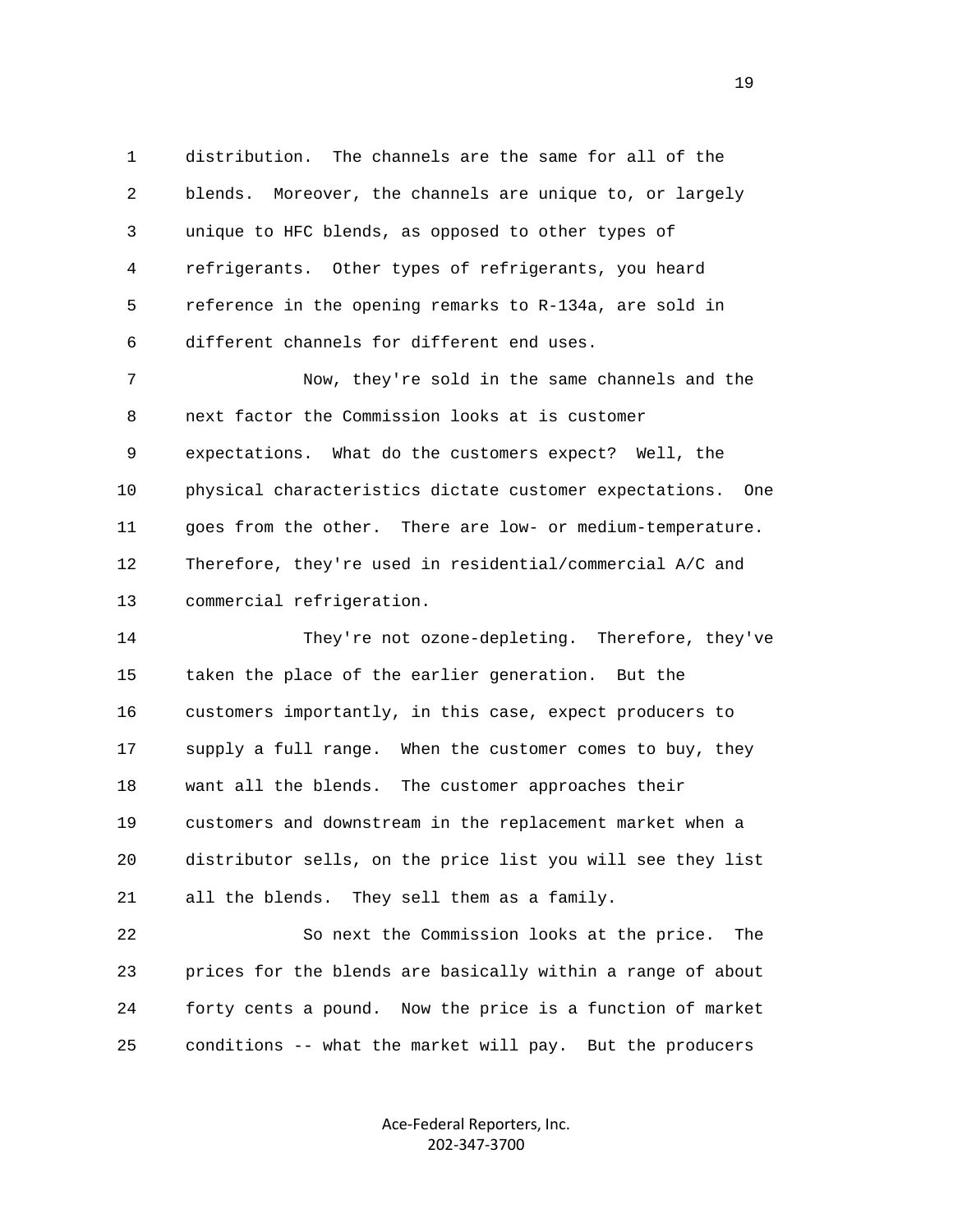1 will try to set the price or determine it in relation to the 2 cost of the components. So some components, particularly I 3 think R-143a, are more expensive than others. So if your 4 blend happens to have more R-143a then the price will tend 5 to be higher because the manufacturers are essentially 6 desperately trying to cover their variable costs.

 7 The price list then will show a range of price 8 for the blends, which is comparable in the terms that the 9 Commission has seen in the past. So here you might think 10 about Commission precedent. There's a case going on right 11 now, there's a vote today, corrosion-resistant steel. It 12 has been argued historically that galvanneal should be 13 excluded from the like product because it's only sold to the 14 automotive industry. And galvanize is sold in construction. 15 And these are totally different uses, totally different 16 products. The Commission consistently has included those as 17 one family product because they address a continuum or a 18 range of uses. And you have many cases like this. 19 Bearings are sold in sizes from less than an 20 inch in diameter to twenty feet or more in diameter. You

 21 don't put the twenty foot bearing in your car in the wheel. 22 You put the two inch bearing, or a one inch. They are all 23 one like product. They address a range of applications. 24 Same thing with the tow-behind lawn groomers, 25 right? Behind your ride-on lawn mower, you can pull little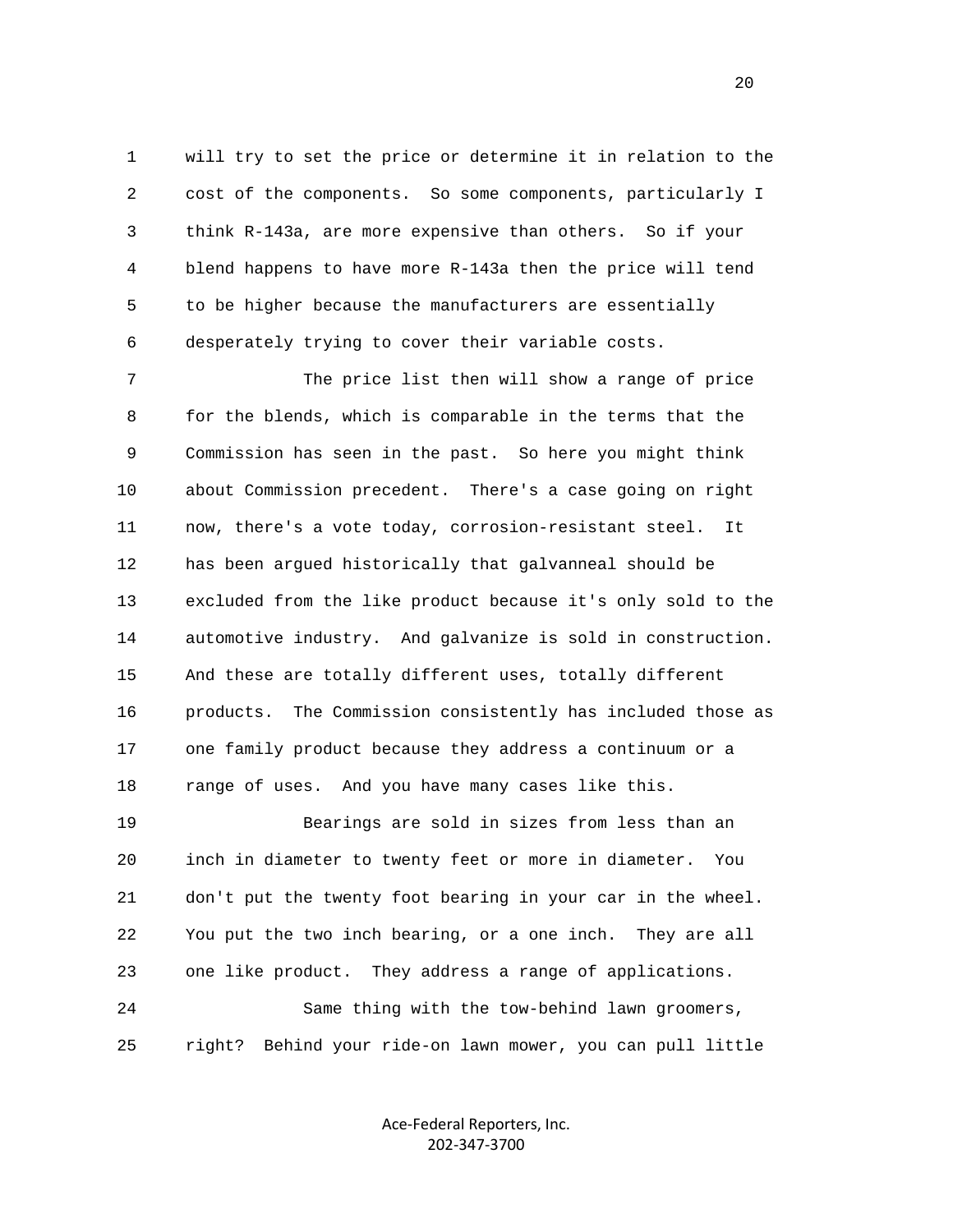1 wagons, you can pull a aerator, a rake, what have you, these 2 are different implements, and yet, they are considered one 3 like product because they're sold in the same manner this 4 product is sold, by customers, in that case, big box stores 5 like Home Depot and so forth.

 6 They approach a producer, what do they want? 7 They want all the tow-behind grooming equipment, not just 8 one piece. They look for the producer to produce all of it. 9 Or think about bedroom furniture. Beds are not like chest 10 of drawers. But in the furniture store they want to be able 11 to offer a matching set. The producers produce that 12 matching set, the sellers look for it and buy that.

 13 So case after case, the Commission has 14 considered this issue and it does not drill down to sort of 15 this fine line. At a certain level you can distinguish 16 every product. In the wire rod case, the Commission said, 17 "If we were to find a separate like product for tire cord 18 wire, because you can't use it for music spring wire in a 19 piano," we would be obliged to find a separate domestic like 20 product for music spring wire, which cannot be used for tire 21 cord wire.

 22 The foregoing approach could be applied 23 repeatedly across the spectrum of all wire rod products, 24 thus the continuum itself constitutes the domestic like 25 product. In other words, in every case, you can reduce this

> Ace‐Federal Reporters, Inc. 202‐347‐3700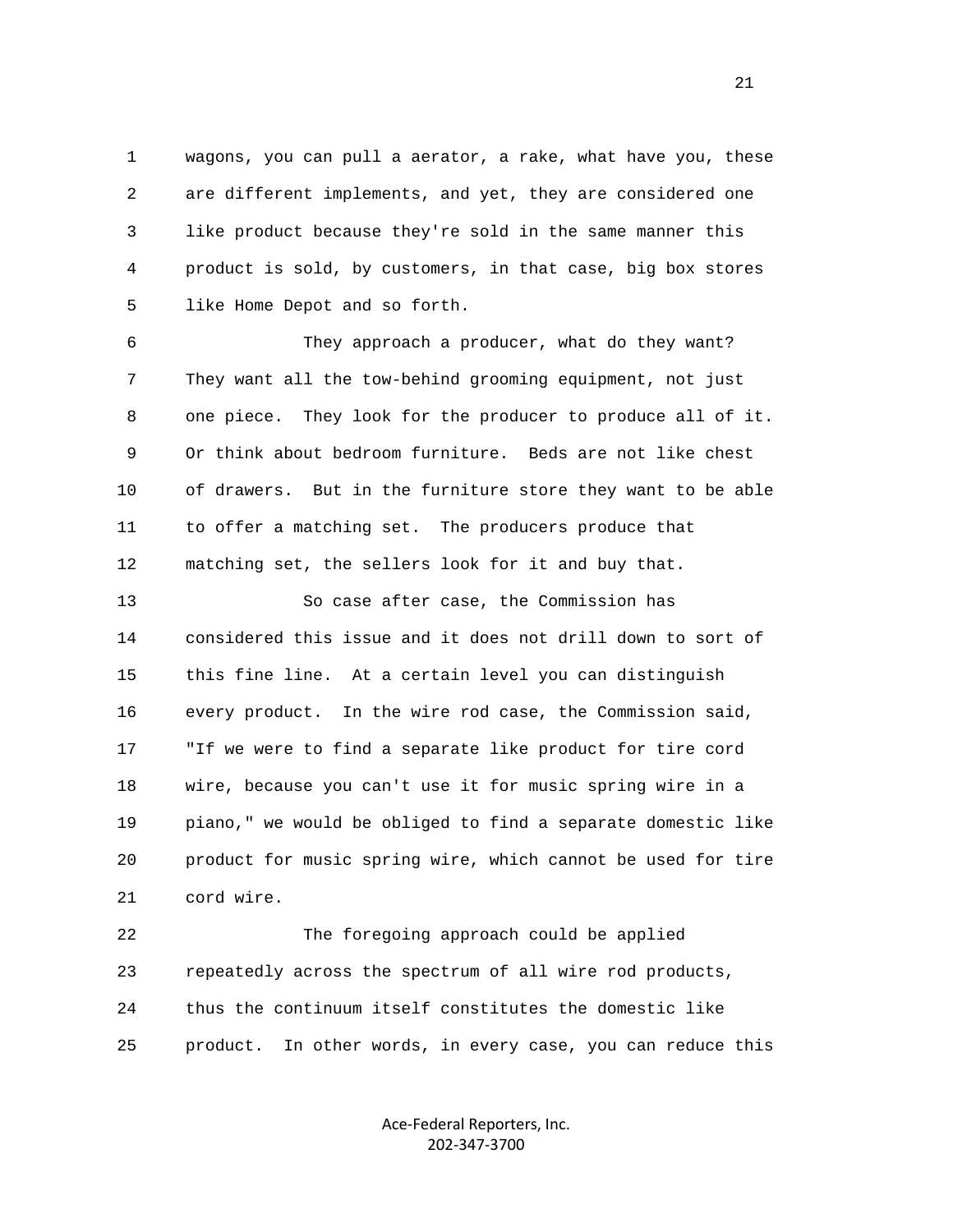1 to sort of a ridiculous level. Here, you have an industry 2 that set out to make a product to fit an application. The 3 product is a blend. All the blends, taken together, are the 4 answer, the solution to the end use we're looking for. For 5 these reasons, the Commission should find blends are a 6 single like product.

 7 The next issue then becomes, what industry 8 produces the like product? Here it's sort of crystal clear. 9 These producers are the producers of the domestic like 10 product. We have a common industry that produces the 11 blends, which are sold through the common channels. We have 12 a common industry that produces individual components and 13 then swaps them with each other.

 14 In that regard, it's easy to see there's a 15 single industry. The question that arises then is what to 16 do with blenders who don't produce components, but rely on 17 imported components? In the statute, under the related 18 party provision, it's pretty straightforward. They relay 19 the party or an importer may be excluded from the domestic 20 industry.

 21 The Commission, when it looks at that issue, 22 they looked at several factors. A primary factor the 23 Commission has looked at is, to what degree does the blender 24 rely on imports? So here we think the record will show that 25 blenders that primarily rely on imports for their components

> Ace‐Federal Reporters, Inc. 202‐347‐3700

22 a set of the state of the state of the state of the state of the state of the state of the state of the state of the state of the state of the state of the state of the state of the state of the state of the state of th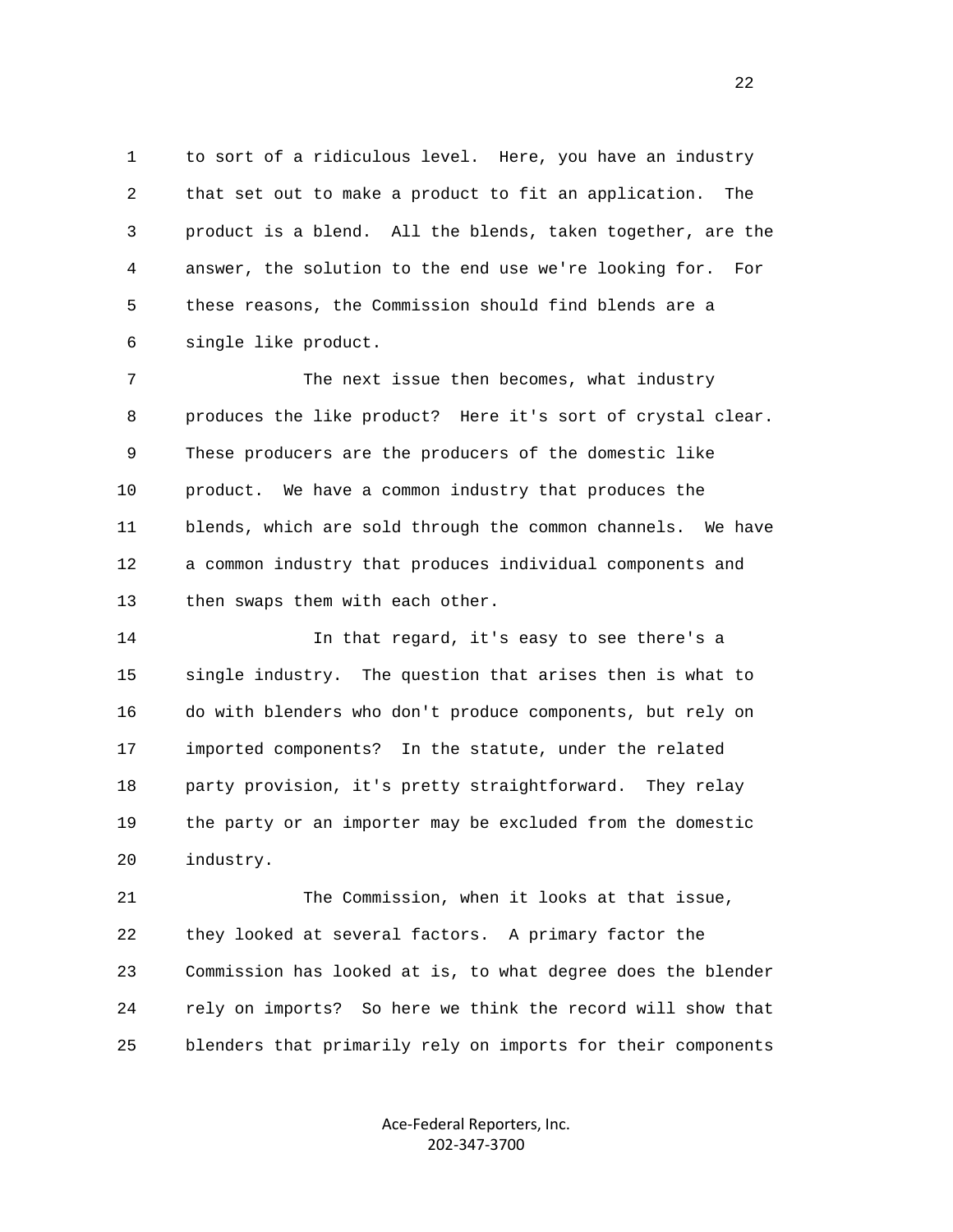1 should be excluded from the domestic industry.

| 2  | The other factor that at least some of the                      |
|----|-----------------------------------------------------------------|
| 3  | commissioners look at, is whether including the blender         |
| 4  | would distort the rest of the industry. In other words, if      |
| 5  | you look at a blender who relies on imports, and you hold up    |
| 6  | their P&L statement, would that distort the performance of      |
| 7  | the rest of the industry? And on that litmus test, quite        |
| 8  | clearly you'll see in the post conference brief, they have      |
| 9  | blenders that rely on imports have a totally different          |
| 10 | performance than the U.S. producers who rely on components.     |
| 11 | So for those reasons, blenders that rely on                     |
| 12 | imports for their components should be excluded.                |
| 13 | Next, I would like to talk about R-134a. I                      |
| 14 | started the like product discussion talking about clear         |
| 15 | dividing lines.                                                 |
| 16 | There are clear dividing lines. We hope we get                  |
| 17 | questions about this. You will hear in the testimony.           |
| 18 | There are clear dividing lines between the blends and           |
| 19 | $R-134a.$                                                       |
| 20 | First off, probably most outstanding, there's a                 |
| 21 | separate stand-alone market for R-134a. So R-134a, as a         |
| 22 | single stand-alone component, not in the form a blend, as a     |
| 23 | single component, has a huge market. A large market for         |
| 24 | R-134a -- automotive, refrig --, air conditioning.<br>It's      |
| 25 | foam.<br>It's propellants, an aerosol.<br>Those are the markets |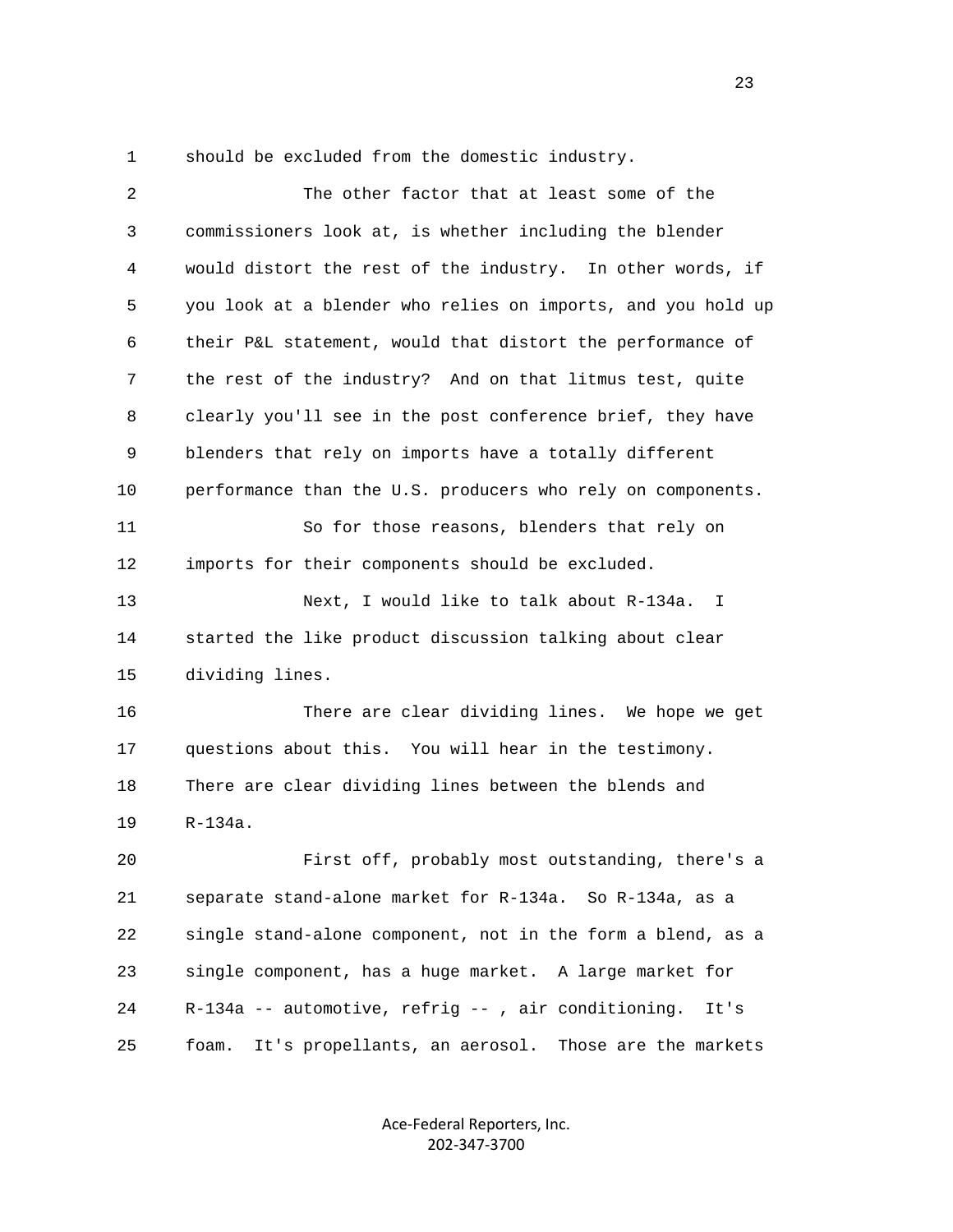1 the Commission found in the R-134a case. Those are the 2 markets for the stand-alone product R-134a.

 3 The other components, R-32, R-125, R-143a, there 4 are no markets for those products, of significance. The 5 markets for those three products would not support 6 investment to build a plant. If all you were going to do 7 with your 125 is sell it for sprinkler applications, fire 8 sprinklers, the demand is so small you would never spend the 9 money to build the plant.

 10 If you look at the ratio of our sales of that 11 product to our capacity, you'll see that it is negligible. 12 Now the second point to make about R-143a is that in that 13 stand-alone market for R-143a the uses are very different. 14 The blends address low-, medium-temperature uses across a 15 range of applications -- residential, commercial air 16 conditioning, commercial refrigeration.

 17 R-134a addresses entirely different applications 18 -- automotive air conditioning, foam, propellants. The uses 19 are not the same.

 20 Next the production in economics is 21 fundamentally different. As I said, you build a R-32 plant 22 or an R-125 plant to make blends. You don't blend the plant 23 to make R-125. You build it to make blends because that is 24 the primary, the dominant, the vastly dominant use of it. 25 You build an R-134a plant because the market for automotive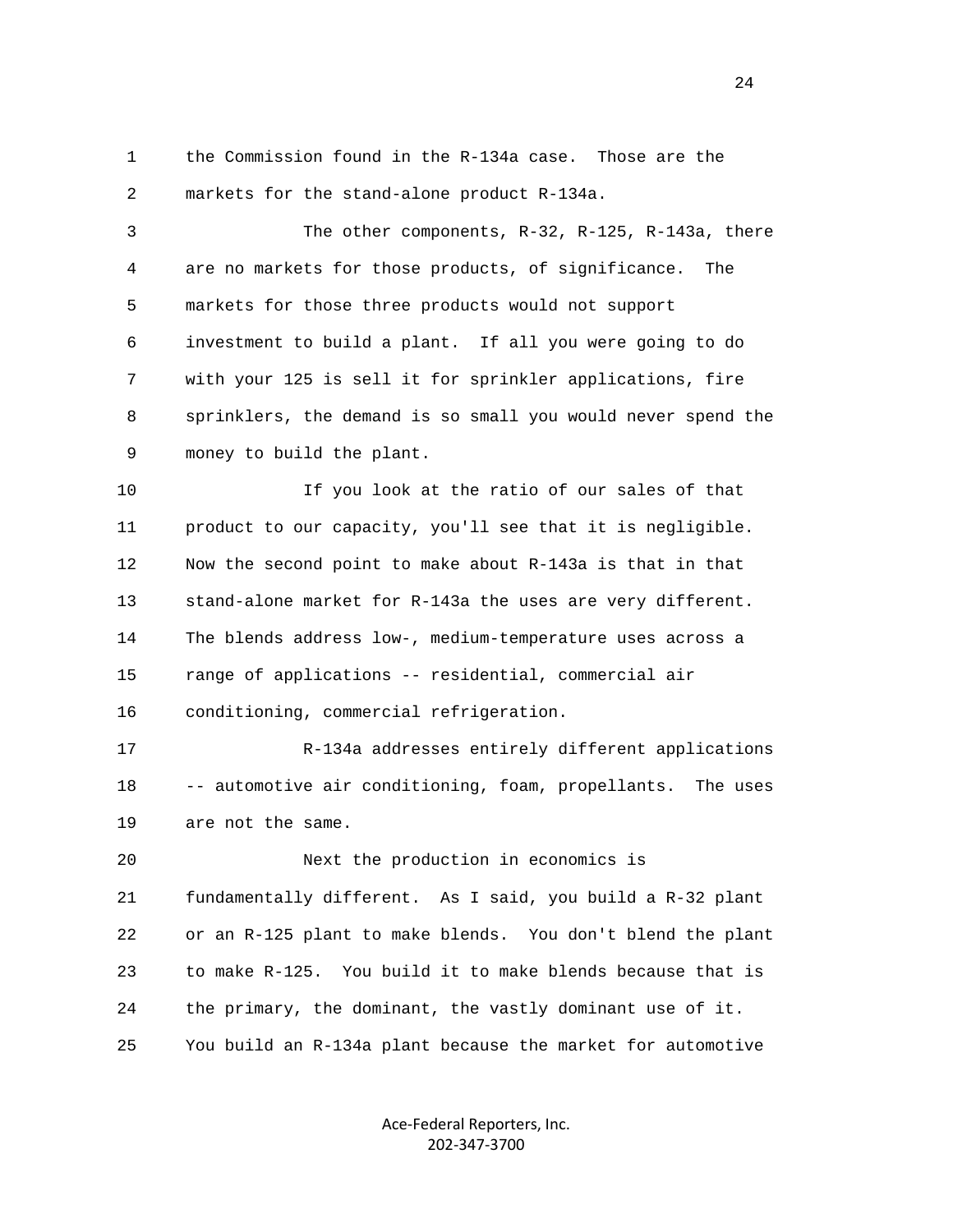1 air conditioning is huge. So you don't need blends to 2 justify the investment to put up an R-134a plant.

 3 That's a fundamental distinction between those 4 products. For those reasons, there are clear dividing lines 5 between R-134a, which, by the way, the Commission found was 6 a separate, single like product in the prior case. There 7 are clear dividing lines between R-134a and the blends. 8 So, Commission should conclude there's a single 9 like product that consists of HFC blends. The components 10 the Commission should conclude are part of that like product 11 by virtue of the downstream product analysis. And I've 12 taxed your patience enough, so I'm gonna only have one more 13 sort of indulgence which is for the record to state we are 14 making also a threat-134a argument. We believe the record 15 will show that. In addition to being materially injured, 16 the industry is threatened with injury. There is a massive 17 Chinese capacity and it has nowhere else to go but the 18 United States. There are Chinese producers who are major 19 who are not sending in, at least that we've seen in 20 questionnaire responses, who are not appearing here today or 21 represented. There are conditions in the third country 22 markets for this product which are going to limit their 23 sales. So you've heard this morning that they're building 24 this capacity in China to address the whole market and other 25 markets. In fact, in Europe, effective January, they've

> Ace‐Federal Reporters, Inc. 202‐347‐3700

25 and 25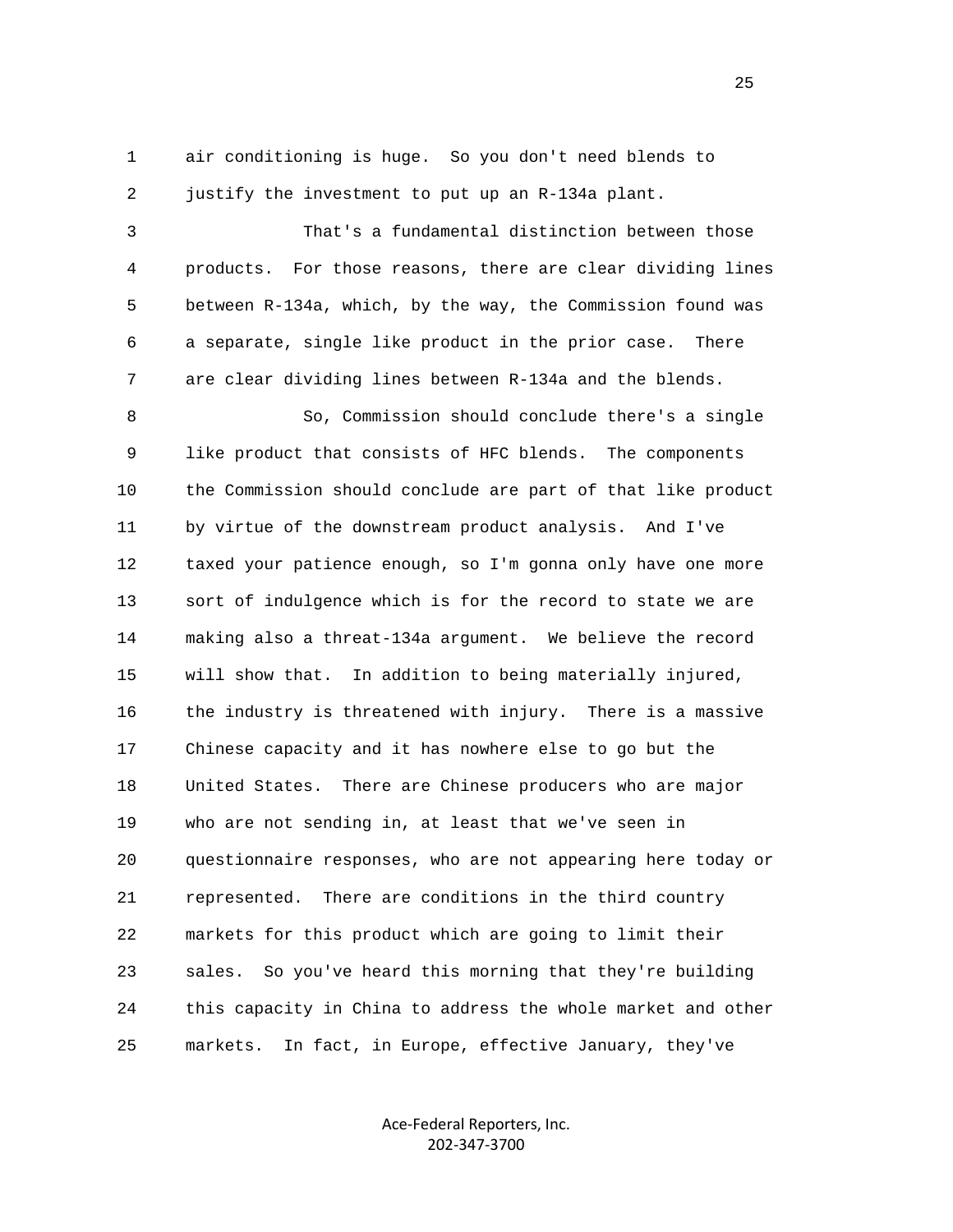1 imposed a regulation which limits imports, country by 2 country, it is a quota system.

 3 The Chinese have a tiny piece of the quota into 4 Europe and it will shrink over time. Likewise, in Japan, 5 same regulatory regime.

 6 So the Chinese are locked into today's level in 7 Europe and Japan and it will decline over time. So this 8 capacity they have built, the only open market for it is the 9 United States market, and so what we will see without relief 10 is absolutely what we're seeing now. We will see more 11 trading companies. We will see more price lists. We will 12 have our customers calling us daily, if not weekly, to match 13 those prices and economics for our business will be gone. 14 So I'll quit. At this point, I think I'll turn it over to, 15 who comes next? 16 MS. SASSANO: Me. 17 MR. CANNON: Beth. 18 STATEMENT OF ELIZABETH MARY SASSANO 19 MS. SASSANO: Good morning. Thank you for the 20 opportunity for allowing me to speak with you today. I am 21 Beth Sassano. I'm the Refrigerants Global Business and 22 Market manager with the Chemours Company. 23 I have been in the fluoro products industry for 24 over ten years. I am joined here today along with the

25 American Hydro fluorocarbon or HFC Coalition which is made

Ace‐Federal Reporters, Inc. 202‐347‐3700

<u>26</u>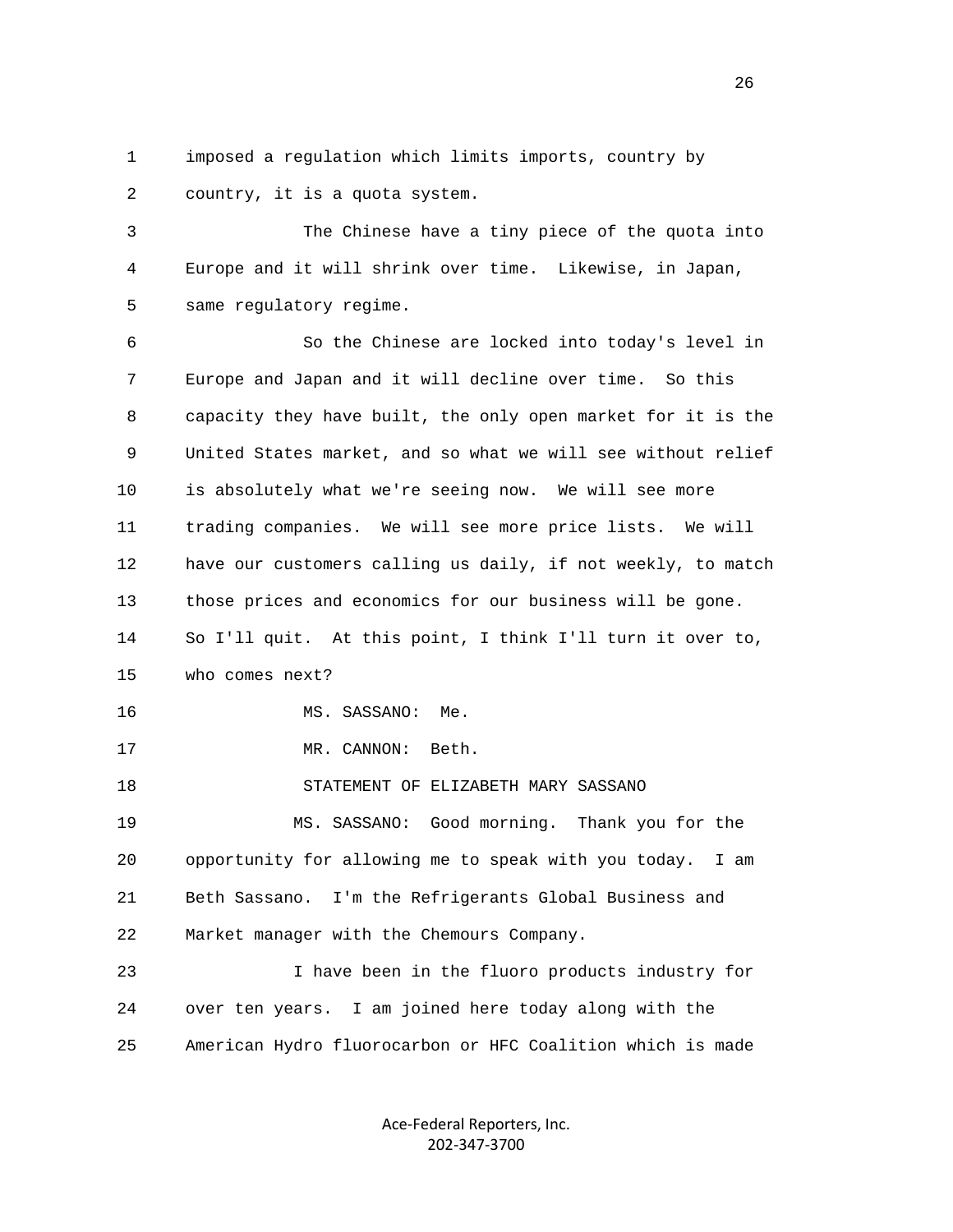1 up of the four domestic producers of the HFC components and 2 blends that you heard Jim speak about.

 3 We formed the American Coalition to defend our 4 industry and our future investments in the U.S. market. 5 Despite being competitors, we do cooperate on the HFC 6 component side of the business. Again, which you've heard 7 Jim describe. But I'm going to describe it further in 8 detail.

 9 What I would like to do with you this morning is 10 first cover a brief background of the industry which would 11 include the products, the manufacturing processes, and the 12 sales channels. But I'm going to discuss the Chinese 13 imports and their resulting impact on the U.S. industry. 14 First, let's start with a quick history of the 15 refrigerant market which sometimes can seem complicated to

16 people. So I'm going to try to break it down for you.

 17 Hydro fluorocarbon blends known as HFCs are the 18 key thing to remember is that they're non-chlorine 19 containing compounds that have no ozone depleting potential. 20 It's a family of products that started to be developed way 21 back in the 1990's as the phase out of CFCs, 22 chlorofluorocarbons and then later around the year 2010 23 HCFCs, hydro chlorofluorocarbons began to be phased out. 24 The key link for CFCs and HCFCs is that they are 25 chlorine-containing compounds and they do deplete the ozone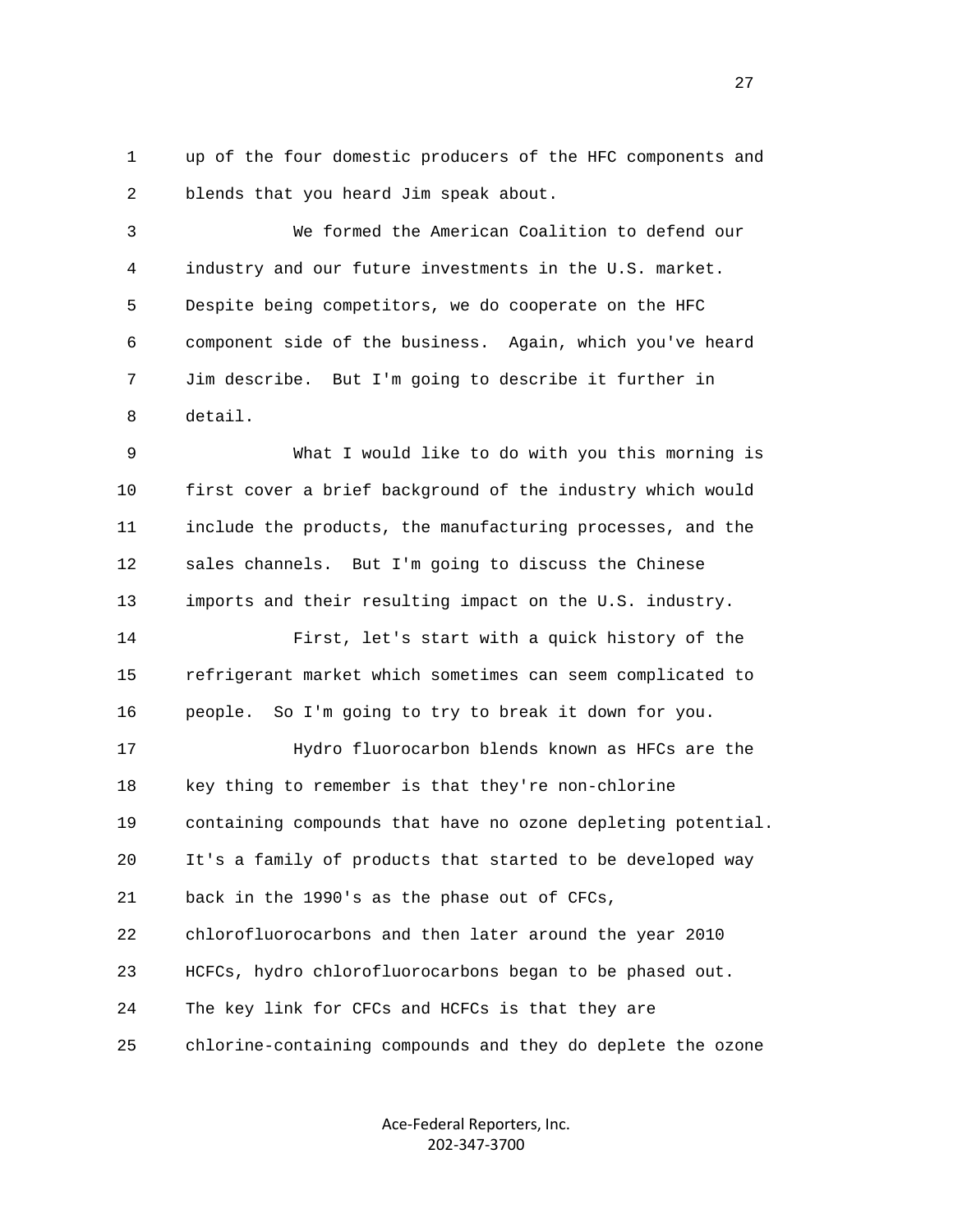1 layer.

 2 The key HCFC was R22. It was a workhorse grade 3 that had a very wide range of thermodynamic properties that 4 allowed it to span many applications.

 5 As R22 was began to be phased out, there was no 6 single HFC blend that had thermodynamic properties to span 7 all the applications like the R22 did. The industry worked 8 on a variety of solutions modeling, testing, and converged 9 on the HFC blend solutions and therefore the U.S. producers 10 began to build HFC component facilities to supply the 11 building blocks for these HFC blends.

 12 As you're going to hear from the coalition today, 13 and you've already heard a little bit from Jim, there is 14 essentially no direct market for the HFC components. They 15 were created and exist today for the HFC blends market.

 16 Let's go in now a little bit into the product 17 characteristics of the HFC blends starting with their 18 physical characteristics. And I want to reflect the fact 19 again that the HFC blends were designed again to replace the 20 chlorine-containing compounds CFCs, and HCFCs. All of these 21 HFC blends are non-ozone depleting, they were formed to be 22 non-toxic and non-flammable. If I can flip and have you 23 look at Chart 2, and Jim began to mention this, in terms of 24 applications, the blends have a significant overlap as they 25 are designed for low and medium temperature applications.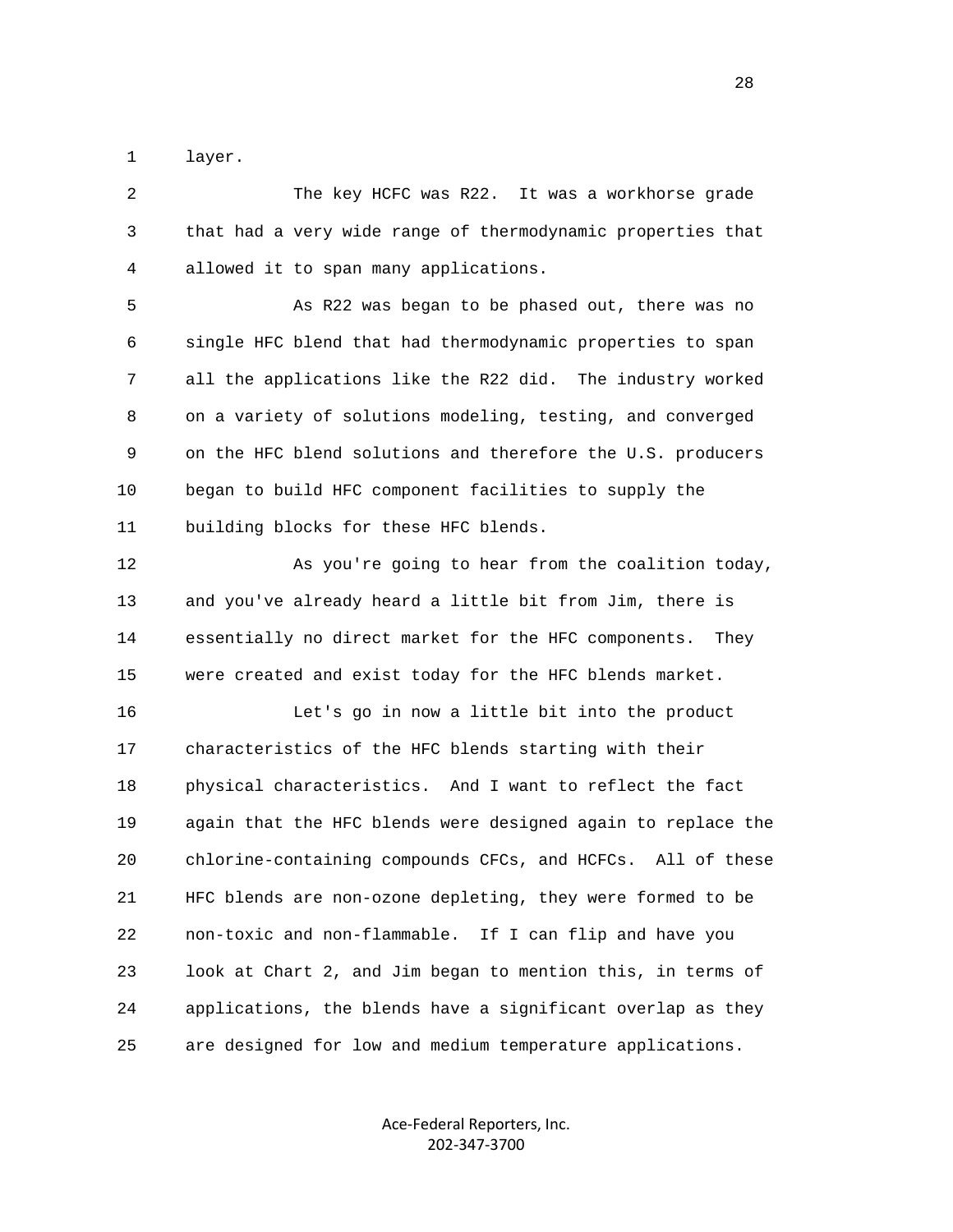1 And you can refer to slide 2.

| 2  | Four of the five blends can be used in low                   |
|----|--------------------------------------------------------------|
| 3  | temperature applications. We commonly refer to that as       |
| 4  | commercial refrigeration. And in medium temperature          |
| 5  | applications which can span residential air conditioning and |
| 6  | process refrigeration. You can see that all five of those    |
| 7  | blends can be used. Again, a very high overlap in the way    |
| 8  | these products can be used.                                  |
| 9  | If I move you now to the next slide, you can see             |
| 10 | that these blends all use at least two of the same four      |
| 11 | building blocks for these HFC components that we've been     |
| 12 | talking about. And all five of them use significant amounts  |
| 13 | of R125 varying from 20 percent of the composition -- sorry, |
| 14 | 25 percent of the composition to 50 percent of their         |
| 15 | composition.                                                 |
| 16 | If you look at the chart and focus to the left               |
| 17 | side, you will see that 410A and 404A are the largest volume |
| 18 | of the HFC blend market used in air conditioning and         |
| 19 | refrigeration and they make up about 80 percent of the U.S.  |
| 20 | market and are composed mainly of the HFC components R32,    |
| 21 | and 125 and 143a. Relatively the three blends to the right   |
| 22 | side of the chart, 507, 407C, 407A are less -- about 20      |
| 23 | percent of the market in the U.S.                            |
| 24 | Jim had already mentioned the HFC components R32,            |

25 143, and 125 looking down the left side of the chart do not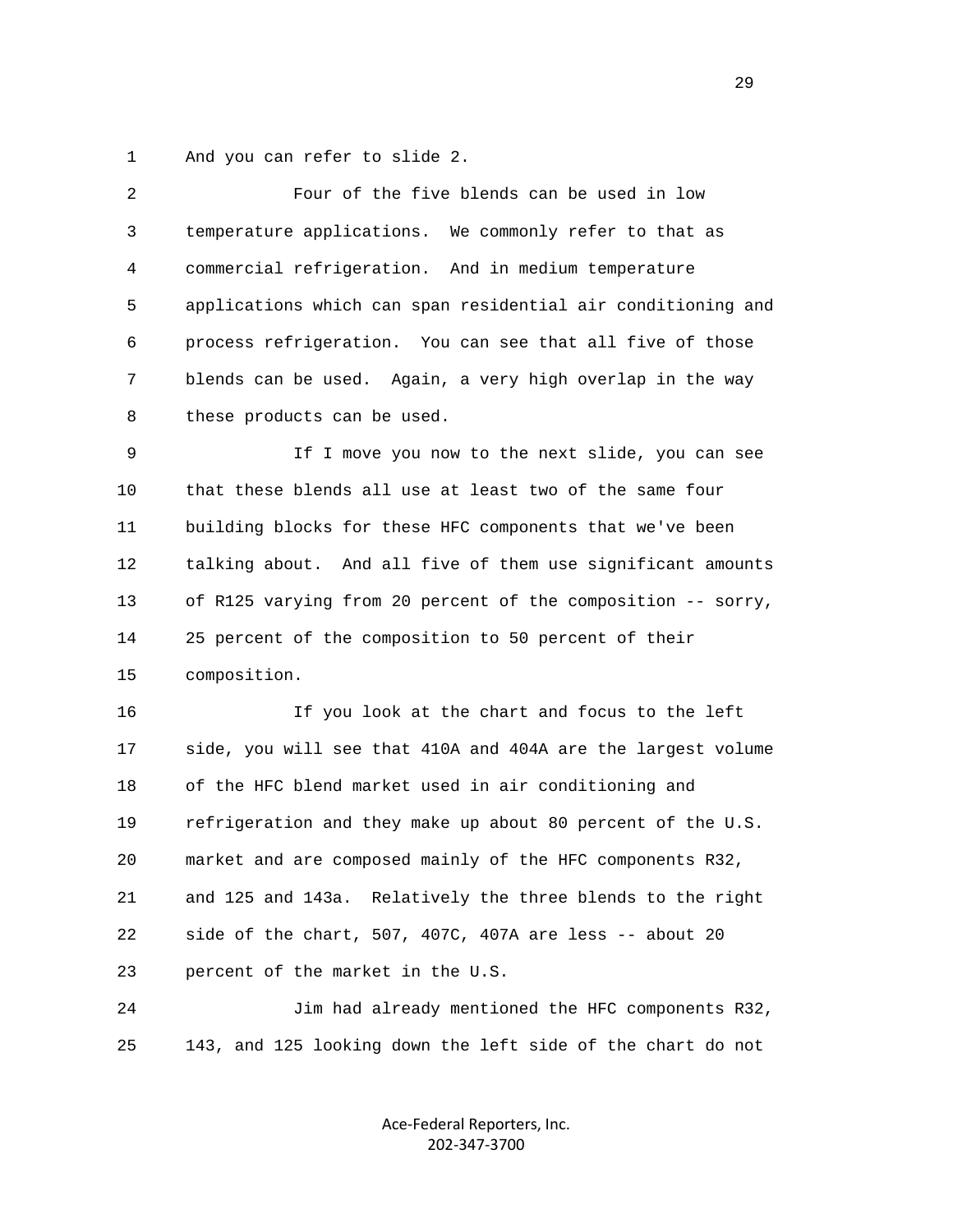1 have market as individual components but they're dedicated 2 to the production of the HFC blends. However, 134a you can 3 see at the bottom of the chart was excluded from this case 4 because it is the only component listed here that has a 5 market for a standalone product in the automotive air 6 conditioning segment. And we call that NEAT134a, it's sold 7 by itself in large quantities to the automotive market.

 8 Let's move on the manufacturing process. We do 9 consider the production of HFC components and the blends to 10 be one single industry producing a range, as I mentioned, of 11 overlapping, and similar products. But there is a big 12 distinction between the way HFC components are produced and 13 the HFC blends are made.

 14 Let's start with the components which each 15 require a dedicated production line which is an investment 16 of hundreds of millions of dollars in equipment needed to 17 handle these high-hazard processes. Their multistage 18 reactor processes with reactors that could be 40 feet long 19 minimum, multistage removing chlorine and fluorinating the 20 product to again take away that ozone depleting potential. 21 They are run at very high temperatures and high pressures 22 and they create hazardous bi-products like hydrochloric acid 23 which is a very dangerous substance. There is this 24 substantial investment required to produce these HFC 25 components, not only in the initial building of the plant

> Ace‐Federal Reporters, Inc. 202‐347‐3700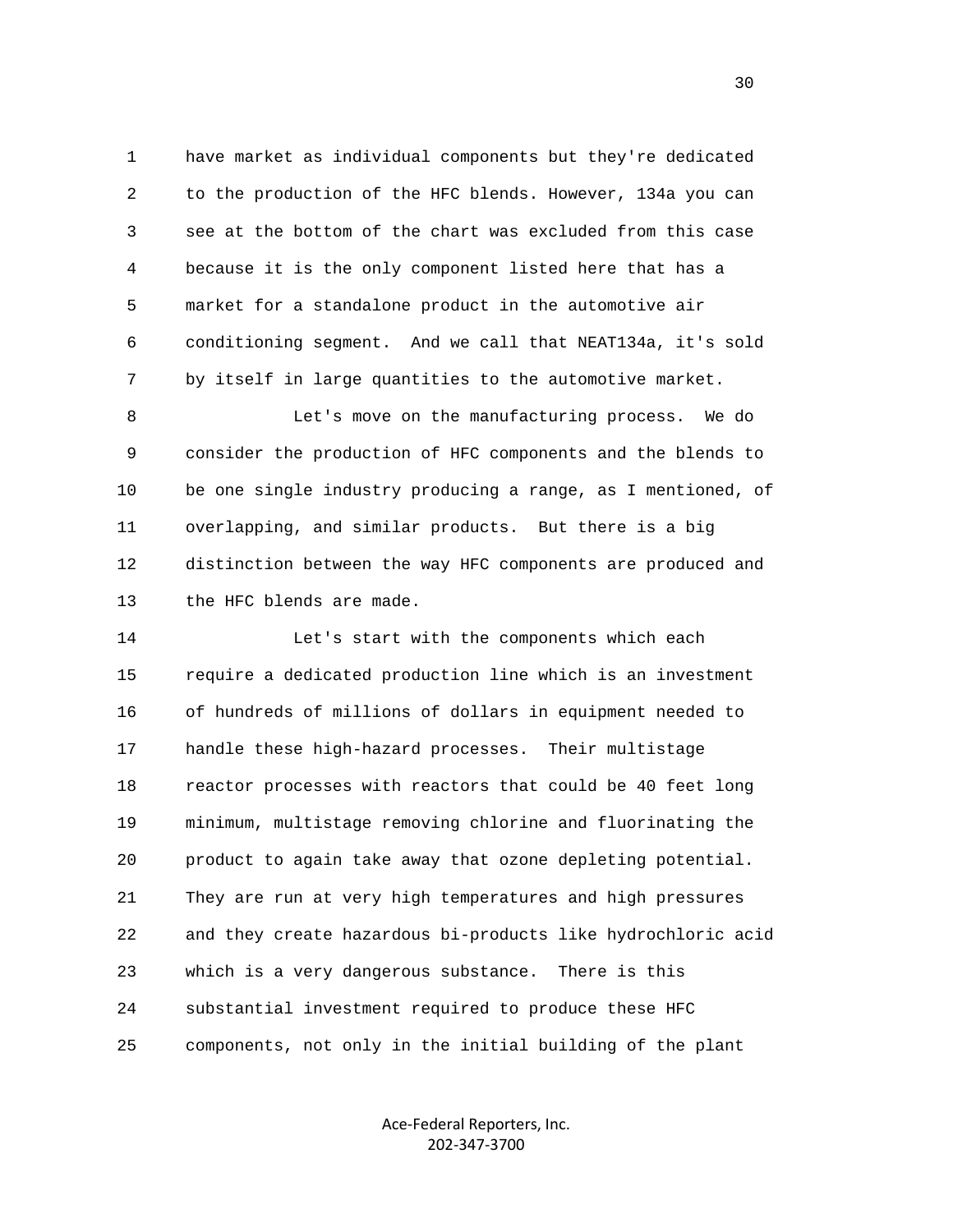1 facility, but also significantly in trying to maintain that 2 facility and run it over time and operate it safely.

 3 Because of this investment, the U.S. producers' 4 industry is much more integrated than maybe some of the 5 other industries you're familiar with. The industry has 6 worked together in terms of the production of these HFC 7 components due to this large investment I've just explained.

8

 9 The word "swap" I think was mentioned by Jim and 10 that is a way the U.S. producers have integrated in terms of 11 the HFC component production. So I wanted to explain that a 12 little bit. You might have one company, A, that makes HFC 13 component R32. And another company, company B, that makes 14 HFC component 125. And company A and B swap the 32 for the 15 125, in a specific ratio in order to meet each other's HFC 16 component needs. This helps in two ways. Not only to 17 optimize the HFC component production in terms of economies 18 of scale, but also in higher capacity utilization which 19 helps the U.S. producers try to keep their costs down.

 20 It is important to note that while the U.S. 21 producers are integrated in terms of the HFC components, 22 that all the U.S. producers have lending facilities. This 23 is why, again, we view this as a single industry consisting 24 of both the HFC components and the HFC blends.

25 Let me now talk to you about HFC blending.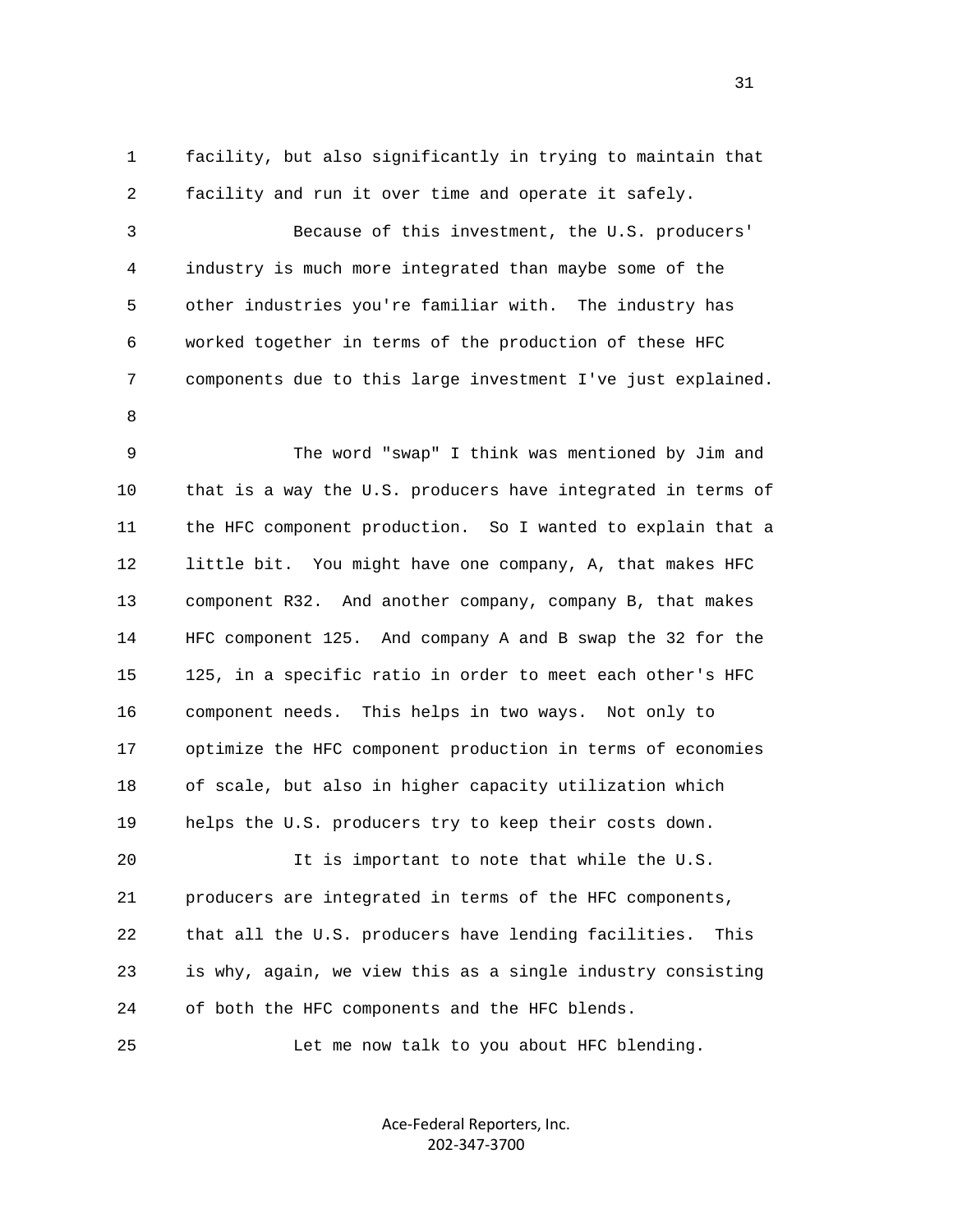1 Unlike the components, the HFC components which require 2 dedicated, high-sophisticated, separate lines and large 3 capital investment, the blends can all be made with the same 4 blending equipment with low investment. It's a very simple 5 process. It's a mixing operation not under high 6 temperature, not under high pressure, no hazard bi-products, 7 very distinct from HFC components.

 8 Okay. Moving on to distribution channels. All 9 the HFC blends reach the market through very similar 10 channels. Let me describe that.

 11 So all five HFC blends are sold to original 12 equipment manufacturing customers that make equipment like 13 supermarket refrigerator cases, standalone units, air 14 conditioning for residential. All five of these blends are 15 also sold to these same OEM customers as well as downstream 16 players like distributors and contractors for sales in the 17 service side; when a piece of equipment needs to be serviced 18 or retrofit, we call that the aftermarket. And many of the 19 OEMs have service branches, so they straddle both the OEM 20 side and the aftermarket side.

 21 Distributors themselves, and Jim mentioned this 22 earlier, like to offer this full-range of HFC blends to 23 their customers, the contractors. They come in, they want 24 to carry the full suite of HFC blends for the jobs that they 25 need to carry out throughout the day. So they're seeking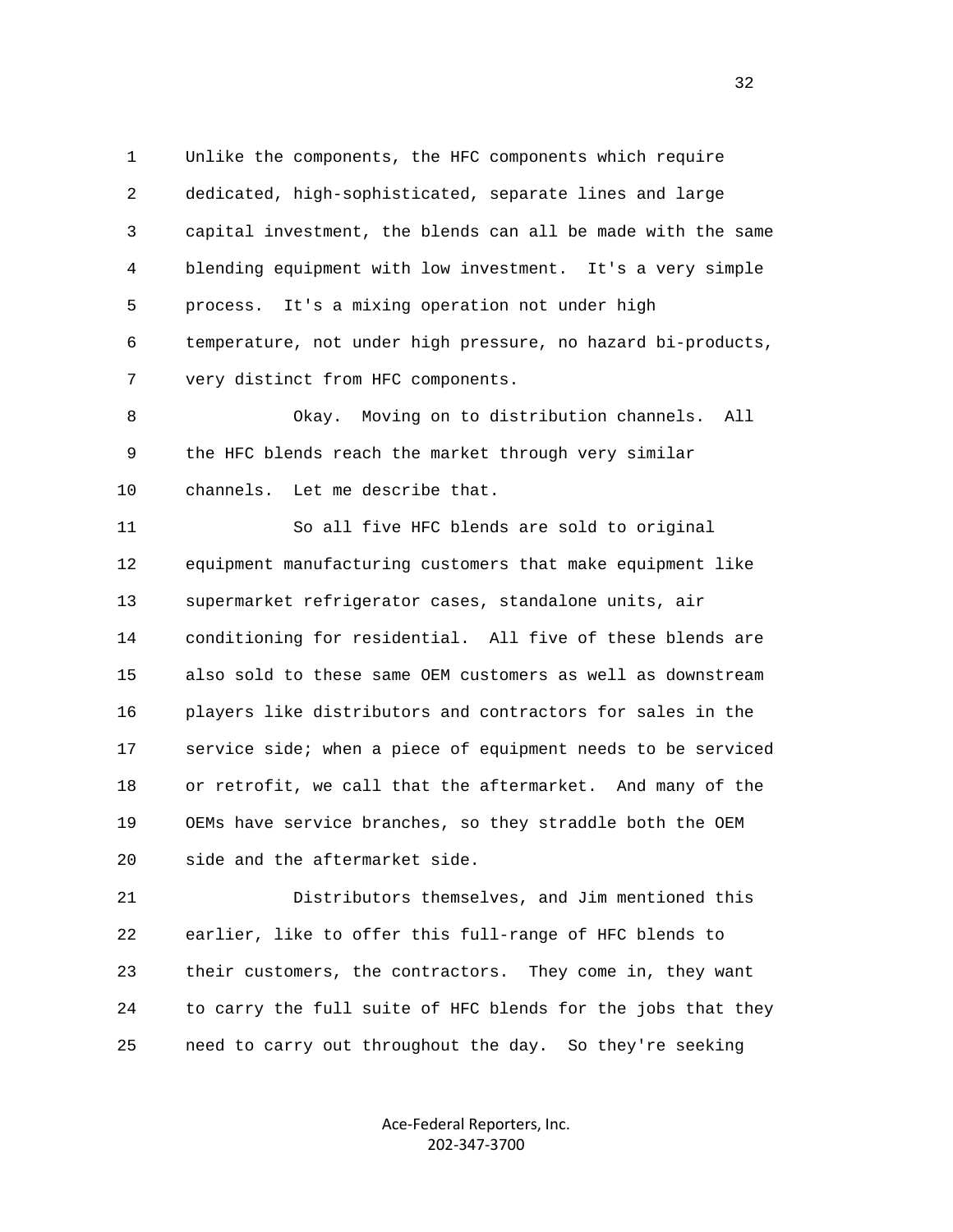1 the same full range of blends from their suppliers and 2 distributors become a one-stop shop carrying the full range 3 of HFC blends.

 4 Let me move you on to the next slide. I'm going 5 to show you an example -- two examples of price lists which 6 we have many other examples we can share that are 7 circulating and have been circulating throughout the market 8 by importers. You can see here on the slide, and I, in this 9 case have 410A, and 404A circled. They're again the big 10 volume products in the market. And you can see even the 11 importers from China are selling the full suite of products 12 to the distributors and the downstream contractors.

 13 If you move on to the next price list, another 14 one, again, circling 410A and 404A, you can see again the 15 full range suite of products being offered, again because 16 this is how the market works, and the distributors and 17 contractors need access to these blends for their work.

 18 If you do look at the prices of the blends, 19 they're all within the same range. And the prices circulated 20 by these Chinese importers are then setting this prevailing 21 price in the market. The OEMs because they have aftermarket 22 service arms as well as the aftermarket channels see this 23 broad distribution of price list and the low prices and then 24 we feel the impact of these prices in both the aftermarket 25 and in the original equipment manufacturer space.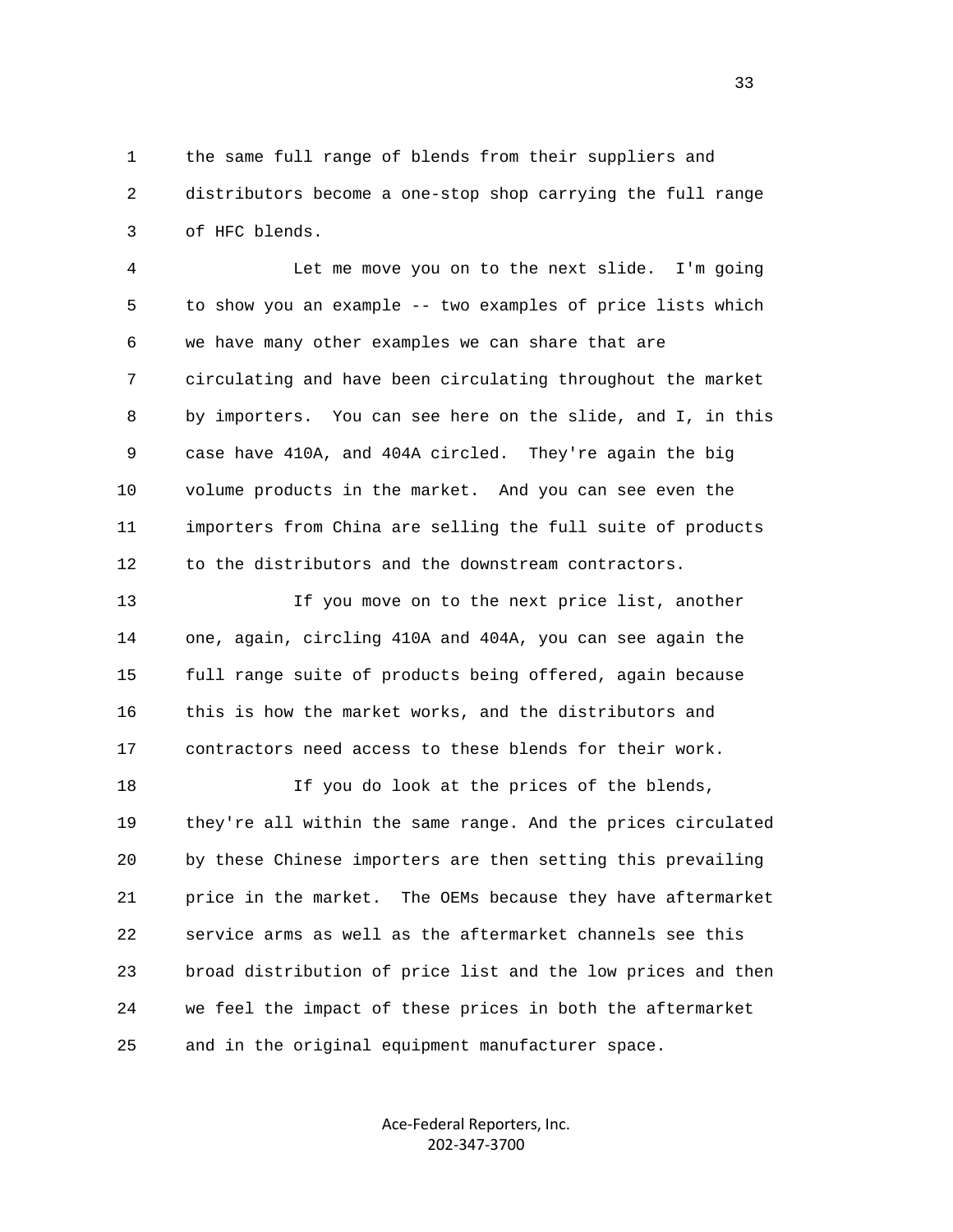1 For all these reasons which I have described, 2 that HFC components are produced for the HFC blend market, 3 that the HFC components are used in all the HFC blends, 4 thirdly, that all the HFC blends are used in refrigeration 5 and air conditioning applications, and lastly that they're 6 offered as a portfolio and sold through the same sales 7 channels. We consider the HFC component and the HFC blend 8 market as one integrated industry.

 9 Let's turn the page now and talk about the impact 10 of the imports on our business. First let's look at volume. 11 Let's move to the next slide. And this is just one example, 12 but we can show you for all the blends in question, the 13 volume of imports of the HFC blends has been steadily and 14 substantially increasing. If I look at all five blends 15 coming into the U.S. market, the Chinese imports of these 16 blends, they have increased 100 percent from 2012 to the end 17 of 2014. This rise in volume of inputs at below fair market 18 value, has caused us to lose large and small accounts alike, 19 some longstanding customers that we have had for decades. 20 Our customers come to us and say you have to help us with 21 relief, we can't compete in this market. We're going to 22 have to source from the Chinese, and we're already below our 23 costs.

 24 We have estimated that the Chinese have now over 25 40 percent market share in the HFC blends in the U.S.

> Ace‐Federal Reporters, Inc. 202‐347‐3700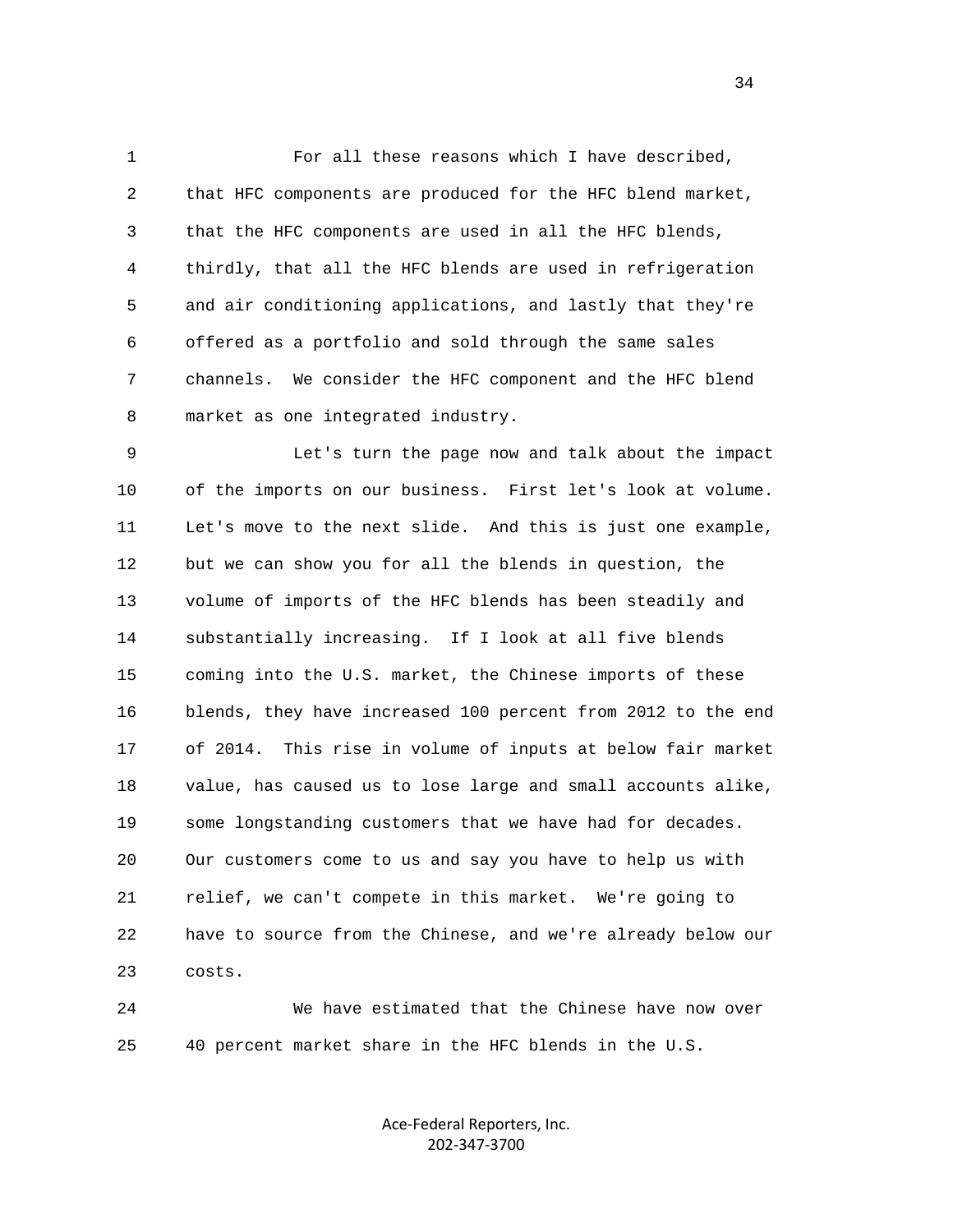1 market.

| 2  | I'd like to give you one example that we can put             |
|----|--------------------------------------------------------------|
| 3  | more confidential information in the post-hearing brief that |
| 4  | Chemours as a company lost a major customer to Chinese       |
| 5  | imports of 410A in 2015 to Signochem, multi-millions of      |
| 6  | dollars of business and, again, we'd be happy to disclose    |
| 7  | more of the confidential details about that in the           |
| 8  | post-hearing brief.                                          |
| 9  | I also want to emphasize that the Chinese imports            |
| 10 | impact us both again in the OEM, original equipment          |
| 11 | manufacturers side and in the service aftermarket accounts.  |
| 12 | We've lost business at the OEM, original equipment           |
| 13 | manufacturer accounts, we've also been forced to lose        |
| 14 | revenue because our prices are forced down in the other OEM  |
| 15 | accounts because of this prevalence of the pricelists that   |
| 16 | flow into the OEMs. The price levels set by the Chinese      |
| 17 | imports again at below fair market value spread rapidly      |
| 18 | between the channels OEM and aftermarket.                    |
| 19 | Let me take you to the next slide which again is             |
| 20 | highlighting one product 410A, but you can see this in all   |
| 21 | the blends in the case. You can see the steady decline in    |
| 22 | price since the beginning of 2012. You also note on the      |
| 23 | chart that we've repeatedly tried to raise prices to cover   |
| 24 | our increasing raw material costs without success.           |
|    |                                                              |

25 For example, in July of 2012, we tried to raise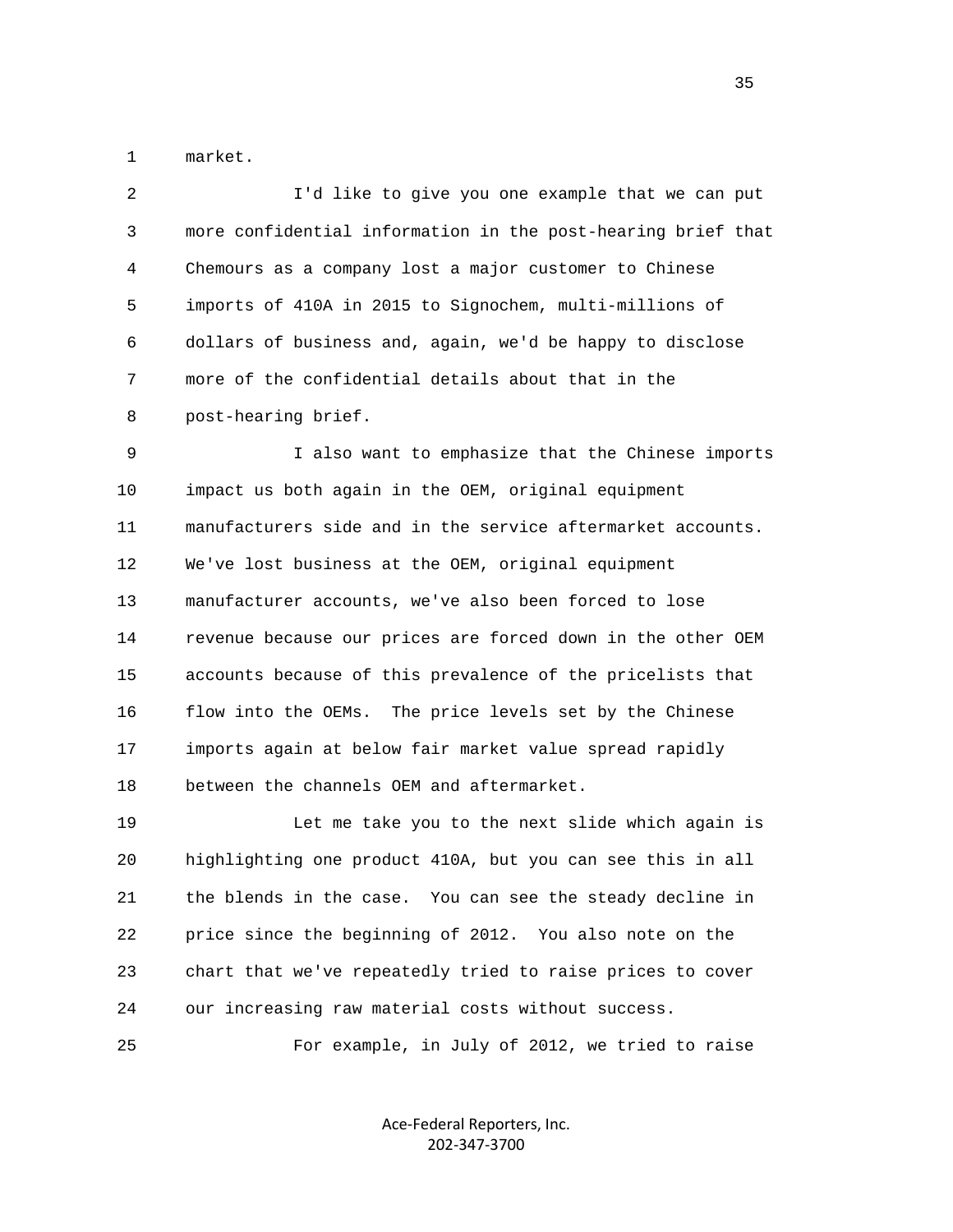1 price on 410A by a 10 percent increase. Following that 2 announcement, our average prices fell three months in a row 3 and continued to decline. Then again in April 2013, we 4 attempted to increase prices by 15 percent but by September 5 of that same year, prices have fallen yet again. We 6 continue to see the price levels from the Chinese imports 7 below our variable cost position not even covering our fixed 8 costs.

 9 In conclusion, with rising raw material and fixed 10 costs, combined with these falling prices, the impact of the 11 dumped Chinese imports on our bottom line has been 12 substantial. At the prevailing price levels set by Chinese 13 imports, our profits have fallen year over year over year to 14 the place that in 2014 we couldn't even make a positive 15 profit. These low-priced Chinese imports are driving the 16 low profitability of the HFC blends in the U.S. industry 17 resulting in the shutdown of component facilities and loss 18 of U.S. jobs. We have one example from Chemours that we can 19 put in the post-hearing brief with all the confidential 20 details about that.

 21 It's not only impacting us now, but will continue 22 to impact our future ability to invest in next-generation 23 refrigerants as well as our continued investment and 24 presence quite frankly in the U.S. HFC blends and components 25 market.

> Ace‐Federal Reporters, Inc. 202‐347‐3700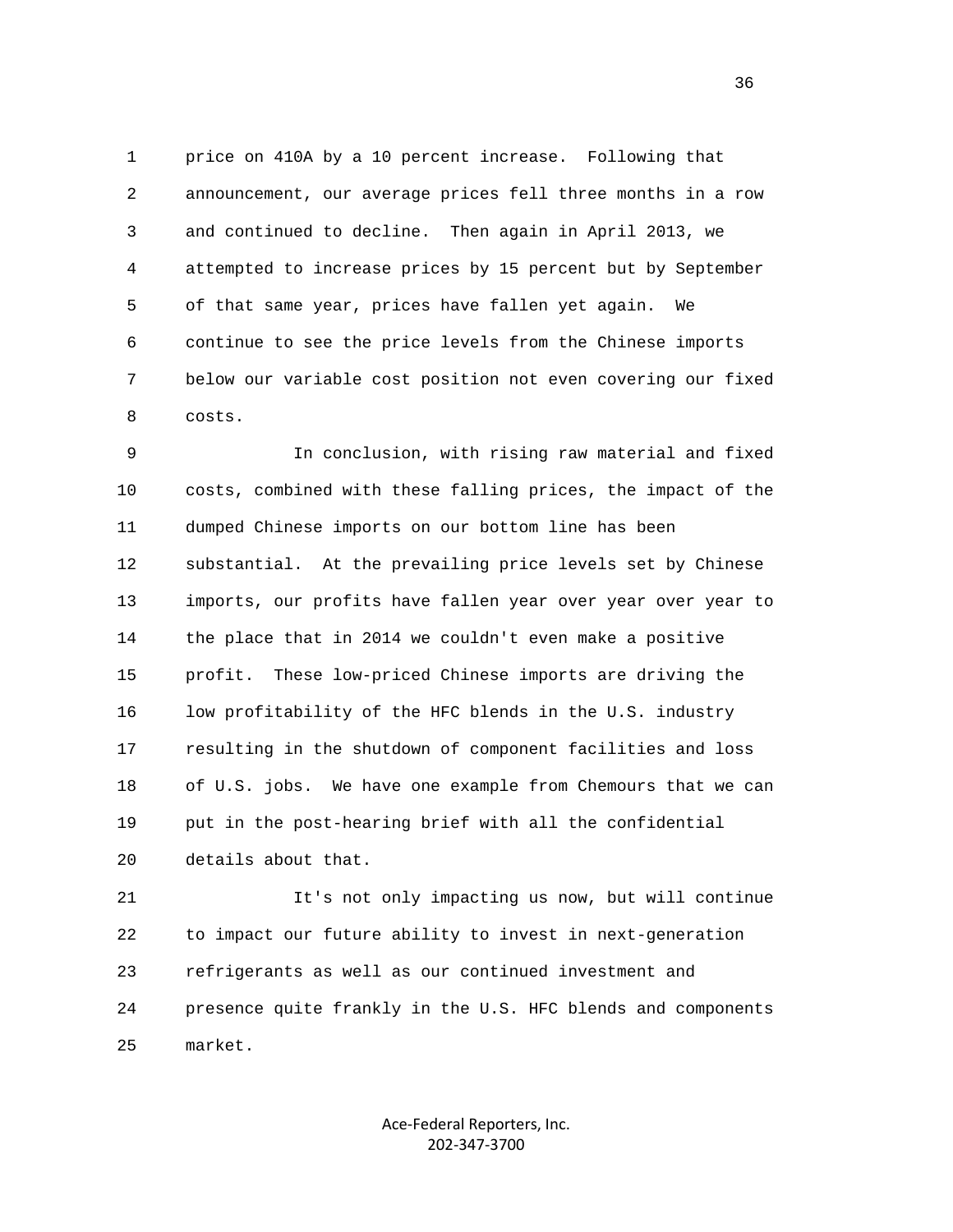1 Here we ask today, we really need your help. The 2 U.S. industry for HFC blends and components desperately need 3 your help. We need the Commission to address the conditions 4 that have been created by the significant levels of these 5 low-priced Chinese imports that are destroying, literally, 6 the U.S. industry. 7 Thank you for your time and attention. 8 MR. CANNON: Thank you, Beth. Next we'll hear 9 from Omar Irani. 10 STATEMENT OF OMAR IRANI 11 MR. IRANI: Good morning and thank you for the 12 opportunity to speak with you today. My name is Omar Irani. 13 I'm a Global Director of Product Management for Honeywell 14 International working in the Flourine Products Division. 15 I've worked for this group from 2006 to 2010 and 16 recently joined the team again in November of 2014. I run 17 the product management function that covers the full span of 18 the products that we're discussing today. 19 Honeywell supports the antidumping duty petition 20 filed in this case and requests that the International Trade 21 Commission make an affirmative determination. 22 I guess if I were to summarize our message very 23 clearly, we cannot continue to maintain our U.S. operations 24 in the face of these dumped imports. 25 I'm going to start by giving you a little bit of

> Ace‐Federal Reporters, Inc. 202‐347‐3700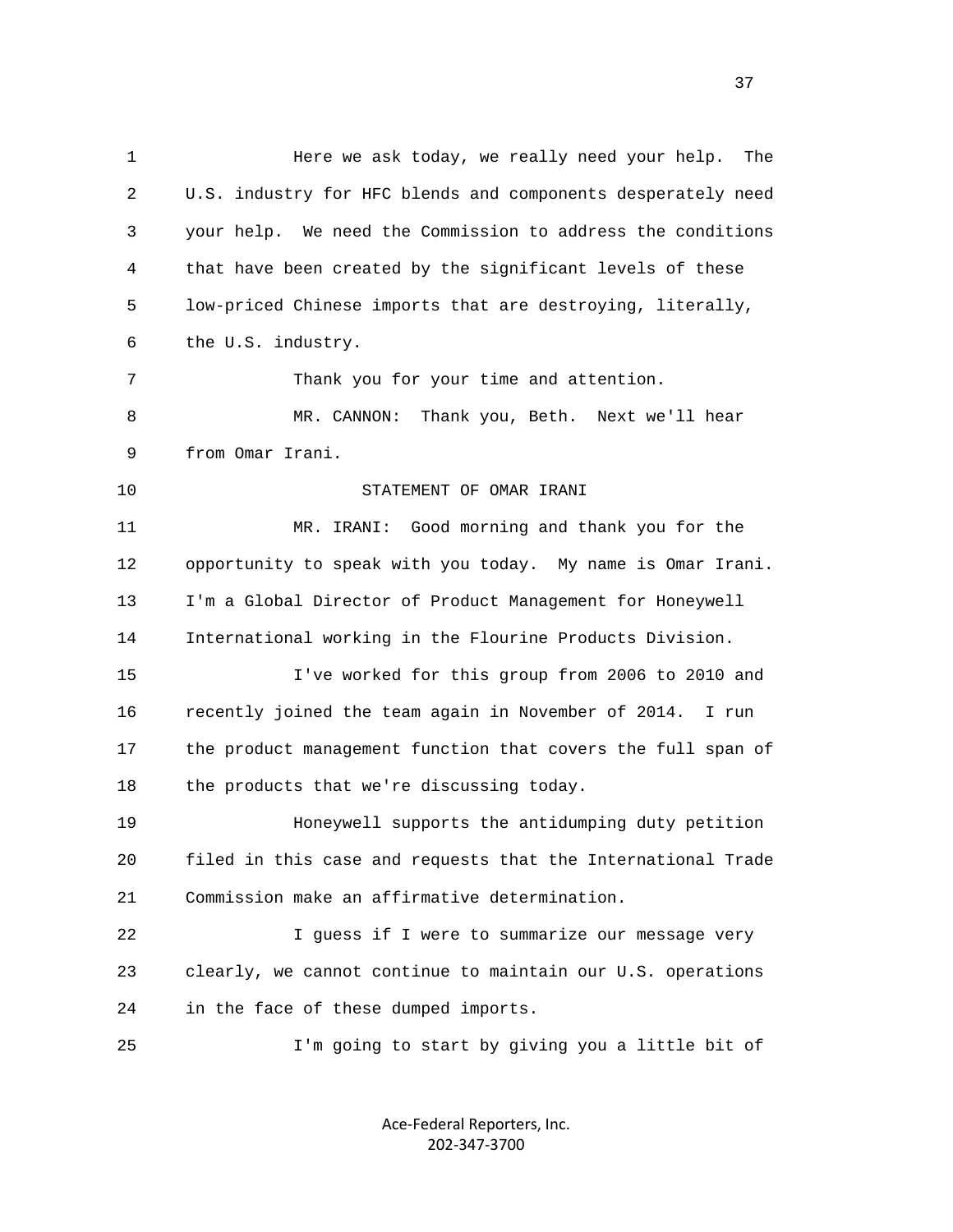1 background on Honeywell HFCs. We sell our products under 2 the Genetron brand name. We manufacture all of the HFC 3 blends that are covered by this petition, but we do not 4 manufacture all of the components -- individual components 5 that are needed to make these HFC blends.

 6 We manufacture HFC125 and HFC143a in Geisner and 7 Baton Rouge, Louisiana respectively. These are two of the 8 four components that you saw earlier that are required to 9 make HFC blends.

 10 We built these facilities for the specific 11 purpose of producing HFC blends for the air conditioning and 12 refrigeration applications. And we are the only remaining 13 manufacturer of these components in the United States. 14 Again, it's vitally important to understand that we 15 manufacture these components to be able to produce HFC 16 blends. There is no market application for HFC143a outside 17 of HFC blends. And the total U.S. demand for HFC125 is 18 negligible beyond HFC blends.

 19 The investment in the plant and equipment to 20 produce these HFC components exceed a quarter of a billion 21 dollars. Certainly not insignificant. If we continue 22 losing share to low HFC blend and prices from China, it will 23 continue to impact our ability to run these plants.

 24 I'd like next to explain the role of repackagers 25 and blenders or blenders and repackagers within this market,

> Ace‐Federal Reporters, Inc. 202‐347‐3700

and the state of the state of the state of the state of the state of the state of the state of the state of the state of the state of the state of the state of the state of the state of the state of the state of the state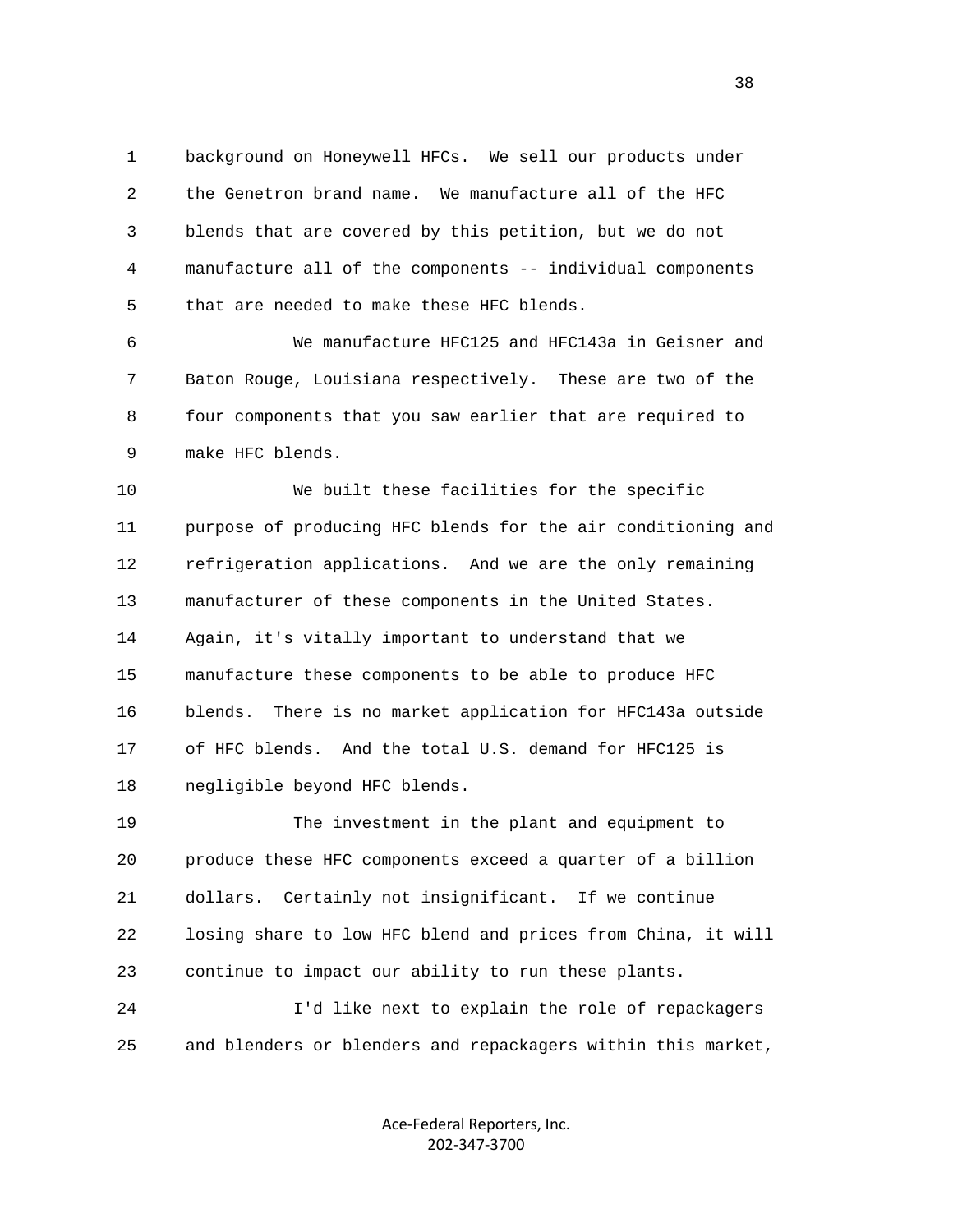1 differentiate them and explain. Blenders and repackagers 2 that rely on Chinese components to supply their operations 3 are effectively an extension of Chinese importers. They 4 purchase HFC components and blend them prior to sale based 5 on customer demand for one blend or another. They are 6 further differentiated by the fact that they don't have to 7 worry about an investment in an HFC component plan.

 8 Some addition background on how they operate. 9 Demand for residential and commercial air conditioning, as 10 you can imagine, is seasonal. The hotter the weather is, 11 the greater demand is. To maximize their flexibility based 12 on demand, blenders will maintain and inventory of the 13 components and blend them as needed. They can then package 14 the HFC blend into cylinders for sale into the replacement 15 market.

 16 Blending itself is a relatively simple process. 17 It only requires a fraction of the investment needed to 18 manufacture the components.

 19 We cannot compete and we cannot compete with 20 blenders that simply mix Chinese sourced components before 21 reselling the product in the United States.

 22 As a result of their limited investment and 23 extensive use of Chinese imports, our ask is that the 24 Commission consider blenders and repackagers an extension of 25 the Chinese HFC importers and exclude them from U.S.

> Ace‐Federal Reporters, Inc. 202‐347‐3700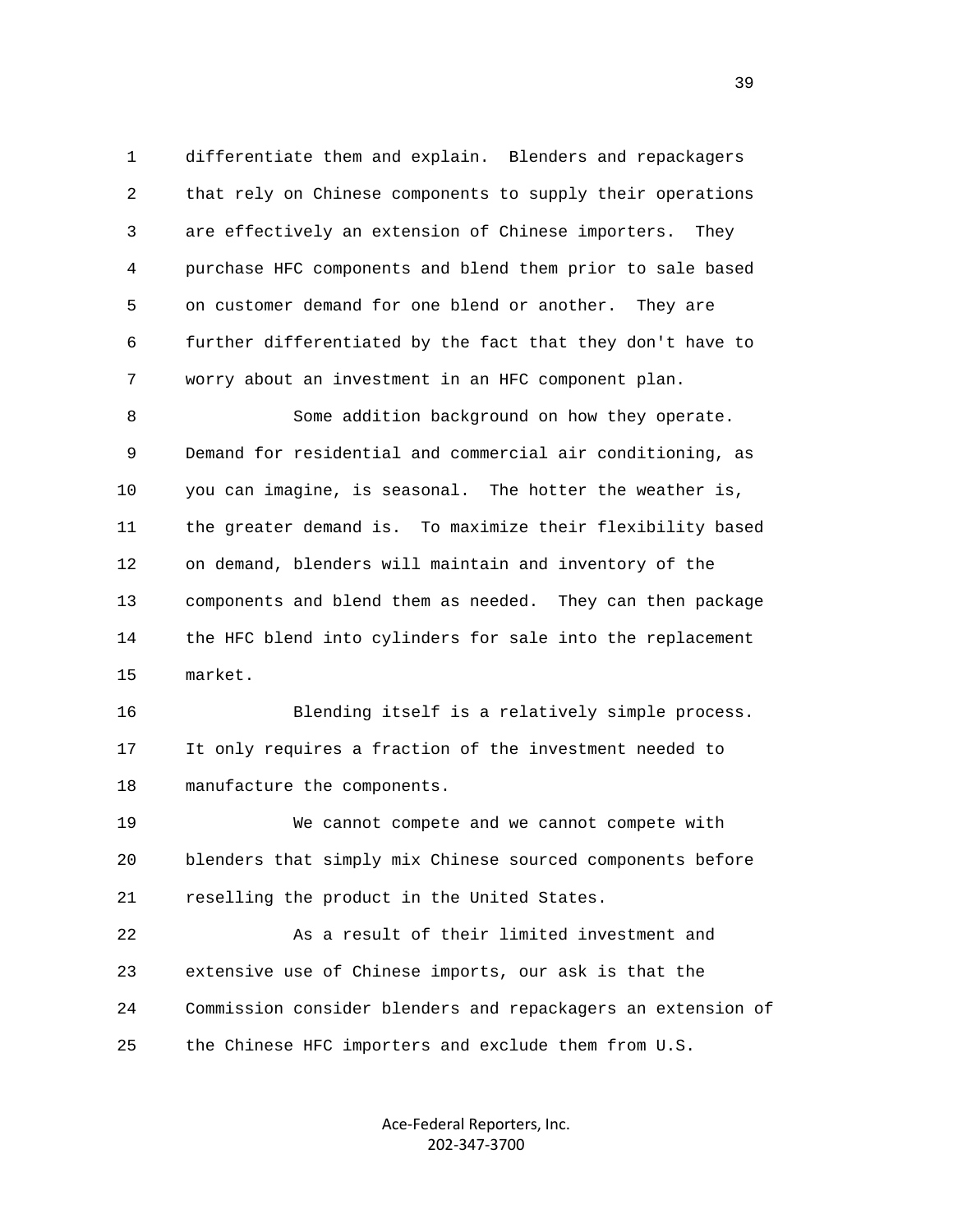1 industry.

| $\overline{2}$ | Next I'd like to address the OEM market.                     |
|----------------|--------------------------------------------------------------|
| 3              | Honeywell has several major customers that are OEM producers |
| 4              | of air conditioning equipment. You're probably familiar      |
| 5              | with these companies, you probably have a piece of their     |
| 6              | equipment in your home today. As you've heard, Chinese       |
| 7              | imports have flooded the replacement market with their       |
| 8              | offers to sell all of these HFC blends on a weekly basis.    |
| 9              | However, the Chinese imports have also had a serious impact  |
| 10             | on the OEM market as well. There are two key reasons for     |
| 11             | this.                                                        |
| 12             | One, many OEM customers also participate through             |
| 13             | their dealers in the replacement market. Importers from      |
| 14             | China call on these OEM customers and they are very aware of |
| 15             | price levels being offered.                                  |
| 16             | Second, OEM customers will quote these Chinese               |
| 17             | prices when they have to negotiate contracts -- supply       |
| 18             | contracts on the OEM side of their business. As a result,    |
| 19             | we typically have to reduce price -- we do have to reduce    |
| 20             | price or walk away as a result.                              |
| 21             | In the replacement market we sell on a spot basis            |
| 22             | and competition with Chinese imports is intense. As noted,   |
| 23             | several imports that offer all of the HFC components         |
| 24             | regularly circulate price lists nationwide. Our customers    |
| 25             | make us aware of these price lists on a regular basis.       |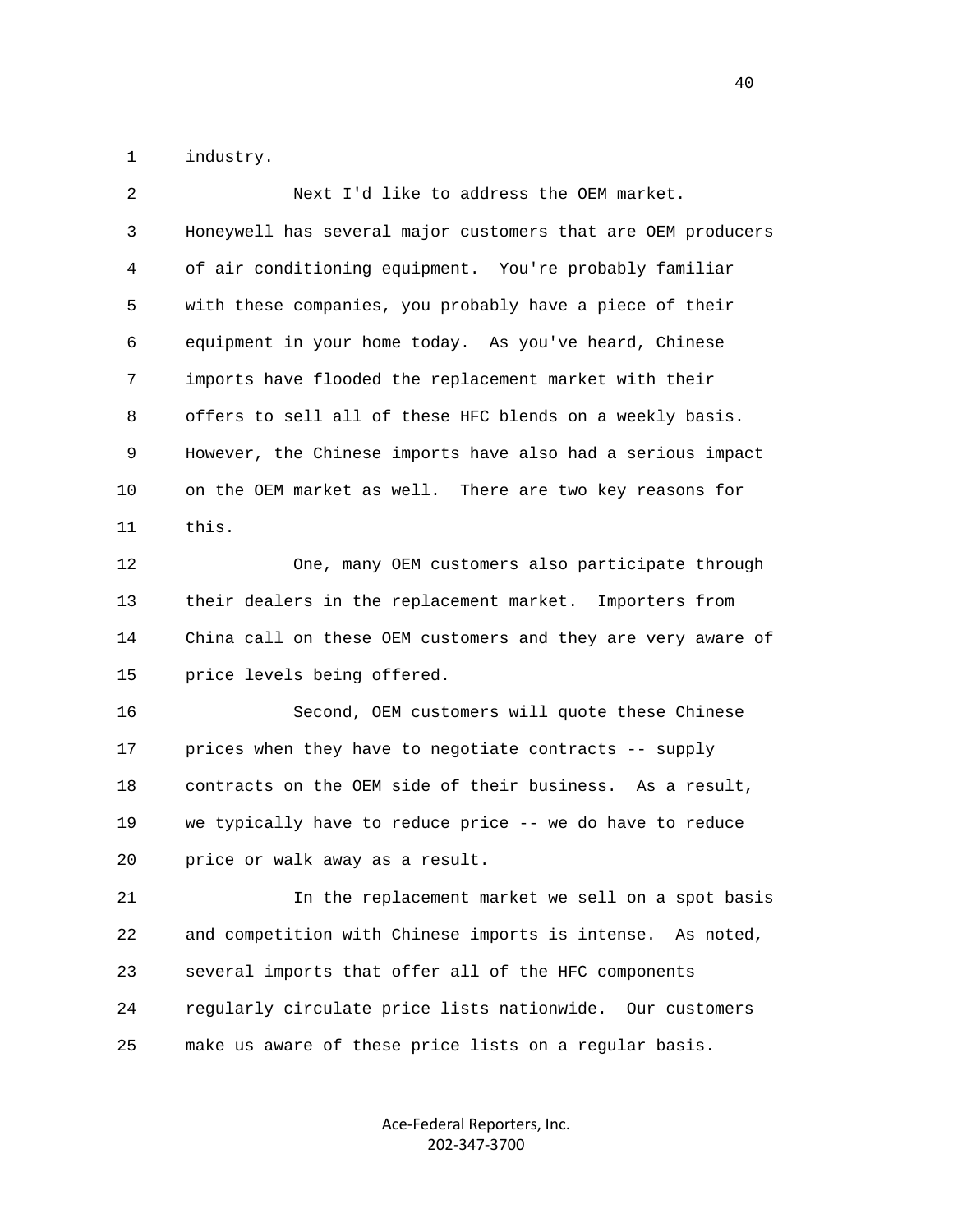1 These price offers are provided to distributors that sell to 2 service contractors in the residential air conditioning and 3 commercial refrigeration markets.

 4 What is the offshoot of this? We consistently 5 hear from our customers that we need to reduce our prices to 6 allow them to compete.

 7 In summary, dumped Chinese imports have captured 8 a rising share of the U.S. market by offering prices well 9 below prevailing U.S. market levels. As a result our prices 10 have steadily declined and our profits have disappeared. If 11 this situation continues unabated, we will be placed in a 12 position where we will have to continue to reduce our 13 investments impacting our workforce, as well as purchases 14 from supporting providers of services and cylinders for our 15 products. As a result, we ask for a favorable determination 16 or a determination in favor of industry.

17 Thank you very much.

18 MR. CANNON: Thank you Omar, and next we'll hear 19 from Alison Clark.

## 20 STATEMENT OF ALISON CLARK

 21 MS. CLARK: Good morning and thank you for this 22 opportunity to address the Commission regarding our 23 industry. My name is Alison Clark, and I'm the Global 24 Business Director for Arkema, Inc. in the fluorochemicals 25 business. I've been in this business for 13 years. As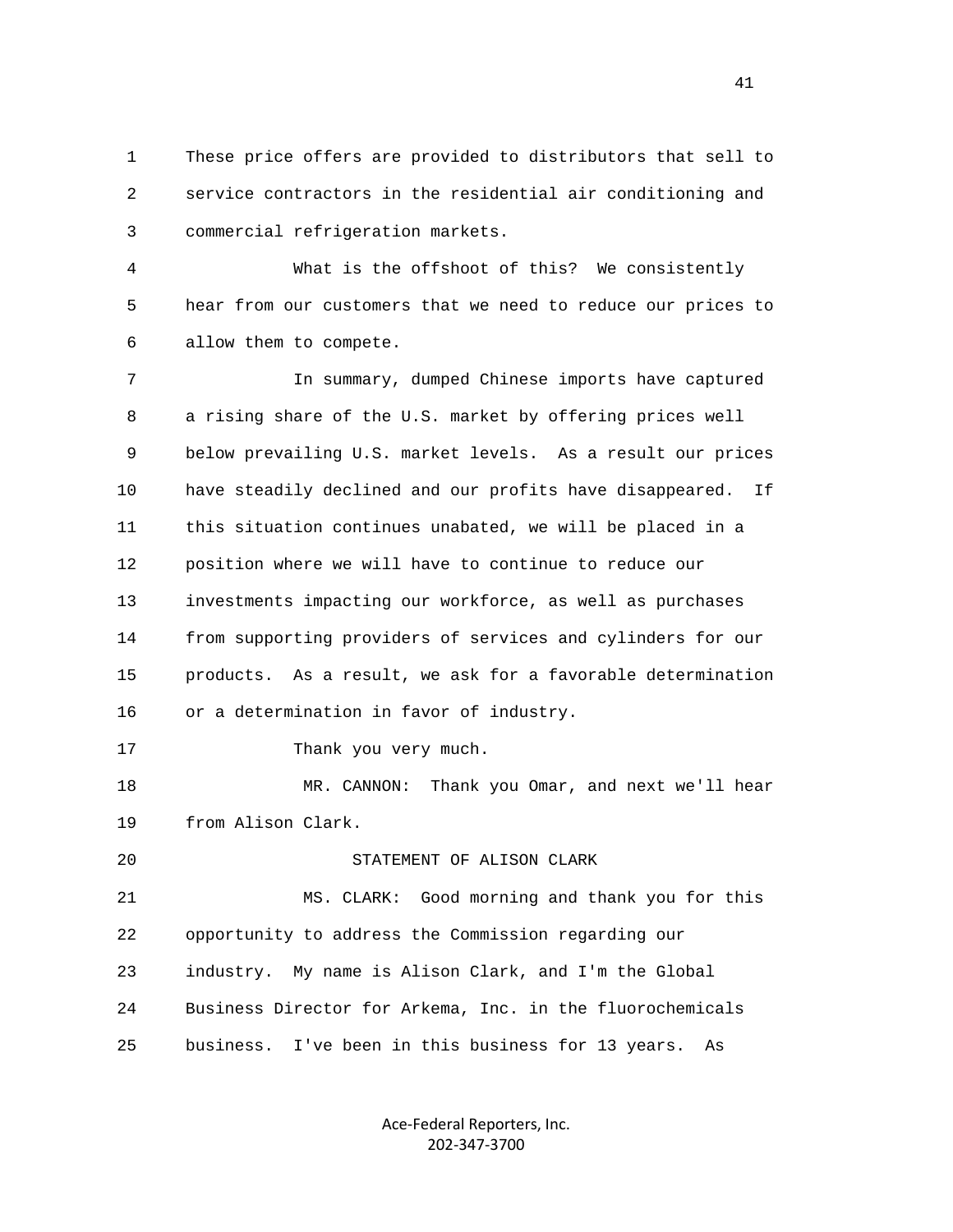1 global business director, I have personal responsibility for 2 the management of our fluorocarbon business, including P&L 3 responsibility for the HFC blends and components covered by 4 the anti-dumping petition.

 5 HFC blends were developed to replace R-22, which 6 you heard earlier, which was the previous generation cooling 7 gas found to be an ozone-depleting substance. R-22 is under 8 a cap and facedown regulation in the U.S., and the blends 9 volume will continue to grow as the R-22 volume continues to 10 shrink.

 11 First, I'd like to address the channels of 12 distribution. As both Omar and Beth have explained, we have 13 OEM, original equipment manufacturers as our customers, 14 which are companies that you know probably as Carrier and 15 Trane and companies like that. We also have an aftermarket 16 business, which is primarily distribution and service 17 contractors. They're serving the installed base of the 18 existing equipment in the U.S. market.

 19 So for example, recharging equipment with gas if 20 it leaked out, and many OEMs, as Omar just explained, also 21 have a service business, and are therefore well aware of the 22 aftermarket prices and pressure us to compete at those 23 levels even on the OEM level.

 24 The largest of the two channels is the 25 aftermarket. The aftermarket has seen the most penetration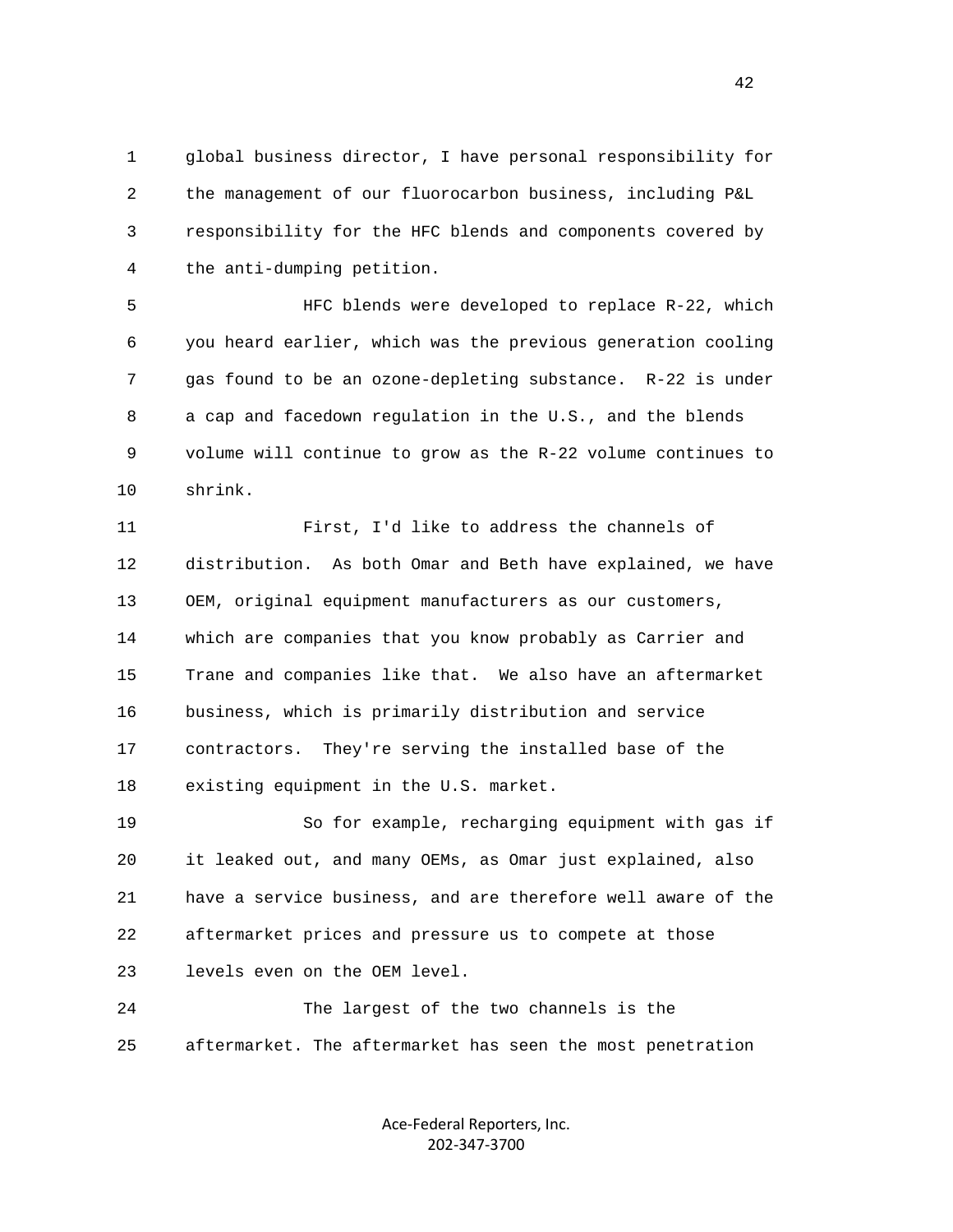1 by the Chinese imports, and we estimate the share of Chinese 2 imports in that market to be 40 percent today, and it 3 continues to increase every year. Over the past three 4 years, imports into the aftermarket have increased by almost 5 100 percent. Prices to our aftermarket have been falling 6 every year, and are currently at unsustainable levels.

 7 Prices for Chinese blends and components are in 8 many cases below our variable cost. In order to compete, we 9 would have negative variable margin, not gross margin. 10 That's without even including any of the fixed costs 11 associated with doing the business. We've also seen 12 penetration of imports into the OEM channels.

 13 Because most of the OEM accounts are also in the 14 replacement market, they use the Chinese prices to force our 15 pricing down. OEMS are routinely entertaining bids from the 16 Chinese importers today, and in 2014, the loss of sales to 17 Chinese imports at an OEM account for the first time 18 occurred to Arkema. From the standpoint of reinvestment, we 19 cannot sustain the business at the price levels that 20 characterize the market today.

 21 Next, I'd like to explain how we conduct 22 business. A large portion of the market is spot sales, and 23 pricing is done at the time the request is made. It's 24 largely aftermarket and the majority of imports are sold 25 into this spot market. For Arkema, our portion of OEM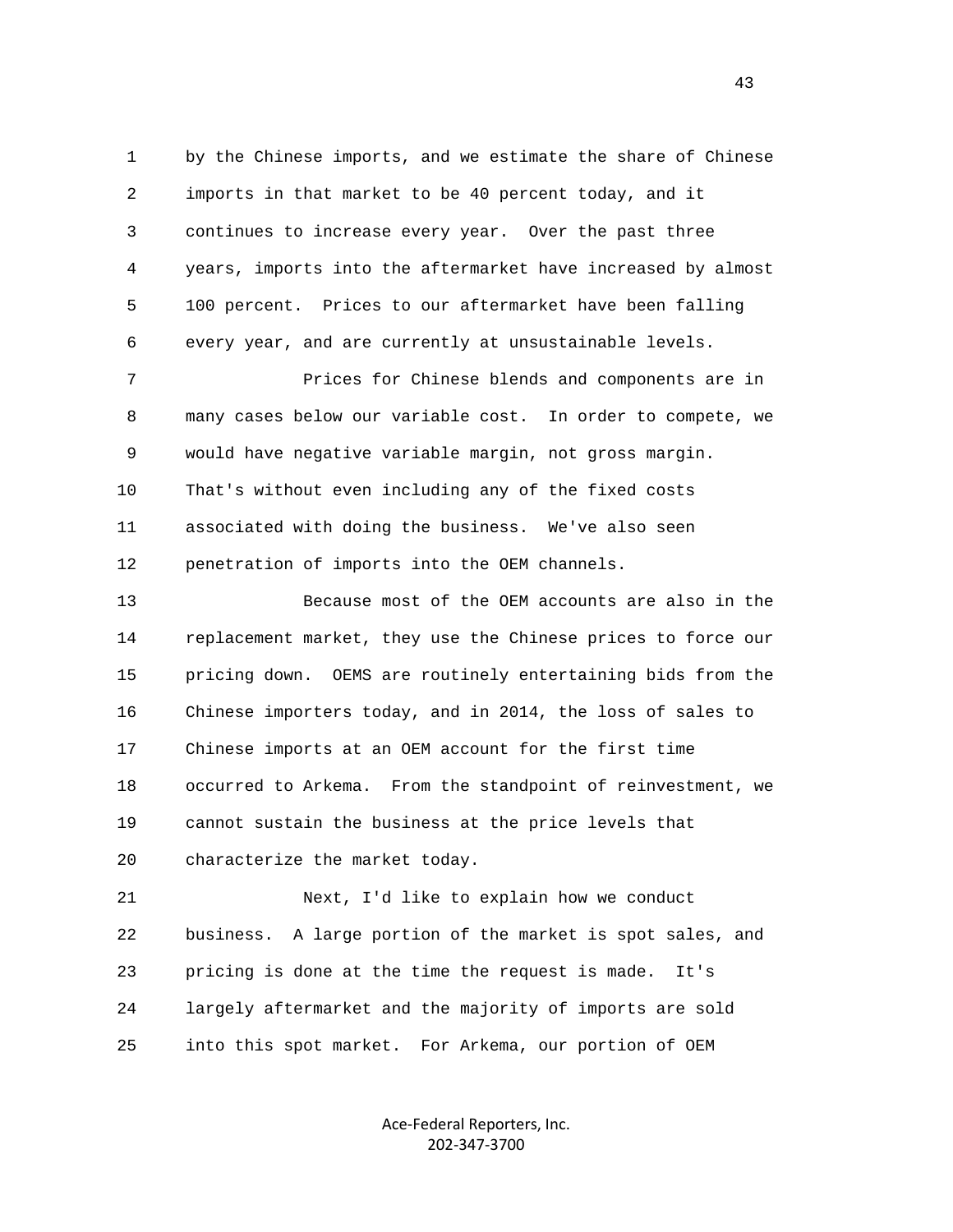1 business is conducted by contracts, typically lasting from 2 one to three years, and they're characterized by target, 3 quantity and price.

 4 However, in some cases, we may be forced to 5 renegotiate to meet Chinese prices. In particular, OEM 6 volume is usually large, and these customers have leverage 7 to open negotiations based on their contract length. In 8 other contracts, we have meet or release clauses. For the 9 first time in history, we were forced to release a large 10 volume customer from its contract obligation because the 11 Chinese price was below economic viability.

 12 In my capacity as global business director, I 13 hear from our customers almost daily that one or another 14 importers is circulating price lists to distributors and 15 service contractors in the market. Prices have been 16 consistently falling for three years. Even our long term 17 customers, 20 to 30 year relationships, have shifted their 18 business to Chinese imports.

 19 Other long-term customers force us to price 20 lower so that they compete against these other distributors 21 that are sourcing HF blends from China. The effect of these 22 regular offers to sell low-priced Chinese blends is a 23 reduction in the price and profitability throughout the 24 entire U.S. market.

25 When we lose sales volume because our customers

Ace‐Federal Reporters, Inc. 202‐347‐3700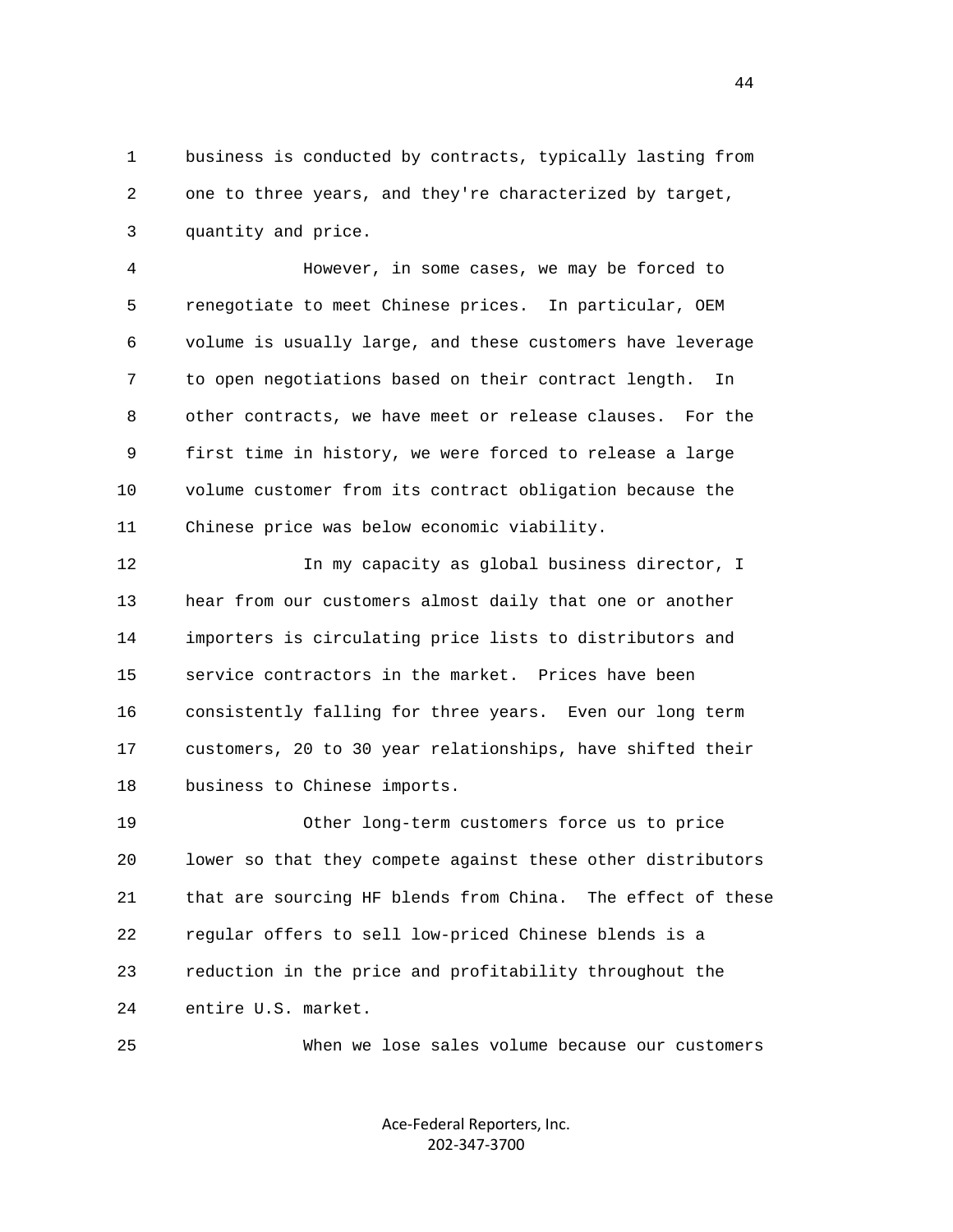1 switch to Chinese imports, it has a negative impact on our 2 capacity utilization at the plant, it creates an inability 3 to cover our high, fixed costs associated with manufacturing 4 and specialty chemical products, and it creates an inability 5 to address rising raw material costs. We can't push any of 6 those costs through and have to absorb it.

 7 The combined impact of low prices, reduced 8 volume and higher raw material prices for Arkema means that 9 our financials have gotten progressively worse over the last 10 three years. Fixed costs in a manufacturing facility cannot 11 be supported at the current price levels, threatening jobs 12 and productivity.

 13 Our ability to reinvest in the current or next 14 generation of refrigerant products is impaired. Today, 15 there is an enormous excess capacity in China for components 16 and blends, and based on our current projections, we expect 17 the market to remain long and components to continue to be 18 offered at very low prices in both Chinese domestic market 19 and export market.

 20 Fluorogas regulations have been put in place in 21 Europe and Japan, which will heavily impact China's ability 22 to work in those markets in the near future. These 23 regulations enforce a quota system, and the Chinese 24 producers do not have much quota in these markets, and 25 therefore cannot sell major quantities into these markets as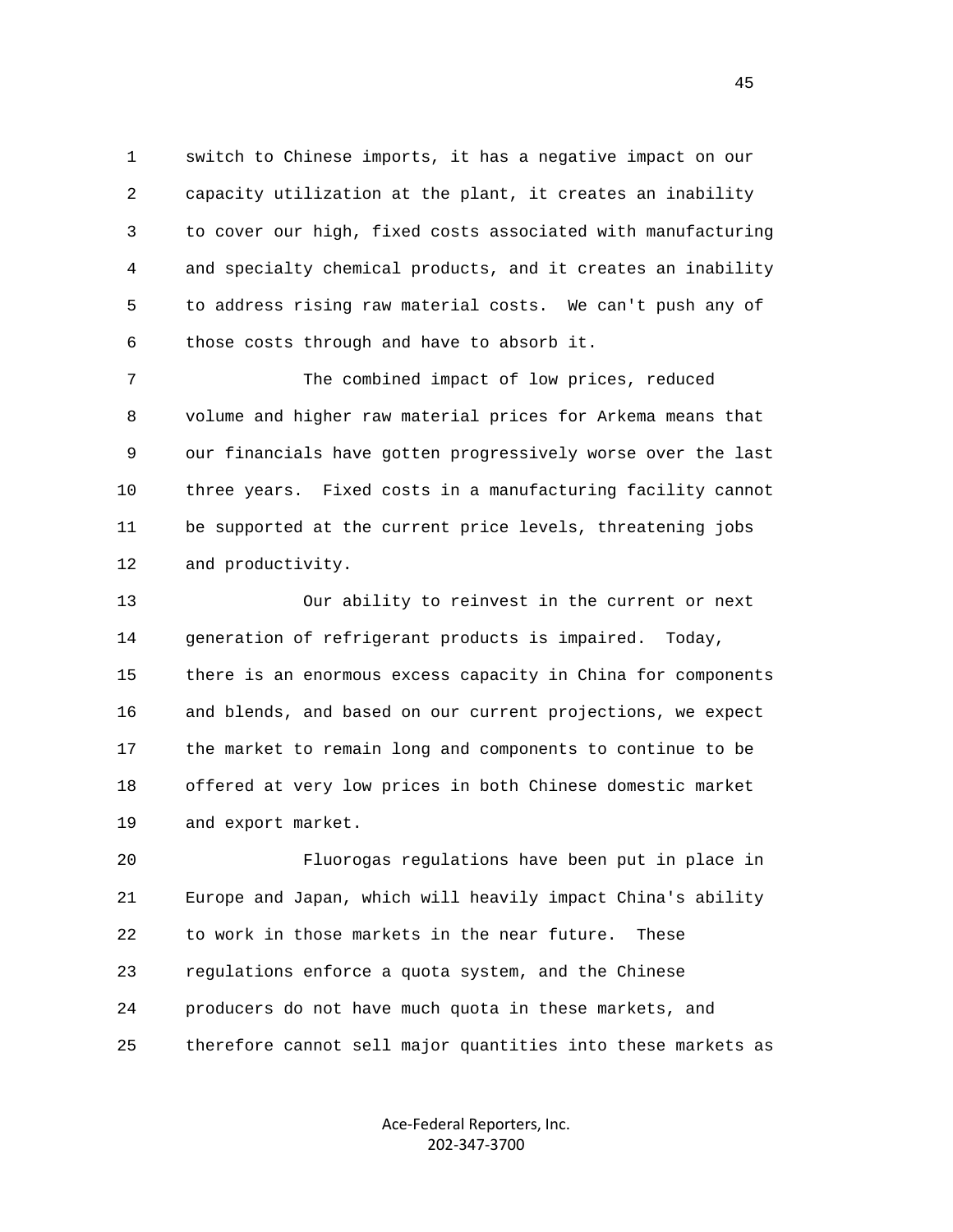1 the regulations go into effect. Europe is in 2015 and Japan 2 is step-wise through 2020 for the regulations.

 3 Therefore, the expectation is that the Chinese 4 producers will continue to target the U.S., and aim to 5 increase share to replace lost share in Europe and Japan. 6 Each time we think there's a new floor to the Chinese price, 7 a new lower price is advertised. Without relief from the 8 dumped imports, our industry will be unable to support our 9 U.S.-based activities.

 10 The American HFC Coalition has come together 11 because dumping in the U.S. market is a threat to our 12 plants, to our jobs and to the future investment in this 13 country by the fluorochemicals producers. We are not even 14 close to reinvestment economics, and today, it's making it 15 hard to justify spending on the next generation of 16 environmentally friendly products.

 17 At the same time, we're under pressure from the 18 EPA and the DOE to commercialize next generation products 19 faster, a prospect that requires hundreds of millions in 20 capital spending for the U.S. in both R&D and manufacturing 21 plants. We need relief to bring the market back to a 22 normal, competitive level, so that all manufacturers, 23 including the Chinese producers, can compete at fair market 24 value in the U.S.

25 We are asking the Commission to find an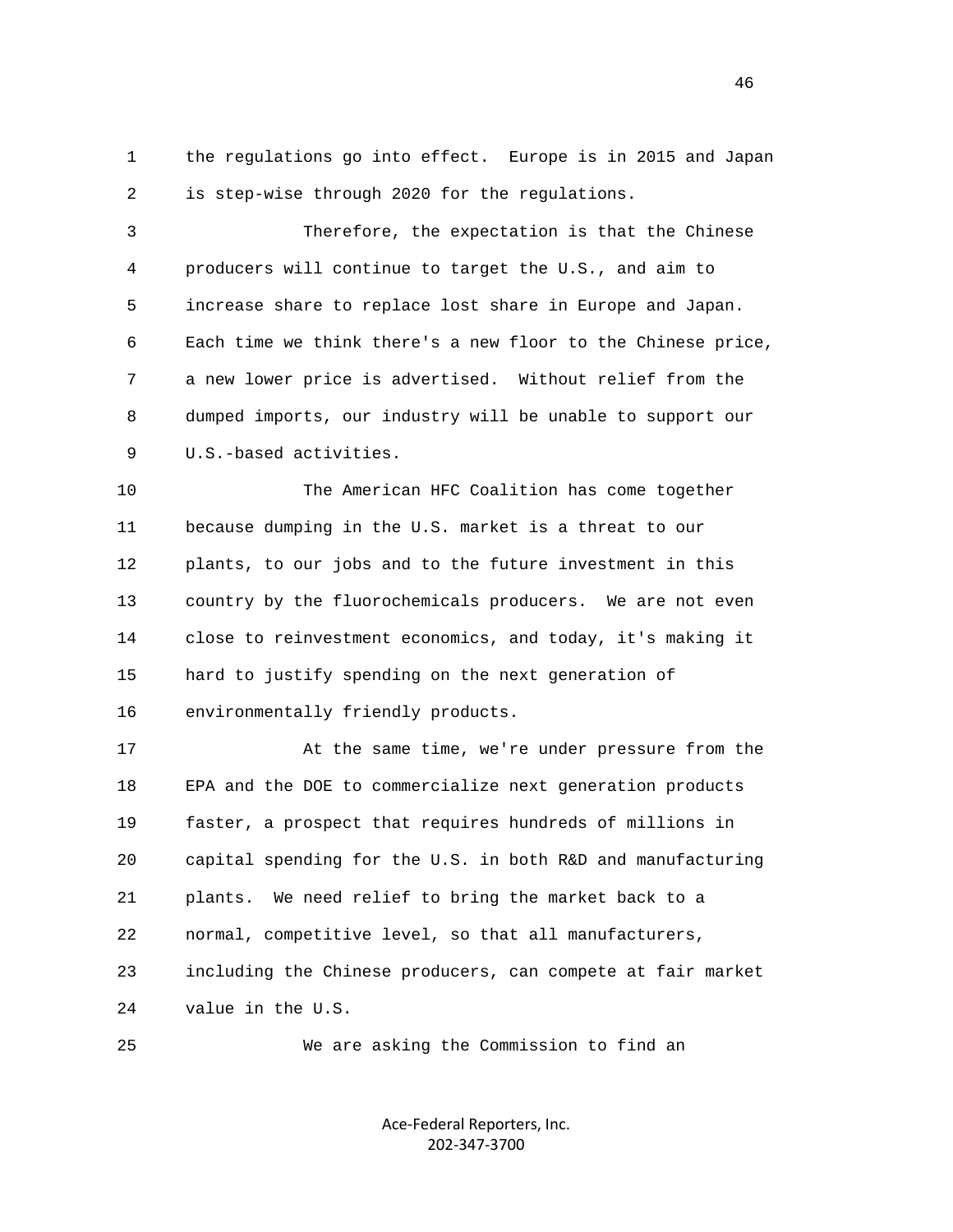1 affirmative opinion on our petition to level the playing 2 field. Thank you.

 3 MR. CANNON: Thank you Alison, and with that, we 4 are open for questions.

 5 MR. McCLURE: Thank you. Mr. Cannon and the 6 panel, we will begin the questioning with Joanna Lo, our 7 Investigator.

 8 MS. LO: Thank you all for coming. We really 9 appreciate the opportunity to learn more about your 10 industry. I have some fairly basic questions probably for 11 you guys, but there are things I need to know to understand 12 your industry.

 13 First of all, there are five blends included in 14 the scope, and I understand there are patented blends and 15 other proprietary blends out there that are not part of the 16 scope. Could you help me understand how many blends there 17 are that go into the same refrigeration and what was it, 18 HVAC and refrigeration systems? Can you understand how many 19 blends are potentially out there using the same components? 20 MS. SASSANO: Hi. This is Beth Sassano from 21 Chemours. There are a few more than the five that are 22 listed, but it's pretty much there. They're workhorses in 23 the industry. There is some patent-protected blends that 24 are used for very niche applications. We have one in fact

> Ace‐Federal Reporters, Inc. 202‐347‐3700

25 called NO-99, which is a no oil change solution, which is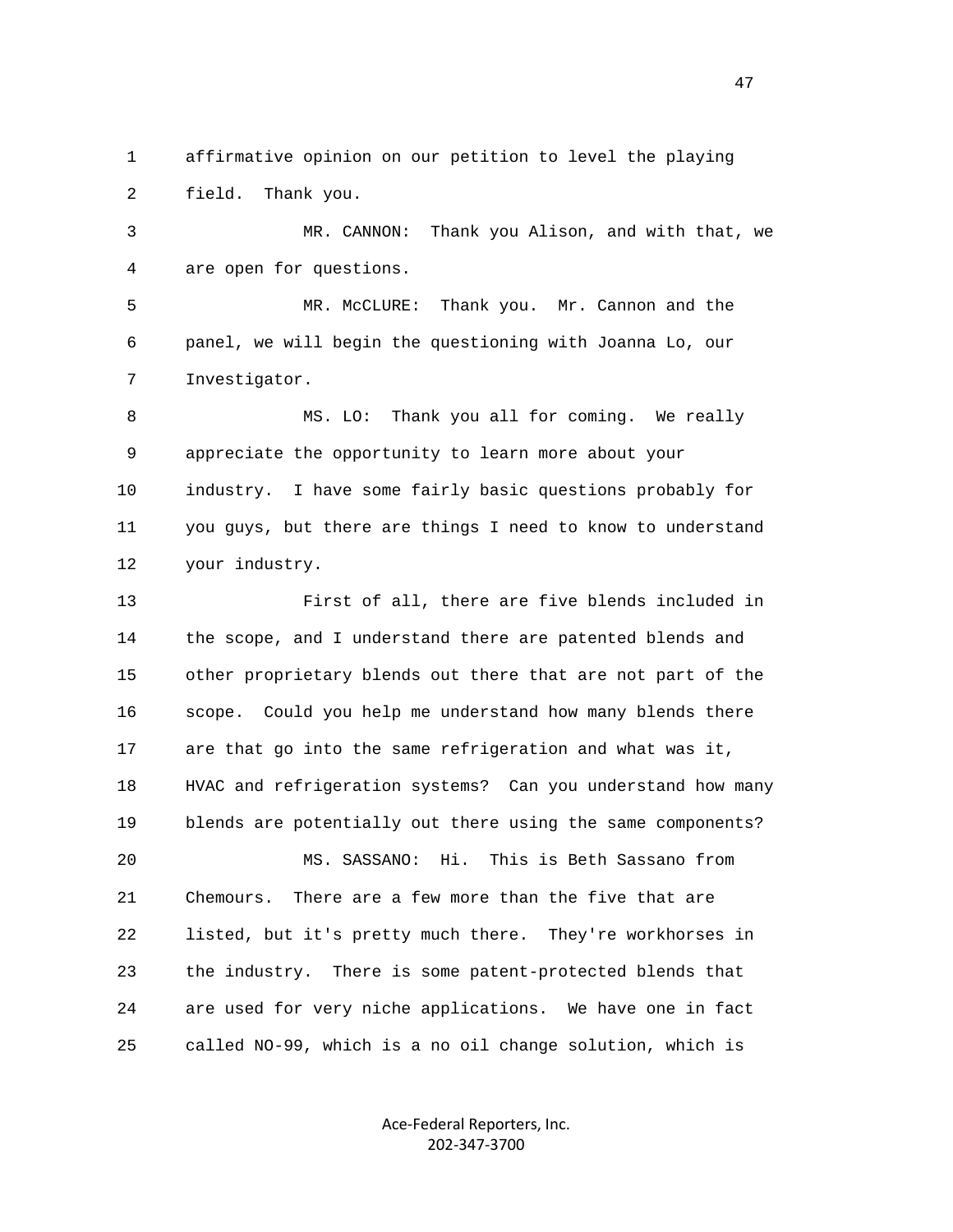1 why it's under patent protection, that can replace R-22 in 2 existing AC systems. But by and large, you're looking at 3 the five that are the main products in the industry. 4 MS. LO: Okay, thanks. So I'm just trying to 5 get a better understanding. How would blenders who make 6 this out of scope blends, how would they fit into this 7 industry, and the order potentially? So say you're a 8 company that makes something that's not patented but perhaps 9 proprietary, and you're importing Chinese components for 10 your blends, but they don't fall into these -- you're saying 11 that that's a tiny part of the market and not to be -- not 12 something that we need to be concerned with? 13 MS. CLARK: It's an immaterial of the 14 refrigerants market for HVAC and refrigeration. 15 MS. LO: Okay, great. Thanks. 16 MR. CANNON: There could be -- so you guys fix 17 what's gone wrong. 18 MR. McCLURE: Please identify yourself. 19 MR. CANNON: This is Jim Cannon. Sorry Jim. 20 There could be some confusion in that the industry 21 standard-setting organization, the AHRI, Exhibit Roman 22 numeral I-4, lists like a whole bunch of 400 series blends. 23 First, many of those blends are registered, as I understand 24 it, but nobody makes them. Like they don't exist. They

> Ace‐Federal Reporters, Inc. 202‐347‐3700

25 just register the blend, at least commercially.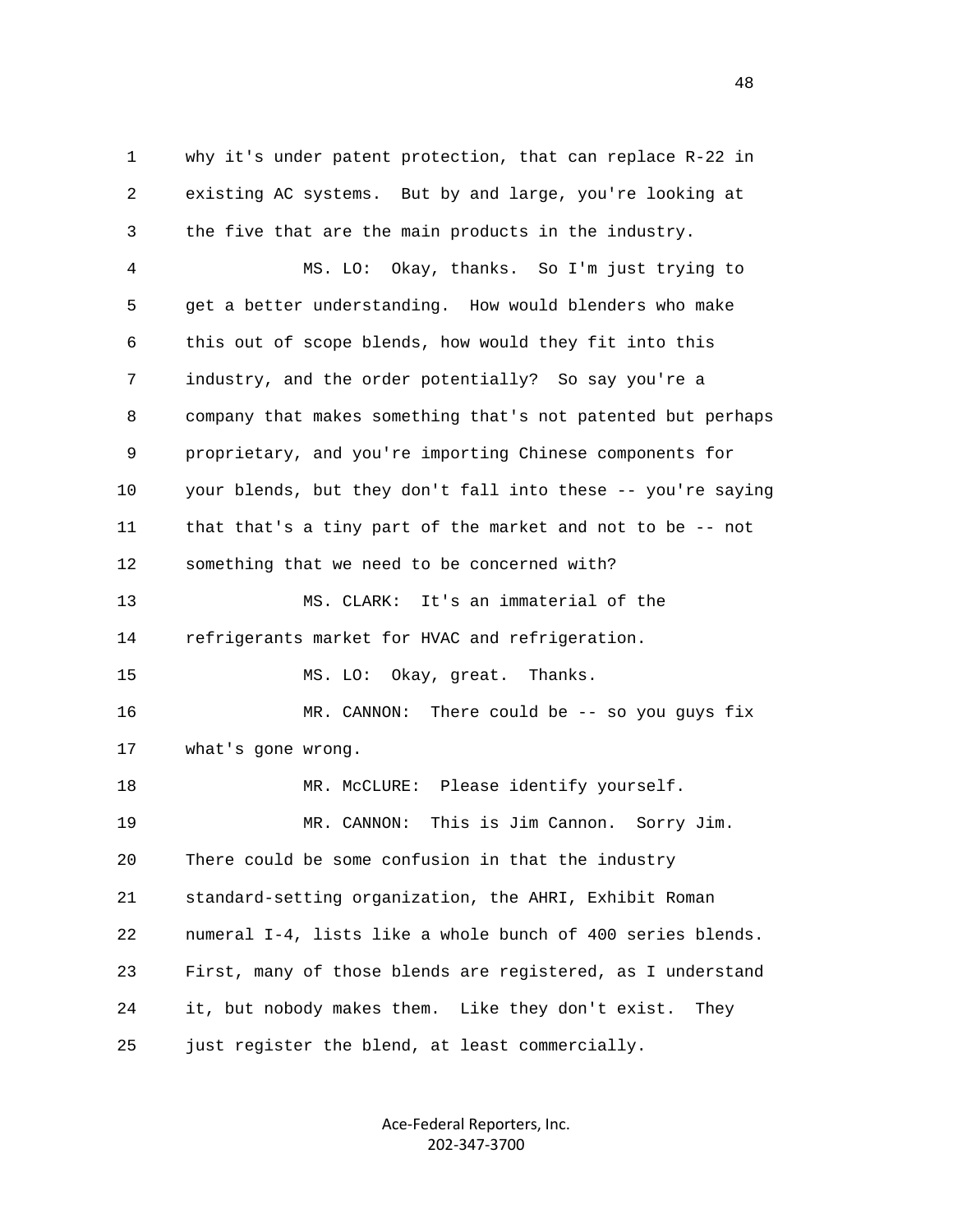1 Second, a large number of those blends, in fact 2 every blend we left out of the case has a cloning molecule. 3 It has a HFC or a CFC, so it's ozone-depleting. So the 4 blends here are the HFC blends, and these are all of them. 5 Eighty percent of the market is 410A and 404; maybe 19 6 percent is the other three, and the patented blends are the 7 balance. Is this fair? 8 MS. SASSANO: Yes, this is Beth. That's very 9 accurate. 10 MS. LO: Well that's helpful. So the other 11 non-subject blends are about one percent of the market? 12 MS. SASSANO: I would agree with that, yes. 13 MS. LO: Thanks. That's helpful. In terms of 14 capital investment, we talked a little bit about this 15 blenders, roughly how much does it cost to start a blending 16 operation? 17 MS. CLARK: It could be as low as -- oh sorry. 18 Alison Clark from Arkema. It could be as low as a million, 19 maybe up to three million or so, depending on what you're 20 doing. There's a very easy way to blend at very low cost. 21 If you're putting in fixed equipment, it would cost a little 22 bit more. 23 But it's -- when you compare that to the price 24 of putting in a components plant that's running in the 25 hundreds of millions of dollars, there's no comparison

> Ace‐Federal Reporters, Inc. 202‐347‐3700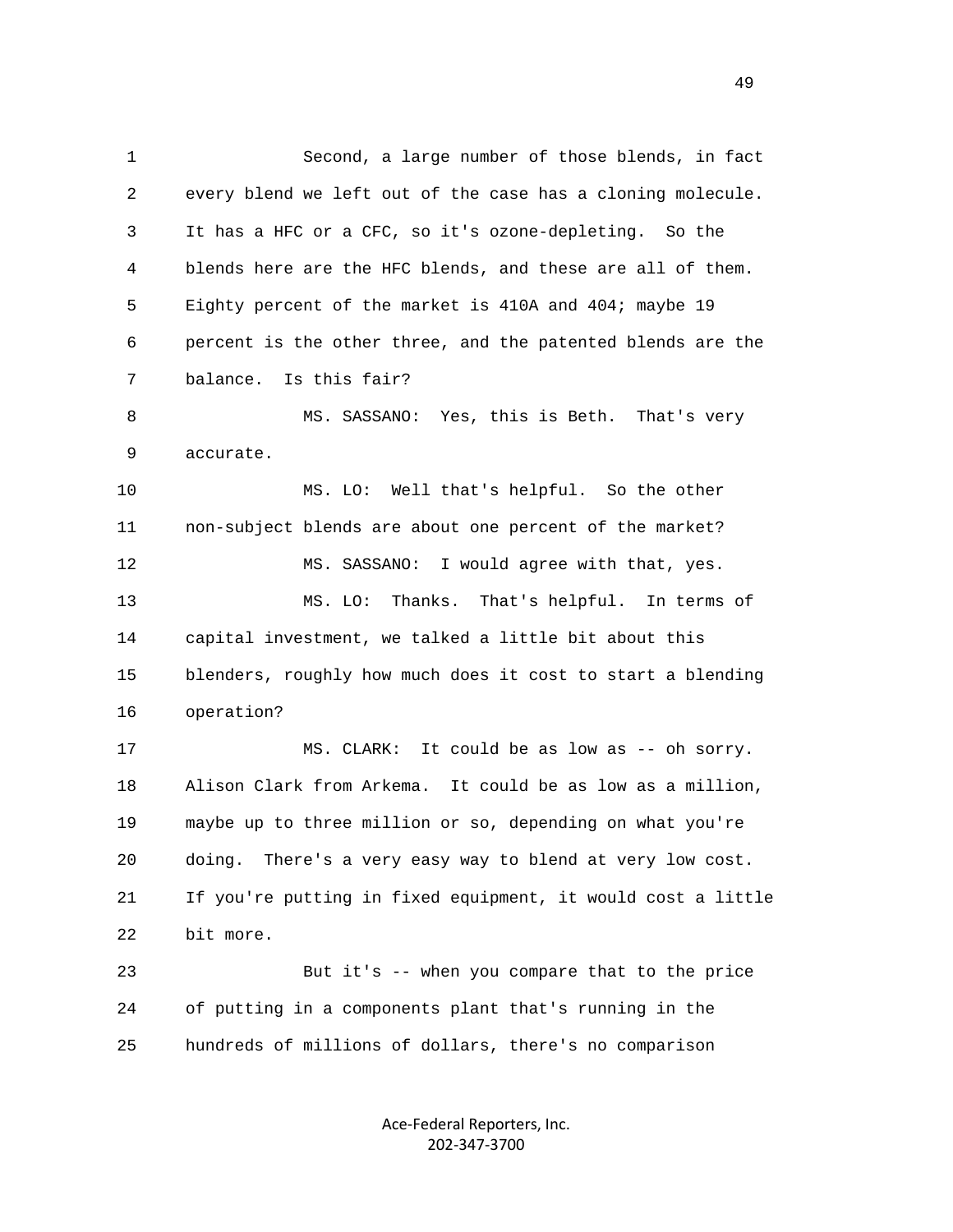1 between the two.

| 2  | MS. LO: And I just want to make sure that your               |
|----|--------------------------------------------------------------|
| 3  | testimony today is that a blender can shift from any blend   |
| 4  | pretty much, using these components easily?                  |
| 5  | MR. IRANI:<br>That's correct. Omar Irani with                |
| 6  | Honeywell.<br>Correct.                                       |
| 7  | MS. LO: Yes. Great, thank you. I just have an                |
| 8  | issue that -- or a question that Ms. Clark had mentioned,    |
| 9  | when you touched on the environmentally friendly pressure.   |
| 10 | I want to understand, these blends, they go into say         |
| 11 | residential AC systems. That includes the mini-duct system   |
| 12 | that I think Spacepak is one, and what about the ones that   |
| 13 | you see in Asia very often, like the Hitachi systems, the    |
| 14 | Mitsubishi systems, the Fujitsu. Are they all the OEMs that  |
| 15 | you work with that have --                                   |
| 16 | I'm just trying to understand in a practical way             |
| 17 | how this market works.                                       |
| 18 | MS. CLARK: Yes. So in the U.S., in order to                  |
| 19 | have any air conditioning equipment charged with gas, it has |
| 20 | to go through a whole process of codes and standards boards  |
| 21 | that has to approve it, and that goes all the way down to    |
| 22 | every fire marshal in every town has to know how to handle   |
| 23 | So it takes a very long time to get a new gas through<br>it. |
| 24 | the market.                                                  |
| 25 | Today, there is a gas called 32, the stand-alone             |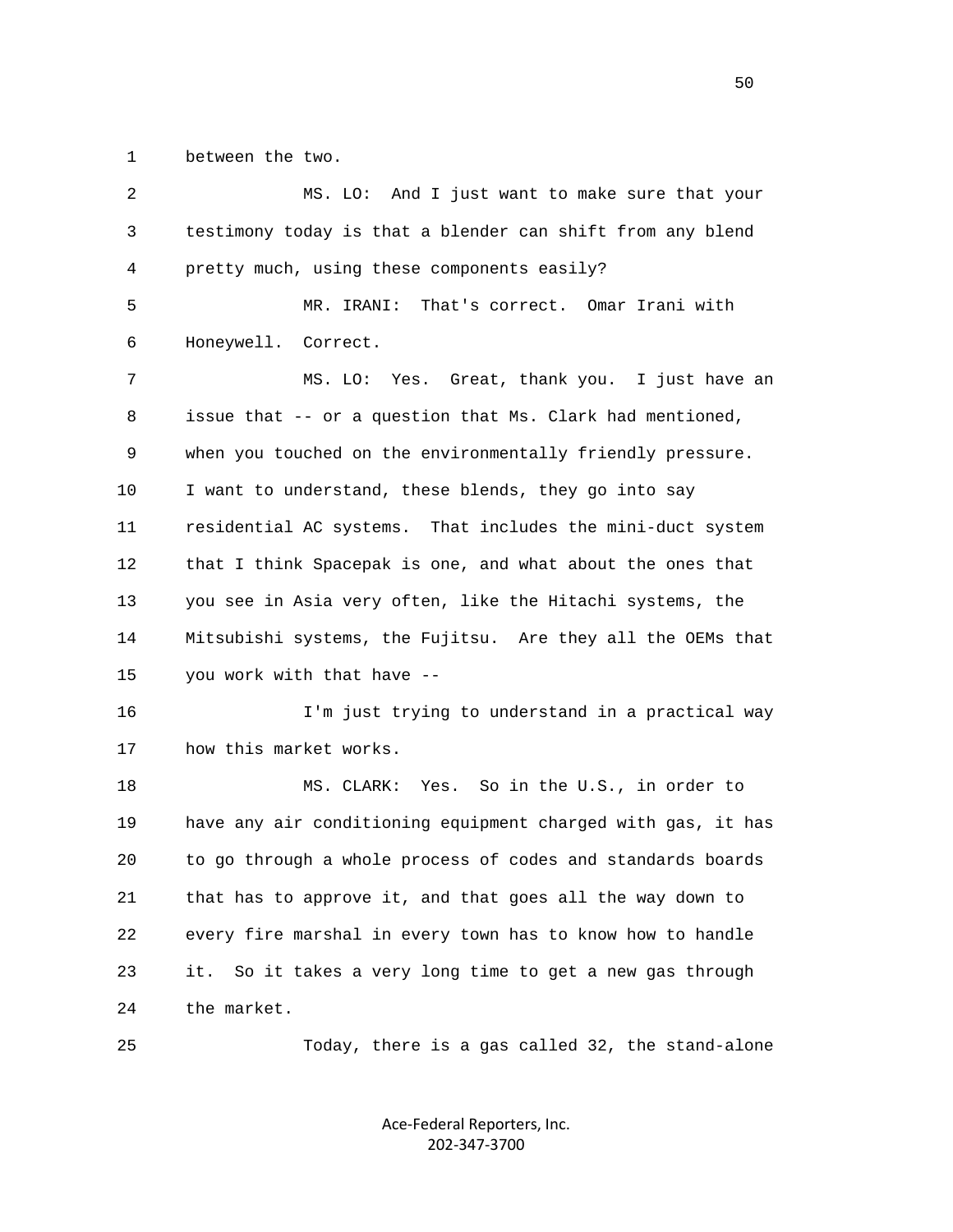1 32, that is -- has been listed in the latest what they call 2 SNAP regulation by the government, that can be used as a 3 gas, but it has not gone through all of the codes and 4 standards boards. So it takes a very, very long time to get 5 all the way through. We anticipate it will take between 6 eight to ten years for it to become any kind of accepted 7 substance, if it does in fact become an accepted substance. 8 So what you're talking about in the small charge 9 equipment, if the charge is less than, I think it's three 10 kilo? 11 MS. SASSANO: Yeah. 12 MS. CLARK: Three kilograms, then you can use 13 it, but it's a very small charge equipment, because R-32 is 14 flammable. Unlike the gases today, it's a flammable gas. 15 So you can imagine it's got to go through a whole process to 16 be approved, and most people don't want flammable gas pumped 17 into their house. It's that simple. 18 So there's also the market acceptance portion of 19 this that needs to take place. In Asia, it's different. So 20 there is a push, in particular in Japan -- you see this more 21 than anywhere else. But there's a push by the Japanese 22 companies that are big manufacturers of these mini-split 23 systems and other systems as well, to use 32 as a 24 stand-alone gas. 25 But again, the market acceptance in Japan is

> Ace‐Federal Reporters, Inc. 202‐347‐3700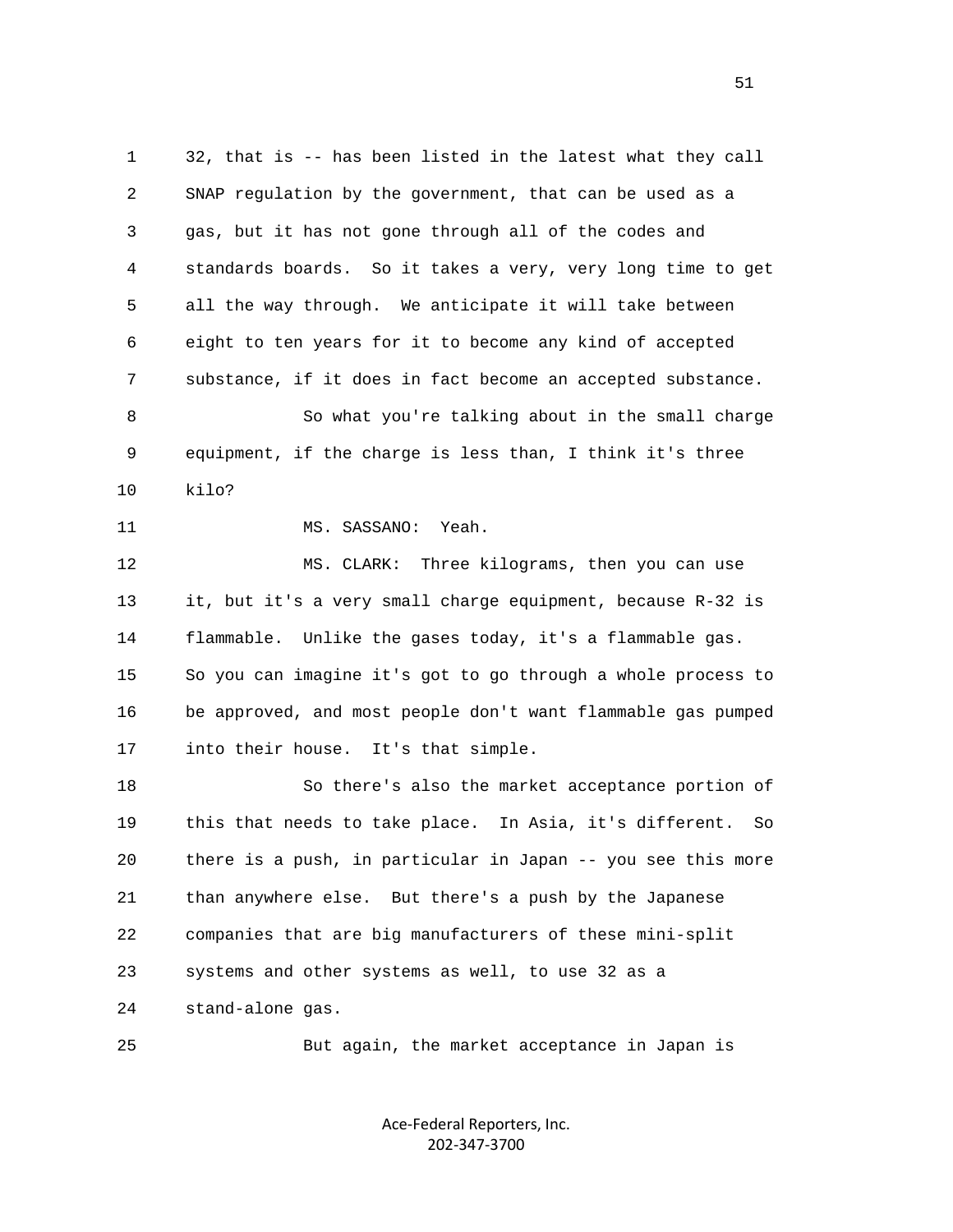1 very different than how it has been here. There is some 2 traction in Japan, and they don't have the same regulatory 3 codes and standards boards that they have to face in Japan 4 in order to get that product through. So they're very 5 different markets, but you do see -- in some cases in Asia, 6 you will see some small systems with the base component 32. 7 But that's not the case in the U.S. today.

8 MS. LO: Thanks. That's all I have for now. 9 Thank you very much.

 10 MR. McCLURE: Can I jump in here, and then we'll 11 go to Mr. von Schriltz, because I've arrived at an age that 12 if I don't ask a question when I think of it, I'll forget 13 it. On this price list of Ice Loong, and I ask this in the 14 context of regulatory approval, I just note that it says 15 these prices are only for Texas, Florida, Georgia, Alabama, 16 you know, red states.

 17 And then it says "Above prices not applicable in 18 California, Nevada, Washington" and so on, and obviously 19 California has -- generally has stricter environmental 20 regulations. Are there differences in the regulatory 21 bannals you have to deal with from state to state? 22 MS. CLARK: For the blends that are listed, no. 23 But what you do is different markets and, you know, if you 24 think of the housing market, the Northeast is far more 25 expensive than if you go down to the South. It's the same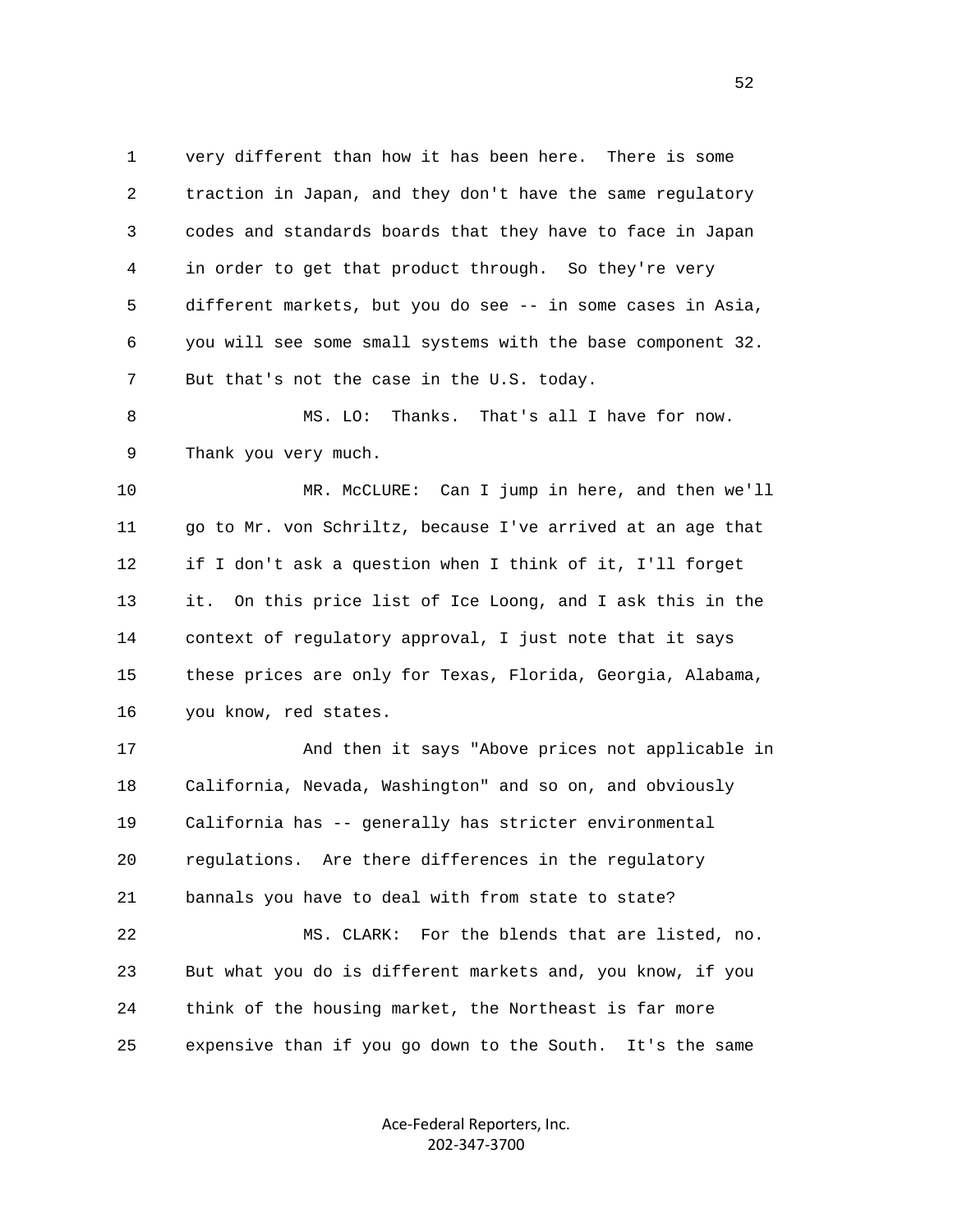1 in refrigerants. There is some price difference depending 2 on where you are and the demand, because in the South 3 obviously it's very hot for a longer portion of the year. 4 So there's a different pricing. It's a different pricing 5 mechanism that's used in different portions of the market.

 6 MR. McCLURE: Okay, thank you. Now we'll go to 7 Karl von Schriltz, our attorney.

 8 MR. VON SCHRILTZ: Thank you Jim, and thank you 9 to this panel for appearing here and educating us about this 10 fascinating industry. I'd like to begin with a like product 11 question concerning R-134a, which is not within the scope of 12 the petition, but it is used as a component in the 13 production of HFC blends.

 14 So I'm wondering, since R-134a is primarily sold 15 for use in automotive air conditioners, which would seem to 16 be at the same level of processing as HFC blends used in 17 residential and commercial air conditioners, should the 18 Commission consider whether to include R-134a in the 19 domestic like product using its six factor like product 20 analysis?

 21 MS. SASSANO: Hi, this is Beth Sassano from 22 Chemours. My view on that is that the 134a, as it's a part 23 of the blend, should be included. But because, as Jim 24 mentioned and we've talked about, R-134a is a stand-alone 25 market in AC, and it requires the capital investment like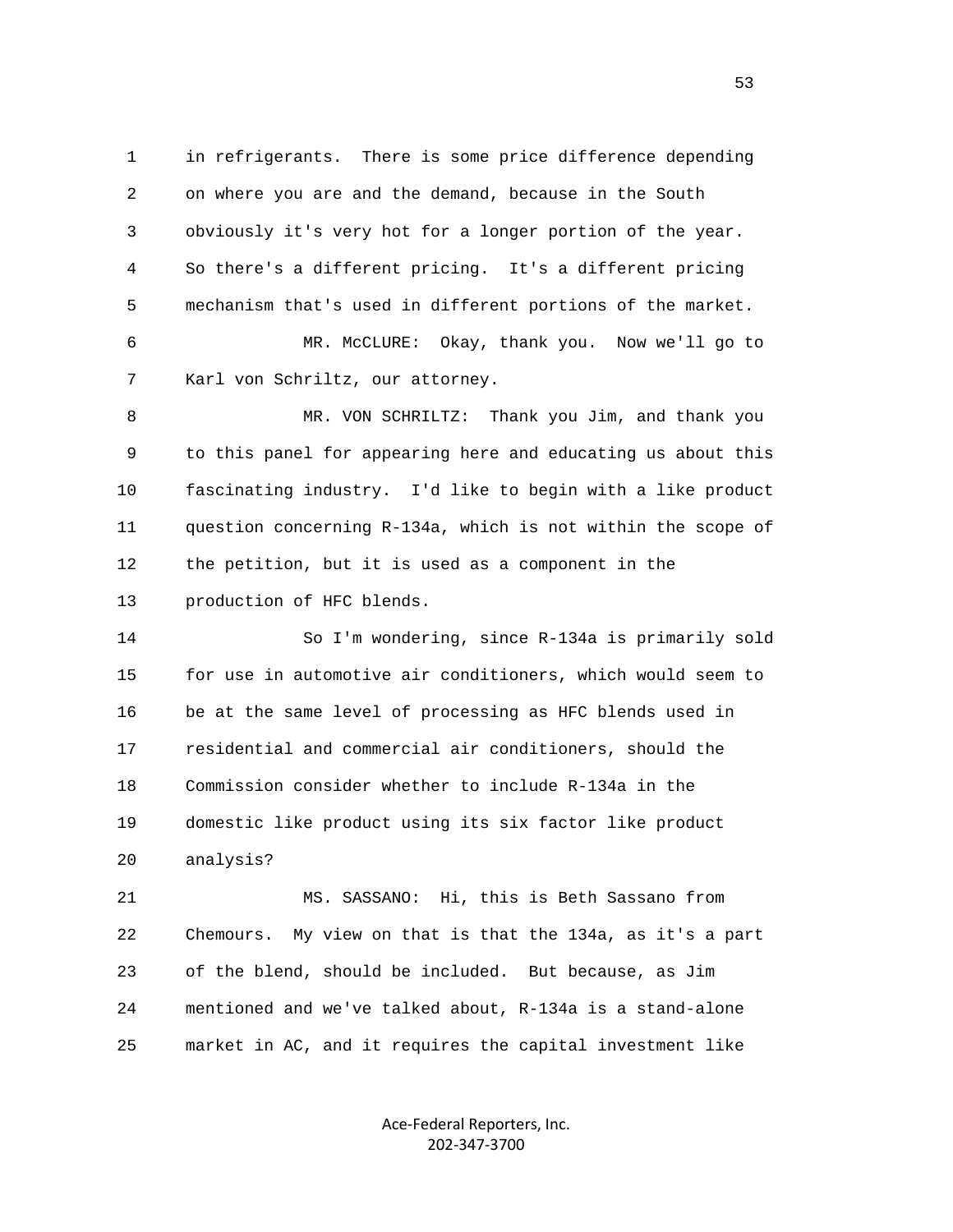1 the other HFC single components.

| 2  | So I would say it shouldn't -- it should not as              |
|----|--------------------------------------------------------------|
| 3  | a meet product considered in this case. It goes through      |
| 4  | different channels, you know. It doesn't need to be          |
| 5  | post-blended. It is that multi-stage reactor process we      |
| 6  | talked about and then gets purified. So it's a very          |
| 7  | different animal because of its physical characteristics.    |
| 8  | It was built -- it was designed as a replacement             |
| 9  | for R-12, which was another CFC years ago, and that's how    |
| 10 | 134a kind of came into being originally.                     |
| 11 | MR. VON SCHRILTZ: And I'll just footnote that.               |
| 12 | Excellent. Please address that in your<br>Yes.               |
| 13 | post-conference brief for me. Thank you, because it wasn't   |
| 14 | clear from the petition whether it was a semi-finished       |
| 15 | analysis or a like product analysis. It seems like -- well   |
| 16 | anyway, say you said, yes.                                   |
| 17 | Now a question regarding the domestic industry.              |
| 18 | I'm very interested about blenders, and you argue that the   |
| 19 | independent blenders should be excluded from the domestic    |
| 20 | industry as related parties, because they're more interested |
| 21 | in importing than in domestic production.<br>Their inclusion |
| 22 | in the review would distort the industry's performance,      |
| 23 | apparently because they allegedly benefit from importation   |
| 24 | of the subject merchandise.                                  |
| 25 | But today and in your petition, it seems like                |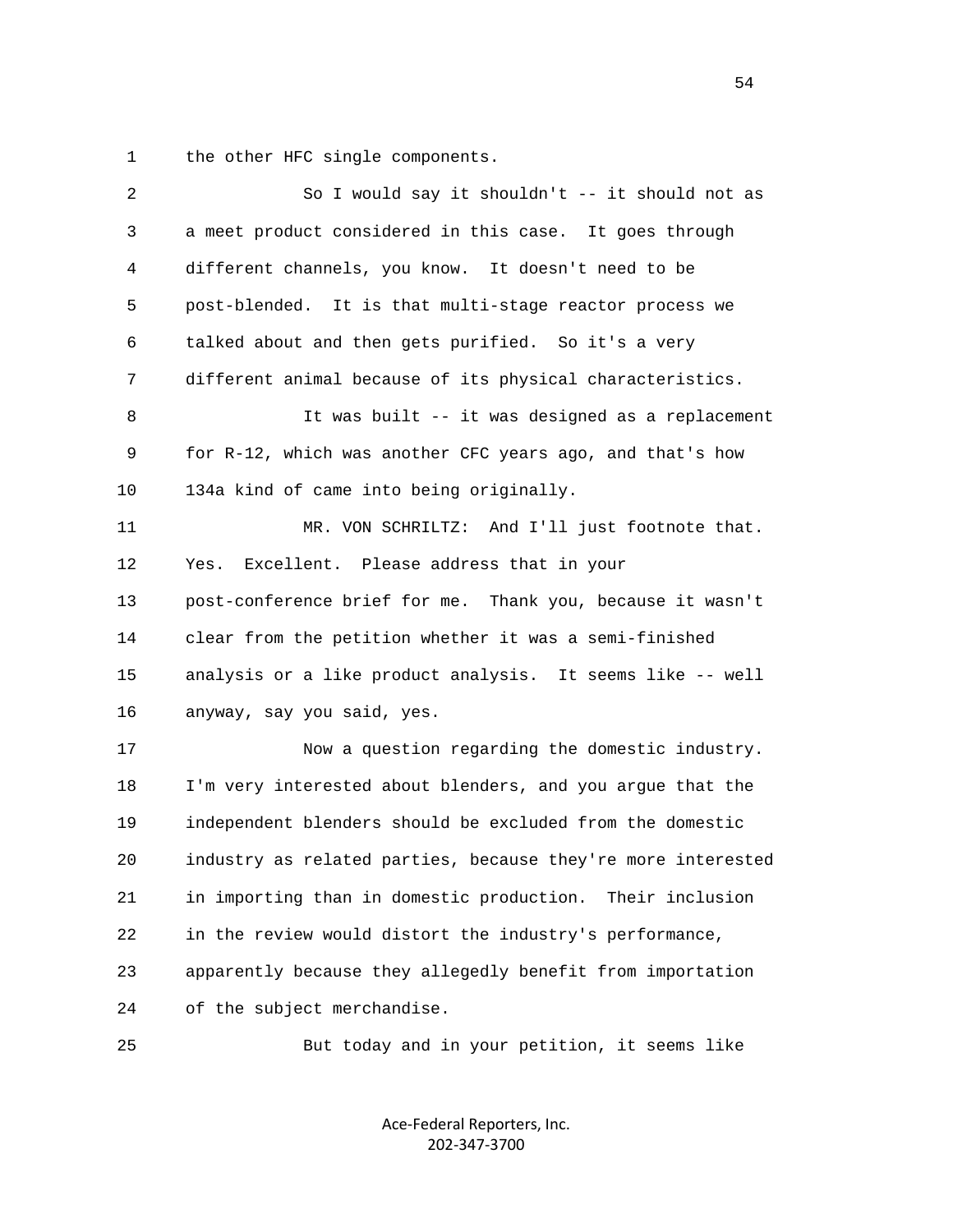1 you're arguing that the blends produced by the independent 2 blenders should be treated like subject imported blends. 3 Does this conflict with your argument that the blenders 4 should be excluded as related parties, given that the 5 related parties provision only applies to producers of a 6 domestic like product? 7 MR. CANNON: No. 8 MR. McCLURE: Name. 9 MR. CANNON: Jim Cannon. 10 MR. McCLURE: Two strikes. He can see me. 11 MR. CANNON: Right. No, the distinction here -- 12 so think of it as a spectrum. If I had 100 percent imported 13 components and all I did was stir them together after they 14 got here, then our view is absolutely that's not part of the 15 domestic industry. That output is Chinese, as far as we're 16 concerned. Customs would consider -- the country of origin 17 of that product was China, not the United States.

 18 Okay. Now, if you're on a spectrum, then our 19 view is the best analysis approach to this is the related 20 party provision, because under that provision, you look at 21 to what extent do they rely on imports versus what extent do 22 they rely on domestic product? Blenders who rely majority 23 on imports, or a vast majority, should be excluded from the 24 domestic industry, in terms of looking at output, shipments, 25 performance, P&L.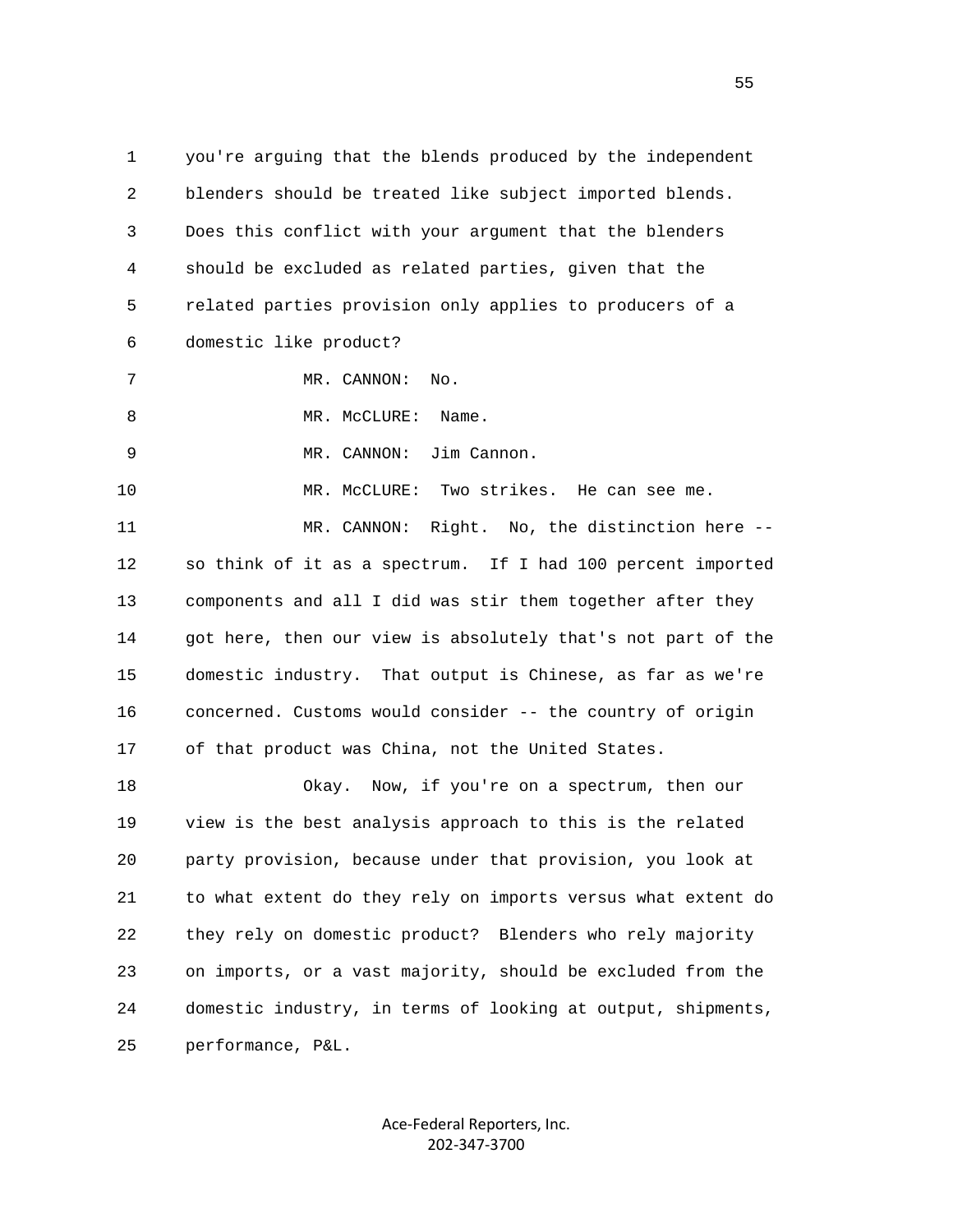1 Because you'll see that in the record, there are 2 some importers -- there are some blenders, some of these 3 companies who also import. But the magnitude is completely 4 different. It's worlds apart, and so the related party 5 provision provides the best sort of intellectual basis in 6 the statute for looking at the issue.

 7 MR. VON SCHRILTZ: But what about -- what about 8 sufficient production-related activities? I mean the 9 Commission has excluded potential domestic producers from an 10 industry because the producer doesn't engage in sufficient 11 production-related activities. I'm hearing here that 12 setting up a blending operation is a very simple matter.

 13 It just costs a million, maybe three; you just 14 blend a bunch of stuff together, it doesn't require all that 15 much expertise. I mean it sounds to me like even if a 16 blender uses some domestic components, perhaps all 17 independent blenders should be -- or should the Commission 18 consider whether to exclude independent blenders, because 19 they don't engage in sufficient production-related 20 activities?

 21 MR. CANNON: I think certainly they will look at 22 that issue, and I think you have in the staff report -- you 23 will have in the staff report, because the questioners ask 24 the questions. You will have collected data to look at 25 that. You will have the ratio of assets devoted by blenders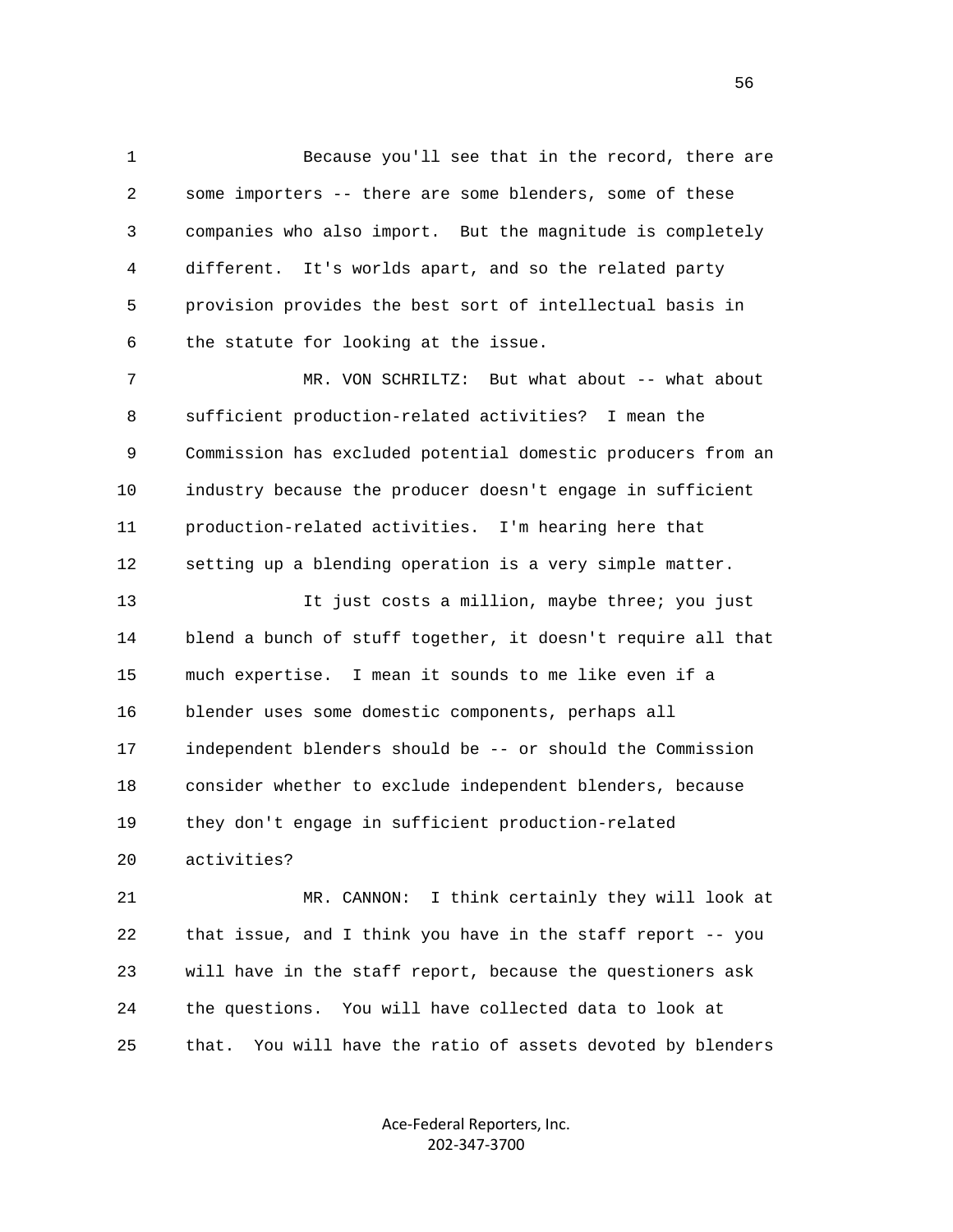1 versus U.S. producers. You will have the ability, because 2 of your breakouts in your P&L, you've got line items that 3 say how much value do you add by blending.

 4 But as always, and particularly at this stage, 5 those categories -- it's unclear, for example, what people 6 did with packaging. It's unclear how this data will come 7 out in terms of bright lines, and I know that in the past, 8 this particular issue of further processing has become sort 9 of in vogue. And so here, we look at it from the spectrum 10 of what is the essence of their business, and if the essence 11 of their business model is to use imported components, then 12 on that basis we think the answer is easy, and we don't have 13 to haggle about nuance of magnitudes in the data that you've 14 collected.

 15 MR. VON SCHRILTZ: Okay. Please address that 16 issue in your post-conference brief if you would. Thank 17 you. Now I'd like to ask a few questions about conditions 18 of competition in the industry.

 19 I'm wondering in particular why some HFC 20 blenders, independent blenders primarily use components 21 produced domestically. I believe one was mentioned in the 22 petition, while others primarily use components imported 23 from China. Is there an explanation for that? 24 MS. CLARK: In many cases, the blenders in the 25 U.S., there are not very many of them first of all. The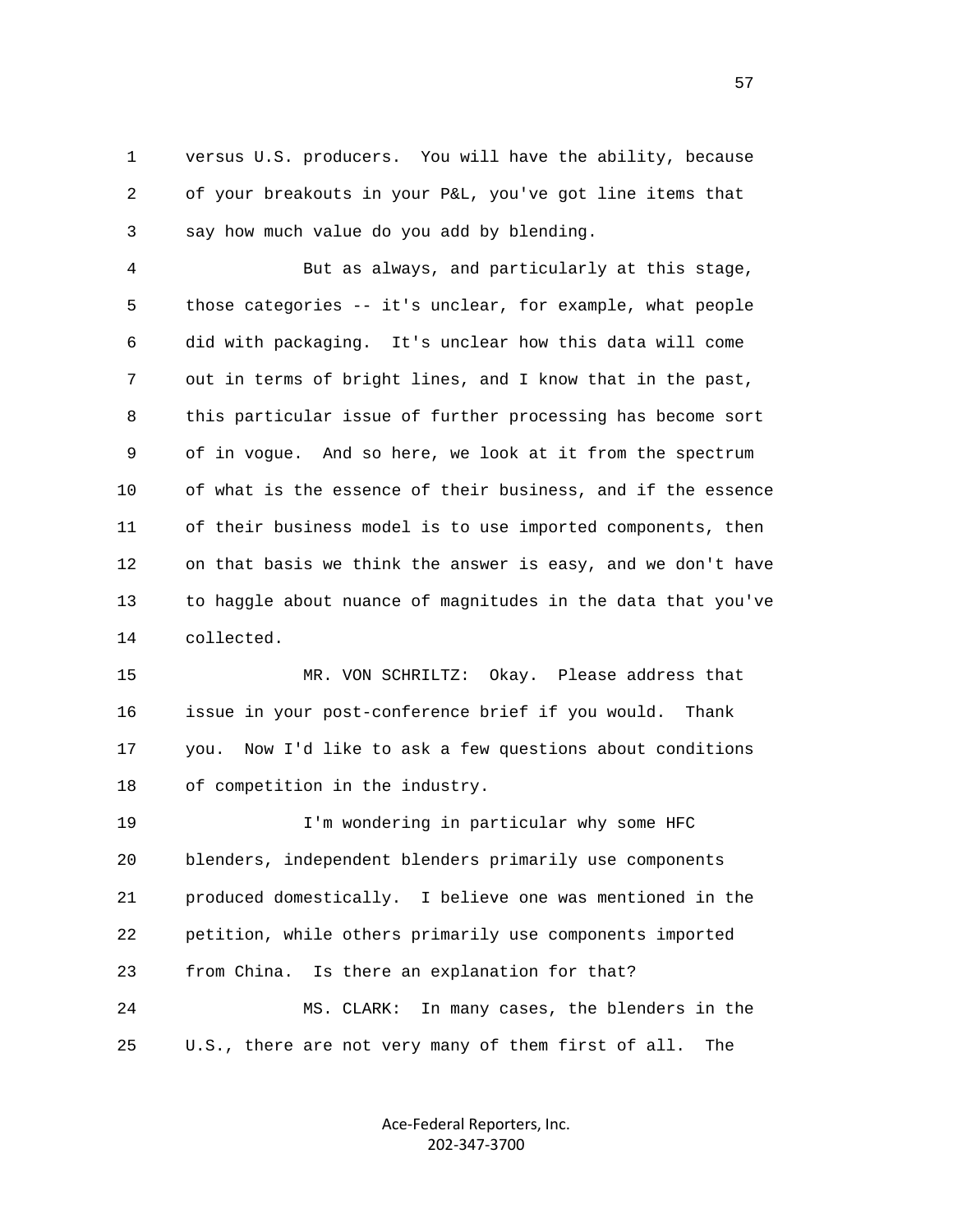1 ones that are in the U.S. have long-term relationships with 2 more than one of the U.S. producers. They not only buy the 3 blends or components from our companies, but they also buy 4 other products such as R-22, and Arkema is the largest R-22 5 rights holder in the U.S.

 6 So in order to maintain the relationship, I 7 think in many cases we have a spectrum of blends, but that 8 includes sales of 22 and it's a relationship issue. But in 9 many cases, our volume has gone down. We still have 10 relationships with certain blenders, but they've moved to 11 Chinese product in large part.

 12 MR. IRANI: This is Omar Irani with Honeywell. 13 I'd like to actually reiterate what Ms. Clark said, in that 14 many of the blenders have moved to Chinese, I would imagine 15 pretty much the vast majority, have moved to Chinese imports 16 and use Chinese imports at this point.

 17 MR. VON SCHRILTZ: Thank you. In a related 18 question, I understand that three of the four domestic 19 producers of the HFC components also produce the family of 20 HFC blends, and would therefore compete with the independent 21 blenders for sales of HFC blends to OEMs and to aftermarket 22 customers.

 23 Does this make it more difficult for independent 24 blenders to source HFC components domestically? I mean 25 they're purchasing components from their competitors for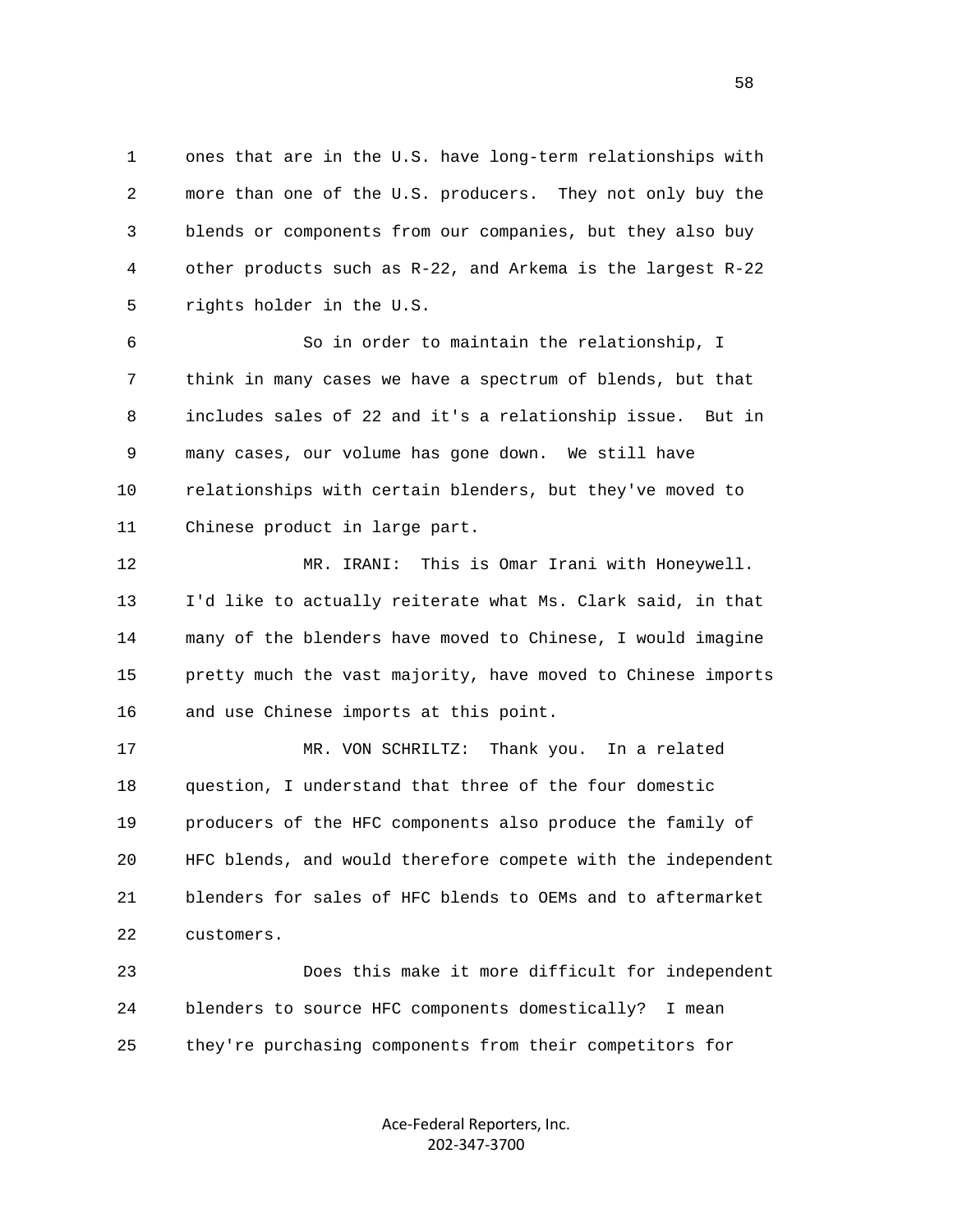1 sales of HFC blends.

| 2  | I'll take that one. I think that in<br>MS. CLARK:            |
|----|--------------------------------------------------------------|
| 3  | many cases some of the blenders are providing the material   |
| 4  | to downstream applications that they also own. So they are   |
| 5  | providing it to their own store locations and storefronts,   |
| 6  | which then in turn sell to the contractors. So it's not a    |
| 7  | direct competition in certain cases, because they simply are |
| 8  | providing their downstream application.                      |
| 9  | I think another observation sort of<br>MR. CANNON:           |
| 10 | from the outside that I had about this is you're talking     |
| 11 | about an industry who -- these are all fierce competitors,   |
| 12 | all of the companies, and yet they actually swap with each   |
| 13 | other. So as a way of doing business, they accommodate this  |
| 14 | aspect of what you're talking about. In other words, they    |
| 15 | supply their competitors every single day as a normal course |
| 16 | of business.                                                 |
| 17 | So the notion that they wouldn't supply                      |
| 18 | independent blenders with the product, really the facts      |
| 19 | belie that notion. What really is happening is that the      |
| 20 | price of these components or better yet, the price of the    |
| 21 | blends, has gotten so low it's below their variable cost.    |
| 22 | And so the blenders don't want to buy from them, because the |
| 23 | price is too high.                                           |
| 24 | Yeah.<br>My name's Glenn Haun with<br>MR. HAUN:              |

25 Arkema. I'd like to add to those answers. The growth that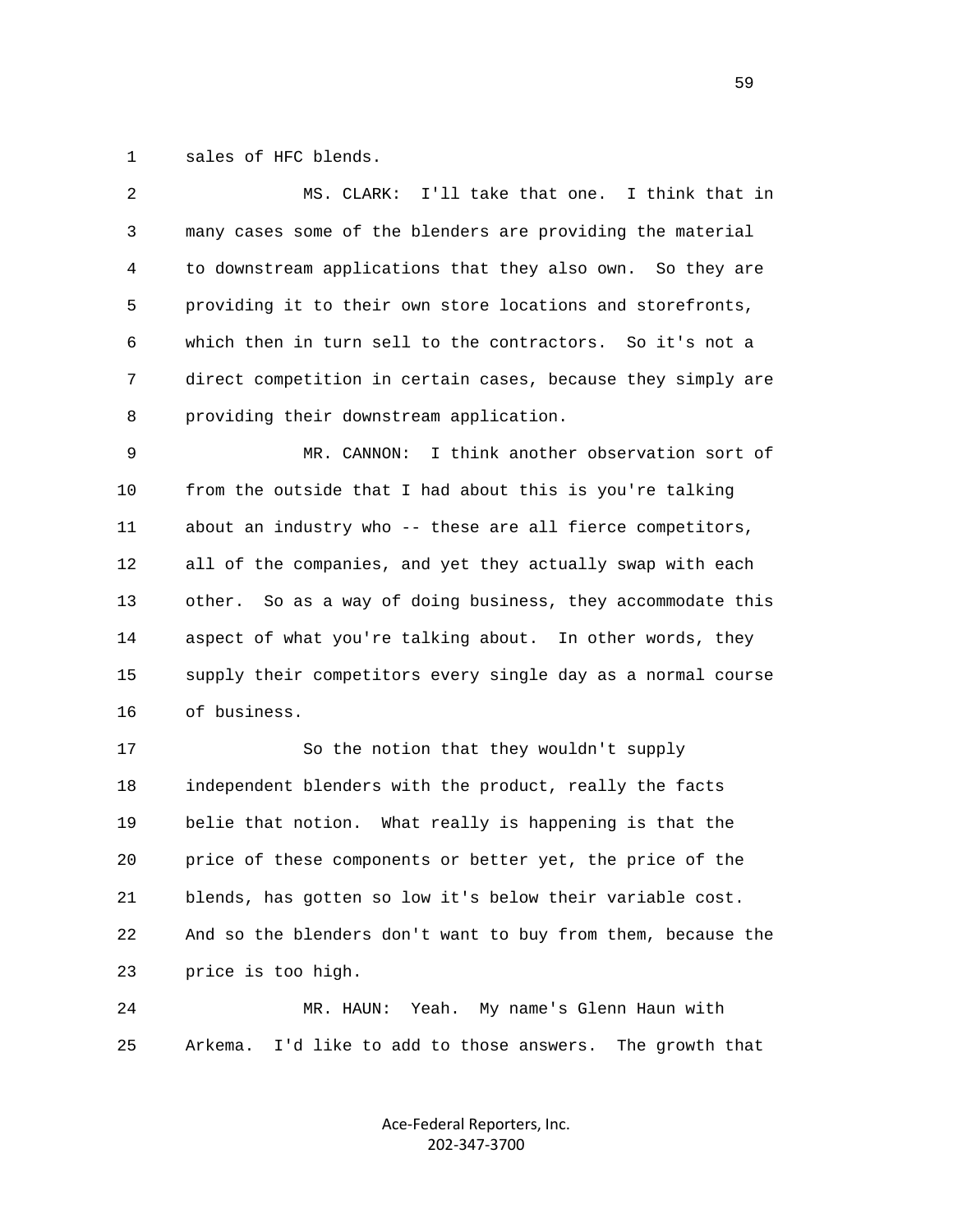1 you've seen in the imports has come as a result of blenders 2 selling more product in the U.S. with products or with 3 components that come from China, but it's also growth from 4 the level of imports that come in in finished product.

 5 So if you look at either side of the table, we 6 brought these cylinders here to explain to you and show you, 7 you know, what's coming in from China today and what we also 8 produce in the U.S. The two cylinders, you know, are 410A, 9 the one on the left, you know, clearly is marked "Made in 10 China."

 11 The one on the right is in a box and it's 12 probably inside that has the same cylinder. The growth in 13 imports has come from, as I said earlier, both the 14 components coming in and then the products coming in as 15 finished product. What you're seeing is the barriers to 16 entry for companies in the U.S. selling these products has 17 come down significantly in the last three years, as the 18 growth imports came up.

 19 It used to be many years ago that there were 20 very few producers in the U.S. There were a small number of 21 blenders. The number of blenders in the last three to five 22 years has increased. The number of people that bring in 23 these products that you see on the tables has increased 24 significantly, because the Chinese are now selling the 25 Chinese manufacturers and the brokers who broker these deals

> Ace‐Federal Reporters, Inc. 202‐347‐3700

 $\sim$  60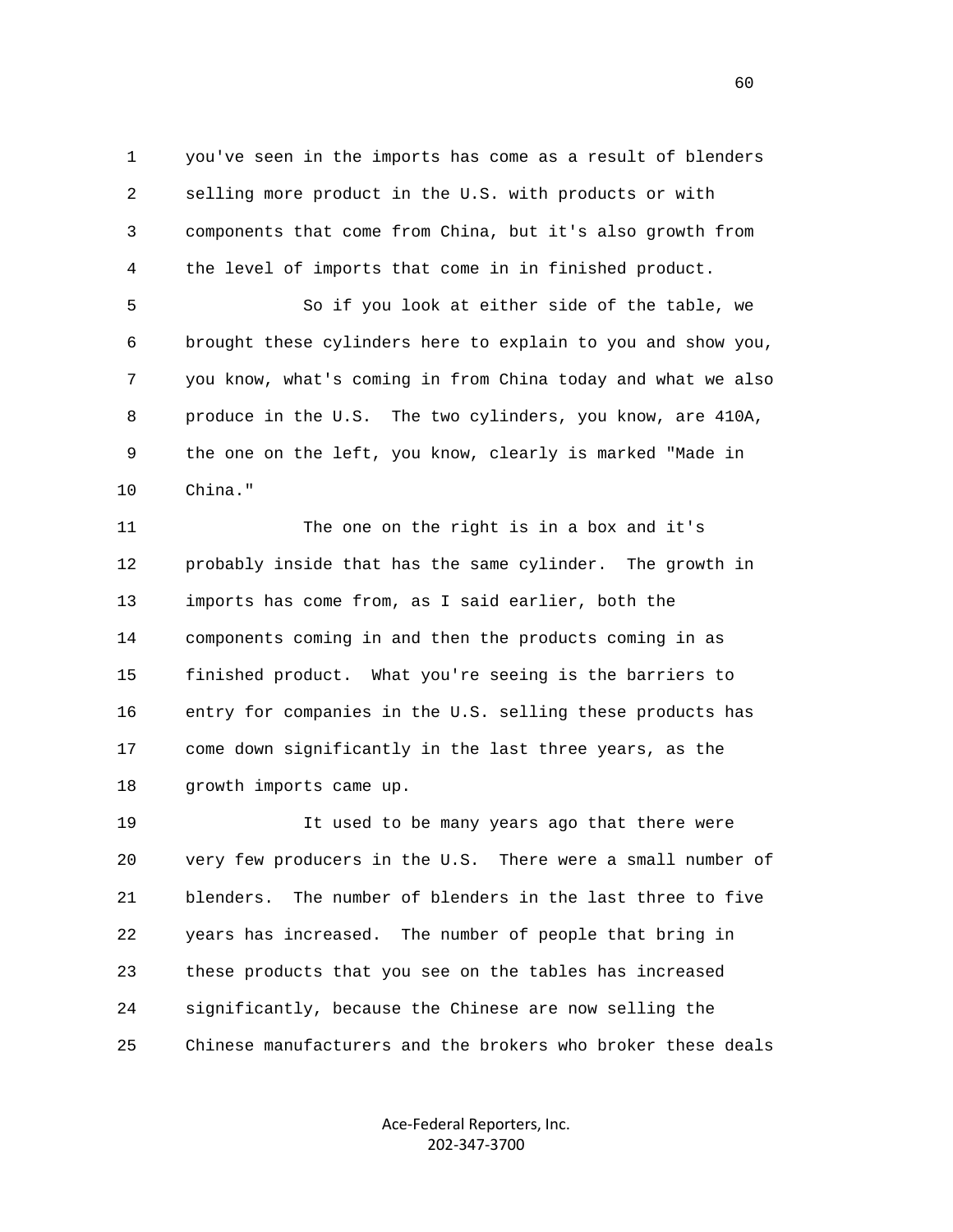1 are now offering these products in containers to set 2 somebody up in business.

 3 This Ice Loong, the company you saw before, Sani 4 Koningbo, all they need to do is bring in one container from 5 China, and they can load it with all the different products. 6 It used to be that you had to buy one container of 410A, one 7 container of 407A, etcetera, to sell the products in the 8 U.S.

 9 They don't even do that anymore, and the product 10 pricing has come down so far that it allows people to get 11 into the business much easier, and in effect, you know, has 12 continued to bring the price down, because each time a 13 container comes over, that price is now advertised, and even 14 though they don't have enough volume to sell to the U.S. 15 industry, everybody and their brother gets the prices, 16 because it circulates in email now within minutes.

 17 MR. IRANI: This is Omar Irani with Honeywell. 18 I'm sorry. Are you -- okay. Mr. Cannon knows I don't like 19 making blanket statements. He's mocked me repeatedly for 20 it, but that said, this in my mind is not a function of an 21 unwillingness to sell. It's a function of our ability to 22 sell at prices that are viable for us. The prices you see 23 on those lists are not viable prices for us.

 24 MR. HAUN: Glen Haun with Arkema again. I'll 25 just add to that. We have, over the years, sold to many

> Ace‐Federal Reporters, Inc. 202‐347‐3700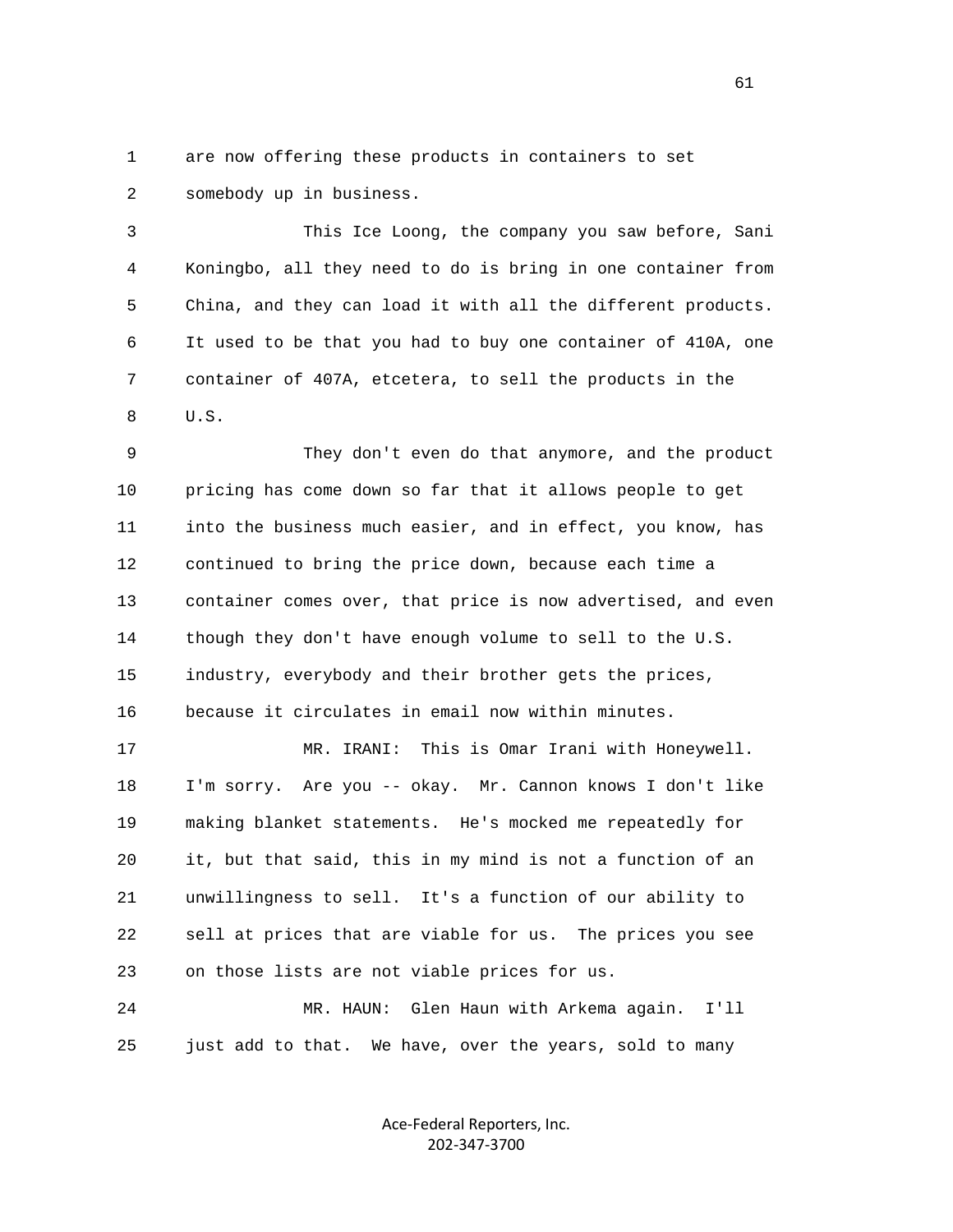1 companies in the industry. Many of the companies, you know, 2 that were being discussed right now and we'll provide 3 additional information in our post-hearing brief, and I 4 think you can see that the level of product that we sold to 5 these companies in the period that we're talking about has 6 declined with some if not most of these customers, because 7 of the price points.

 8 We've refused to meet the price points that 9 they've presented to us with product from China, because as 10 Alison said, in our case, you know, it's below our variable 11 cost.

 12 MR. VON SCHRILTZ: Thank you for that. Another 13 related -- question related to the market for components 14 sold to blenders. I'm wondering, since the domestic 15 producers of the HFC components swap those components with 16 one another for the production of HFC blends, I'm wondering 17 what proportion of domestically produced HFC components end 18 up being sold on the merchant market?

 19 MS. CLARK: There are very few blenders in the 20 U.S. market today, and primarily we swap between ourselves. 21 We have done some merchant sales in some cases. But there's 22 really not a merchant market for these components. They're 23 used exclusively for blends. So the producers that can 24 actually blend them are the ones that are using them, and 25 there are not many blenders in the U.S. outside of the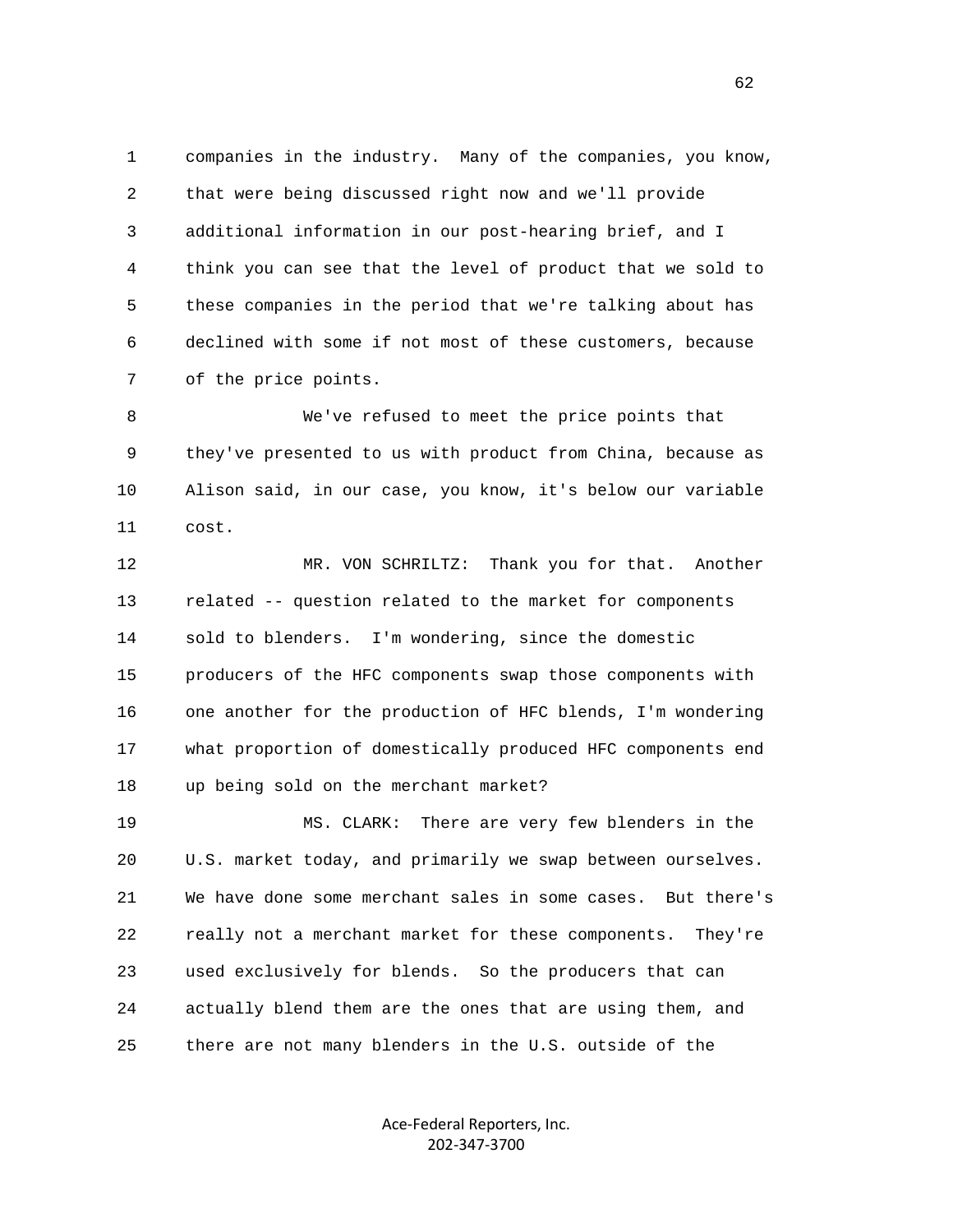1 producers.

| 2  | MR. VON SCHRILTZ: Well, I think I just heard                 |
|----|--------------------------------------------------------------|
| 3  | from Mr. Haun that because the subject -- the prices of the  |
| 4  | subject imported HFC components are so low, you've got --    |
| 5  | blenders are starting to multiply, that there are more       |
| 6  | blenders now, because of the cost of opening a blending      |
| 7  | operation is so low, and the cost of the subject imported    |
| 8  | components has gone down so much, that there are more        |
| 9  | blenders out there now.                                      |
| 10 | So I'm wondering, now Ms. Clark you say that you             |
| 11 | mostly -- that the components produced by your company are   |
| 12 | mostly just swapped. You don't sell them on the open market  |
| 13 | to so-called independent blenders who don't also produce     |
| 14 | components.                                                  |
| 15 | So how do these independent blenders get the                 |
| 16 | components they need? I mean are there other producers of    |
| 17 | HFC components who do offer them, and Mr. Irani, you seem to |
| 18 | suggest that perhaps Honeywell did sell HFC components on    |
| 19 | the merchant market to independent blenders?                 |
| 20 | Omar Irani from Honeywell.<br>MR. IRANI:<br>We have.         |
| 21 |                                                              |
| 22 | And to follow-up the question<br>MR. HAUN:                   |
| 23 | relative to my comments and Alison's comments, the growth in |
| 24 | volume in the U.S. is not attributable to as much the        |
| 25 | blenders as it is the finished product coming in from China. |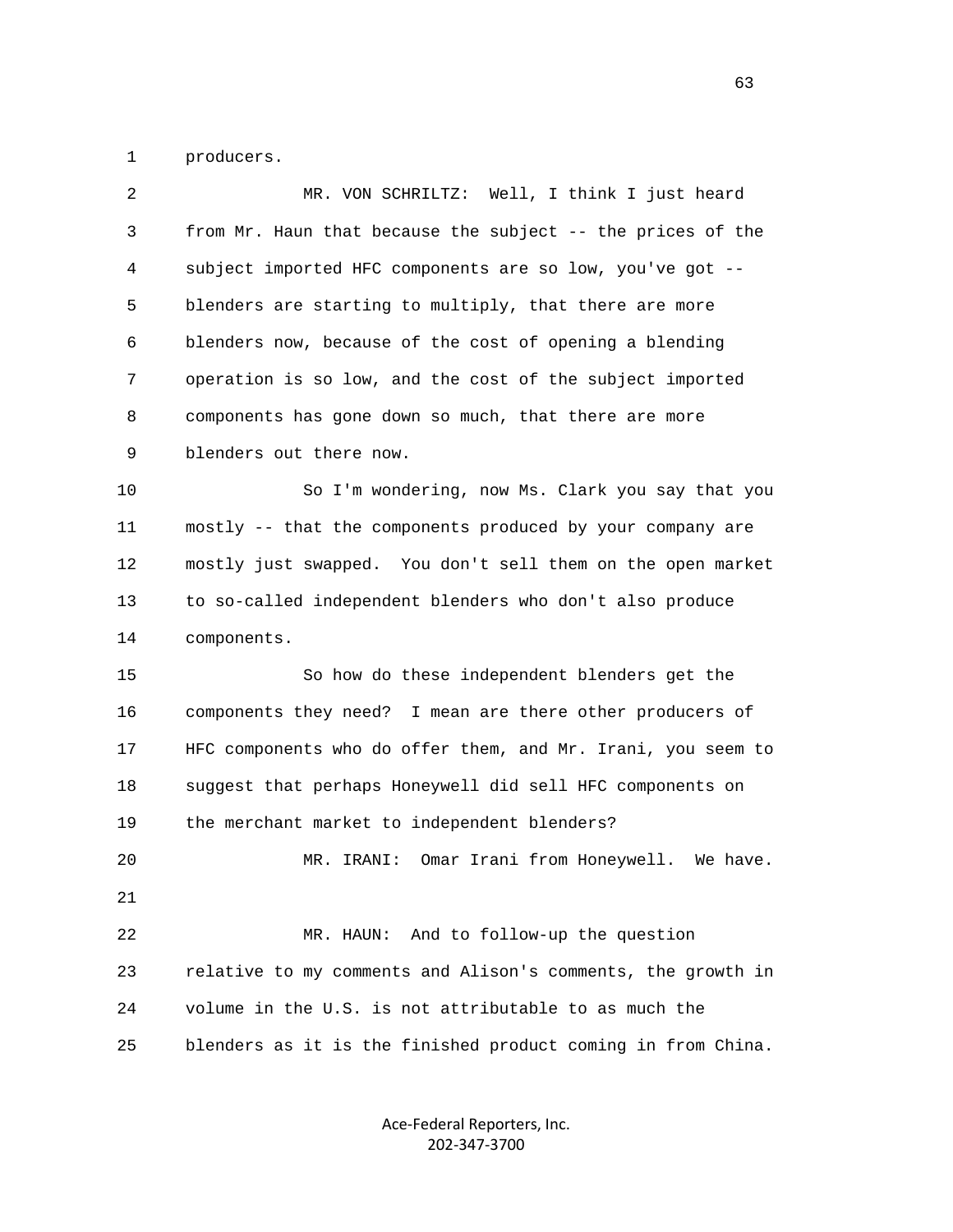1 So the growth that you're seeing in all the product coming 2 in is primarily coming in in cylinders like you see on the 3 table.

 4 In addition to that we have, you know, we have 5 also sold to blenders and we'll address additional details 6 in the post-hearing brief.

 7 MR. GREENWALD: Mr. Von Schriltz, if I can add 8 to that, what's been going on is a degradation in price, 9 both of the blends, which dictates how much people can pay 10 for the components, and then the components. You do have 11 sales to blenders that are in the open market, but it's not 12 the majority of the sales of the components.

 13 Nor do you have a situation where the domestic 14 industry is asking that supply be denied to any blender that 15 wants that supply. The issue here is one of price. The 16 industry has been destroyed by a downward spiral in price, 17 and unless this case succeeds, it seems to me that there is 18 very little prospect for bringing rational pricing of both 19 components and the blends into the market.

 20 MR. VON SCHRILTZ: All right. Thank you for 21 your responses to my question. Ahh, in the petition, you 22 indicate that HFC blenders that primarily use domestic 23 components, including the domestic producers of both 24 components and HFC blends, may use U.S. and imported 25 components. It's in a footnote. Why would they do that, if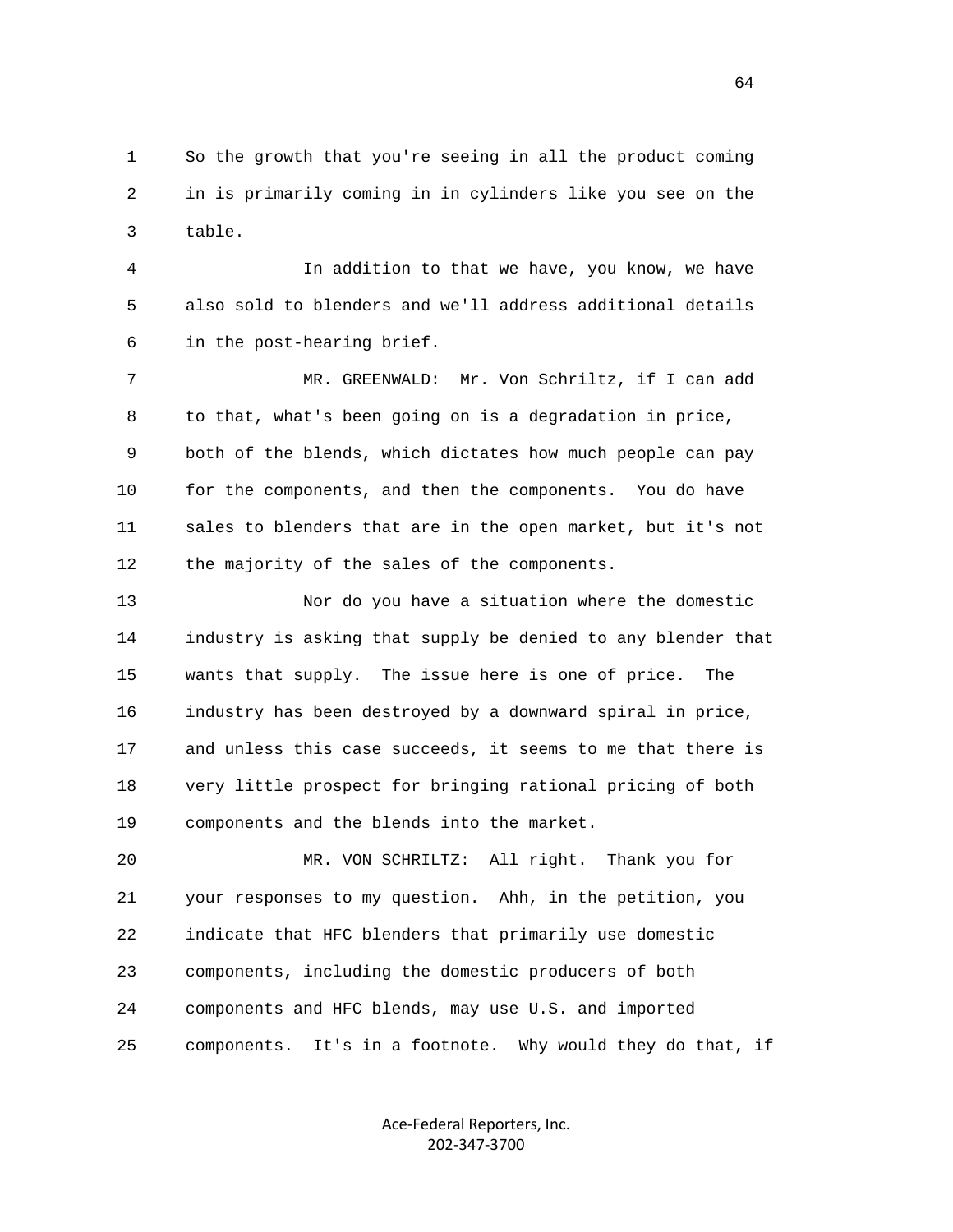1 the domestic industry has the capacity to satisfy the 2 requirements?

 3 MS. SASSANO: Hi. This is Beth Sassano from 4 Chemours. Just because of what we've just been talking 5 about the past hour, in some cases some of the domestic 6 producers have had to source from China to get our costs, to 7 attempt to get our costs at a level that we can continue to 8 compete in the market, and that's what's going on.

 9 We try to use the domestic source, but we are 10 not even able to, you know, price above our fixed, you know, 11 on a fixed cost basis. We're below variable. So sometimes 12 we have to supplement our components from China.

 13 MR. VON SCHRILTZ: All right. Thank you for 14 answering my question. A question about volume, and you 15 know, I haven't seen the information put together by our 16 staff on subject import volume, but looking at Table 4 in 17 the petition, and looking at the imports of HFC blends and 18 components from China by volume and value, you notice that 19 the volume of subject imports of HFC components during the 20 period fluctuates, in contrast to the trend in subject 21 imports of HFC blends. Could you explain that? You can do 22 it in your post-conference brief it it's confidential. 23 MS. CLARK: If I understand the question

 24 correctly, I believe it's what Glen was talking about 25 before, is that a large number of imports that are coming in

> Ace‐Federal Reporters, Inc. 202‐347‐3700

 $\sim$  65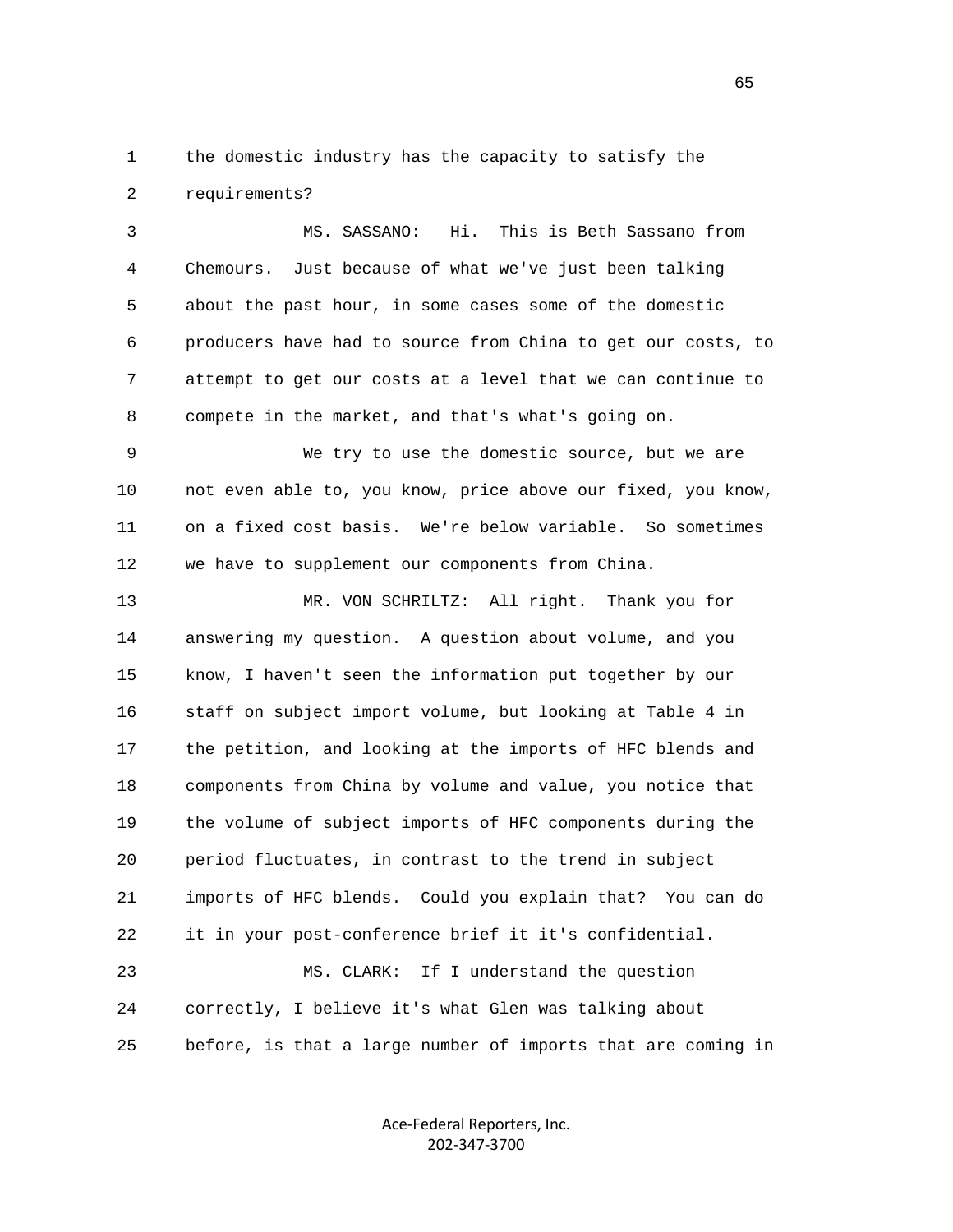1 are the blended, packaged products, because today, if you 2 bring in the components and blend them, you've got no better 3 cost position than bringing it in prepackaged.

 4 So in effect, people are better off -- it's a 5 simpler procedure to bring it in prepackaged and ready to 6 sell into the aftermarket, rather than bring in the 7 components and blend them themselves. So you'll see a 8 fluctuation between perhaps some of the producers bringing 9 in a little bit of Chinese product to supplement and bring 10 down the cost of inventory so they can try and compete in 11 this market.

 12 But the market is in a very bad place right now. 13 But that's the reason you'll see a fluctuation, is because a 14 lot of it is packaged product.

 15 MR. CANNON: This is Jim Cannon. I would just 16 observe, because I know in your question you're thinking of 17 the petition these are confidential data. But what you see 18 there is what Alison is referring to. In other words, 19 there's somewhat of a decline in components and an increase 20 in blends, and that's because the blends are so cheap that 21 it doesn't make sense to import components anymore, as I 22 understand it.

 23 MR. HAUN: This is Glen Haun. Just one other 24 point of I guess clarification and education. If you look 25 at the two cylinders on the market, on the table, and you

> Ace‐Federal Reporters, Inc. 202‐347‐3700

 $\sim$  66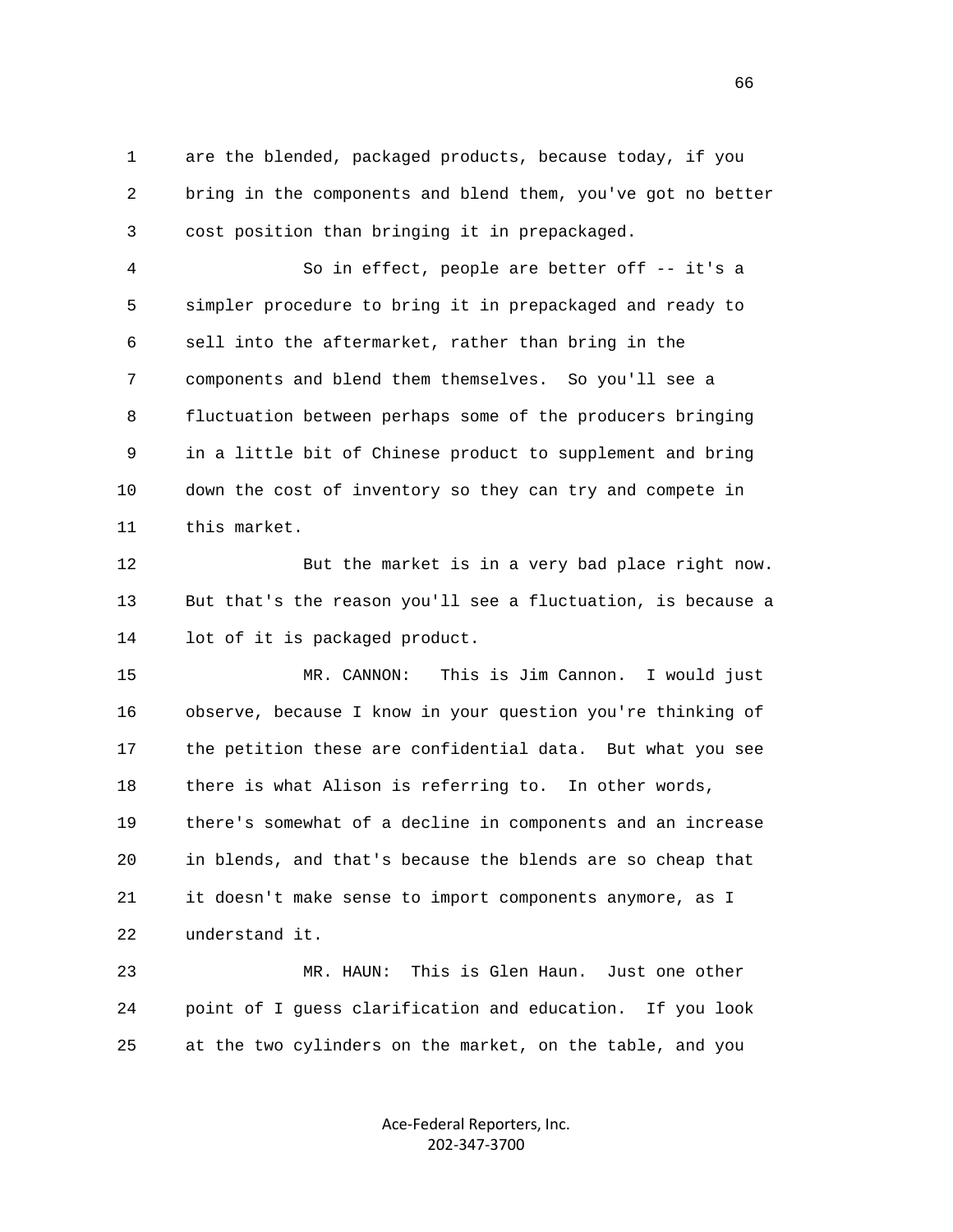1 reference the price list that's in front of you and on the 2 screen, the 410A on Ice Loong's price sheet, the truckload 3 price there was \$48 a cylinder. So as a point of reference, 4 that cylinder from Ice Loong, they're telling you would be 5 sold for \$48 by them in the States, and I believe back to 6 your question about regulation.

 7 The only reason it's not sold across the country 8 is because they're probably just regional. It costs too 9 much money to ship into other areas. The price range for 10 that same product three years ago, so let's say, you know, 11 in the beginning of 2012 it was 2X what it is today. So it 12 was somewhere in the \$100 price range, and that was, you 13 know, the industry price, not an Arkema price.

14 But we have price lists from, you know, 15 competitors like that, and what's happened is over that 16 period of time, over the three years each time it seemed 17 like more competition came in. The only thing they did was 18 because, you know, it was the same product in many 19 customers' eyes, they would just go ahead and lower the 20 price. So the next truckload came in at a different price. 21 Another broker would come in and establish a new low.

 22 MR. VON SCHRILTZ: Thank you for that. I'm 23 wondering if there were other factors, factors other than 24 subject import competition, that contributed to declining 25 HFC blend prices. For example, I heard from Respondent's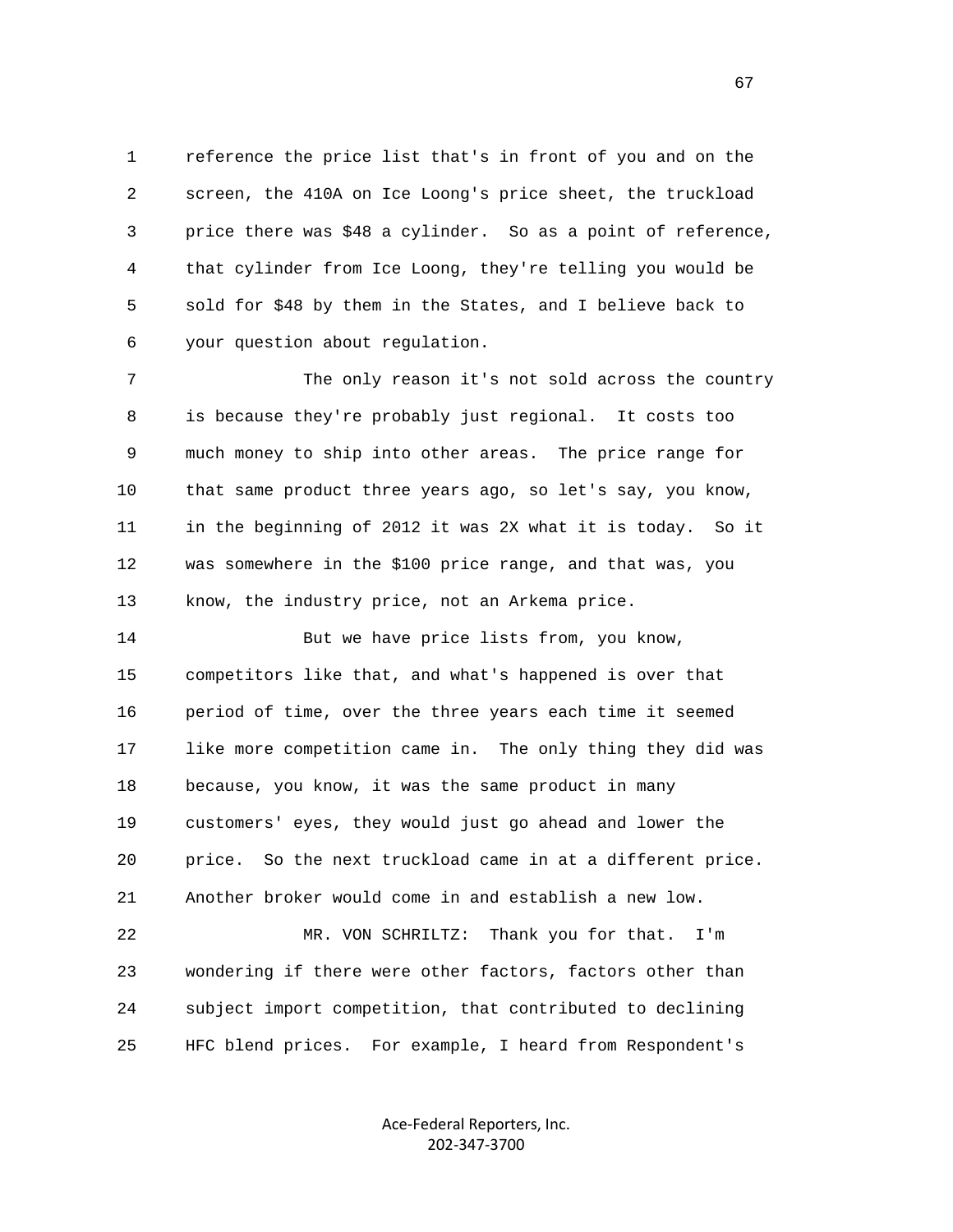1 counsel during their opening statement, they posited that 2 maybe some of these products came off the patent protection, 3 and that this may have contributed to declining prices. Was 4 that a factor? Are there other factors?

 5 MS. SASSANO: This is Beth Sassano from 6 Chemours. So the suite of the HFC blends you're looking off 7 came off patent at the end of 2010. The last one was, I 8 think, January of 2011. So the Period of Investigation 9 we're talking about is 2012. So a whole year had already 10 gone by before you're seeing the start of the pricing that 11 we're looking at here.

 12 So I would say coming off patent was not a 13 factor. A whole year transpired before the Period of 14 Investigation.

 15 MR. VON SCHRILTZ: Well, looking at some of the 16 figures in the petition, I'm thinking about Figure 1 on page 17 47 and the similar charts in Exhibit II-10, show price, 18 certain price trends that are confidential. But if you 19 could address the timing that the HFC blends came off the 20 patent protection and the trends showing those figures, 21 maybe in your post-conference brief, I would appreciate it. 22 MR. CANNON: Sure, and for the witnesses, so we 23 had a chart that showed the price, attempts to increase 24 prices with the price trend.

25 MS. SASSANO: Yes, uh-huh.

Ace‐Federal Reporters, Inc. 202‐347‐3700

 $\sim$  68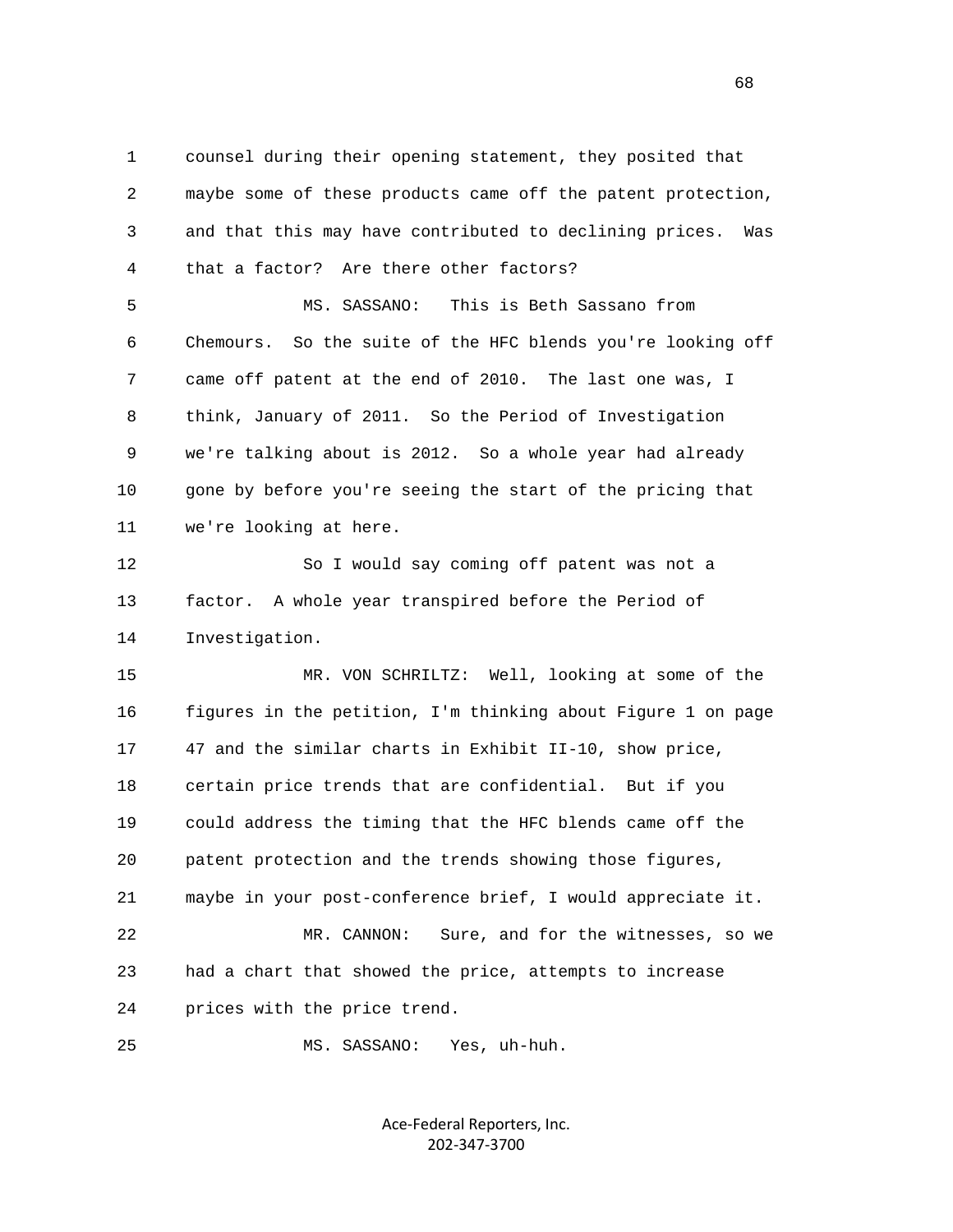1 MR. CANNON: And what's talking about if you 2 extend that line backwards into 2011, you'll see that prices 3 were even higher. I think the testimony is that, you know, 4 coming off patent, it started coming off in 20 -- actually, 5 a lot of it came off in 2010. 6 MS. SASSANO: 2010, yeah. 7 MR. CANNON: That has washed through before we 8 get to our Period of Investigation, and it's now that we're 9 seeing prices are still going down. So we are beyond the 10 patent protection sort of era. 11 MR. VON SCHRILTZ: All right. Another sort of 12 related question, I'm wondering how the ban on R-22 for use 13 in equipment in 2010 and I guess the continued phase-out of 14 R-22 in existing equipment has affected the prices of HFC 15 blends? I mean did the ban cause prices to spike, or did it 16 not have much of an effect because everybody anticipated it 17 or was there an effect? 18 MR. IRANI: This is Omar Irani of Honeywell. 19 Just to clarify, you're talking about the prices of HFCs -- 20 MR. VON SCHRILTZ: HFC blends, that's correct. 21 What happened to the prices of HFC blends when R-22 was 22 banned in new equipment -- 23 MR. IRANI: In a nutshell, they're not related. 24 25 MR. VON SCHRILTZ: Okay. I now have a question,

> Ace‐Federal Reporters, Inc. 202‐347‐3700

 $\sim$  69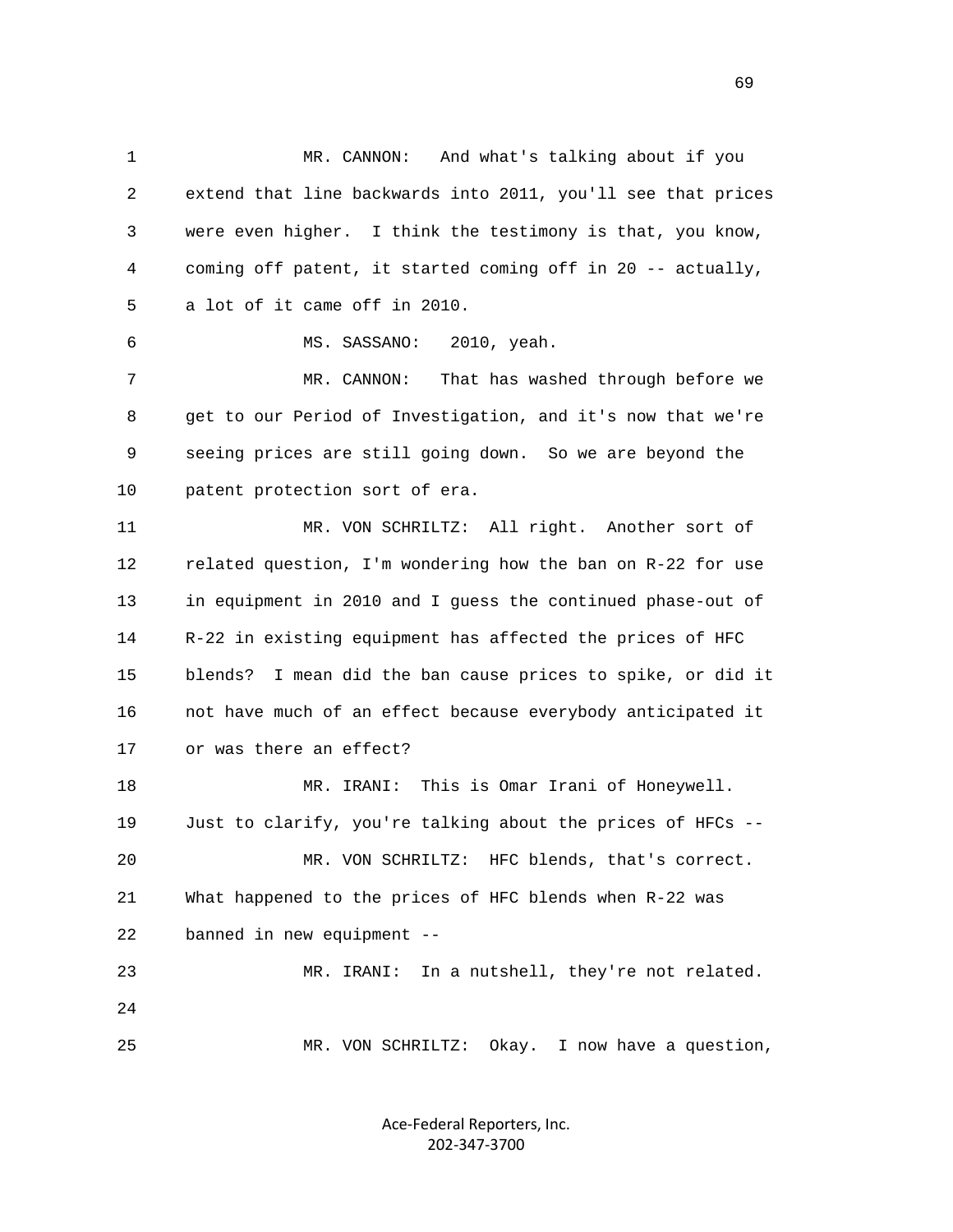1 a question about capacity utilization, because I heard today 2 that the industry's capacity utilization rates have been 3 depressed as the industry has lost market share to subject 4 imports in the petition. You say capacity utilization rates 5 are low for the industry with high, fixed costs, and that 6 the industry's overall capacity is persistently 7 under-utilized.

 8 But if that is the case, how did the industry 9 earn the operating profits in 2012 that are indicated in 10 Table 10 of your petition? It's confidential but --

 11 MS. CLARK: We'll address that in the 12 post-hearing brief.

 13 MR. VON SCHRILTZ: Okay, thank you. Those are 14 all the questions I have at this time. Thank you.

 15 MR. McCLURE: Thank you. I do note looking at 16 these cylinders, I was rather amazed that they got by our 17 crack security unit out there. It really makes you feel 18 nice and safe as a federal employee. Anyway, moving right 19 along, let's go to Michelle Breaux, our Economist.

 20 MS. BREAUX: Good morning, and thank you for 21 coming out today. My first series of questions has to deal 22 with raw materials, and the first one is very basic, at 23 least probably for y'all. What are the raw materials used 24 to produce HFC components, and are energy costs significant 25 in the overall cost of goods sold?

> Ace‐Federal Reporters, Inc. 202‐347‐3700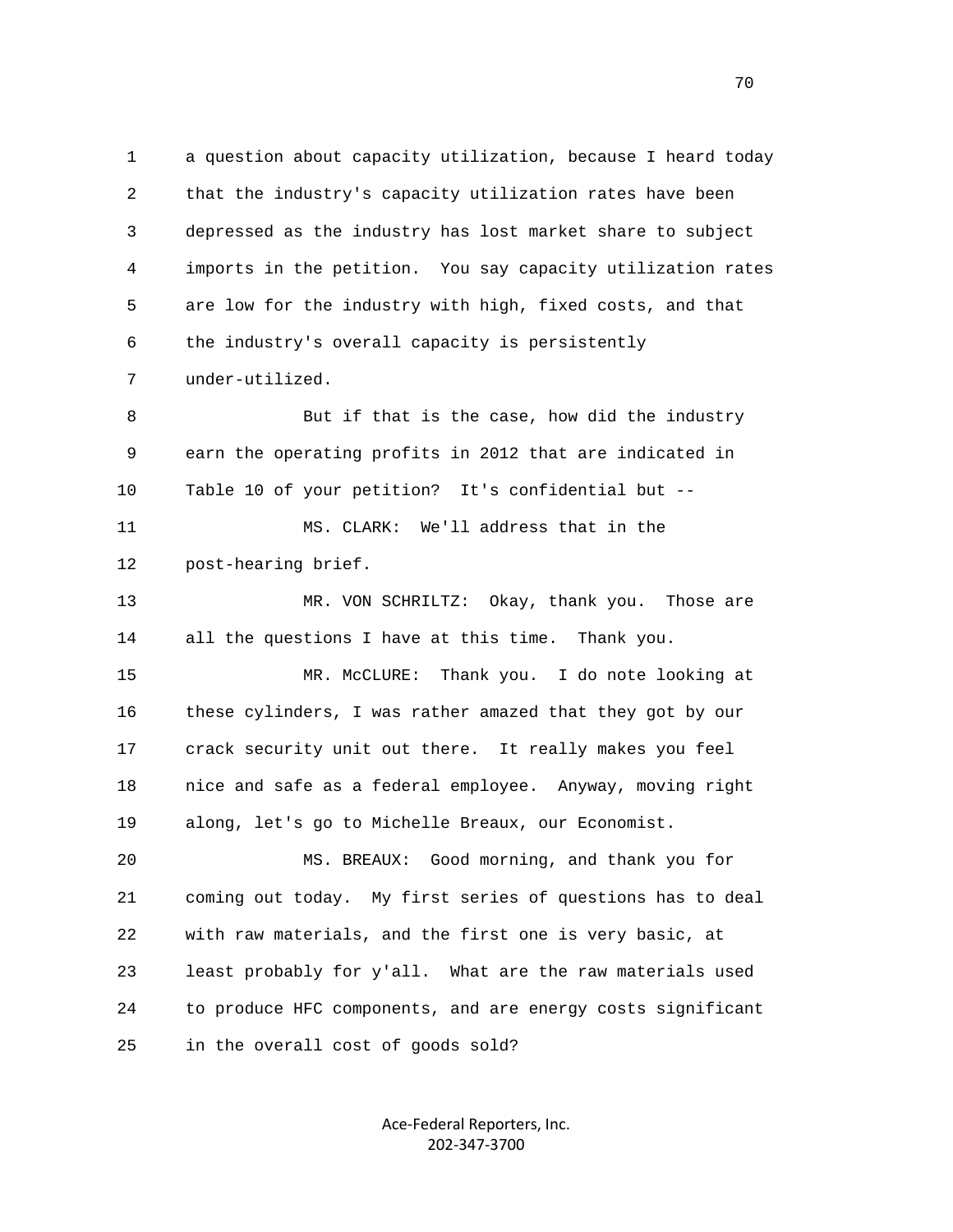1 MS. CLARK: I'll take that. It depends on which 2 material you're producing. But the base component for all 3 of them is hydrofluoric acid, HF. In the case of 32, 4 there's also methylene chloride. 5 MS. BREAUX: Okay. So the next question I have, 6 is there any -- does that differ for components versus 7 blends, or is it just -- are energy costs more significant 8 in producing blends, or is there anything that you would do 9 differently? 10 MR. IRANI: Omar Irani with Honeywell. The cost 11 of energy to manufacture the components is greater than the 12 cost of blending. 13 MS. BREAUX: Okay. 14 MR. IRANI: As you might imagine, the cost to 15 essentially convert raw materials through a plant where 16 there are distillation columns, it's a very complex process. 17 It's a substantial investment, not just in the equipment 18 itself but also in energy and other elements. So that is a 19 substantial, ongoing cost versus the cost of blending, which 20 is not by any means the same level of complexity. 21 I think the other important part on the raw 22 materials is that when you're dealing with HF, it's a very 23 dangerous substance to be handling. Once it's converted 24 into a component, it's no longer dangerous. So dealing with 25 the blending operation, taking non-flammable safe products

> Ace‐Federal Reporters, Inc. 202‐347‐3700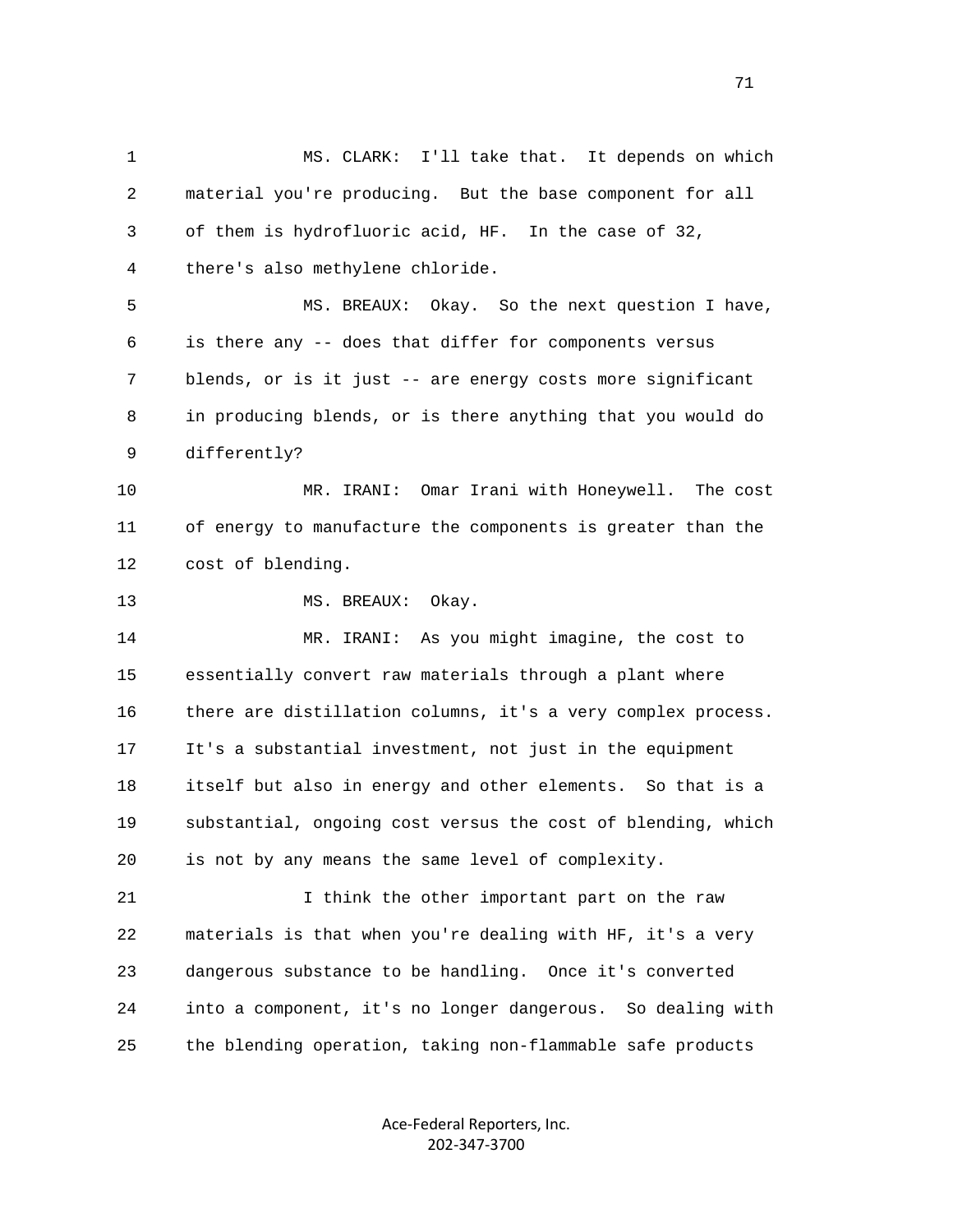1 versus the producers that are handling very dangerous, high 2 safety requirements, it's a very different cost scenario to 3 be managing.

 4 MS. BREAUX: All right. My next question comes, 5 and this might be business confidential, so feel free to 6 address it in your post-conference briefs. But how do you 7 typically purchase -- purchase your raw materials? Do you 8 purchase on the spot market or are there contracts, and if 9 there are contracts, are they long or short-term?

 10 MS. CLARK: I think we'll answer that question 11 in the brief.

 12 MS. BREAUX: Understandable, and so in the 13 testimony, you had mentioned that the raw material prices 14 are rising. Can you give me an idea about how the price of 15 these raw materials affect the price of HFC blends and 16 components?

 17 MS. CLARK: If there -- theoretically, if there 18 was a rise in the price of HF, it comprises about 90 percent 19 of the cost of the component. Depending on the component it 20 could be more or less. But it's the majority of what goes 21 in, so depending on which raw material goes up, it can have 22 a huge effect.

 23 MR. CANNON: So let me make an observation. 24 This is Jim Cannon. They're competitors. They produce 25 different components, 125 over here, 32 over there. They're

> Ace‐Federal Reporters, Inc. 202‐347‐3700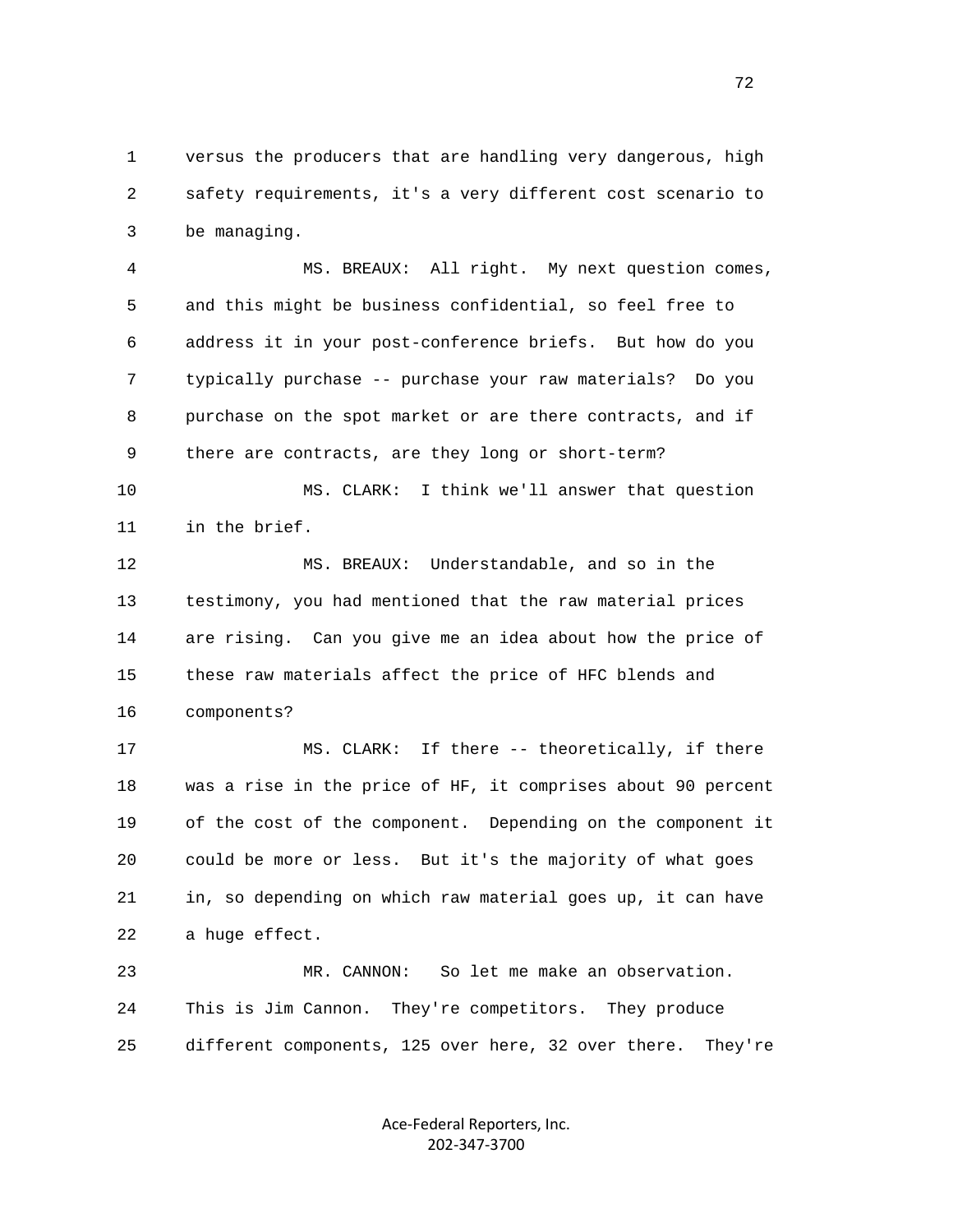1 not reluctant to tell you the answers. They're reluctant to 2 talk about the raw materials they use, their secret recipe 3 and their cost experience in front of each other. But we 4 got the question.

 5 MR. McCLURE: By all means, I mean don't feel 6 obligated to provide an answer if it even gets remotely 7 close to business proprietary or competitive information. 8 We can always -- a standard answer at the Commission, 9 whether it's us or the Commissioners, is we'll supply it in 10 our post-hearing or post-conference submission. So don't 11 feel you have to say something.

 12 MS. BREAUX: All right. The last question on 13 the raw materials, if there's public information that's 14 available, particularly sometimes with energy cost and the 15 like, that would be incredibly helpful for us.

 16 All right. So my next questions come from 17 disposal, disposing of the containers that you see to my 18 left and right. So if an end user is finished with a 19 cylinder and HFC blend is still within the container, what 20 happens with the leftover blend? Is it disposed of or is it 21 recycled in any sort of way?

 22 MS. SASSANO: Hi. This is Beth Sassano from 23 Chemours. We're not in the reclaiming business, but there 24 is a procedure in the U.S. that's been adopted, that if 25 there is chemical left in the cylinder itself that it can be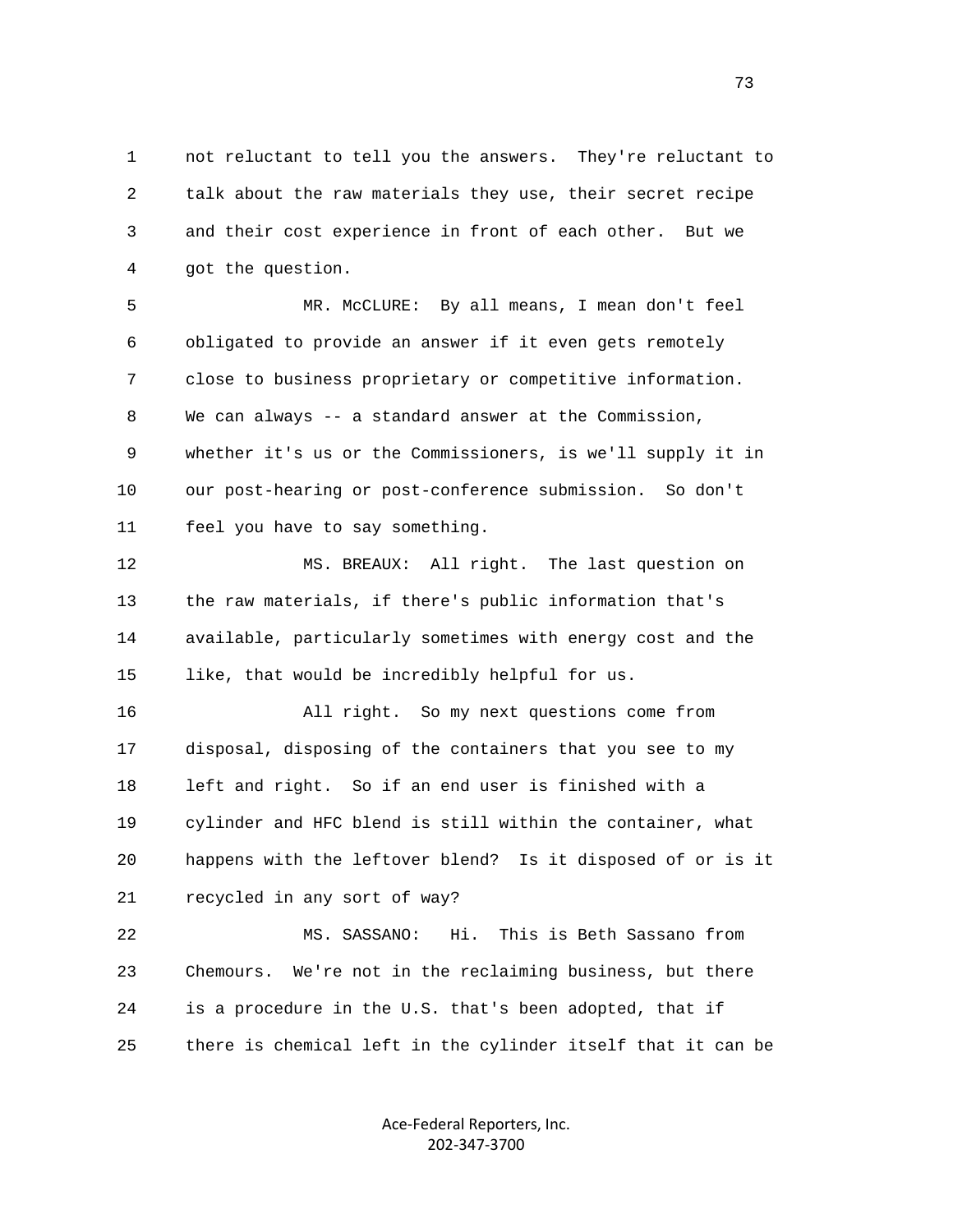1 sent back to a reclaimer to be, you know, evacuated and the 2 cylinder is basically punched a hole, once it's empty, and 3 goes to basically a metal processing facility. That's not 4 the standard in all the other countries, but that's what we 5 practice here. 6 MS. BREAUX: Sorry. To repeat again, what 7 happens to the blend? 8 MS. SASSANO: The blend can be recovered and 9 I'm not a reclaimer myself, but I know there's like a 10 company called Hudson that will take back whatever's left in 11 the cylinder and pull the contents of the chemicals out. If 12 it probably can be purified and reused, I'm just not -- I 13 don't know. That's not our business, but can anybody else 14 comment on that? I don't know. 15 MR. HAUN: It's Glen Haun. I would just say 16 it's standard practice and procedure that the contractor is 17 supposed to follow, that is basically driven by the 18 procedures set out by the EPA. 19 MR. CANNON: If you would like, we can get some 20 information from Hudson on this topic in post-conference. 21 MR. McCLURE: Thank you. I think that would 22 help fill in some information. Anyway, Michelle. 23 MS. BREAUX: All right. My next question has to 24 deal with demand. What do you look for as indicators for 25 demand for HFC blends and components in the U.S., and how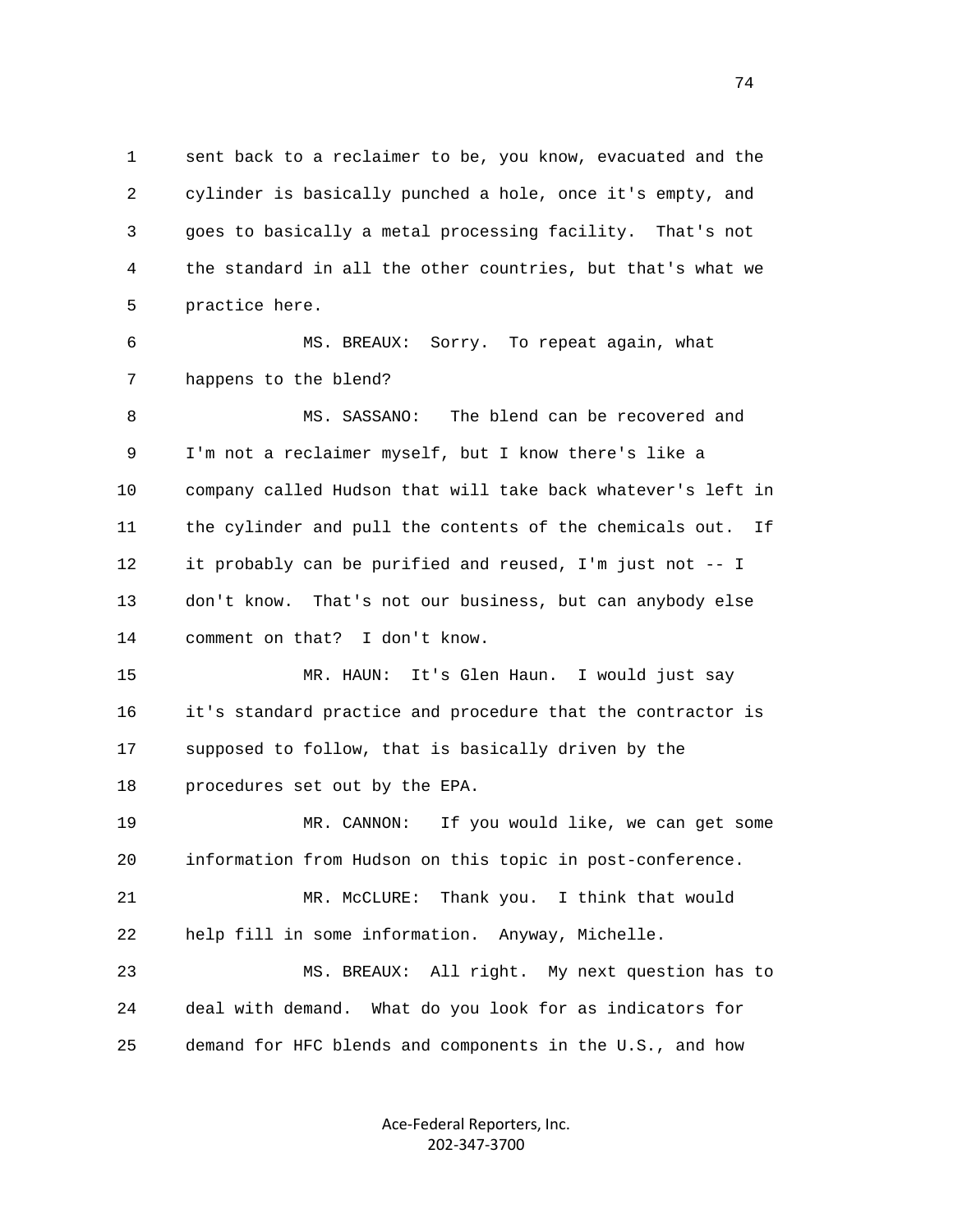1 has that changed since the -- during the Period of 2 Investigation and where do you see it going in the next 3 couple of years?

 4 MS. SASSANO: This is Beth from -- Beth Sassano 5 from Chemours. One of the indicators that we look for is 6 the housing market, because that's where residential AC 7 units will be installed. So that's one of the places we 8 would turn to, and then that would be factored in with if 9 there is somebody's phase-downs going on with R-22. We'll 10 know that the new units need to be produced with 410A.

 11 So that might be a signal to us about how the 12 housing market's going to grow, if 410A with grow. That's 13 just one indicator we use.

 14 MR. IRANI: Omar Irani with Honeywell. I think, 15 as noted earlier, the weather usually plays a function. 16 Certainly as the weather gets warmer, imagine in the summer 17 you turn on your air conditioner on a hot day. If the gas, 18 let's say is empty, then certainly people will be more say 19 inspired to go out and purchase or get that charge refilled. 20 So the weather will drive it as well.

 21 MR. HAUN: And Glen Haun from Arkema again. Two 22 other sources that, you know, are common knowledge in the 23 industry. AHRI publishes monthly updates on the number of 24 air conditioning and heat pumps shipped month to date and 25 then year to date, and they've been doing that for many

> Ace‐Federal Reporters, Inc. 202‐347‐3700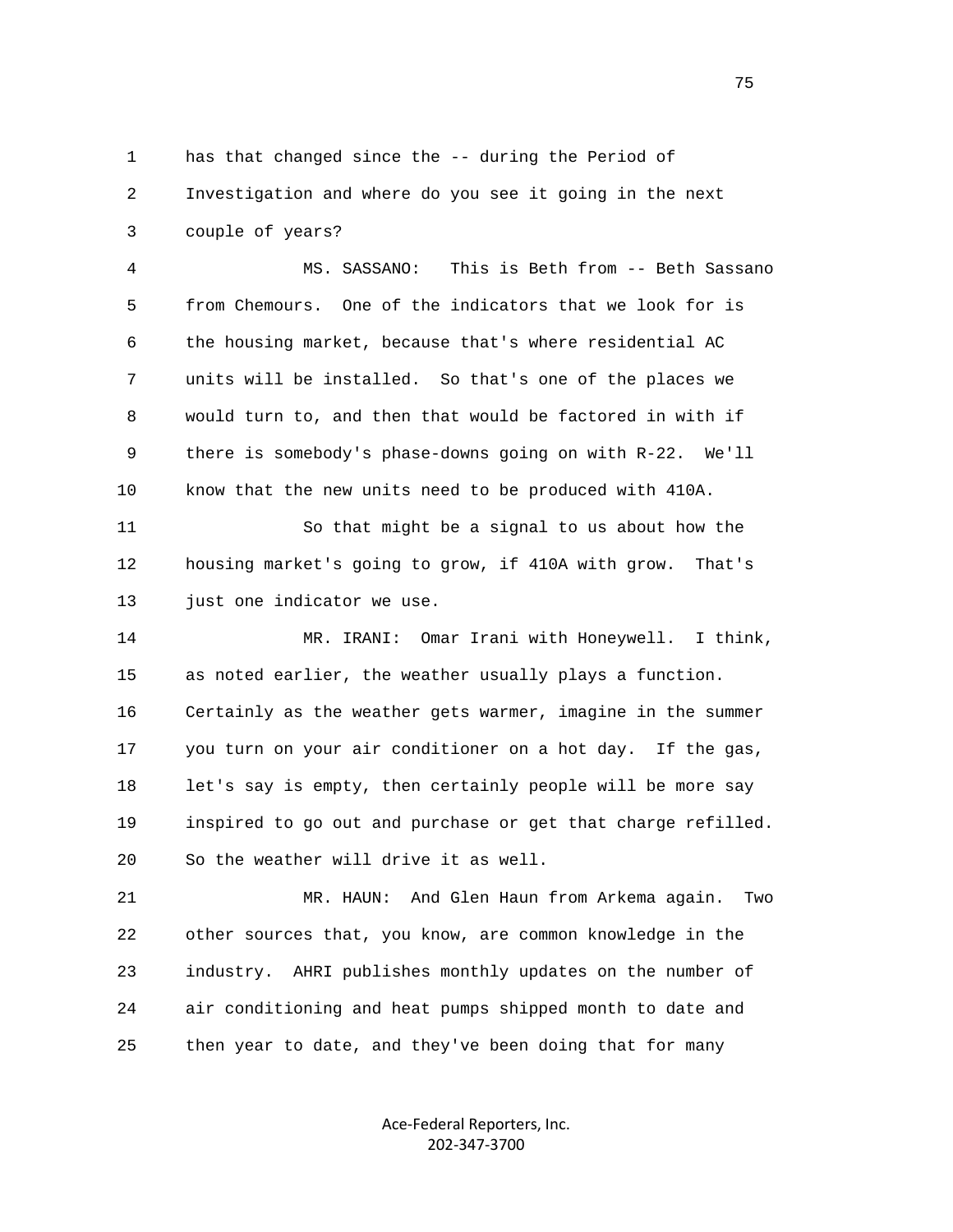1 years.

| 2  | I believe most of the air conditioning                         |
|----|----------------------------------------------------------------|
| 3  | manufacturers publish that information or provide that         |
| 4  | information to AHRI. So we have a high degree of confidence    |
| 5  | that what they publish tells us what the trend is. They've     |
| 6  | been publishing it for so long. We're able to track that       |
| 7  | data then over a long period of time estimate, you know, the   |
| 8  | useful life of an air conditioner, when the leak rate will     |
| 9  | start, and come up with demand.                                |
| 10 | Separate from that, you know, we and I believe                 |
| 11 | most in the industry also track imports through different      |
| 12 | services that are available. So we're able to see what we      |
| 13 | believe to be a, you know, a close trend on what imports are   |
| 14 | doing, and we of course know what we're doing and we           |
| 15 | guesstimate what our competitors are doing from a U.S.         |
| 16 | standpoint. So all of that comes together on what we           |
| 17 | believe demand to be.                                          |
| 18 | MS. BREAUX:<br>Thank you. I know being from                    |
| 19 | Texas, I definitely can appreciate the seasonality of this     |
| 20 | I do have a question more along the lines of shelf<br>product. |
| 21 | How long, and this might be dangerous territory, so<br>life.   |
| 22 | feel free to punt that to the post-conference briefs.          |
| 23 | But how long does -- how long is the shelf life                |
| 24 | for components, before they are made into blends, and then     |
| 25 | moving down along the chain, how long do blends have before    |

Ace‐Federal Reporters, Inc. 202‐347‐3700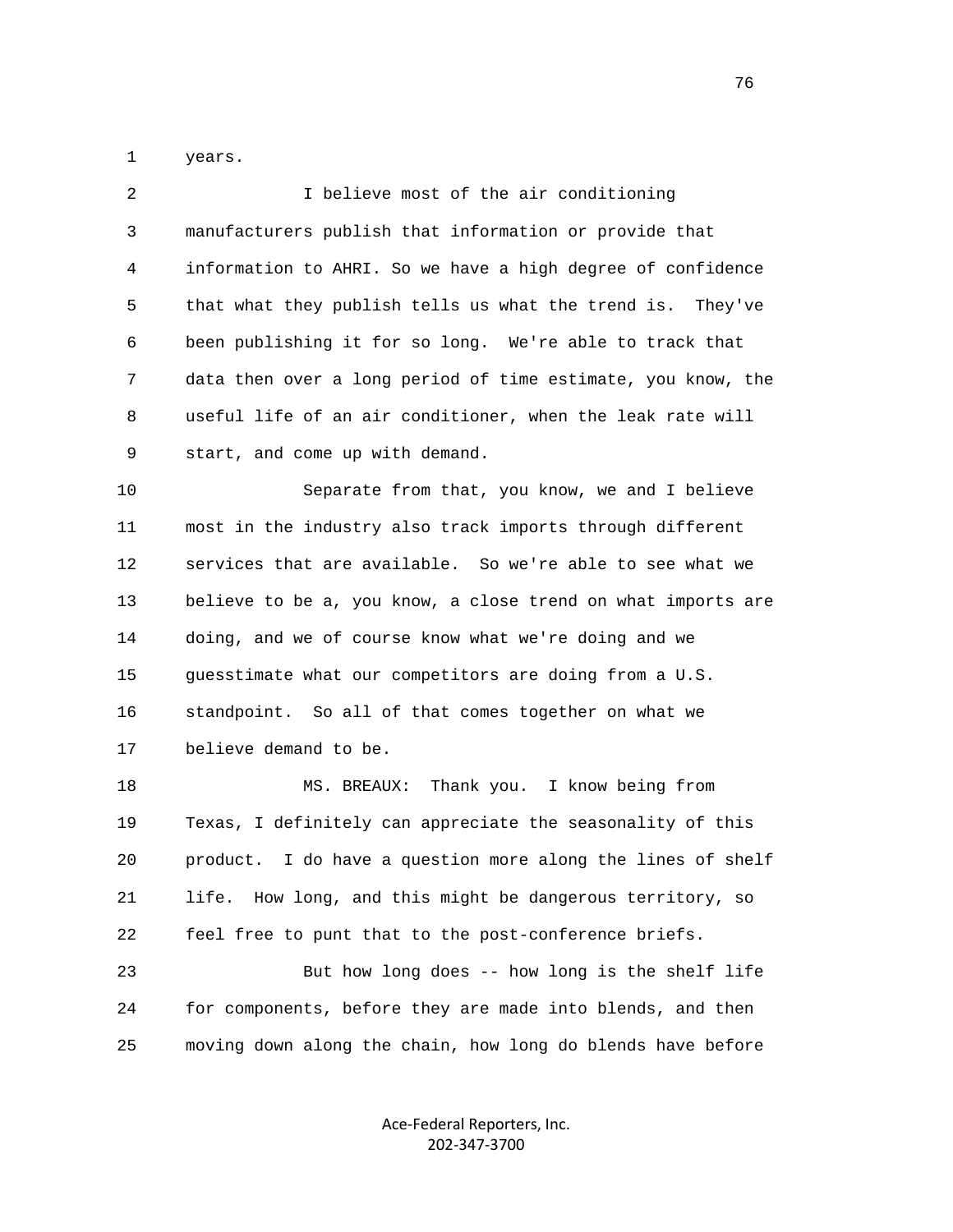1 being packaged, and then how long do we have for blend 2 packages before they hit the end use? 3 MS. SASSANO: I would say generally speaking, 4 they have a long shelf life. But we'll provide you the 5 details in the post-hearing brief. 6 MR. McCLURE: You're learning. 7 MS. BREAUX: So the next question has to deal 8 with what your purchasers particularly want. What factors 9 do your purchasers or your customers consider when making 10 their purchasing decision, and are there any advantages to 11 buying the U.S. produced HFC blends? 12 MS. CLARK: I can say that one of the factors 13 that would probably be taken into consideration is the 14 supply chain. So having a secure supply in the U.S. is 15 important to certain customers. It also has an effect on 16 working capital, because obviously if you're bringing in 17 product from China, you have it on the water for a very long 18 time. It takes approximately four to six weeks for product 19 to get here.

 20 So in the meantime, you're financing that. Now 21 that's offset by the differential in what the cost is to buy 22 U.S. product versus Chinese product. But there are some 23 benefits to buying U.S. product certainly.

 24 MS. SASSANO: And this is Beth from Chemours. 25 Let me add a little bit to what Alison is saying. You know,

> Ace‐Federal Reporters, Inc. 202‐347‐3700

na na matsay na matsay na matsay na matsay na matsay na matsay na matsay na matsay na matsay na matsay na mats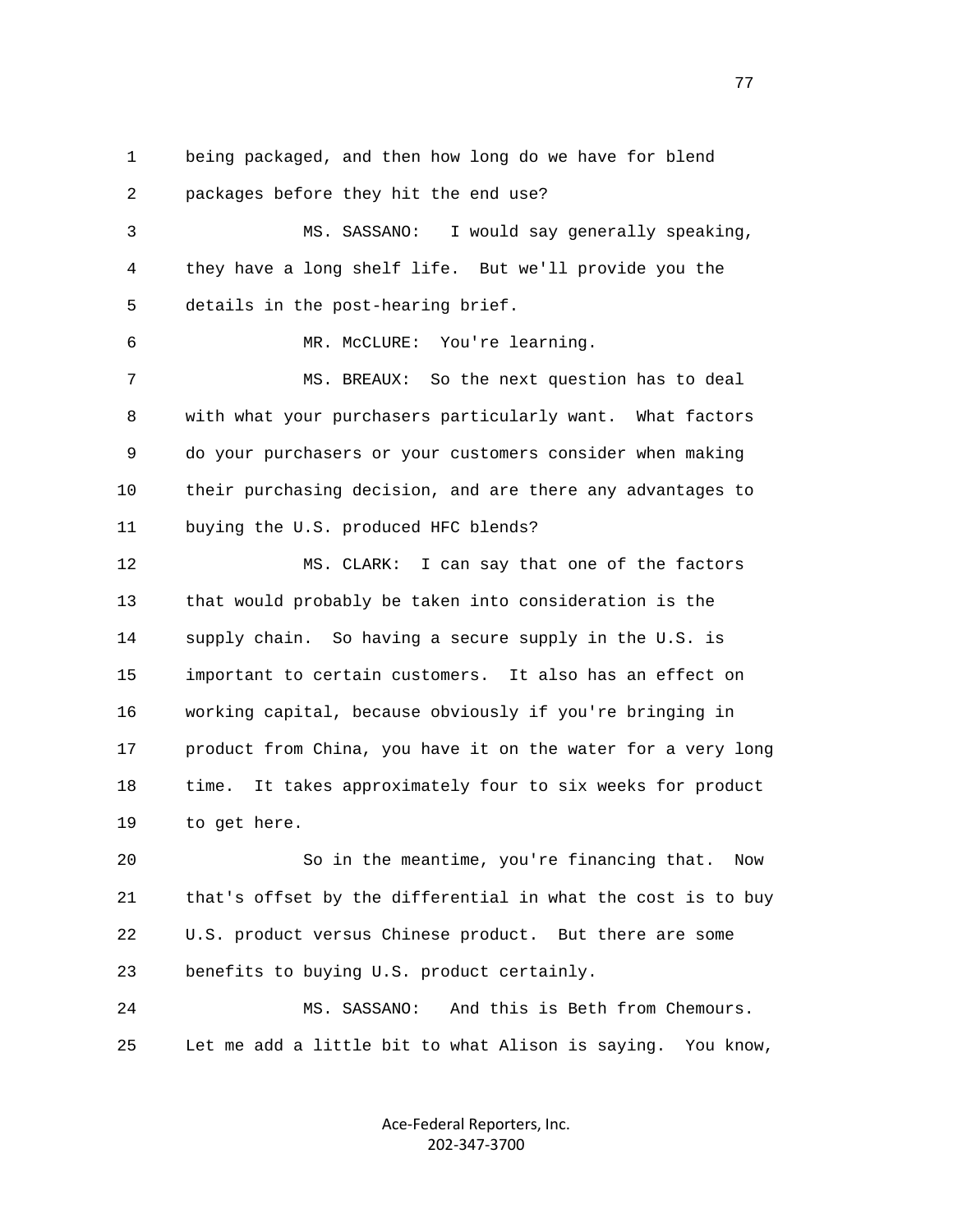1 in the past there might have been a majority of different 2 factors that would have influenced, you know, what our 3 customers want. But right now we're really in a price game, 4 and really what it has come down to is a leading factor, 5 what's happening.

 6 MR. HAUN: And it's Glen Haun again. I would 7 just add to that, you know, the challenge has been the 8 number of people now offering these products has increased 9 significantly in the last five years. So you know, price 10 and service -- price and lead time really come down to the 11 primary factors on what people make a purchasing decision.

 12 MR. IRANI: Omar Irani with Honeywell. I'll 13 reiterate that point. We'd like to believe that our brand 14 name maybe would be worth something. But in this 15 environment, prices as they are, it's not really a relevant 16 factor.

 17 MS. BREAUX: My next couple of questions, this 18 -- a lot of industries deal with this, but I'm not sure if 19 your industry deals with this. Is there any role that Buy 20 America plays in this industry, or any preferences given to 21 buying American?

 22 MS. SASSANO: This is Beth from Chemours. I 23 would say at this time, we're not seeing that difference, at 24 least in this market segment.

25 MR. CANNON: I believe you have a questionnaire

Ace‐Federal Reporters, Inc. 202‐347‐3700

n and the state of the state of the state of the state of the state of the state of the state of the state of the state of the state of the state of the state of the state of the state of the state of the state of the stat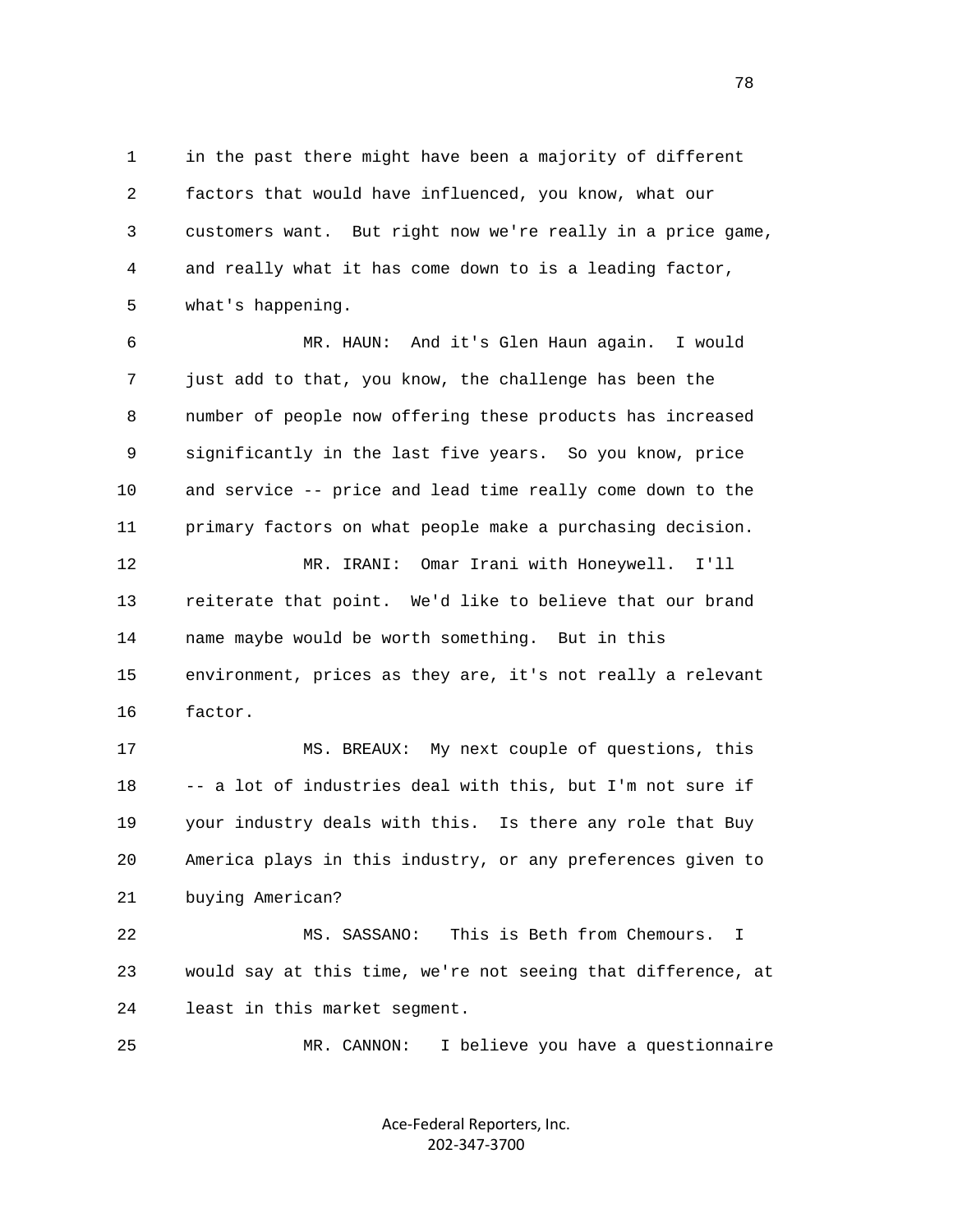1 response from a supplier that supplies the Army or the 2 military or something. So in the post-conference, we'll 3 take a look and see if we can pull something out of that for 4 you. I think you've got something in the record on this, at 5 least I got a phone call. Should I fill this out? Yes. 6 MS. BREAUX: All right. The next question is do 7 your customers require that your facilities, either your 8 component facilities or your blend facilities, be certified 9 or qualified to sell HFC blends or components, and if so, 10 and maybe this part is definitely post-conference brief? 11 But tell us a little bit about that process. 12 MR. HAUN: I can't speak to the manufacturing 13 process that, you know, we have. But the challenge as an 14 industry we have is AHRI has set standards for what the 15 products have to be manufactured to. But to my knowledge, 16 there's no incoming quality inspection that customers use to 17 confirm that it was provided and produced under the 18 standards.

 19 So if it says 410 on it, they assume it's 410 on 20 it, and I would, you know, make this a note on the record. 21 You know, there is -- there have been numerous incidents, 22 you know, overseas, where some products have been mislabeled 23 and it's been uncovered after the fact, where injuries 24 and/or fatalities occurred.

25 So you know, we encourage all of our customers

Ace‐Federal Reporters, Inc. 202‐347‐3700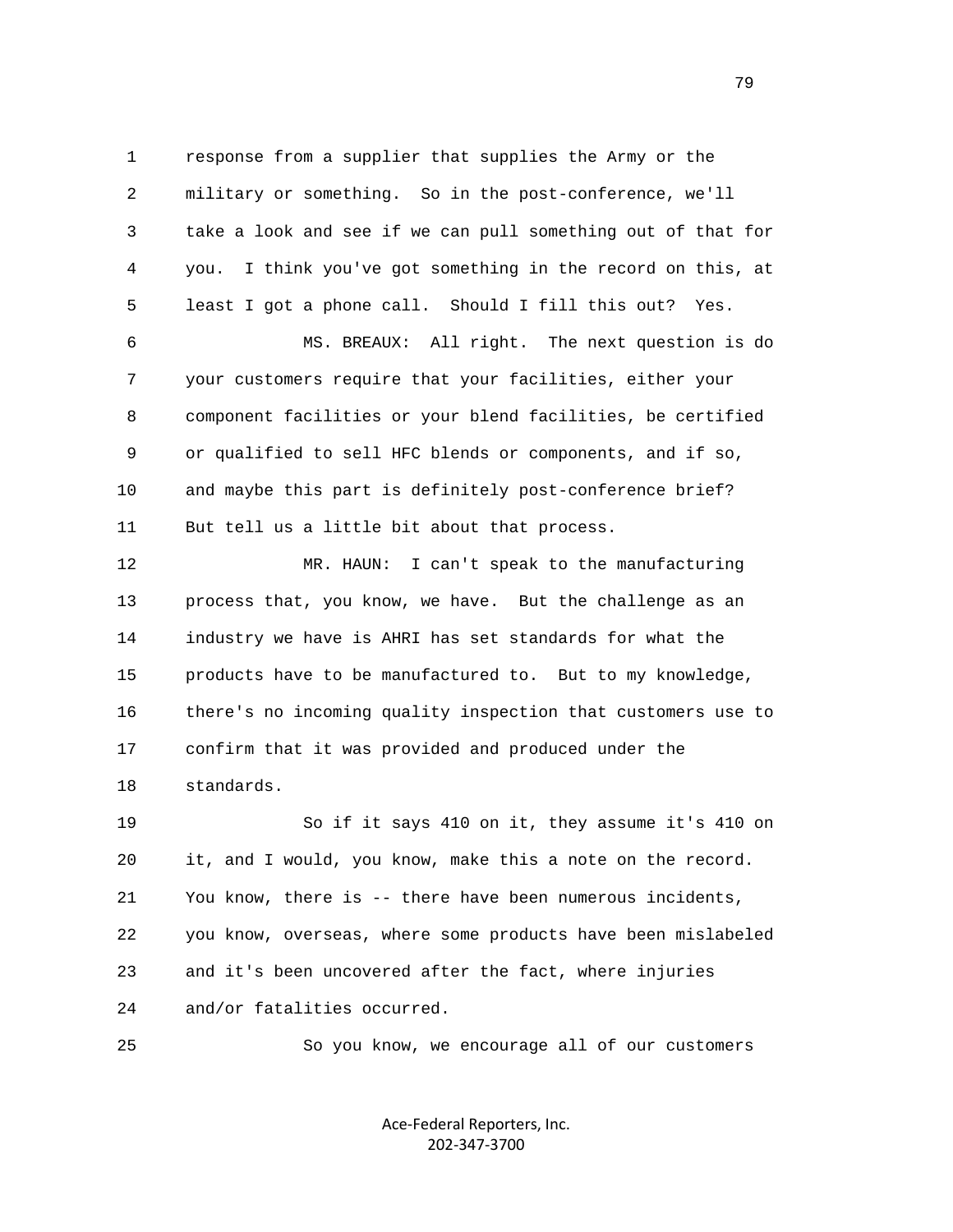1 to buy from a trusted source. Buy from us, buy from another 2 producer in the U.S., buy from somebody that you have a high 3 degree of confidence in what they're selling is what it says 4 on the cylinder, because in effect now there are no 5 regulations, to my knowledge, that if it comes into the 6 U.S., and again, this is primarily on imported product. 7 When it comes in and it says 410A on the 8 cylinder or it says 407C, a contractor assumes that's what 9 it is and us as homeowners end up getting that installed in 10 our air conditioner and we really don't know. 11 MS. SASSANO: This is Beth Sassano from Chemours 12 one more time. So--and I know 134-A is out of scope, but in 13 our facility for 134-A, because of the rigors of the 14 automotive industry, we have to be ISO 9000 certified, et 15 cetera, et cetera. And that is, you know, audited and 16 viewed, and we have the very rigorous documentation about 17 keeping our certs up for the automotive industry. But 18 that's outside of the scope, but I just wanted to add that 19 in. 20 MR. CANNON: This is actually an opportunity for 21 another clear dividing line. 22 (Laughter.) 23 MS. BREAUX: So in your testimony you mentioned 24 that both Europe and Japan has put quotas, if I'm not 25 mistaken, on the amount of HFC blends that are allowed to be

> Ace‐Federal Reporters, Inc. 202‐347‐3700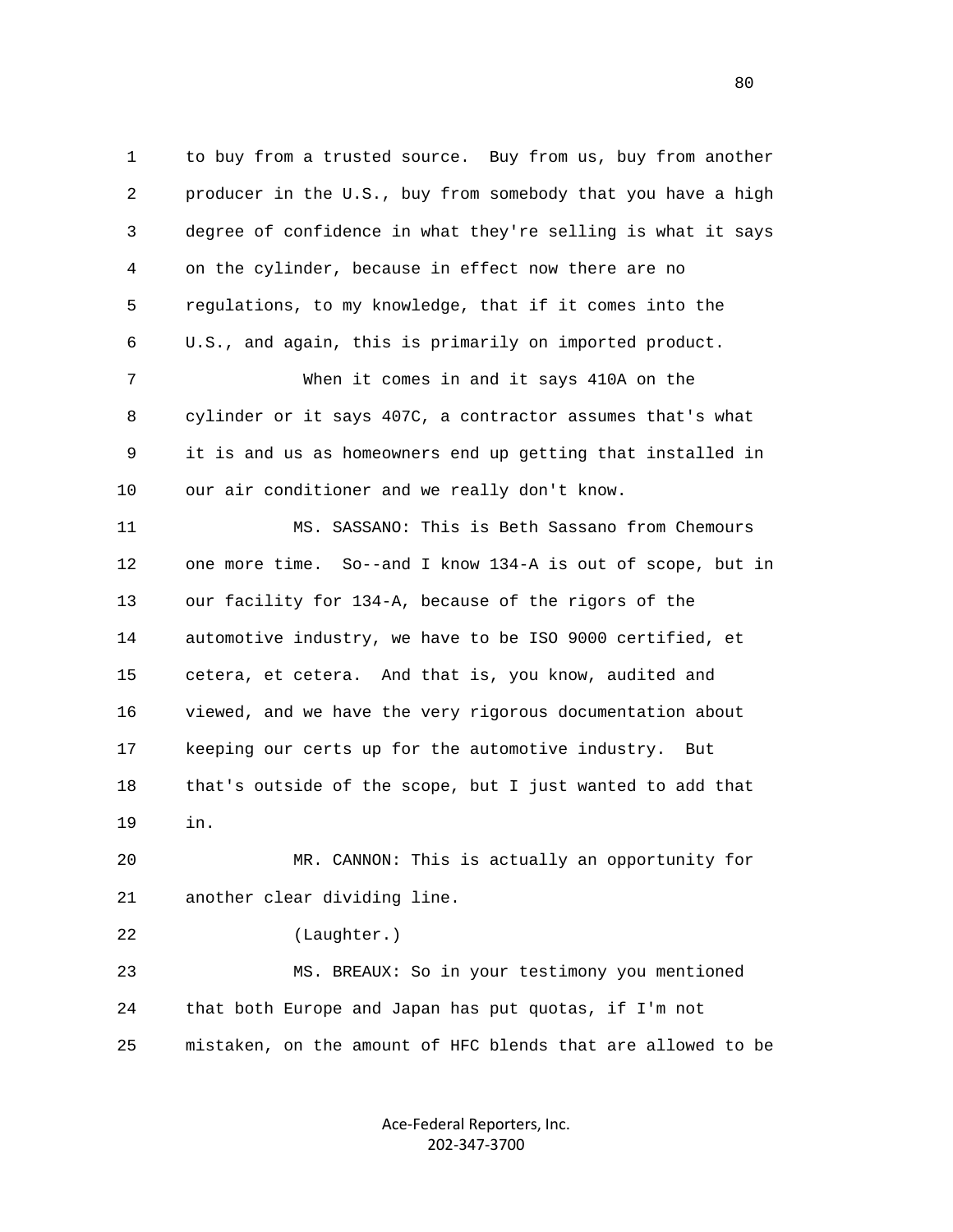1 exported to the respective blocks, trading blocks. How does 2 this affect the U.S.? Are we exporting to these markets? 3 And are we exporting to any markets, in general? 4 MS. CLARK: The regulations that were put in 5 Europe are called F Gas regulations. So people who have 6 been selling on the European market in the past were granted 7 quota rights to continue to sell based on CO2 equivalents. 8 It is a very complicated regulatory discussion, and I'm 9 pretty sure we can't get into that today--nor do you want 10 to. 11 But we can provide some detail on how that works 12 in Europe and what that would mean. We are not currently 13 exporting anything to Europe from the U.S. We are a 14 European-based company. 15 MS. BUTERBAUGH: This is Magen Buterbaugh. Since 16 I didn't get a chance to introduce myself, I'm the Global 17 Business Manager for All Flurochemicals for Chemours. 18 I just want to address that F gas regulations, a 19 broad-based regulation covering a number of products going 20 into the European Union, including the products in 21 discussion today. 22 As Alison commented, the quota system is set up 23 that if you are an importer of record and legitimately 24 reported those imports, you were then granted quota. Which 25 is why Jim has commented on the fact that the Chinese are

> Ace‐Federal Reporters, Inc. 202‐347‐3700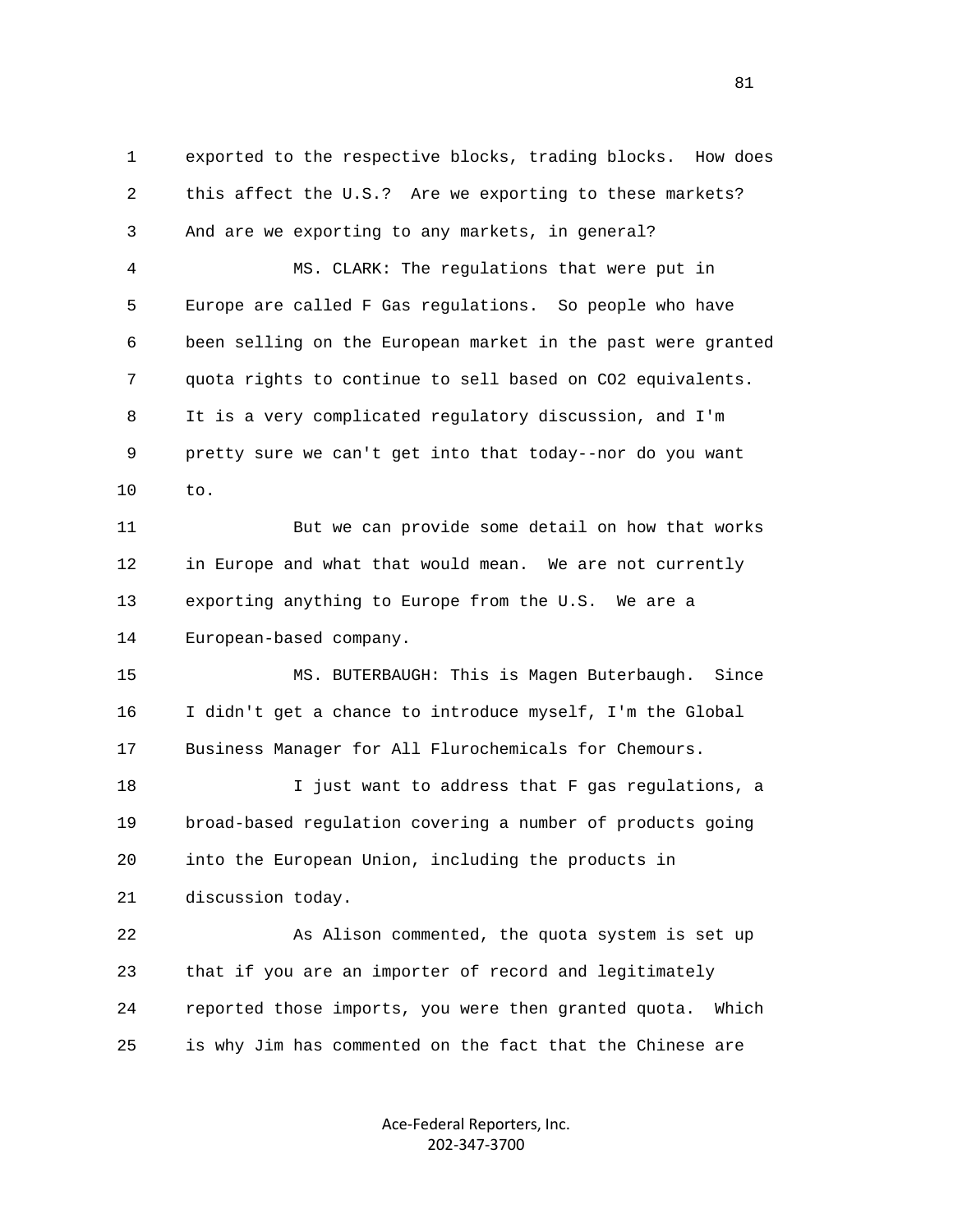1 essentially locked out of that market.

| $\overline{2}$ | Of the five major flurochemical producers, four                |
|----------------|----------------------------------------------------------------|
| 3              | of them are part of the American Coalition and one other own   |
| 4              | greater than I believe 85 percent of the quota rights, to      |
| 5              | give you a perspective.                                        |
| 6              | It doesn't mean, necessarily, that we couldn't                 |
| 7              | bring in Chinese material if anybody could do that, but you    |
| 8              | have to be the importer of record who has the quota to do      |
| 9              | that.                                                          |
| 10             | So at Chemours we do export other products--for                |
| 11             | example, Fire Extinguishants 227, we would export because we   |
| 12             | produce here, into the European Union. So it's a matter of     |
| 13             | having that quota of record.                                   |
| 14             | These HFC blends, some have European production;               |
| 15             | some have U.S. production; both of components of those, and    |
| 16             | you could export of course to Europe--if that helps at all     |
| 17             | to address the question.                                       |
| 18             | So we do export flurochemicals in general to the               |
| 19             | European market that we would produce here.<br>In terms of the |
| 20             | blends, we do a number of things that we would be glad to      |
| 21             | discuss in the post-hearing brief, as well.                    |
| 22             | MR. GREENWALD: Just so you all have it for your                |
| 23             | report purposes, the real significance of the gas regulation   |
| 24             | is going to be to cut back substantially on Chinese access     |
| 25             | to both European and Japanese markets.                         |
|                |                                                                |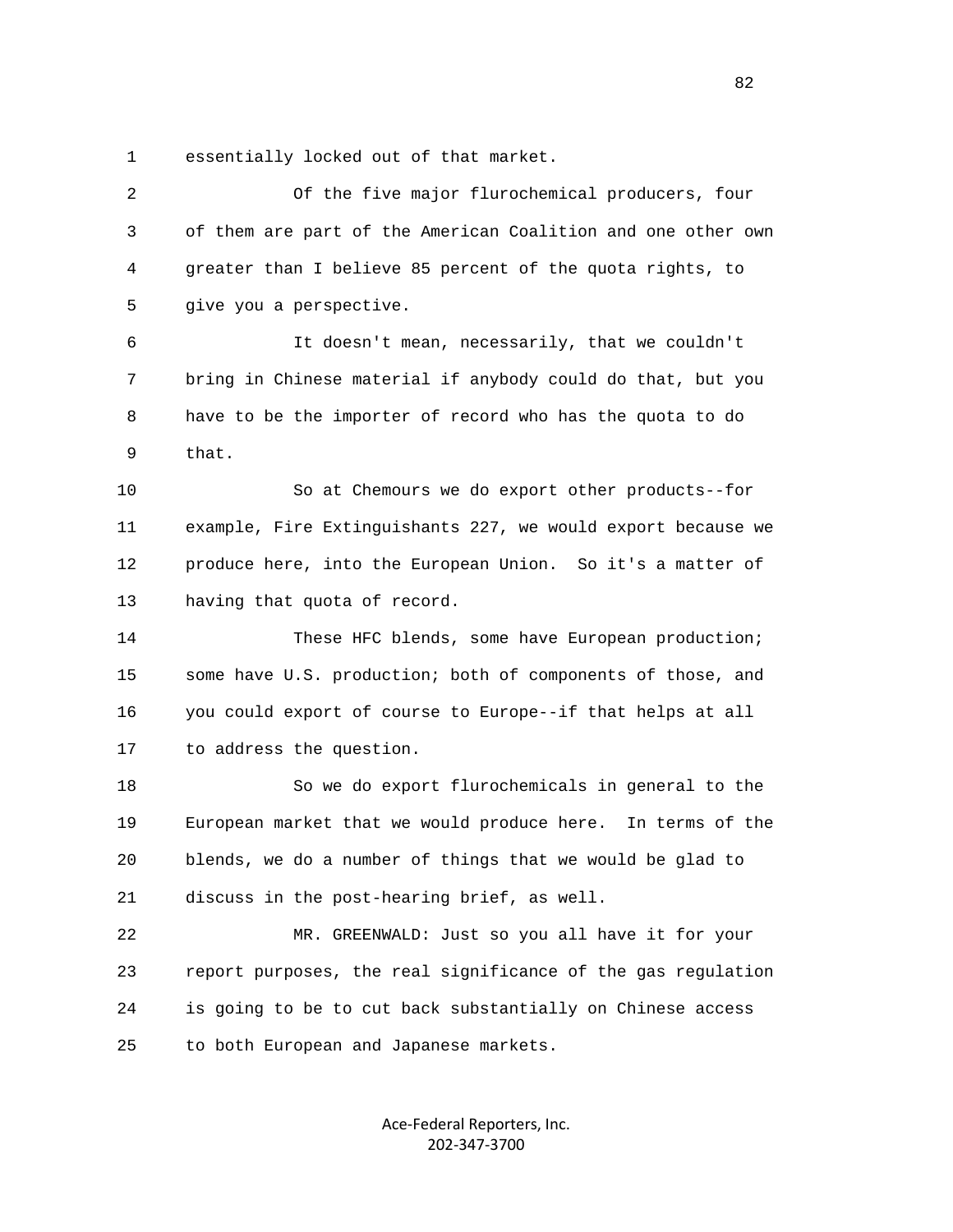1 So when you hear testimony--if you hear 2 testimony--that the capacity in China is going to find 3 outlets other than the United States, particularly in terms 4 of what the future holds, bear in mind that the Chinese are 5 going to be effectively barred from most of their current 6 sales to both Europe and Japan.

 7 MS. SASSANO: And this is Beth Sassano from 8 Chemours. If--we can add like specific details in the 9 post-hearing brief, but in our analysis the capacity of the 10 three HFC components, 32, 125, and 143-A are such a big 11 volume in China, it can handle the whole world market for 12 the needs for those components.

 13 MS. BREAUX: So my next questions deal with 14 pricing. And specifically this question deals with the last 15 slide as shown. And this might be, again, post-conference 16 but from what I'm looking at here I see a huge difference in 17 the trends from March 2012 to September 2012. And this is 18 kind of piggybacking on what maybe Karl was getting at. 19 But in your post-conference brief, can you kind 20 of maybe give us an idea what was happening during that

 21 time? And this might look insignificant if, you know, the 22 trend was out further, maybe back to 2012 or whatnot.

 23 MS. SASSANO: We would be happy to comment for 24 you, yes.

25 MR. HAUN: I will address some of that here. I

Ace‐Federal Reporters, Inc. 202‐347‐3700

<u>83</u>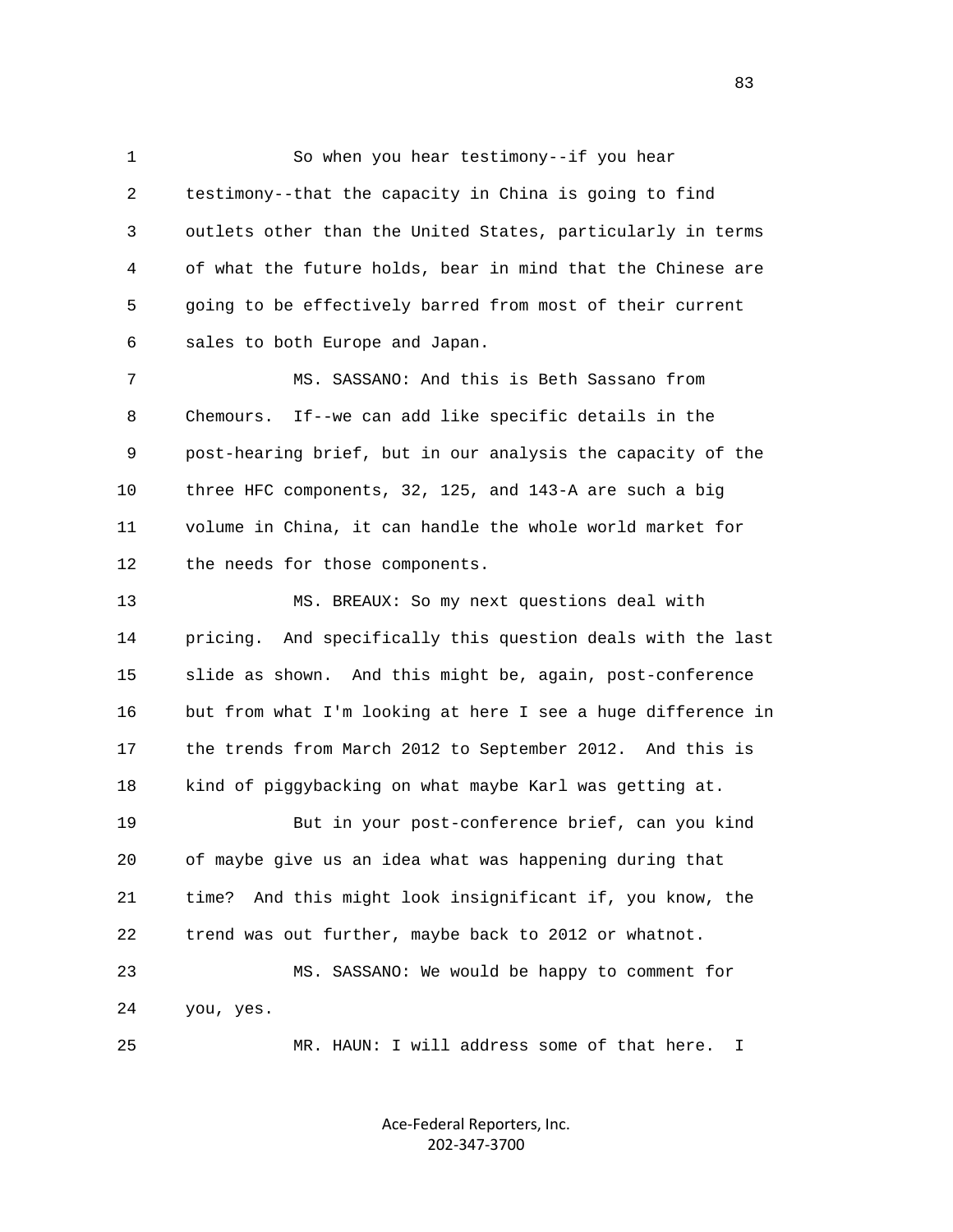1 think if you look at the capacity expansion that occurred in 2 China, a significant amount of that capacity expansion came 3 online just prior to that.

 4 So as a result, you know, they had big plants. 5 They wanted to sell it. They put it in those cylinders and 6 they ship it to the U.S--at low prices.

 7 MS. BREAUX: Alright. And my last question has to 8 do with the pricing products that were requested in the 9 petition. I see here, and you've mentioned the R-410-A and 10 R-404-A make up 80 percent of the market. But the component 11 R-143-A was not requested to be a pricing product.

 12 Can you give me an idea of why that was excluded? 13 MR. CANNON: Because of the volume of 143-A. 14 143-A is a component in 404-A, but overall out of these 15 products the overall volume of 143-A wasn't perceived that 16 we were going to have a lot of imports of that product. In 17 fact, we were trying to look for where there would be good 18 coverage, we would get lots of quarters of price data. We 19 were trying not to give you like void columns.

 20 But as you know, we always learn as we go along 21 and, you know, we need to tweak our products for the final, 22 assuming there is one.

 23 MR. McCLURE: The next questioner will be an 24 auditor, David Boyland.

25 MR. BOYLAND: Good morning. Thank you for your

Ace‐Federal Reporters, Inc. 202‐347‐3700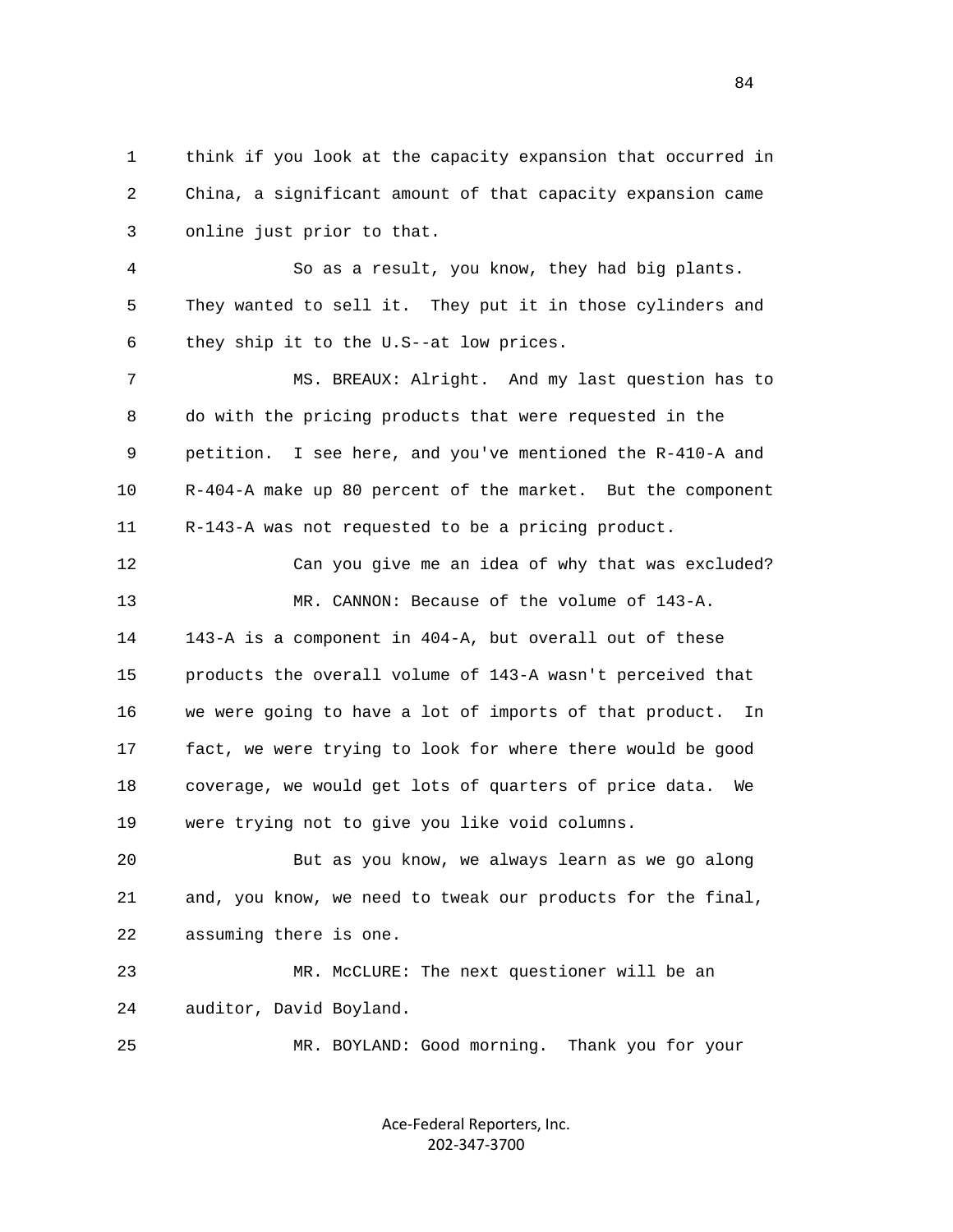1 testimony. I think a lot of my questions have already been 2 asked at this point, but I do have a few. 3 In terms of marketing the product, are there 4 company-specific differences in terms of how each company 5 approaches the product and sells it? 6 (Pause.) 7 This may be more qualitative, too. I mean, is 8 there more of an emphasis by some companies on logistical 9 support? Tactical support? I mean do those aspects vary 10 from company to company? 11 MS. SASSANO: This is Beth from Chemours. I'll 12 start. I would say we each maybe approach it slightly 13 differently. Chemours always viewed itself as a technology 14 leader and maybe puts that forward when they're going to 15 sell their products, but I think at the end of the day where 16 we stand within this industry today it's really coming down 17 to price point. And all these other factors might make you 18 keep in the game with your distributor or such, but it's not 19 going to be, you know, a winning proposition any longer. 20 MR. IRANI: Omar Irani with Honeywell. 21 Mr. Boyland, with all due respect, there's 22 probably a confidentiality aspect I would prefer not to 23 discuss in front of our competitors. So we will be happy 24 to--I'm sorry--yes. 25 MR. BOYLAND: If you could provide any additional

> Ace‐Federal Reporters, Inc. 202‐347‐3700

<u>85</u>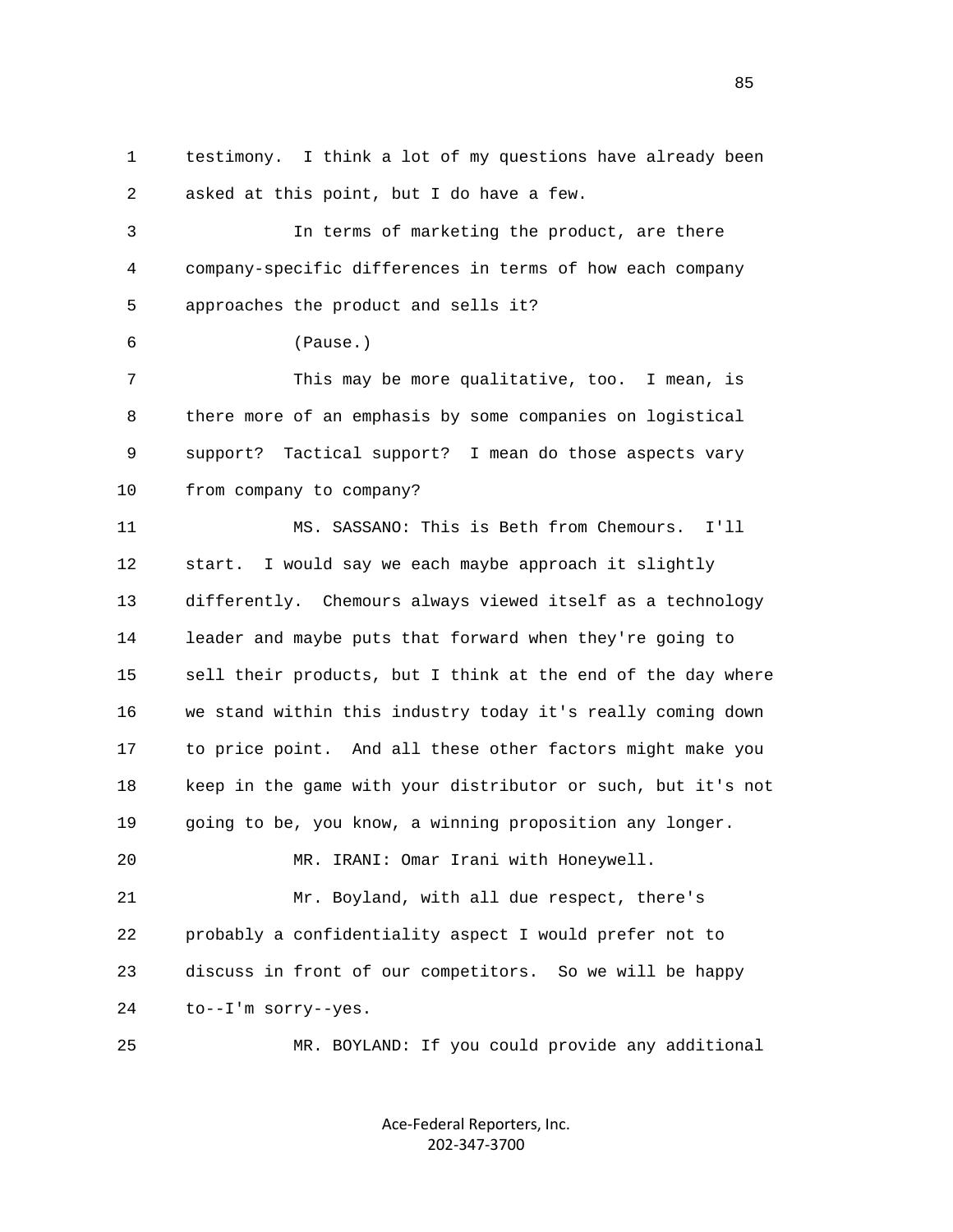1 detail in the post-conference, that would be very helpful. 2 And I guess along those lines, just to the extent 3 that logistical support and technical support is provided, 4 if you could, you know, provide a summary of what those 5 reflect.

 6 MR. HAUN: Yes, this is Glen Haun from Market. I 7 will take a stab at the answer from our standpoint, anyway. 8 I mean, we market ourselves as Arkema, and our brand is 9 Forane. You know, we believe we had a sustainable advantage 10 and, you know, a preferred position in the market for a 11 number of years. But as price came down so quickly, and as 12 I mentioned, you know, the products that you see on the desk 13 today are selling for 50 percent of what they were three 14 years ago.

 15 Any real qualitative and preferred position we 16 had is basically gone because, you know, our customers 17 stayed with us for a long time, but each time that new price 18 came up they said to us, hey, you've got to keep me 19 competitive in the market. And at some point, you know, to 20 many customers and to most customers we've had to walk away 21 and say we can't do that anymore. The prices are too low. 22 MR. BOYLAND: Thank you. And again, sort of along 23 the same lines, do the companies have their own sales 24 network? Or do you work through independent distributors, 25 or sales representatives?

> Ace‐Federal Reporters, Inc. 202‐347‐3700

<u>86 and 2001 and 2002 and 2003 and 2003 and 2003 and 2003 and 2003 and 2003 and 2003 and 2003 and 2003 and 200</u>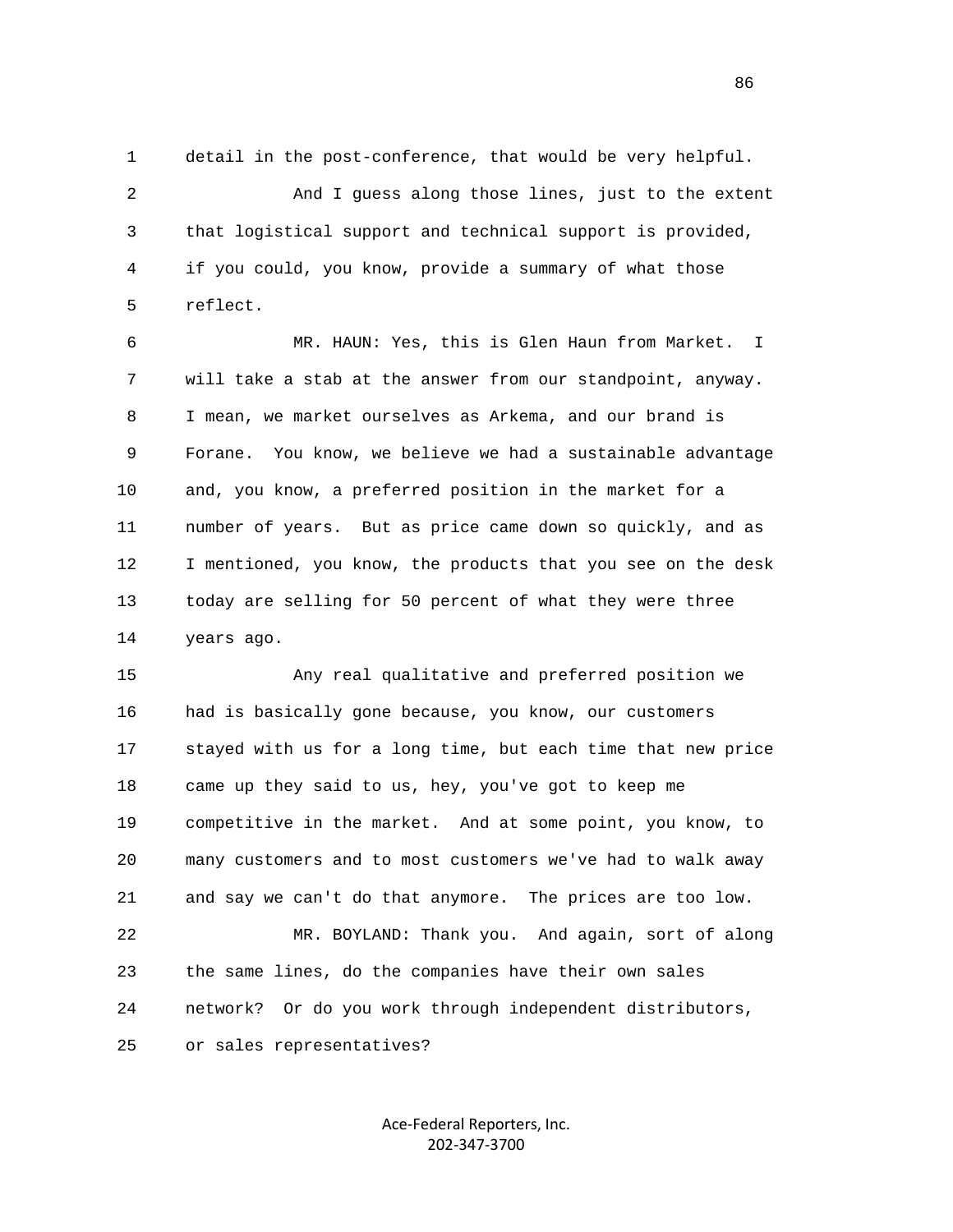1 MR. HAUN: It's Glen Haun. As far as Arkema goes, 2 we sell through a--we'll file--I've been asked to make sure 3 we file that in the post-hearing brief. 4 (Laughter.) 5 MR. BOYLAND: Sounds good. Thank you. 6 Is production 24/7 of the component? In other 7 words, to produce the component itself is the plant running 8 24/7? 9 MR. IRANI: Omar Irani with Honeywell. That is 10 typical of a HFC component manufacturing facility. 11 MR. BOYLAND: Okay. Would the other producers 12 agree generally that essentially it's either on or it's off? 13 MR. HAUN: Glen Haun. Yes, for Arkema. 14 MR. BOYLAND: Okay. Thank you. 15 This is kind of getting back to a question that I 16 think was already asked, but it's a little different. In 17 terms of 2012 and the profitability levels, if I look at 18 that number should I consider that kind of the normal 19 profitability level for this product? Or was it high 20 relative to historical standards? 21 I guess since we're only looking at a relatively 22 short period of time, and that it's a fairly distinct change 23 in profitability, I guess I would like to know is that 24 profitability level with the company the industry would 25 generally expect?

> Ace‐Federal Reporters, Inc. 202‐347‐3700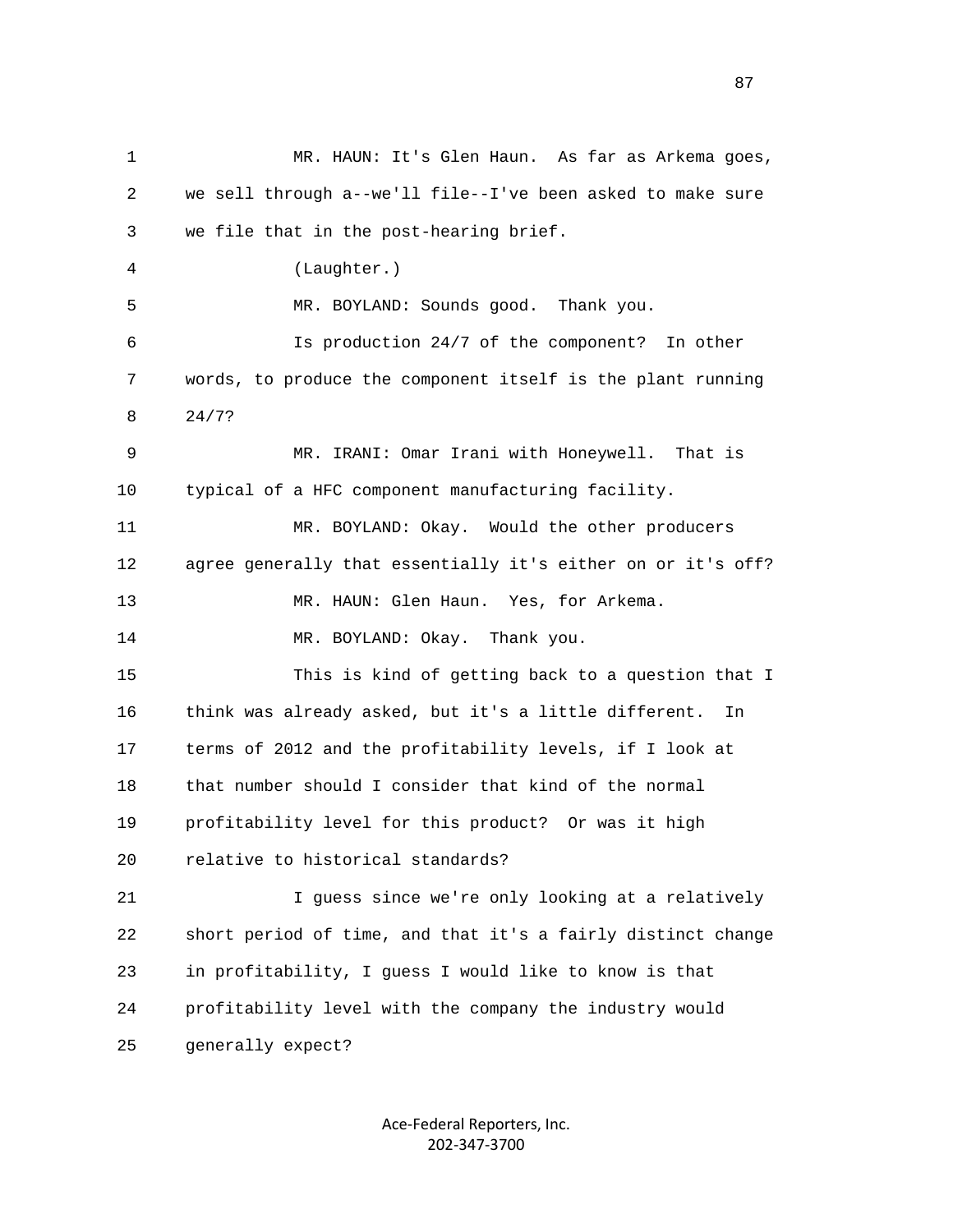1 MS. SASSANO: This is Beth Sassano from Chemours. 2 Can we put that in the post-hearing brief, because I think 3 it might be company specific and how we thought about our 4 profitability back then versus now. 5 MR. BOYLAND: That would be great, thank you. 6 This is a question for Chemours specifically. 7 The spinoff, is it correct that the company became a public 8 company at the end of June of this year? 9 MS. BUTERBAUGH: Magen Buterbaugh, Chemours. Yes. 10 On July 1st of 2015 we became an independent, completely 11 independent stand-alone company under the name The Chemours 12 Company. So we are no longer affiliated in any way, a 13 subsidiary of, nothing, with the DuPont Company. But as you 14 are aware, we were part of DuPont Company prior. 15 MR. BOYLAND: Okay. In terms of the impact on the 16 product we're looking at and the operations, did the spin 17 off before, during, after, impact the operations? 18 MS. BUTERBAUGH: This is Magen Buterbaugh again. 19 I would say that the impact--let me start by saying, the 20 Performance Chemicals Division, which is now Chemours, was 21 clearly looked at from a strategic investment by DuPont. 22 I would say, given the market conditions in the 23 flurochemicals industry, particularly in the refrigerant 24 business that we're talking about, clearly had an impact on 25 their decision to evaluate whether to continue to invest in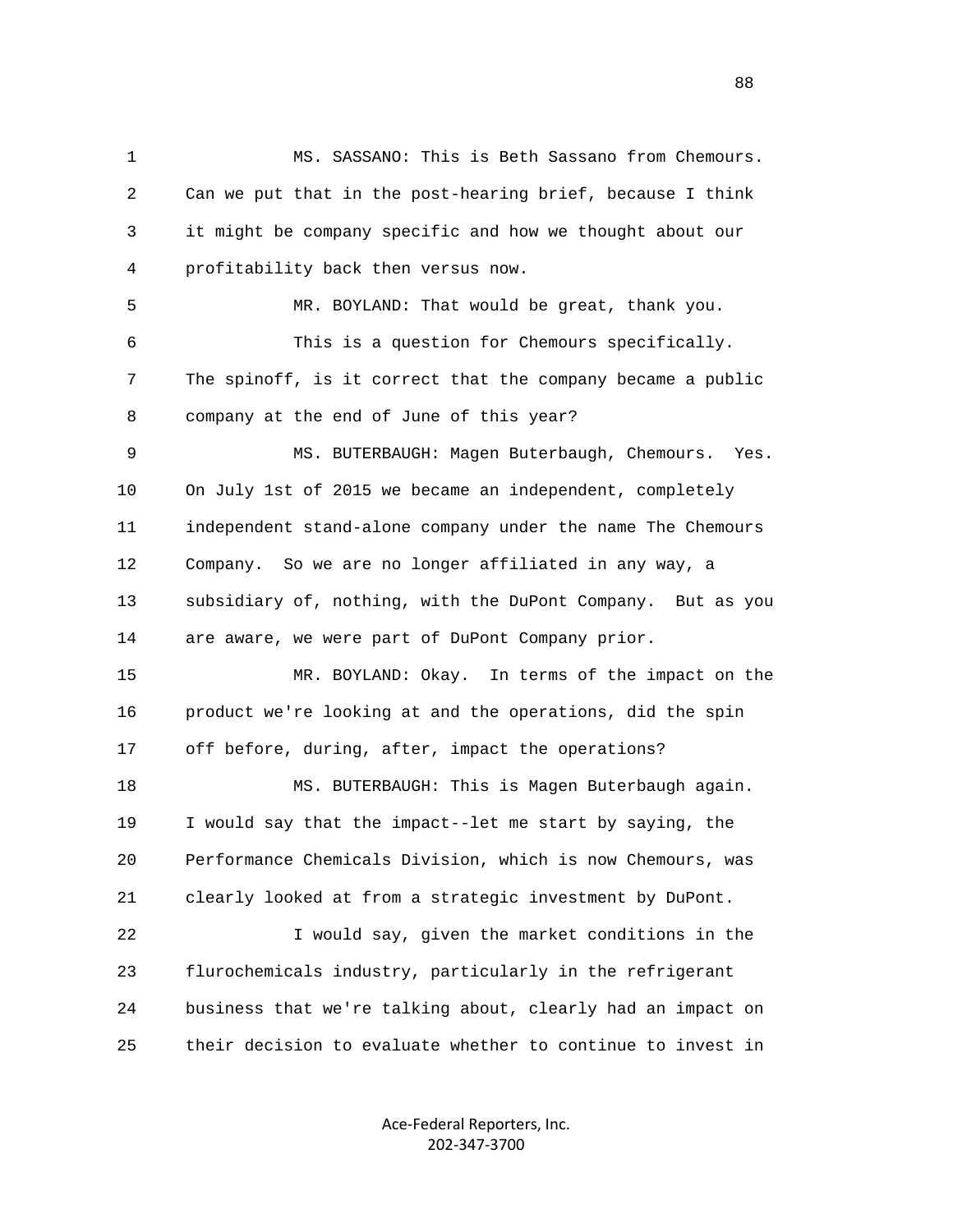1 that at the levels that DuPont was, given where DuPont was 2 going.

 3 I would say now, July 1st onward, there has been 4 no impact relative to the spinoff of the existing businesses 5 that are in Chemours. The assets for flurochemicals have 6 come with Chemours, the people, the management team. So 7 there's been no change relative to that as it reflects the 8 spinoff itself.

 9 MR. BOYLAND: That is actually kind of the 10 question in terms of day-to-day operations. If I look at 11 the performance, that there wasn't a distinct change in-- 12 MS. BUTERBAUGH: The day-to-day operations are 13 unimpacted by the separation.

14 MR. BOYLAND: Okay. Thank you.

 15 This is just sort of a general question in terms 16 of the average value that we calculate. It's obviously a 17 combination of a couple of companies, divided by sales, 18 divided by volume, and we arrive at an average value. 19 My general understanding is that the companies

 20 are showing a family of blends. So we sort of have a--it's 21 an average of a number of different products.

 22 During the period, did each company's profile of 23 the types of blends that were being sold change 24 significantly such that the average value itself would have 25 been impacted?

> Ace‐Federal Reporters, Inc. 202‐347‐3700

89 and the state of the state of the state of the state of the state of the state of the state of the state of the state of the state of the state of the state of the state of the state of the state of the state of the sta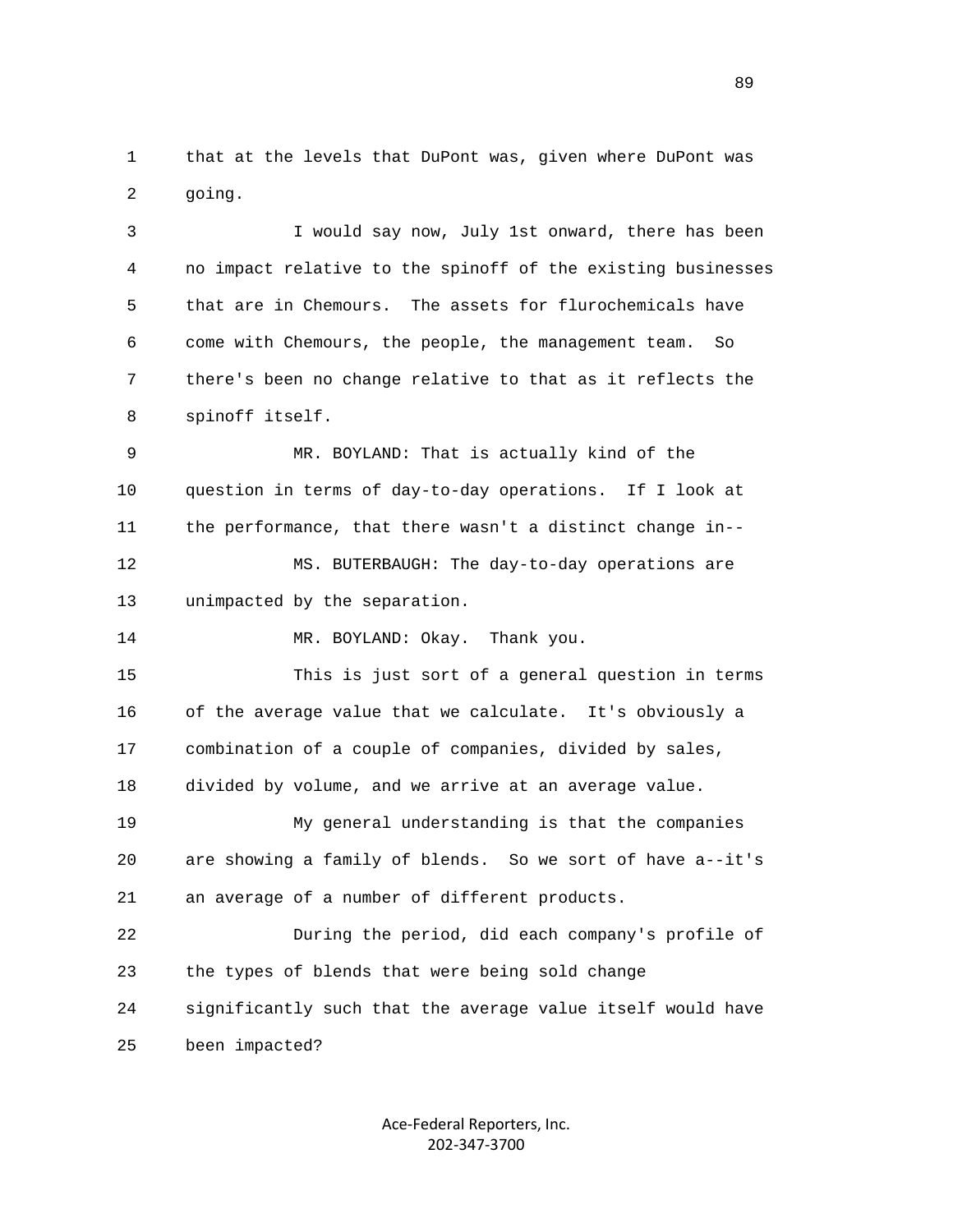1 MR. GREENWALD: I think that is something that we 2 are going to have to address in the post-conference brief. 3 MR. BOYLAND: Okay. Thank you. And the 4 question really is more along the lines of we do look at an 5 average value. It's giving us an indication of a trend. 6 And I guess I would like to be confident that what I am 7 seeing is the actual underlying trend, as opposed to maybe a 8 change in product mix. 9 MR. GREENWALD: It's a legitimate question. 10 MR. BOYLAND: Yeah, and thank you, if you can 11 answer that in the post-conference that would be great. 12 Ms. Sassano, you referred to fixed costs in your 13 testimony, and I kind of wanted to circle back to that in 14 terms of my impression of what you were saying: that fixed 15 costs are increasing, and that would be a function of 16 reduced fixed cost absorption? I mean, as opposed to an 17 actual absolute increase in fixed costs. 18 MS. SASSANO: Yeah, if I may, maybe I could ask my 19 partners to comment on it. Because 134-A is our main 20 production in DuPont. So it is out of scope. So maybe, I 21 don't know if any of the others could address the exact... 22 MR. HAUN: We will address that in the 23 post-conference brief. 24 MR. BOYLAND: Thank you. 25 And this is asking sort of a question that was

> Ace‐Federal Reporters, Inc. 202‐347‐3700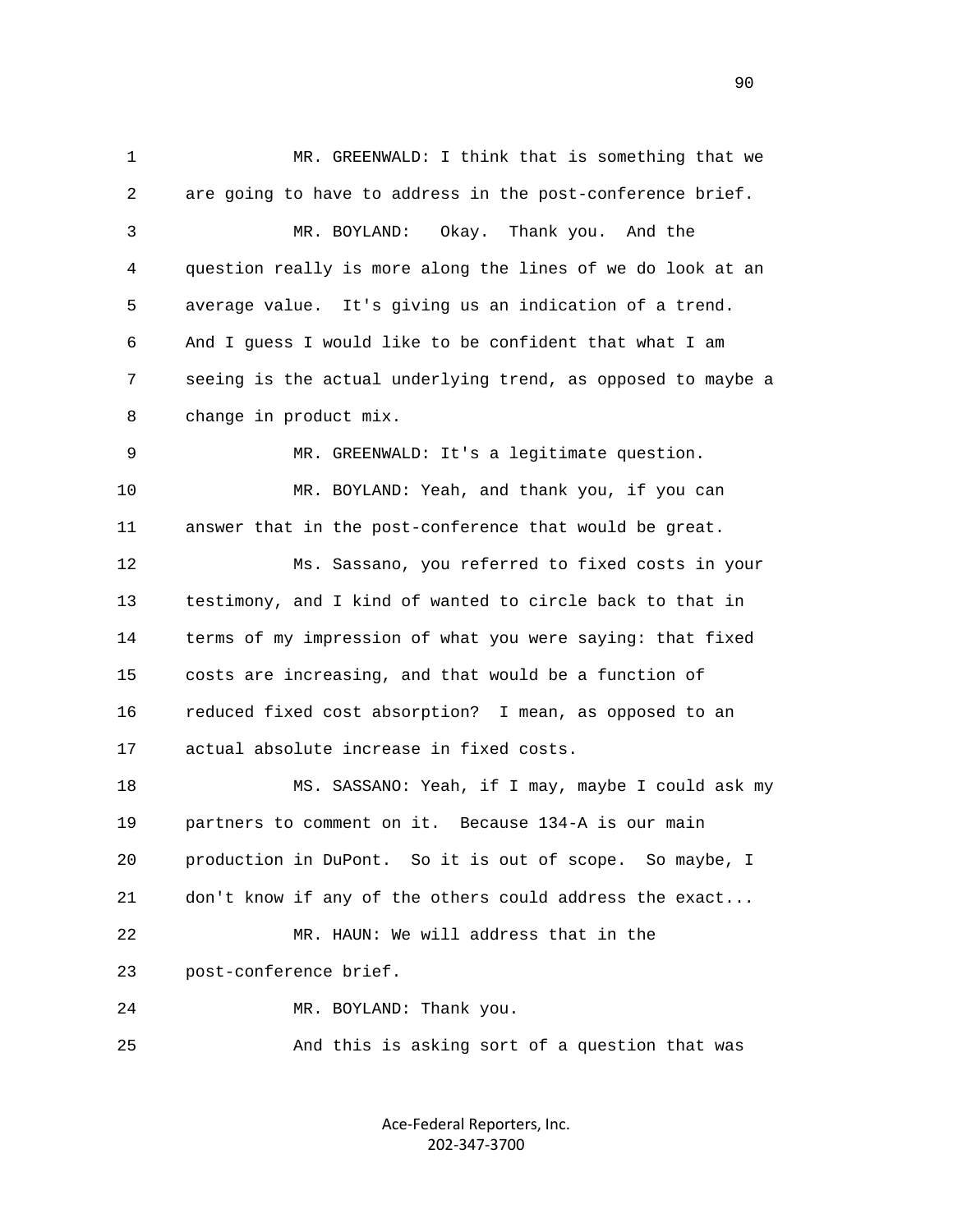1 already asked maybe a little differently now, but in terms 2 of energy what is the energy in terms of, is it electricity? 3 Is it natural gas? In terms of producing the component, 4 could you identify what the energy is? 5 IRANI: Omar Irani with Honeywell. Both. We use 6 electricity and natural gas. 7 MR. BOYLAND: And natural gas, okay. I'm assuming 8 it's going to be the same for-- 9 MS. CLARK: Alison Clark for Arkema, yes, both. 10 MR. BOYLAND: Okay. Do the companies use 11 derivatives, or hedges, with regard to energy in terms of 12 cost control? 13 MR. HAUN: We will provide that in the 14 post-hearing brief. 15 MR. BOYLAND: Okay. Thank you. Sorry, maybe 16 these are--um, sort of a final question, and circling back 17 to the raw material costs, I know Michele had asked for what 18 I took to be sort of a benchmark, that there's pricing costs 19 that we can actually get a feel for what the trend was. And 20 I just wanted to confirm. 21 The primary inputs, the raw material--when I'm 22 looking at the internal "we produced" components as we 23 outlined it in the questionnaire--and this was maybe getting 24 to some of the specific questions that I had for the 25 companies that I sent earlier-- in terms of how I interpret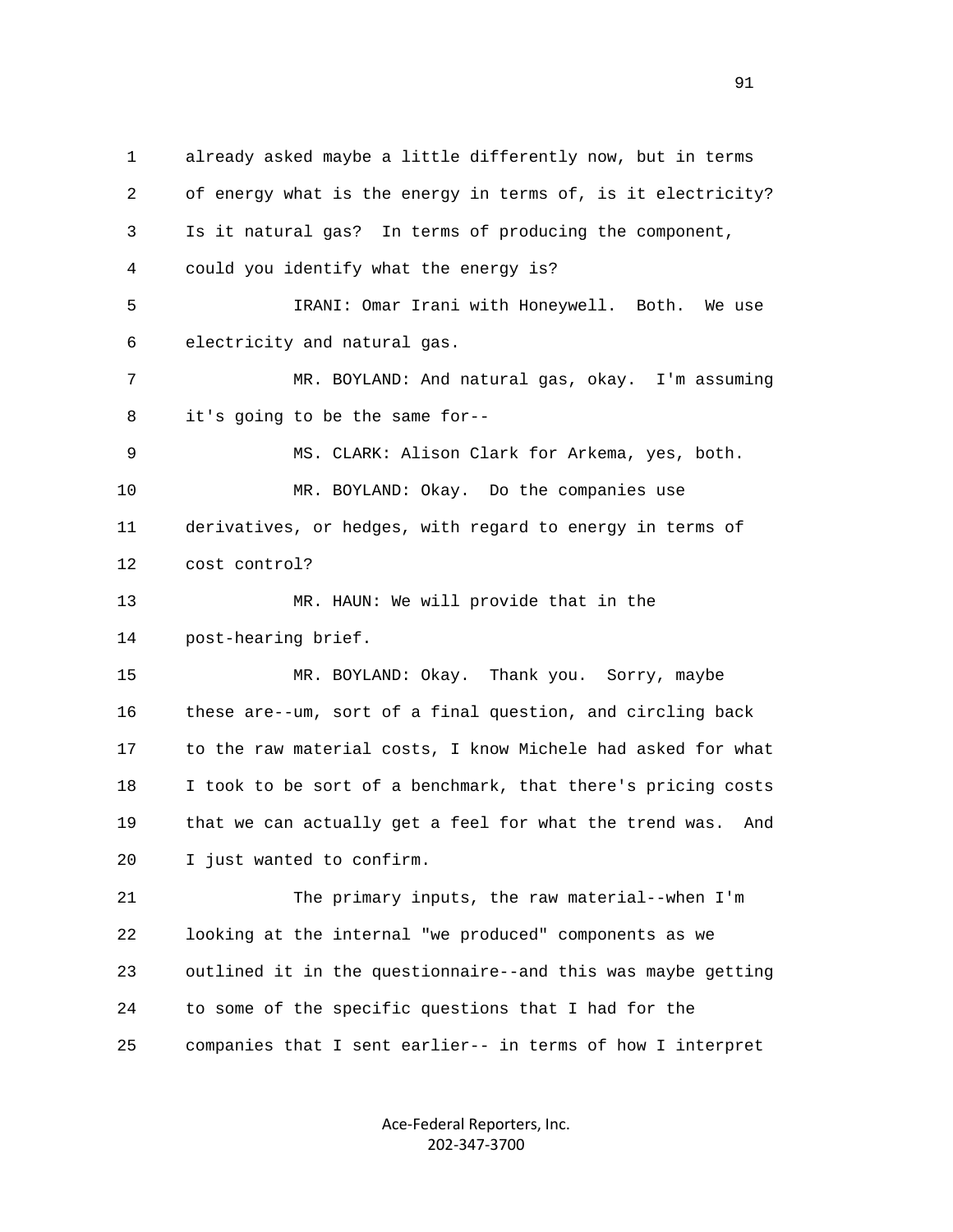1 that breakout, we obviously have raw material, direct labor, 2 other factory costs, and my challenge now is to interpret 3 what I'm looking at in terms of are we reporting the same 4 basic categories but assigning them in different categories? 5 And so I guess that would be sort of background 6 to why I asked that question specifically. And I'm not 7 asking for a response right now, but just so you can 8 understand why I believe it is important, because we're 9 looking at those numbers and making some additional 10 calculations. So it would be helpful to understand that 11 when you say raw material, that is what it is, as opposed to 12 raw material as it is flowed through the system, and 13 additional costs attaching to it. 14 But back to the question about raw materials 15 itself, the primary raw material is hydrofluoric acid for 16 all of the components? 17 MS. CLARK: HF is base. 18 MR. BOYLAND: Okay. And then you mentioned, Ms. 19 Clark, that methyl chloride is used for R-32? 20 MS. CLARK: Yes, methyl chloride. 21 MR. BOYLAND: Is that the only other raw material? 22 MS. CLARK: I would say it's the only other 23 significant raw material. There are other things. 24 MR. BOYLAND: Okay. 25 MR. IRANI: This is Omar Irani with Honeywell.

> Ace‐Federal Reporters, Inc. 202‐347‐3700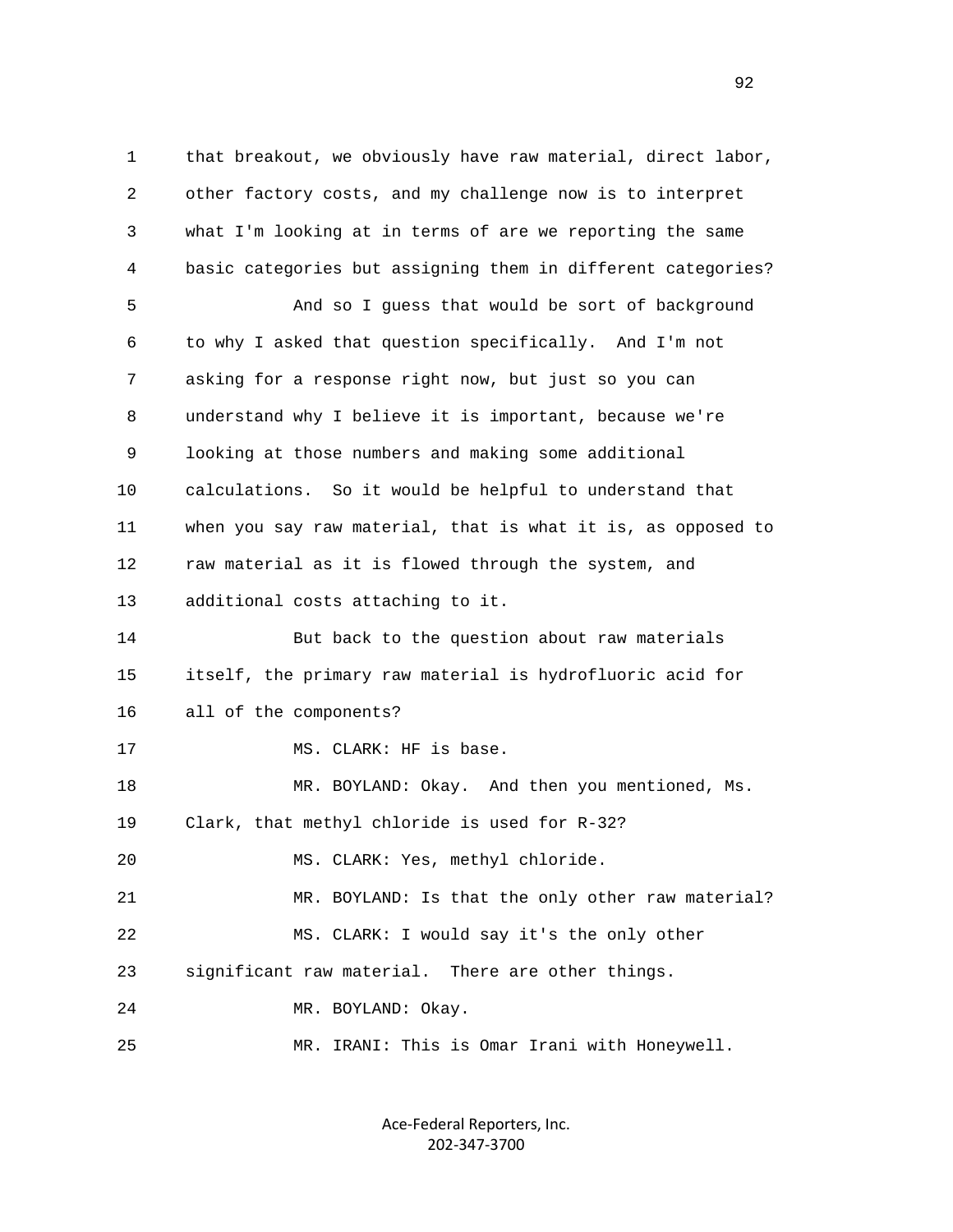1 The basic production of a hydrofluorocarbon involves 2 hydrofluoric acid and a chlorocarbon, so methylene chloride 3 for R-32, perchloroethylene for R-125, what we call 4 1,1,1-tri, which I am not going to even try to pronounce the 5 full name of for--and so on and so forth, but those do 6 differentiate, but those are the two basic building blocks 7 of hydroflurocarbon.

 8 MR. BOYLAND: Okay. And I think, to the extent 9 you could provide benchmarks for both of those inputs, even 10 though I take it that HF being the base would probably be 11 the dominant raw material when we're looking at the total.

 12 Okay, the final question would be capital 13 expenditures during the period. In the post-conference 14 brief could you--I know the questionnaire response was that 15 there was some narrative in terms of what those represented, 16 but I quess I would like to confirm my basic understanding, 17 which is that those capital expenditures represent 18 maintenance--there isn't any, as you were referring to, 19 reinvestment into the second generation. This doesn't-- 20 we're not seeing any of those capital expenditures. These 21 are capital expenditures specific to--and, again, confirm my 22 understanding that these are maintenance, you know, to keep 23 the equipment and facilities operating.

 24 MS. SASSANO: We can address that in the 25 post-hearing brief for you.

> Ace‐Federal Reporters, Inc. 202‐347‐3700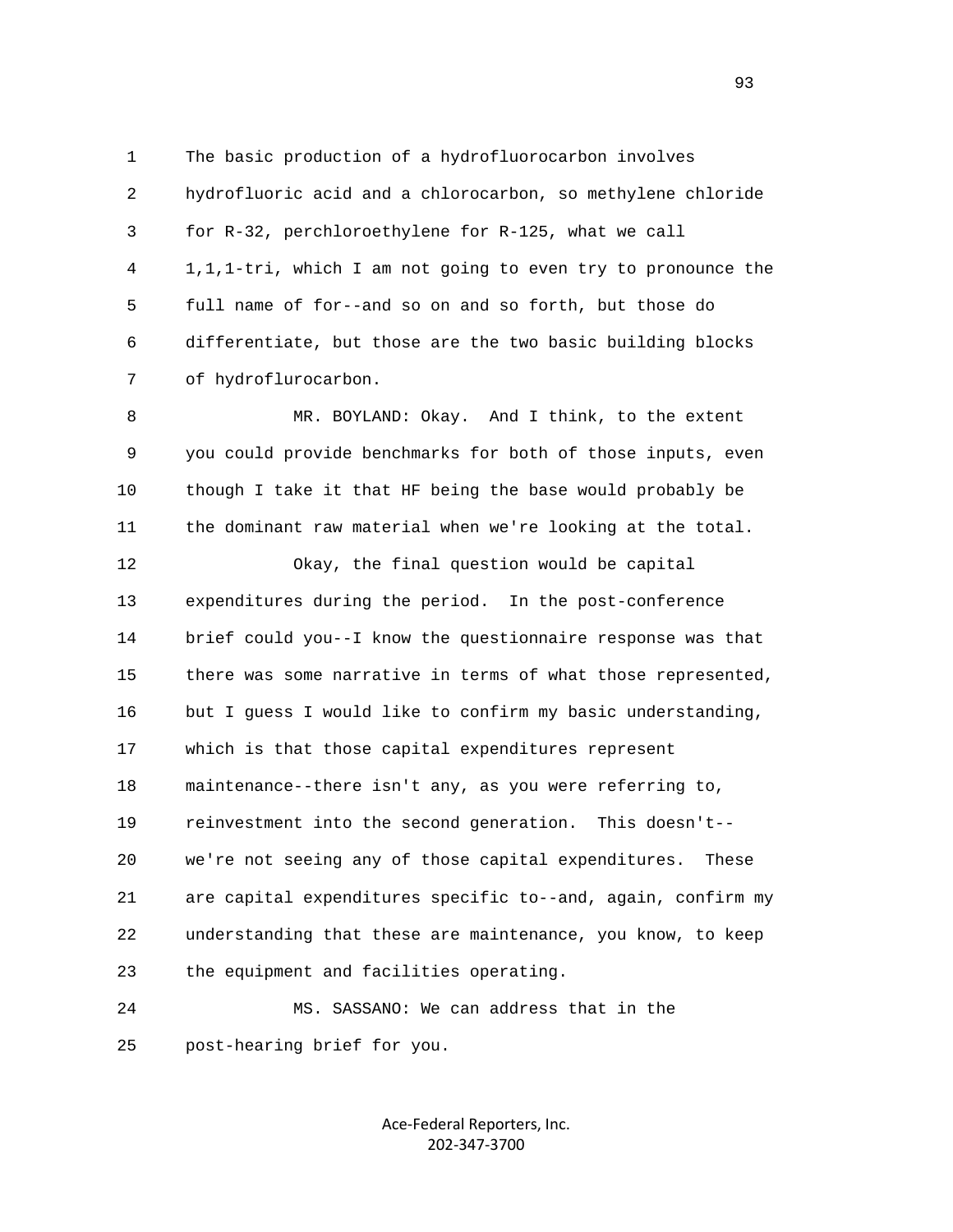1 MR. BOYLAND: Thank you.

 2 MS. SASSANO: And in those questions you've sent. 3 MR. BOYLAND: Thank you. And one final question. 4 And this is again more background. But the testimony in 5 this whole swap arrangement, is it correct to interpret that 6 the swap arrangement sort of was there from the beginning in 7 terms of this HFC product? Or was it such that the industry 8 sort of moved to that later? In other words, was there ever 9 a point when the producers were attempting to produce all of 10 the components themselves, but then only later migrated? 11 Or was it one of those where you figured that 12 would make sense from the beginning? 13 MR. GREENWALD: You are going to hear a constant 14 refrain simply because they are very wary of discussing 15 anything that is company confidential in a public forum. So 16 again, if we could address that in the post-conference brief 17 we will. 18 MR. BOYLAND: That would be very helpful. And I 19 guess part of it is also just for me to understand that 20 whatever this rationalization of production took place prior 21 to the period we're looking at. 22 So thank you for your responses to my questions. 23 MR. McCLURE: The next questioner will be Jeff 24 Clark from our Office of industries. 25 MR. CLARK: Good morning. Thank you for coming.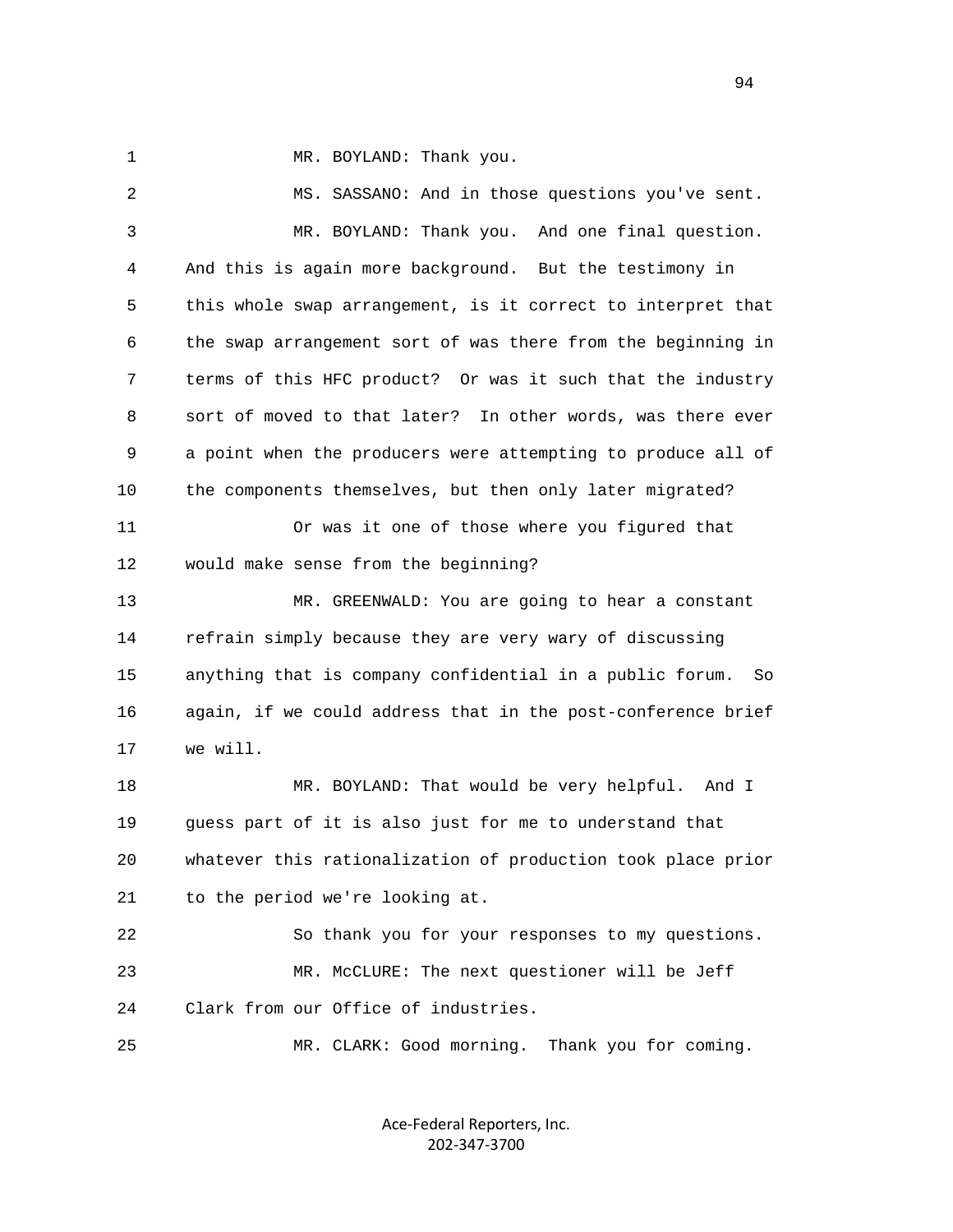1 I have a couple of basic questions about how the product is 2 handled and the differences between the components and the 3 blends.

 4 Obviously there's quite a bit of difference in 5 the manufacture of the two, but once you have the components 6 made is there any significant difference in the way you 7 handle a component versus the way you would handle a blend? 8 I know there are different tanks that you-- 9 specific tanks that require different technical 10 specifications. How about shipping? If a product is 11 shipped, is it easier to ship it as a blend or as a 12 component, you know, coming from China? 13 MS. ALISON CLARK: I think clearly because R-32 is 14 a flammable product, we put 125 in the 32 and that makes it 15 nonflammable, which is why 410-A is a mix of 125 and 32. 16 It's easier to ship the blend than to ship straight 32. 17 With 125, I'm not sure there's a big difference but I'll let 18 Honeywell comment on that. 19 MR. IRANI: Omar Irani with Honeywell. I think 20 the real fundamental difference is differences in pressure.

 21 So the tanks may have different pressures depending on what 22 is put in them to ensure that they are properly stored and 23 maintained.

 24 MR. CLARK: Would that be a difference between 25 blend versus component? Or just different components,

> Ace‐Federal Reporters, Inc. 202‐347‐3700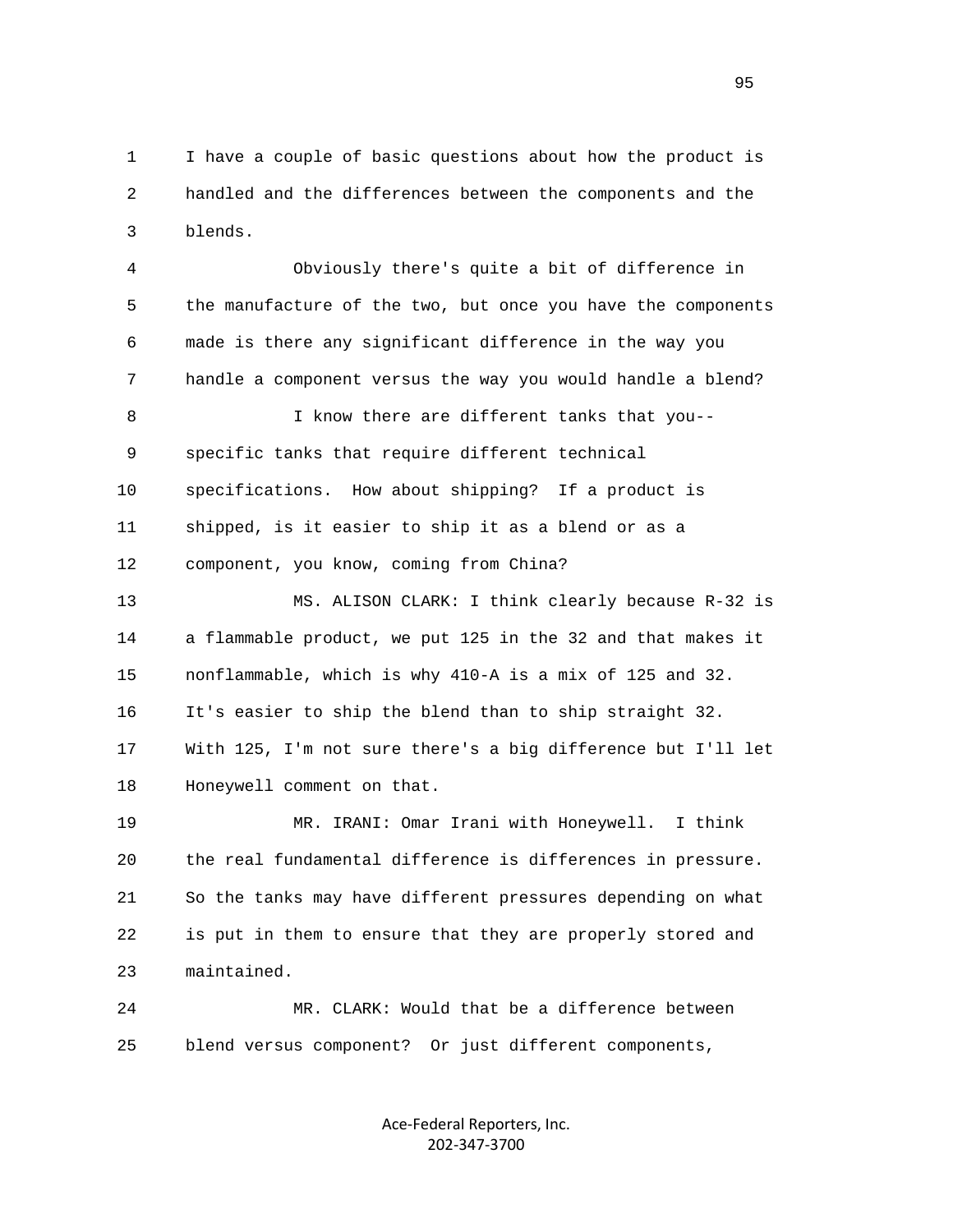1 different blends?

 2 MR. IRANI: Certain components certainly will have 3 pressure differences versus the blends they go into as a 4 finished good. 5 MR. CLARK: But would a blend need to be at a 6 higher pressure to maintain--so that the mix stays, and so 7 that you don't have the thing become volatile and go into 8 gas and perform something in whatever it's being-- 9 MR. IRANI: I wouldn't say that I'm the ultimate 10 expert as it relates to that, but it certainly is a higher 11 pressure requirement. 12 MR. CLARK: So I assume with that, then, if you're 13 requiring a higher pressure it's going to be--the container 14 may need to be different, perhaps a different sized 15 contained, so the costs would be somewhat higher to ship 16 that as opposed to a component? Does that seem reasonable? 17 MR. HAUN: Yes. Yes, that's a reasonable answer. 18 Glen Haun from Arkema. 19 MR. CLARK: You know, you guys included the 20 components as part of this to avoid certain events, and so 21 I'm trying to get at how somebody would avoid some of this 22 stuff. Okay, is that feasible? Is it reasonable for 23 somebody to do that? It seems like it would be less likely 24 for somebody to want to ship R-32 overseas than to ship a 25 blend. I guess it seems to be so cheap to buy and store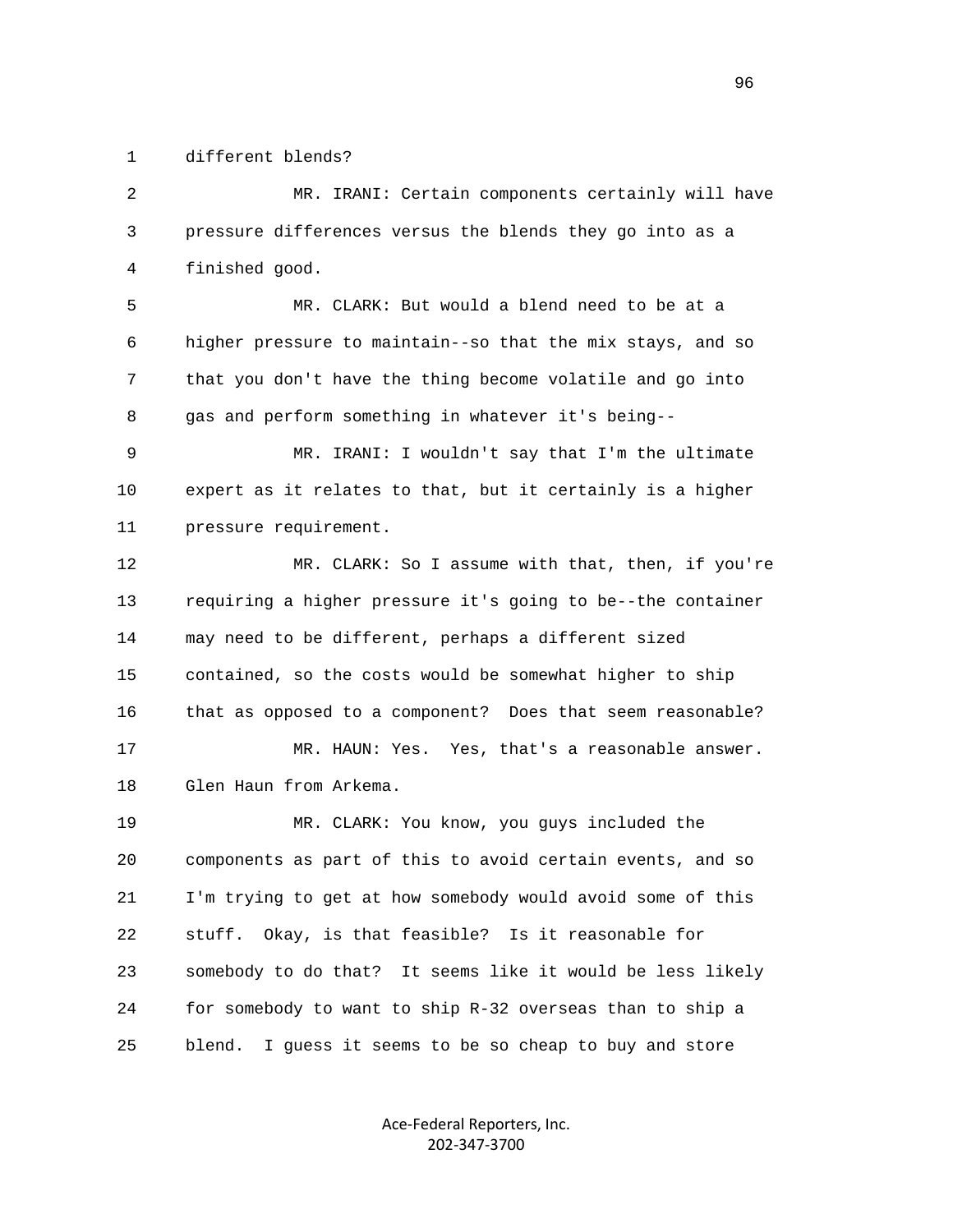1 blends, that they are less, certainly at the moment, less 2 likely to import a component. But once the items are here, 3 whether it's a component or a blend, is the tank any 4 different than somebody storing blend, or doing the 5 blending? Is this going to be any different? Is this 6 going to be a difference in expenses or the technical 7 requirements?

 8 MR. HAUN; Yes, this is Glen again. I'm the sales 9 director so I'm not a technical expert, but I will attempt 10 to give you some insight.

 11 So typically what you're talking about then, if 12 components are coming in from China in this case, they would 13 be imported in an ISO most likely. So 30- to 40,000 pounds 14 in an ISO.

 15 Depending on the component that's coming in, as 16 we discussed, 32, 125, or 143, you know, they all have 17 different pressures, and the 32 if flammable. So you've got 18 that as a separate issue to deal with.

 19 The 410 generally speaking is a higher pressure 20 gas than the other four, 404, 507, 407-A and 407-C. So the 21 container that we're talking, that you have on the desk 22 there, you know, is a higher pressure cylinder than the 23 other cylinders.

 24 So the handling of the product is much easier, 25 and is much less complicated when it is in a cylinder. And

> Ace‐Federal Reporters, Inc. 202‐347‐3700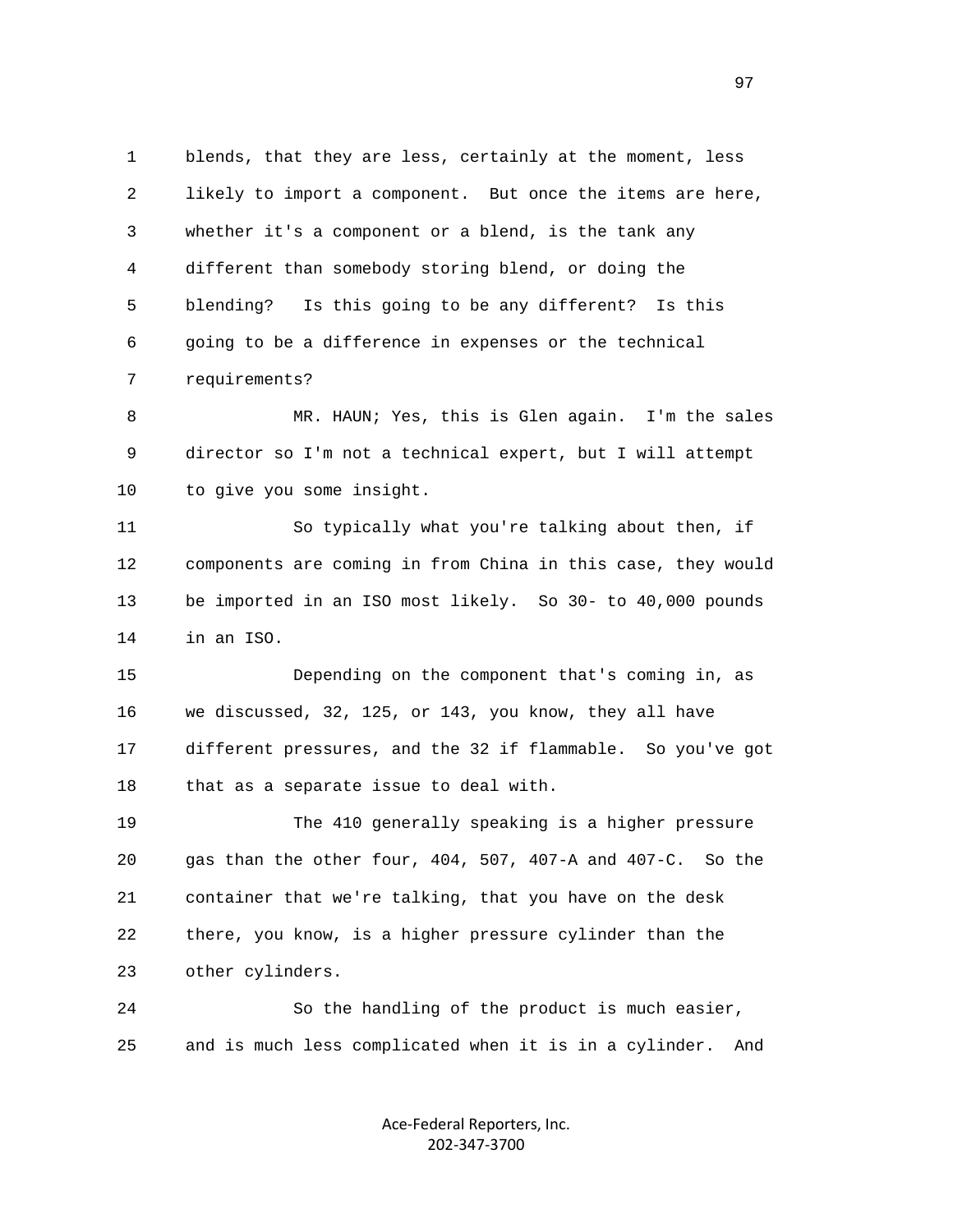1 that's why, again, you've seen a rapid increase in the 2 number of imports that have come in in cylinders from China. 3 MR. CLARK: Okay. Thank you.

 4 If somebody is going to buy the blend, or I guess 5 if somebody is distributing blend so they have a tank to 6 store the blend, whatever, let's say that they are someone 7 who is doing a large volume and not doing small tanks, 8 individual tanks like this, would they--what would prevent 9 them from kind of switching back and forth between just 10 buying product, buying the blend, and buying components and 11 blending themselves? How hard is that to go back and forth? 12 Is there, you know, whatever, so much capital already 13 involved in preparing two blends that they would prefer to 14 do that?

 15 Again, you're saying right now the price is so 16 low with blends that it doesn't seem to make sense, but how 17 hard would it be to go back and forth? And what other 18 obstacles would there be to someone just going back and 19 forth between, you know, just buying and distributing, or 20 blending on their own and then distributing the product? 21 MR. HAUN: This is Glen Haun. So if you refer to 22 the chart behind you, you know, the AHRI specification 23 requires a specific percentage of each component to go into 24 the blend.

25 So, yes, in theory it is easy to go back and

Ace‐Federal Reporters, Inc. 202‐347‐3700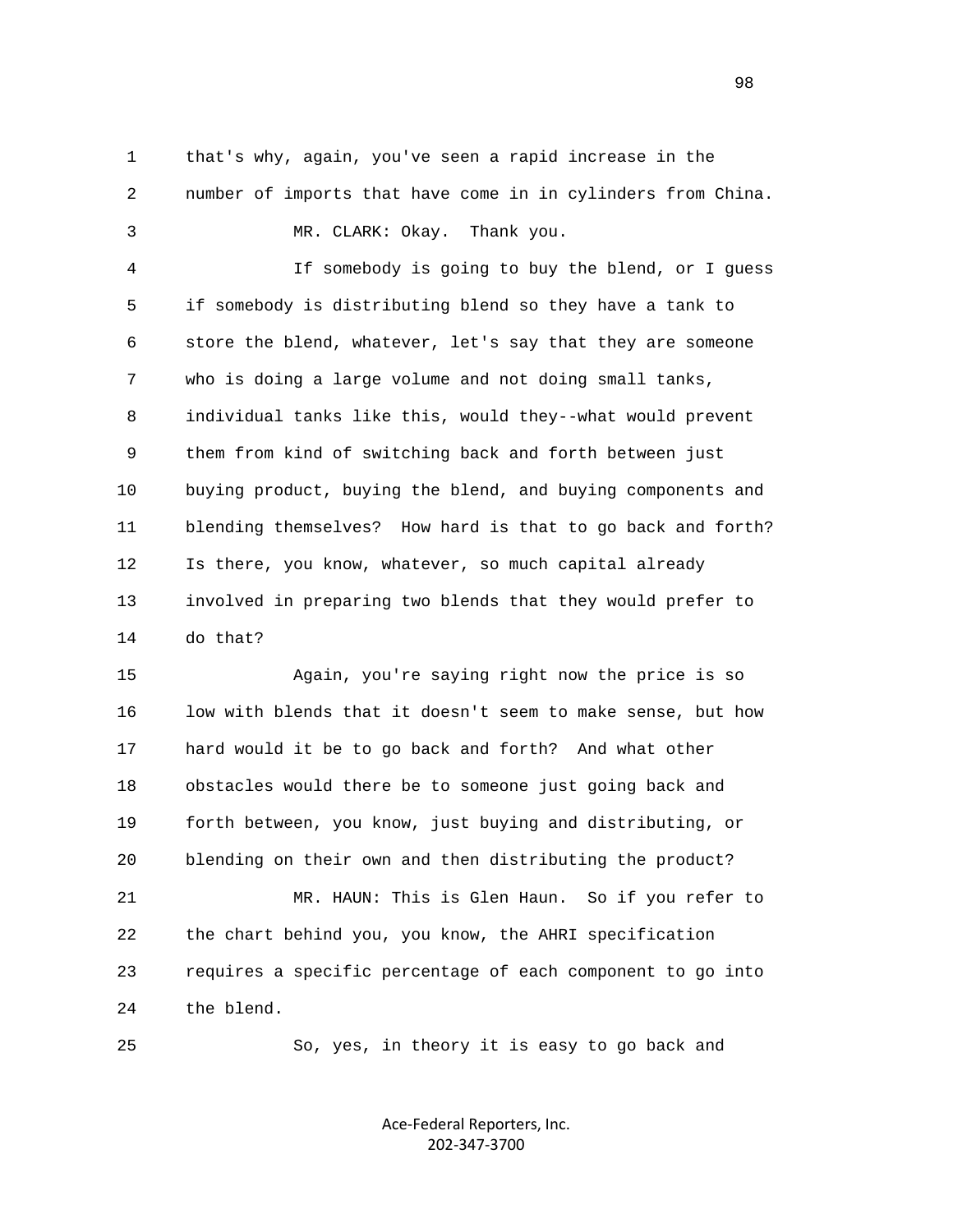1 forth. If you're producing 410 today, to go back and forth 2 using some of the same components. But you have to 3 accurately measure and make sure what's going into the 4 ultimate cylinder has the correct percentage. So that's, 5 you know, first and foremost.

 6 Secondly then, it's a function of supply and 7 demand. You know, you may have a forecast, or an importer 8 may have a forecast, or anybody who is producing the product 9 may think they need, you know, 50,000 pounds of 410 next 10 week, and all of a sudden you get in an order for 30,000 11 pounds of 407-C.

12 It may be easy for you to switch that, or it may 13 not be. If you don't have the components on hand, you may 14 then go ahead and just bring in finished product--i.e., the 15 blend. So there's a lot of variables that go into this.

 16 Again, this is a much more complex process than 17 was in place many years ago, as we talked about originally, 18 because R-22 was what fit almost all of these applications.

 19 So the complexity of what we're dealing with 20 today as manufacturers is much more so than was done in the 21 past. And it also goes back to the point that Mr. Boyland 22 and the question about the swap agreements.

 23 The investment needed for each of these 24 components, the plan itself, is in the hundreds of millions 25 of dollars. The demand, as we said, for 410 and 404-A is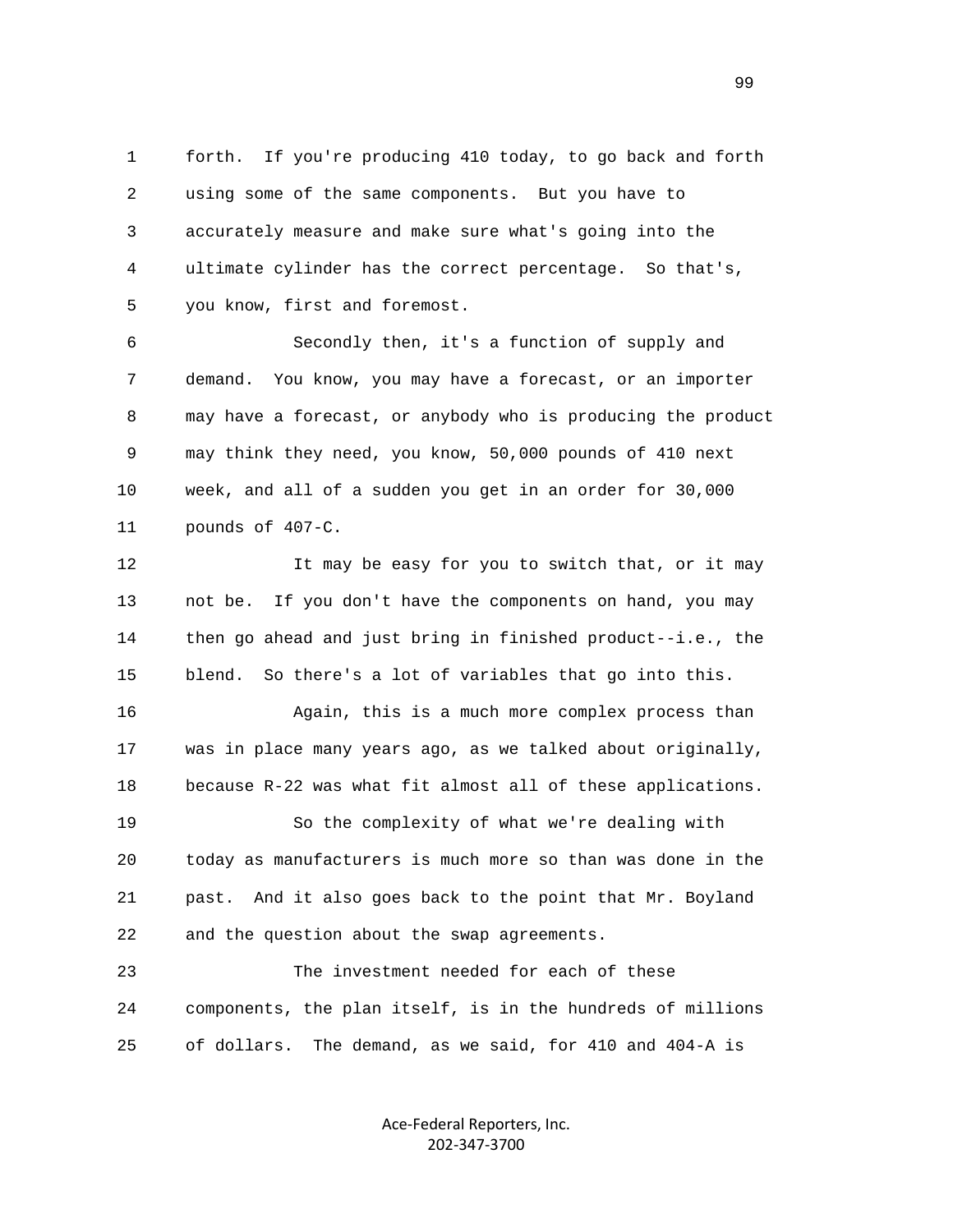1 most of what we're talking about in the U.S. today.

| 2  | So for each manufacturer to go out and build a                |
|----|---------------------------------------------------------------|
| 3  | plant to the extent that we're talking about, invest \$200    |
| 4  | million for all four components, it's just not feasible.      |
| 5  | I hope that answered your question and gave you a             |
| 6  | little more clarify.                                          |
| 7  | MR. CLARK: Mr. Cannon.                                        |
| 8  | This is Jim Cannon. So I actually<br>MR. CANNON:              |
| 9  | heard a very different question, but maybe I'll just let      |
| 10 | that go and attribute it to old age or something.             |
| 11 | I heard you ask a different question which is why             |
| 12 | someone who is a blender would shift between those blends,    |
| 13 | but would shift their operation between being a blender at    |
| 14 | all versus just selling already blended components, already   |
| 15 | in the container. And I think the testimony so far has been   |
| 16 | that if you can buy these containers in the pink cylinder in  |
| 17 | a container/40-foot container from China at 48 bucks,         |
| 18 | actually, it's going to be less, FOB China, then it doesn't   |
| 19 | really make sense to even be in the blending business         |
| 20 | anymore because the components in the ISO tank cost as much   |
| 21 | or more as just buying the finished product and then you      |
| 22 | don't have to blend, and you don't have to put it in the      |
| 23 | pink tank, and you're set, and you're good to go.<br>And so a |
| 24 | reason that maybe we perceive, maybe what you're going to     |
| 25 | see in the data are that there's not that much blending       |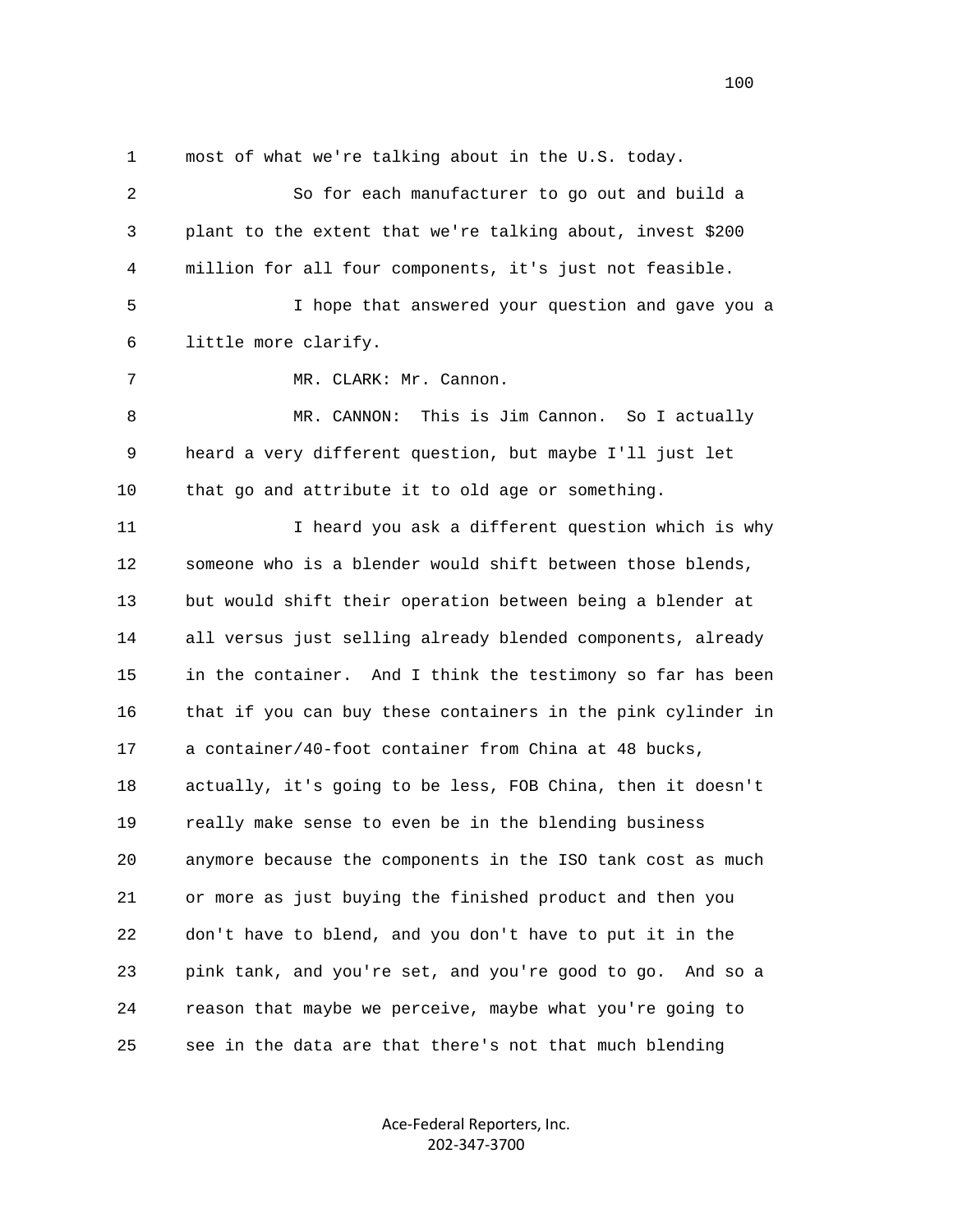1 going on. And the reason could very well be that we didn't 2 even appreciate the full extent to which it's not economical 3 to keep on blending versus just importing. Is that what 4 you're asking?

 5 MR. CLARK: Thank you. That certainly gets that 6 part of it. But I thought we also had a discussion earlier 7 about how there was an increase in blenders of late and so 8 -- I'm just trying to figure out, these are clearly going to 9 be low-cost blenders. These are not the major producers of 10 components. These are entrants who they're not spending a 11 lot of money. They're getting a storage tank, they're 12 finding a way to mix the two materials or three materials 13 and then put that into one of the smaller tanks for sale. 14 So, I'm just trying to reconcile all of that. So, you know, 15 I understand that these are very cheap now and this is what 16 people are going to want to go with, but we still do have an 17 increase in the number of blenders. And so, that segment of 18 the market, you know, I'm just trying to understand it, 19 okay, technically. I'm not getting into all the economics 20 of it. I'm just trying to get at it technically how 21 difficult is it for somebody to go back and forth and is it 22 continually a small bit of the economics, it's like, okay, 23 why would it be feasible, economically feasible for somebody 24 to go back and forth between being a blender and just 25 essentially a distributor?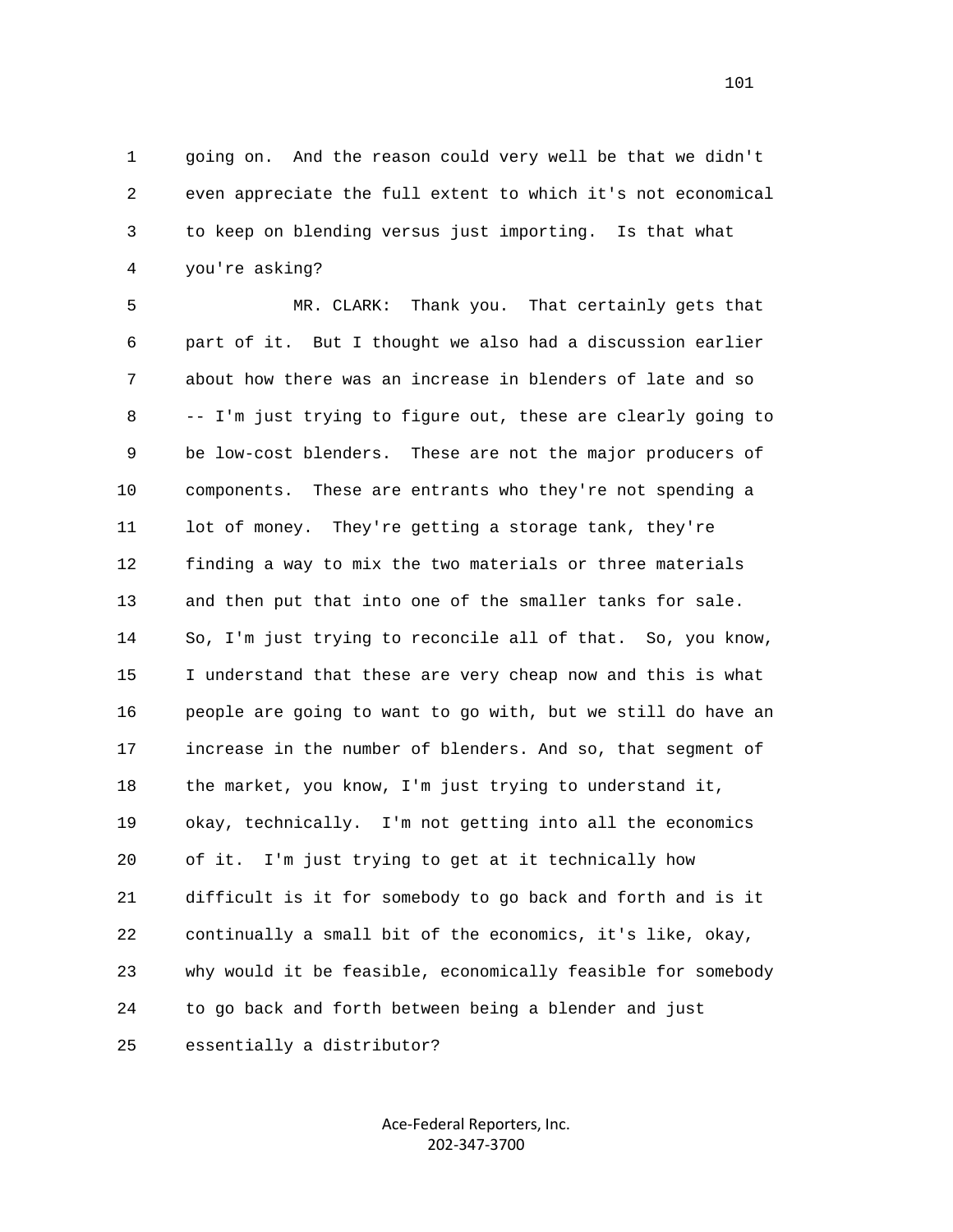1 MR. CANNON: So would anyone like to address 2 that? Other than sort of the obvious, I spent money on some 3 blending equipment and some repackaging equipment and now 4 it's going to be idle. And I'm guessing it's going to be 5 fair to say that there are some repackers who might 6 repackage down and some distributors who could also blend. 7 Some have invested maybe more than others in blending 8 equipment. So they just might have more equipment. So 9 there will be a range of experience by different folks in 10 the industry. None of them are at the level of investment 11 of these folks who are back integrated all the way to get 12 the molecules. They're starting from HF and so forth and 13 running manufacturing operations.

14 MR. CANNON: Thank you.

 15 MR. GREENWALD: But as I understand your question 16 is why -- is it easy to switch back and forth, the answer is 17 sure. If you have your blending equipment and it turns out 18 that the blended product is priced so low that there's no 19 economic data of blending here, you bring in the finished 20 cylinder. If, on the other hand, it turns out for whatever 21 reason that the price of the finished cylinder goes up, what 22 you can do very easily is restart your blending operations 23 and unless you cover both ends, there is no way of dealing 24 with the problem that we're bringing before you.

25 MR. CANNON: I guess the other thing, what do I

Ace‐Federal Reporters, Inc. 202‐347‐3700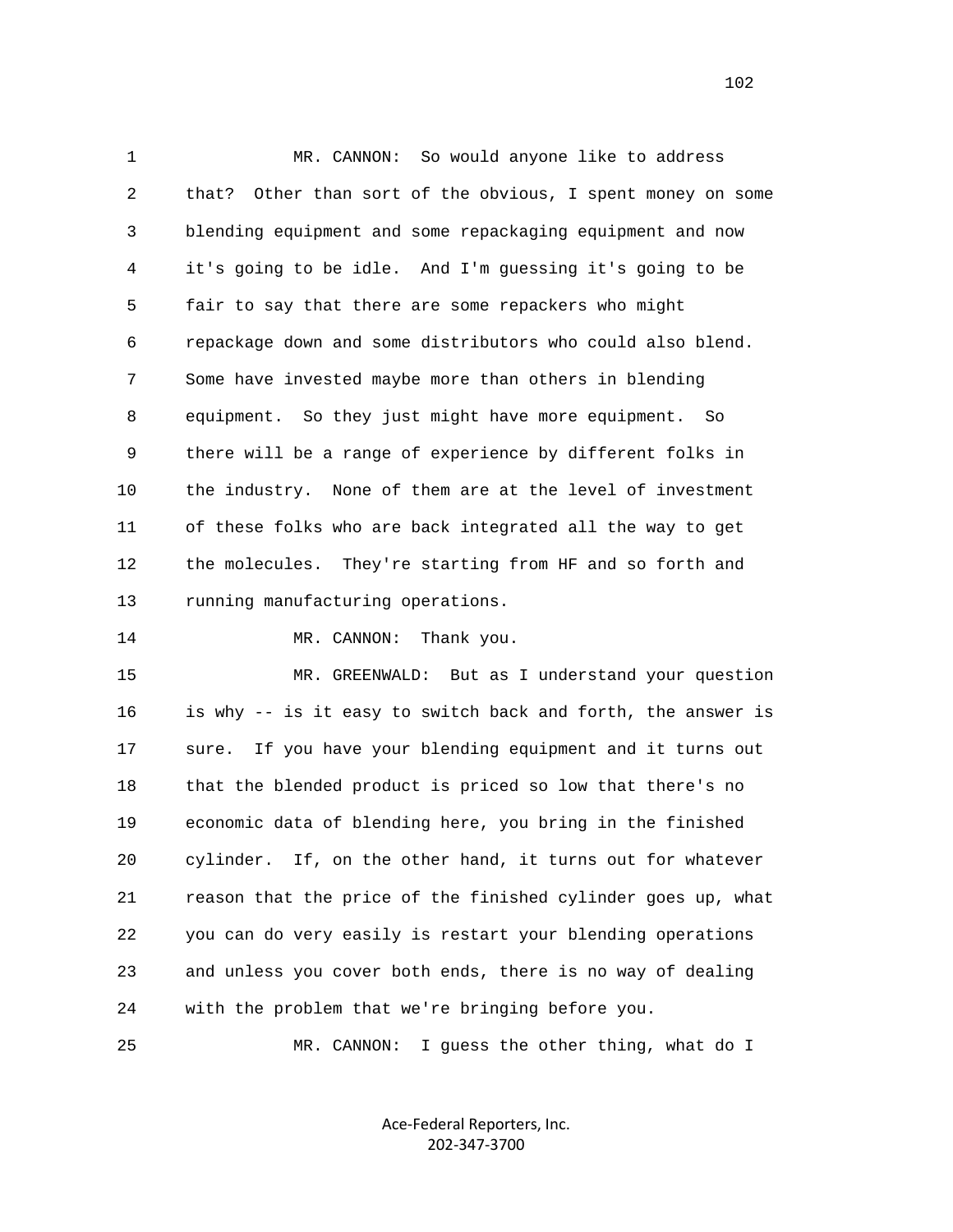1 do different is if you have labor costs, somebody who is 2 available to -- I assume blending does require some 3 involvement whereas just being able to repackage is this 4 going to feel any easier, perhaps even more automated and so 5 you would require fewer people and so you would be idling 6 people for a while, laying them off and then having to bring 7 them back. And I assume it wouldn't take a lot to train 8 them though. It sounds like it's a fairly simple procedure 9 for someone to blend. So it doesn't require anywhere near 10 the level of training as somebody on the component plant. 11 Is that correct? 12 MS. SASSANO: Yeah, this is Beth, that's 13 absolutely correct. 14 MR. CLARK: Okay. I just have a couple of other 15 questions about -- just about the EPA regulations and so the 16 announcement that just came out earlier this month that 17 things are being accelerated, did that catch any of you by 18 surprise? I know this has been in the works for about a year 19 and it was finalized earlier this month. Are there any 20 surprises in what was announced for the products that we're 21 discussing here today? 22 MR. HAUN: This is Glen Haun. Very few 23 surprises, to answer your question. 24 MR. CLARK: Okay. 25 MR. HAUN: There -- and, again, I believe there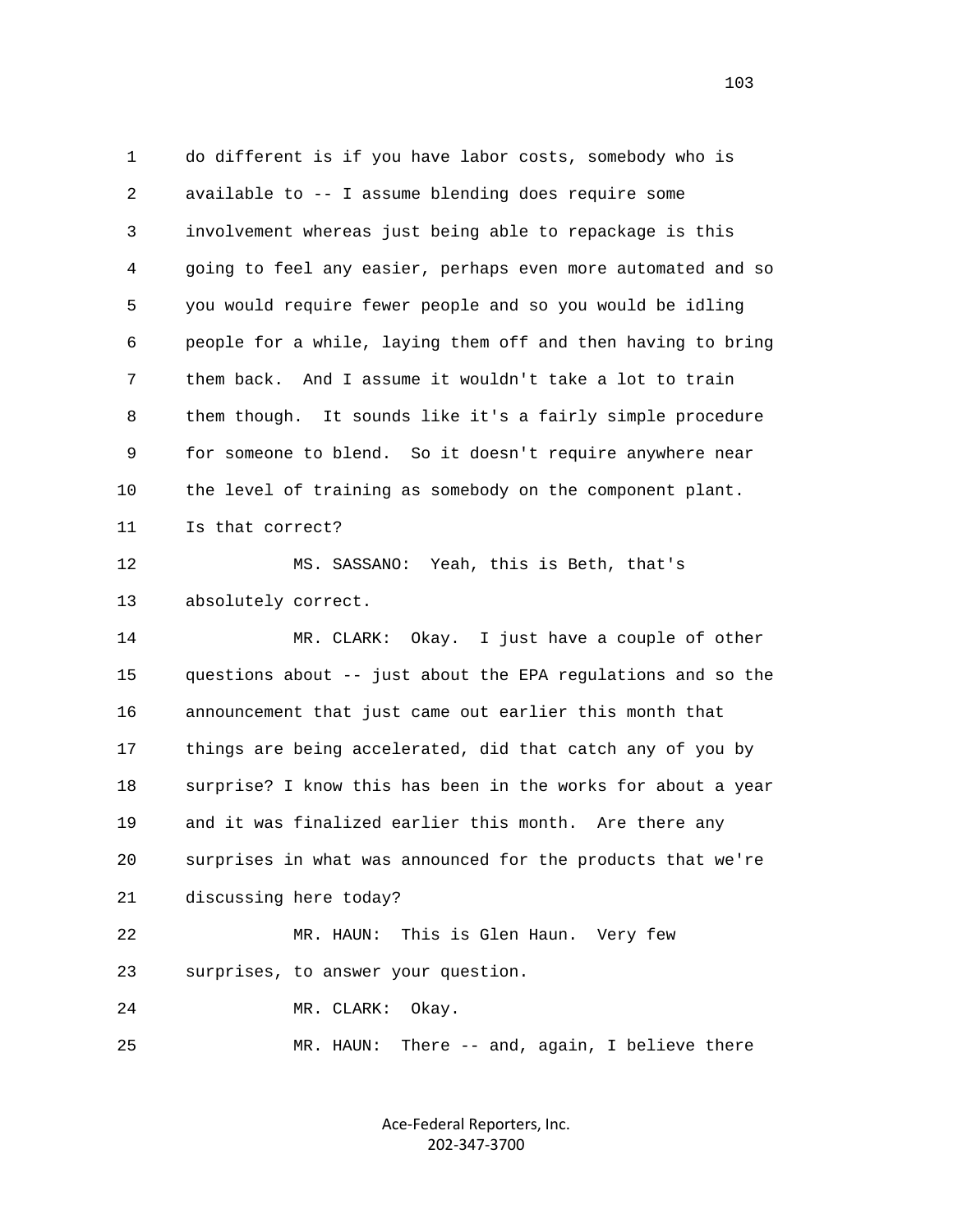1 was no impact on 410 in the EPA delisting, 404A has been 2 addressed, so there are some applications that will be 3 affected by that in the near term, 507A as well and 407C and 4 407A to a small extent. You may actually see a small 5 increase. But the usage of primarily 404A and 507A in the 6 near term will decrease based on the EPA snap delisting 7 process that you referenced. 8 MR. CLARK: Okay. 9 MS. SASSANO: This is Beth. I agree with Glen 10 that I don't think there were many surprises to us at all 11 and, you know, we looked at those regs as they were being 12 developed and anticipated what we thought was going to 13 happen. 14 MR. CLARK: So you guys probably had a fair bit 15 of input. 16 MS. SASSANO: Input as well. Yes. 17 MR. CLARK: Okay. 18 That's all I have for now. Thank you for 19 answering my questions. 20 MR. McCLURE: The next questioner will be Rusty 21 Duncan from our Office of Analysis and Research Services. 22 He has a couple of questions, I believe. 23 MR. DUNCAN: Hi, Russell Duncan, Office of 24 Analysis and Research Services. My first question is just a 25 clarification question. And forgive me, there are all these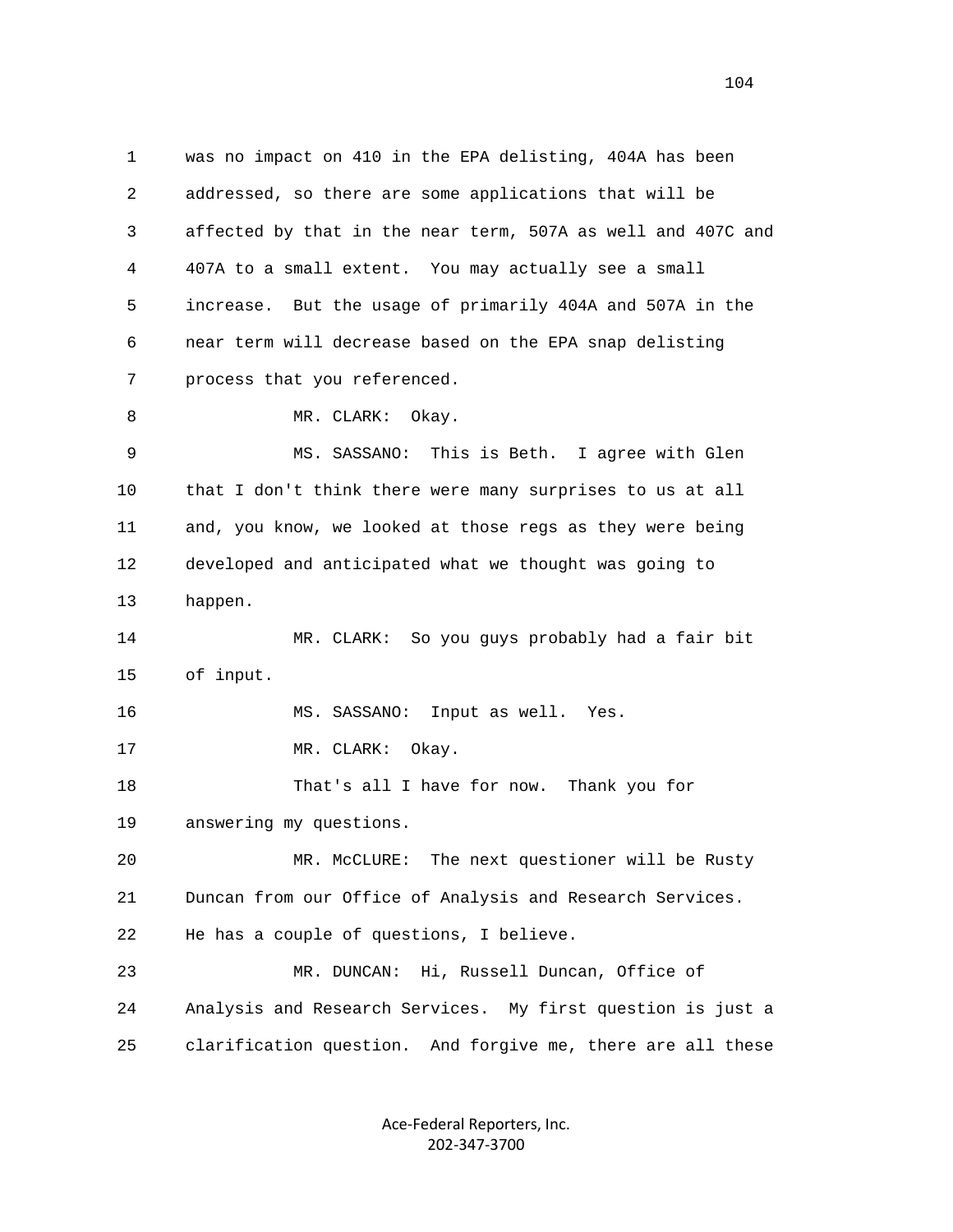1 different component and blend names, but there's one that 2 has appeared in a number of location s that's obviously not 3 within the merchandise being envisioned as part of the 4 order. It's an R113 or an R111, I forget which. Is that a 5 HCFC blend or a HCFC component? 6 MS. CLARK: Are you talking about R11 and R12? 7 MR. DUNCAN: Maybe that's -- is that an HCFC 8 component? 9 MS. CLARK: CFC. 10 MR. DUNCAN: Okay. 11 MS. CLARK: It's prior to HCFC. And that's no 12 longer on the market. 13 MS. SASSANO: And this is Beth, as we explained, 14 if you're talking about R12 that was the automobile air 15 conditioning choice in the CFC's days. And as that phased 16 out 134a took its place in automobile air conditioning. It 17 was an HFC. 18 MR. DUNCAN: One other product group that had 19 been mentioned in the petition that I don't think anyone has 20 really discussed here today much is the HCFO group. Do you 21 want to touch on that? 22 MR. IRANI: I'm sorry, could you repeat the 23 question? 24 MR. DUNCAN: The HCFO, I believe, the -- HFO? 25 MR. IRANI: I'm sorry, is there a specific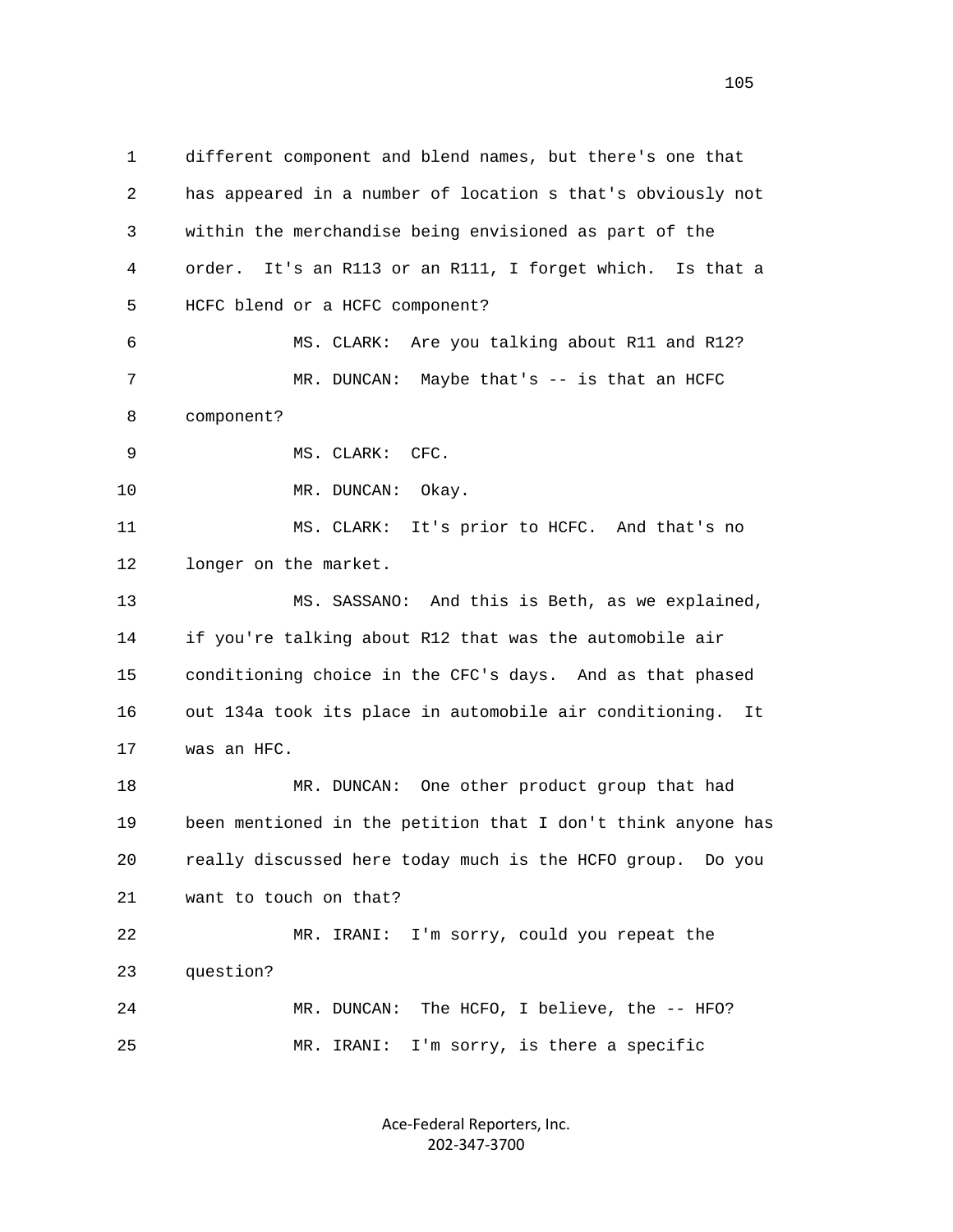1 question related to HFO?

 2 MR. DUNCAN: The issue of why it's not included 3 in the market analysis associated with the products of these 4 investigations?

 5 MR. IRANI: This is Omar Irani with Honeywell, by 6 the way. I believe there are some IP surround HFOs that 7 limits the ability of other use, let's say, or other 8 producers.

 9 MS. SASSANO: And this is Beth Sassano from 10 Chemours to build on that. HFO is hydro fluoro olefin 11 technology. The CFCs and the HCFCs, the pregeneration were 12 chlorine-containing compounds, ozone depleters. The HFC 13 blend you're looking at here are no ozone depleting, but 14 they're still global warmers, which is why 404A is being 15 SNAP delisted. HFOs are no ODP and very low to no GWP. So 16 it is this next generation of refrigerants that we speak of. 17 There's been development by an IP by many companies trying 18 to develop these more green sustainable chemistries but we 19 thought, you know, for a number of reasons, they're still 20 newly under development. There's a lot of patent estate 21 being worked on because of the innovation that went along 22 with them and because they are very low to no GWP that they 23 didn't really fit within the scope of this, you know, based 24 on their product characteristic, essentially. But they will 25 be used eventually in some of these same applications when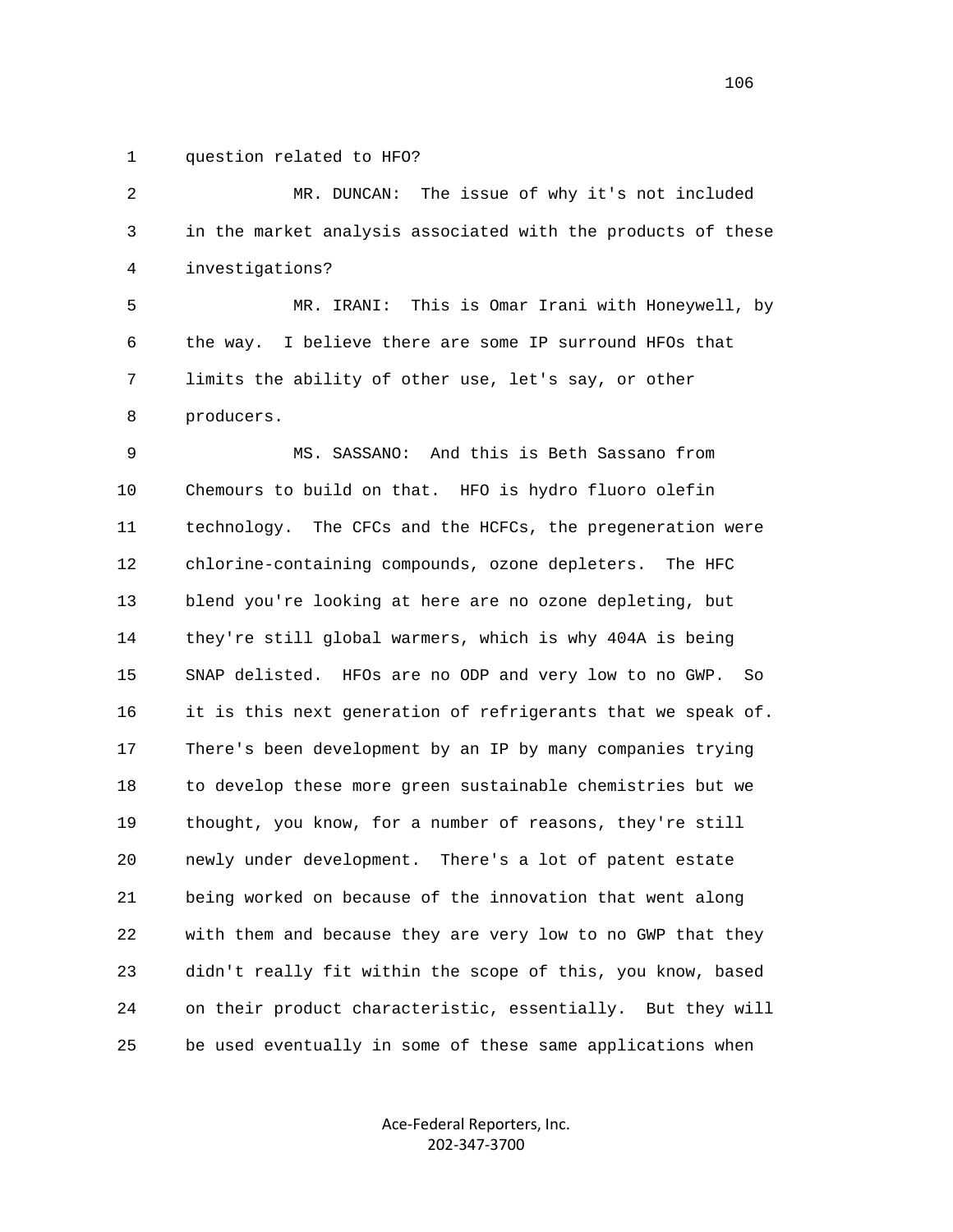1 they come to market.

 2 MR. DUNCAN: As replacements for the current 3 HFCs?

4 MS. SASSANO: Yes.

 5 MS. CLARK: And I would just add, this is Alison 6 Clark from Arkema. I would just add that this SNAP 7 delisting did not address R410A which is the single largest 8 market and that in that 410A the HVAC air conditioning 9 market there are emerging technologies in HFOs, but it's at 10 that development point. So when we were speaking earlier 11 about not having the economics for reinvestment into next 12 generation HFOs is what we were talking about.

 13 MR. DUNCAN: A different question, a different 14 track. It was mentioned in testimony earlier that members 15 of the industry monitor the imports of the products subject 16 to these investigations. What is the data source for that 17 monitoring?

 18 MS. SASSANO: This is Beth Sassano from Chemours. 19 I can just speak for our company. The source that we use is 20 Zepple. I don't know if you're familiar with that. That 21 shows us the U.S. import -- the imports coming into the U.S. 22 from any country.

 23 MR. DUNCAN: And is this based on public census 24 data classifications?

25 MS. SASSANO: My knowledge of it is you're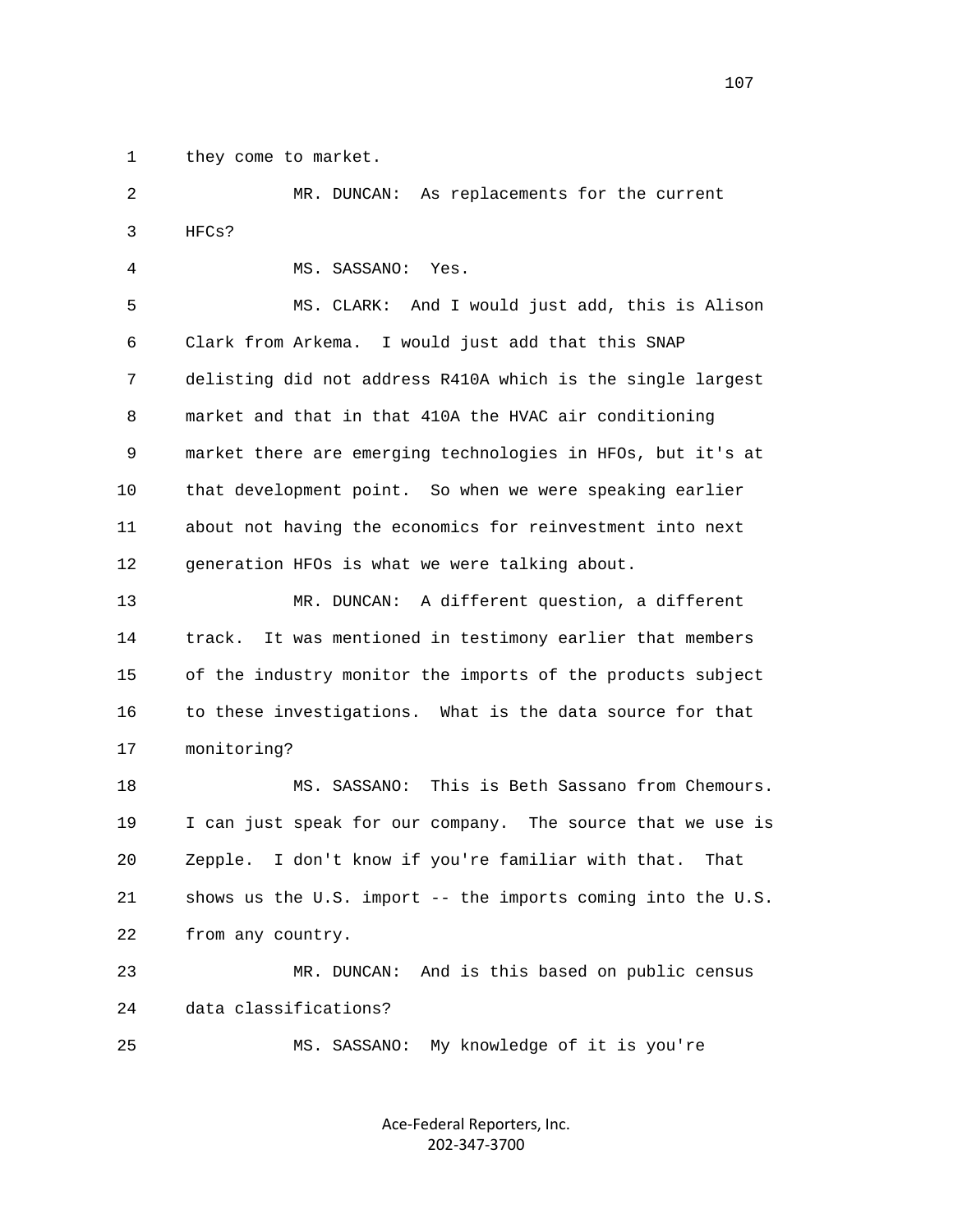1 actually looking at bill of lading data that's coming in. 2 We would have to check with exactly how they, you know 3 authorize --

 4 MR. DUNCAN: The reason I ask these questions is 5 the petition lays out two HTS numbers for the subject 6 merchandise, both of which appear to be basket categories. 7 And in some instances, perhaps not even capturing all of the 8 HFC blend data that are being imported. So, I was wondering 9 if the industry had any market materials that tracked 10 imports of these products that's not available to us 11 currently.

 12 MR. CANNON: The different producers all 13 essentially track the same thing. They track -- they look 14 at bills of lading which are sold by Piers or by Zepple. 15 And they work through the product descriptions in those 16 bills of lading. They then triangulate those data against 17 other sources of information and in the petition we, for 18 example, looked at the Global Trade Atlas data which give 19 you Chinese exports to verify the overall quantities 20 reported by Global Trade Atlas which is another subscription 21 you can buy. I mean, Commerce buys it. It's not cheap. 22 But we have spoken with Customs, we met with them to talk 23 about this issue that the reporting of blends in the blend 24 category in particular in Chapter 38, does not appear to be 25 correct because that particular category only has in it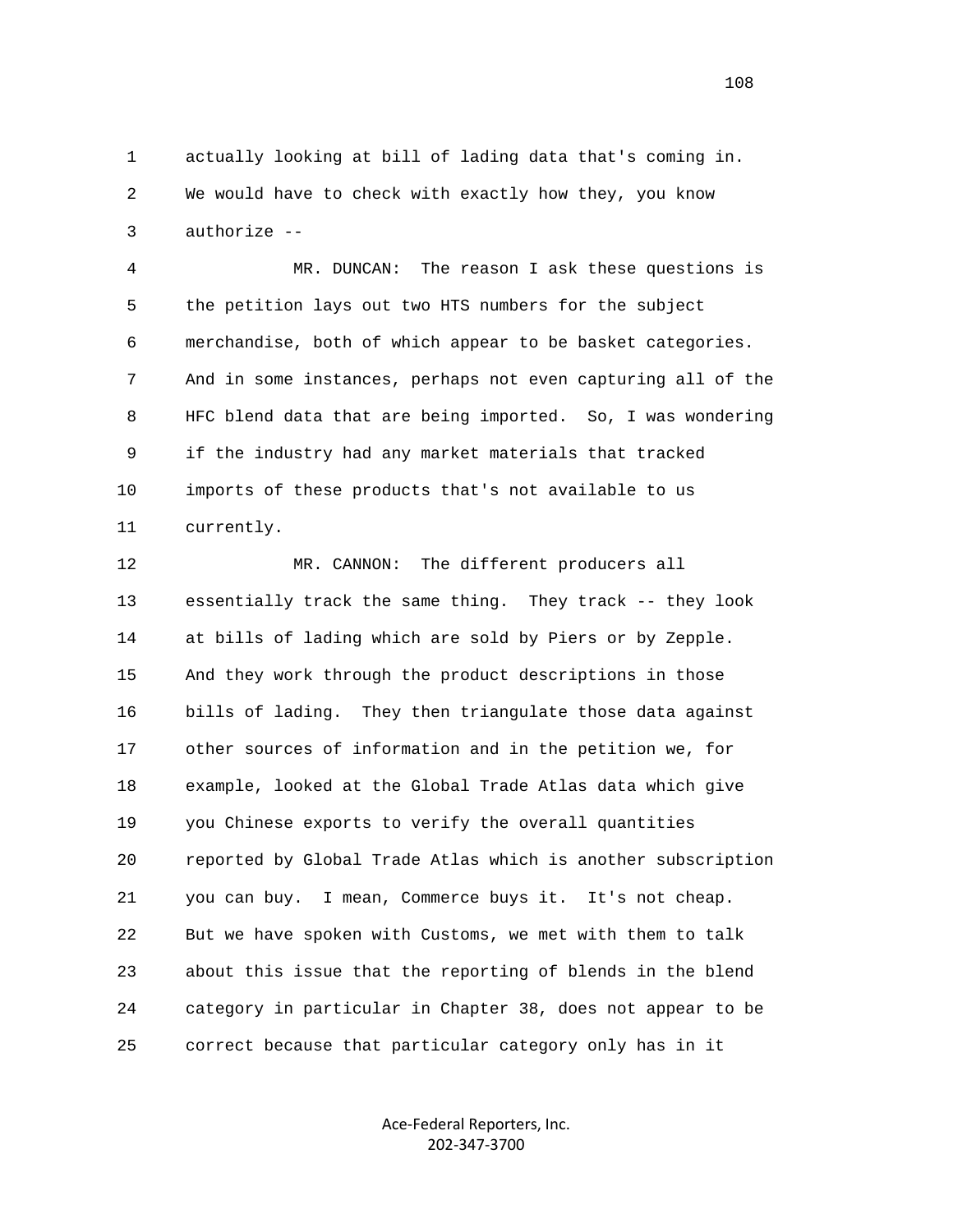1 blends of HFCs and I think PFCs. And usually what you see 2 is the customs categories, the census data give you a larger 3 volume than what you get out of Piers or the bills of 4 lading. Usually the Piers data understate because they are 5 only ocean freight and because people can suppress the data. 6 In this case the bills of lading were reporting a far larger 7 quantity than the census data in Chapter 38 which makes no 8 sense given the category that pretty much fits around our 9 ears with exception of some PFCs.

 10 The other category, the category for the single 11 components, is a basket category. And the imports there are 12 huge, but they seem to be too large. And so our impression 13 of what was happening is that it could be that maybe some of 14 the blends are being put into the component category and 15 vice versa. But the bottom line is, the customs data are 16 not particularly reliable for either category. The component 17 category is too big of a basket and the blend category 18 clearly understates the volume.

 19 MR. DUNCAN: Obviously within your 20 post-conference submission -- your briefs, you'll be 21 addressing import coverage. If you can look at the 22 questionnaire data, look at any market data that you have on 23 these imports using these other sources, Zepple, Piers, and 24 of course the public census data and try and get a sense of 25 what the best import data series is to use.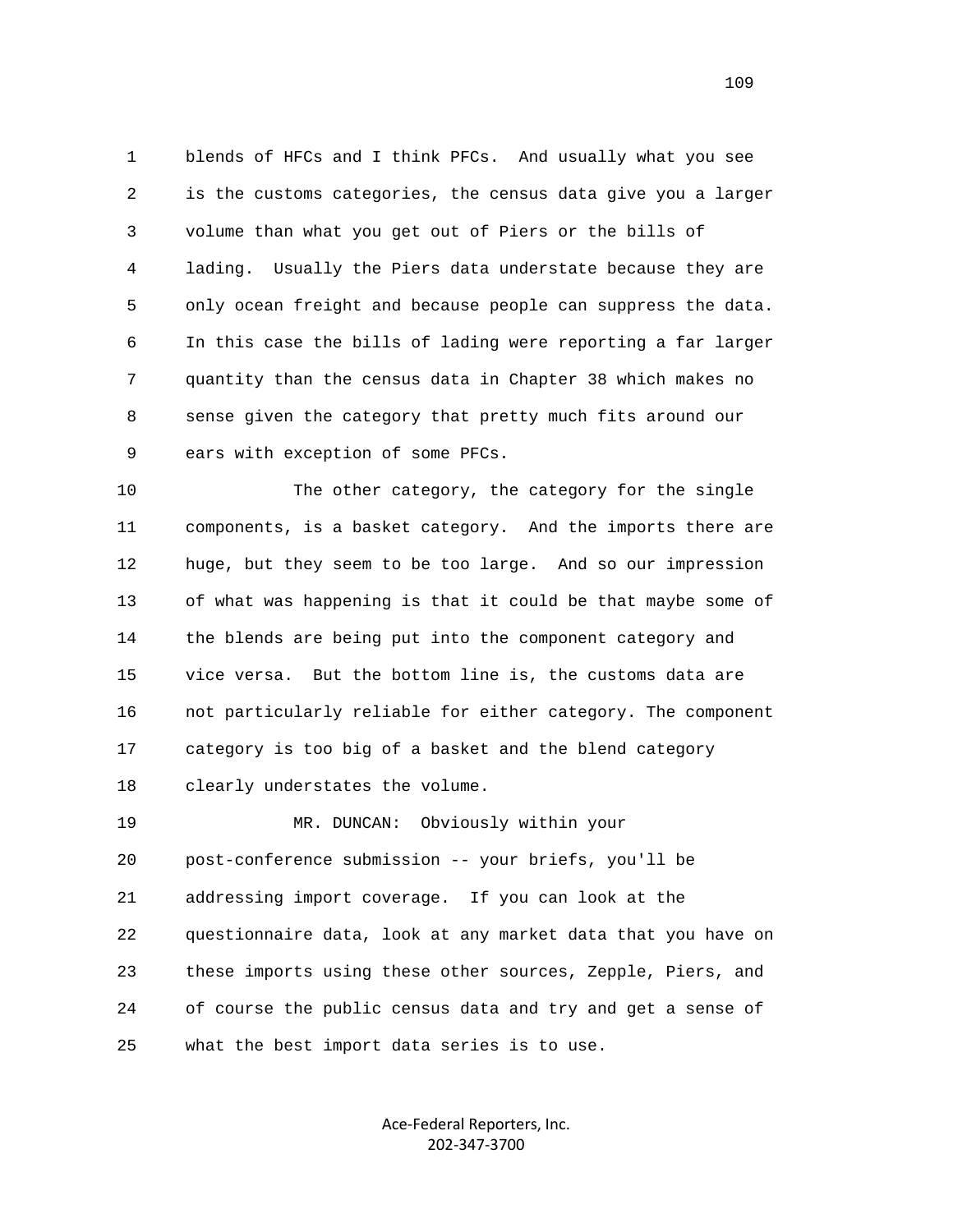1 MR. CANNON: Okay. We will. We can comment on 2 our perception of how -- what the volume we thought it would 3 be and how it should be compared to the data you're getting 4 and we have actually been monitoring that as the importer 5 questionnaires come in. We sort of have a running tally. 6 MR. McCLURE: Likewise, I'll just go ahead and 7 ask Respondent parties to do the same as what's our best bet 8 with regard to import data. 9 MR. DUNCAN: The next question I have is 10 obviously an industry comes, they know they're being 11 injured, or they feel they're being injured. They bring 12 these petitions and then we have to translate that market 13 reality into the lens that we analyze it here at the 14 Commission. And one of the things that we do is a market 15 analysis, and apparent consumption analysis. Here we have 16 industry where there's a pretty clear and complicated 17 dividing line between component production and then 18 blending. And it's the blends that are actually being sold 19 into the merchant market, most of the components are being 20 internally consumed by the petitioning group. For the 21 purpose of making those blends, there's some activity of 22 imported components that go then into further blending 23 domestically with the imports of components and also some 24 purchases of domestically produced components. How should 25 the Commission approach its analysis on apparent consumption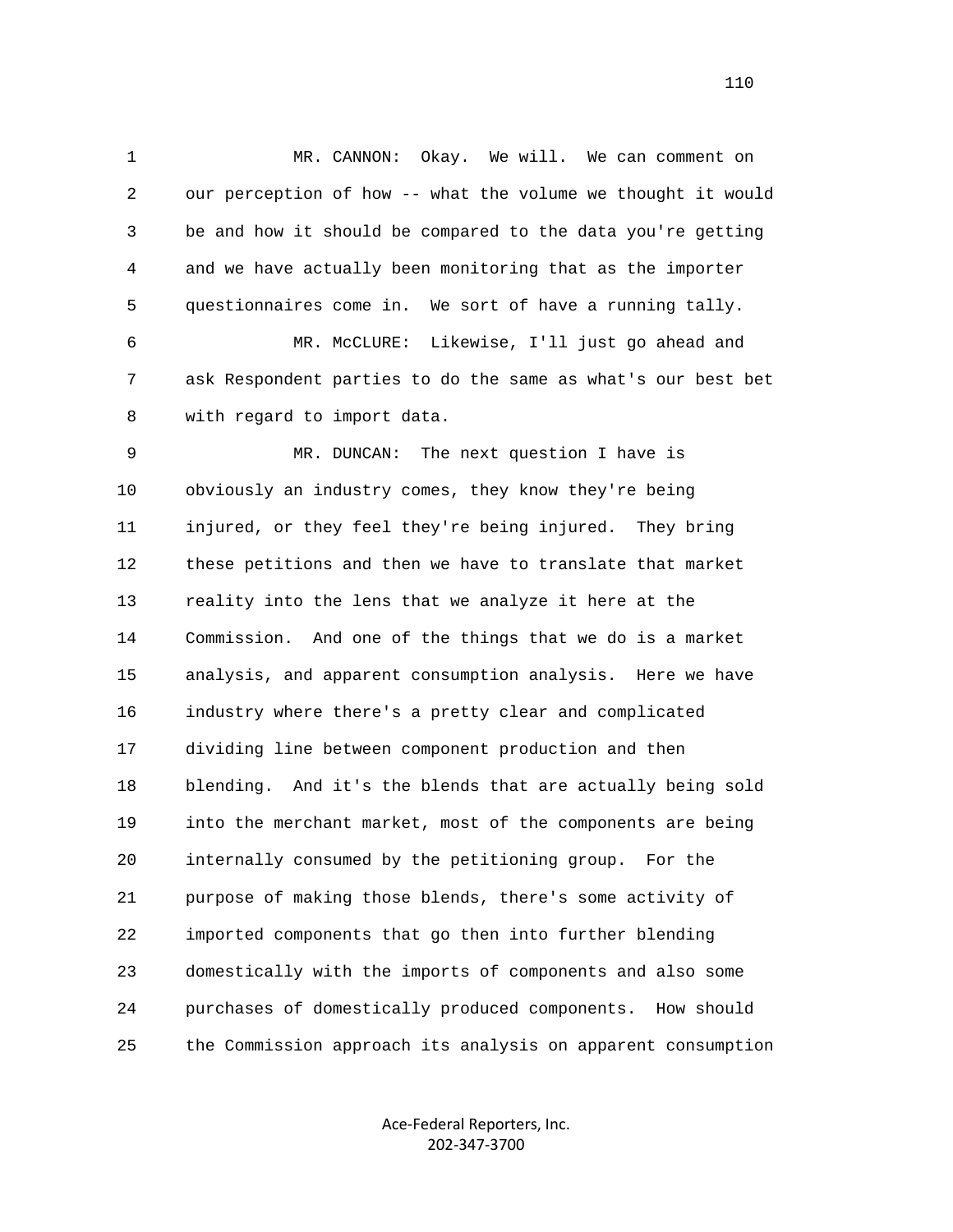1 given both the level of trade issue we cannot change what is 2 subject imports. Subject imports by definition is what 3 you've brought into the scope of the merchandise which 4 includes both levels of trade. You have the component 5 imports and the blend imports. Jointly together they are 6 subject imports. But some of those subject imports are 7 being further processed and included in sales by the U.S. 8 producers.

 9 MR. CANNON: So I think we can address this in 10 our post-conference brief. The Commission has encountered 11 this issue before. It happens whenever you have a product 12 that arrives sort of in different grades of finished like 13 raw sugar comes in or finished sugar comes in. And after 14 the raw sugar gets here, it has to be finished. Okay. So 15 that was the analogy on the top of my head. But apparently 16 there will be double counting when you have some blends 17 which are made with imports. But the Commission sort of 18 looked at that and been able to essentially cope with the 19 fact, that, well, there's some double counting, so we might 20 be understating the import penetration to some degree. 21 Nevertheless, we can still see that the market share of the 22 imports is significant, it's increasing, so I don't think 23 that will be a problem in essence for us. 24 Although I recognize there will be double

25 counting and I haven't seen all the data yet. So I could be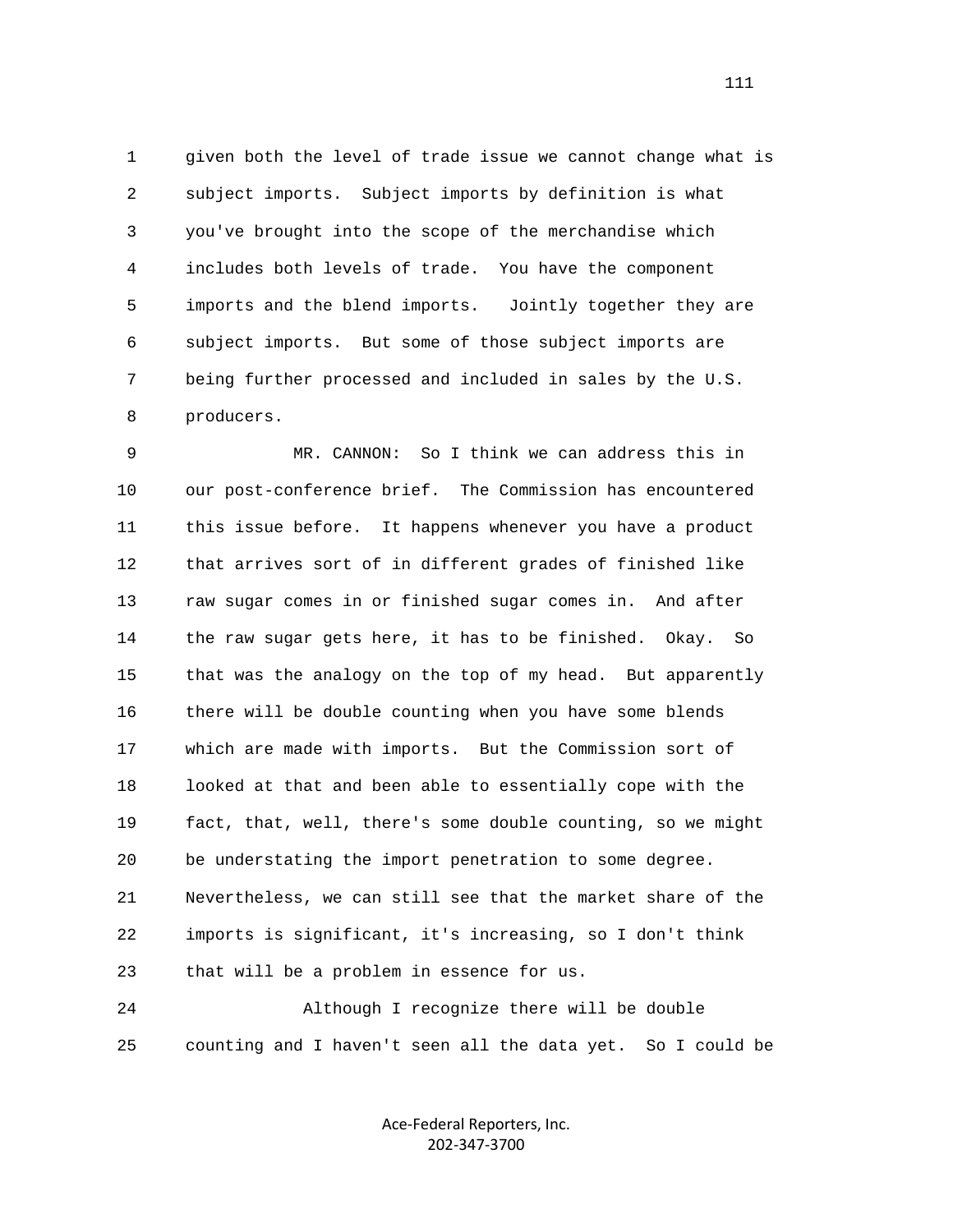1 ruing the day I said this. But I think it will work out.

 2 MR. DUNCAN: Okay. And my final question goes to 3 a similar issue, also related to this analysis in the market 4 when you try and create a consumption number and take into 5 account the effect of the subject imports which includes 6 both the components and the blends. And we've had testimony 7 here today where you have the people sitting around this 8 table plus the independent blenders bringing in the HFC 9 components and how will that factor into the Commission's 10 analysis of injury if, you know, the domestic producers are 11 controlling some percentage of subject imports? And if you 12 break out the imports controlled by domestic interests 13 versus not domestic interests, and whether you define the 14 domestic interests as the petitioning group that has the 15 actual component production by itself or if you expand that 16 definition to include blenders, either data set, some volume 17 of the components are controlled by the U.S. producers. How 18 is the Commission going to approach that analysis? 19 MR. CANNON: So once again, I think in the 20 Commission's precedent the Commission is familiar with the 21 situation in which some one or other U.S. company in an 22 industry may to some degree, small or large, also import. 23 Those imports represent for the industry as a whole and for 24 another U.S. producer an opportunity lost. They represent 25 lost sales. That's sales volume that another U.S. producer

> Ace‐Federal Reporters, Inc. 202‐347‐3700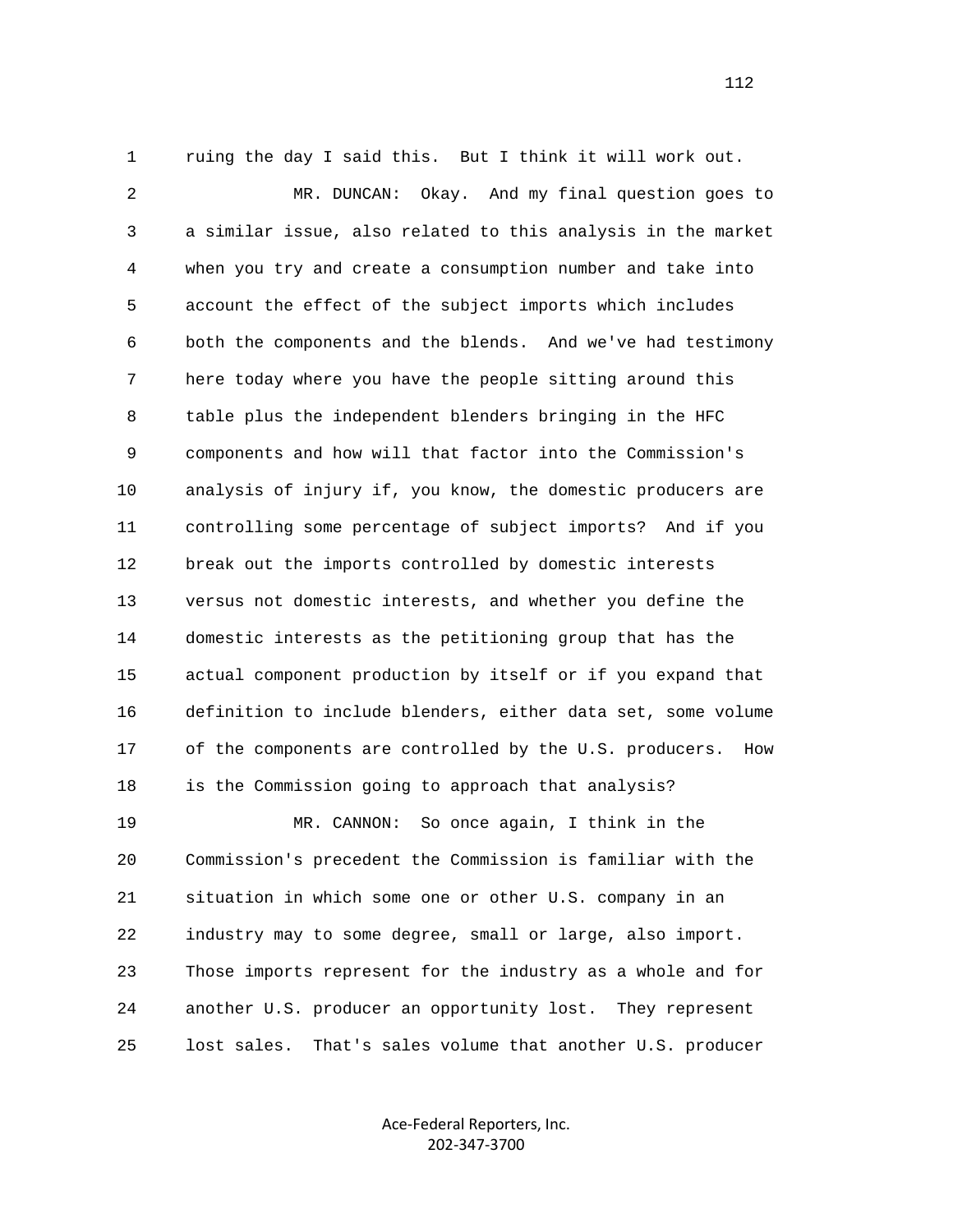1 could be filling its capacity and it is not. So that volume 2 of imports is a volume of imports. And the imports looks at 3 -- the Commission looks at the industry as a whole. And so 4 you should not exclude any import from your import volume 5 simply because one of the petitioning companies found itself 6 in a situation where the only way to stay in a market where 7 the blend prices had dropped to the levels that they are 8 now, is to at least cut some of its costs by getting some 9 cheap Chinese feedstock. I mean, that's bluntly the 10 decision they face. But legally when the Commission looks 11 at the impact on U.S. employment and U.S. assets and U.S. 12 profitability, it looks at the industry as a whole and if 13 there is capacity that is not being used because Chinese 14 imports replaced it, it doesn't matter who brought it in. 15 It didn't matter in any number of cases. Ribbons off the 16 top of my head.

 17 MR. DUNCAN: No, I hear your arguments. I would 18 just look at and try and make sense of, if you look at the 19 volume of imports controlled by U.S. producers versus the 20 volume of imports at large and the different trends that 21 they may or may not show, and how that would relate to the 22 storage profitability.

 23 MR. CANNON: We will. And I would observe that 24 if anything, having a little bit of low-priced imports in 25 your mix actually helps your profitability. And when you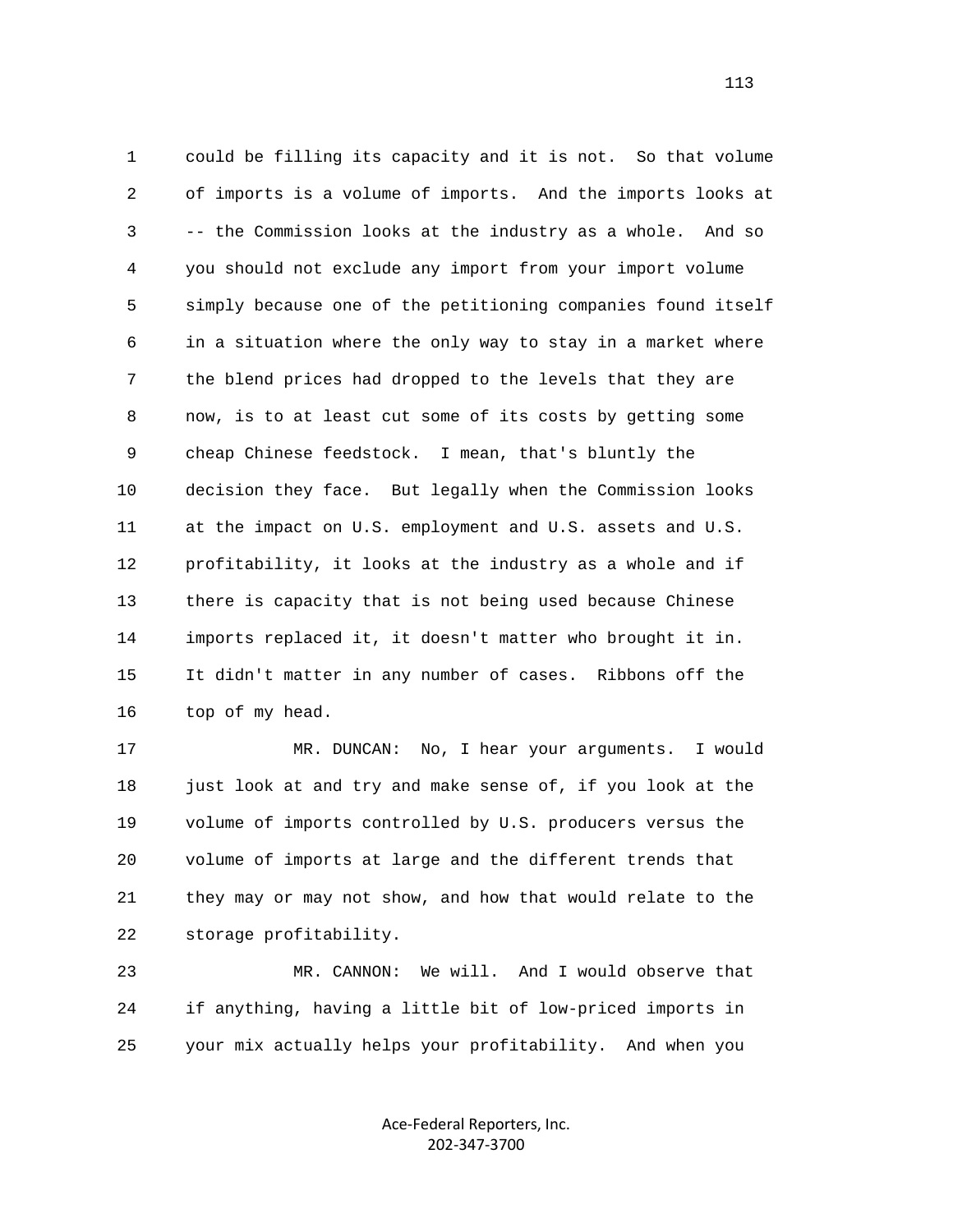1 look at the levels of their profitability they need a lot of  $2$  -- 3 MR. DUNCAN: So you need to tell that story. 4 MR. CANNON: Okay. 5 MR. DUNCAN: That's all I have. 6 MR. McCLURE: Thank you, Mr. Duncan. I think Ms. 7 Landowner has a couple of questions. 8 MS. LO: Yes. Thank you. 9 My question is more about the market segment 10 internal. I just want you to help me with some terminology 11 so that the reclaimers and the recyclers are different than 12 the replacement market; correct? 13 MR. HAUN: It's going on. Yes. Correct. 14 MS. LO: So I believe Ms. Sassano said that you 15 guys are not involved in the relcaiming -- or recycling 16 market; correct? All three? 17 MS. SASSANO: Yeah. Well, Chemours is not. No. 18 MR. HAUN: This is going on with Arkema. We are 19 involved. 20 MS. LO: In the recycling? 21 MR. HAUN: In the reclaiming market. Although 22 it's a small portion. 23 MR. IRANI: Omar Irani with Honeywell. We are as 24 well. Small. 25 MS. LO: Okay. Related to that, I know this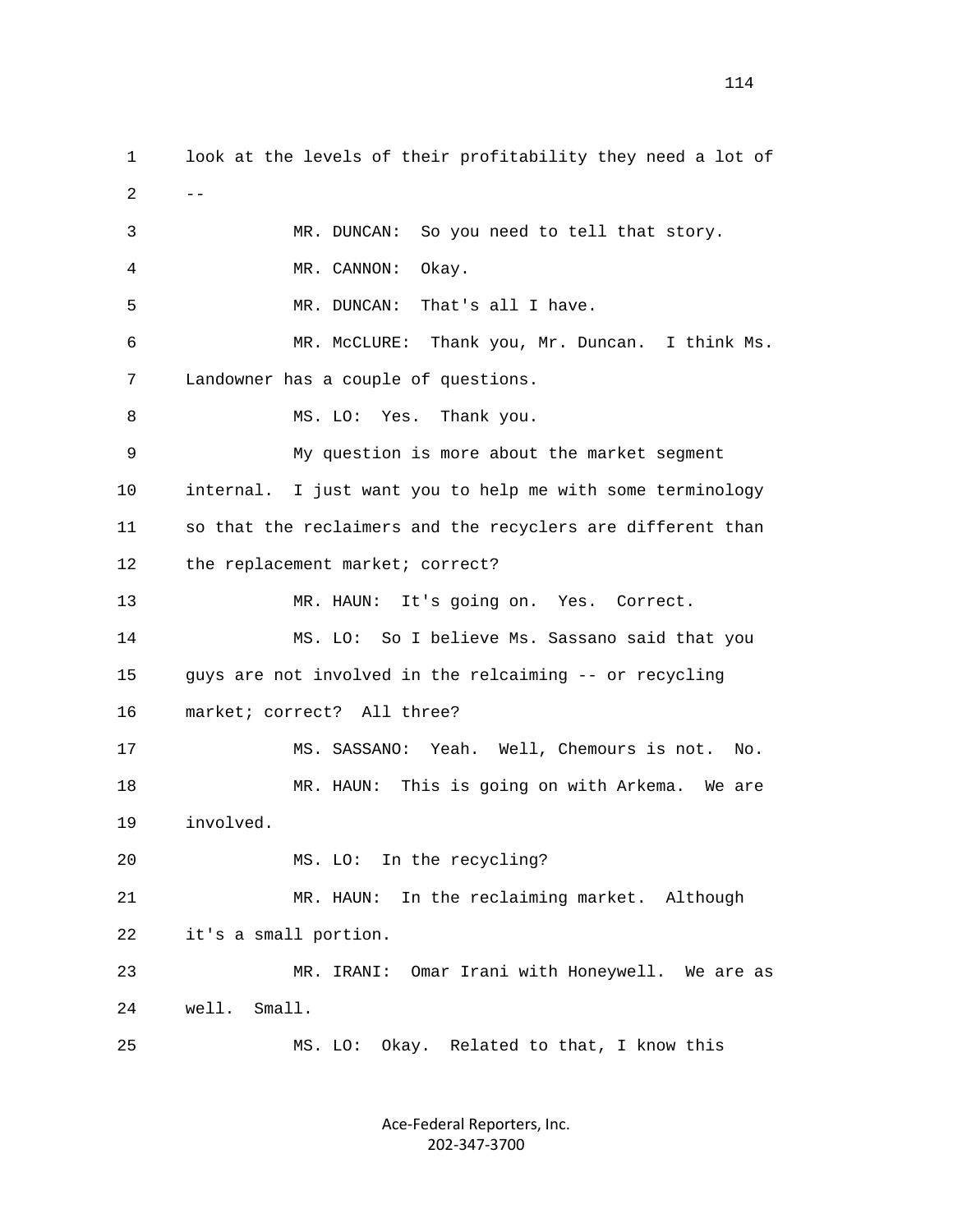1 market goes to OEMs and service contractors. And the 2 testimony earlier today was that the Chinese imports are 3 mostly gaining shares in the service contract market. So 4 when I have a Carrier system installed in my home, brand-new 5 system, they're supposed to last about ten years, brand-new 6 original equipment, right, for whether commercial or 7 residential applications. So I don't see a lot of 8 supermarkets changing their refrigeration or refrigerators; 9 right? Correct? About ten years, 20 years? 10 MR. HAUN: This is Glen Haun. Correct in both of 11 those assumptions. 12 MS. LO: So I would assume that the service 13 contract market is a larger percentage of your business; 14 correct? 15 I know you mentioned that Chinese imports were 16 gaining -- has about 40 percent of the market, I think 17 earlier I wrote that down. But what is that overall in your 18 business, the service contract market versus the OEM market? 19 If -- I don't know if that business sensitive. 20 [SIMULTANEOUS CONVERSATION] 21 MS. CLARK: It is, but the service market is 22 significantly bigger than the OEM market. 23 MS. LO: And in that market, I'm just trying to 24 understand that market. 25 MS. CLARK: Sorry. Alison Clark.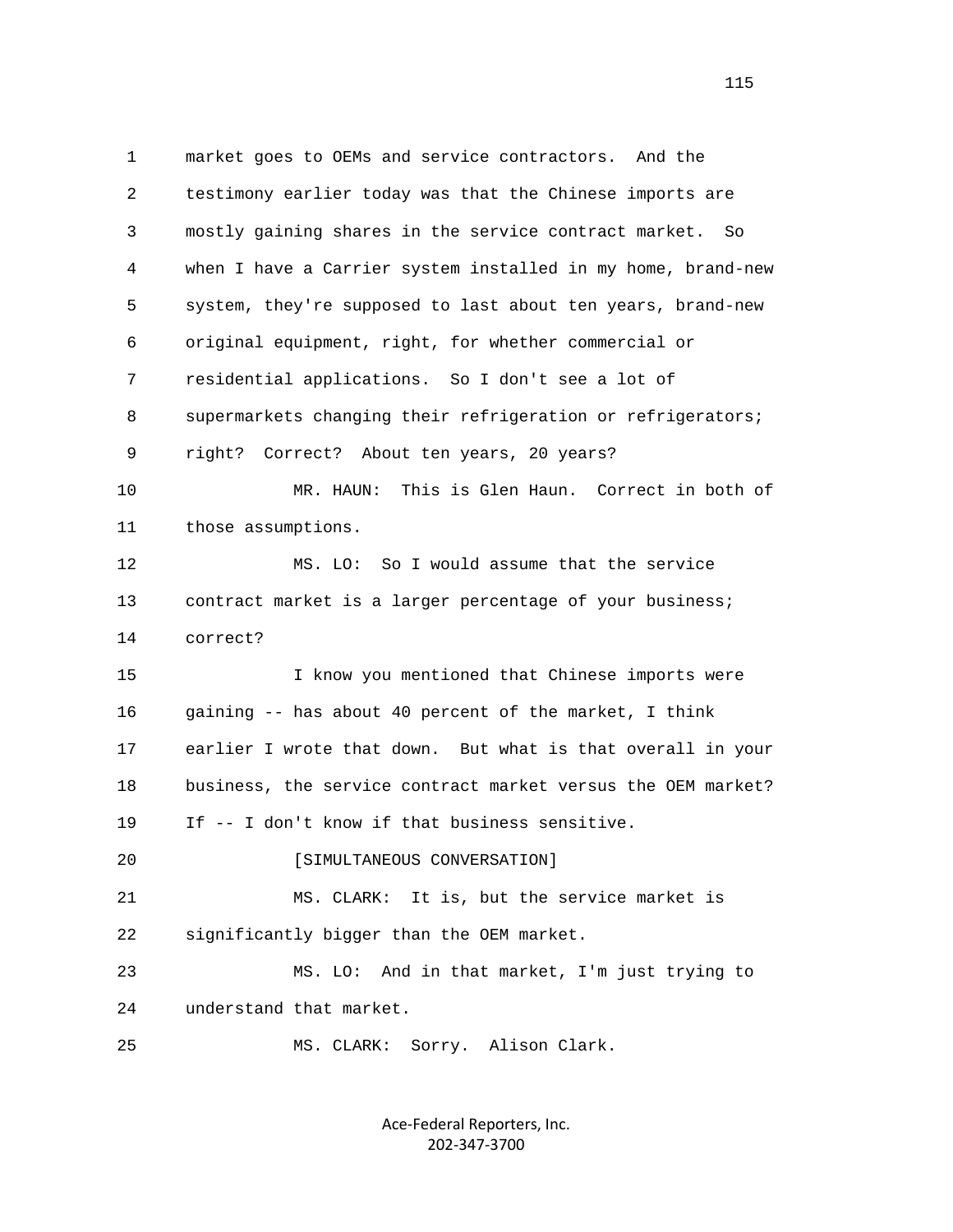1 MS. LO: I'm sorry. 2 MS. CLARK: It was Alison Clark. I saw him 3 looking over at me. Sorry about that. 4 MS. LO: So you don't -- so these cylinders, 5 right, they go into Carrier system; is that correct? Or 6 whatever the OEM brand is. 7 MR. McCLURE: They're used to charge it. 8 MS. LO: Right. So is it kind of like a gas 9 grill where although it's not sold at Home Depot or 10 Wal-Mart, I understand like on 134a, where say a Carrier 11 Service contractor and I have a homeowner whose AC is not 12 working anymore, they don't swap out the actual cylinders; 13 do they? Do they just refill the cylinder or how does that 14 work? 15 MS. SASSANO: Let me take that one. This is Beth 16 Sassano from Chemours. Let me step back for a minute. So 17 say you're talking about Carrier, they're going to have a 18 huge production facility, and you can imagine air 19 conditioning units going down a conveyor, big, big conveyor. 20 And there will be a tank that will be then dispensing the 21 refrigerant into each of those units when it's the original

 22 equipment manufacturer. That unit then will go into a home. 23 Okay.

 24 But then if there's some issue with the system, a 25 leak, and the cooling in the house, the homeowner is going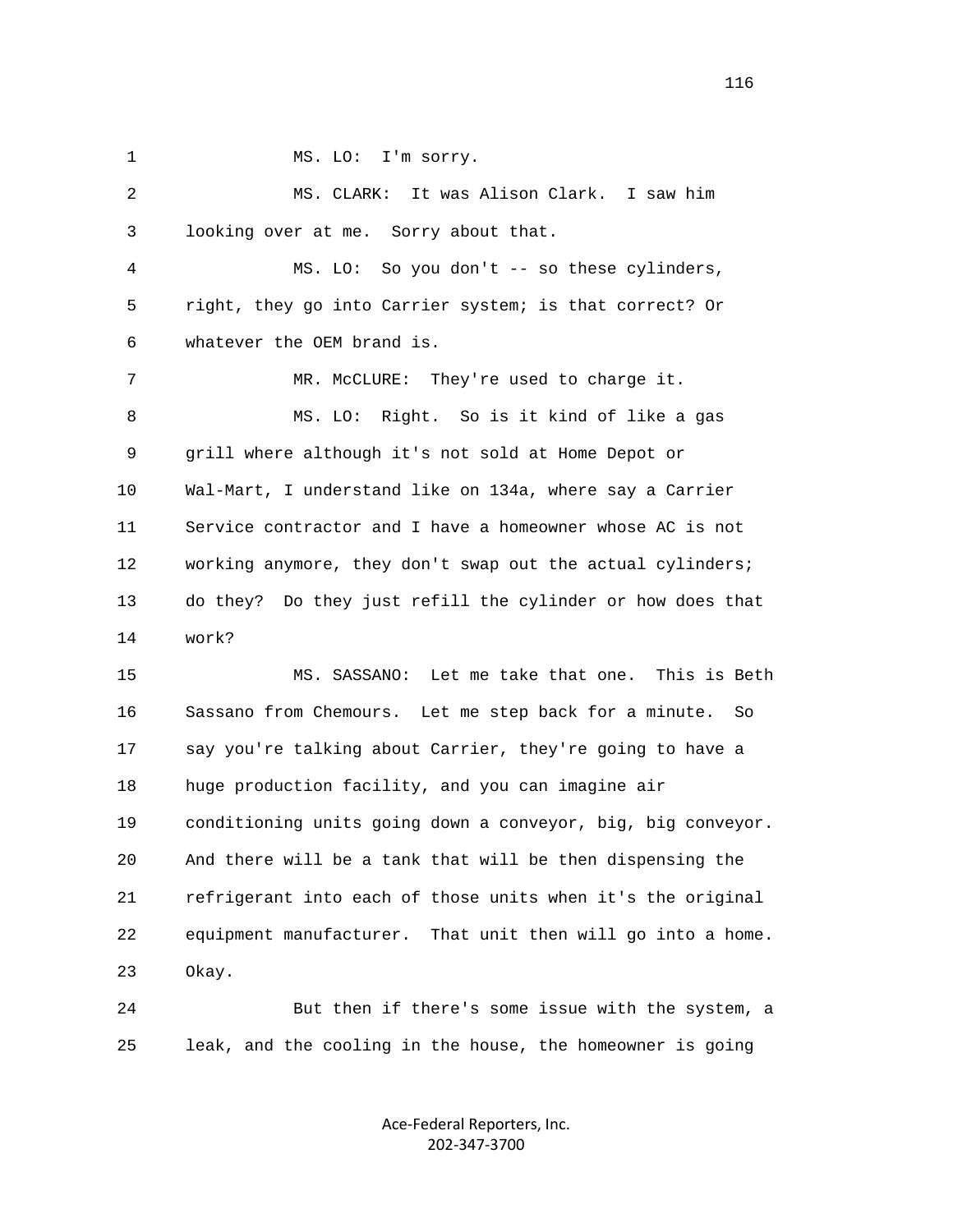1 to say something is wrong. A contractor could be dispatched 2 to that home owner's house to look at the unit. They'll see 3 what refrigerant is in there and fill it, fix it, and these 4 are the cylinders they will use. And if you opened up the 5 back of a contractor's truck, you'll see a rainbow of 6 different cylinders because each of the blends has a 7 different color for a national standard and they'll have 8 that on their jobs because they're not sure, maybe what type 9 of equipment they're going to come in contact with each day. 10 MS. LO: So if the system has 410A, it definitely 11 cannot be swapped out with 404A? 12 MS. SASSANO: Some of them can be. Normally what 13 we see happening in the supermarket side. In the 14 supermarket side, 404A had been -- it's a high global 15 warming potential. You can sometimes keep that same 16 supermarket design, piping with some minor modifications to 17 the equipment and flush that system out and say, use 407A or 18 407C. So it really just depends on what type of unit you're 19 talking about and where it's installed if that makes sense. 20 MS. LO: Yeah, that's the problem, thank you. 21 MR. HAUN: And Glen Haun, just to clarify that a 22 little bit more. Relative to the air conditioning, again, 23 which is in 410A. 410A is the primary refrigerant of all 24 those that's being consumed and used in the U.S. It would 25 be very, very, very unlikely that somebody would use another

> Ace‐Federal Reporters, Inc. 202‐347‐3700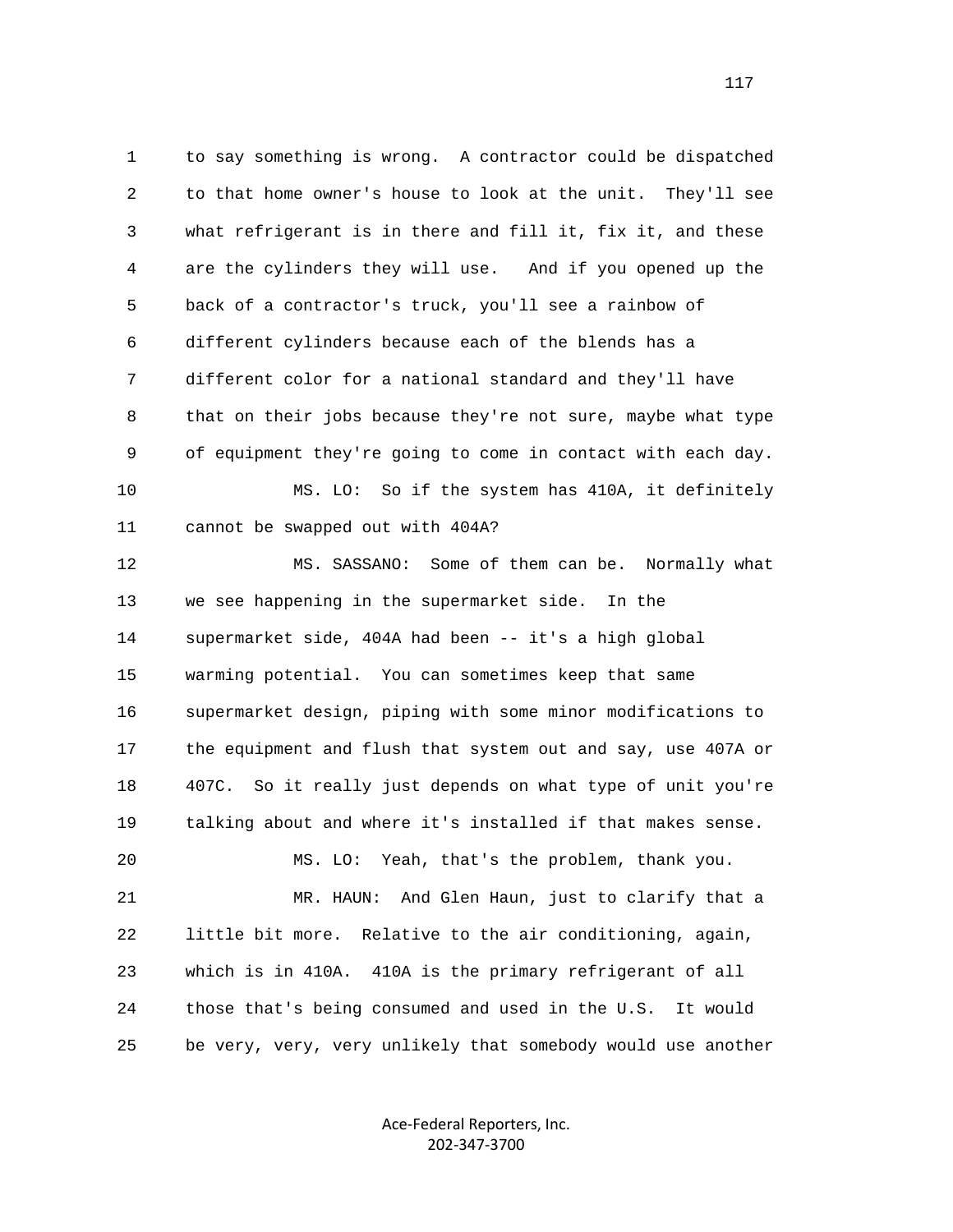1 refrigerant to replace a 410A or to replace the 410A that's 2 in the system. It was designed for that and it's being used 3 with that, I would say, 99.9 percent of the time.

 4 MS. LO: Related to that, you said 410A and 404A 5 are 80 percent of the market. But it seems to be that 410A 6 is kind of the focus. In our data we did break out -- well, 7 we did a little bit, but we can't get into that. So out of 8 the 80 percent that you mentioned that 410A and 404A is part 9 of the market, so would it be safe to say that most of it is 10 410A out of that 80 percent?

 11 MS. CLARK: 410A is the larger share, but 404A is 12 a significant market.

 13 MR. CANNON: You have in like table 2-8 if you 14 aggregate you will have it. You'll have our shipments of 15 410A versus 404; right? No, that's all components. It's 16 separate by component. Is that in 2A? I'm talking about 17 components. That's 2A; right?

 18 I'm pretty sure. It's one of them. If it isn't 19 2A, I'll tell you. Isn't 2A by channel?

20 **[PAUSE]** 

 21 MS. LO: That's okay. We don't have to get into 22 specifics. I just wanted to see because both of these 23 cylinders are examples of 410A. I just wanted to see if 24 there's a reason that they're the examples.

25 MR. CANNON: So they make different components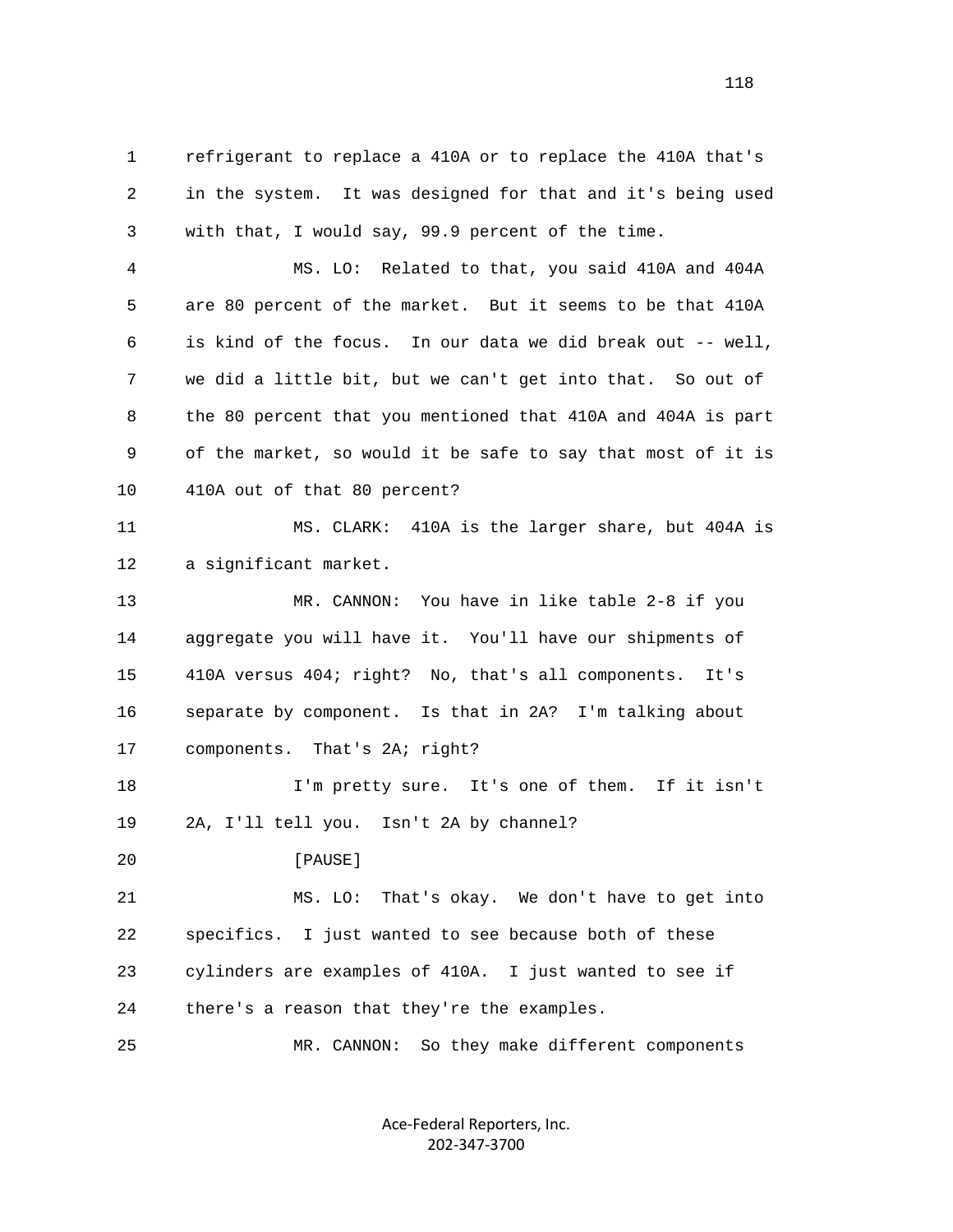1 and see the market differently. Maybe their blend pattern 2 is a little different too. In 210, I think, you have 3 blends. The same thing. You'll be able to see the 4 aggregate of all of them. Or we can do it. I think it 5 would be a helpful table in the staff report.

 6 MS. LO: And I just had kind of a common sense 7 question. Or I don't understand. So these large, like you 8 were saying, Ms. Sassano about these -- like a Carrier 9 getting these fully assembled units that have the subject 10 product in them, are fully assembled units being imported 11 say from Mexico which would have a low transportation cost? 12 MS. SASSANO: Sometimes that is happening. Some 13 of the producers are moving their production facilities into 14 Latin America and then importing the product into the 15 country. 16 MS. LO: The entire refrigerant or AC system;

17 correct?

18 MS. SASSANO: Yes, as far as I know.

19 MS. LO: Thank you very much.

 20 MR. McCLURE: Okay. I've just got one item. With 21 regard to the membership of the coalition, and in particular 22 you, not that Amtrol and Worthington manufacturers cylinders 23 and tanks and whatnot. Do they manufacture tanks for other 24 industries like what we would use in a gas grill? Is this 25 just part of what they do?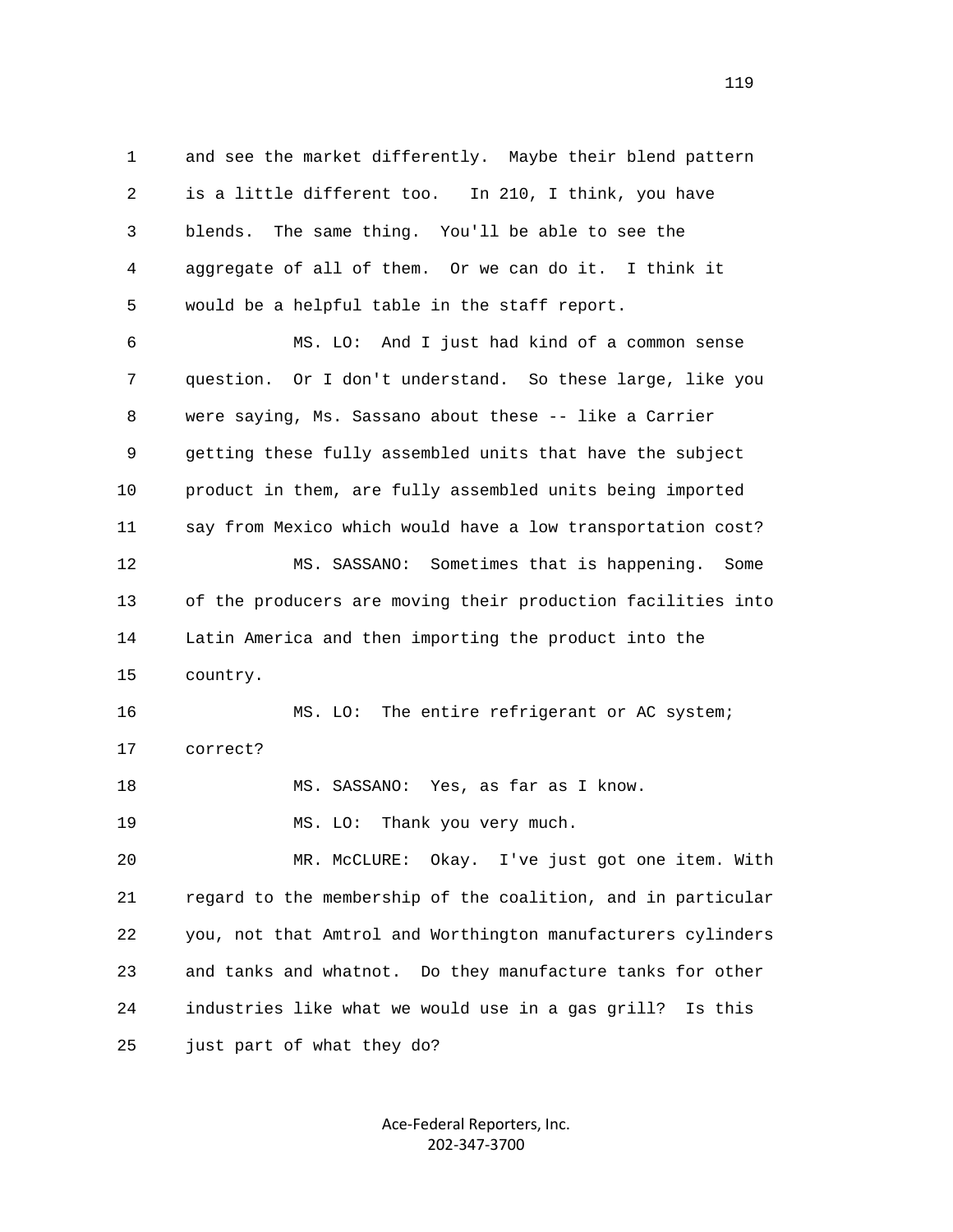1 MS. SASSANO: This is Beth Sassano from Chemours. 2 So from my experience those cylinder manufacturers make 3 cylinders that go into the other end uses like propane 4 tanks, et cetera, helium for balloons and stuff like that, 5 yeah. 6 MR. McCLURE: Okay. So what does the Commission 7 do with your mention of Amtrol and Worthington? Do we tell 8 them they aren't a producer of subject product so -- 9 MR. CANNON: Correct. 10 MR. McCLURE: What do we do with those? 11 MR. CANNON: Correct. I think you've already 12 done that. I got a letter, I think, from a lawyer 13 explaining that they were not domestic producers. And 14 that's fine. And I don't -- in the statute a petition can 15 be brought by an association so long as a majority of its 16 members are producers of the product. They have a vested 17 interest in this industry. They supply these containers. 18 It's a significant cost. They have a stake because the 19 containers are arriving already packaged from China as the 20 pink container, they're looking at their demand evaporating 21 with the domestic suppliers. So they care. They have 22 joined the association but we didn't keep adding too many 23 people so that we would have more or less of a majority of 24 producers. We're still okay both legally as an association, 25 we have standing and in front of the Commission you have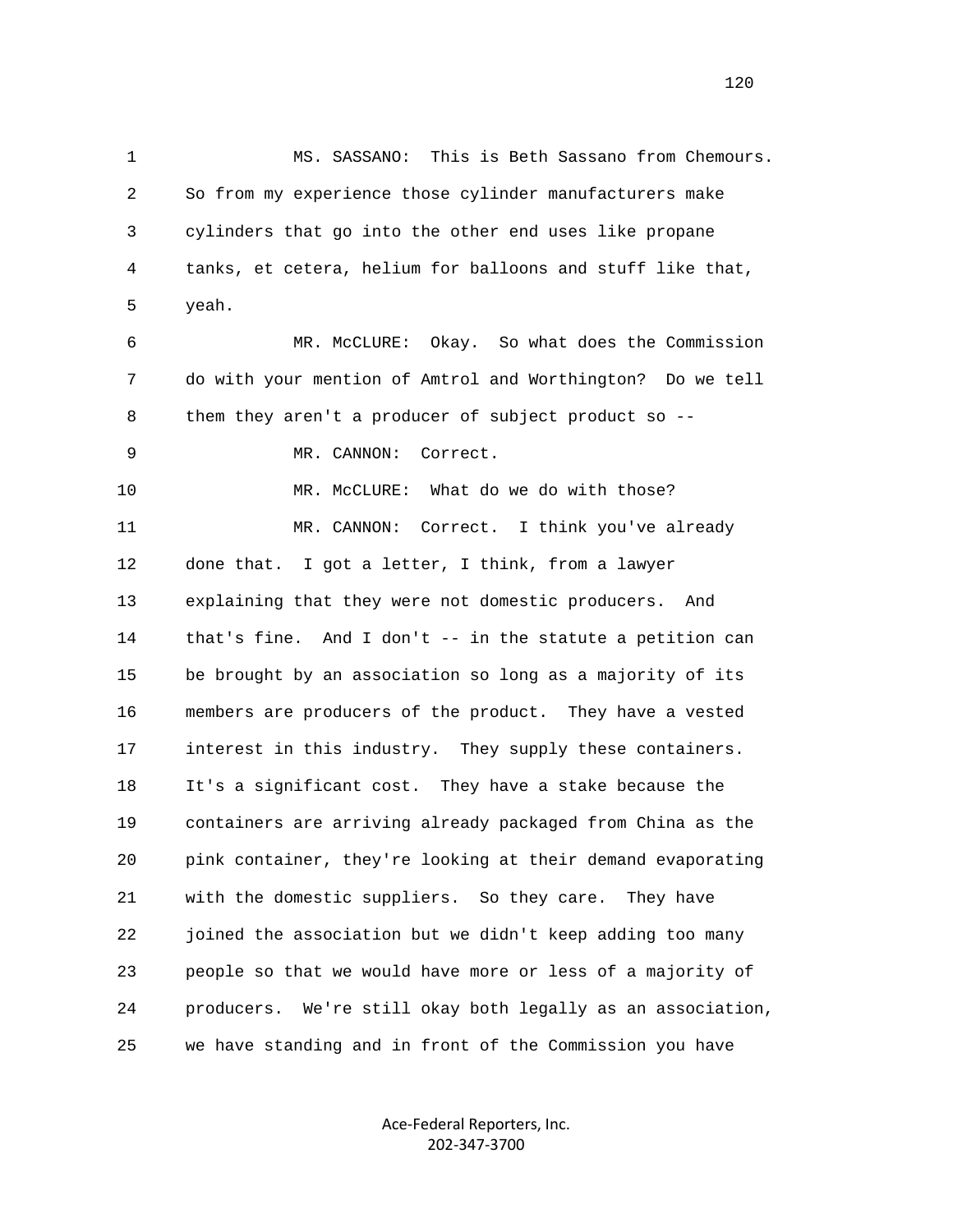1 everything you need. You have all the producers.

| 2  | MR. McCLURE: But caring doesn't make them a                 |
|----|-------------------------------------------------------------|
| 3  | producer; right?                                            |
| 4  | MR. CANNON:<br>Correct. I'm not saying they are.            |
| 5  | Okay. Okay.<br>MR. MCCLURE:                                 |
| 6  | You've already ruled, Jim.<br>PARTICIPANT:                  |
| 7  | It's nice to care, but --<br>MR. MCCLURE:                   |
| 8  | You've already ruled.<br>PARTICIPANT:                       |
| 9  | You already ruled.                                          |
| 10 | MR. McCLURE: Anyway, I'm --                                 |
| 11 | MR. CANNON: It's a little stronger than that.               |
| 12 | I'm being somewhat facetious. They have a financial stake.  |
| 13 | MR. McCLURE: My, you being facetious, I can't               |
| 14 | imagine.                                                    |
| 15 | I want to thank everybody great testimony. And              |
| 16 | we certainly appreciate you trekking in from out of town.   |
| 17 | And, finally, just one thing. I want to give the            |
| 18 | gold star for name identification to Mr. Irani. You hit it  |
| 19 | every time. Mr. Haun, you came close.                       |
| 20 | Anyway, thank you. We're going to break for ten             |
| 21 | minutes.                                                    |
| 22 | Grab a power bar or whatever you can and we will            |
| 23 | come back and pick up Respondent's testimony. See you then. |
| 24 | Remember the room is not secure. So take your               |
| 25 | stuff with you, or leave somebody in here to protect it.    |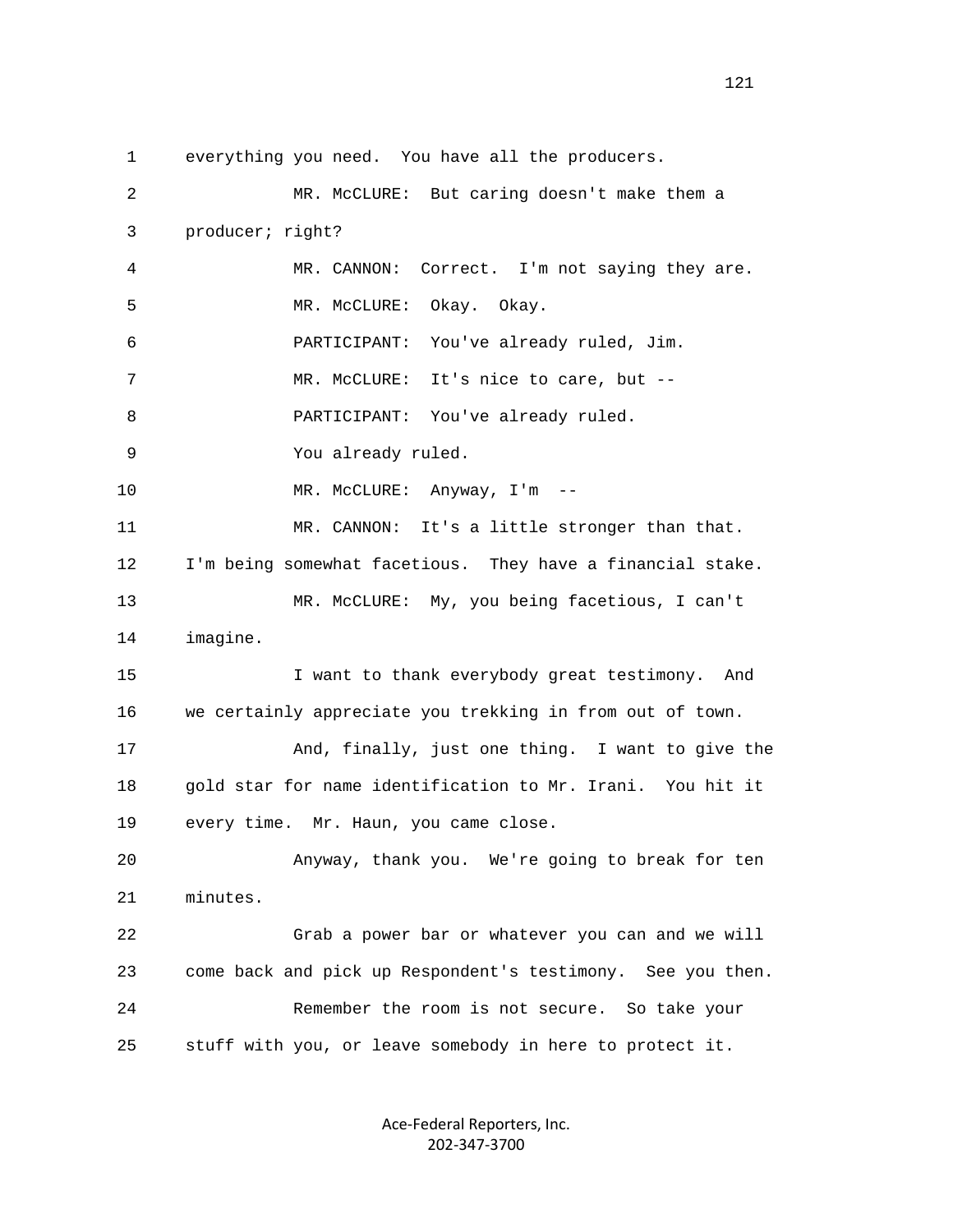1 (Brief recess taken.) 2 MR. BISHOP: Will the room come to order. 3 Mr. Chairman, the panel in opposition to the 4 imposition of the anti-dumping duty order have been seated. 5 MR. McCLURE: Thank you, Mr. Secretary. 6 Gentlemen, ladies, please proceed. 7 STATEMENT OF NED MARSHAK 8 MR. MARSHAK: Good afternoon. I'm Ned Marshak 9 of Grunfeld Desiderio. I'm appearing here today with Kavita 10 Mohan from our firm and Jim Dougan of ECS. We're 11 representing 11 foreign producers in the Chinese Chamber. 12 We've previously represented several of these companies in 13 the R-134 rate investigation, where the ITC recognized that 14 importers had no choice but to import from China because of 15 severe shortages of product in the United States. 16 That case was child's play compared to issues 17 raised in this eight product investigation. In R-134a, we 18 knew the class or kind, we knew the domestic like product, 19 we knew who produced the domestic like product in the USA, 20 and were qualified as an interested party, and we knew the 21 quantity of value of import penetration from census data. 22 In this case, the petition raises many issues 23 and provides no answers. We have forwarded our responses to 24 the foreign producers' questionnaires, and we've reviewed 25 the questionnaire responses field under APO. We had many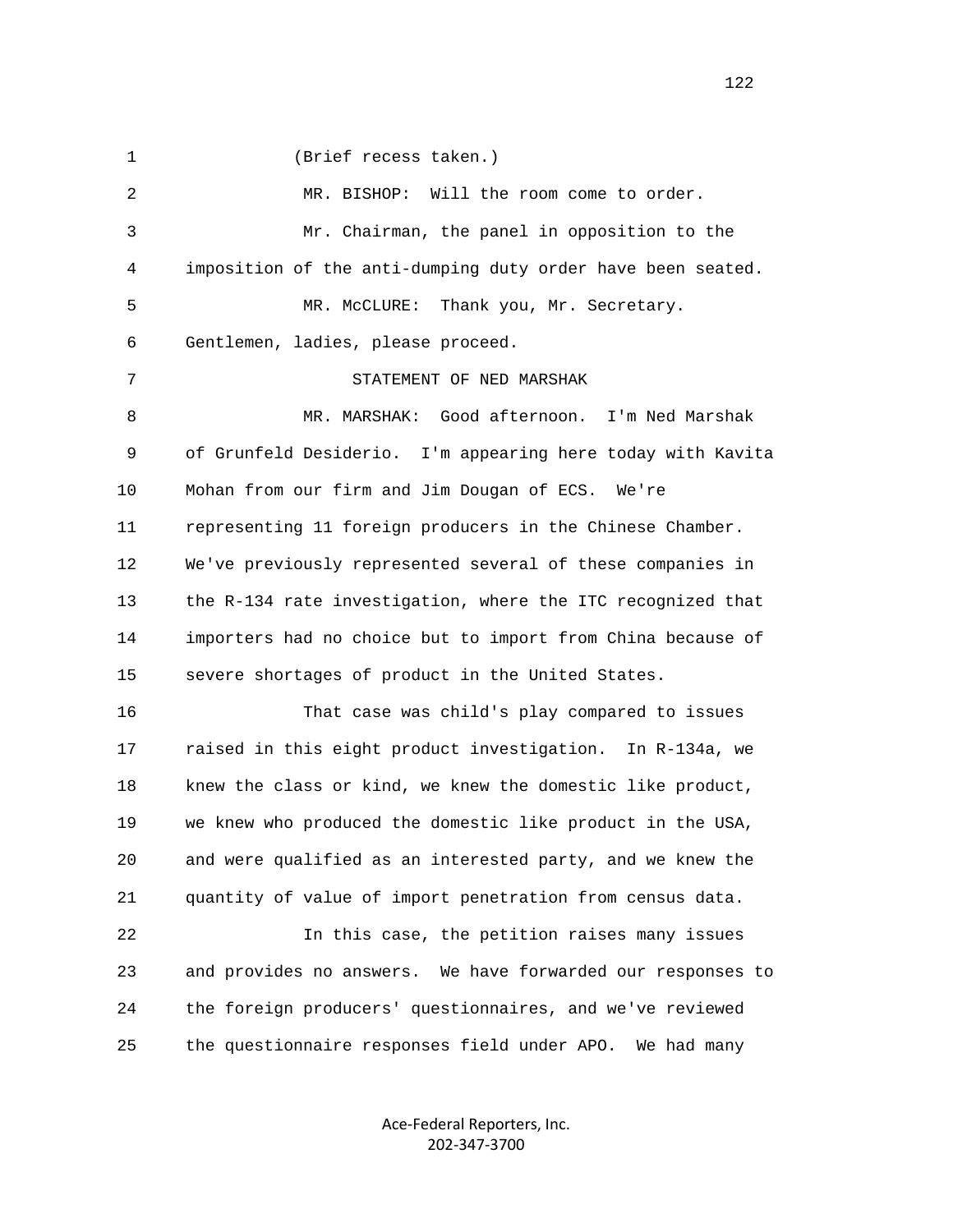1 questions, but we still don't any answers at this point in 2 time. Hopefully, by the time we file our post-hearing 3 brief, we'll know a little bit more about the industry. 4 We hope that there will be sufficient 5 information on the record for the Commission to reach an 6 informed decision in this preliminary determination. The 7 standard may be lower than your final determinations, but 8 Petitioners had an obligation to place sufficient 9 information on the record for the ITC to decide if a 10 reasonable possibility exists. 11 If not, the Petitioners should be required to 12 refile, so the ITC decision will not be based on just not 13 knowing what's out there, not knowing what's on the record, 14 not knowing what information should be considered. 15 So let's look at the issues in this case. 16 First, we have the class or kind of merchandise. We have 17 components, we have blends. Do we have one class or kind or 18 two or three or eight? For the Commission, we have the 19 domestic like product issue, which is very important. 20 Should the domestic like product be co-extensive with the 21 class or kind of merchandise subject to investigation? 22 It doesn't have to be. Why shouldn't R-134a be 23 part of the domestic like product? There's differences, but 24 are they really that substantial? Look at the chart that 25 Petitioners placed on the wall this morning, where they had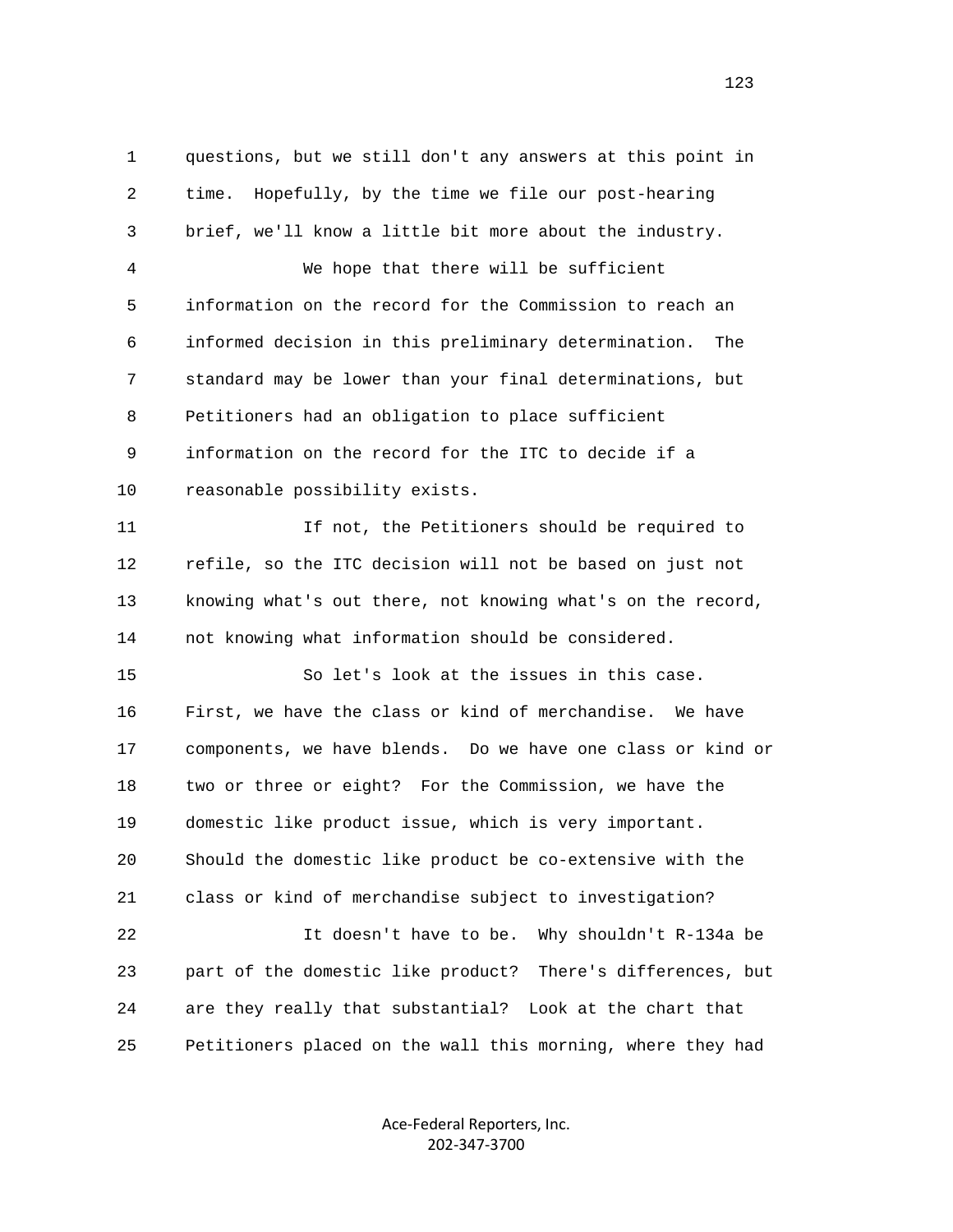1 price lists. The price lists included 134a in both price 2 lists. There's a continuum. R-134a probably is part of 3 that continuum.

 4 And just as significantly, what about HFCs that 5 are still under patent? They're HFCs. What's the 6 difference between the HFC under patent and the HFCs that 7 are not under patent here that are subject to this 8 investigation? There's a difference, because when 9 merchandise is under patent, you can command a higher price 10 because of the patent. You know, we really should be 11 looking at that, to see if that merchandise is part of the 12 same continuum, the merchandise that is an HFC and still 13 remains under patent.

 14 Then we look at the domestic industry and 15 interested parties. We have, you know, several -- three 16 members of the Coalition were here today. They're producers 17 in the United States. They're interested parties. They 18 have standing, you know, there's not an issue. But we have 19 Armtrough and Worthington. They make cylinders. They don't 20 make the domestic like product. You know, I don't believe 21 they should be interested parties.

 22 What about Hudson? Does Hudson blend 23 merchandise in the United States? Is it a blender? Should 24 a blender in the United States be part of the domestic 25 industry? We would say yes, but the question is does Hudson

> Ace‐Federal Reporters, Inc. 202‐347‐3700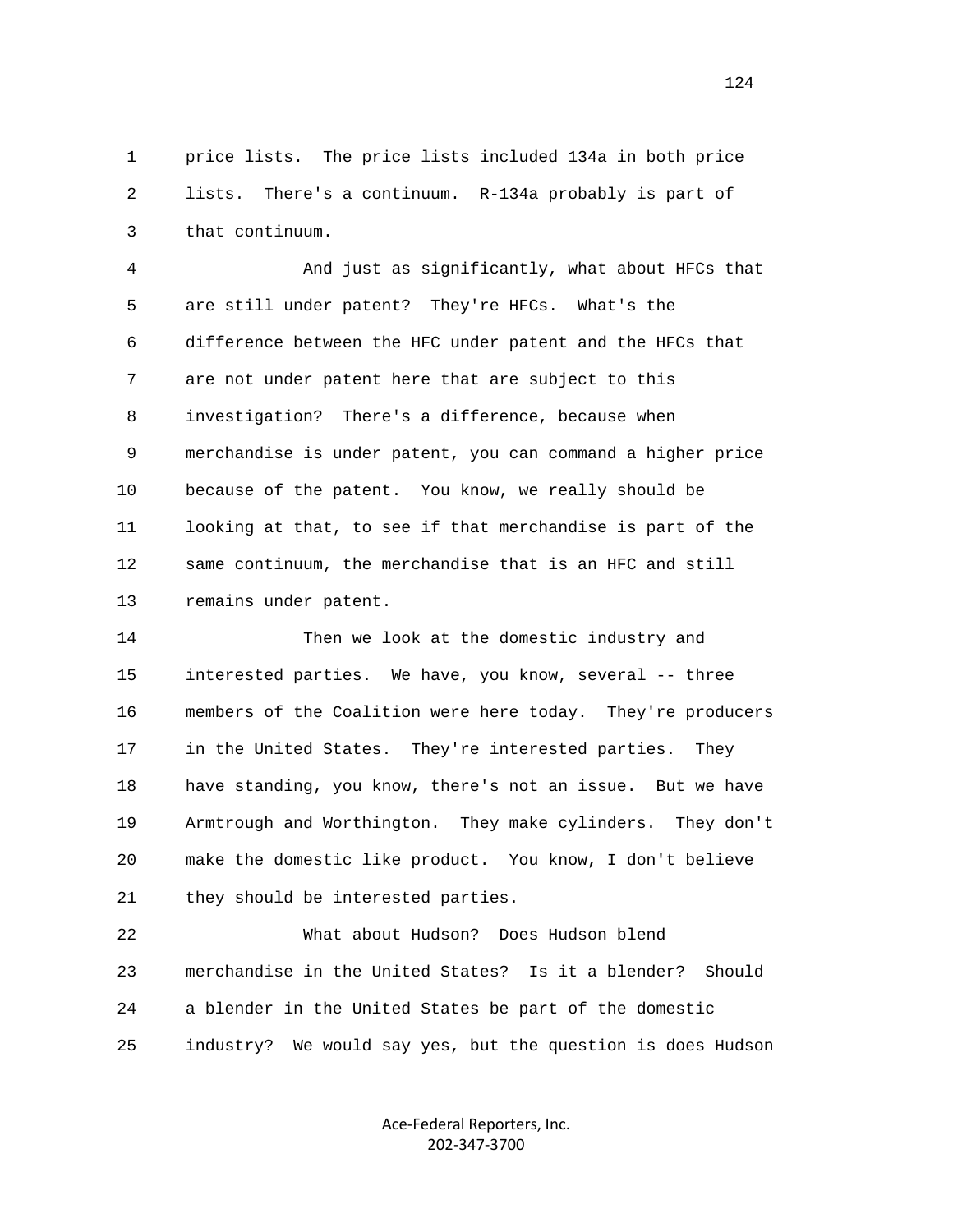1 blend? What about Mexichem? They were here today. Does 2 Mexichem producer the class or kind of merchandise in the 3 United States? Do they produce a like product in the United 4 States?

 5 They were a petitioner in the R-134 rate case. 6 So we know they make R-134a, but do they make any other 7 products in the United States? And if what's, you know, 8 potentially possible, if we kick out four members of the 9 Coalition, the question is does the Coalition have standing? 10 We don't know. You know, we know there's a petition. We 11 know there's standing. We know there are three companies 12 who are producers in the United States, but we don't know 13 about the other four companies.

 14 Another issue is import penetration. You know, 15 we know the census data doesn't work in this case. The ship 16 manifest data, you know, we have problems with relying on 17 that in this case and other cases. So we're going to have 18 to look at the foreign producers' questionnaires or 19 importers' questionnaires. We're going to look, where we 20 get all the information that's been submitted to the 21 Commission.

 22 We're going to hopefully come up with something 23 accurate, but it's a tough issue, because we have to know 24 what the imports are and we have to know what apparent 25 domestic consumption is. And what about domestic producers

> Ace‐Federal Reporters, Inc. 202‐347‐3700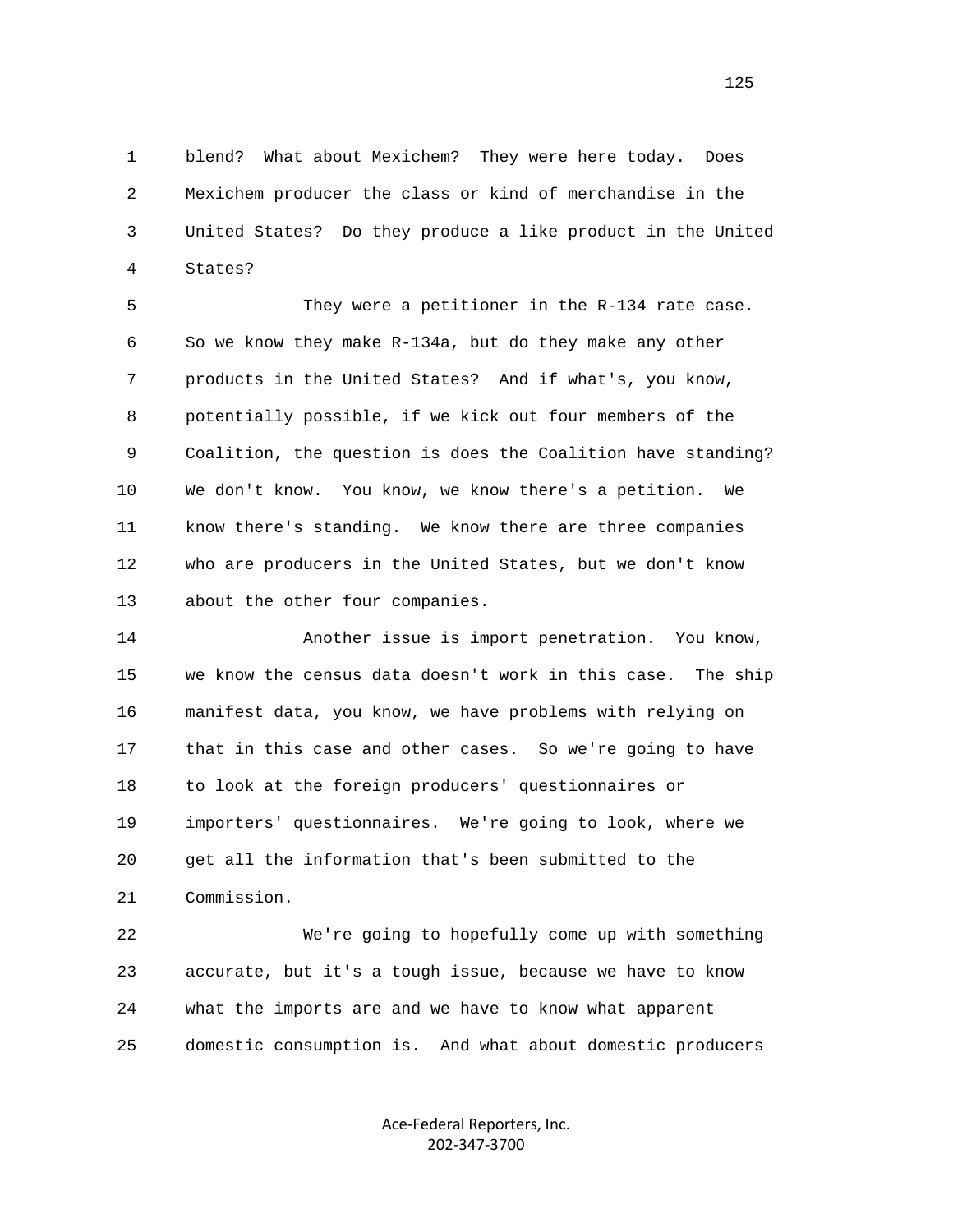1 who also import the merchandise? Are there domestic 2 producers who are also importers of components, and if so, 3 do they import significant quantities?

 4 We believe if you're importing a significant 5 quantity of a component, you are part of the problem and not 6 part of the solution. And also, were there shortages of 7 components in the USA in the same manner as there were 8 shortages of R-134a? You know, if there's shortages in the 9 United States and the prices spike in 2011 and potentially 10 at the beginning of 2012, that's a critical condition of 11 competition, and that's something we don't know.

 12 You know, were there shortages? Was there a 13 spike when we started at 2012 or look at 2011? We have to 14 consider that. That could be very significant in this 15 investigation. Then the other issue that we're raising is 16 what is the significance of the fact the products are coming 17 off patent protection? We asked our clients in China, you 18 know, why did they start, you know, producing merchandise? 19 What led to the fact that there's definitely, you know, more 20 capacity in China, more production in China?

 21 What they came back and told us was, you know, 22 from 2011 to 2013, many patents of HFC blends, including 23 R-410A, 407A and other HFC blends expired, lowering your 24 production costs of HFC to a significant degree. Thus, the 25 Chinese production components and blends expanded, and the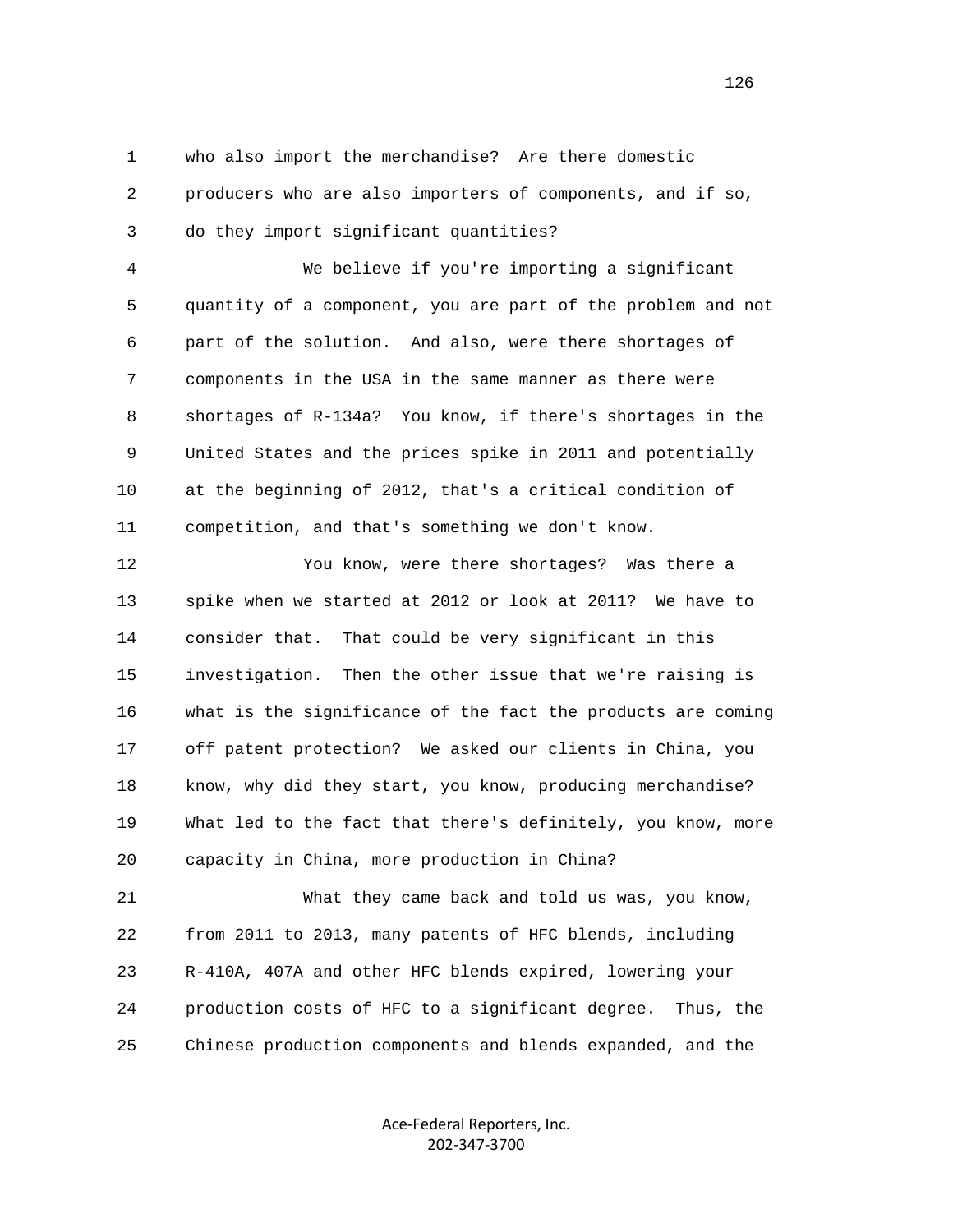1 reason was because the merchandise was coming off patent 2 protection.

 3 That's a significant issue in this case. So 4 what -- you know, for us also, for threat and for injury, 5 what are the reasons for the increase in Chinese capacity 6 and production? We looked at our clients' questionnaire 7 responses. We were told there was no more patent 8 protection. We were also told that there's not going to be 9 an increase in China in HCFC demand, and we'll submit this 10 in our post-hearing brief. In August 7th, 2013, China 11 issued a notice of strengthening the management and 12 production and use of HCFCs, and what we were told is the 13 production quota in 2014 is the same as 2013, and it's going 14 to be reduced in 2015.

 15 So the Chinese producers know that demand for 16 HFCs is going to increase in China by a significant amount, 17 and they're producing more and they've increased their 18 capacity to sell this product in the home market, and also 19 to third country export markets. We were told this morning 20 about a possible restriction in Japan and the EU. As soon 21 as we get out of the hearing, we're going to send an email 22 to China, and we're going to find out if that really exists, 23 and what's the significance for our clients.

 24 But this is information that we're going to try 25 to develop and try to get to you by Tuesday for our brief.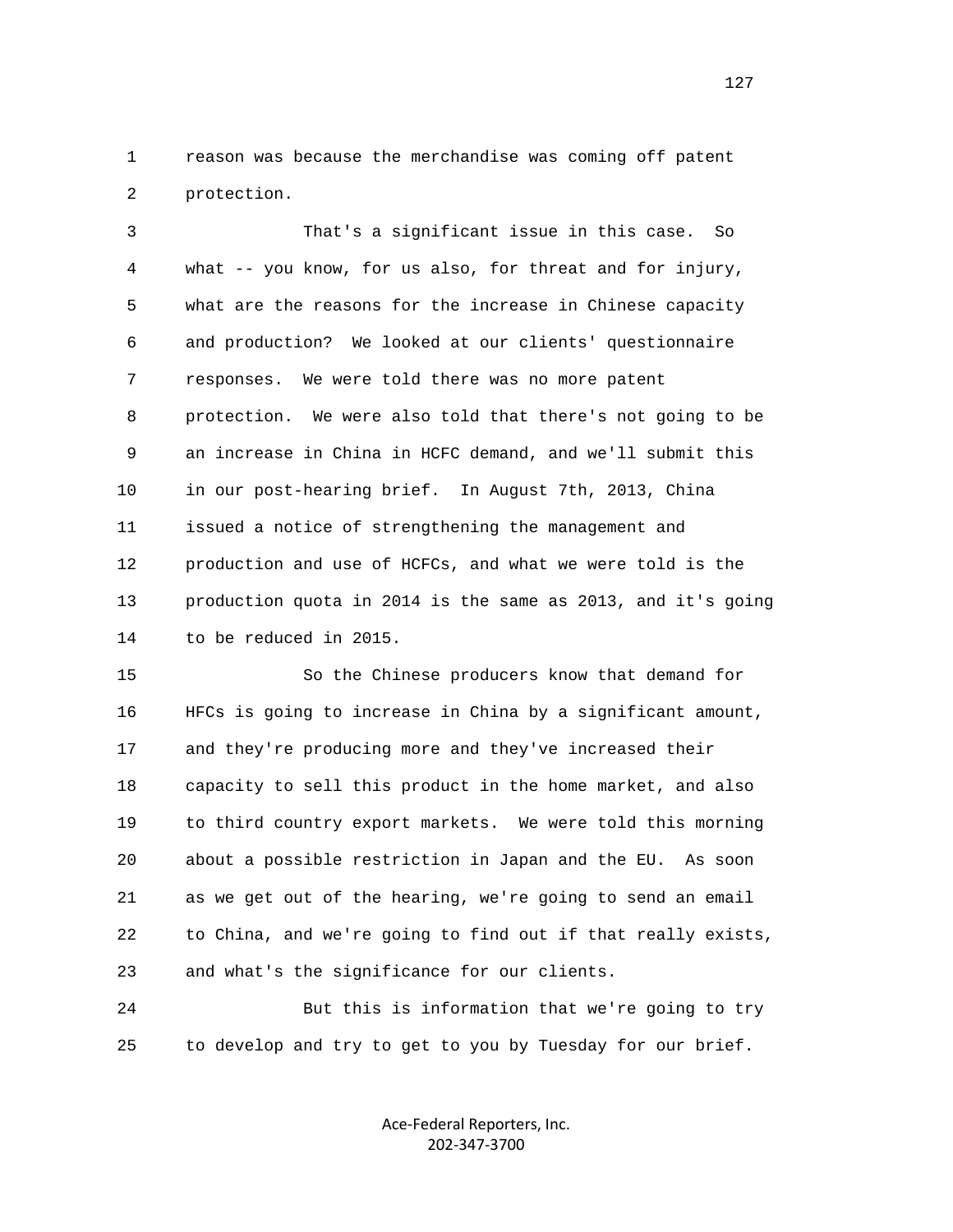1 We know that the Chinese producers, when you look at their 2 foreign producer questionnaire responses, they don't really 3 depend on the United States as much as they depend on their 4 home market sales and their third country sales.

 5 We believe that because of these facts, there's 6 going to be a lot of information that gets to you and 7 hopefully in this early stage even, you'll be able to make a 8 decision that there's no reasonable possibility of material 9 injury and no reasonable possibility of threat. Thank you. 10 STATEMENT OF JONATHAN M. FREED

 11 MR. FREED: Hi. This is Jon Freed of Trade 12 Pacific. I'm joined by counsel Jared Goldfeder, also of 13 Trade Pacific, on behalf of National Refrigerants. Before I 14 introduce Maureen Beatty from National, you had a lot of 15 industry witnesses up here this morning, and I know her 16 experience will balance theirs.

 17 I think she can address most or all of the same 18 questions that you're asking, and we thought that a lot of 19 those questions were exactly what we want to talk about. So 20 I hope we have time after testimony to get to those issues. 21 With that, I'll let Maureen speak. 22 STATEMENT OF MAUREEN BEATTY 23 MS. BEATTY: Good afternoon. My name is Maureen

 24 Beatty. I'm the Executive Vice President at National 25 Refrigerants, and have been with National for more than 25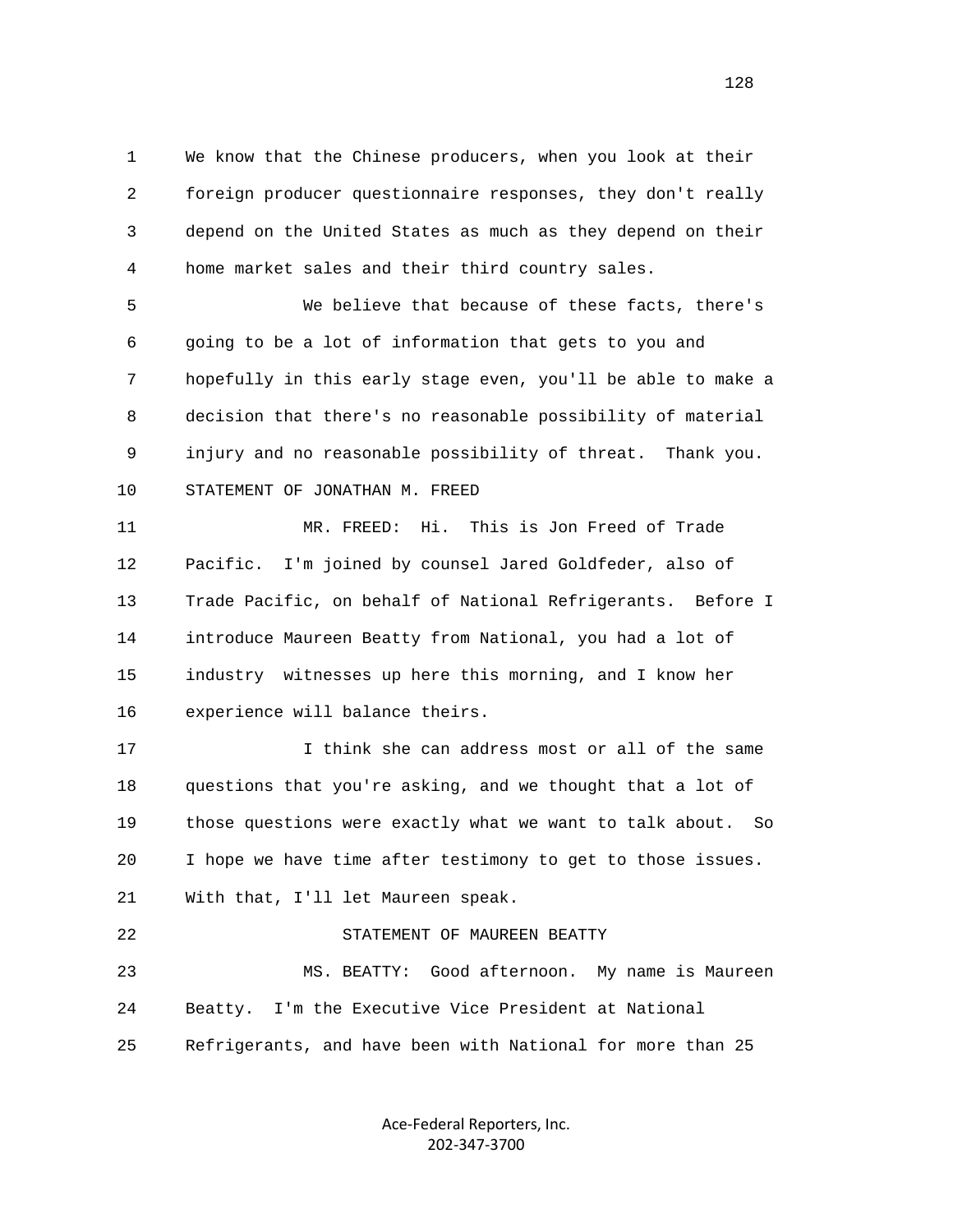1 years. I appreciate the opportunity to speak with the 2 Commission staff, and welcome any questions that you might 3 have.

 4 For purposes of the preliminary phase of this 5 investigation, National opposes the imposition of 6 anti-dumping duties on the HFC components included in the 7 petition. Established in 1983, National is an independent 8 producer and packager of refrigerants headquartered in 9 Philadelphia. With over 150 employees today, our blending 10 operations and packaging facility is just up I-95 in 11 Rosenhayn, New Jersey.

 12 We welcome the staff and the Commissioners to 13 visit our facility at their convenience, to tour our 14 blending operation, packaging facility and certified 15 refrigerant testing laboratory.

 16 National first began producing two of the blends 17 covered by this petition in 2008, after we obtained a 18 license from the patent holders of R-407A and R-407C. To 19 produce those HFC blends, National needed the components 20 R-125, R-32 and R-134a. We tried to source the R-125 and 21 R-32 components from the domestic producers then, but they 22 were unwilling or unable to supply us.

 23 It was not part of their marketing or business 24 plan to sell these components, but only the higher value 25 blends. So National had to import the components from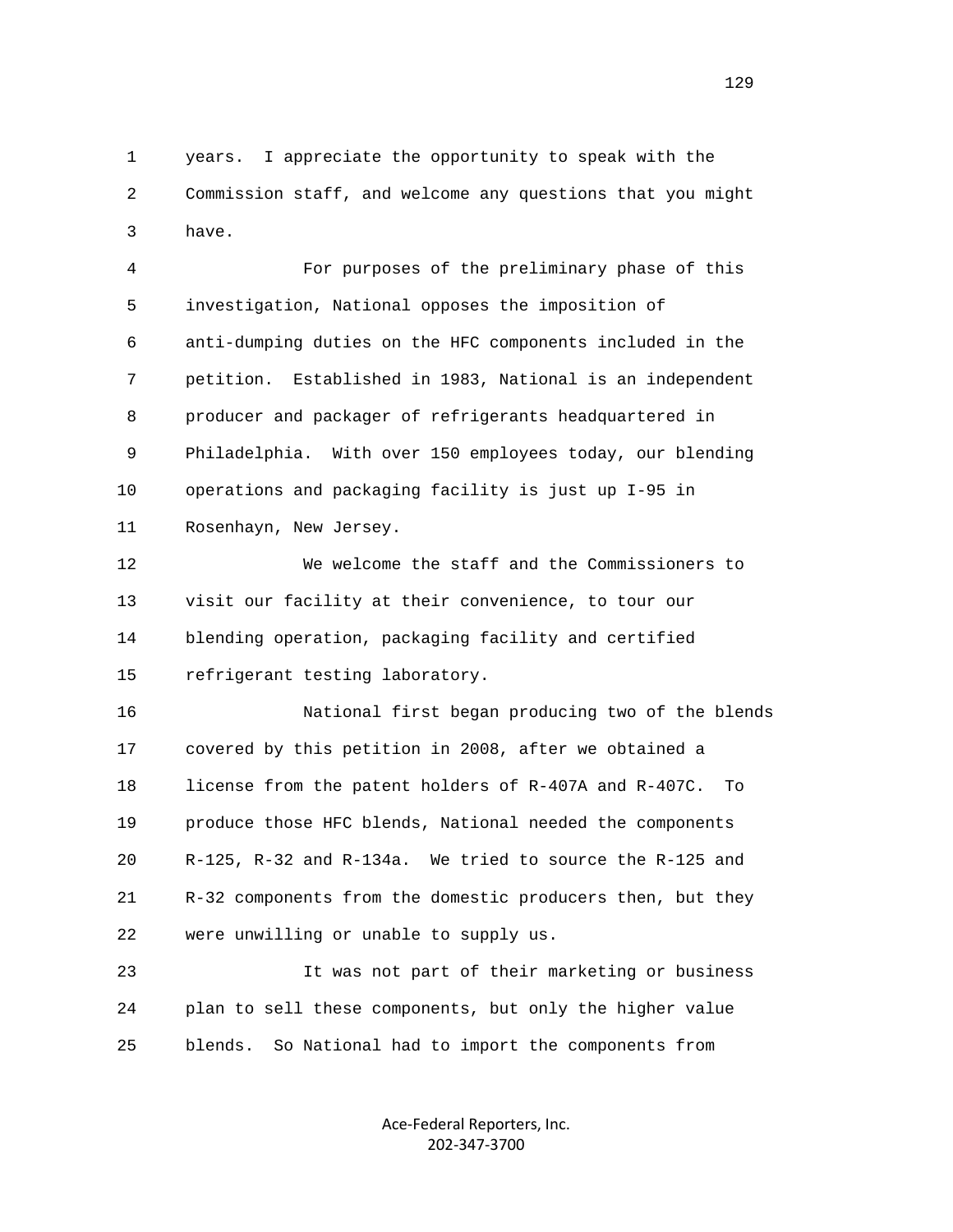1 foreign suppliers. Leading up to this investigation period, 2 we see two big factors that shape the landscape of the 3 industry: Patent expirations and the 2010-2011 R-125 4 shortage.

 5 Although the R-125 shortage immediately preceded 6 the period of this investigation, it is significant because 7 of the hangover effect from the shortage, meaning when you 8 have an acknowledged shortage of a critical component, it 9 takes some time for the market to recover from a supply 10 standpoint, and for the high prices to normalize as the 11 available supply begins to meet the increasing demand.

 12 Those facts are supported by letters issued by 13 the Petitioners, which we will include in our 14 post-conference brief. In addition to the R-125 shortage, 15 from the end of 2009 until the end of 2011, the individual 16 patents on R-410A, R-407A, R-407C, R-404A and R-507A all 17 expired.

 18 With the expiration of the patents, National 19 began producing these other blended products in addition to 20 the R-407A and 407C that it was already producing under 21 license. But still, National had to use imported 22 components, because the domestic component producers would 23 not sell or, if they would sell, it would only be in 24 quantities that were insufficient to meet our production 25 needs.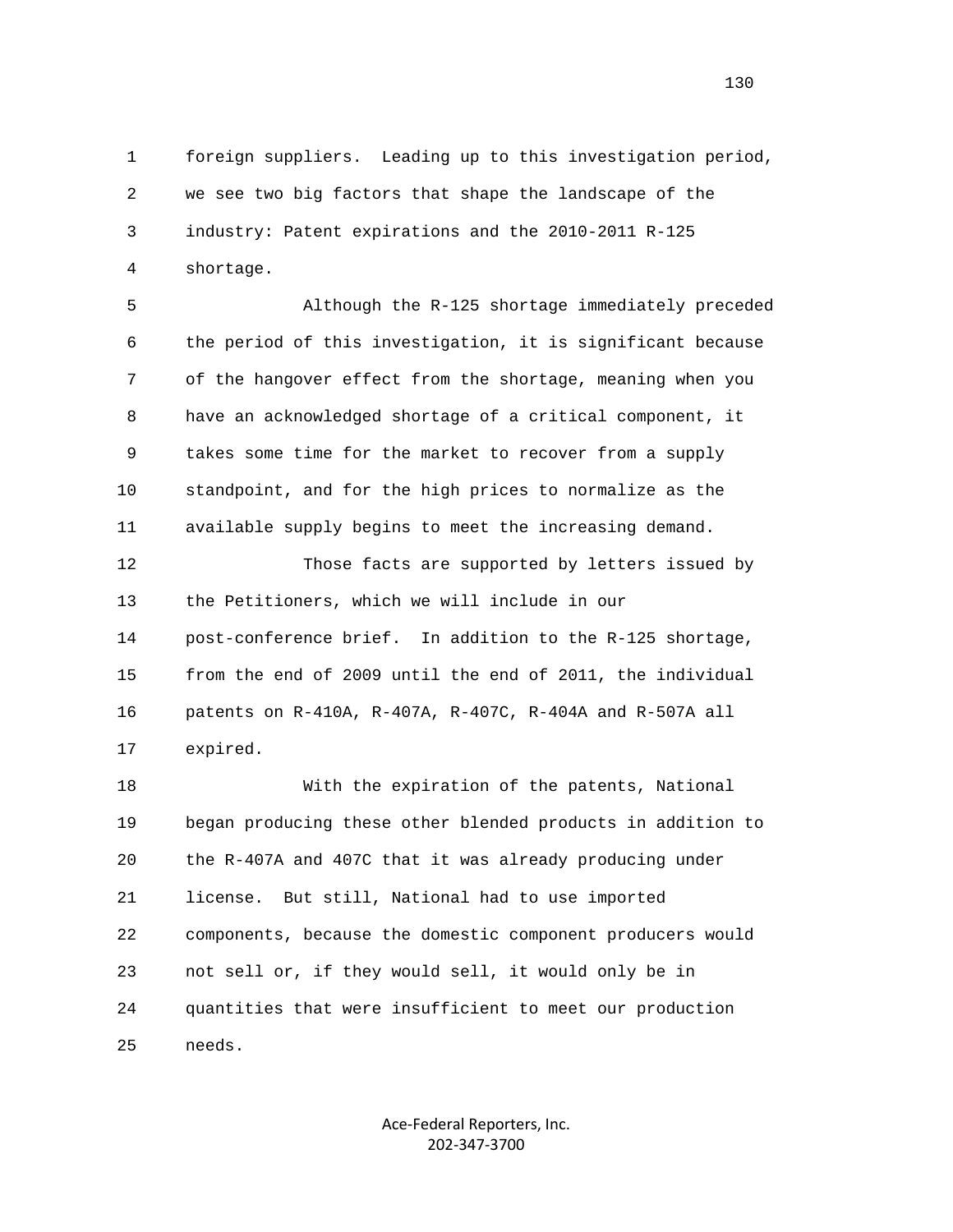1 In some instances, they did not want to sell us 2 components because they'd rather sell us blends. In others, 3 they were prohibited by contract from selling a component to 4 us that they may have obtained from another domestic 5 producer. From 2009 through 2013, National was unable to 6 obtain an agreement with any domestic component producer.

 7 2014 was the first time that National was able 8 to obtain an agreement to purchase a small quantity of 9 domestic components, but even then, the domestic producer 10 was unable to guarantee that the supply would be entirely of 11 U.S. origin. That leads to another issue that should be 12 understood. We believe that all of the U.S. component 13 producers must also rely on imports to some degree, because 14 the three covered components are only made by two U.S. 15 producers.

 16 It is National's understanding that two of the 17 producers in the petition do not domestically produce any of 18 the components covered by this investigation in a 19 commercially meaningful way. Further to this point, it is 20 National's understanding that the R-125 plant referred to in 21 the petition was a small pilot plant intended to supply fire 22 suppression applications.

 23 Therefore, just like National, their U.S. 24 refrigerant operations are limited to blending components, 25 whether sourced through swaps within other U.S. component

> Ace‐Federal Reporters, Inc. 202‐347‐3700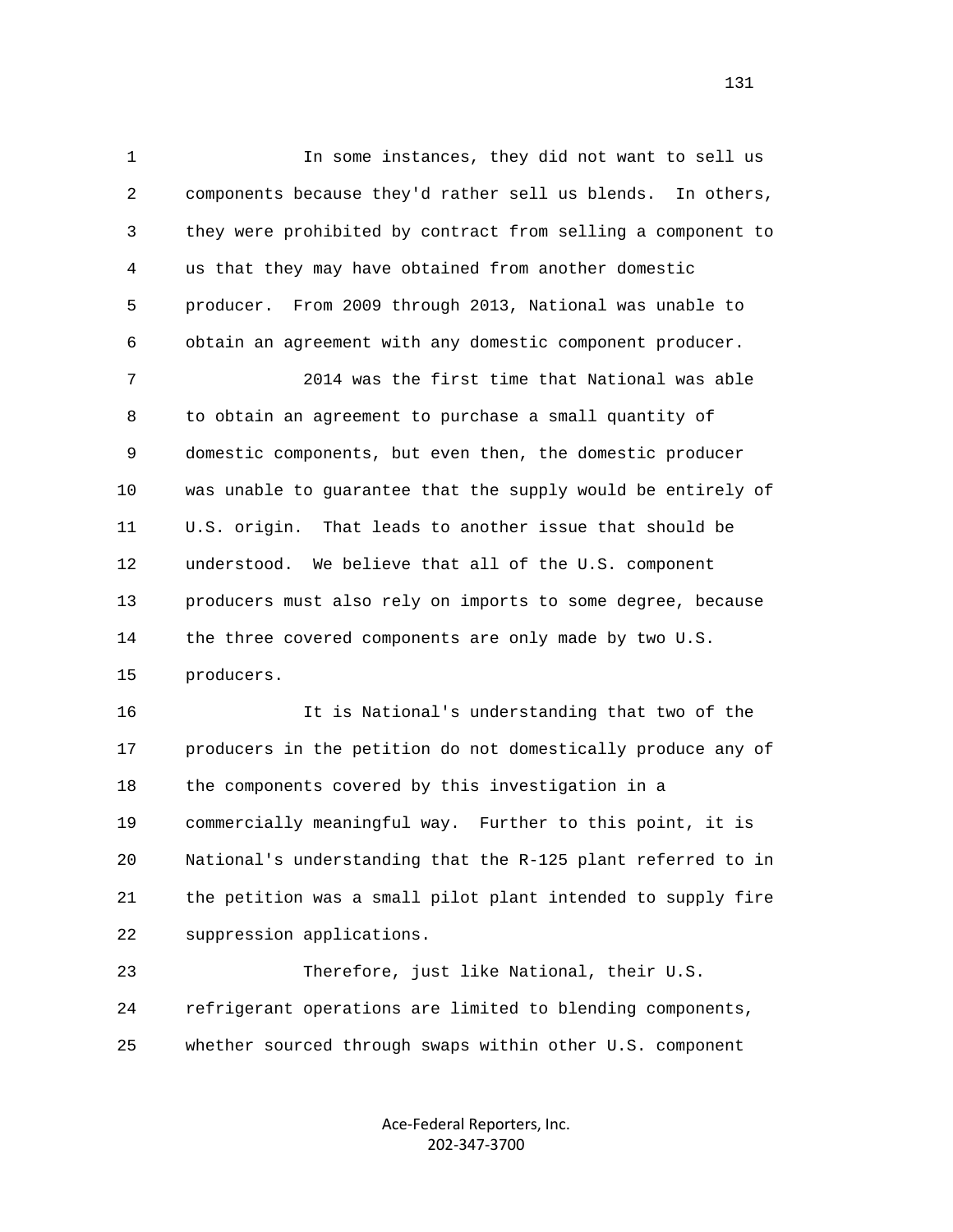1 producers or imported from their overseas factory. In our 2 view, there is no domestic merchant market for the HFC 3 components covered by this petition.

 4 The domestic component producers swap individual 5 components with each other, and restrict the resale of those 6 swapped components unless in a blended product. We have to 7 import the components. We cannot run our business built 8 around sourcing domestic components, because the domestic 9 component producers will not sell to us, or at most they 10 will sell whatever might be leftover from fulfilling their 11 co-producer commitments and their own blending needs.

 12 We understand that it makes sense for them to 13 focus their sales efforts on the blended refrigerants that 14 sell at higher prices rather than on the components. But 15 this is where we see a real unfairness in what they are 16 trying to do. If duties on components restrict or prohibit 17 import of the components and U.S. component producers only 18 sell or swap components with each other, then they will have 19 forced the market back to the days when these HFC blends 20 carried patent protection, and we would not be able to 21 produce these blends and remain competitive.

 22 But in addition, duties on HFC components would 23 also restrict or prohibit us from producing a wide range of 24 other HFC blends that are not included in the petition. 25 R-32, R-125 and R-143a are the components to more than 20

> Ace‐Federal Reporters, Inc. 202‐347‐3700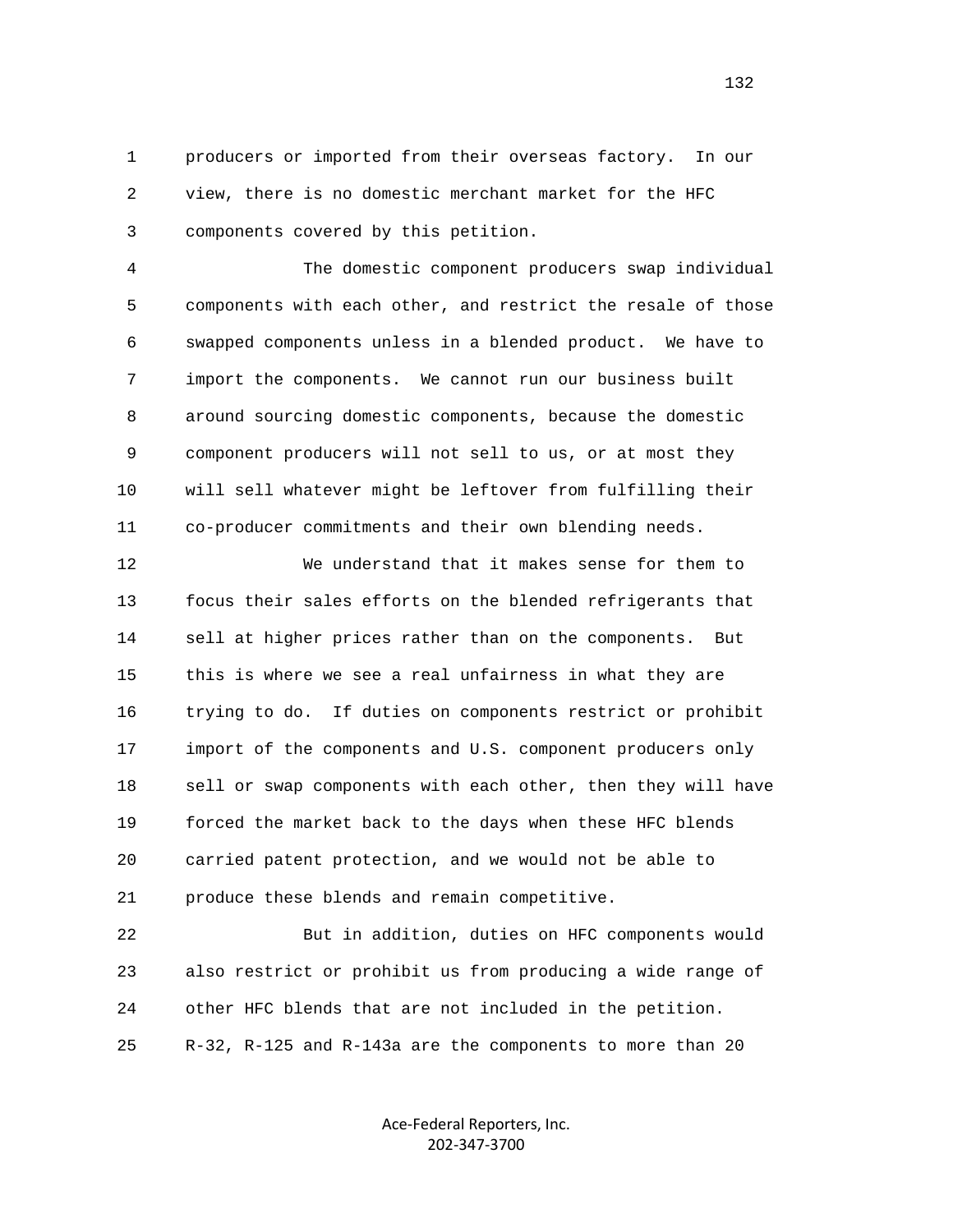1 other HFC blends. The petition has not alleged any unfair 2 trade or injury on these other HFC blends, yet this case 3 could potentially destroy how we do business in those HFC 4 blend markets.

 5 For example, National produces the R-422 series 6 of HFC blends using R-125. By our estimation, the R-422 7 series already occupies a larger space in the market than 8 R-407C, which is included in the petition. National does 9 not believe there is unfair competition resulting from 10 imported HFC components.

 11 If anything, the unfairness might lie in the 12 lack of competition between the U.S. component producers and 13 their refusal to sell components on a meaningful scale. How 14 can there be unfair competition from imported components 15 when they do not compete to sell components in the U.S. 16 market? The HFC components simply should not be included in 17 this petition. National's business in both the covered HFC 18 blends and HFC blends outside the scope of the petition 19 would be unfairly altered or restricted if duties are placed 20 on components.

 21 Again, I appreciate this opportunity to be here 22 and welcome any comments or questions that you might have. 23 Thank you.

 24 STATEMENT OF JARED GOLDFEDER 25 MR. GOLDFEDER: Good afternoon. For the record,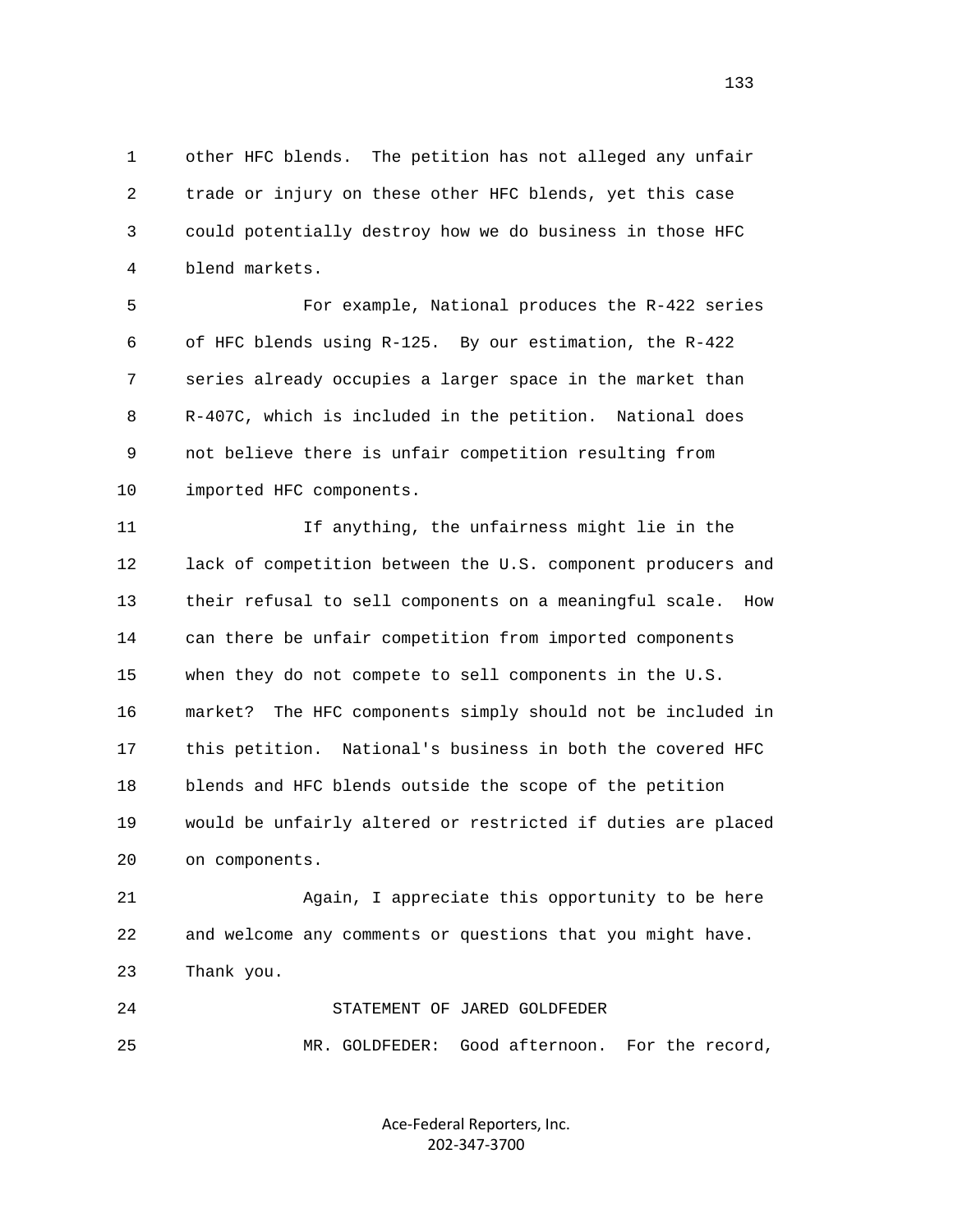1 I am Jared Goldfeder from Trade Pacific, counsel to National 2 Refrigerants, and again we appreciate the opportunity to 3 appear here today. We know well that the Commission faces a 4 difficult burden to build a record in these investigations, 5 especially during a preliminary phase where the deadlines 6 are so tight.

 7 In that regard, we commend the staff for taking 8 additional time here to step back and review this petition 9 closely, and to then tailor its preliminary questionnaires 10 to address several fundamental issues in this case. One 11 such area is the Petitioners' assertion, for which it 12 provided a dearth of support in its petition, that HFC 13 blends and the three covered components constitute a single 14 like product.

 15 As the remarks that you just heard from Ms. 16 Beatty make clear and as our post-conference brief will 17 address in much further and excruciating detail, HFC blends 18 and components do not constitute a single like product under 19 either a semi-finished like product analysis or the 20 Commission's traditional like product analysis.

 21 Furthermore and critically, there is no 22 reasonable indication that imports of HFC components from 23 China have either caused or threatened to cause material 24 injury to this domestic industry. While the petition does 25 raise many, many questions, as Mr. Marshak noted, this issue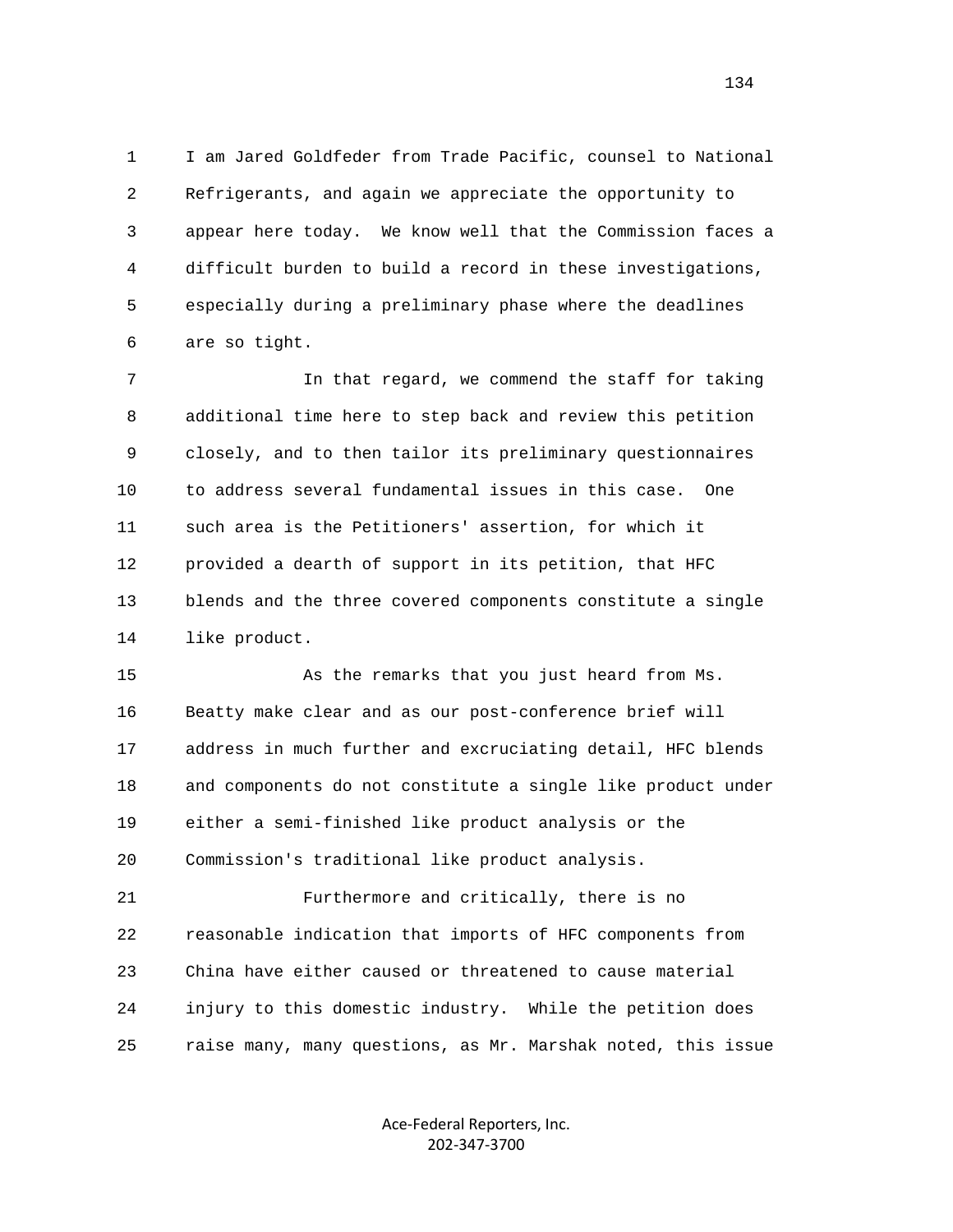1 is very clear-cut.

| 2            | Let me begin with the five criteria of the                   |
|--------------|--------------------------------------------------------------|
| $\mathbf{3}$ | semi-finished like product analysis. The first is whether    |
| 4            | the upstream article is dedicated to the production of the   |
| 5            | downstream article. Importantly, the discussion on page 33   |
| 6            | of the petition never uses the word "dedicated" when         |
| 7            | referring to the uses of R-32, R-125 and R-143a.             |
| 8            | Instead, it says that these components are                   |
| 9            | "predominantly used to produce HFC blends." At a minimum,    |
| 10           | this characterization reflects the Petitioners' recognition  |
| 11           | that these components have some independent uses. But their  |
| 12           | statement also reflects an important mischaracterization.    |
| 13           | The focus here is not on whether these three upstream        |
| 14           | components are dedicated to the production of some general   |
| 15           | category of HFC blends, as the Petitioners' line of          |
| 16           | arguments suggests.                                          |
| 17           | Rather, the Commission's like product criterion              |
| 18           | refers to "the downstream article," emphasis on the word     |
| 19           | "the," and here the downstream article is just five specific |
| 20           | blends that the Petitioners decided to include in their      |
| 21           | At least one of these three components may be<br>petition.   |
| 22           | found as an input in more than 20 additional HFC, HFO or     |
| 23           | HCFC blends that are currently sold in the U.S. market.      |
| 24           | That is more than just a few and it's not an                 |
| 25           | immaterial amount, and that tally does not include the five  |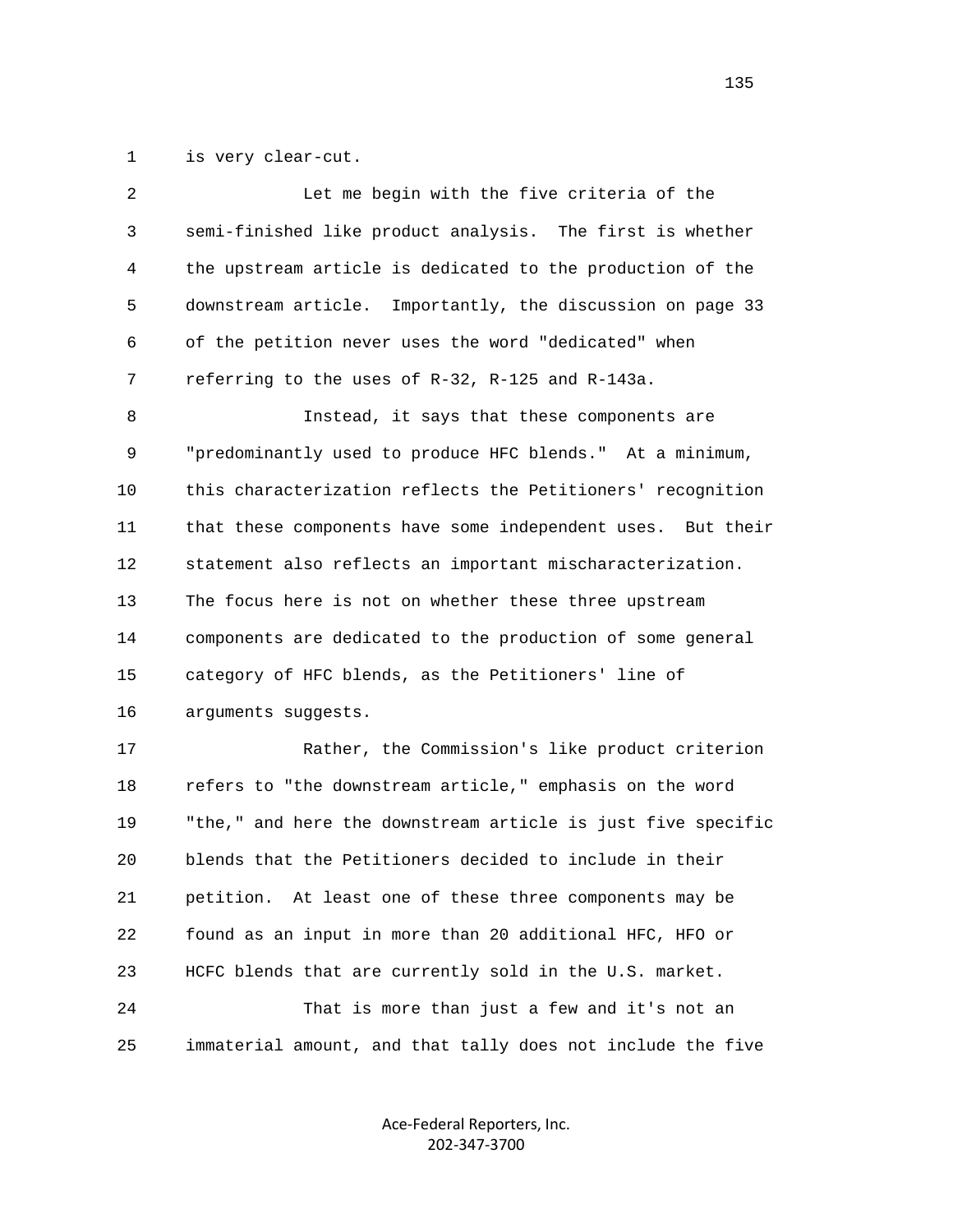1 blends that this petition covers. R-125 can also be used on 2 its own as a fire suppressant, in metal smelting 3 applications, foam blowing and in certain medical 4 applications for equipment that require a non-flammable, 5 inert, pressurized gas. 6 Both R-125 and R-32 are used in semiconductor 7 silicon wafer manufacturing as a gas for etching silicon. 8 Certainly, these components are not fully dedicated to the 9 production of the five downstream HFC blends that have been 10 included in this petition. 11 A second criterion is whether separate markets 12 are perceived to exist for the upstream and downstream 13 articles. The Petitioners posit that blends and components 14 ultimately supply the same market, so there's really no 15 distinction in the market segments. But that is not the 16 case. 17 As I just explained, R-32, R-125 and R-143a are 18 not exclusively used to make the five covered HFC blends, 19 and as Ms. Beatty explained and as we will show 20 post-conference with record data, only the limited head to 21 head competition exists for HFC components, because the 22 domestic producers have historically been unable or 23 unwilling to supply R-32, R-125 and R-143a to outsiders 24 except in rare instances. 25 In addition, these companies do not compete with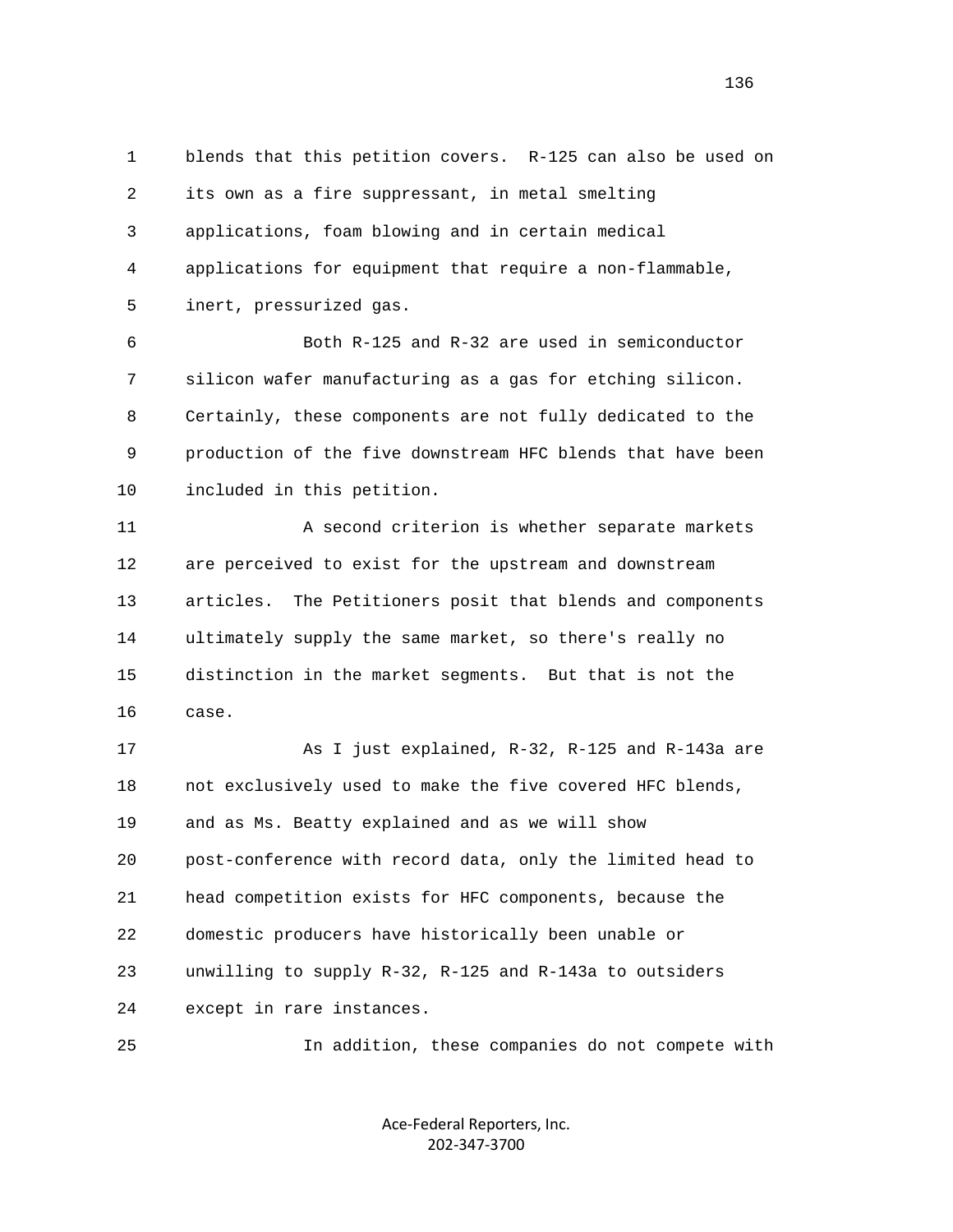1 each other on the three covered components, given that 2 little or not overlap exists for domestic production of the 3 same component, as you heard Mr. Cannon acknowledge in his 4 opening remarks.

 5 Moreover, these companies do not advertise or 6 hold themselves out as vendors of these HFC components. 7 Unlike HFC blends, there is virtually no open market for 8 domestic production of the HFC components, and Arkema's 9 witness confirmed that there is in fact no merchant market 10 or virtually none.

 11 The third criterion is whether differences exist 12 in the physical characteristics and functions and upstream 13 and downstream articles. HFC components and blends included 14 within this investigation have different chemical structures 15 and functions. R-32, R-125 and R-143a are frequently but 16 not always used as intermediate inputs, while the five HFC 17 blends are finished products used for a variety of 18 refrigeration or air conditioning applications.

 19 In addition, R-32 and R-143a are both flammable, 20 whereas the finished HFC blends are not, which is a relief 21 to know, and R-125 is generally regarded as having poor 22 refrigeration performance when used as a single component 23 refrigerant, so it's not used as such.

 24 The fourth criterion is whether there are 25 differences in the cost or value of the vertically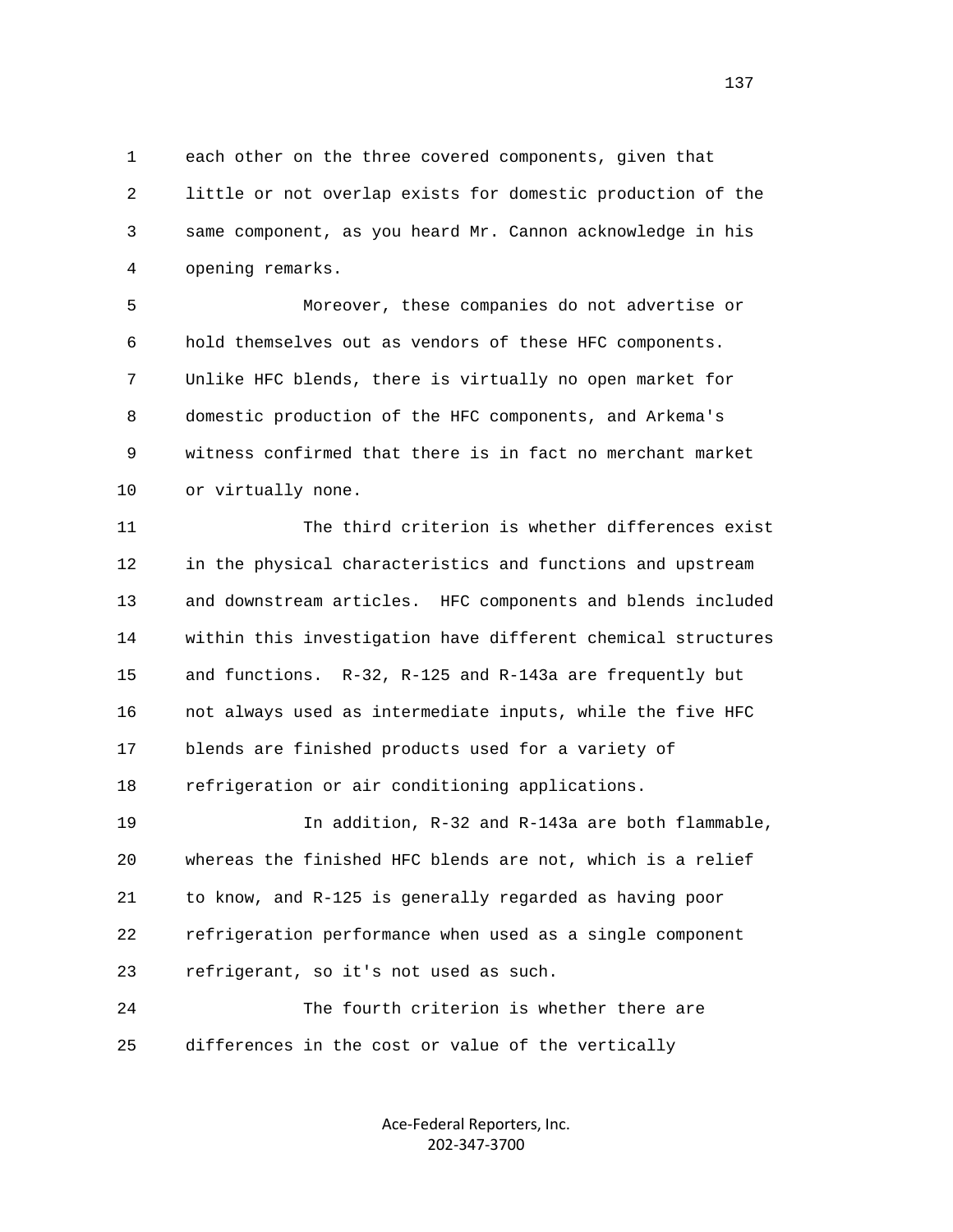1 differentiated articles. The process to manufacture HFC 2 blends at substantial value to the value of the purchased 3 components, due to the added costs that result in a new and 4 different finished product that can be used for specific 5 cooling or refrigeration applications.

 6 We will address this further post-conference as 7 best as we can, although there are some limitations on 8 finding reliable data for commercial U.S. sales of 9 domestically produced HFC components.

 10 The fifth and final criterion is the 11 significance and extent of the processes used to transform 12 the upstream into the downstream articles. This morning's 13 panel somewhat suggested that blending is just a simple 14 process that anyone can do. But that is not the case. As 15 we will document in our forthcoming brief, the blending 16 process is not just a simple matter of sticking components 17 into a tank and then packaging what comes out into a 18 cylinder.

 19 Rather, there are unique skills involved in 20 blending efficiently and accurately, as a blender must have 21 the right production controls in place to ensure that 22 flammable compositions are not created in the blending tank. 23 Blenders also must undertake laboratory analyses to ensure 24 that the components meet the necessary quality requirements. 25 Once blended, the individual components cannot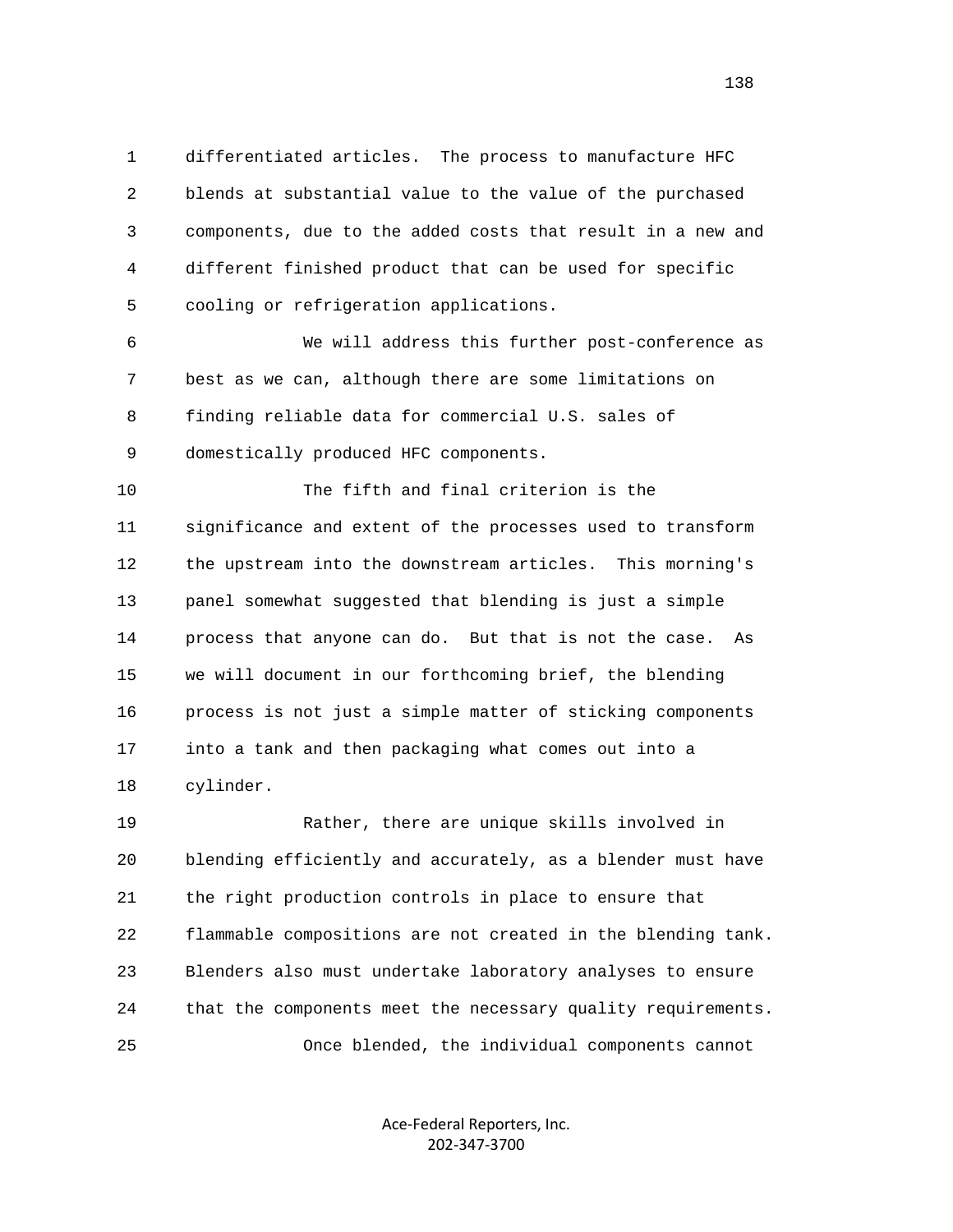1 be separated from the other components without significant 2 engineering capabilities, that to the best of our knowledge 3 do not exist and would not be economically feasible if they 4 did exist.

 5 These five criteria strongly suggest a finding 6 of separate like products. If on balance the Commission 7 ultimately finds the semi-finished product analysis is mixed 8 or inconclusive, then it should next examine the issue under 9 the traditional like product criteria.

 10 We will address this post-conference, as I'm 11 sure particularly at this point in the conference you don't 12 want to hear a discussion of another six criteria. But we 13 will show in our brief that these three HFC components and 14 five HFC blends covered by the investigation do have 15 different physical characteristics, uses, channels of 16 distribution, manufacturing facilities and production 17 methods, and they are certainly not interchangeable as any 18 purchaser will attest.

 19 Again, we will do our best to show that the 20 pricing of the products is different, given the limitation 21 of having meaningful and reliable pricing data for 22 domestically produced HFC components. Assuming that the 23 Commission agrees that HFC components constitute a separate 24 like product, the preliminary record of this investigation 25 will support a negative determination as to the components.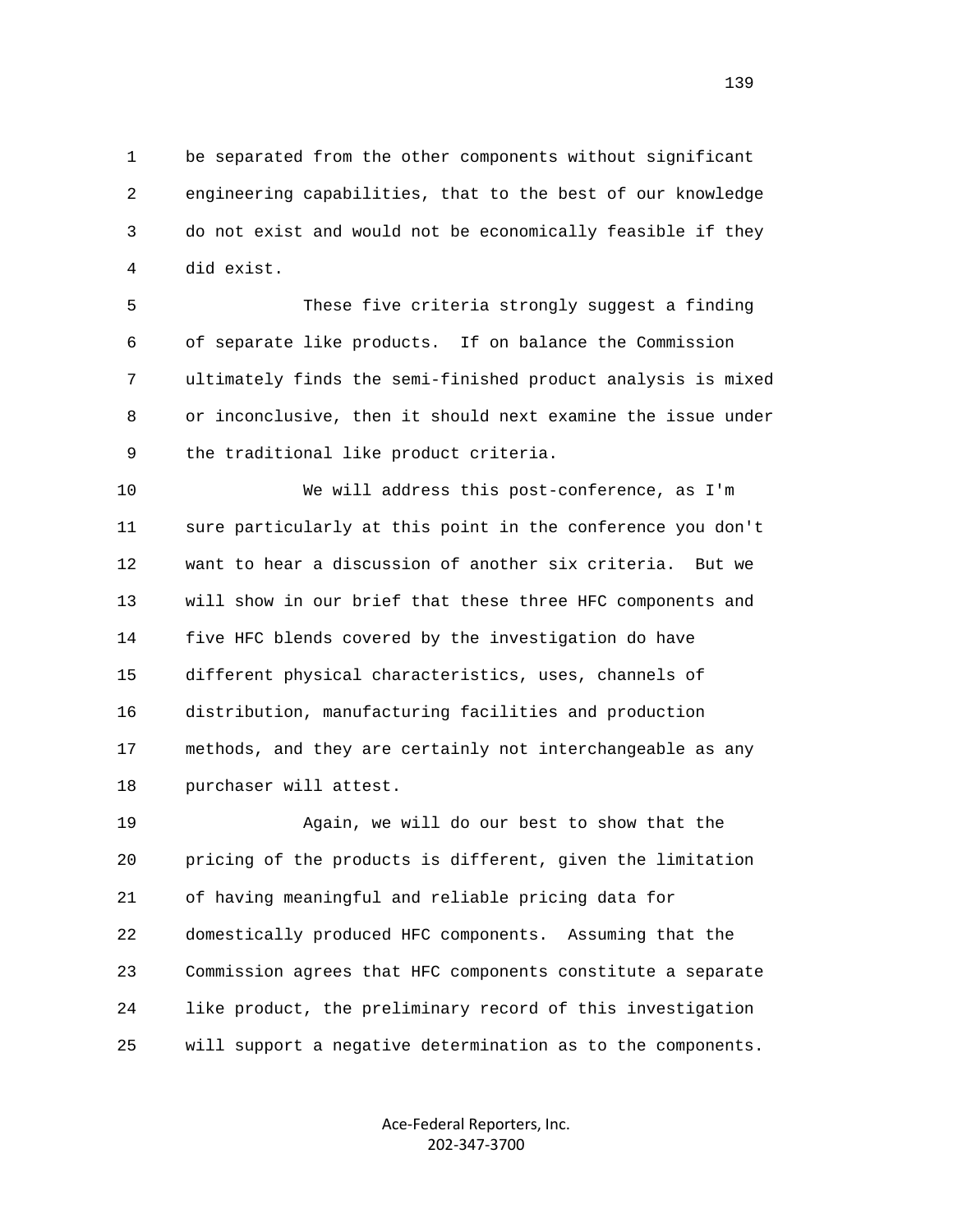1 1 It may be the case that the volume of HFC 2 components have been high over the course of the Period of 3 Investigation, although we need to see the data compilations 4 to confirm that. But in any event, the input volumes of 5 components have been non-injurious. As an initial matter, 6 it is not clear the extent to which the Petitioners 7 themselves have contributed to this increase, although the 8 confidential record should clarify this fact.

 9 Leaving that aside, companies that engage in 10 U.S. blending operations such as National have had no choice 11 but to resort to imports of HFC components, when the 12 domestic producers decided that they would not or could not 13 sell them sufficient quantities of domestically produced 14 components.

 15 In fact, to the extent that the domestic 16 producers have sold any components to National, it is not 17 even clear that such components are domestically produced, 18 as opposed to the suppliers' own imports from China. But in 19 the rare instances in which domestically sourced components 20 were made available to National, National has almost always 21 purchased them.

 22 But still, these small quantities came nowhere 23 near what National needed to sustain its U.S. operations. 24 Having been shielded from competition until their patents 25 expired a few years ago, these domestic producers have

> Ace‐Federal Reporters, Inc. 202‐347‐3700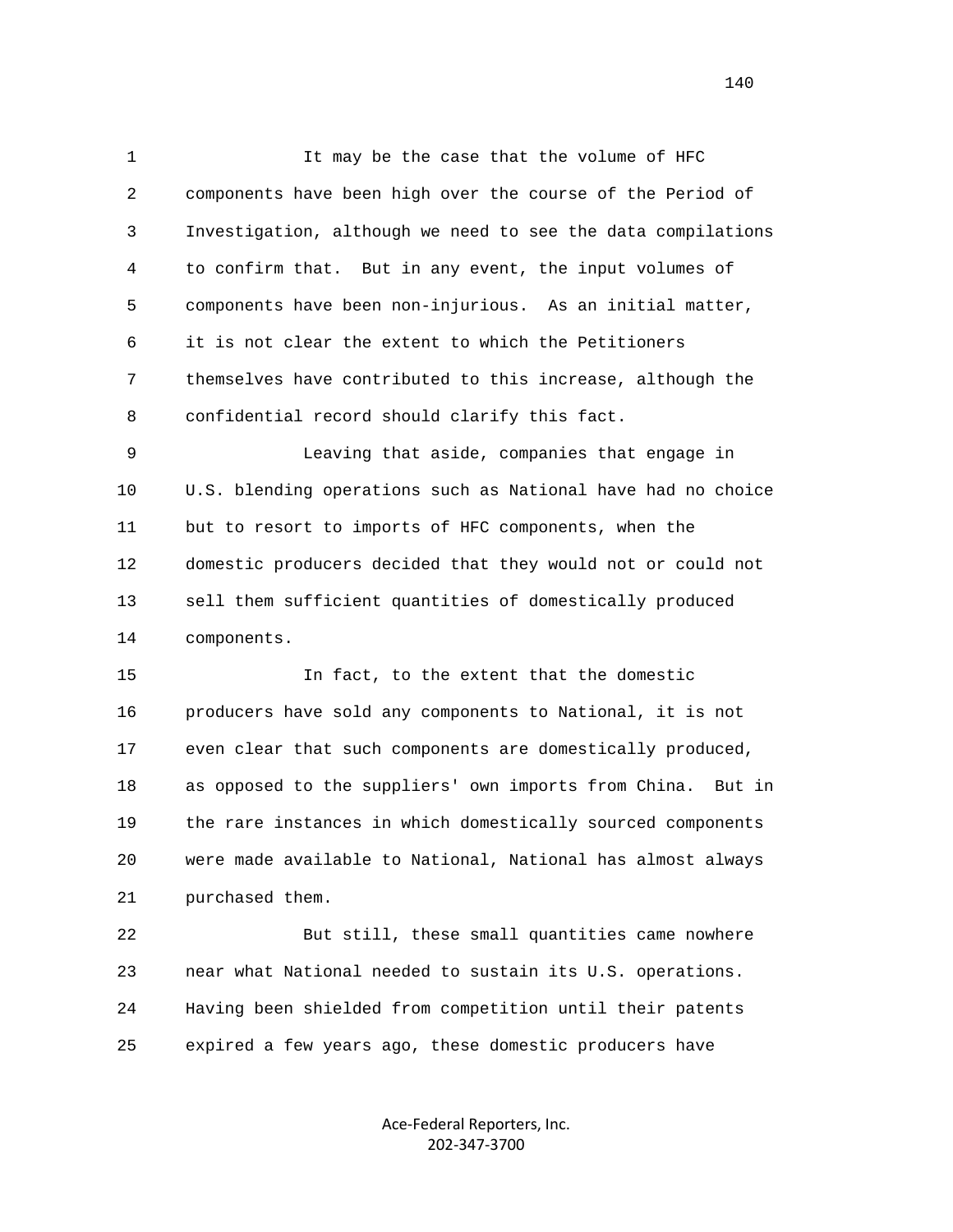1 sought to limit new competition from U.S. blenders by 2 blocking access to their domestically produced components, 3 instead swapping or selling them primarily amongst 4 themselves, internally consuming them in their own 5 operations, or possibly exporting them to their overseas 6 blending operations.

 7 As you heard earlier from the Petitioners' 8 panel, the three companies "work together" to integrate 9 their operations, to keep down their costs. But to do this, 10 they have excluded others from access. Now, they are 11 working together to exclude Chinese components from the U.S. 12 market through the imposition of anti-dumping duties.

13 As you heard from Mr. Cannon, the reason is so 14 that the companies will not establish new U.S. blending 15 capacity which would have with it new U.S. jobs, that would 16 then compete against Arkema, Honeywell and DuPont Chemours 17 for sales of blends in the U.S. market.

 18 The Commission should not reward the domestic 19 producers' continuing and coordinated anti-competitive 20 behavior with a finding that they have been injured by HFC 21 components from China when frankly their historical 22 unwillingness or inability to sell components is why 23 companies like National had to turn to imports, so that they 24 could ensure access to the materials they needed to keep 25 their factories running and safeguard American jobs.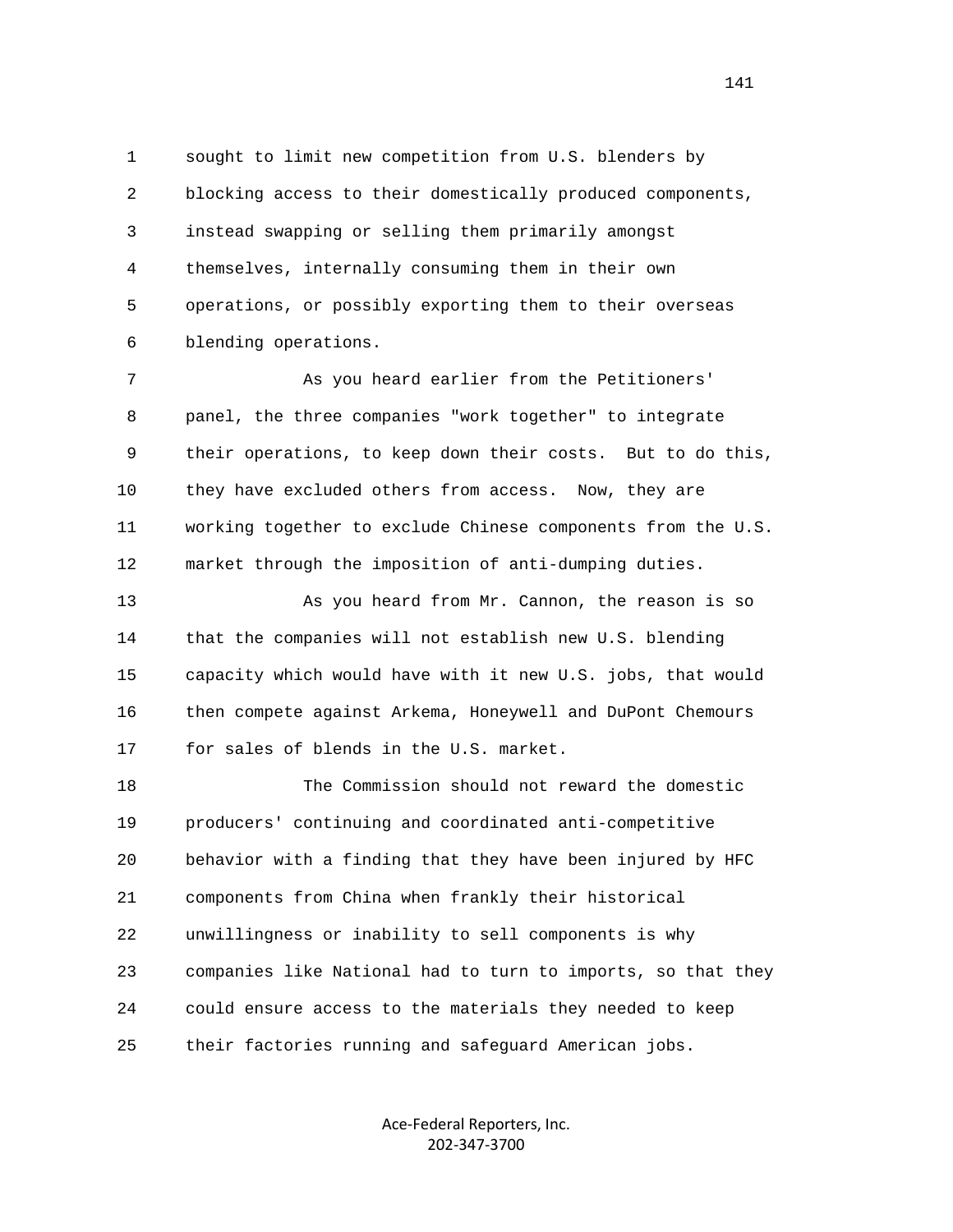1 In short, the Commission should view the 2 quantity and market share of subject imports of HFC 3 components from China, in light of the prevailing conditions 4 of competition, and find that any increase during the Period 5 of Investigation did not compete directly with domestically 6 produced HFC components, and thus was not significant.

 7 We will address price and impact further in 8 post-conference brief, as these issues rely largely on 9 confidential information. But as we've explained, swapping 10 arrangements and internal consumption are very common among 11 the three main Petitioners, which have organized themselves 12 in a particular manner that restricts access to domestically 13 produced HFC components on the open market, and the morning 14 panel even conceded that there is virtually no domestic 15 merchant market sales of HFC components.

 16 If these companies are not selling components to 17 outside customers, then certainly they have not lost any 18 sales or revenues for their components to imports. If they 19 are swapping components to each other or internally 20 consuming them, then certainly the subject imports of HFC 21 components could not have significantly undersold them or 22 directly caused any price depression or suppression to a 23 significant degree.

 24 If subject component imports have not caused 25 adverse volume effects and there's no direct price -- no

> Ace‐Federal Reporters, Inc. 202‐347‐3700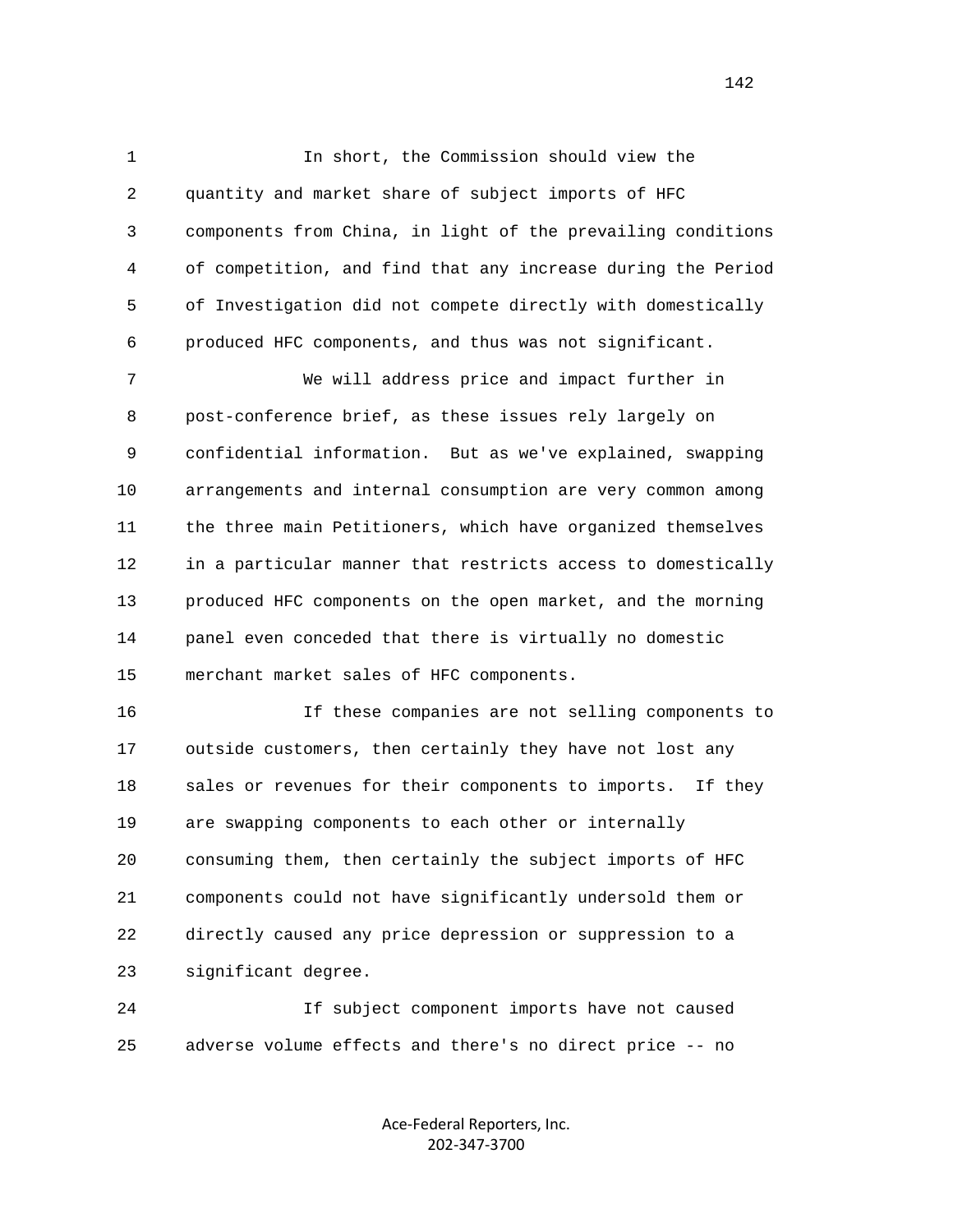1 direct head to head price competition, then certainly 2 imports of Chinese components have not been a significant 3 cause of any deterioration to their trade or financial 4 performance for these three components.

 5 For these reasons, the record of the preliminary 6 phase investigation compels a negative determination as to 7 subject imports of HFC components. I'd like to make one 8 final point regarding the definition of the domestic 9 industry. As we've already said, National takes no position 10 as to the Petitioners' injury allegation with respect to HFC 11 lends as a separate like product.

 12 However, if the Commission evaluates the 13 domestic industry's commission for HFC blends or treats 14 blends and components as a single like product, we submit 15 that National should be regarded as a member of the domestic 16 industry. National is a significant U.S. producer of HFC 17 blends that are covered by this investigation, and it does 18 not import them from China.

 19 We've already explained that National has 20 decided to import HFC components because it had no choice. 21 It needed to be able to continue its HFC blend production in 22 the United States, given the restricted access to 23 domestically produced components. That decision to import 24 components had nothing to do with price.

25 Furthermore, including National in the domestic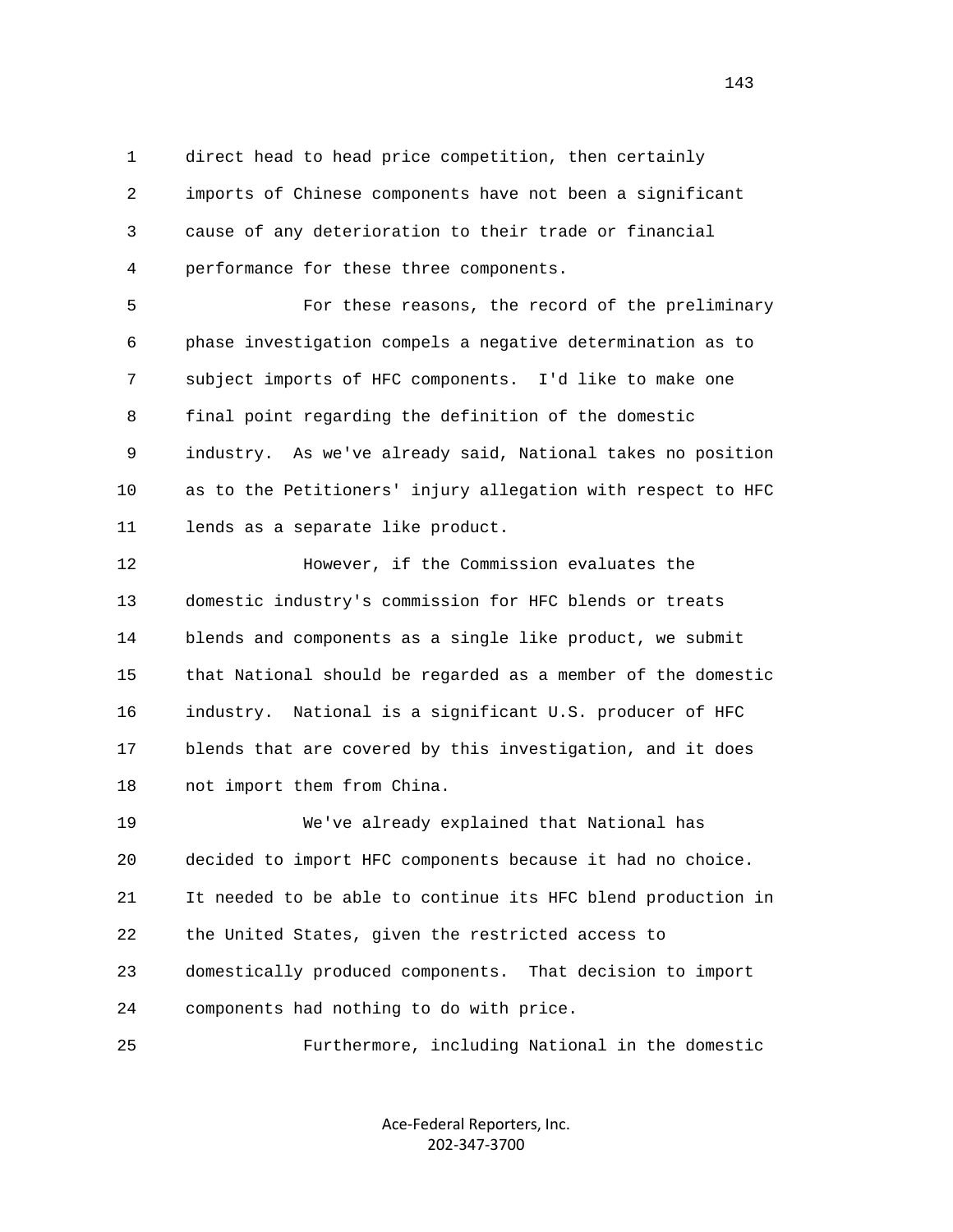1 industry will not skew the data but rather will give the 2 Commission a complete and real picture of the domestic 3 industry's condition for HFC blends. But if the Commission 4 does exclude National from the domestic industry, then it 5 must also examine closely the domestic producers' status of 6 all other U.S. companies that engage in blending, but which 7 have no meaningful U.S. production of R-32, R-125 or R-143a 8 for blending purposes, and which also had significant 9 component imports from China. Thank you very much for your 10 consideration. 11 And we look forward to answering your questions. 12 MR. McCLURE: Okay. Is this panel finished? 13 Okay. We will now turn to Kenneth Ponder. You have five 14 minutes, and if you would state your name and affiliation. 15 STATEMENT OF KENNETH PONDER 16 MR. PONDER: Thank you, Mr. McClure. My name is 17 Ken Ponder. I'm the owner of Choice Refrigerants RMS of 18 Georgia. We're a large reclamation facility, one of the 19 first 13 in the U.S. when all this started back in late '92. 20 I'm also the inventor and patent holder of two HFC blends 21 and one HCFC blend. So I have a unique position here today, 22 in that I can make an argument both for support and not 23 support of this petition. But by the same token -- 24 MR. McCLURE: Gee, you should be a lawyer. 25 MR. PONDER: I understand. But I'm here today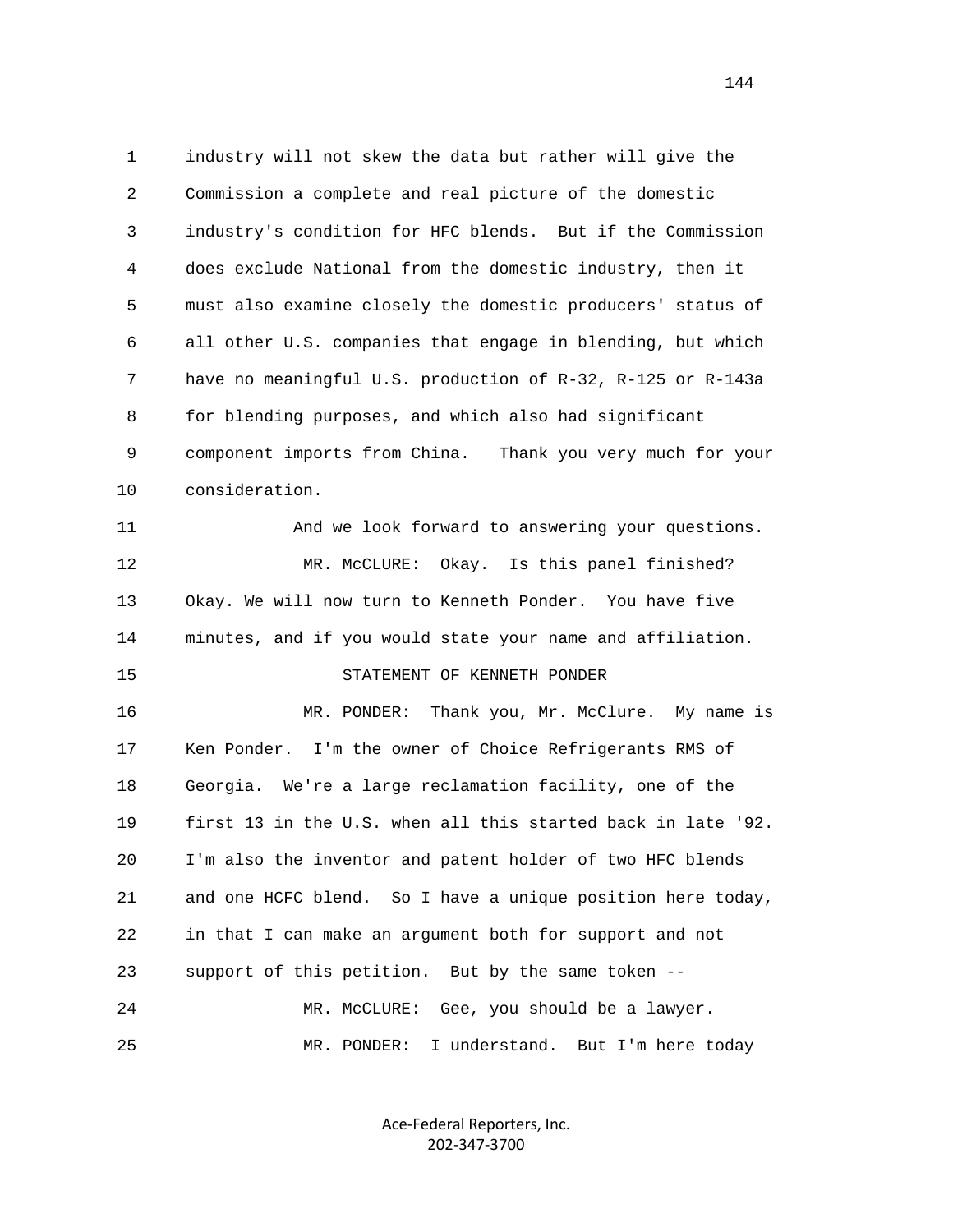1 because I'm interested in my business and because I'm 2 needing clarity going forward in the future to come. We've 3 made significant infrastructure investments, but by the same 4 token nowhere near to the HFC Coalition. We tip our hat to 5 those guys that's got steel in the ground and help invent 6 molecules. I didn't do that.

 7 What I did was put molecules together that was 8 commercially produced in the United States at the time, and 9 we've had a very nice career of that all this time. The 10 reclamation portion of my industry is unique in that going 11 forward with HFCs, we're going to be required to fix what's 12 recovered into the marketplace. Without inclusion of 32 and 13 some of the other components specified in this petition, we 14 won't be able to fix them.

 15 That leads the market to believe that they can 16 be vented. If they're vented, they hurt our -- they produce 17 more global warming problems for us. So we -- while we're 18 not a tree hugger by design, we've become a pretty good tree 19 hugger, because the environment is really what we're most 20 interested in. Our two blends, specifically R-421A and 21 R-421B, were invented because the industry was hollering 22 that we had to have something to replace the HCFCs.

 23 So we became in that industry one of the groups 24 that -- one of the guys that helped to invent something that 25 is commercially accepted today. Market penetration, I'm not

> Ace‐Federal Reporters, Inc. 202‐347‐3700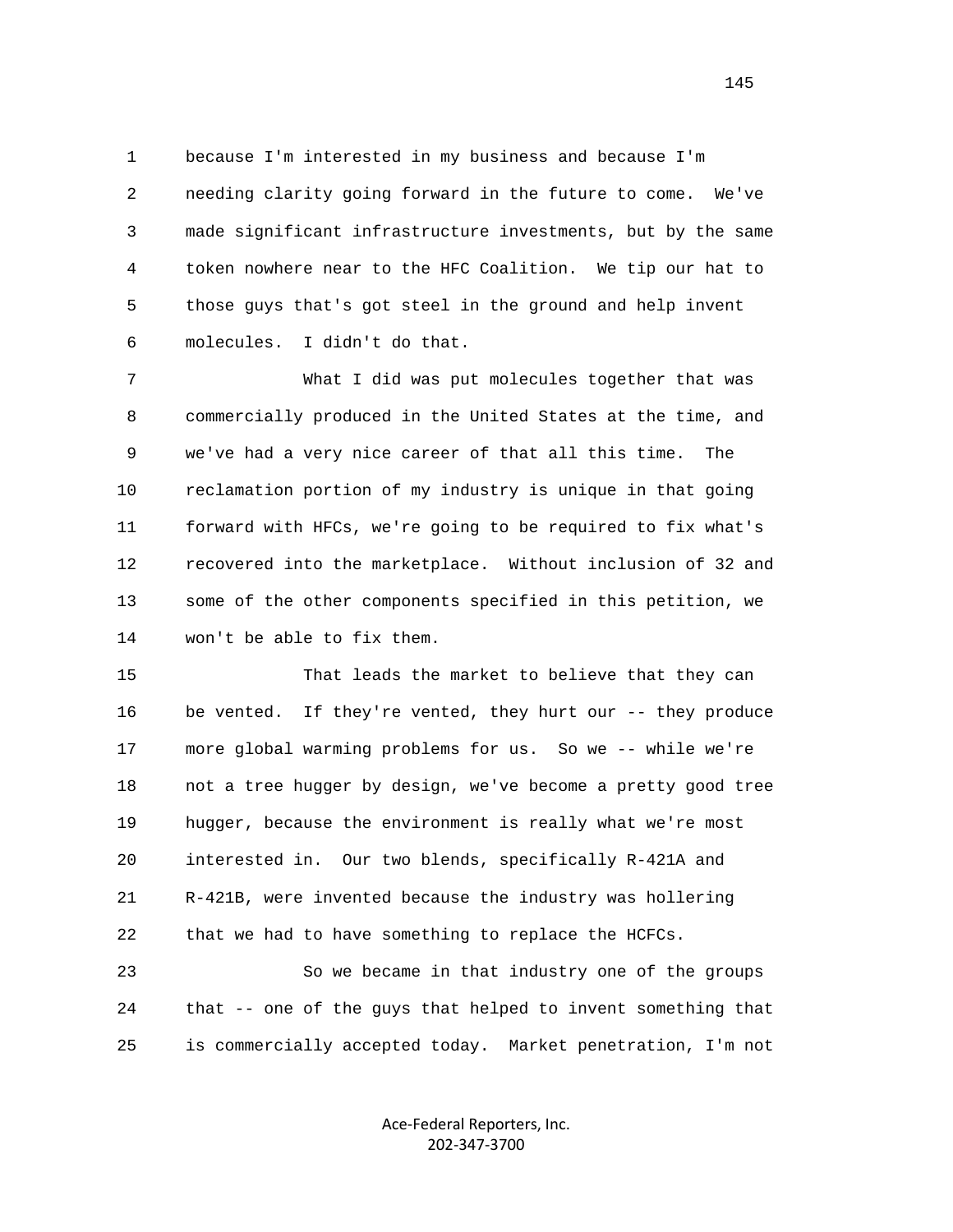1 real good at those kind of things. I'll defer to some of my 2 colleagues in this room that's already spoken earlier today, 3 and just a few minutes ago.

 4 They're going to always do a lot better job than 5 I'm doing. I can just tell you that we produce a lot of 6 this product, several million pounds a year, and we have a 7 customer base that I'll compare with anybody's. It's the 8 only two component product on the market that doesn't 9 contain a flammable hydrocarbon. We're the only company 10 that uses a synthetic lubricant, for instance, within our 11 blend.

 12 So while I want to buy American, I'll be the 13 first to tell you that. I would love to buy American every 14 single time. My fear is long-term I possibly would be 15 excluded if there was a shortage, if there was a plant that 16 goes down. I learned a long time ago that you can't put all 17 your eggs in one basket.

18 18 I want the flexibility to buy abroad is a better 19 way for me to say it, because we deal with other people 20 besides China. As far as the cylinder manufacture portion 21 of this, it was kind of interesting to hear y'all talk about 22 that a few seconds ago or just a little while ago, I 23 produced outside the United States and sent cylinders from 24 here to that country.

25 We're going to support as much as we can the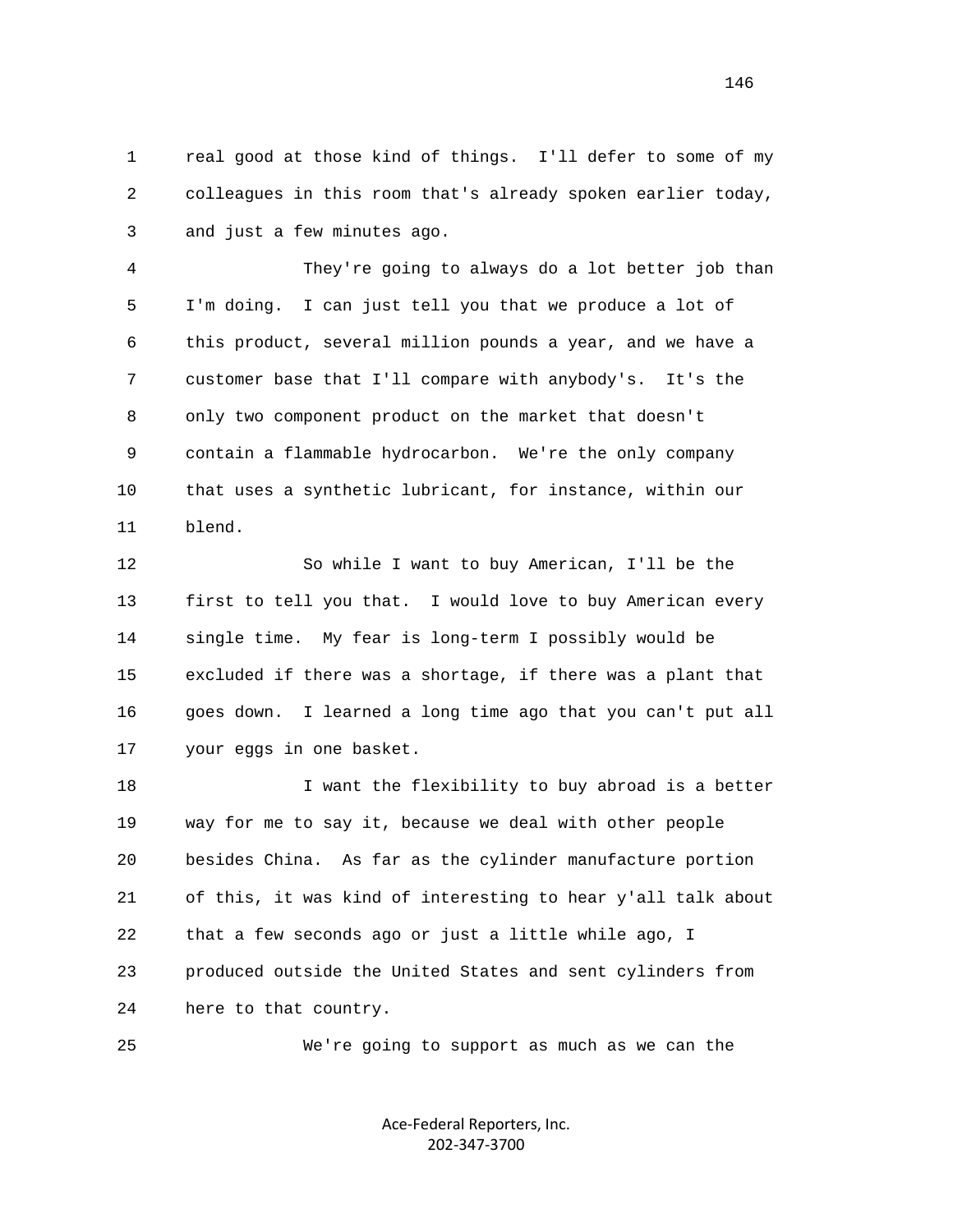1 domestic United States of America.

 2 MR. McCLURE: Thank you, Mr. Ponder. We'll 3 begin the questioning first with Joanna Lo, our 4 Investigator. 5 MS. LO: Thank you for coming, especially Ms. 6 Beatty and -- Beatty, Beatty and Mr. Ponder. So since Mr. 7 Ponder's testimony is fresh in my mind, Mr. Ponder, you'd be 8 considered a purchaser in this market, in the United States? 9 10 MR. PONDER: Ken Ponder, by the way. I'm trying 11 to win that award at the end. 12 MR. McCLURE: You're off to a good start. 13 MR. PONDER: I am a consumer. 14 MS. LO: But you mentioned that you produce, so 15 you would not be a producer or blender in the United States? 16 MR. PONDER: By this -- by the definition that 17 seems to be applicable today, I'm not a producer in that I 18 can't replace Honeywell or Chemours or Arkema. 19 MS. LO: Or even blending. 20 MR. PONDER: For blending, we do as good a job 21 as anybody can on blending, because my patented products, 22 for instance, are a blend of two of the HFCs in question. 23 MS. LO: And your two patented products, 421A 24 and 421B are not subject, so you would not be part of the 25 domestic blenders; correct?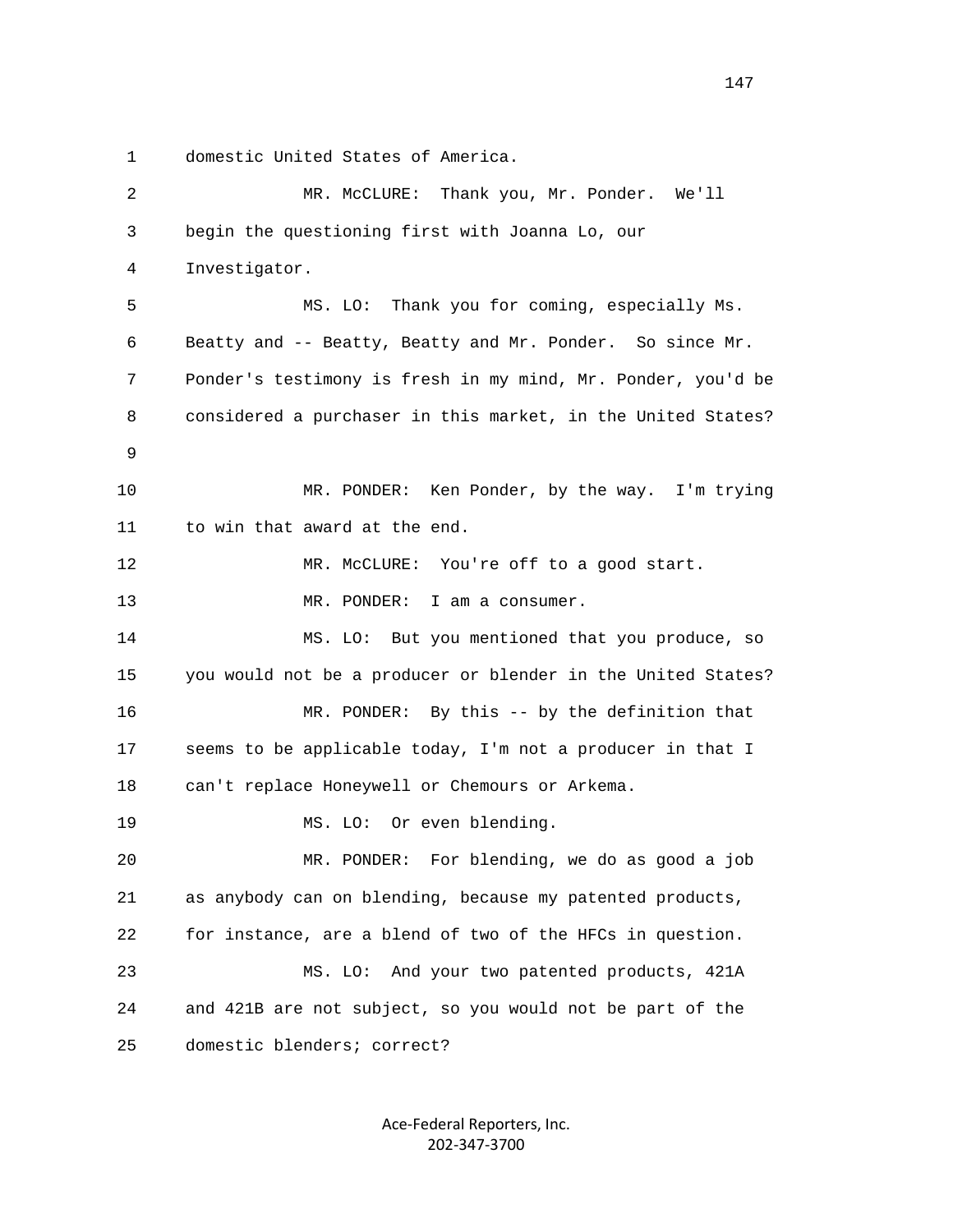1 MR. PONDER: Correct. But as a reclaimer, when 2 we take 410, dirty 410 in from the market, for instance, and 3 we have to reconstitute it, we would have to have R-32, for 4 instance, an additional supply of R-125 in order to fix that 5 blend. 6 MS. LO: Thank you for -- I wanted to get at 7 what a reclaimer does. So you take used up R-410 or 404, 8 any of those? 9 MR. PONDER: All of them. 10 MS. LO: All of them? 11 MR. PONDER: Yes ma'am. 12 MS. LO: And then you do something at your 13 facility, and then you reconstitute it into 421A and 421B? 14 MR. PONDER: No. Close, almost. You was doing 15 great there just for a second. Let me straighten that out 16 real quick. As a reclaimer, we take in all types of 17 refrigerants, all types, all of the ones that's listed on 18 the slides today, all the ones that are named in this 19 petition, along with 50 other flavors we'll call them. 20 R-22, some of the stuff that's being -- the escalation and 21 phase-out of that particular product. We do a lot of 22 reclamation of 22. 23 We still do reclamation of R-12 that hadn't been 24 produced since the early 90's. So that's what a reclamation 25 center does. It takes in dirty refrigerant or refrigerants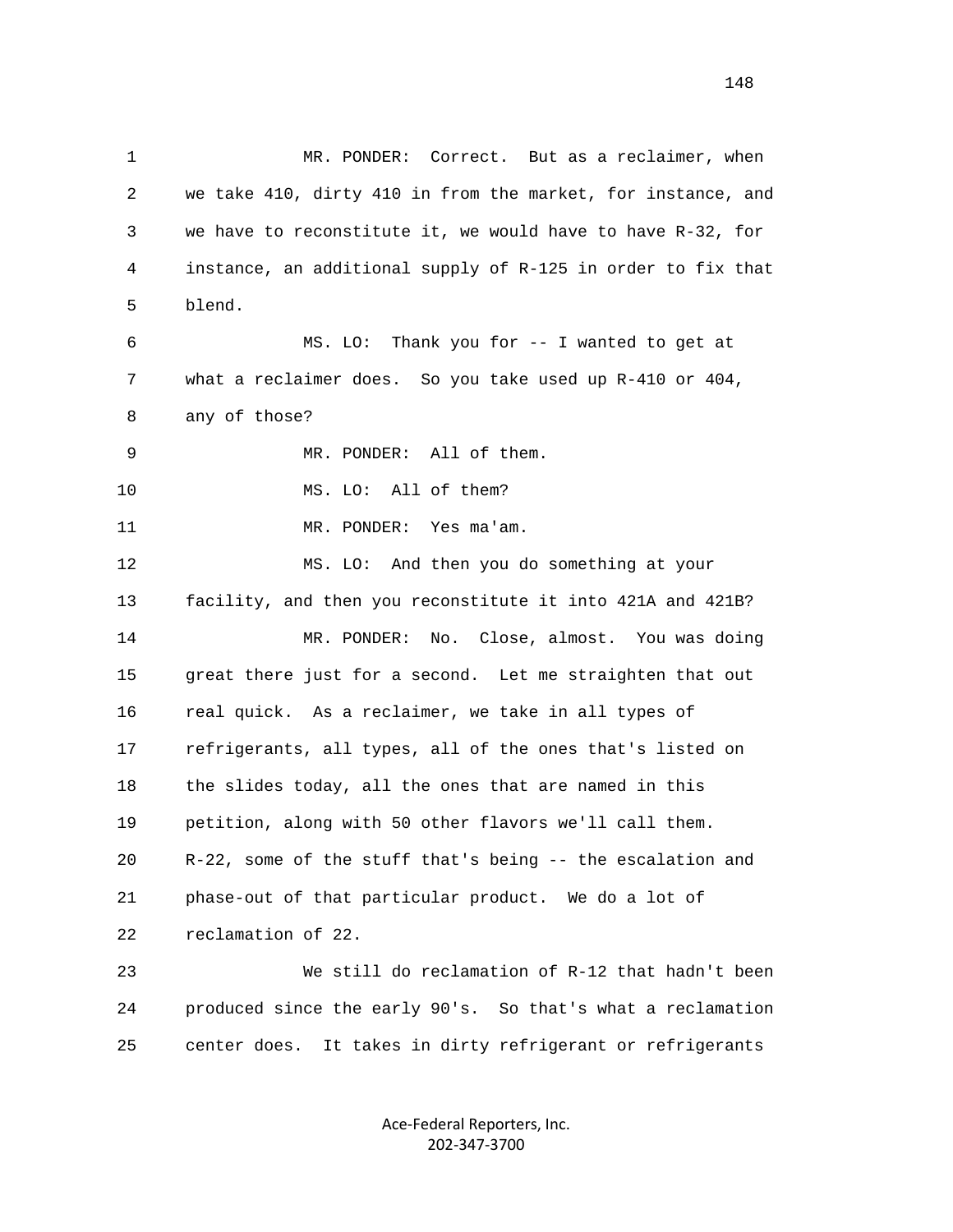1 that are used in the marketplace, that can't be vented any 2 longer, that are then collected, recovered and sent back 3 into facilities like mine, and then we clean back to an ARI 4 700 standard. By law, we have to do that in order to 5 reintroduce them into the marketplace. 6 Now that's one issue. But the other issue is 7 the three patents that I own that are dependent upon R-134a 8 and R-125 and R-142B. 9 MS. LO: So you do have a facility that does 10 this cleaning of dirty gases? 11 MR. PONDER: We have. We've been accused of 12 doing it in my bath tub. But I'll promise you it's a fairly 13 large facility. 14 MS. LO: Okay, that's helpful. Does your 15 facility, can it make the blends that are in question? 16 MR. PONDER: Yes ma'am, it can. 17 MS. LO: Have you made the blends in question 18 during the period since 2012? 19 MR. PONDER: I have made some of them, yes I 20 have. 21 MS. LO: Okay. You'll be hearing from me after 22 the conference. But so just I want to step aside and ask 23 Ms. Beatty a question. So to whatever extent you can in the 24 post-conference brief, I know this is going to be most 25 likely business sensitive, please try to document as much as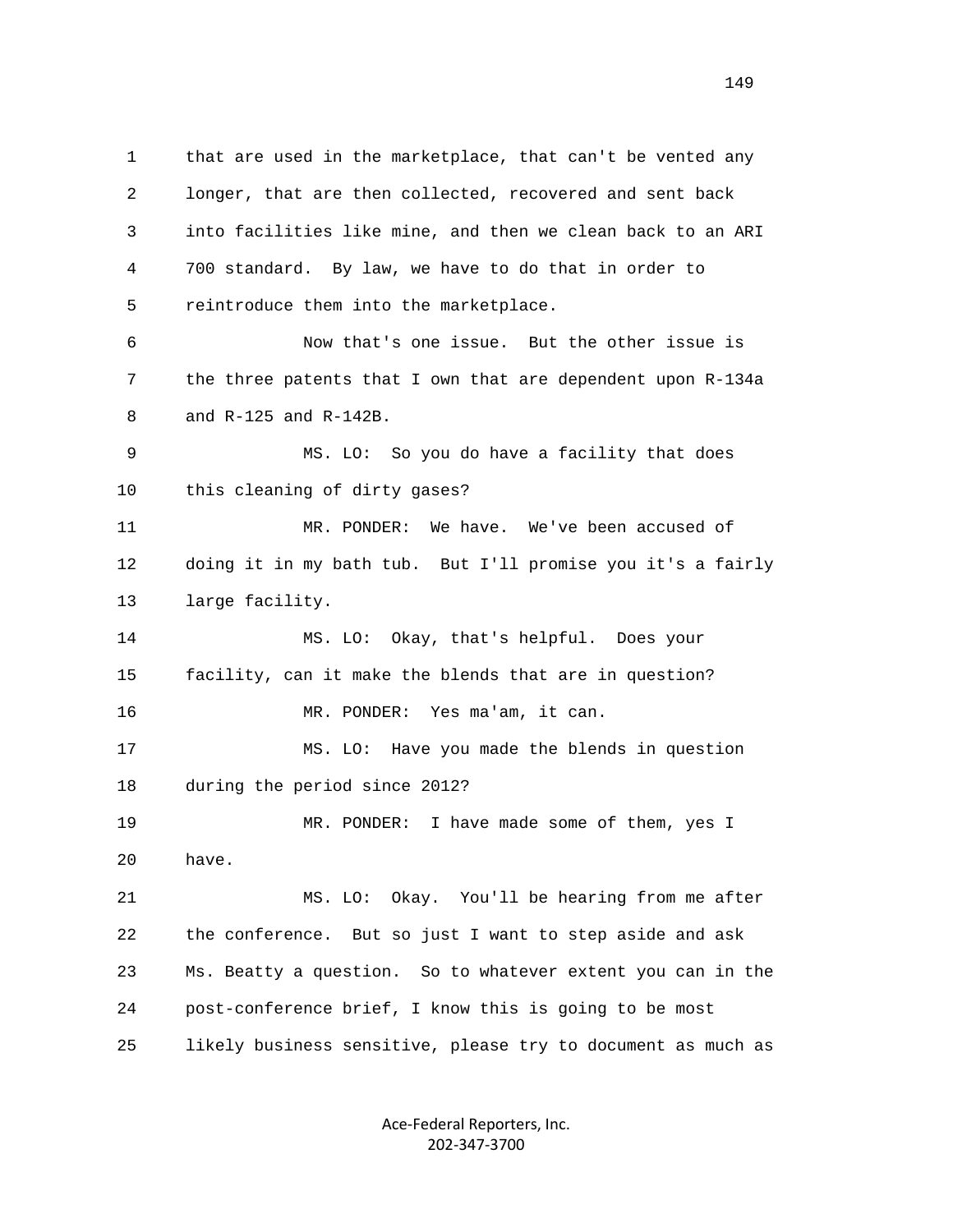1 you can on the inability to source domestically, your claim 2 or your testimony that two domestic producers do not qualify 3 or does not constitute commercial production of these 4 components.

 5 Let's see, and this is related early morning, 6 this morning's panel about looking at price areas since the 7 patents expired too. So whatever you guys can provide on 8 that would be helpful. I think that was 2010-2011.

 9 Oh so Ms. Beatty and Mr. Ponder, how many other 10 independent blenders do you believe are out there for the 11 subject five blends that you're aware of? The petition 12 lists a couple, but I wanted to see what -- if you guys 13 think it's more than the number listed there.

 14 MS. BEATTY: Well, I certainly don't disagree 15 with the ones that were included in the petition. I'm not 16 really aware. I thought that maybe Hudson also had been, 17 you know, doing that as well. We could certainly look back. 18 We don't necessarily look if those folks is competition to 19 us as far as our blending operations. So we don't 20 necessarily track their market activity, from a blending 21 perspective.

 22 MR. PONDER: I do not know how many there are. 23 I would imagine there's certainly more than what's named. 24 You really -- I could make an argument that with the roughly 25 53 reclamation facilities in the United States licensed by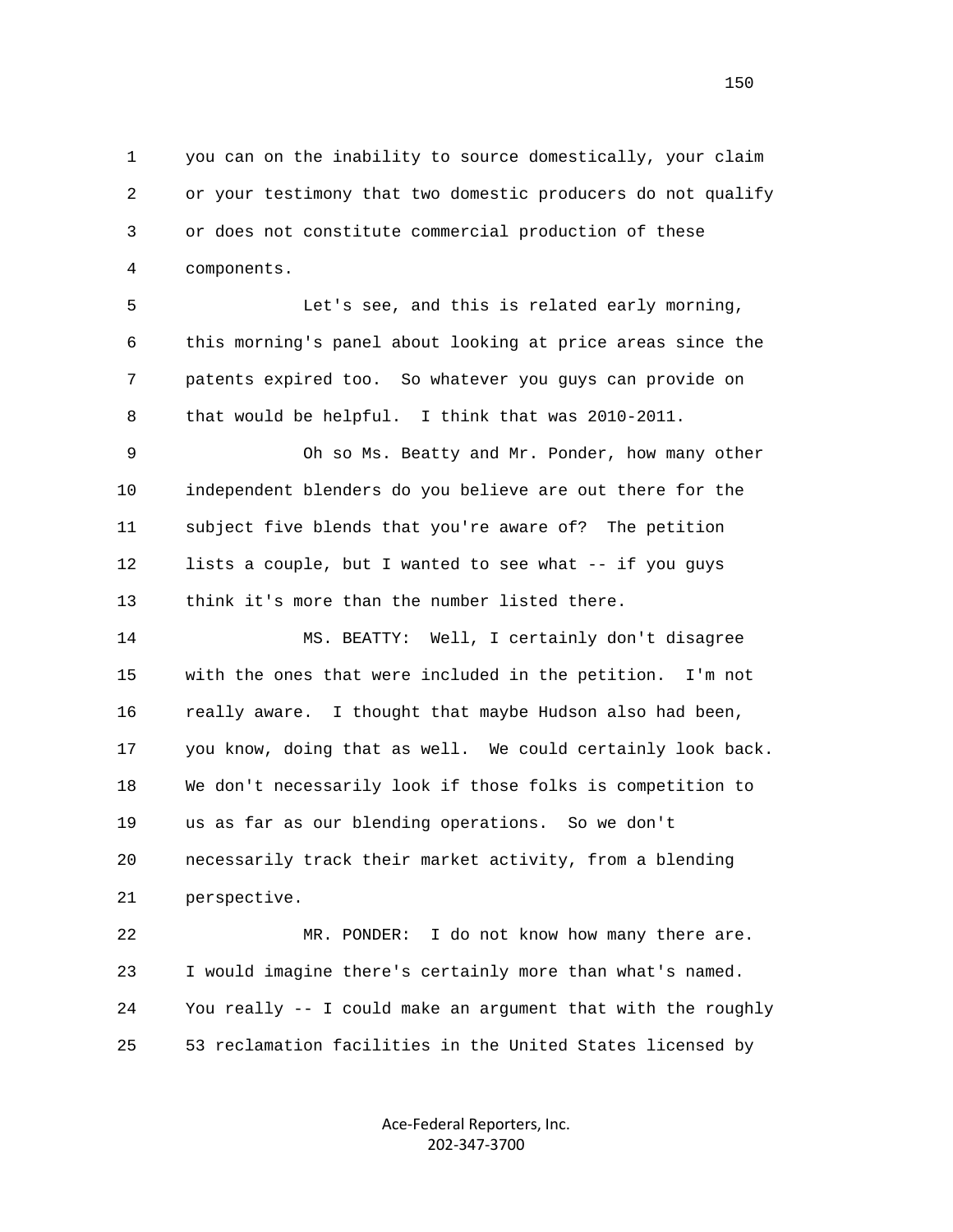1 the EPA, that all of them have the wherewithal I would hope, 2 I would like to believe, to do some light blending. 3 Whether or not they're going to blend on the 4 level that myself or Ms. Beatty's company does, I don't 5 know. I just -- I don't know of anybody keeping those kind 6 of records, so it's kind of a moving number. 7 MS. LO: So related to that, do you agree with 8 this morning's testimony that a blending facility costs 9 about one to three million dollars to start? 10 MR. PONDER: I remember when that number came 11 out. I instantly wanted to put a for sale sign on mine. I 12 think it's a lot lower than that. Certainly you can spend 13 that amount of money, there's no doubt. It just depends on 14 how egregious you want to become, and how good of a job you 15 want to do. I mean if you like bells and whistles and state 16 of the art things, you could spend that easily. 17 MS. BEATTY: Actually, I think the number that 18 was provided this morning, at least on some level is 19 probably a minimum entry level, and I think the ability of a 20 particular blender and the level of activities that they're 21 involved in may actually have that number grow. 22 MS. LO: So if you could give us an estimate, 23 that would be great. 24 MS. BEATTY: We will certainly include that in 25 the post-conference brief.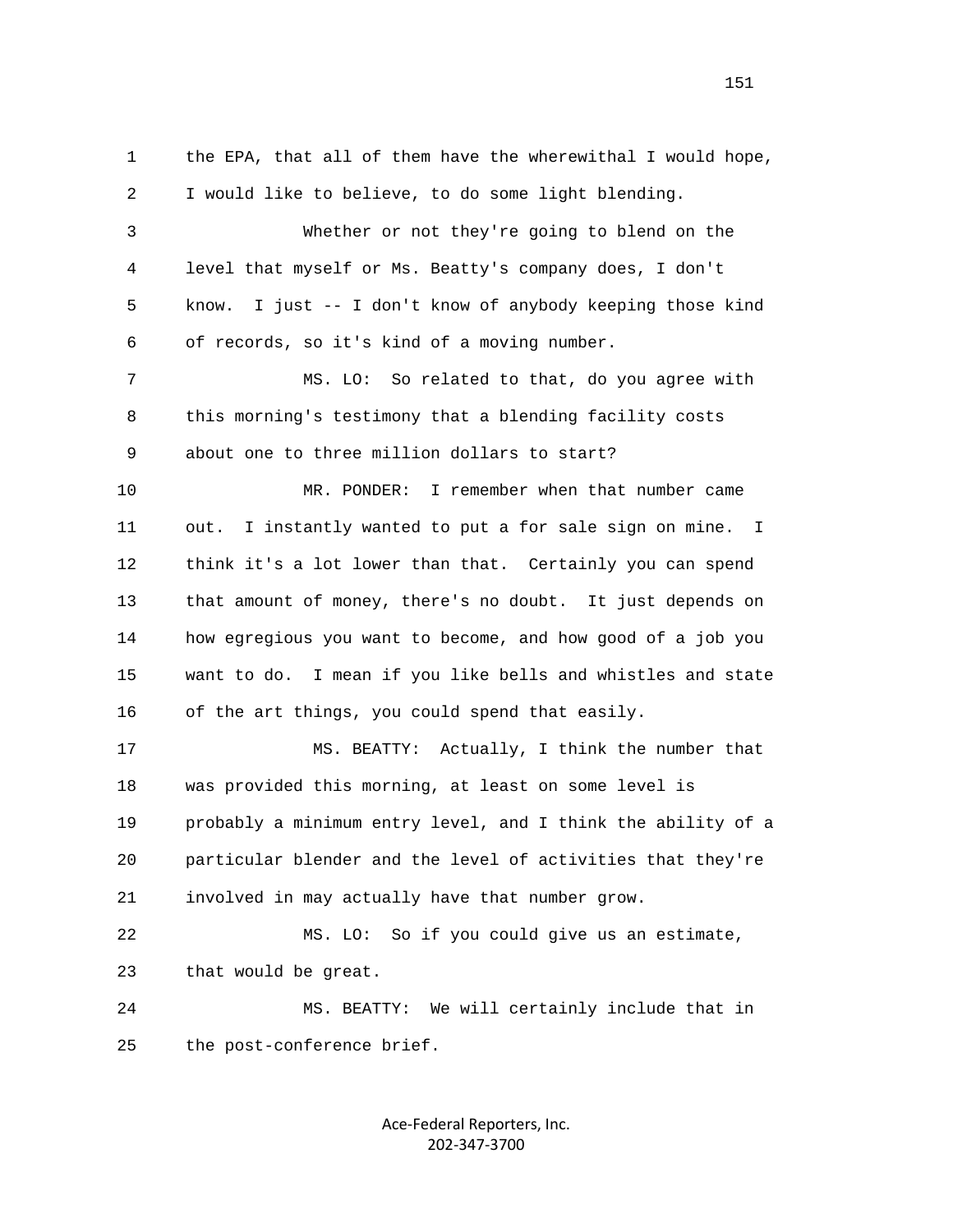1 MS. LO: I just want to understand that you -- 2 National does not take a position, Mr. Goldfeder hadn't 3 mentioned, about whether the Chinese imports of blends are 4 being dumped; correct? 5 MS. BEATTY: That's correct. 6 MS. LO: Okay, thank you. 7 MR. GOLDFEDER: This is Jared Goldfeder. As I 8 mentioned, National is not importing HFC blends, only the 9 components. So we didn't want to take a position on that 10 issue, since imported to blends are not their business. 11 MS. LO: And talking about the documentation, I 12 wanted to see if you guys can provide post-conference any 13 evidence, either direction, about this allegation that 14 purchases of domestically produced components could have 15 been possibly imported material, that would be very helpful. 16 17 MS. BEATTY: Certainly we can do that. 18 MS. LO: Thank you. That's all my questions for 19 now. Thank you very much. 20 MR. McCLURE: Jumping in under the notion I 21 forget my questions after 15 minutes, I've got a couple. 22 Ms. Beatty, I believe you said you'd been in the business 25 23 years, and something in the way you phrased about how 24 they're, you know, one firm produces this, one produces 25 that, and they swap and that's the way it works.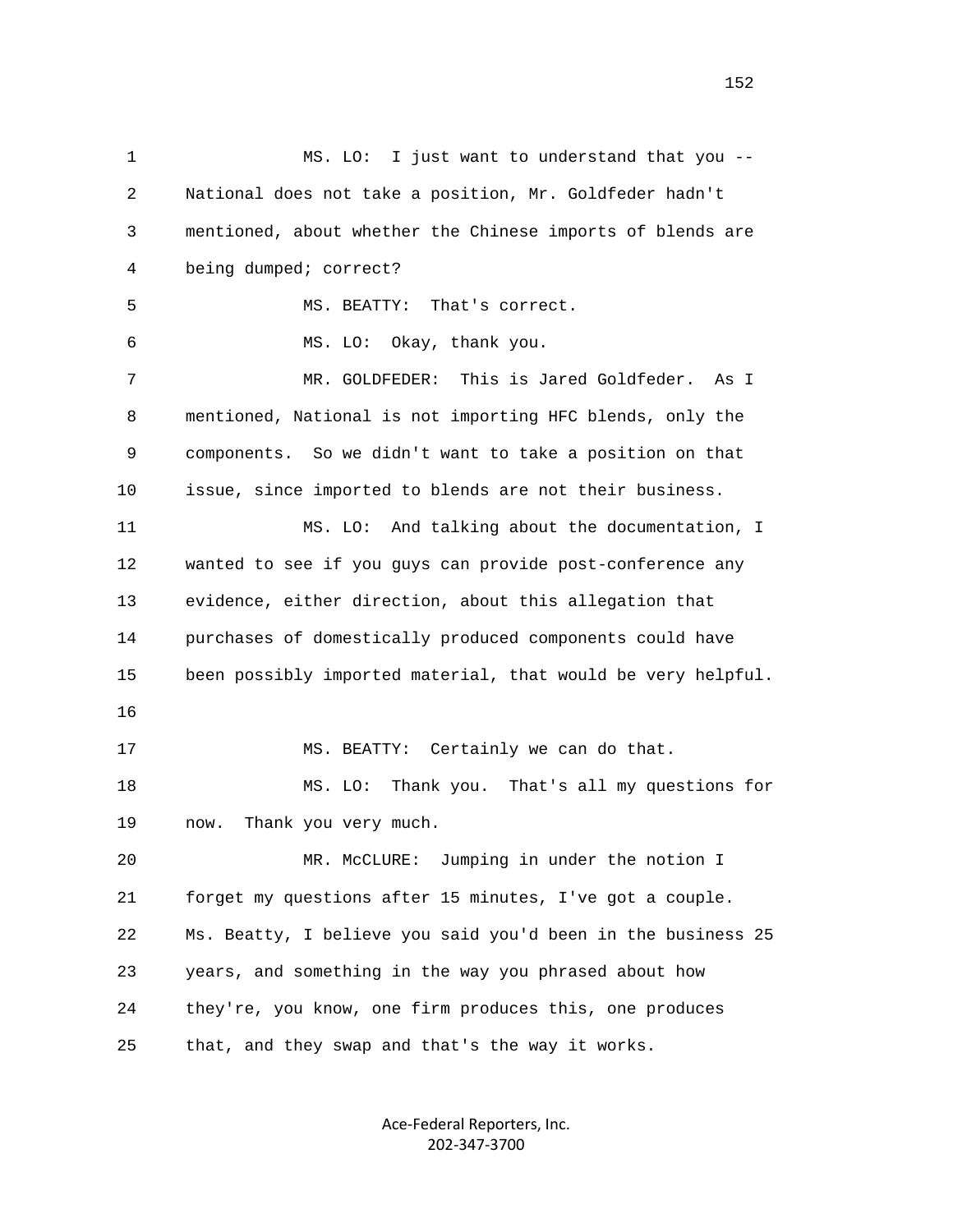1 Has that -- in your 25 years in the business was 2 that always the case, and if not, when did this business 3 model start?

 4 MS. BEATTY: Several of the producers when CFCs 5 were produced, produced the same products. So as an 6 evolution over time, as some of the factories may have shut 7 down, the facilities shut down, they would have done 8 additional swapping arrangements. It may have been not 9 necessarily in like class products. It might have been 22 10 for 134a.

 11 So there has been some history to it. It seems 12 to be more extensive and exclusive once the HFC blend 13 components that were primarily designed to replace the CFCs 14 on the refrigeration side of the market, and to replace R-22 15 in the air conditioning side of the market. That seems to 16 be when those plants started being manufactured, because 17 that's when the demand was for those components. 18 MR. McCLURE: Okay. Mr. Freed. 19 MR. FREED: I wanted to follow up, because I

 20 think it ties into a point, a question that was raised this 21 morning about the way patents interact here, and Mr. 22 Cannon's testimony this morning also said that a component 23 producer has to invest millions and millions of dollars, and 24 that that's the reason why they don't produce 125, 32 and 25 143a, and they swap them.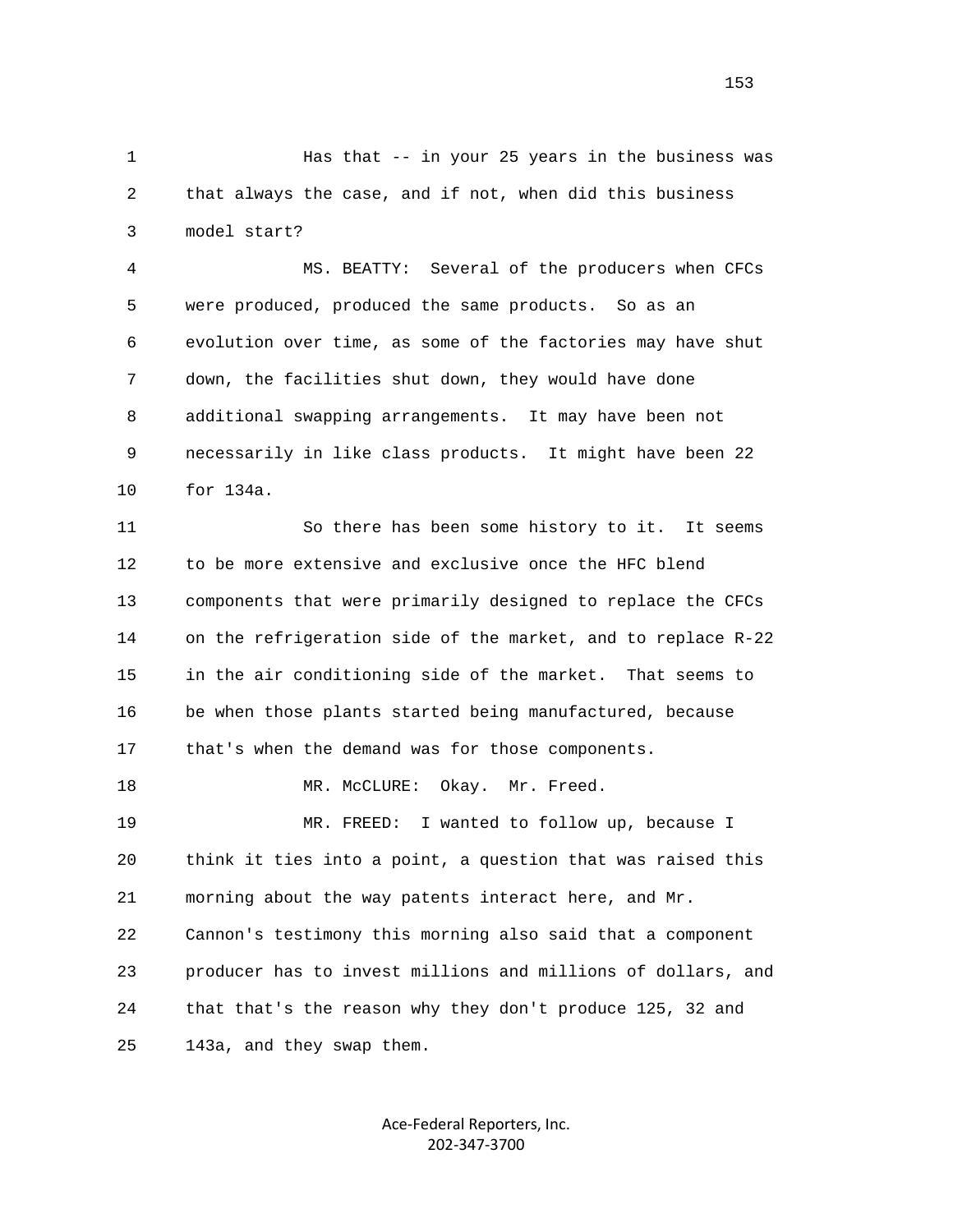1 And I think they're comfortable making that 2 investment, knowing they have the IP, that they're going to 3 be able to recover that investment. So I think those things 4 in our view, talking with National, trying to understand 5 what's going on, that that has been going on for a while, 6 that these -- while these things were under patent, they are 7 going to focus on their different components and then swap 8 them to make the other products.

 9 MR. McCLURE: Okay. Ms. Beatty, you also 10 mentioned an R-125 shortage. Why was there a shortage? 11 MS. BEATTY: There was a worldwide shortage in 12 some of the raw materials, and it also speaks to the 134a 13 case. It was sort of tied in, as far as the raw materials 14 to the extent that some of those raw materials are used to 15 make the same products, and it also affected potentially 16 another product called R-22.

17 So we have letters that clearly show and explain 18 that certainly much better than I could explain it to you in 19 verbal words.

 20 MR. McCLURE: Okay, fine. Thank you, and one 21 last thing. I think somebody mentioned that with these 22 component parts, there were many as say 20 other products 23 that used these components. In the post-conference, if you 24 could provide a list or just give us a time estimate to the 25 best of your ability, I would ask Petitioners to, you know,

> Ace‐Federal Reporters, Inc. 202‐347‐3700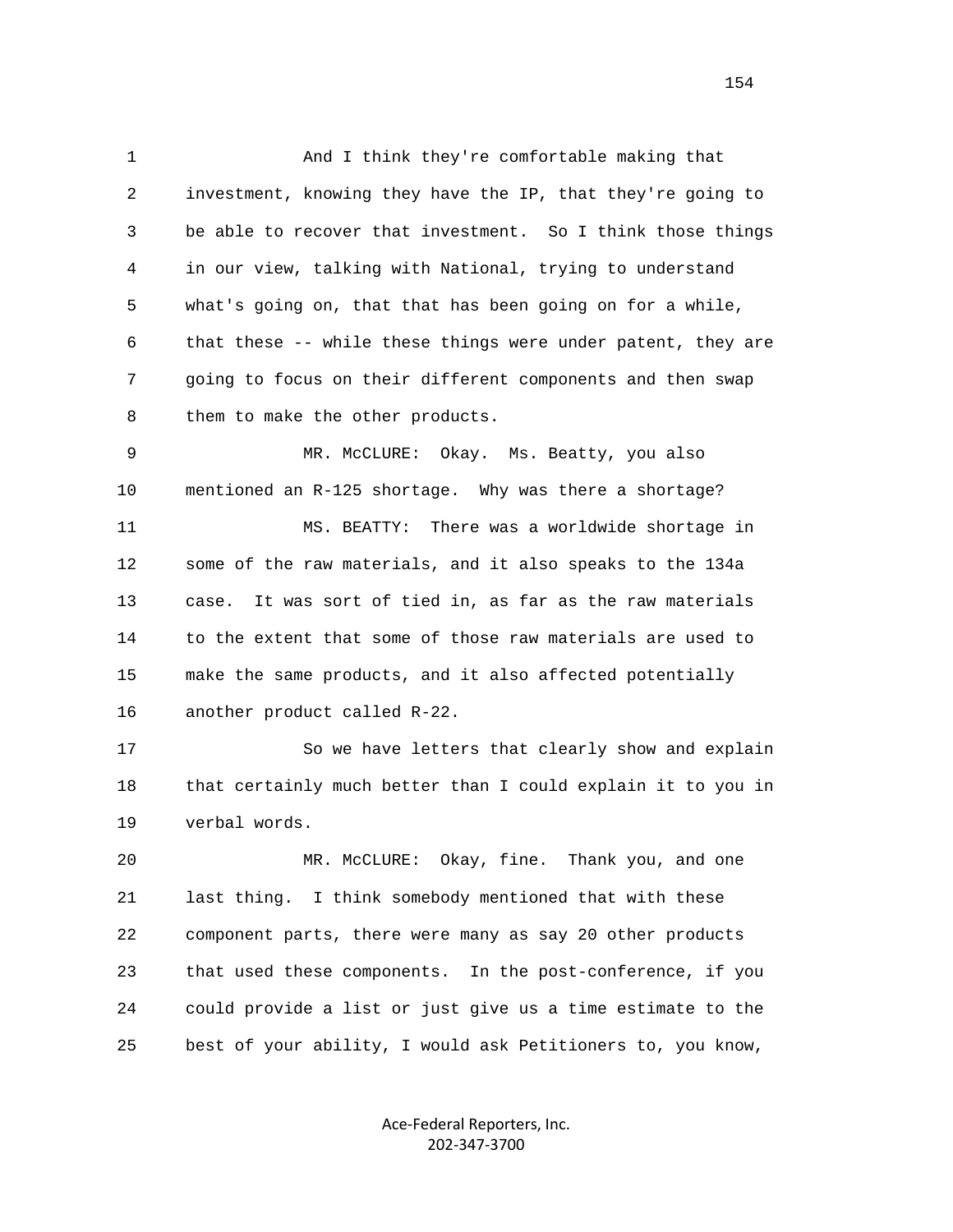1 let us know what other products are going to use these three 2 components.

 3 And with that, I will turn to my colleague, Karl 4 von Schriltz of the General Counsel's office.

 5 MR. VON SCHRILTZ: Thank you Jim, and thank you 6 to everyone on this panel for being here, and sharing your 7 views with us and answering our questions. I have a couple 8 of questions. Mr. Goldfeder, you were discussing your 9 intention that the HFC component should be -- should not be 10 included in the same like product with the blends.

 11 You focused on the semi-finished analysis, and 12 you said that you'd address the six like product factors in 13 your post-conference brief. Is it appropriate to consider 14 the like product factors with HFC components? I mean are 15 they at the same level of processing as the HFC blends? 16 Certainly not with respect to HFC blends.

 17 MR. GOLDFEDER: I think we heard this morning 18 the scoping described as a continuum of products, that it's 19 all one, and the traditional like product analysis tends to 20 look at a continuum, what has been characterized as a 21 continuum and separates, you know, finds those clear -- or 22 evaluates whether there are the clear dividing lines between 23 any subsets of products within them.

 24 So that's why they're the two analyses. You 25 start with the semi-finished product analysis, because the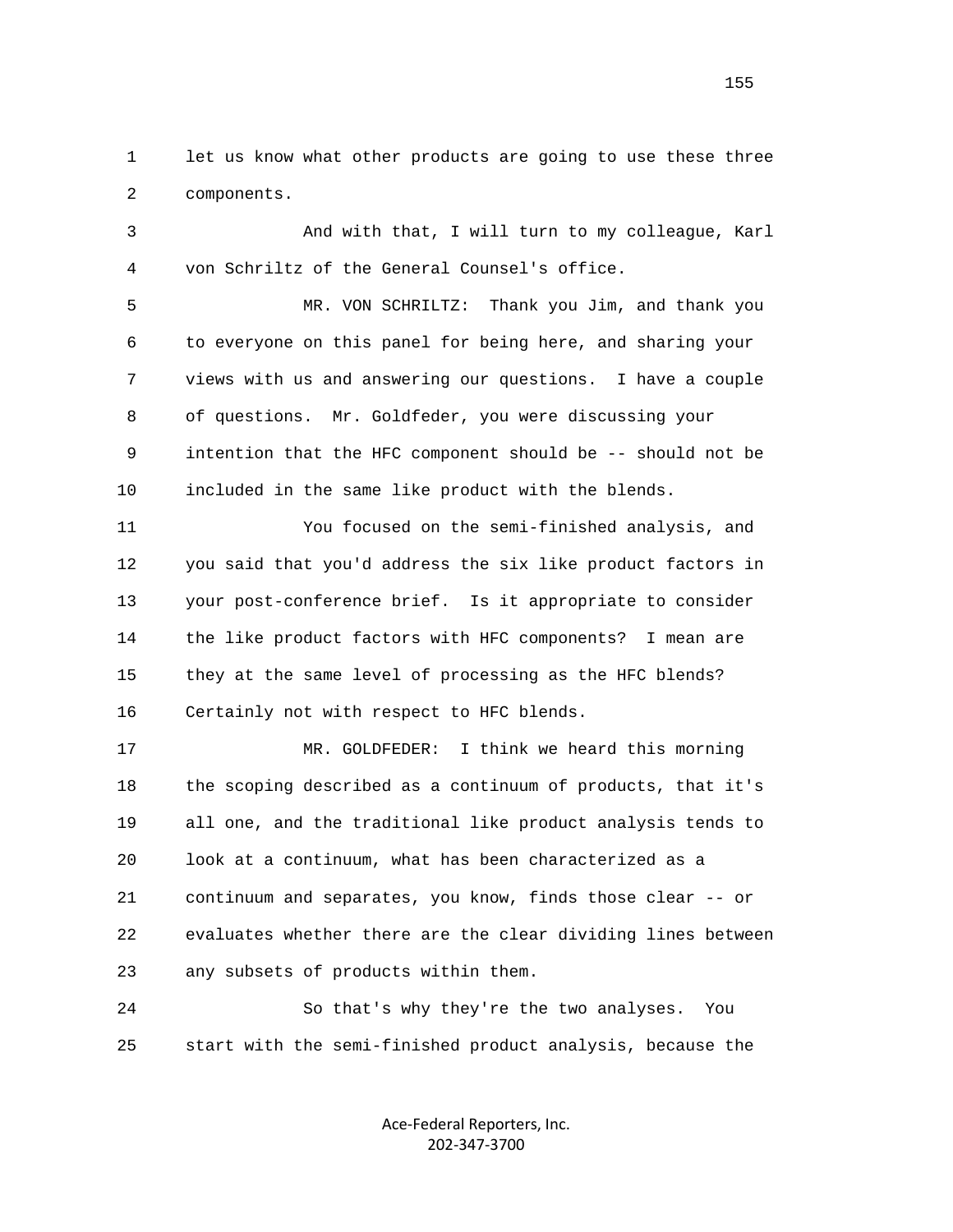1 components do feed into the process. But the Commission 2 also does have the traditional analysis to sort of look at, 3 you know, subsets of products and see when you look at it at 4 that sort of claimed continuum that way, are there dividing 5 lines when you look at it?

 6 MR. VON SCHRILTZ: Yes. Well, the Commission 7 usually uses its six like product factors to consider 8 whether there are clear dividing lines between products 9 within the scope with the same level processing, whereas 10 here, I think there was some discussion. In fact, one of my 11 questions this morning was about 134a, because it seemed 12 like 134a is sometimes sold as a finished product for 13 automotive air conditioning applications, just like the HFC 14 blends are.

 15 But these other components R-32 that are within 16 the scope, R-125, R-143a, I mean I know that for some of 17 them there are -- they're sold as a finished product like 18 fire suppression. But isn't that just a teeny-tiny portion 19 of the market for these? Aren't they primarily consumed as 20 components to produce downstream products?

 21 MR. GOLDFEDER: Yes. I mean that is true, that 22 125, you know, a large part of it is used in the production 23 of blends. Not just the five blends but, you know, other 24 HFC blends, other different blends for cooling process. Now 25 we want to -- we'll address sort of your specific question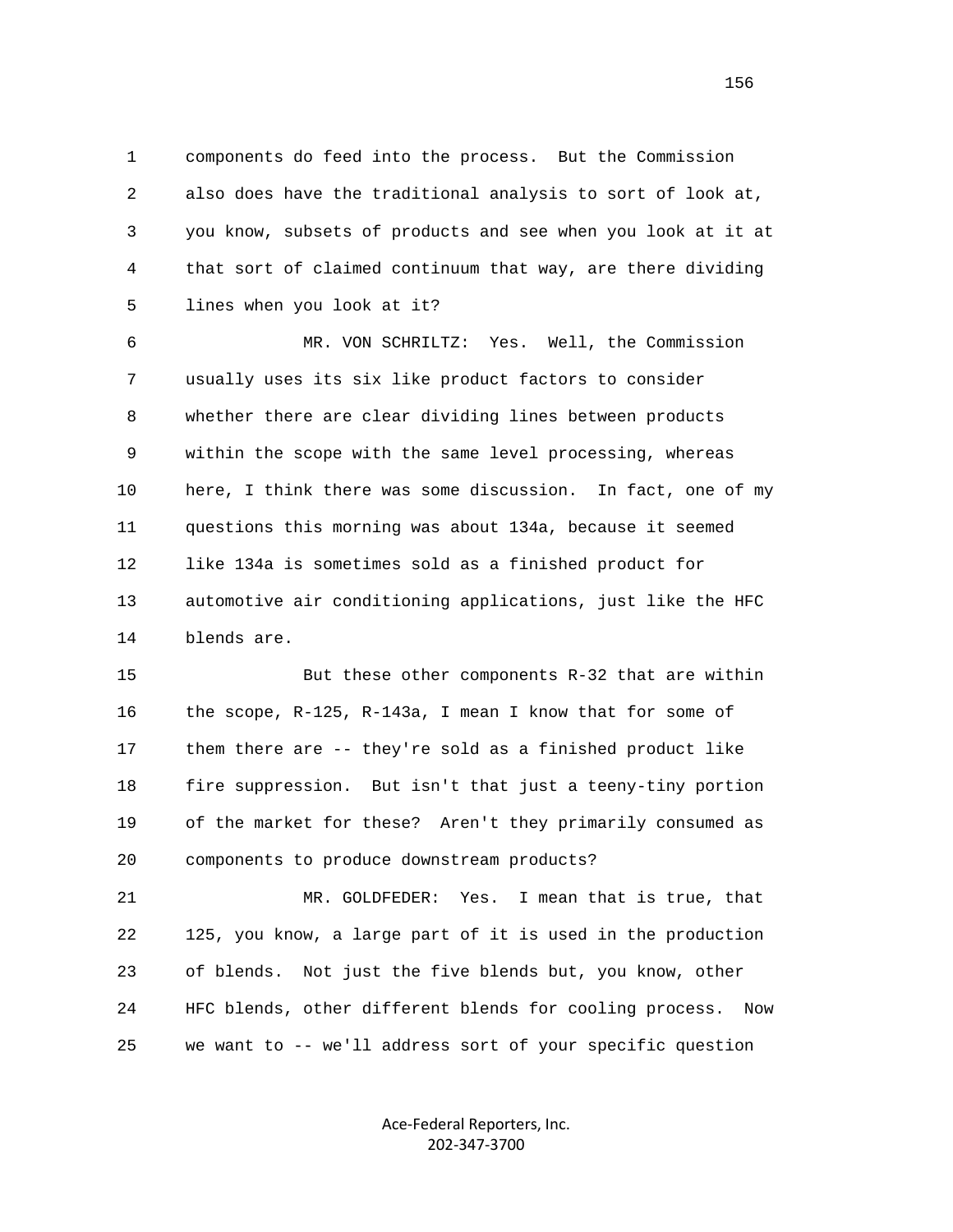1 more.

| 2  | But you know, one of the six criteria is are                 |
|----|--------------------------------------------------------------|
| 3  | there differences between these products in manufacturing    |
| 4  | facilities and processes, and I think what you'll see, in    |
| 5  | terms of the equipment, the processing that is needed to     |
| 6  | produce a component versus blends, that there are            |
| 7  | significant differences between the two.                     |
| 8  | That's one area that would establish a clear                 |
| 9  | dividing line and we'll, you know, address the other five    |
| 10 | factors as well.                                             |
| 11 | MR. FREED: If I could jump in, John Freed of                 |
| 12 | Trade Pacific, you mentioned 134a having an independent use, |
| 13 | and I don't know if Maureen can talk about whether the       |
| 14 | potential for independent use on 32.                         |
| 15 | MS. BEATTY: Well R-32 was approved in February               |
| 16 | by the EPA under this SNAP program for use in some           |
| 17 | self-contained air conditioning units. It was discussed a    |
| 18 | little bit this morning, and really what -- in our view what |
| 19 | we are seeing is in the U.S. desire to put forth climate     |
| 20 | change measures, that they are looking to move into low GWP  |
| 21 | products, and R-32 is one of the low GWP components.         |
| 22 | It does have an application now in air                       |
| 23 | conditioning that traditionally had not been utilized in     |
| 24 | this country, as was mentioned earlier, because of its       |
| 25 | flammability, although there are significant efforts         |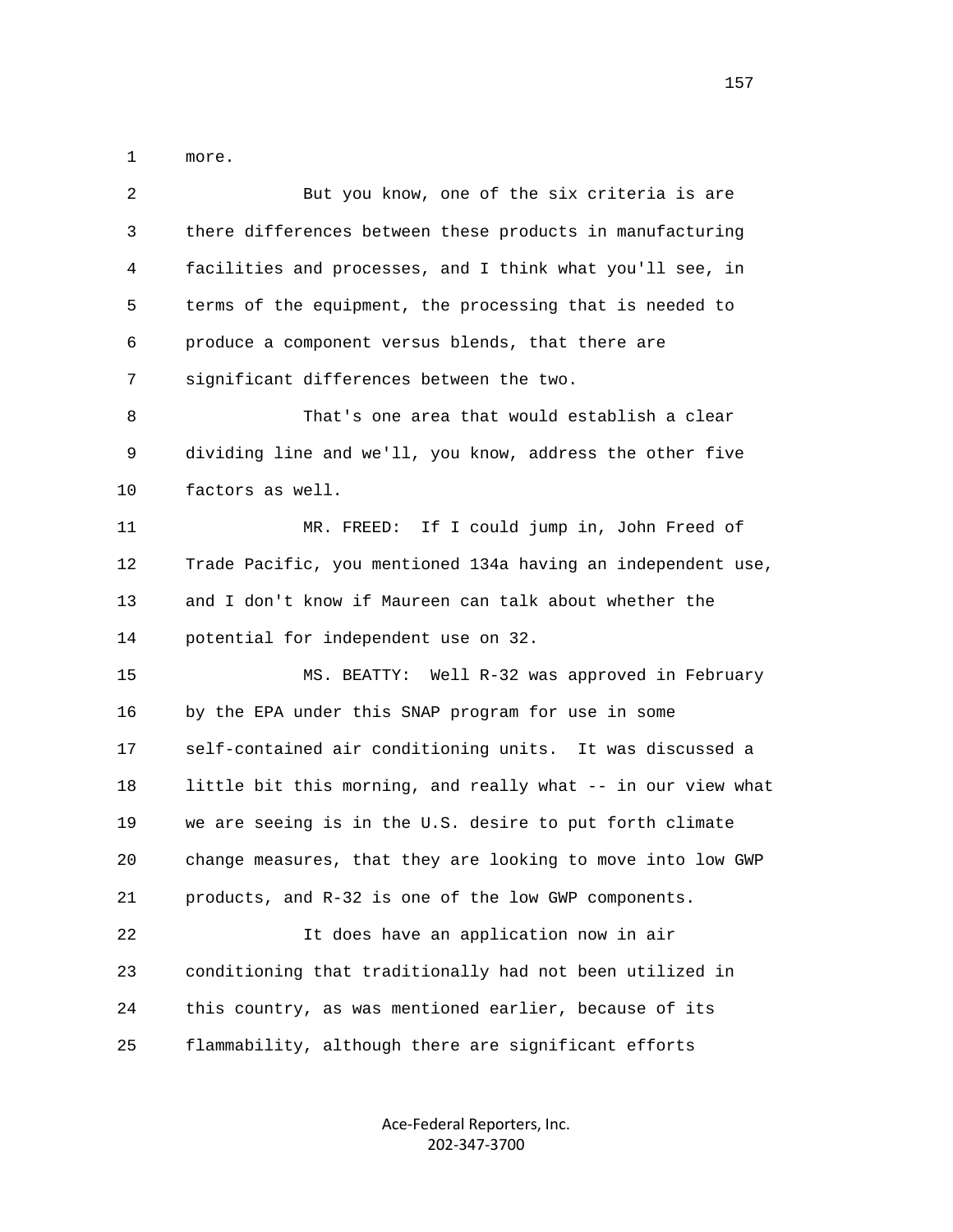1 underway collectively within the industry to have acceptance 2 of flammable products that are getting used in various 3 applications, both in the home as well as in the 4 refrigeration.

 5 Several of these HFO blends that the -- that are 6 expected to be coming forward in the future with low GWP 7 values, some of those also may have what they've been 8 calling A2O or a flammable rating according to industry 9 standards. So there are additional hurdles for those 10 products as well, but it does seem to be a way that the 11 industry is looking to meet EPA's mandate to get low GWP 12 refrigerants out there.

 13 MR. VON SCHRILTZ: Have there been significant 14 sales of R-32 to the self-contained air conditioning market? 15 MS. BEATTY: It just got approved in February, 16 so I'm not really sure that there's enough time yet to 17 actually have an analysis of that complete.

18 MR. VON SCHRILTZ: Okay.

 19 MR. GOLDFEDER: I just wanted to add one point 20 from my earlier discussion, Jarrod Goldfeder. There was a 21 decision back in -- the Commission decision back I think in 22 2003 for a chemical product with one of those very long 23 names that I couldn't pronounce if I had it right in front 24 of me, much less remember it off the top of my head.

25 But in that determination, there was a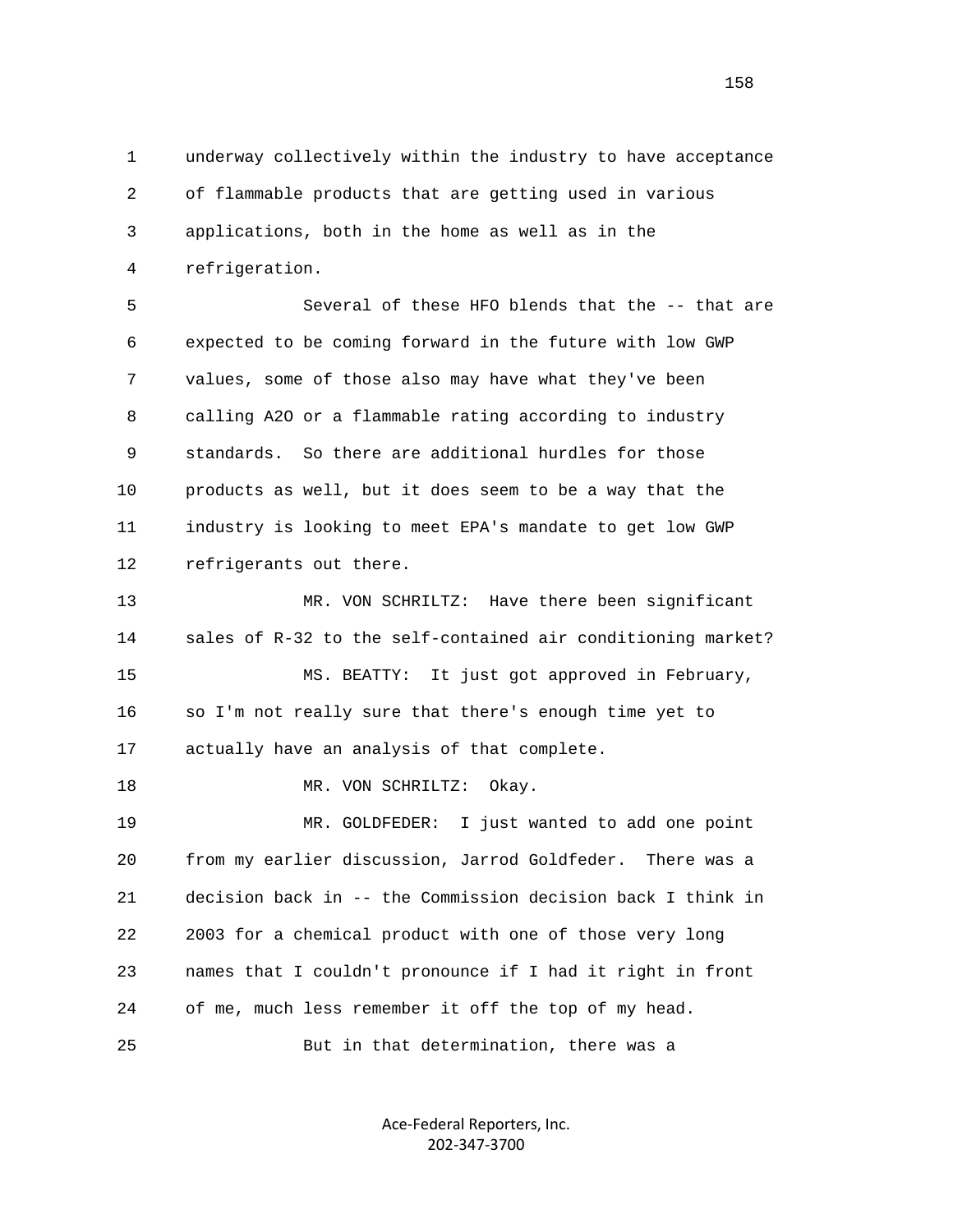1 preliminary negative determination and which also -- which 2 raised significant like product analyses, where you had a 3 finished product and components.

 4 It was a split Commission vote analysis, even 5 though ultimately a negative determination. But two of the 6 Commissioners at that time had looked at the semi-finished 7 like product analysis and said, you know, looking at the 8 five criteria, you know, some support one like product; some 9 support separate.

 10 So we're actually giving them mixed results from 11 our view. We're going to go and proceed to a traditional 12 like product analysis. So in our post-conference, we'll 13 highlight that case as part of our response to your 14 question. And we look forward to answering your questions. 15 MR. VON SCHRILTZ: Great.

 16 MR. SCHRILTZ: Thank you. I also wanted to ask 17 the question that I asked the panel this morning about 18 blenders, you know, do blenders engage in sufficient 19 production related activities to qualify as domestic 20 producers of the like product. If you could address that 21 question. You don't have to address it now, but if you 22 could address that in your post conference briefs, I would 23 appreciate it.

 24 MS. BEATTY: Well, we certainly will address it 25 in more depth, but I would like to at least just mention --

> Ace‐Federal Reporters, Inc. 202‐347‐3700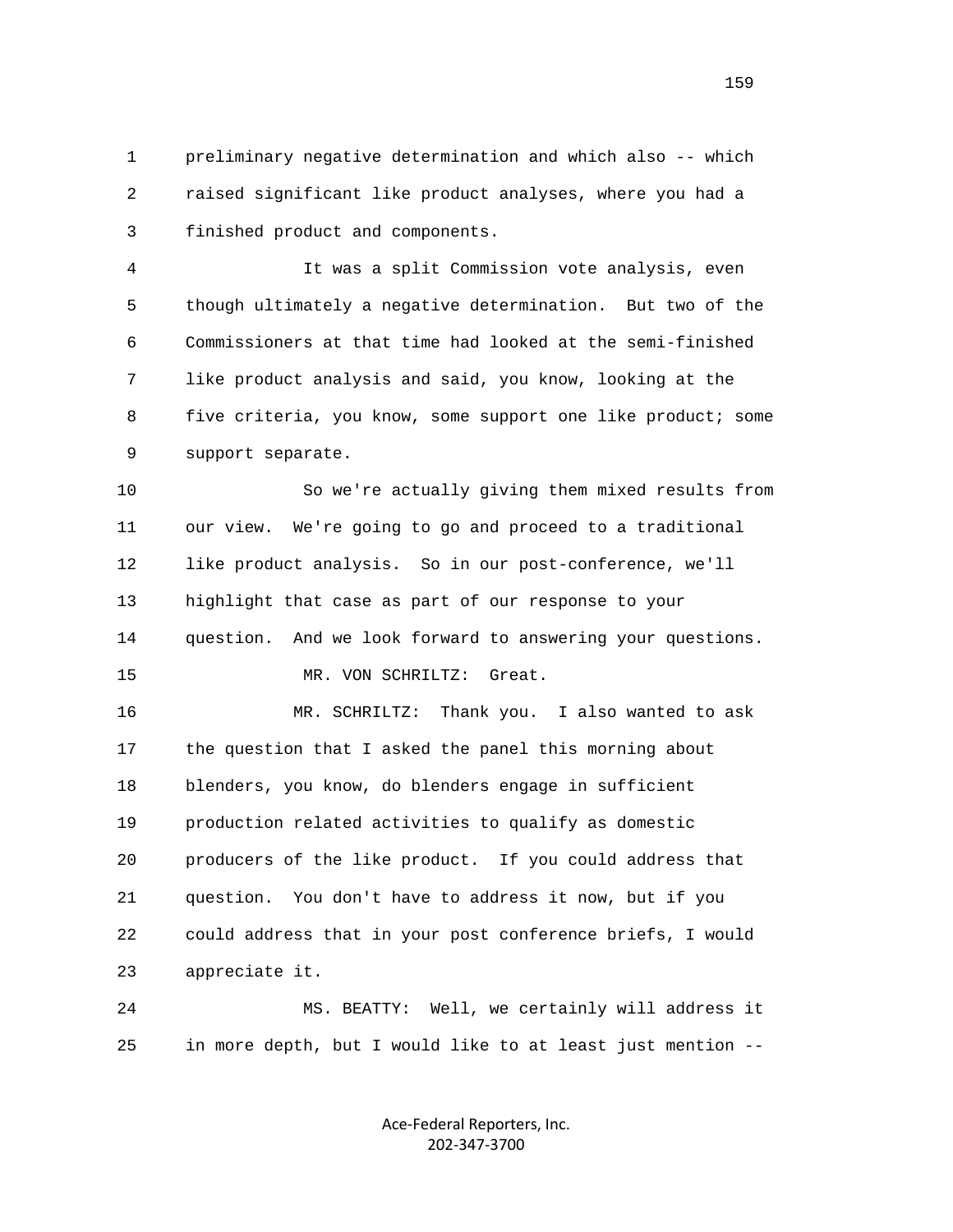1 Maureen Beatty -- I'm gonna lose that contest. I'll just 2 concede it right now. But we do feel like that blenders 3 actually do play a significant role, and that's we invited 4 you to tour our facility because we realize that it may be 5 difficult for you to imagine. Picture in your mind what 6 such an operation may look like.

 7 Admittedly, I have not seen Mr. Ponder's 8 facility, but I will admit that they probably are quite 9 different, both from a scale perspective and also in the 10 product offerings that we are able to make available.

 11 But what the blenders actually do offer into the 12 marketplace is, as the patents expire and now more 13 competitors are able to enter into the market and offer 14 products that traditionally had only had a very limited 15 channel of distribution, so we feel that the blenders are a 16 significant role in the domestic market.

 17 MR. SCHRILTZ: Wanted to ask Mr. Ponder, now you 18 said that you need to purchase certain HFC components that 19 are subject to this investigation. Which components are 20 those that you need to purchase for your operations? 21 MR. PONDER: R-125, R-32 and I'll go ahead and 22 name 134a, although I don't think it's a part of this 23 particular proceeding, but --

 24 MR. SCHRILTZ: No. And you used those 25 components to -- you blend them to make your proprietary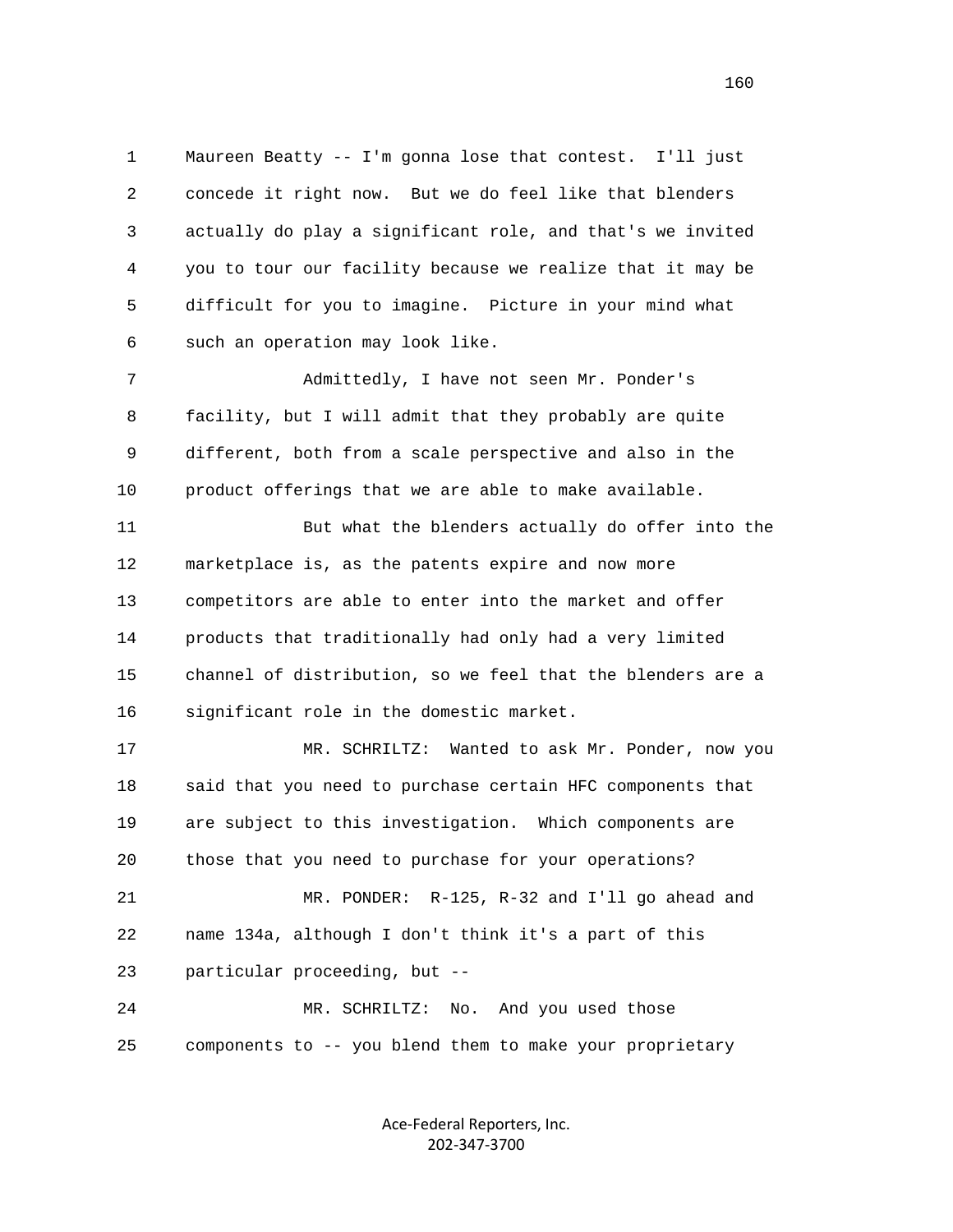|  |  |  |  |  |  |  | products and also to reclaim used refrigerants? |
|--|--|--|--|--|--|--|-------------------------------------------------|
|--|--|--|--|--|--|--|-------------------------------------------------|

 2 MR. PONDER: That's correct. 3 MR. SCHRILTZ: Now have you had any problems 4 purchasing these components from domestic producers? 5 MR. PONDER: Well, I've spent a whole career 6 trying to fly under the radar, trying to not alienate any 7 one group. I have a tremendous amount of respect for 8 everybody that's in this case, both for and against. I've 9 dealt with a lot of 'em that are both for and against. 10 So subsequently, I've -- most of my stuff has 11 been purchased indirectly so that I wasn't on the forefront 12 of everybody's mind. 13 MR. SCHRILTZ: So you don't purchase directly 14 from the domestic manufacturers of the components. You 15 might purchase domestically produced components indirectly. 16 MR. PONDER: Sometimes we do. We do both -- 17 MR. McCLURE: Mr. Ponder, just to protect 18 yourself, if any of this is stuff you want to put in in a 19 post conference submission, you know, we are happy to 20 receive it that way, so just -- you may want to think -- 21 MR. PONDER: I was fixing to ask you a question 22 anyway, because since I'm not represented by counsel, we 23 were not able to find -- 24 MR. McCLURE: You can submit an independent 25 statement the same day the post conference briefs are --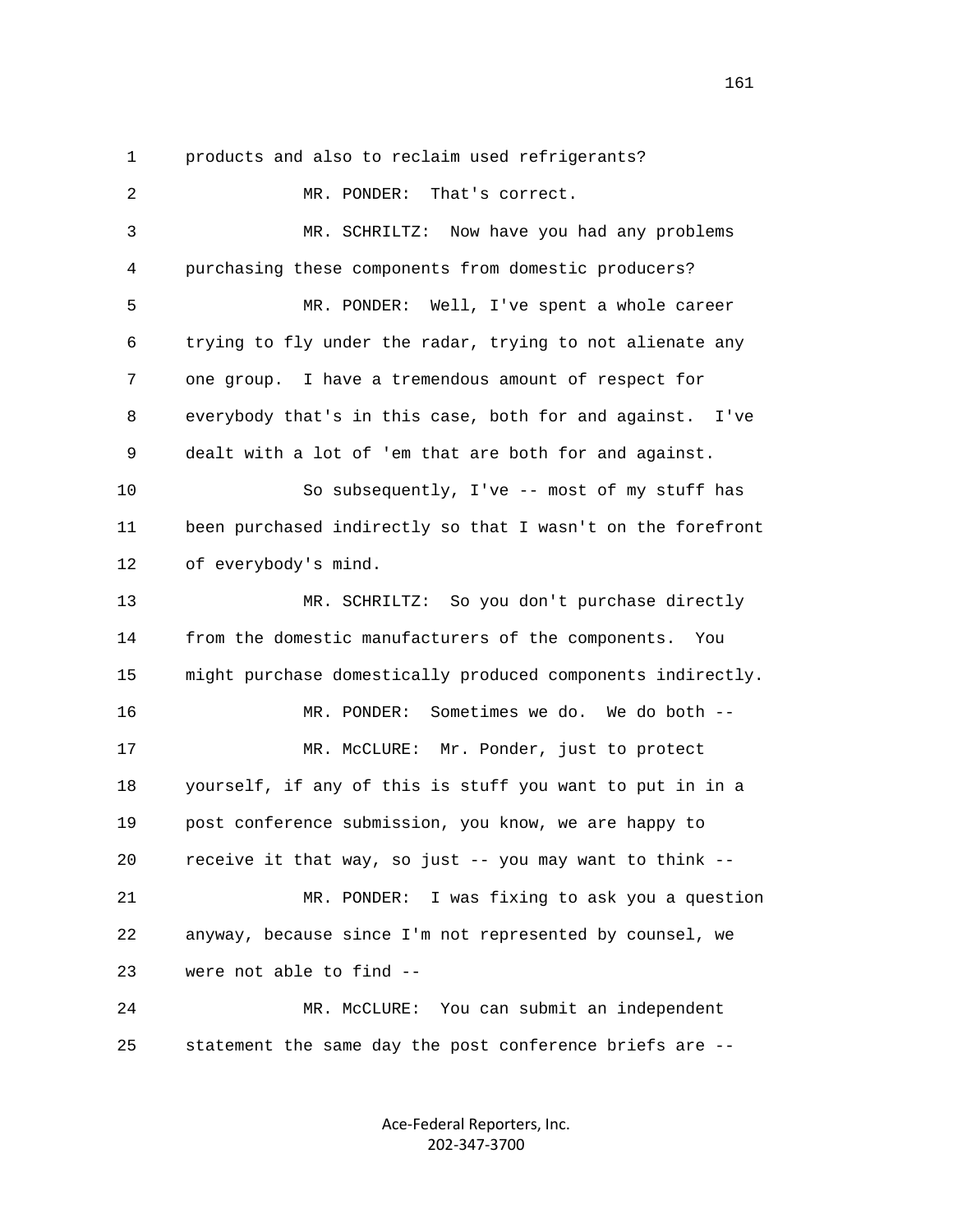1 MR. PONDER: Okay, fair enough. I've been able 2 to purchase both ways. I'm not one of these big CBI guys. 3 [laughter] If you want to know what I think, just ask me a 4 question.

 5 MR. SCHRILTZ: Okay, excellent. Do you think 6 that Ms. Beatty justified that she -- she -- her company's 7 been unable to purchase these HFC components from the 8 producers. You seem to have been able to purchase through 9 distributors. I mean, have you heard that maybe other 10 blenders had trouble acquiring domestically produced 11 components or purchasing the components directly from the 12 domestic producers?

 13 MR. PONDER: Ken Ponder. You know, in this 14 industry you hear rumors all the time. You know, find the 15 bar, hand us a beer and put two of us in there and we come 16 up with all kinda stories. So, having said that, I think 17 Ms. Beatty is well qualified to speak on her own behalf and 18 I know them to be very credible. Have I been able to -- you 19 know, when all this started two or three weeks ago, I 20 started calling producers going, "Hey, what side of the line 21 do I fall on?" On somebody's drawing lines in the dirt, 22 which direction am I supposed to go? And one of 'em said, 23 "We'll be glad to sell to ya." So, does this situation 24 exist? I'm positive it does, that somebody's gonna wanna 25 sell somebody and somebody's not gonna wanna sell somebody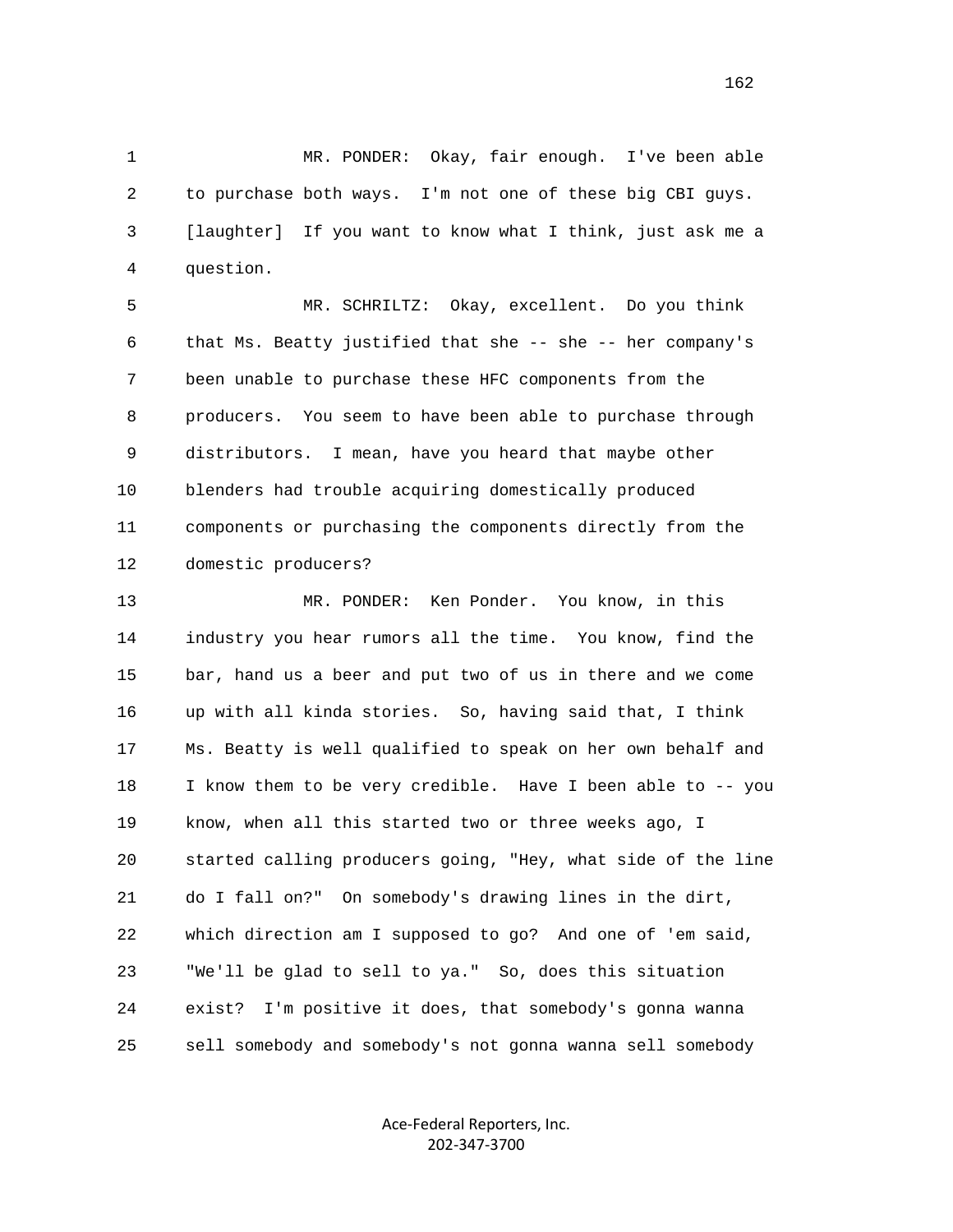1 else. Which one am I? I'm not really sure.

 2 MR. SCHRILTZ: Thank you. Thank you for your 3 answer. And for your candor.

 4 Ms. Beatty, I understand you're taking no 5 position on the petition with respect to HFC blends. Have 6 imports of HFC blends from China driven down the market 7 price of HFC blends? The HFC blends that your company 8 produces?

 9 MS. BEATTY: I don't know if I would directly 10 attribute that to the imports from China. What we do see in 11 the marketplace certainly are competitive pressures in the 12 finished goods, i.e., the cylinders that were shown this 13 morning. Certainly in the 410A market, it already was 14 discussed, you know, very much in depth, and you guys are 15 probably often get hired now as salespeople in some of these 16 companies to sell, but we know that 410A, mainly air 17 conditioning, large part of the market, it's easy for 18 imports to come in once a cylinder manufacturer was approved 19 by the US Dot to manufacture cylinders in China, once the 20 patents on 410A expired in China, as well as in the U.S., 21 that certainly goes without saying that it's logical that 22 now you would see that package product coming in, so -- so 23 we saw competition in the marketplace, but we saw 24 competition from domestic suppliers as well.

25 When you look at the other products in the scope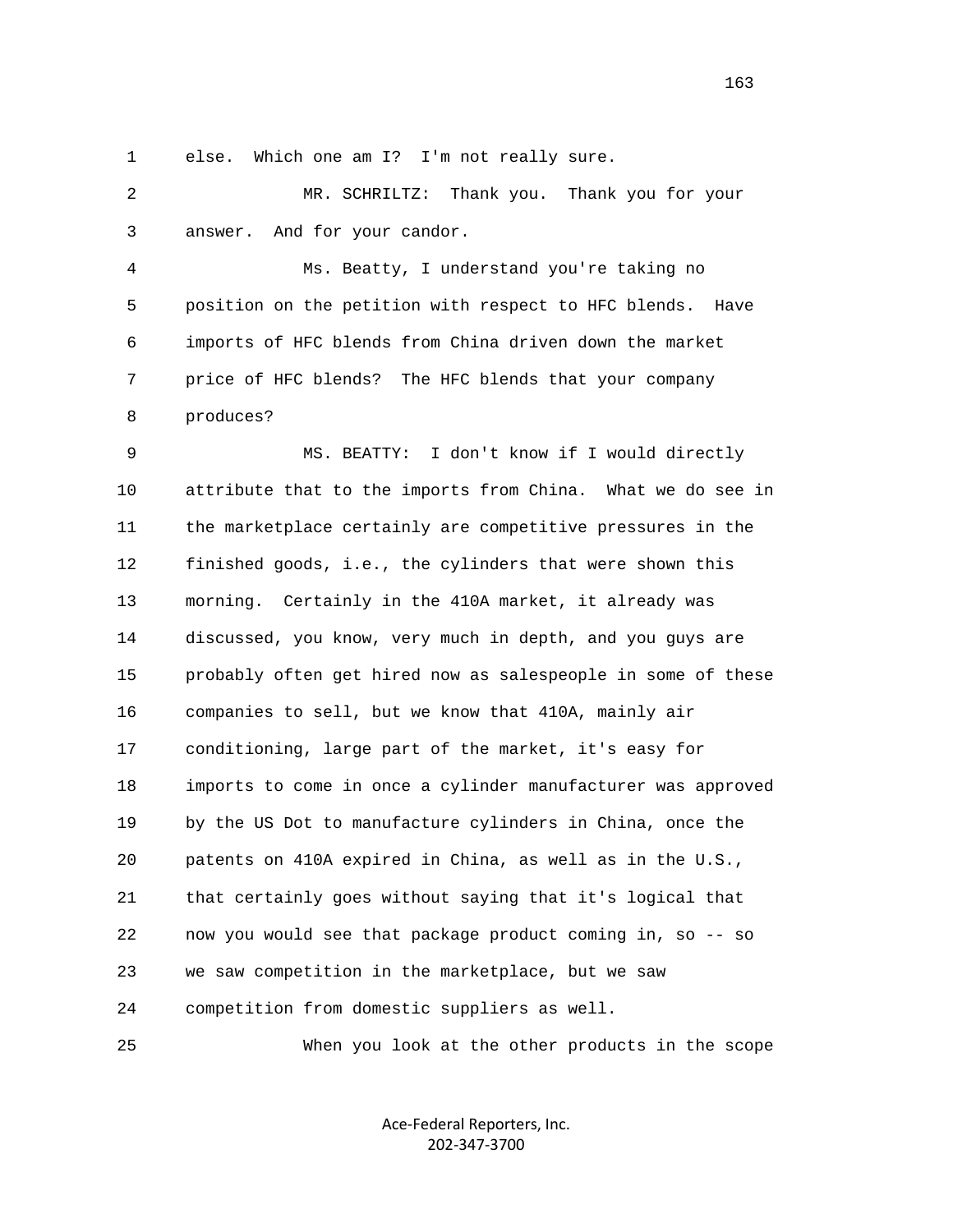1 on the refrigeration side, that's a different channel of 2 distribution in our minds, because you can have just air 3 conditioning wholesalers who are purchasing 410A. They are 4 not buying products like 404A, 507, 407A, those are going to 5 be refrigeration wholesalers, who also would carry 410A. So 6 that the competitive issues there might be a little bit of a 7 different dynamic than from the 410A coming in from China. 8 MR. SCHRILTZ: So this morning, from the 9 petitioners' panel, I heard a testimony that it's the 10 subject imports that are setting the price, that the price 11 lists are widely available from importers and distributors 12 and that customers were brandishing these price lists trying 13 to get lower prices. Do you agree with that? Are subject 14 imports setting the prices? Do your customers come to you 15 with these price lists from importers and demand lower 16 prices from you? 17 MS. BEATTY: What I'd prefer to do is address it 18 in the post conference briefs so that I don't actually 19 divulge any of the way we might go to market and how we have 20 those discussions with -- 21 MR. SCHRILTZ: Of course. That would be fine. 22 MS. BEATTY: Thank you.

 23 MR. SCHRILTZ: Would you say that the prices of 24 components, HFC components, imported from China track the 25 prices of HFC blends imported from China pretty closely? I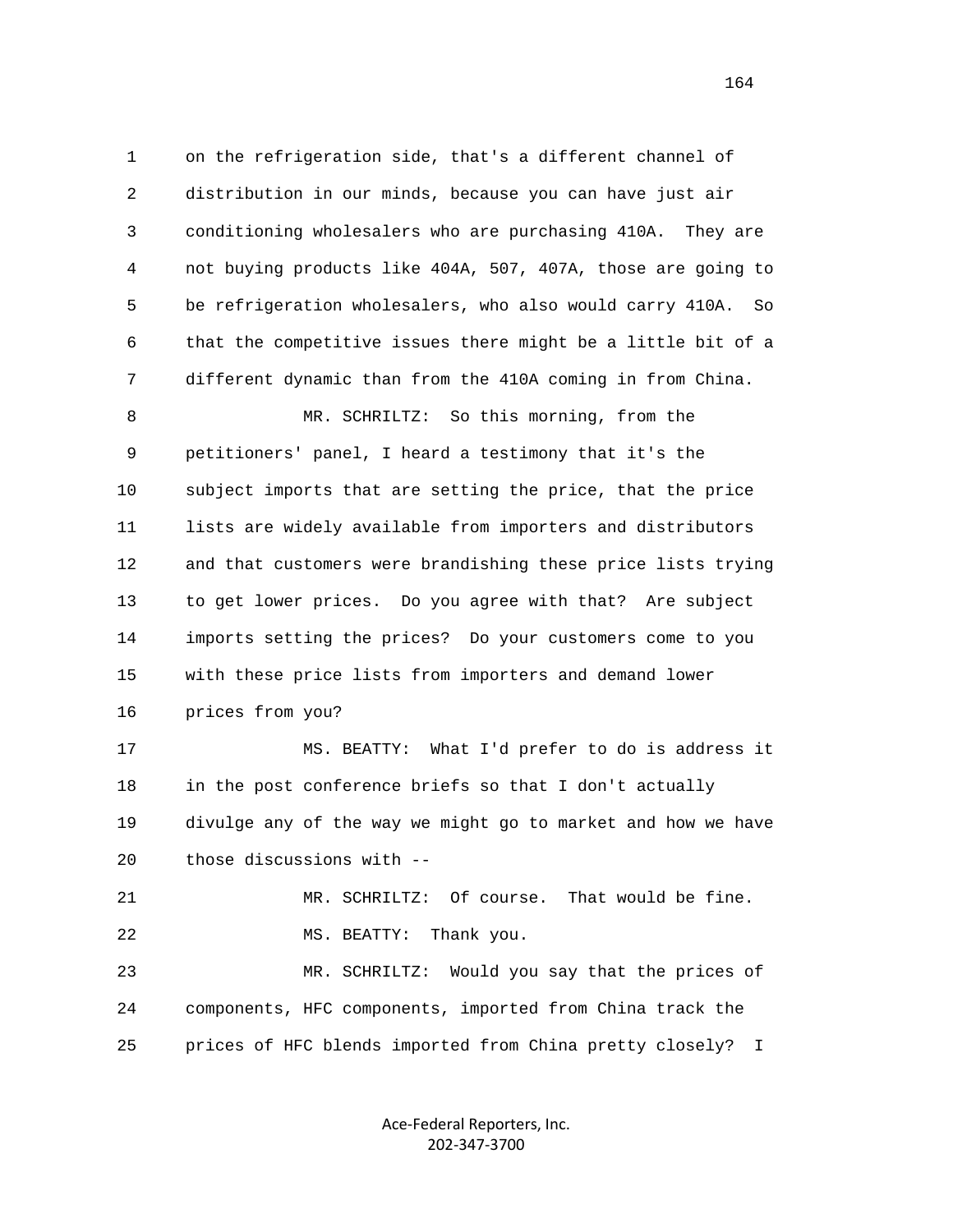1 mean do they move in the same direction? Do the component 2 prices -- for instance, if the blend -- if the price of 3 blends is going down, do the component prices go down at 4 about the same rate? Or not always? Or --

 5 MS. BEATTY: I'll be honest. I do not track the 6 prices of the imported blends from China. But regarding the 7 price of components relative to the price of the finished 8 goods, they do not necessarily track the same. The 9 component prices are set, you know, in the market from the 10 domestic producers, right, one producer of each of those, 11 and the Chinese offer price, but the selling price of the 12 finished goods, at least from our perspective, is determined 13 more from a market base, and not necessarily from the cost 14 of the component.

 15 MR. SCHRILTZ: All right. Thank you. I wanted 16 to ask a question about the R-125 shortage. You said that 17 was in 2010 and 2011? When would you say the shortage was 18 resolved? When was there an adequate supply of R-125 again? 19 MS. BEATTY: We started to see -- Maureen Beatty 20 -- we started to see improvement and additionally there are 21 letters from the petitioners that do indicate that there was 22 more supply. The issue was starting to resolve itself by 23 the middle of 2012, so by the time that fully gets realized 24 into the marketplace, there would obviously be some delay, 25 because you don't instantaneously obtain product that you

> Ace‐Federal Reporters, Inc. 202‐347‐3700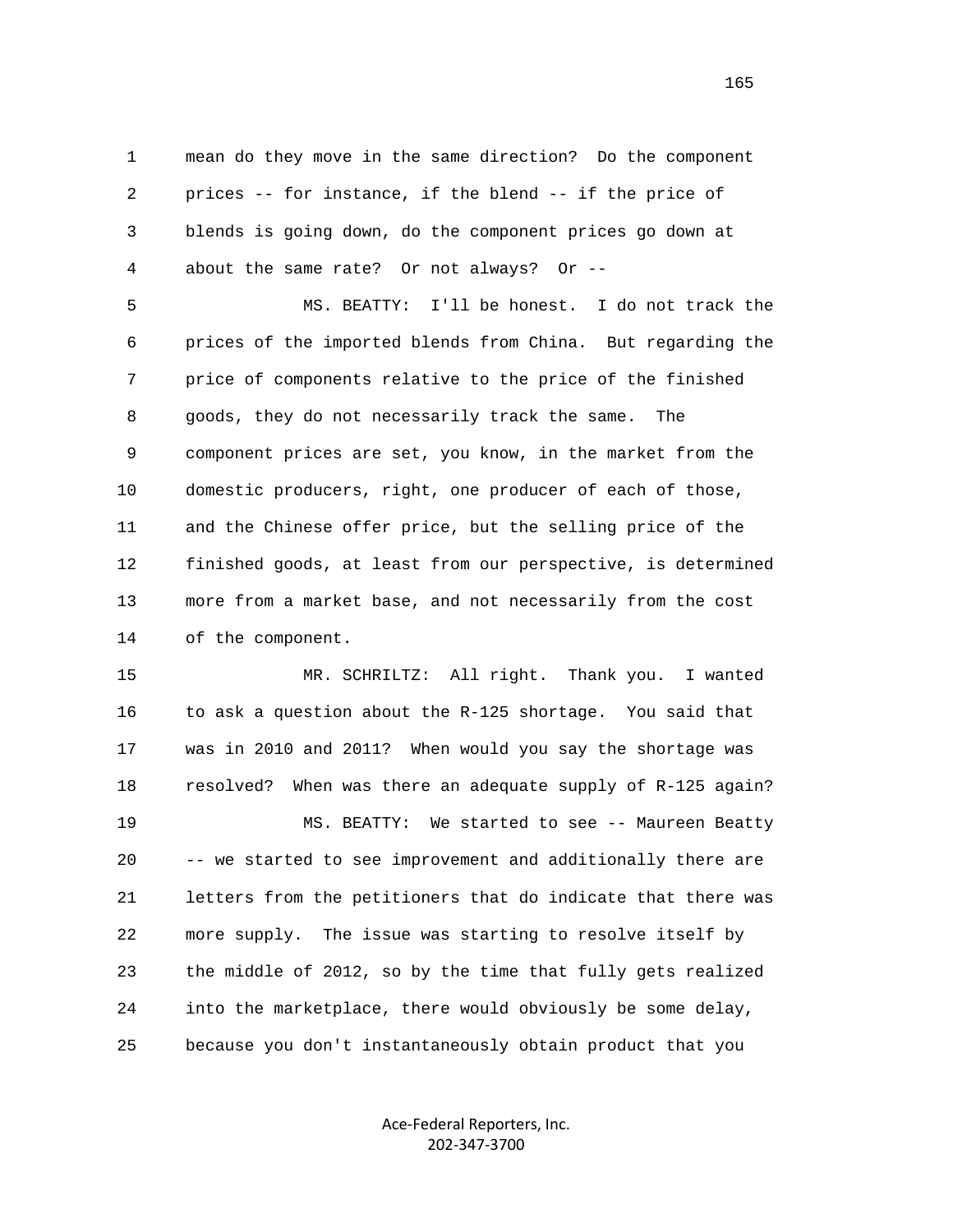1 may not actually obtain the level of inventory that you need 2 to sort of return back to your normal inventory levels. 3 MR. SCHRILTZ: What did the shortage do to HCF 4 blend prices? Because it seems like the cost of R-125 would 5 have gone up and producers of HFC blends such as yourself, 6 you would have wanted to pass those costs along to 7 consumers, right? Through higher prices? Were you able to 8 do that? Or did it squeeze your margins? And this may be 9 confidential. 10 MS. BEATTY: I was just going to ask you if you 11 would mind if we addressed that in the post conference 12 brief? 13 MR. SCHRILTZ: Not at all. 14 MS. BEATTY: Thank you. 15 MR. SCHRILTZ: This is all the questions that I 16 have at this time. Thank you very much for your answers. 17 MR. McCLURE: Our next questioner will be 18 Michele Breaux from our office of economics. 19 MS. BREAUX: Well, good afternoon. I'm going to 20 start off and kind of continue on the questioning on the 21 reclaimed part of this industry. And the reason why I'm 22 asking is I'm trying to get an idea about who you sell to 23 and who would -- I'm gonna say "want" -- this product, but 24 how is it different from the blends that come out without 25 having to be claimed?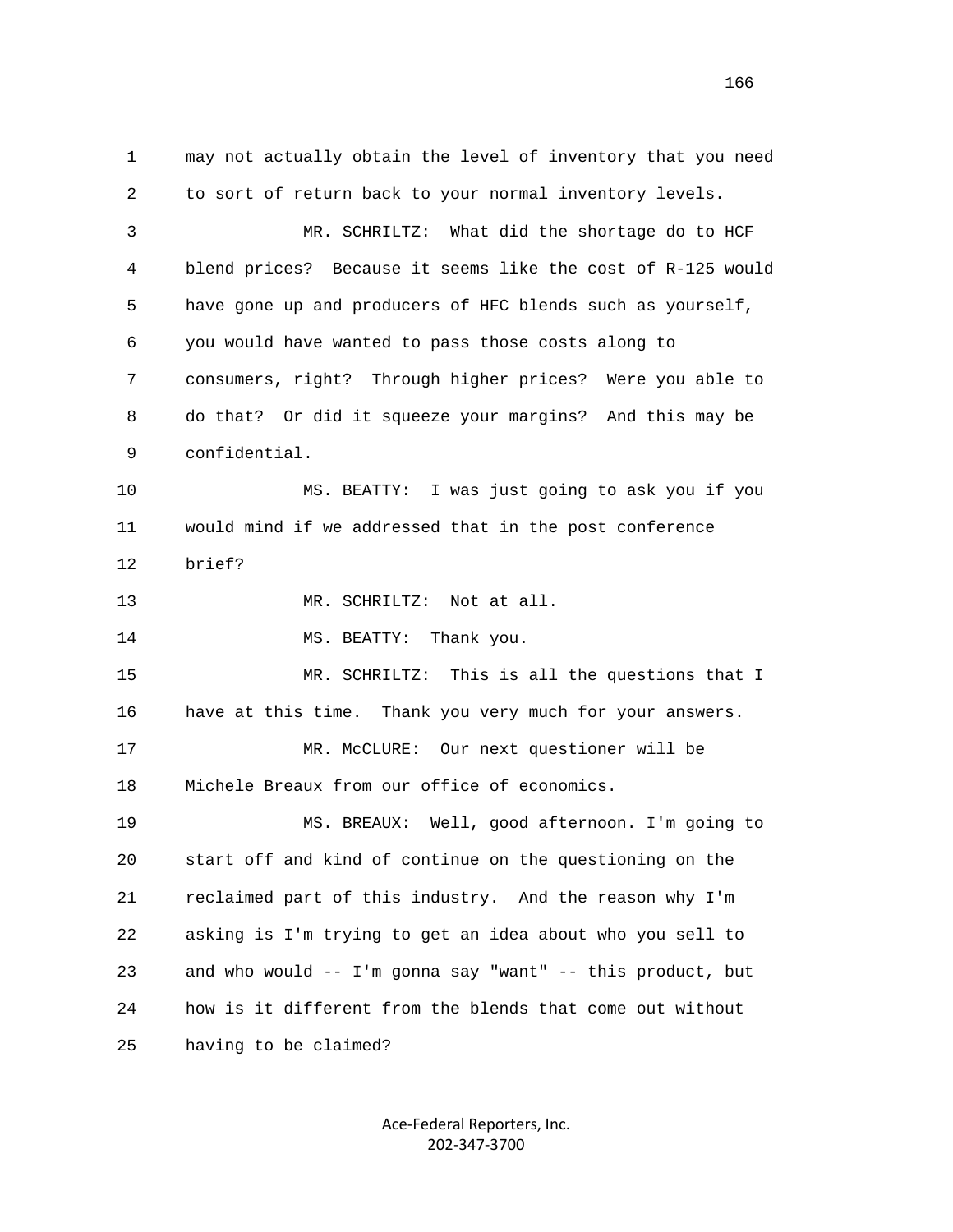1 So just start out with, my first question would 2 be, so you said you -- Do you claim what -- We'll just start 3 with inscape, because I feel like if we go outside of scope 4 we might open the door wide open. So with inscape, do you 5 claim those components?

 6 MR. PONDER: Ken Ponder. No. We don't have to 7 claim those individual components.

8 MS. BREAUX: All right. So next, you definitely 9 claim the blends and the question I wanted to know is that, 10 once the blends are cleaned, where do you -- do you just 11 sell them on your own? Do you sell them to the original 12 equipment manufacturers? Do you sell them to the placement 13 service industry?

 14 MR. PONDER: We're a little bit different in the 15 way that we set our company up, in that you give me a pound, 16 we're gonna clean as much of that pound or all of that pound 17 and give you as much of it back as is humanly possible. So 18 we've not spent -- we are rare in that we spend virtually no 19 time trying to amass quantities of refrigerant.

 20 So if we've got a wholesaler or a large industry 21 facility that says, "Hey, I've got a large chiller that's -- 22 that's -- that needs to be repaired, and we're gonna have 23 you clean the refrigerant," for instance, it's not uncommon 24 to get in thousands of pounds. We'll clean it, respec it, 25 bring it back to ARI700 standards and send it right back to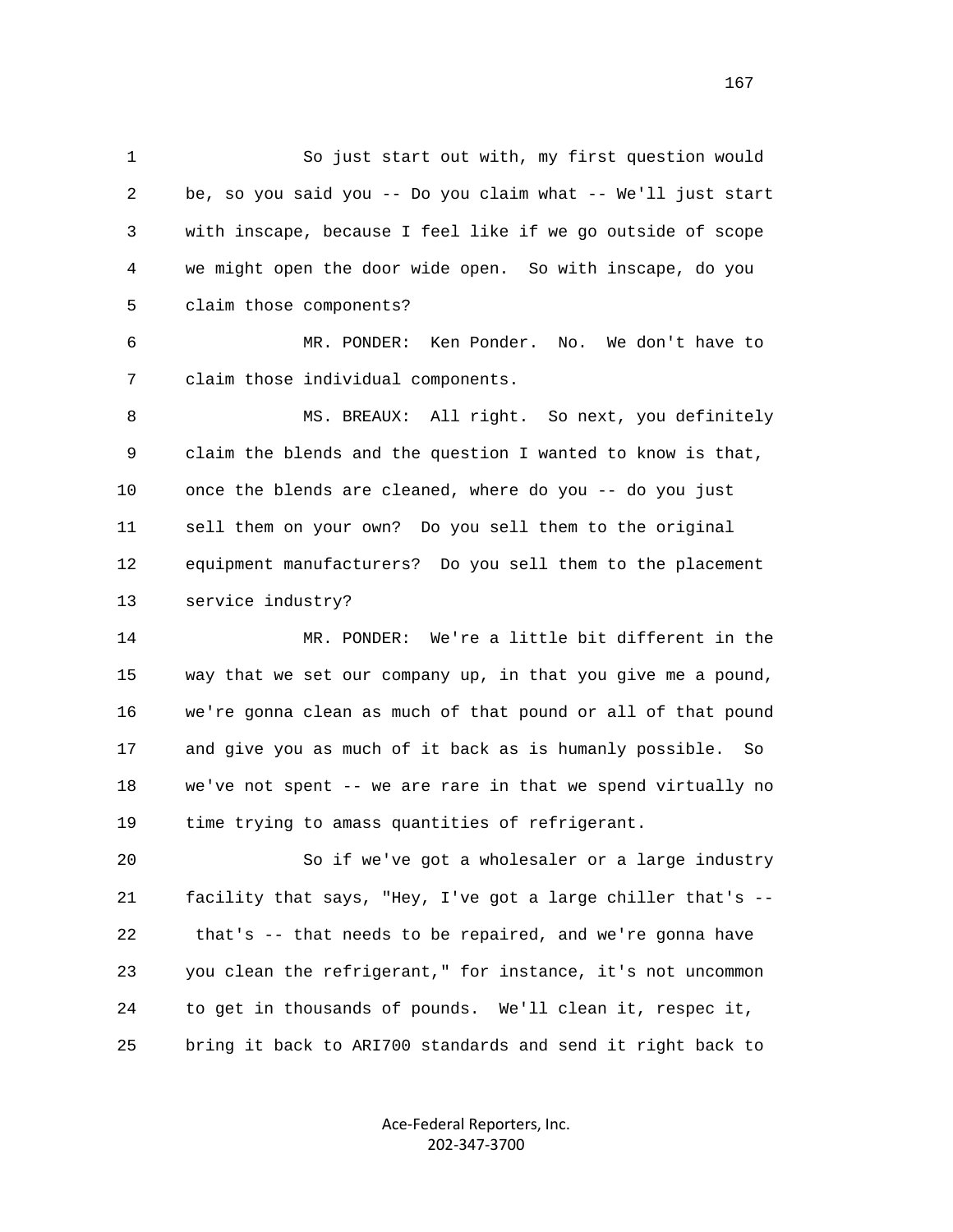1 the very guy that sent it to us to begin with.

 2 MS. BREAUX: All right. And you had said that 3 they -- the blends that you claim are completely 4 interchangeable than with what's coming out of, let's say, 5 Arkema, Honeywell and Kamors.

 6 MR. PONDER: Well, you know, obviously as a 7 reclamation facility, we've never tried to clean a patented 8 product. Certainly without conversation with the patent 9 holder which, in this case is most of the time is the Big 3 10 or 4 chemical producers, so -- and there have been occasions 11 we brought some of their product in and just sent it to 12 them, and they do with it whatever they want to do with it. 13 But if it's not -- if it's not a patented product like 410 14 has been off patent for a number of years now -- you know, 15 we would clean that product back to ARI700 standards and if 16 we need to adjust the blend components, then it would be 17 done at the end of that process.

18 MS. BREAUX: All right. Thank you very much. 19 So now moving more onto the Chinese producers' side of 20 things. So I asked this question earlier and you can feel 21 free to keep it for your post conference briefs, but I 22 wanted to know more about raw materials. I am going to 23 assume, and you may correct me if I'm wrong, that you use 24 the same raw materials as the U.S. producers. Is that -- am 25 I correct in that assumption?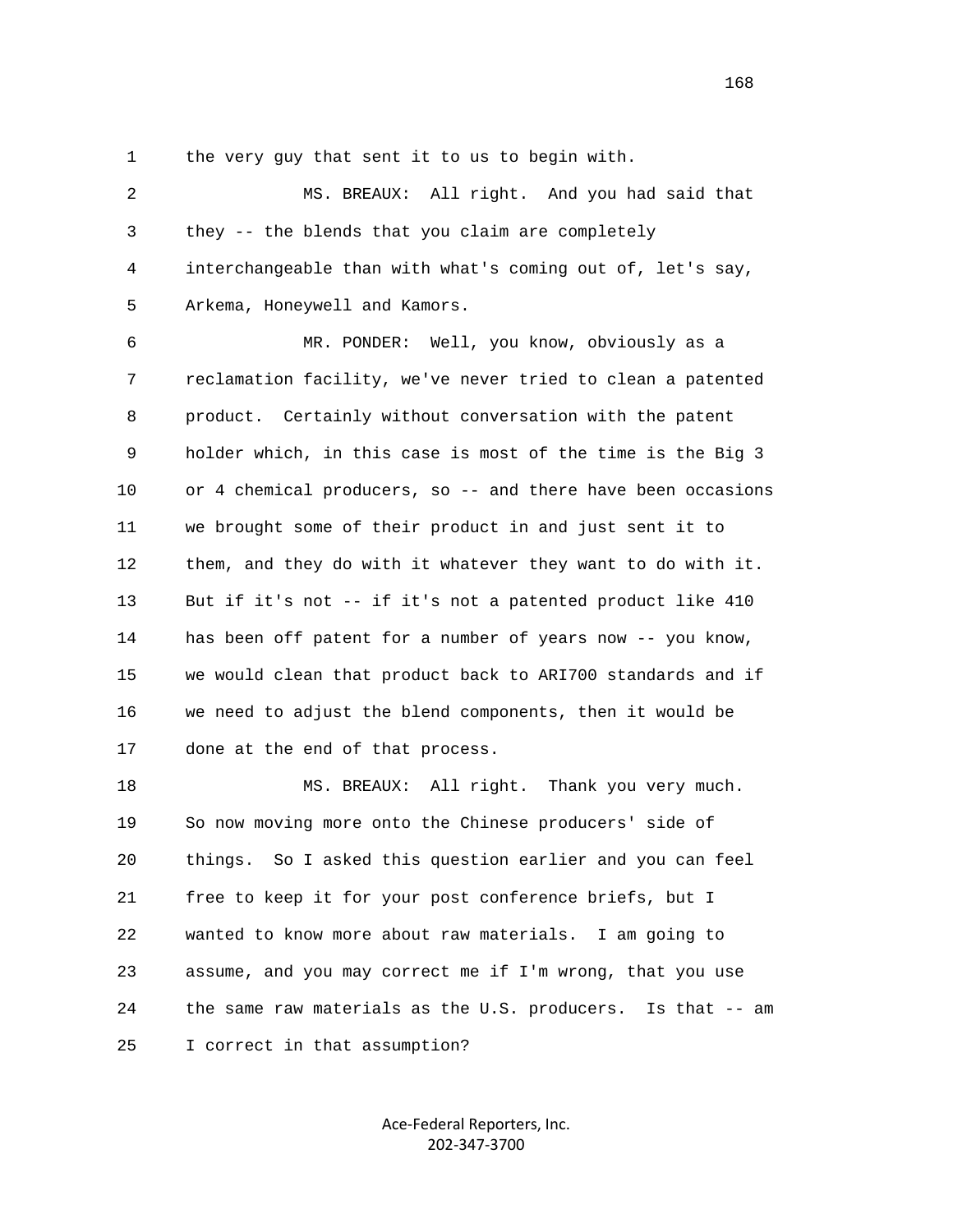1 MR. MARSHAK: Correct.

 2 MS. BREAUX: So what I want to know, is there 3 any publicly -- public information, or even confidential 4 information that we can have to benchmark what has been 5 going on over the period of investigation? I also want to 6 know how the price of these raw materials has affected the 7 price of the HFC blends and components. And how does -- how 8 the raw materials, I mean energy costs, are procured? And 9 any expected trends over the next one to two years. 10 MR. MARSHAK: We'll address these issues in our 11 brief. 12 MS. BREAUX: Thank you. All right. The next 13 question I have deals with demand. And this is for anyone 14 who wants to answer. 15 So what indicators do you look for -- what 16 indicators or demand for HFC blends and components in the 17 United States do you look for? 18 MS. BEATTY: Maureen Beatty. What we do look 19 for is what we feel like we are -- we look what the 20 contractors are using. We primarily serve the aftermarket, 21 so once the equipment has been sold and installed. So we do 22 track, just as was mentioned earlier this morning, the HRI 23 shipments of the air conditioning equipment, so that we can 24 understand what the install base looks like, and then 25 forecast out what that service requirement would be expected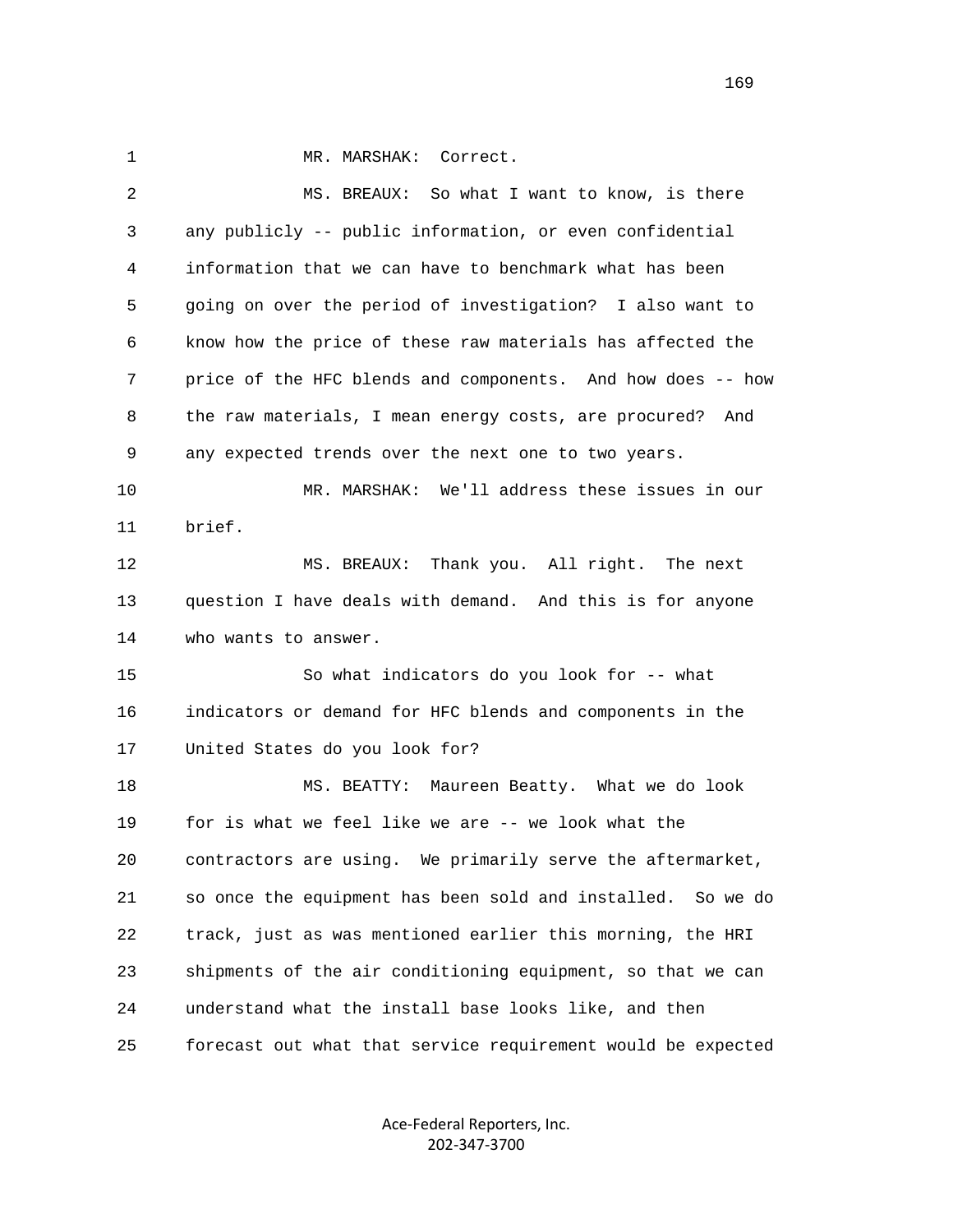1 to be, under normal operating conditions over several years. 2 When you look at the refrigeration equipment, that is a 3 little bit different, because that is typically manufactured 4 onsite, meaning the refrigerant does not necessarily get 5 charged until the equipment is installed. So we participate 6 in industry organizations and on technical committees to see 7 where the industry is having, and what those industry 8 supermarkets, and those who are using refrigeration, the 9 products that they are going to. And that's how we look to 10 see what those trends are, and then develop what the demands 11 are based on the size of the equipment, there's ways to go 12 ahead and do that. 13 MS. BREAUX: Thank you. The next question I 14 have deals with purchasing factors. What factors do your 15 customers consider when making their purchasing decisions, 16 and what advantages are there to buying Chinese produced HFC 17 blends and/or components? 18 [silence] 19 Sorry if I went too fast. So what factors do

 20 your customers consider when making purchasing decisions, 21 and why I kind of wanted to use that is, are there 22 advantages or disadvantages from importing versus just 23 buying domestically? 24 MS. BEATTY: I think that what customers are

25 looking for is product that meets industry specifications.

Ace‐Federal Reporters, Inc. 202‐347‐3700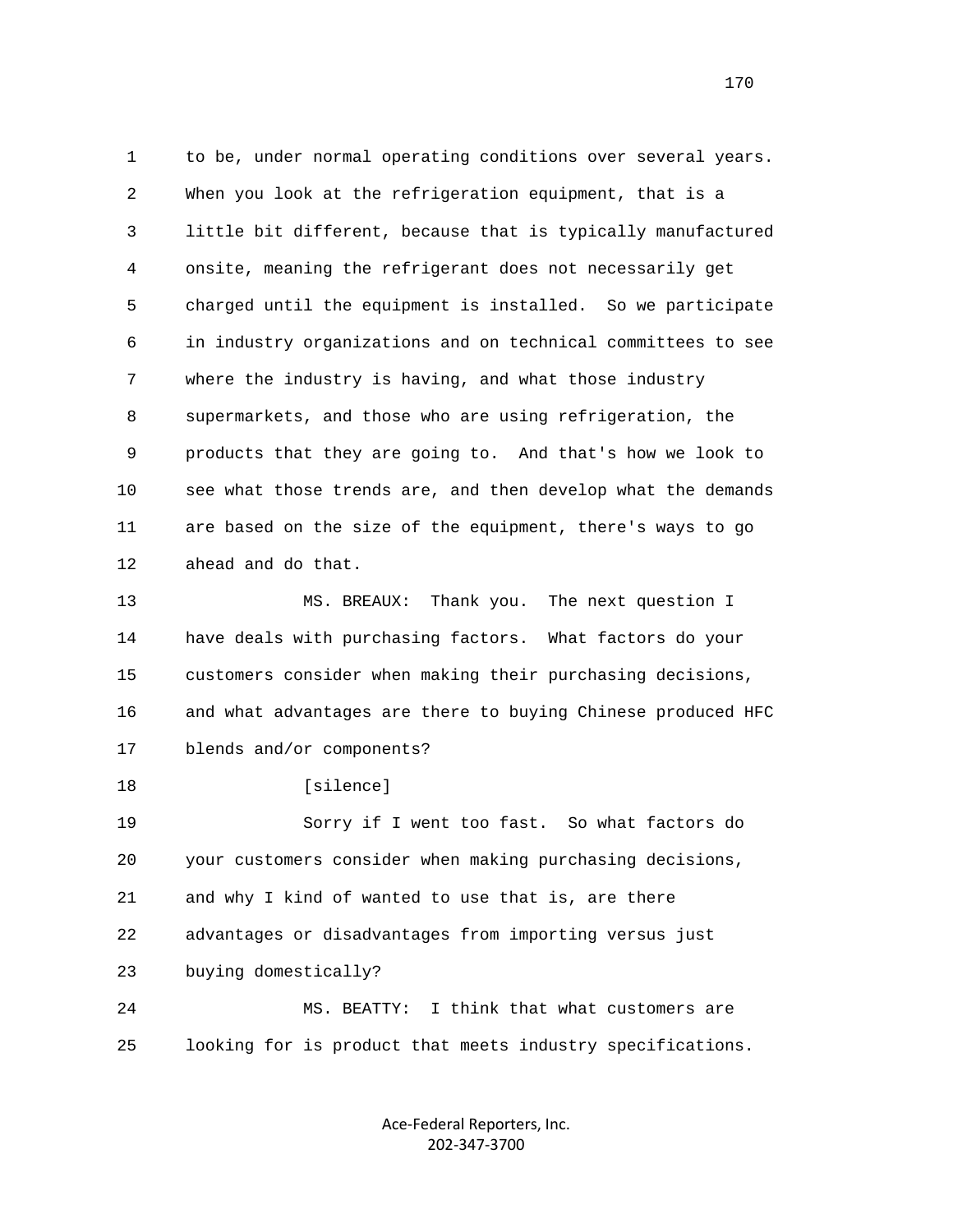1 That's been mentioned several times. HRI700 specifications. 2 And they're looking for a supplier who will guarantee that 3 the product does meet the specifications. That's why we 4 feel like our customers do business with us. And, of 5 course, I'd be lying if I didn't say the customers were not 6 price-sensitive, because certainly they are, especially when 7 you're servicing, let's say, the refrigeration market. The 8 margins are very low, you know, on milk, so they really need 9 to keep their operating costs low, and the refrigerant is a 10 large portion of that, and so they do -- are sensitive to 11 that.

 12 MR. FREED: It may be Mauri -- sorry, John 13 Freed, Trade Pacific -- and we can turn this back to Mauri 14 for more discussion, but I think you're also asking about, 15 in terms of the components, do you care whether it's an 16 imported component or a domestic component, and what 17 National, as a buyer of components, is there any difference? 18 And one thing that was clear this morning was that U.S. 19 producers only produce one component that you need to make 20 any blend. So I think that same structure hasn't developed 21 in China. And that may also be a difference from a 22 purchaser standpoint whether you need to go to Party 1 for 23 125, Party 2 for 32, or you can go to one supplier and say, 24 "I can buy both components to plan for my production of all 25 these various blends of product."

> Ace‐Federal Reporters, Inc. 202‐347‐3700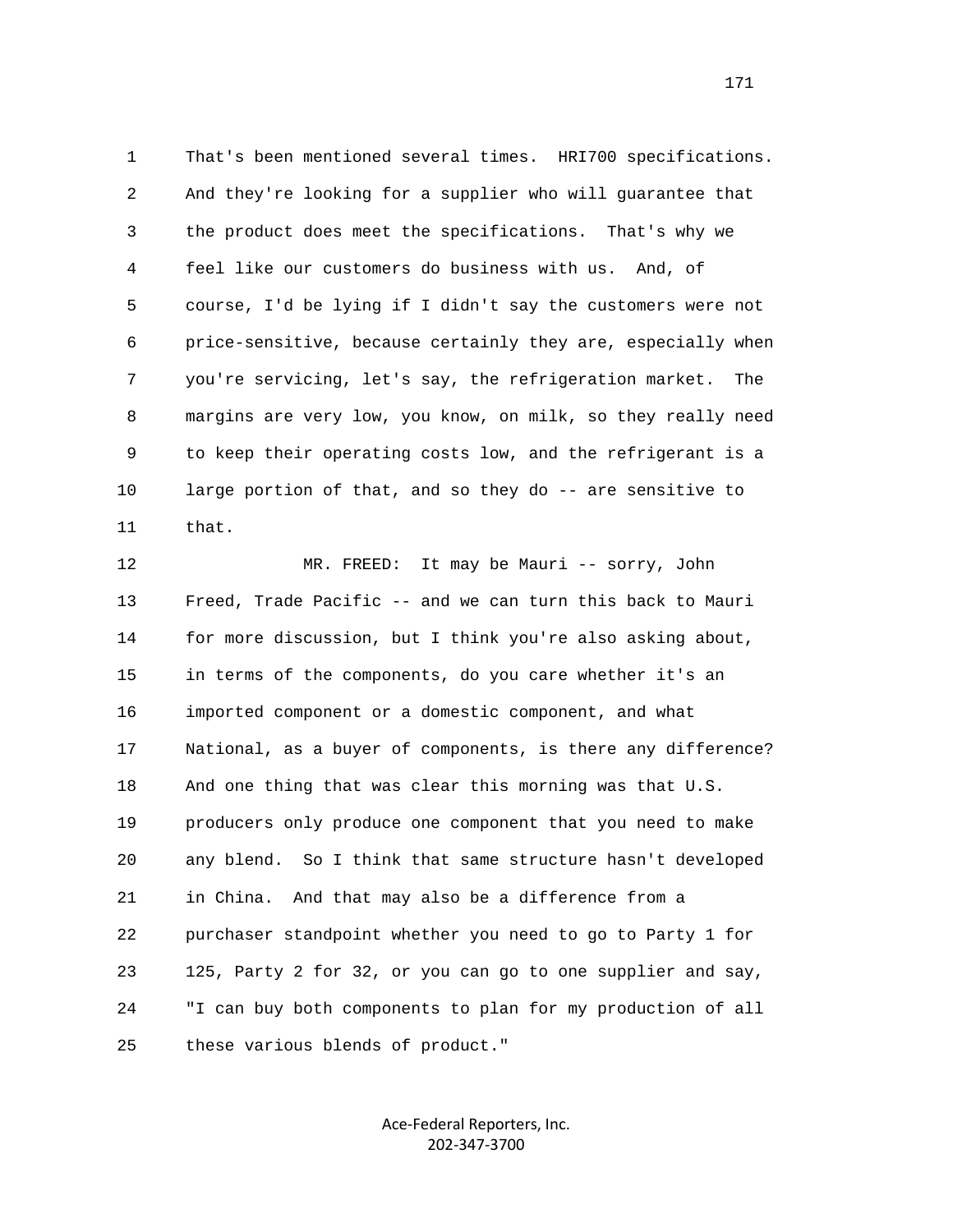1 MS. BREAUX: All right. Thank you very much. 2 My next question deals with certification. Do your 3 customers require your firms to be, or to become certified 4 or qualified to sell HFC blends and/or components? 5 MS. BEATTY: Maureen Beatty. No. And they did 6 mention earlier today, typically it is if you are working in 7 the government contracts they may actually require the "Buy 8 American" aspect of that. But that's typically -- there's 9 no regard or consideration of the source of the components 10 because there's no difference in the purity, you know, with 11 the specification of that material. 12 MS. BREAUX: Thank you very much. And as for 13 the Chinese producers, are they required to be certified? 14 MR. MARSHAK: We'll put that in our post hearing 15 brief. 16 MS. BREAUX: All right. Thank you. All right, 17 my next question comes from the -- I asked this before to 18 the U.S. Producers, but I'm wanting to know about the shelf 19 life for the components and the blends, and in particular as 20 it's affected by being shipped over from China to the United 21 States. And you said -- particularly to New Jersey, so I 22 imagine that's a particularly long journey, so just if you 23 can give any information, I understand that that would 24 probably be in the post conference brief. 25 MS. BEATTY: Certainly, we will do that.

> Ace‐Federal Reporters, Inc. 202‐347‐3700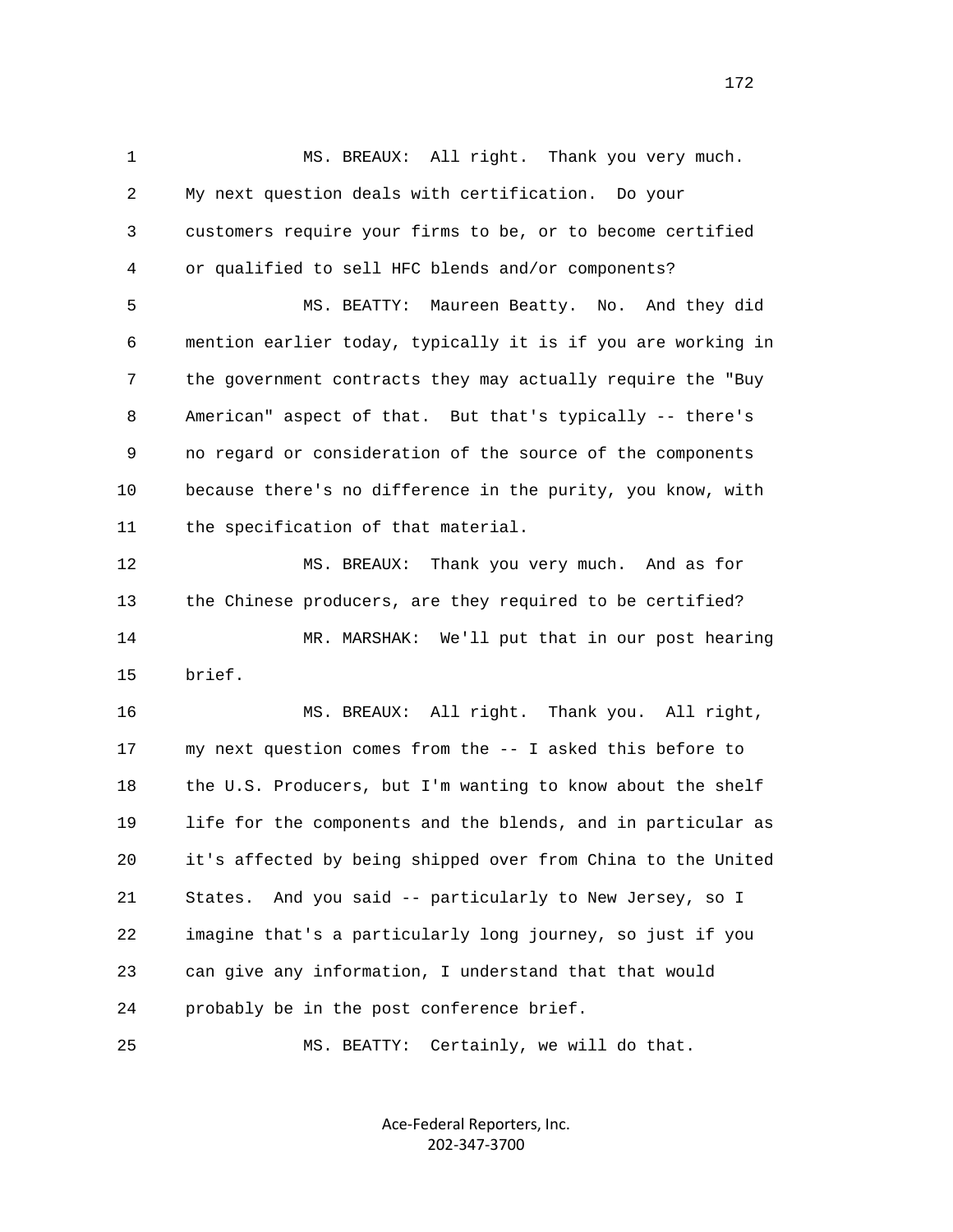1 MS. BREAUX: Thank you. And do you either 2 export -- oh yeah, do you export any of your blends 3 overseas, either -- yeah, actually that's BPI, but if you -- 4 do you -- if you can tell us where you export and if that's 5 a significant part of your sales. 6 MS. BEATTY: Yes, we will include that. 7 MS. BREAUX: All right. I have two more 8 questions. One would be about the pricing products and this 9 is also again -- the next two are probably going to be BPI - 10 - if you can give us an idea of how, I mean in more of a 11 qualitative since you know the industry, about -- do you 12 believe that these pricing products are capturing the 13 industry and the competition that's happening between 14 imports and U.S. produced product? 15 MS. BEATTY: Maureen Beatty. So the question 16 is, do the -- are the five blends represented? Is that -- 17 MS. BREAUX: Pricing products -- so that would 18 be 410, 404 and I think 407. 19 MS. BEATTY: 407C? 20 MS. BREAUX: Yes, 407C. 21 MS. BEATTY: That's a good question. 22 (Laughter.) Maureen Beatty. Yes and no. We do think that 23 the -- since we are importing the components, we did feel 24 that it was an omission not to include the 143a. Just 25 because that is certainly a component that has value in the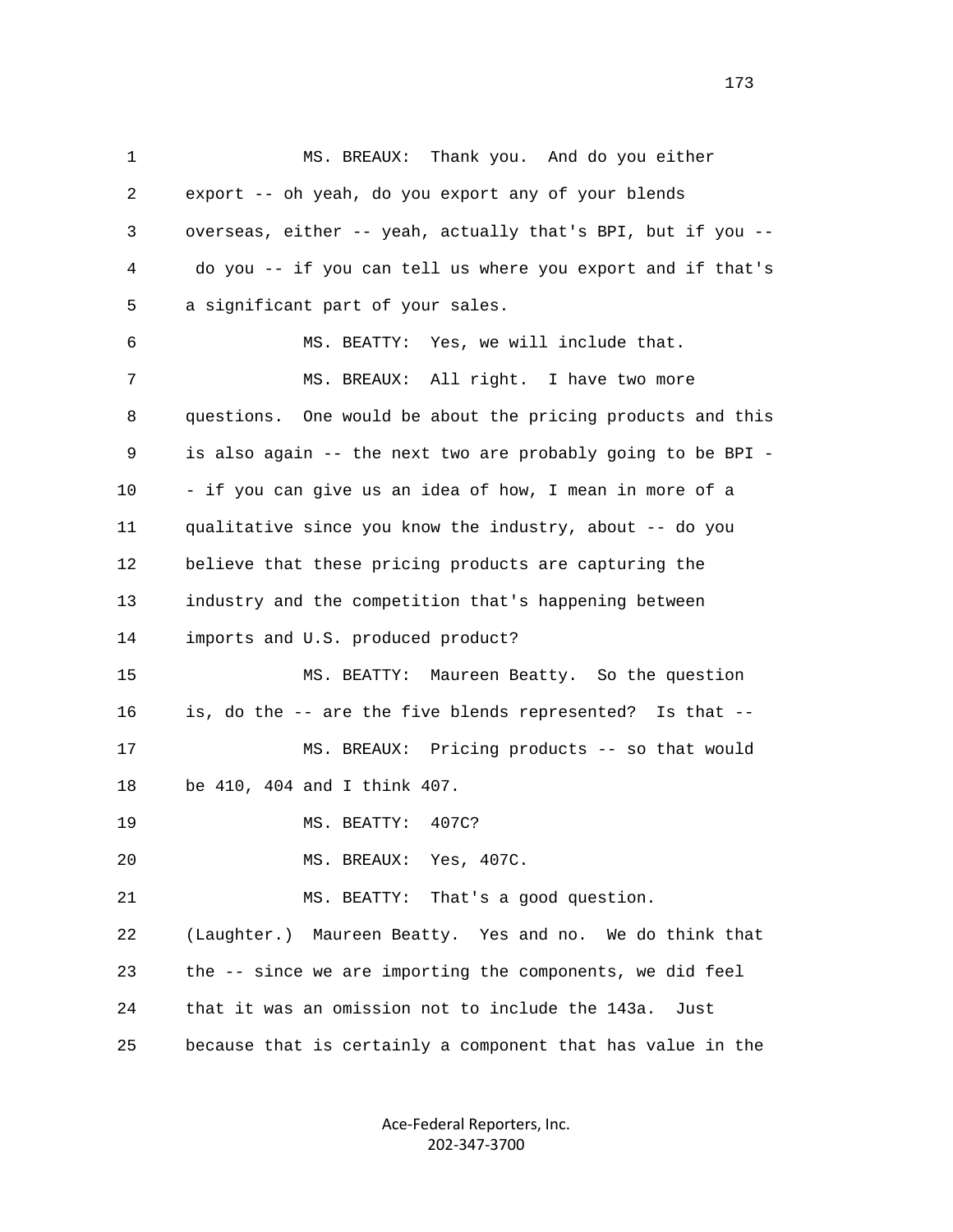1 products, the finished goods.

| $\sqrt{2}$ | The $420 - -$ the $410A$ , yes, because those are            |
|------------|--------------------------------------------------------------|
| 3          | probably significant imports coming in. 404A -- was that     |
| 4          | what was one of the other ones that was in there?<br>So that |
| 5          | could be partially representative, but only including 407C   |
| 6          | and not 407A, different markets, so not really sure we feel  |
| 7          | that 407A has a larger market share than 407C does, and 407C |
| 8          | straddles the two markets with medium temp refrigeration and |
| 9          | some air conditioning aspects where 407A and 404 are both    |
| 10         | low temp applications for refrigeration, so -- And 404A      |
| 11         | does have probably their comparable market share as far as,  |
| 12         | you know, the 407A product goes, although we're starting to  |
| 13         | see growth in that.                                          |
| 14         | We weren't really sure what the rationale                    |
| 15         | honestly was behind the selection of those particular        |
| 16         | products, to the exclusion of the others. Although I'm not   |
| 17         | asking to put more data together.                            |
| 18         | (Laughter.)                                                  |
| 19         | Jarrod Goldfeder. Just wanted<br>MR. GOLDFEDER:              |
| 20         | As we -- by now our case that we're making --<br>to add on.  |
| 21         | it's clear there's -- two of the pricing products are the    |
| 22         | R-32 and the R-125 and what National has explained is that   |
| 23         | the three companies are basically, either internally         |
| 24         | consuming it themselves or swapping it with each other, so,  |
| 25         | you know, one thing we haven't had a chance yet to do, but   |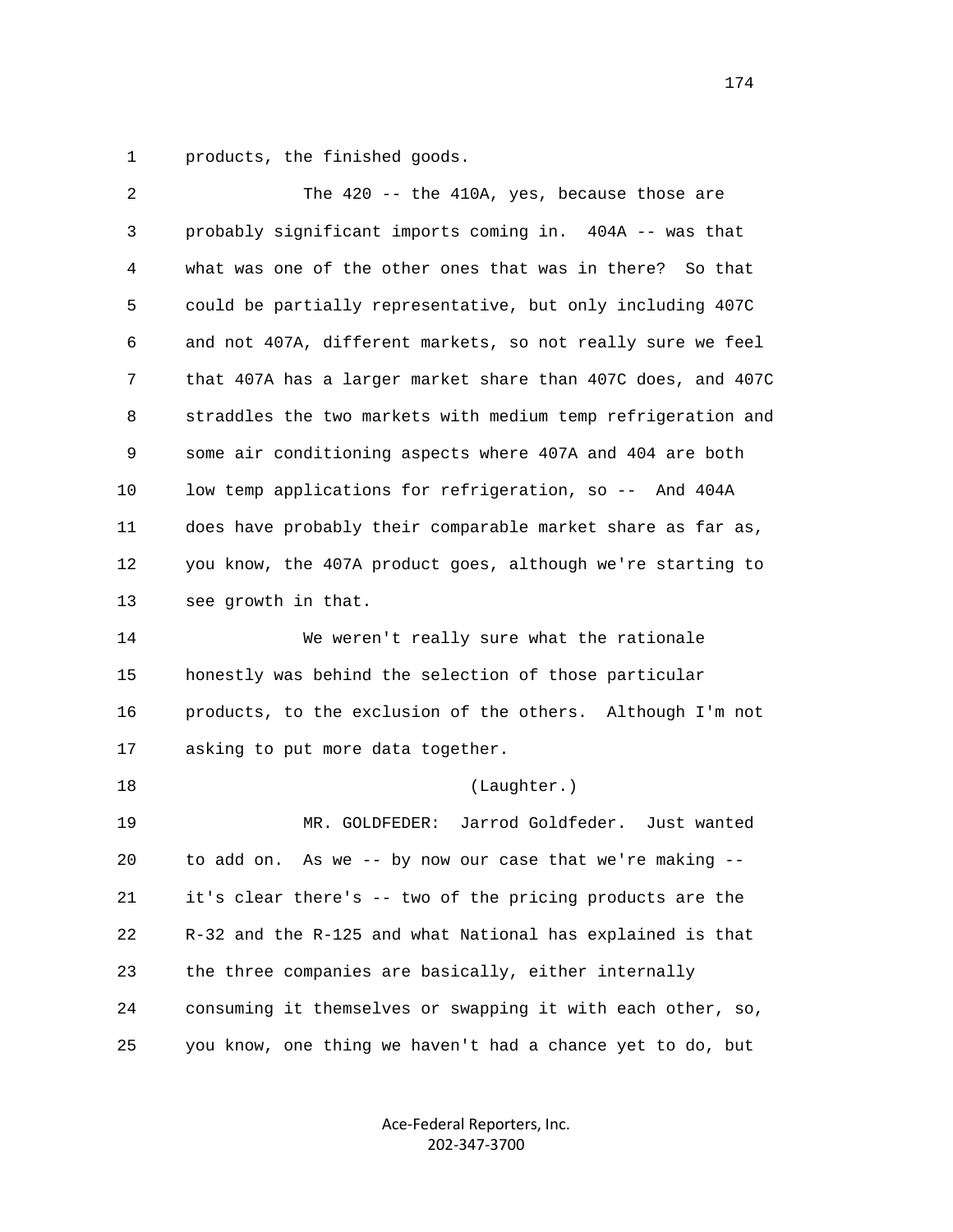1 will by Tuesday, is just look at how they've reported the 2 pricing data for those two products, and to try to get a 3 sense as to what is -- what prices are we really looking at? 4 'Cause I think the pricing products are only limited to the 5 R-32 and 125 in bulk containers. And sort of the -- if the 6 domestic producers' prices are just really reflecting 7 component sales amongst each other, is that really 8 meaningful? I mean our position is that there is no true 9 head-to-head competition on price between Chinese imports 10 and domestic reproduced components for -- on the 32 and 125, 11 so, you know, we'll flush that out more in post conference. 12 MS. BREAUX: All right. My last question, and 13 it was mentioned in your testimony that the components have 14 independent uses, and it was also mentioned in the petition, 15 if there is any way you can give me a figure about how much 16 of this has an independent use outside of blending, that 17 would be great. Thank you. 18 MR. McCLURE: Next questioner is David Boyland 19 from our financial shop. 20 MR. BOYLAND: Good afternoon. Thank you for your 21 testimony. 22 Ms. Beatty, I have already sent questions 23 specific to your U.S. Producer Questionnaire. I appreciate 24 the time you're going to spend responding to those. 25 I had a couple of questions sort of along the

> Ace‐Federal Reporters, Inc. 202‐347‐3700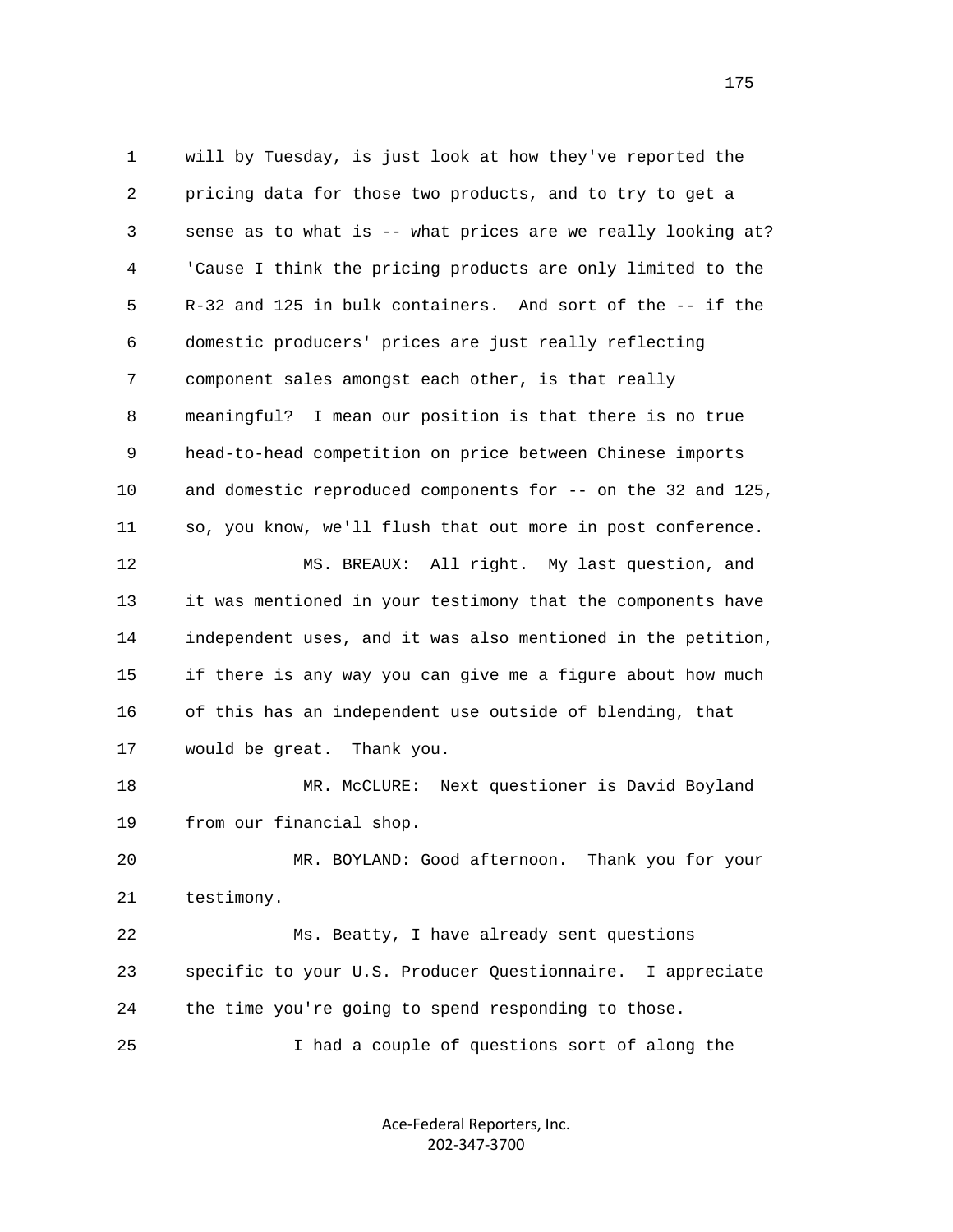1 lines of what we asked the U.S. producers in the morning 2 panel. With regard to your sales, is there any specific 3 aspect that distinguishes your operations from theirs in 4 terms of selling your product?

 5 MS. BEATTY: Maureen Beatty. National certainly 6 offers a much broader range of product offering. Since 7 National sells into the aftermarket, we still have a full 8 line of CFC and HCFC products available, HCFC blend products 9 available, and then HFC and the HFC blend both covered and 10 not covered.

 11 So it really just has to do with the way we have 12 chosen to go into the market, which is really the 13 aftermarket service market. Whereas the Petitioners, 14 because they do manufacture the components, as Mr. Ponder 15 mentioned, you know, they actually develop and create, you 16 know, the molecules, and they are more forward looking to 17 the future to accommodate what will the next generation of 18 refrigerants look like.

 19 And we work with them to help get them into the 20 marketplace, but we also still have that other full line of 21 products that we make available. Because I think, as Ms. 22 Lowe had alluded to earlier, there is equipment that can run 23 10, 20, or more years, especially if it is well maintained, 24 and we want to make sure that we have those products 25 available to our customers if they still are, you know,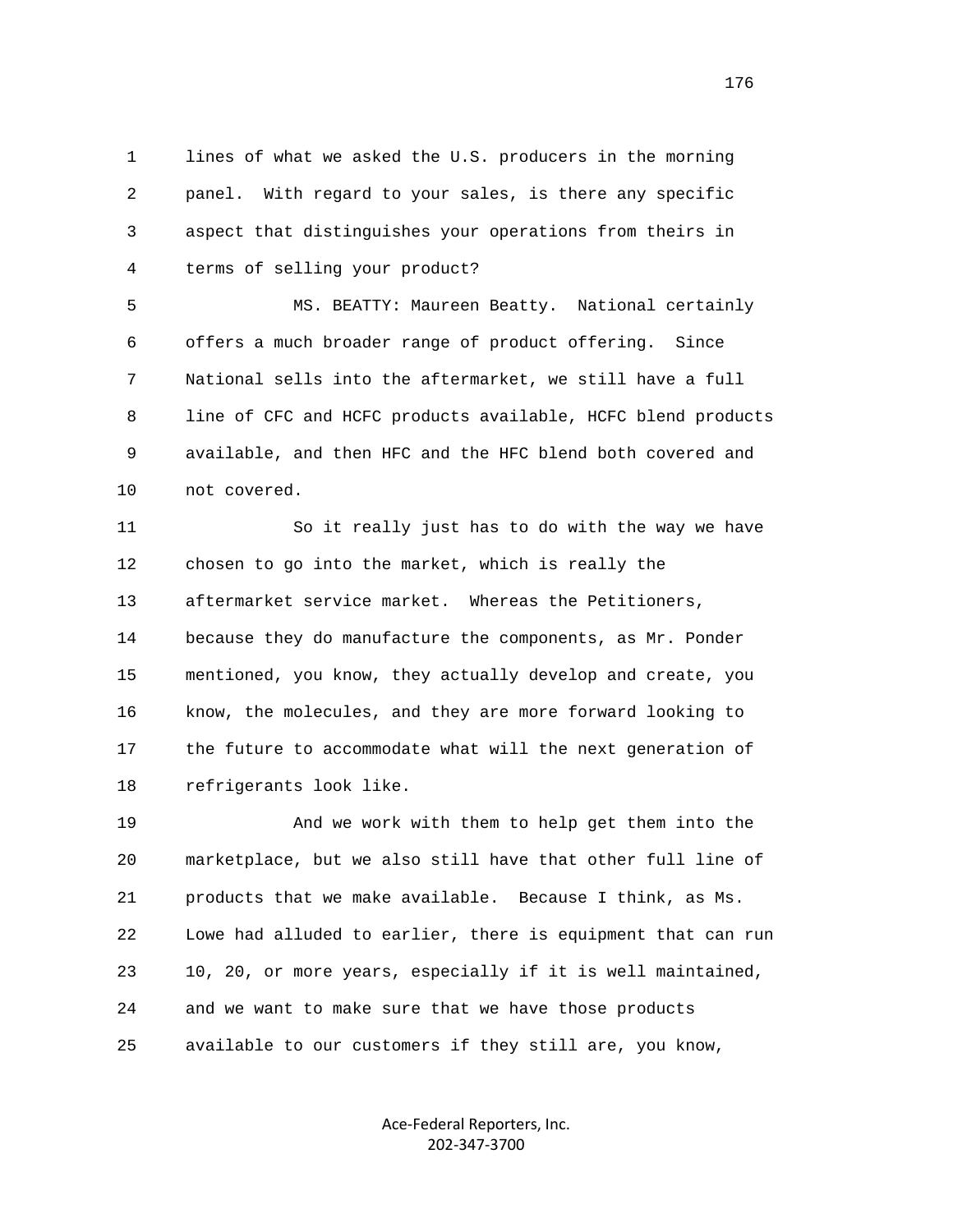1 maintaining that equipment.

| 2  | MR. BOYLAND: In terms of logistical support,                 |
|----|--------------------------------------------------------------|
| 3  | technical support, does National Refrigerants provide those? |
| 4  | MS. BEATTY: Maureen Beatty. Yes, we do.<br>We do             |
| 5  | have technical folks on staff. We do provide--and we will    |
| 6  | expand on this a little bit more for you in the              |
| 7  | post-conference brief--but, yes, we have the same offering   |
| 8  | as the Petitioners.                                          |
| 9  | MR. BOYLAND: And do you sell through your own                |
| 10 | sales force? Or through independent sales representatives?   |
| 11 | Or both?                                                     |
| 12 | MS. BEATTY: We will address that in the                      |
| 13 | post-conference brief, if that's okay with you.              |
| 14 | MR. BOYLAND: That's great.                                   |
| 15 | MS. BEATTY: But, yeah, we do have some sales                 |
| 16 | people as well, but                                          |
| 17 | MR. BOYLAND: Okay. Thank you.                                |
| 18 | And this is sort of along the lines of product               |
| 19 | mix during the period we calculate an average sales value.   |
| 20 | And I realize some of the questionnaire data might allow us  |
| 21 | to get an idea of if product mix changed. But from your      |
| 22 | perspective, period to period, were there any substantial    |
| 23 | changes in the family of products being sold?<br>I mean,     |
| 24 | specific to what we're looking at here.                      |
| 25 | MS. BEATTY: Maureen Beatty. From our                         |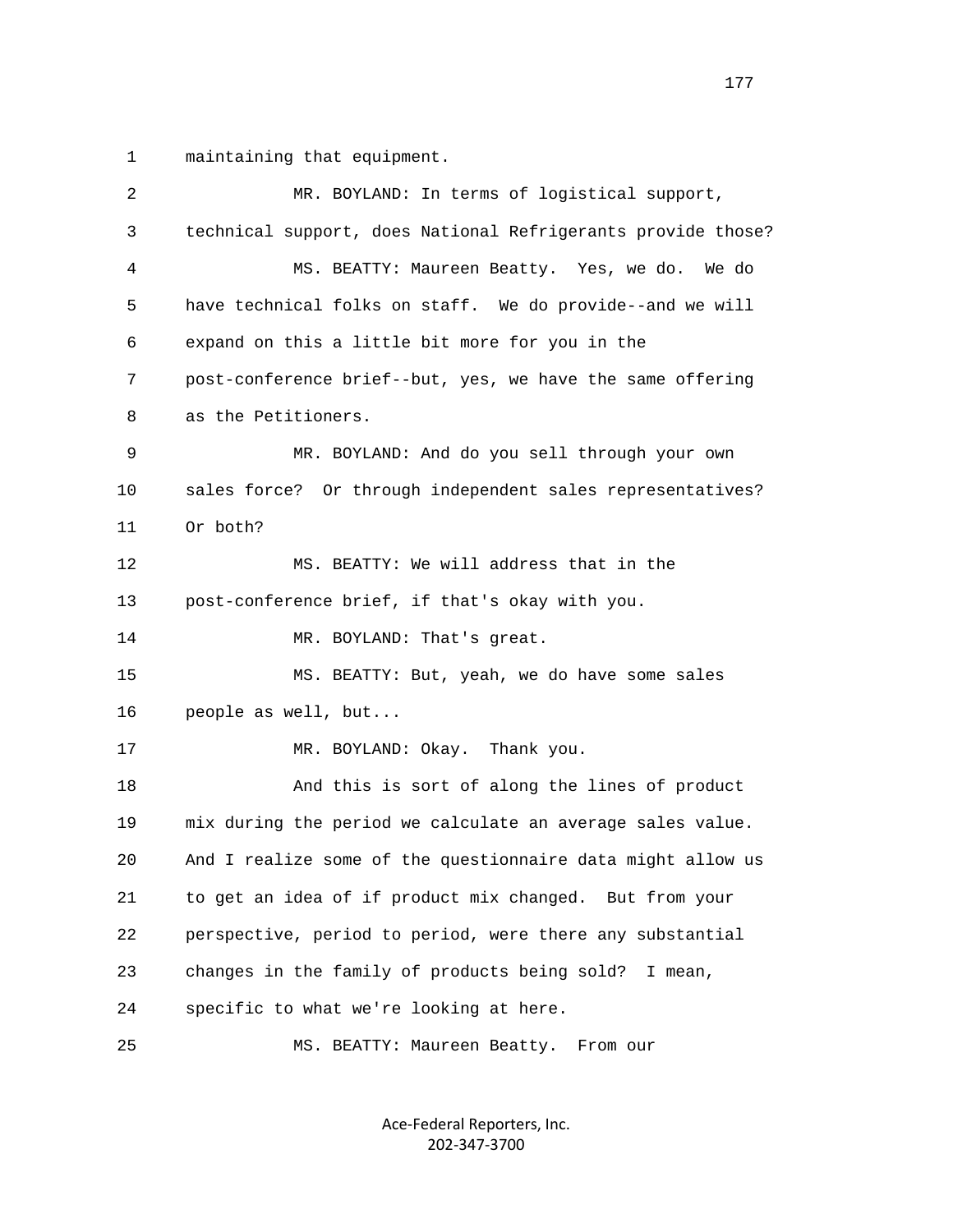1 perspective, certainly when the patents expired, which of 2 course covers now--the patents expired, all of them were 3 off-patent by December of 2011, which meant that in your 4 period of investigation now all of those products are 5 off-patent.

 6 So certainly that gave us the ability to broaden 7 our product offering in a much larger way.

 8 MR. BOYLAND: Okay. So if we were looking at '11 9 and '12, maybe there might be a more notable shift; but 2012 10 forward--

 11 MS. BEATTY: For the products that were under 12 patent certainly we could only purchase them in their 13 packaged form from either the patent holders or the 14 licensees of those products.

 15 MR. BOYLAND: Okay. And similar to the question I 16 asked earlier about profitability, during the period was the 17 company's profitability in what you would consider a normal 18 range? Above? Below?

 19 And this may be BPI, but I guess I am just trying 20 to get a sense of from your perspective was there any 21 aberration in terms of the level of profitability above or 22 below--not characterizing one way or the other--but again, 23 if there was a supply shortage in 2012, should I be 24 factoring that into the analysis in terms of what 25 profitability was being reported?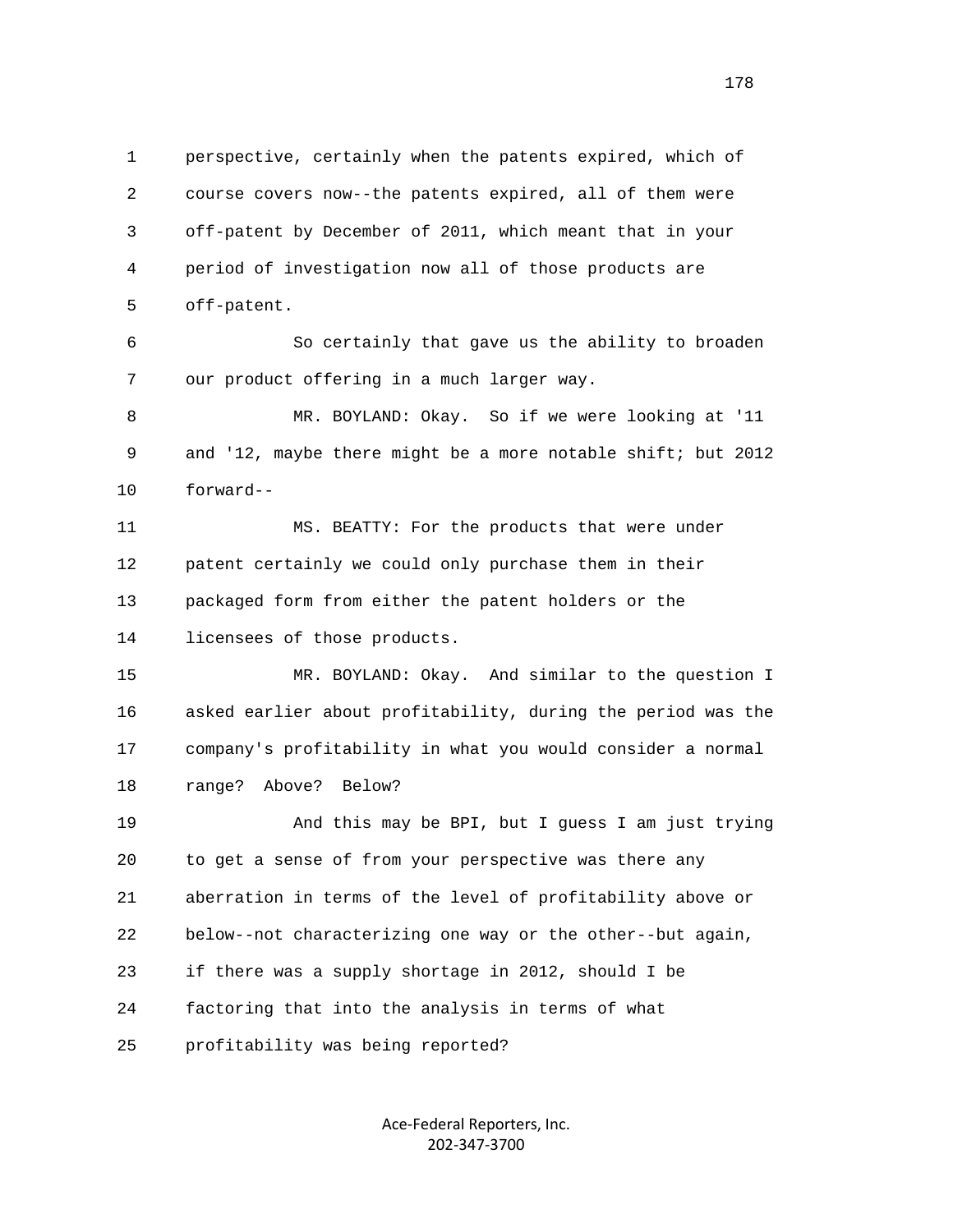1 What's your perspective on that? 2 MS. BEATTY: Without getting into too much 3 confidential information--but we will certainly expand on 4 this in the post-conference brief--but certainly when I 5 mentioned, you know, the hangover effect, shall we say, of 6 what was happening with the R-125 shortage, so certainly 7 there were higher prices associated with the purchase of 125 8 during that period which translated into higher purchase 9 prices of those blended products as well. 10 `So I think it stands to reason that in 11 combination with the patent expiration certainly led to more 12 competition in the marketplace, and you guys are economists 13 and smart people so you know what that trend would look 14 like. 15 MR. BOYLAND: I think that's all I have. Thank 16 you. 17 MR. McCLURE: Our next questioner is Jeff Clark 18 from our Office of Industries. 19 MR. CLARK: Good afternoon. Thanks for coming and 20 answering our questions. 21 My first question is about again the difficulty 22 of operating a blender, operating a blending facility. Mr. 23 Goldfeder, you seemed to take exception with the way it was 24 characterized this morning. Would you like to discuss that 25 some more, or perhaps Ms. Beatty, one of you, discuss how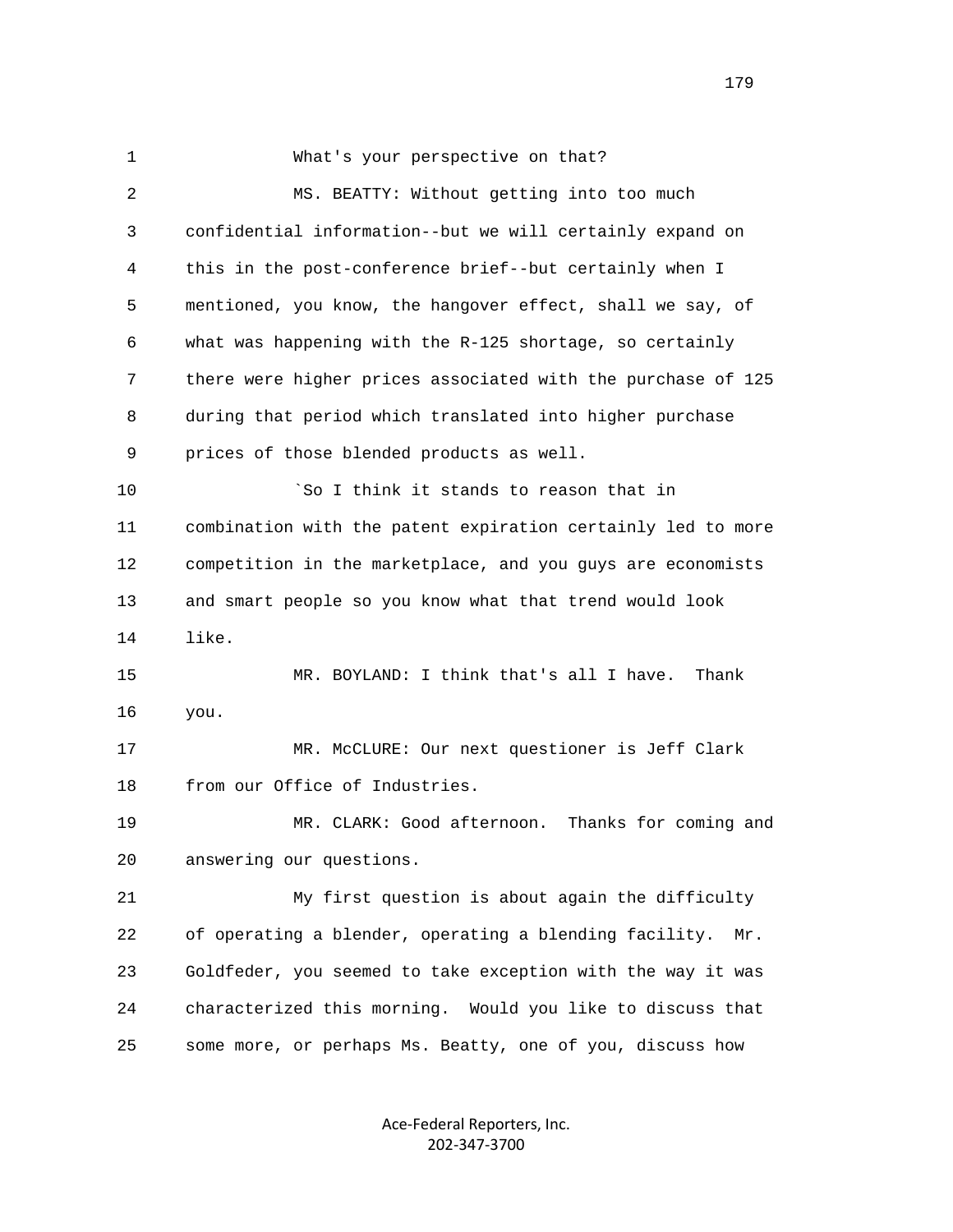1 difficult that is to set up or be a blender?

 2 MR. FREED: I'm just kind of looking--I'm sorry, 3 Jonathan Freed, Trade Pacific. I know this morning's panel 4 kind of wants to diminish what it takes to be a blender, and 5 Maureen's testimony kind of confirmed that from an 6 investment standpoint. She kind of agreed that that was 7 accurate testimony. 8 But I think a witness from Arkema was talking 9 about--when he was talking about the 410 package, and it's 10 like, you know, it says 410-A on the side; it better be 11 410-A because the machine's not going to work. It may be, 12 you know, worse things happen. 13 But the blenders definitely add an important 14 service both in terms of getting the specification right, 15 but also in hitting the market demand right, I think. And 16 Maureen can expand on this, but a component--a blender 17 doesn't--they can take the component and make this wide 18 range of products. If you're bringing in this already 19 blended product, then, you know, you forecast what you're 20 going to use for 410-A, and you bring it in blended, well 21 that forecast might miss how the market turns out. 22 So I think those are some distinctions that I 23 wanted to make from this morning's testimony in response to

24 that same questions.

25 MR. CLARK. Okay. Thank you.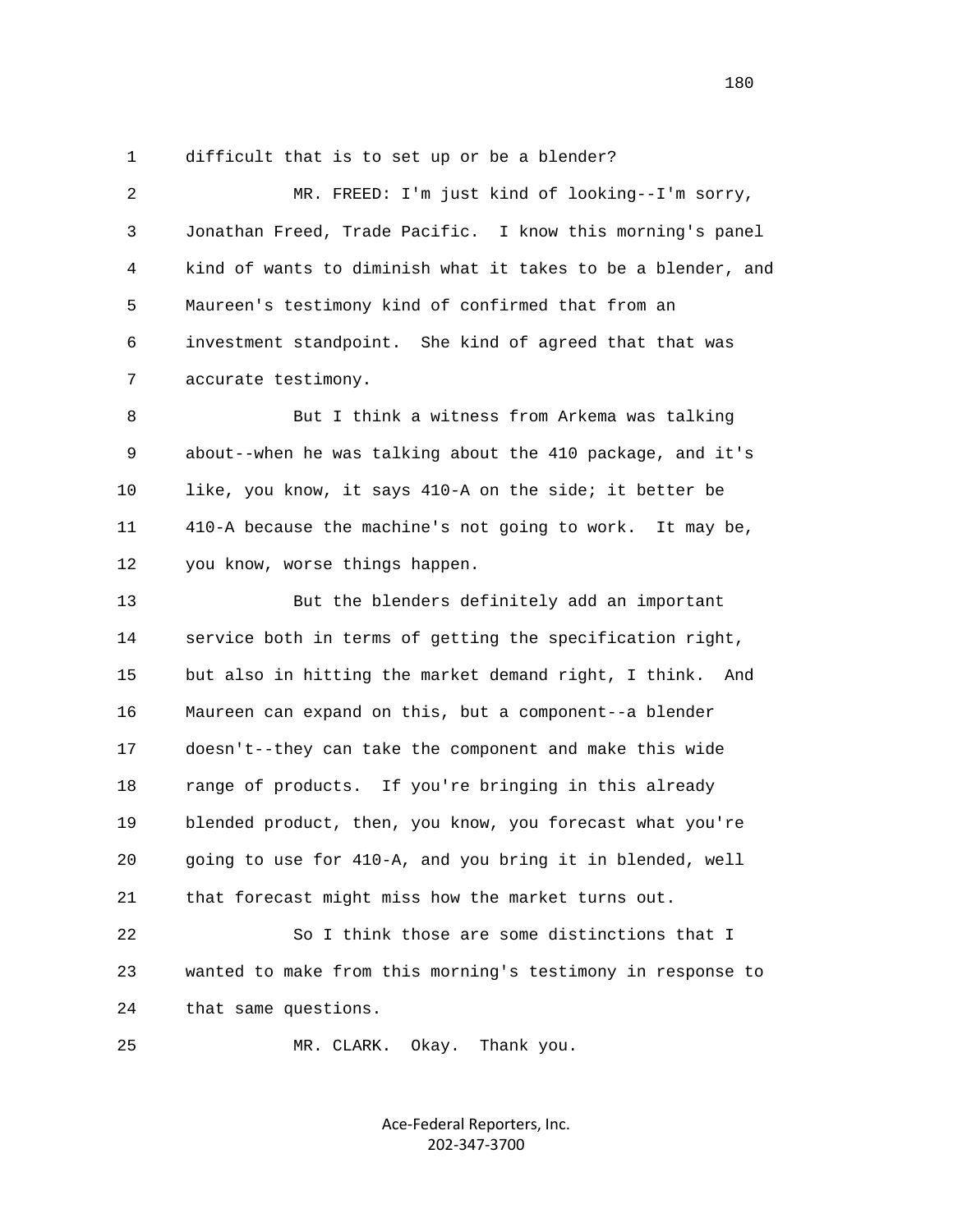1 MS. BEATTY: We can go into more of this in the 2 post-conference brief, but I do believe that there is more 3 to a blending operation than simply, you know, putting eggs 4 in a bowl with, you know, the flour and out comes a cake 5 that may or may not taste good.

 6 When you look at blending refrigerants because 7 you are dealing with flammable--two of these covered 8 components are flammable--so we do have to consider safety, 9 additional equipment and pumps that can handle flammable 10 components.

 11 You have to also train your folks with safety, so 12 those are very similar to what the manufacturers are doing 13 in the manufacturing of the components as well.

 14 Another critical part is having the staff on hand 15 to analyze the product as you are blending it together 16 because these products do have different characteristics 17 relative to their pressure at specific temperatures. So you 18 want to make sure that those products are--and that's when 19 we keep talking about in-specification. It has to do with 20 maintaining those percentage of ratios that were included in 21 the petition, making sure that they meet the specifications, 22 not just in the bulk blend but certainly in that package 23 cylinder as well because there could be a shift in that, and 24 that's pretty important because, one, if you move off of a 25 certain ratio it's not the product that you're selling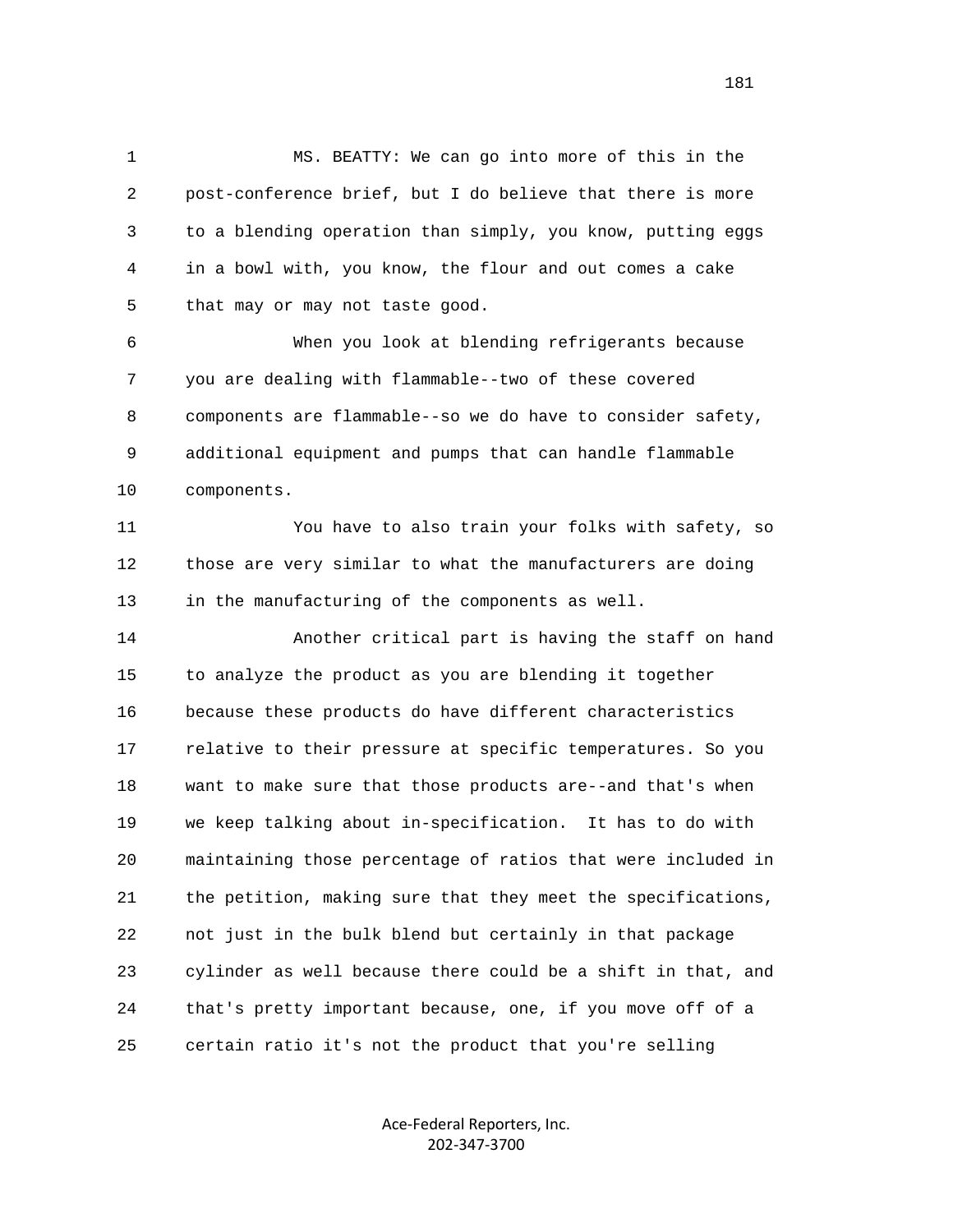1 anymore, you could be violating someone else's patent if you 2 don't, you know, meet it in that ratio as well and it will 3 not perform in the customer's system. 4 So there is more to that, which is why we 5 actually do some tolling work for some other folks, as well. 6 MR. CLARK: Now if, let's say you're weren't 7 blending it, you were just buying blended product in bulk 8 and then distributing it. Wouldn't you also need to have 9 somebody on hand to analyze to make sure that it hasn't 10 separated or, again when you're packaging it into smaller 11 package that again the blend would still be appropriate for 12 that particular product? 13 How is that different from what you would do as a 14 blender? I'm just trying to see what the difference is 15 there. You're saying as you're blending it originally, but 16 I'm saying if somebody is just a distributor and they buy it

17 in bulk, wouldn't they be doing many of these same

18 functions?

19 MS. BEATTY: I would hope so.

20 MR. CLARK: Okay.

 21 MS. BEATTY: I haven't really thought of it from 22 that perspective. You know, we do purchase--in order to not 23 get into some confidential information, how about if we just 24 address that in the post-conference.

25 MR. CLARK: Okay. Thank you.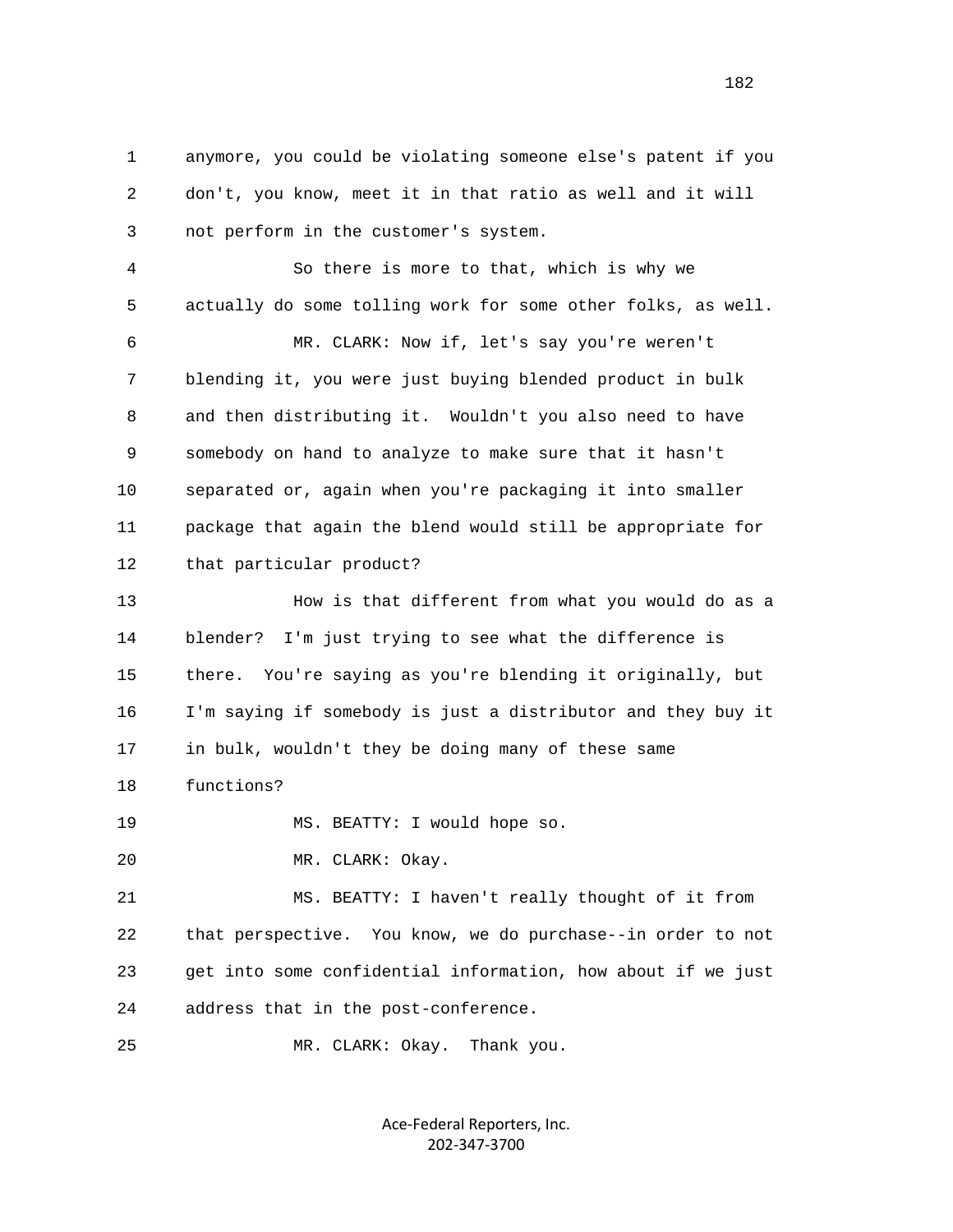1 I asked questions about handling the components 2 versus the blends earlier. Does anybody have any objection 3 with what the responses were earlier today, that 4 essentially, yes, it might require things that are flammable 5 would need to be handled totally differently, and perhaps 6 things that are under pressure would need stronger tanks, or 7 things like that. Is there anything else, any of the 8 technical issues that would be--cause a difference between 9 handling blends as opposed to handling components? 10 MR. PONDER: Ken Ponder. Sometimes the components 11 will be at one pressure, the individual components. And 12 then when you put them together in their proper ratios, the 13 pressure completely changes. It becomes a new product. 14 It's a different product. That was one of the-- 15 MR. CLARK: Do you sustain it at the different 16 pressure, or you're saying that as you're mixing it it ends 17 up, you need to maintain it at this different pressure in 18 order to maintain the proper ratio of the blends--of the 19 components in the blend? 20 MR. PONDER: Well, like if you go to the ASHRAE 21 and you look up what the ASHRAE says that 410 is going to 22 be, you have a tolerance that you have to be within in order 23 for it to be even considered 410. 24 But I can tell you that the pressure of R-32, 25 which is 50 percent of the component, and the other pressure

> Ace‐Federal Reporters, Inc. 202‐347‐3700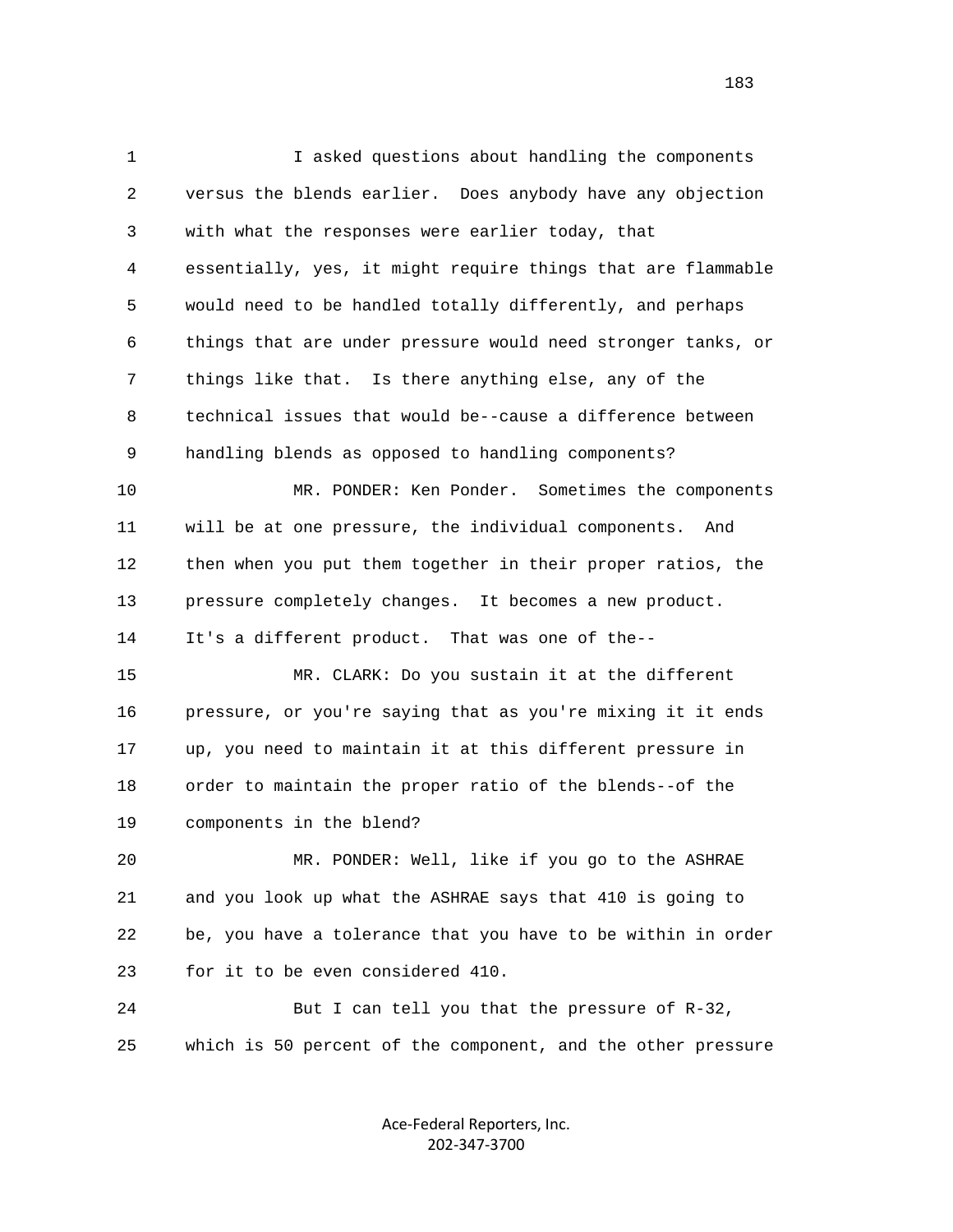1 of R-125, are in fact different pressures. Each gas is 2 completely different. And when you put them together, they 3 then exhibit a completely different pressure. 4 MR. CLARK: Does it require any different 5 technical expertise, or different materials for handling 6 these? Or are the pressures close enough-- 7 MR. PONDER: Well in that example-- 8 MR. CLARK: --that you could use similar-- 9 MR. PONDER: --vessels? 10 MR. CLARK: Similar tanks? 11 MR. PONDER: Sure you could. And using that as an 12 example of 32 and 125, you virtually would use the exact 13 same vessel to transport both of them. 14 MR. CLARK: Okay. Thank you. 15 MR. PONDER: Individually. 16 MR. CLARK: That's all I have for now. Thank you. 17 MR. McCLURE: Thanks, Jeff. Rusty Duncan, you're 18 up. 19 MR. DUNCAN: Thank you, and I've been advised to 20 keep this quick. I know we're trying to get out of here by 21 3:00. I only had a couple of-- 22 MR. McCLURE: That's because we have a vote. It's 23 not that we don't love you folks, but if the Commission 24 comes in and sees us still here... 25 MR. DUNCAN: My question is going to be rather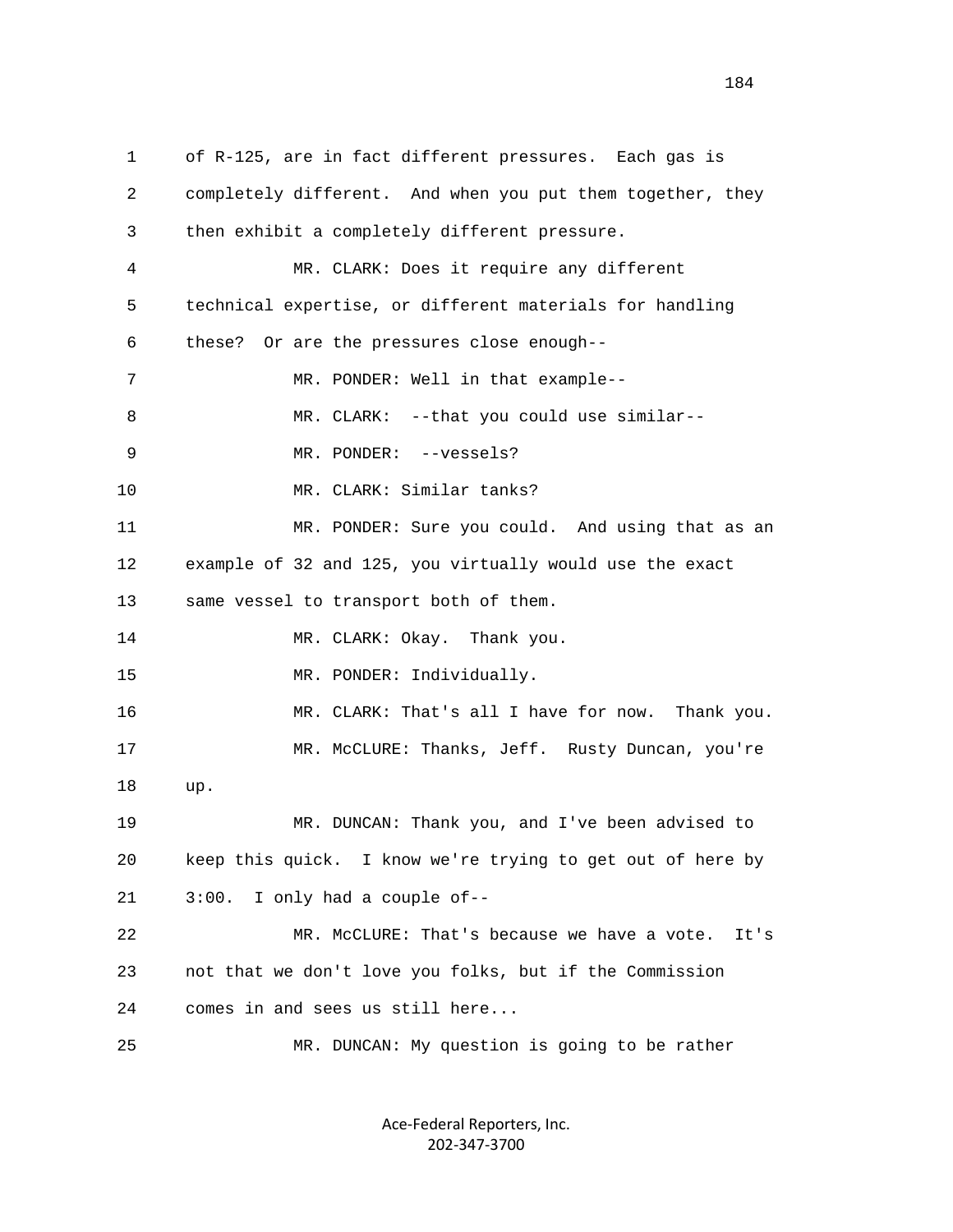1 targeted. Ms. Beatty, what is your largest blended product 2 that you sell, within the scope that's BPI, if it's public 3 knowledge. If it's BPI-- 4 MS. BEATTY: We'll cover that in the 5 post-conference brief. 6 MR. DUNCAN: Okay. Well, then, what I'm trying to 7 get at is what share of that product's price is accounted 8 for by the cost of the components? 9 MS. BEATTY: Again, we will defer that to the 10 post-conference brief. 11 MR. DUNCAN: Okay. Another question. You had 12 mentioned that your company has 150 employees? Is that 13 correct? 14 MS. BEATTY: Yes. 15 MR. DUNCAN: Okay. Are those employees specific 16 to the blending operations in question in this proceeding? 17 Or does that cover a larger universe of operations? 18 MS. BEATTY: Maureen Beatty. If it's okay with 19 you, I will cover that in the post-conference brief. 20 MR. McCLURE: Always a good answer. 21 MR. DUNCAN: My other question related to this 22 issue of, all right, you're making an argument for a 23 separate like product on the basis of the components as a 24 group, separate from the blends as a group. 25 In that type of analysis, how would you propose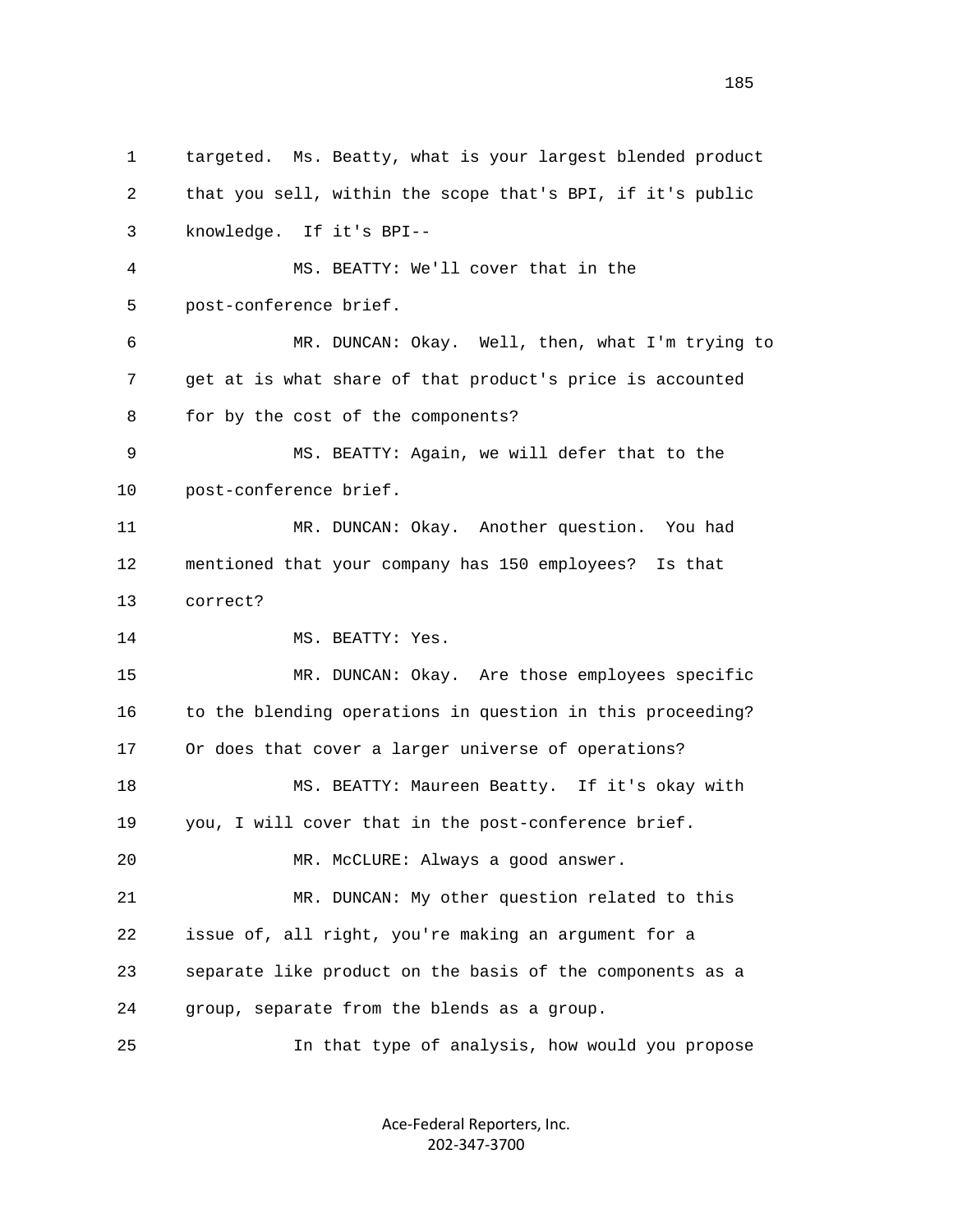1 that the Commission analyze the financial performance of the 2 industry if you have the three chemical molecule producers 3 not reporting that data of those operations separately from 4 the overall sales of the blends? 5 MR. GOLDFEDER: Jarrod Goldfeder. I guess two 6 thoughts come to my mind. 7 First, our position is that in the absence of 8 head-to-head competition between--in the absence of 9 meaningful head-to-head competition between domestic 10 producers and subject imports for components, there really 11 cannot be any adverse volume price or impact to the domestic 12 industry. 13 So, you know--and obviously we want to look at 14 the data closely, but I think you really don't need that 15 breakdown to find no injury on components. 16 That being said, since there's a limited pool you 17 could always ask them to provide separate data. 18 MR. DUNCAN: And then in the opposite direction. 19 Should the Commission decide that this universe of products 20 is a single domestic-like product, how would you propose the 21 Commission to handle what the Petitioners I believe had 22 advocated in relation to the treatment of blender only 23 pricing product data, as whether to see past it on a content 24 value of the imported components used to produce those 25 products and not analyze them as domestic products?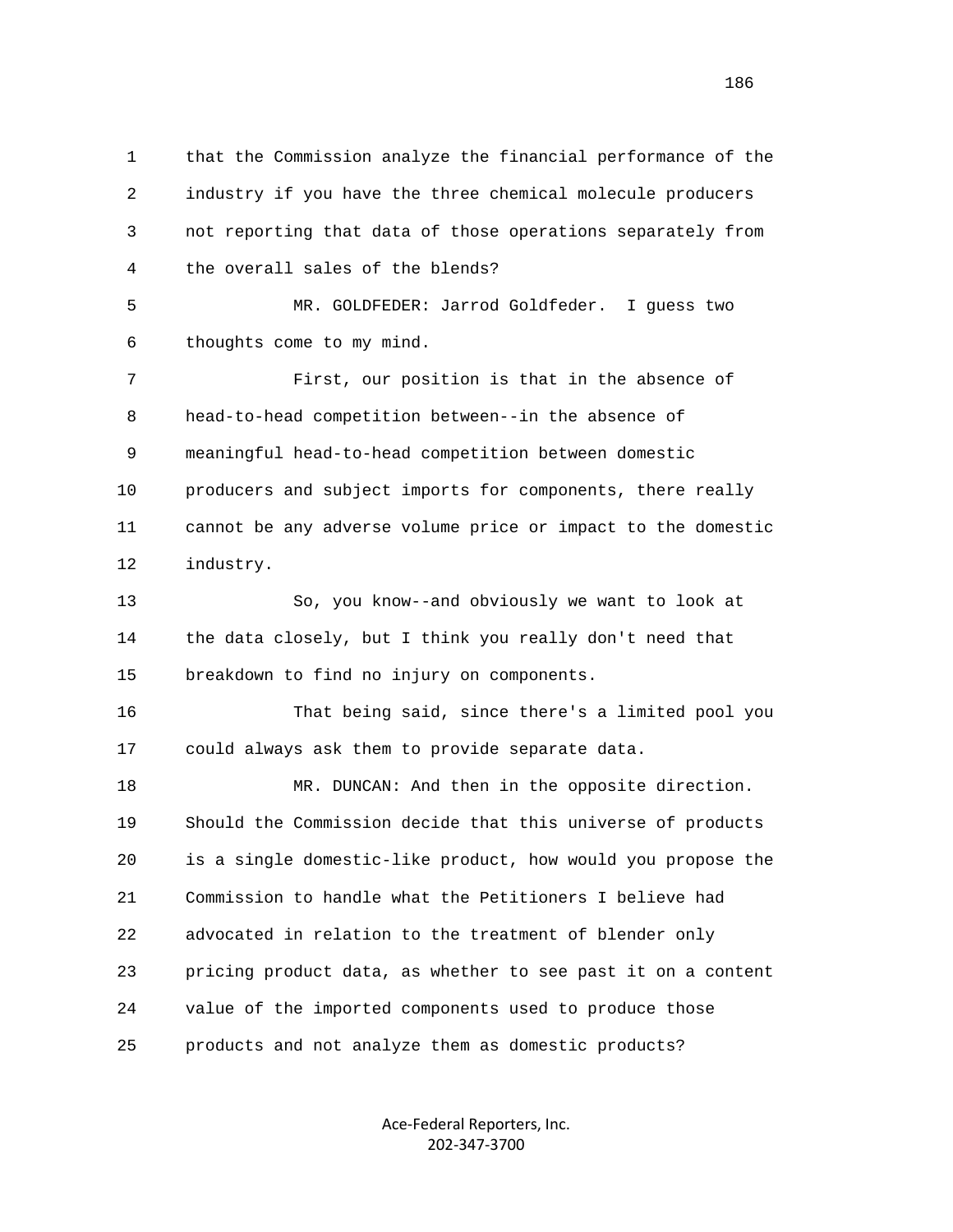1 MR. FREED: Well I think that leads to a question 2 of who do you include in which group. From the testimony 3 today, we understand that there are two producers of 4 domestic components covered by this petition. 5 So I think you have to look at whether there were 6 significant quantities of the 125 plant that closed in 2014 7 that were ever intended to be a blended refrigerant. 8 And if that's the case, if you don't include the 9 blenders who relied on imports, I think you're looking at 10 everybody in the room, is my guess. You know, we've pointed 11 out that each producer only produces one. So to some extent 12 they--we suspect they rely on imports. But some of them 13 must only rely either on a swapped material or an importer 14 product they didn't produce themselves. 15 So in that regard, National would be no different 16 than those companies that didn't produce the components; 17 they're all blenders. 18 MR. DUNCAN: So-- 19 MS. BEATTY: Can I? 20 MR. DUNCAN: Yes, go ahead. 21 MS. BEATTY: Maureen Beatty. I just wanted to 22 clarify one thing: That when the discussion talks about 23 reliance on imported components, we have to rely on them 24 because we cannot get domestically our full requirements 25 from the domestic producers.

> Ace‐Federal Reporters, Inc. 202‐347‐3700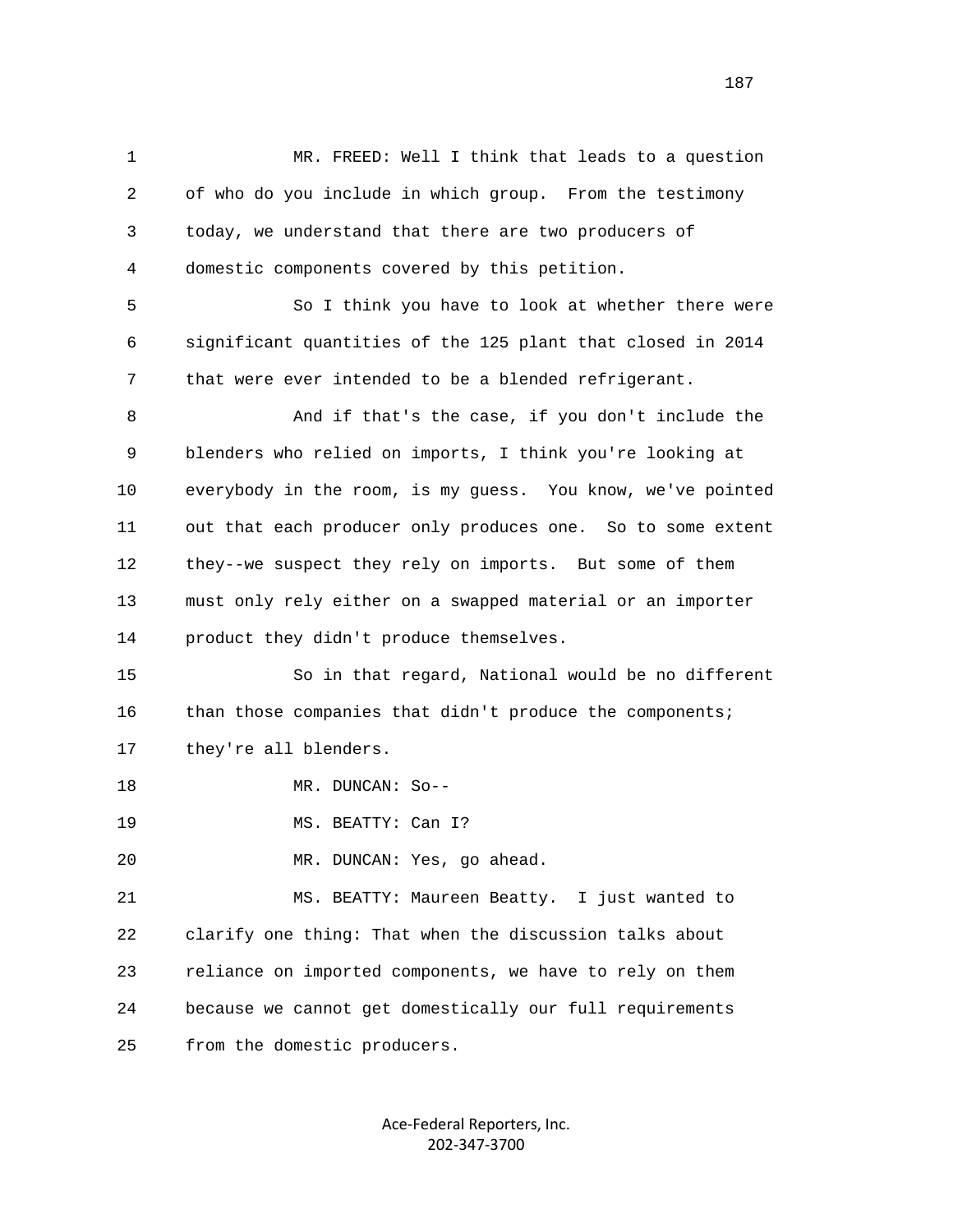1 MR. DUNCAN: Okay. Thank you.

 2 And my very last question and then I'll pass the 3 mike on to Jim, and I'm sorry to put you on the spot, Ms. 4 Beatty, but a comment that you had stated earlier in your 5 testimony sort of struck me as bizarre. 6 You had indicated that there were other blenders 7 in the states who were importing components and mixing it 8 and selling those blends, but that you did not see them as 9 competitors. Can you expound on what you meant by that? 10 MS. BEATTY: Can I address that in the 11 post-conference brief, please? Thanks. 12 MR. McCLURE: Okay, Karl von Schriltz has one 13 follow-up question. 14 MR. VON SCHULTZ: A quick question. I just can't 15 resist, Ms. Beatty. So we heard testimony about these 16 products coming off patent. I think they were all off 17 patent by the end of 2011. 18 We heard testimony about R-125 where you stated 19 that there was an R-125 shortages that was resolved by the 20 middle of 2012. So demand for HFC blends is up, apparently, 21 over the period of investigation here. 22 So what accounts for the continued decline of HFC 23 blend prices over the period of investigation? 24 MR. DOUGAN: Mr. von Schultz, Jim Dougan from ECS, 25 if I can just reply while you're thinking of what you're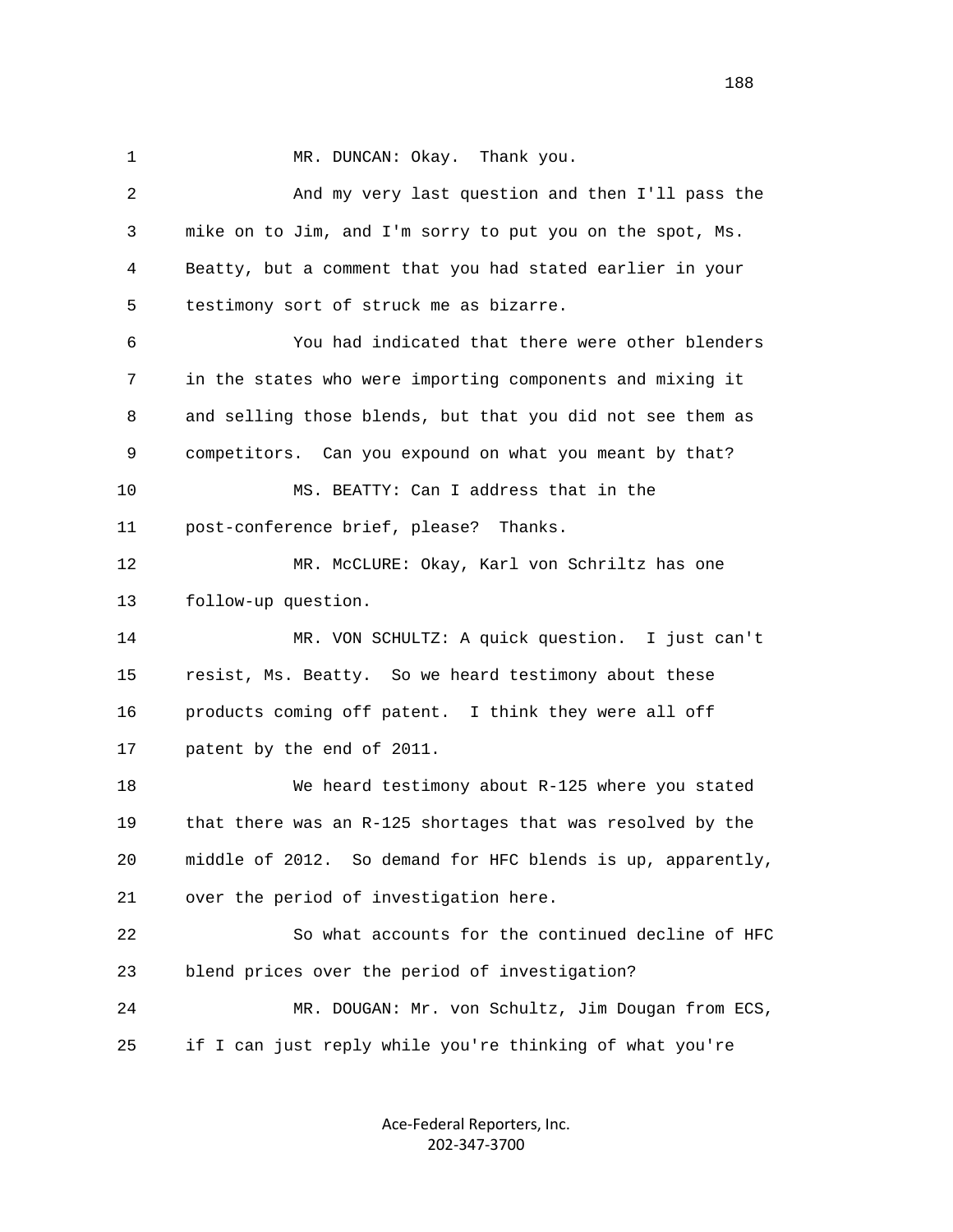1 going to say, Ms. Beatty, if you take into account the 2 factors that you're described--the off-patent, and the 3 shortage in R-125--and by the way, looking at these charts, 4 I was very much reminded of the R-134 case where we saw a 5 similar pricing trend that also in that case resulted from a 6 severe shortage and supply shock, and a peak in prices in 7 2010 and 2011 for R-134-A, which I, while not subject to 8 this investigation, is a very significant input in two of 9 the five blends. So that effect of that shortage would have 10 a similar effect on the cost of producing those blends as 11 125 would in all of the blends.

 12 But if you look at the timing of this, and either 13 you or someone else mentioned this before, when you compare 14 I think it's a table on page 47 of the Petition which goes 15 back to 2011, and I don't want to get into what that shows 16 versus what this shows, but I mean almost all of the decline 17 you're seeing is in 2012.

 18 If you start that time series in the beginning of 19 2013, the amount of decline that you're seeing, the 20 continued decline that you observe is not very significant. 21 And so, now this again is just for one of the 22 products, one of the producers, we'll see how all the data 23 play out. But this, you know, kind of mountain top to the 24 bottom of the valley kind of chart that you're seeing is 25 much earlier in the period, and in fact precedes the period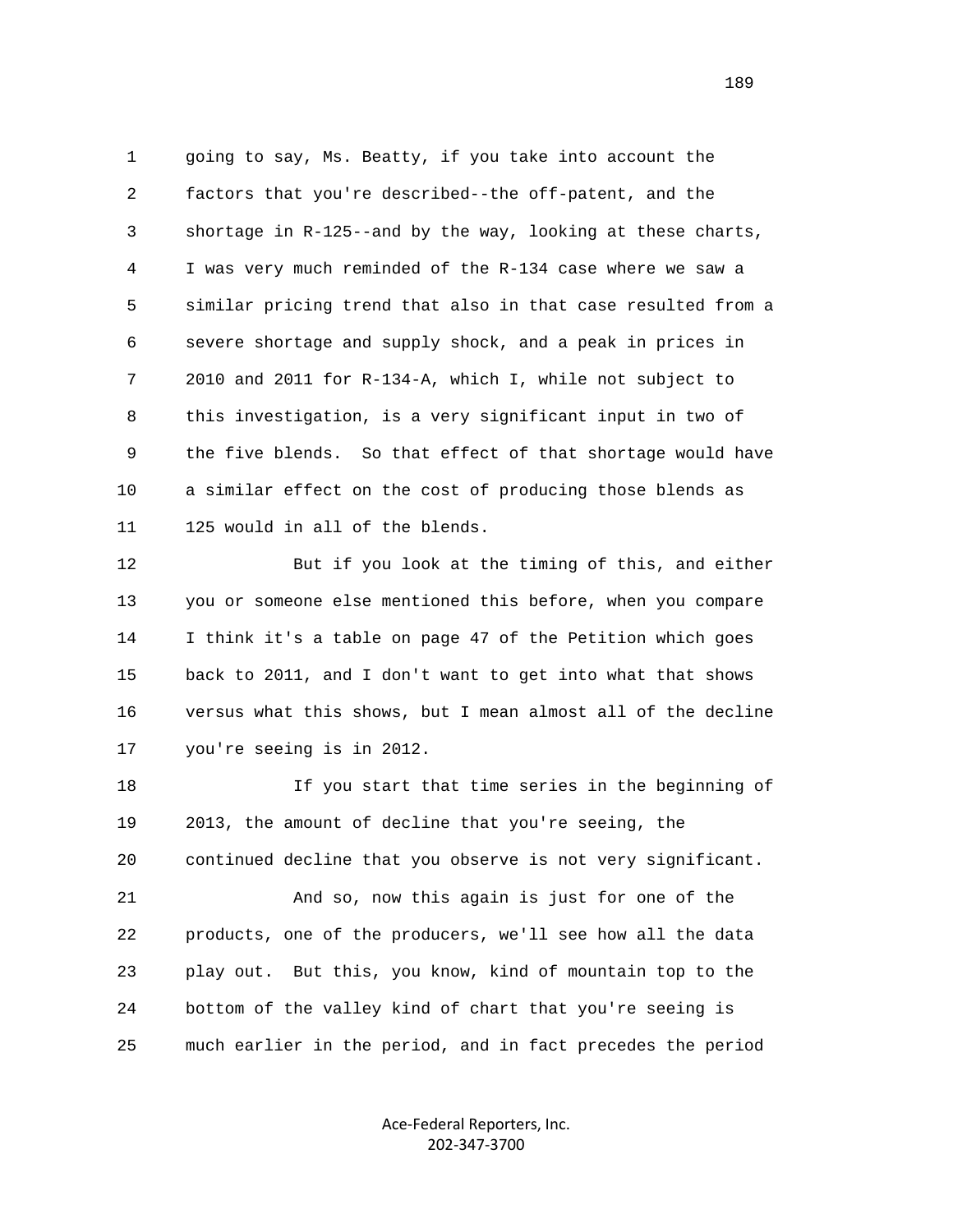1 in some instances, and can very well be explained by these 2 products coming off of patent and the supply shocks for 3 these very two key raw material inputs.

 4 MS. BEATTY: Maureen Beatty. We would agree with 5 that. But, yes, we do see it as with the patents going off 6 and the 125 shortage. When you look at the chart that was 7 provided, you do actually see the biggest decline occurring 8 after 2012, which we would actually call more of a return to 9 a normalization in the marketplace. And now demand for the 10 410-A in particular is starting to increase and the supply 11 is just meeting that.

 12 MR. VON SCHULTZ: Thank you for your answers. 13 MR. McCLURE: Okay. Thank you to the panel. 14 Great testimony, and we appreciate your putting up with us. 15 I didn't get a perfect score by anybody on the names, but 16 I'm going to give Mr. Ponder a gold star because he 17 acknowledged the existence of the award, and also in 18 answering one of his questions he mentioned my favorite 19 word, which sounds pretty good right now, "beer." 20 Anyway, we will now go to closing remarks. We 21 can take five minutes, or are you guys ready? Two minutes 22 for Mr. Greenwald. Okay. 23 (Whereupon, a brief recess was taken.) 24 MR. McCLURE: Okay. Closing arguments. Welcome,

25 Mr. Greenwald and Mr. Cannon.

Ace‐Federal Reporters, Inc. 202‐347‐3700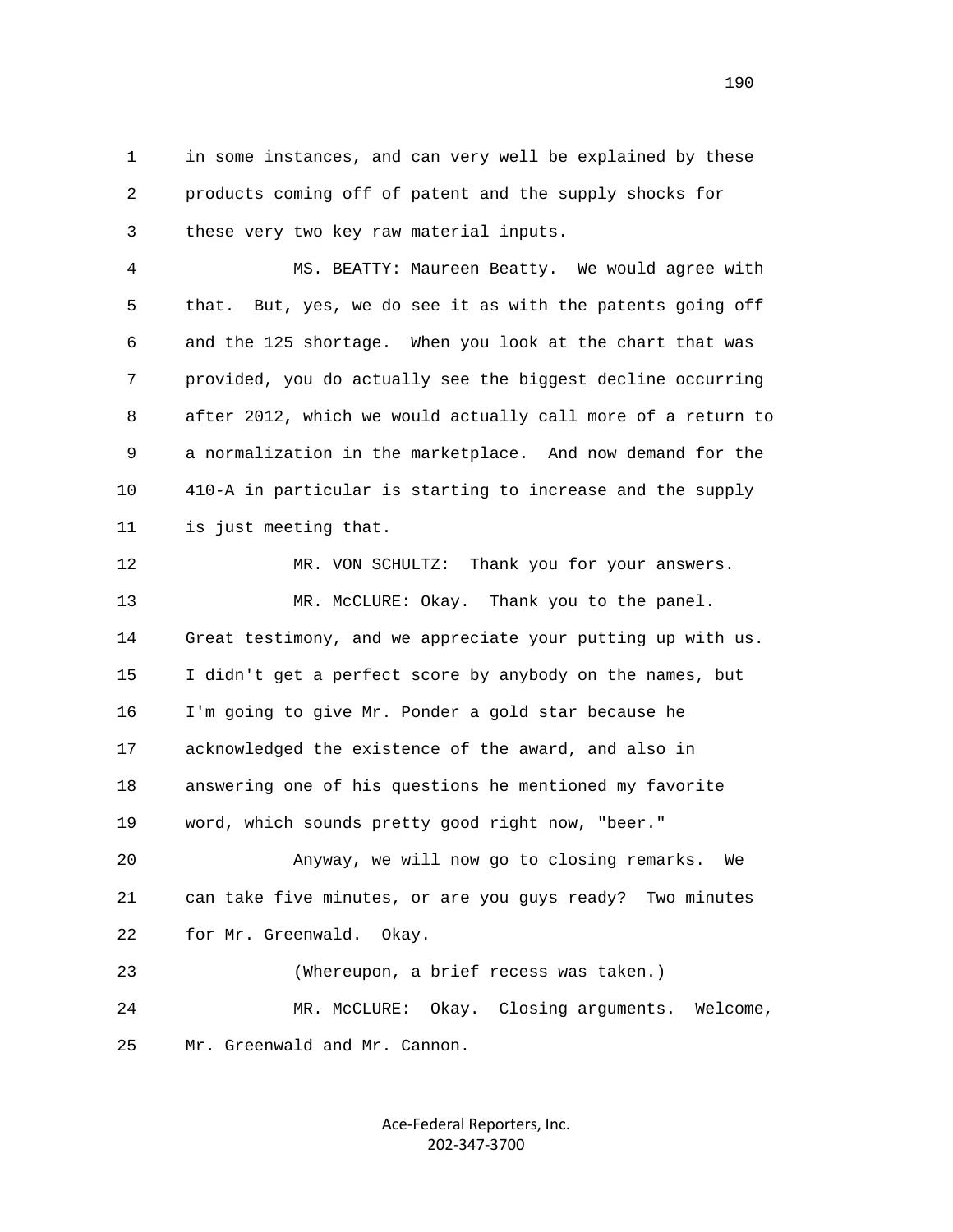## 1 CLOSING REMARKS BY PETITIONER

 2 MR. GREENWALD: Thanks an awful lot. It's been a 3 long day and I know we have about 15 minutes before we have 4 to vacate this room. So we intend to take a very little of 5 that time.

 6 You are now all going to retire after this -- I 7 mean, not retire, yes, it may not be a serious retirement, 8 but other than that retire to your offices and begin to 9 think about the staff report and the issues that have been 10 raised and the extent they have been answered by the 11 testimony.

 12 Let me start off then with Mr. Marshak's notion 13 that there are many questions and no answers. In fact, 14 there are answers and after this hearing there ought to be 15 less questions than I think certainly he supposes. He 16 mentioned there's no definition of class and kind. That is 17 no longer true. Commerce Department has initiated the 18 investigation class and kind as it is in the petition, the 19 dumping margins are between roughly 111 percent, and I think 20 a little over 300 percent. And with that a presumptive like 21 product, and I know there are like product issues that you 22 have to think and we have to address some of the questions 23 raised, but presumptively the like product is coextensive 24 with the class and kind as defined by the Department of 25 Commerce.

> Ace‐Federal Reporters, Inc. 202‐347‐3700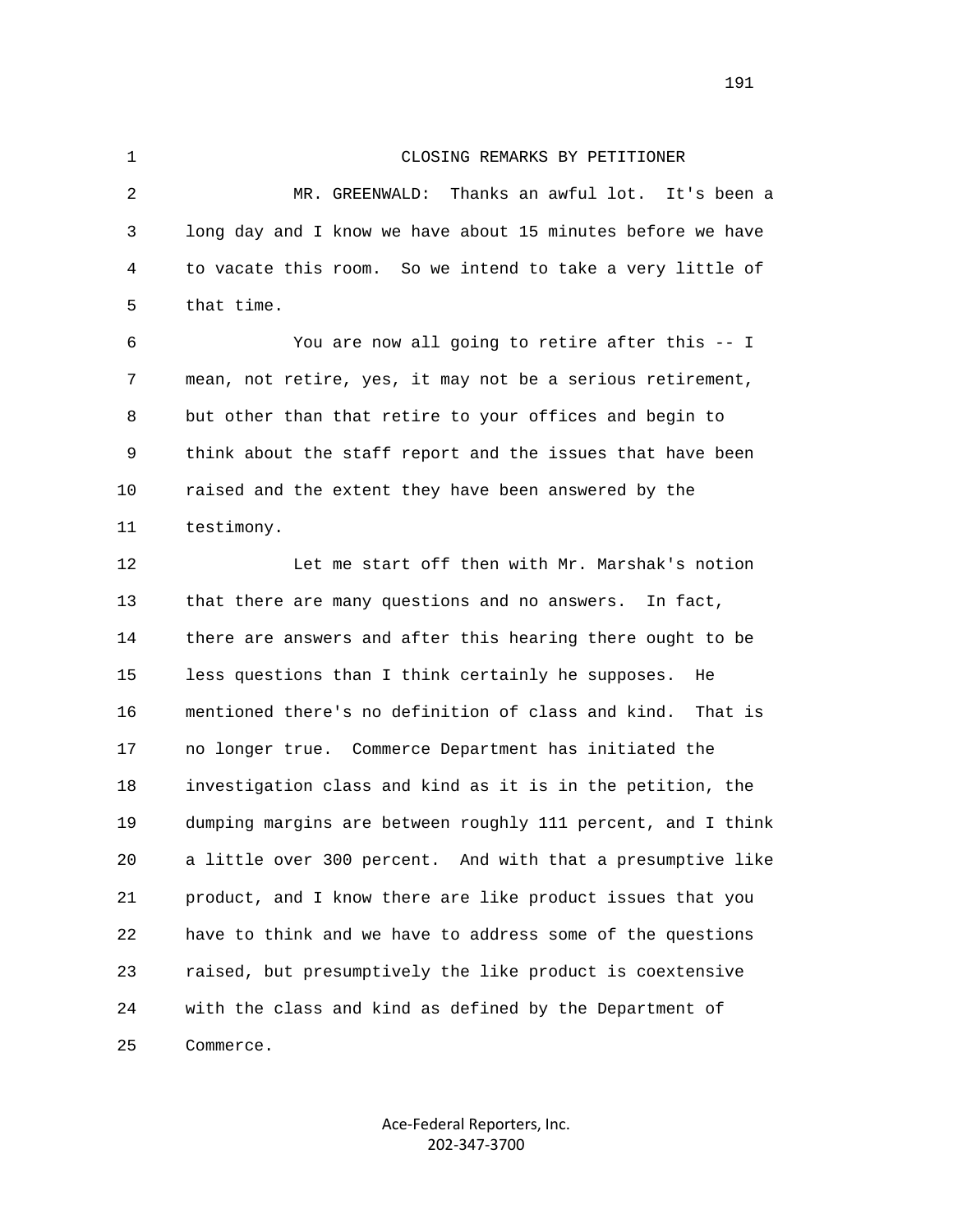1 Once you get by these issues, it seems to me the 2 basics -- the basics really aren't in dispute. What you 3 heard from our side this morning was an industry that has 4 seen its economics destroyed. You have the data before you. 5 The idea that what has happened in this market is a return 6 to normal after patents that expired in what, the end of 7 2011 and a nominal supply shortage, we elicited that 8 testimony with skepticism. But that is long over. That 9 somehow the market has returned to normal and you're willing 10 to define normal as sea of red ink doesn't compute. You 11 can't say that material injury is the norm frankly for this 12 or any other industry.

 13 The second point over which there is now no 14 dispute, there are two sources of supply to the U.S. market, 15 whether you're talking about components or whether you're 16 talking about blends. It's the United States, the domestic 17 industry, and its imports from China. Imports from China 18 have been rising. There was no contradictory evidence to 19 that. They seemed to accept that as an operating assumption 20 and it's one with which we concur. And then when Ms. Beatty 21 in particular was asked about pricing, it was perfectly 22 clear that while she never answered the question 23 unequivocally, implicit in everything she said was an 24 acknowledgement of this drop in prices from China over the 25 period of investigation.

> Ace‐Federal Reporters, Inc. 202‐347‐3700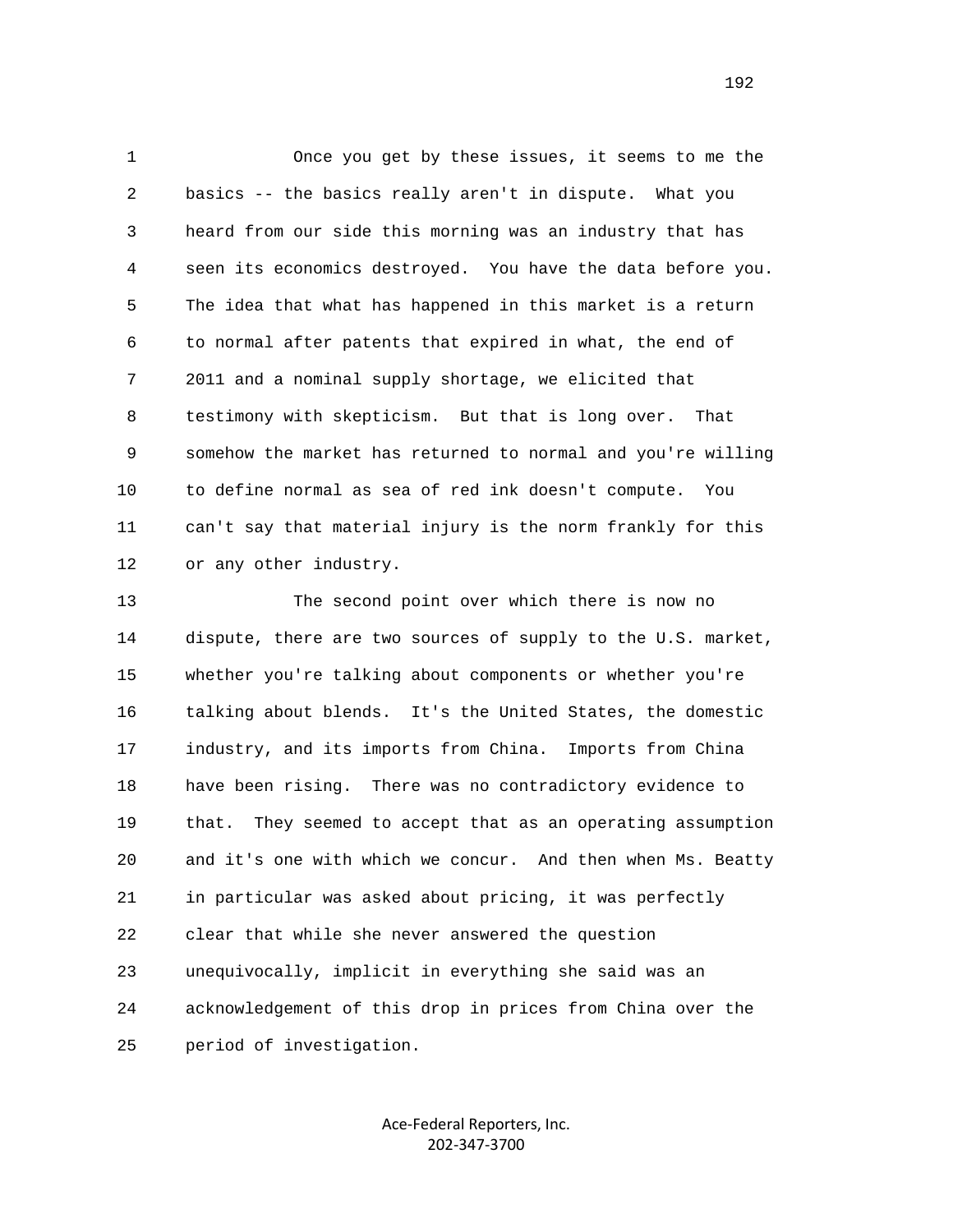1 Suppliers to the U.S. market are dealing with a 2 product that is essentially interchangeable. When prices 3 from China and nobody disputed the accuracy of those prices, 4 when prices from China are circulated, the only option the 5 United States has, or the U.S. industry has, is to at least 6 approximate those prices or lose the business.

 7 There was one final point that I want to address 8 just because it's going to matter. In discussing whether or 9 not the components should be part of this injury story as 10 opposed to the like product, the argument on the other side 11 was there is no head-to-head competition on price. That is 12 simply false and it's false for two reasons.

 13 One is when the price of the components fall, you 14 can't maintain the price -- I'm sorry, when the price of the 15 blends fall, you cannot maintain the price on the component. 16 The demand for the component is entirely derived from the 17 demand for the blends. And the ability to participate in 18 that market ultimately depends on what happens to prices for 19 the blends and then component prices coming down to at least 20 allow a margin.

 21 One of the questions that Ms. Beatty was not 22 asked, but I wish the Commission would, perhaps in a 23 follow-up question, is, is there a price differential 24 between the pricing -- the prices she pays for domestic 25 components and the prices she pays for imported components

> Ace‐Federal Reporters, Inc. 202‐347‐3700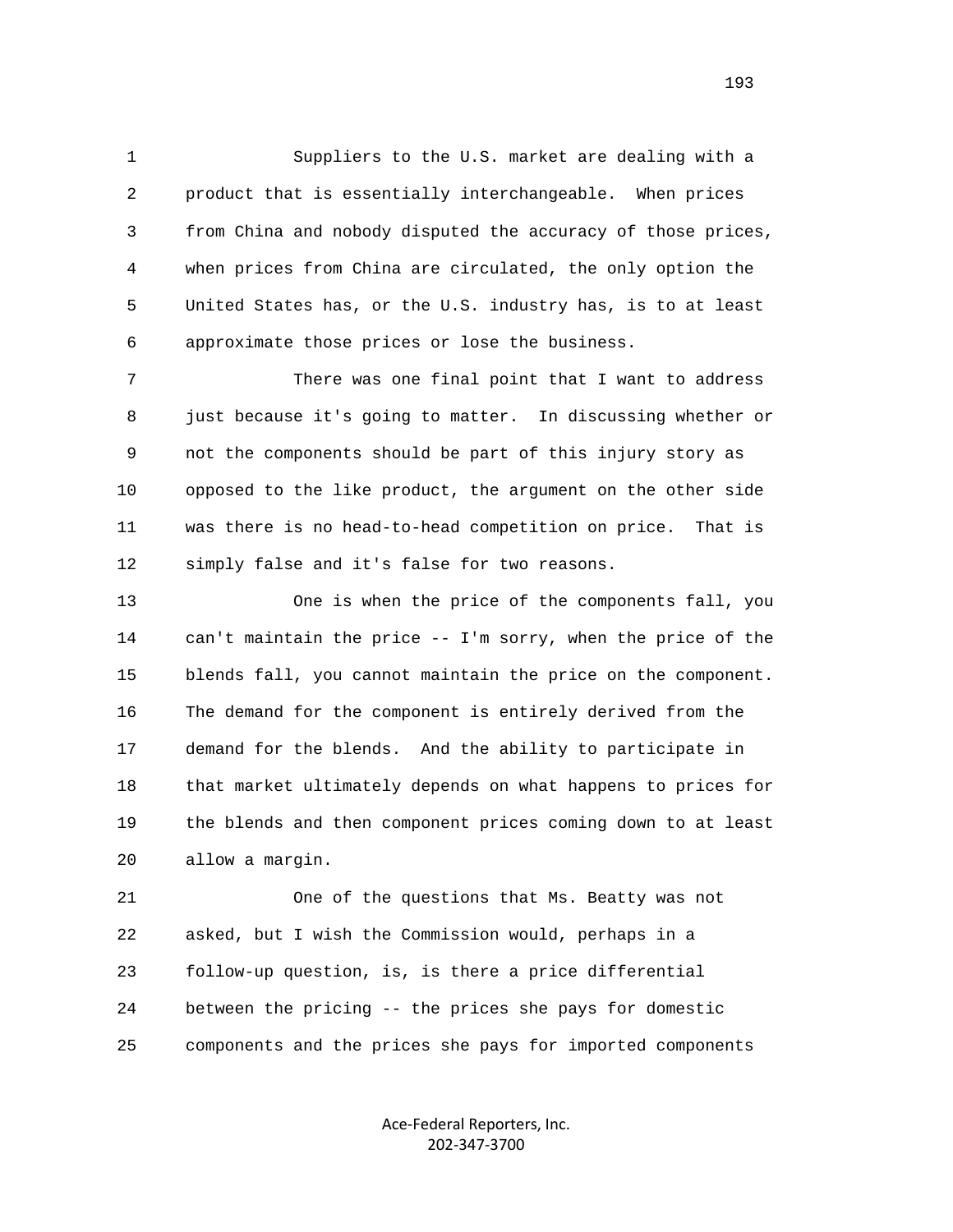1 from China, what has happened to those two prices over time 2 and how does she explain what I expect will be a fall first 3 in the Chinese price and then in pushing down the U.S. 4 price, except for the fact that competition in reality 5 occurs and is a powerful drive, not only because it occurs 6 directly in terms of supply of the components, but also 7 because the component price has to make sense relative to 8 the price of the blends.

 9 And it's on those major issues that we want you 10 -- we certainly want you to reflect on those major issues. 11 You go back you do your report, you brief the Commission. 12 But the last thing I want to sort of close on is another 13 topic in which there was not dispute. And that is on this 14 question of threat, what's happening in the future? The 15 fact of the matter is, under present conditions, it is very 16 much a material injury. But with the change in the 17 regulatory field in Europe, and in Japan, it is only going 18 to get worse. As far as I heard, no body disputes the fact 19 that the Chinese are going to be progressive squeezed out of 20 both those important markets. And that exacerbates a 21 problem frankly which can't bear anymore exacerbation. 22 CLOSING REMARKS BY PETITIONER 23 MR. CANNON: He's giving me the opportunity. The 24 day is running late. I totally agree with what John said. 25 He made all the points I would make about the merits and the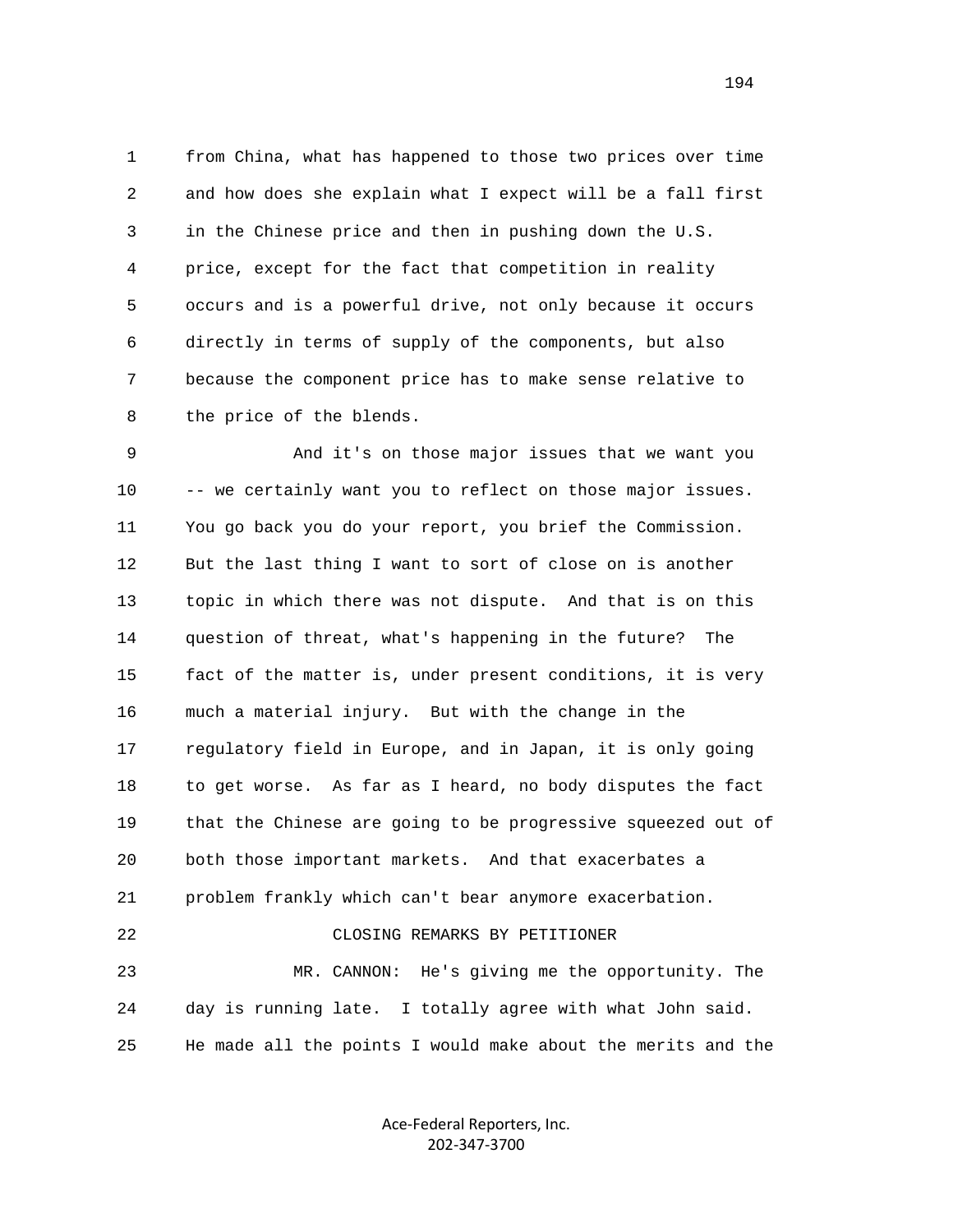1 overall important issues here. You also, though, on the 2 like-product issue which we heard about all day, which is 3 why I'm even reluctant to keep going on this, you heard a 4 lot of agreement on some important issues. For example, you 5 heard testimony from the panel this afternoon, there's 6 really no other significant use for R125. You heard 7 testimony that for R32 it wasn't even allowed to be used 8 until February of this year. No one built a plant to make 9 R32 years ago and spent \$300 million against the potential 10 that some day in 2015 R32 might be allowed to be used in 11 very small air conditioning units in windows in your house. 12 And once that demand trickles down to the state level and 13 gets approved, a decade from now, that's not the volume to 14 support that plan. 15 And so those are just two examples. But if you

 16 think about what you heard today, there was actually quite a 17 bit of agreement about the core of all of our points about 18 there being a single like product. So with that -- 19 MR. GREENWALD: Thank you for your patience. 20 MR. McCLURE: Thank you, gentlemen. 21 Mr. Freed, your -- 22 CLOSING REMARKS BY RESPONDENTS 23 MR. MARSHAK: I'm just going to be -- this is Ned 24 Marshak. I remembered to say my name. I'm just going to be 25 a couple of seconds. We really had very little to say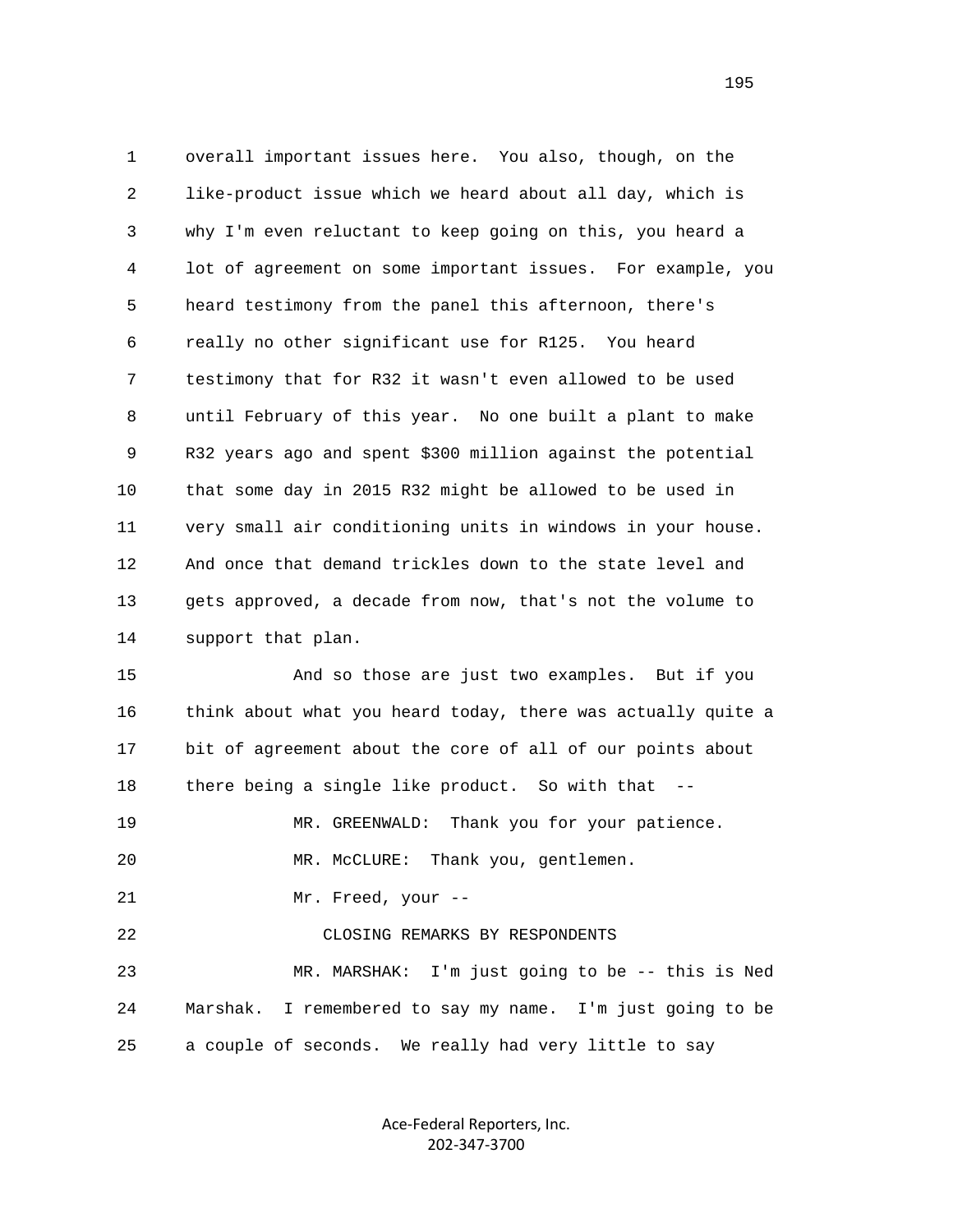1 today. We're new to the case. It's a very complicated 2 case. We read the petition. We didn't hear anything about 3 -- we didn't read anything about patent expirations. We 4 didn't read anything about shortages. We didn't read 5 anything about a problem that we potentially had in the EU 6 and Japan.

 7 We're finding things out and I think the more we 8 find out, the more we realize that this case is probably a 9 lot more like the R134 rate case than we thought it was at 10 the beginning. We have prices that were high when the 11 project was under patent. We had prices that were high when 12 there were shortages. Prices came down, patents expired, 13 there are no more shortages. These are reasons. There are 14 real causation issues here. As far as the EU and Japan 15 goes, we're going to go back to our client tonight and we're 16 going to find out if that's a problem. From what we've 17 heard from them before the home market is booming. Other 18 export markets are booming. And the United States is not 19 the primary market for the Chinese Respondents.

20 Thank you.

## 21 CLOSING REMARKS BY RESPONDENTS

 22 MR. FREED: Thank you. This is John Freed from 23 Trade Pacific. Everyone's acknowledged we started with a 24 lot of questions this morning. And I know everyone learned 25 a lot today and I hope that our panel did fill some gaps in

> Ace‐Federal Reporters, Inc. 202‐347‐3700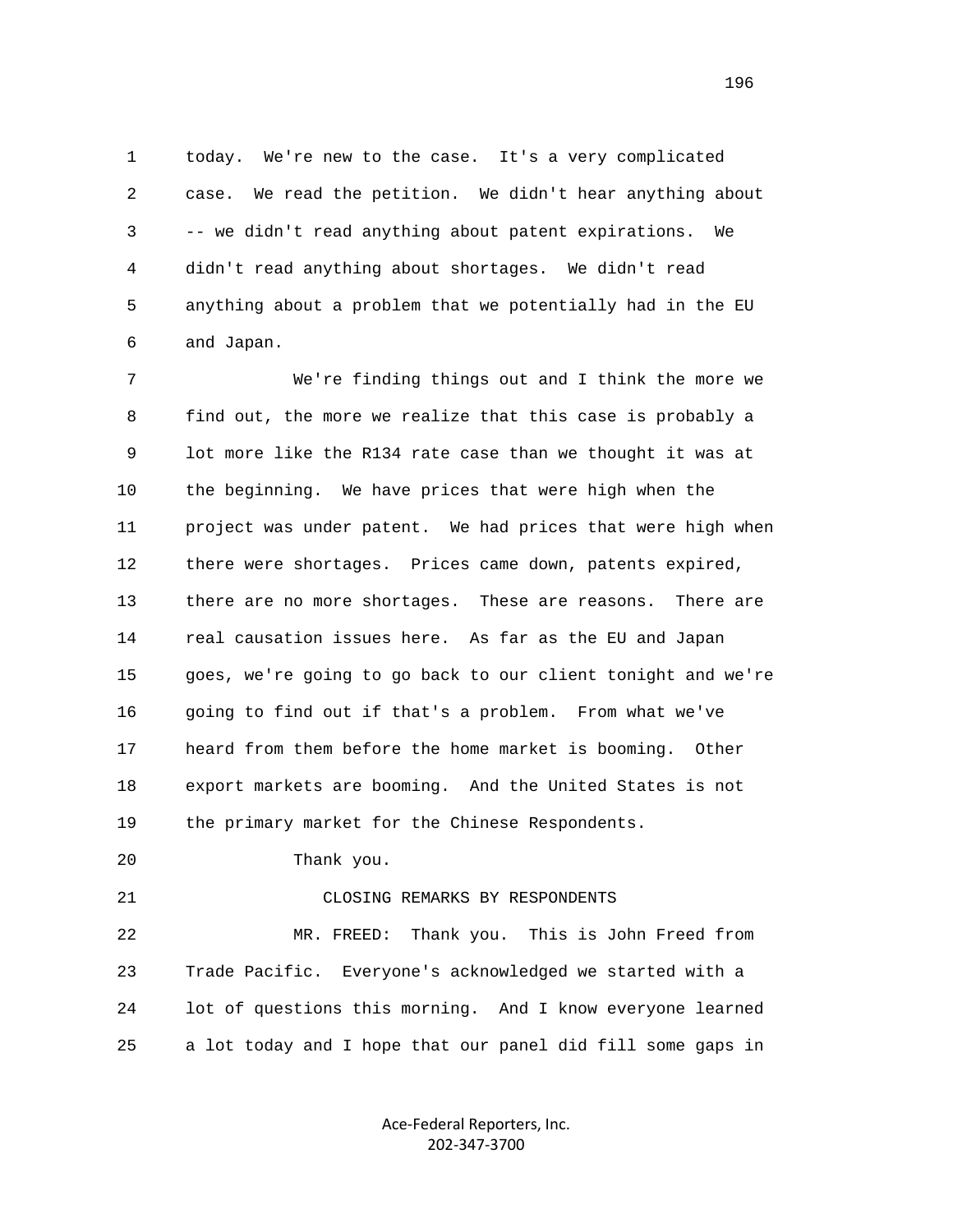1 what we think is some misinformation that was presented in 2 the petition and testimony.

 3 For example, again, they've characterized that 4 nonsubject blends are an insignificant portion of the 5 market. And while we acknowledge that they're much smaller 6 than these five, we will address, in our post-conference 7 brief our distinction on that point. They characterize 8 other applications as insignificant applications like fire 9 suppression as insignificant portions.

 10 We don't -- it will be maybe difficult to 11 quantify what those portions are, but we will do our best in 12 the petition. But as we said in our panel testimony, the 13 petitioner side should -- we suspect that the 125 plant 14 perhaps wasn't ever intended for -- or wasn't intended for 15 blending refrigerants and that it was a fire suppression 16 application. So that might give you an idea of what the 17 capacity was. And if it turns out that our understanding 18 was correct, I would submit that presenting a factory 19 shuttering that's dedicated to fire suppression application 20 and claiming that it's the imported refrigerants from China 21 that are the cause of that. It calls into question 22 legitimacy of this petition.

 23 One thing that we seem to be in agreement on is 24 that there is no merchant market for the components. And we 25 heard counsel on this morning's panel say that the domestic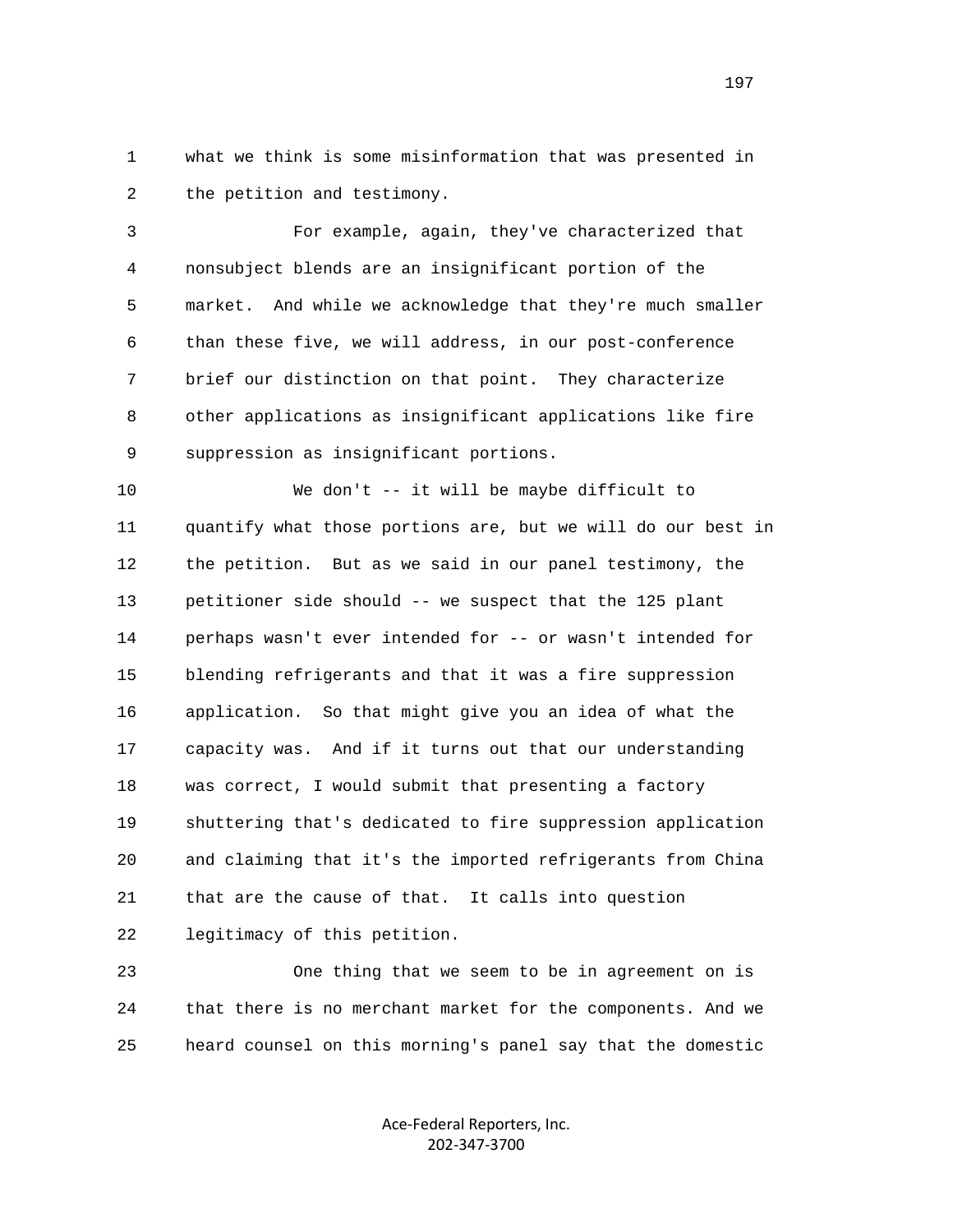1 component producers it's not a situation where they restrict 2 the sale of components.

 3 We will submit an affidavit in the 4 post-conference, but I think if the staff is interested in 5 this question, they can ask the domestic component producers 6 directly if there are restrictions on the components that 7 are swapped with each other. We think that that type of 8 term would be included in a swap agreement.

 9 We were encouraged that the staff seemed to 10 focus. That out of the gate we see that there's a 11 domestic-like product issue and as our panel presented this 12 morning, there is no market for components. National has to 13 import. And if we go back to the beginning of the story 14 when they first started producing a blended refrigerant they 15 have never been able to supply as far as domestically in a 16 meaningful quantity. And there might be distinctions 17 between small scale blenders and a large scale blender like 18 National. There might be some 125 and 32 that's sold to 19 small blenders. But if we look at the capacity data and 20 what National's requirements are for them to meet their 21 market, they've never had domestic supply available to meet 22 that demand.

 23 We look forward to submitting our post-conference 24 brief.

25 MR. McCLURE: Thank you, gentlemen. We will have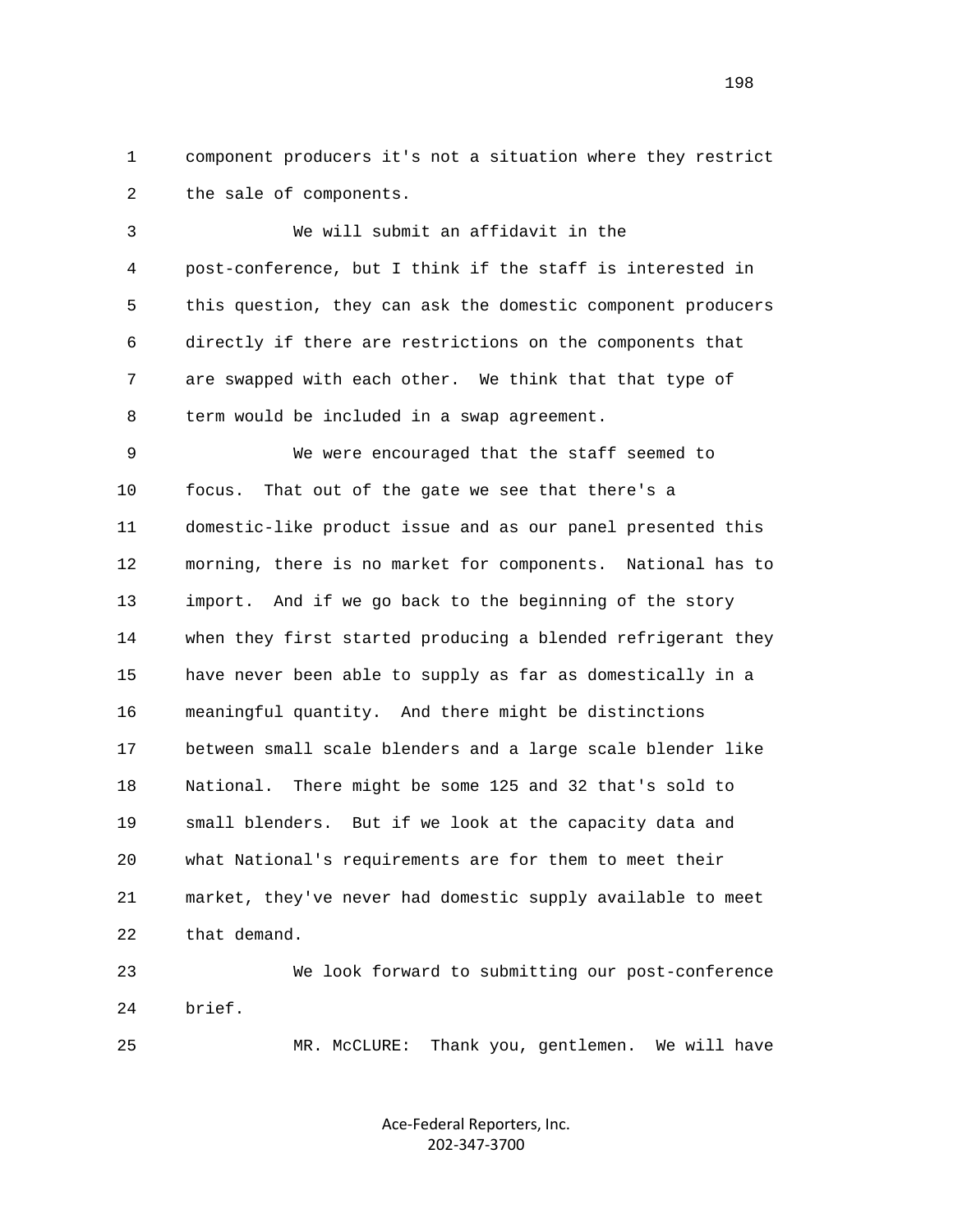1 an APO release tomorrow. That will be the last one before 2 the post-conference submissions.

 3 Finally, on behalf of the Commission and our 4 staff, I would like to thank the witnesses who came here 5 today, especially those who had to travel from out of town 6 as well as counsel for helping us gain a better 7 understanding of the product and the conditions of 8 competition in the hydrofluorocarbon blends industry. 9 Before concluding, let me mention a few dates to 10 keep in mind. The deadline for submission of corrections to 11 the transcript and for submission of post-conference briefs 12 is Tuesday, July 21. If the briefs contain business 13 proprietary information, a public version is due on 14 Wednesday, July 22. 15 The Commission is tentatively scheduled to vote 16 in these investigations for Friday, August 7th, and will 17 report its determination to the Secretary of the Department 18 of Commerce on Monday, August 10. Commissioners' opinions 19 will be issued on August 17. 20 If you've not fully completed your questionnaire, 21 please get them in. If you have outstanding requests for

22 revisions, please get those in by tomorrow.

 23 With that, thank you all for coming. The 24 conference is adjourned.

25 (Whereupon, at 2:45 p.m., the hearing was

Ace‐Federal Reporters, Inc. 202‐347‐3700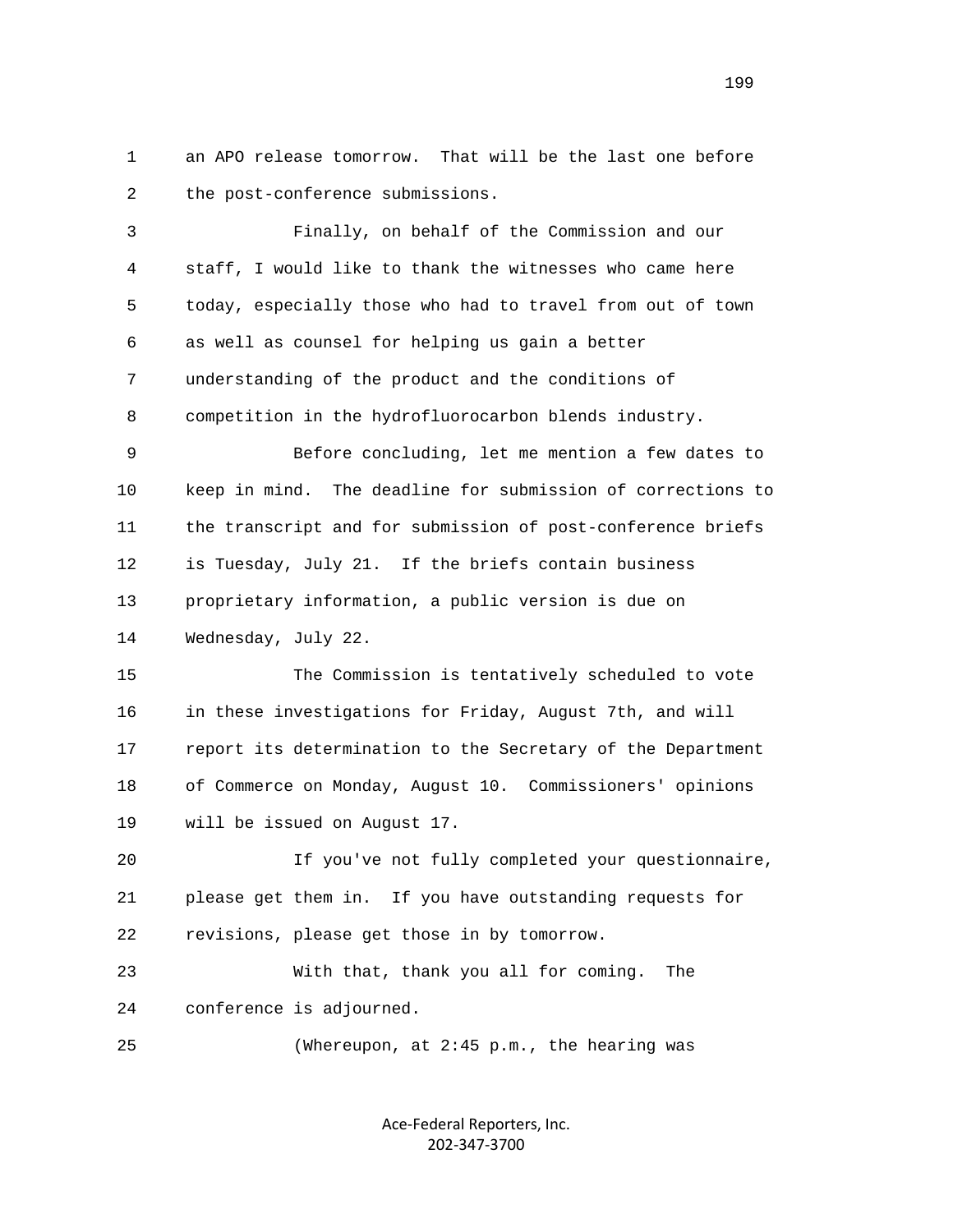1 adjourned.)

- 
- 
- 
-